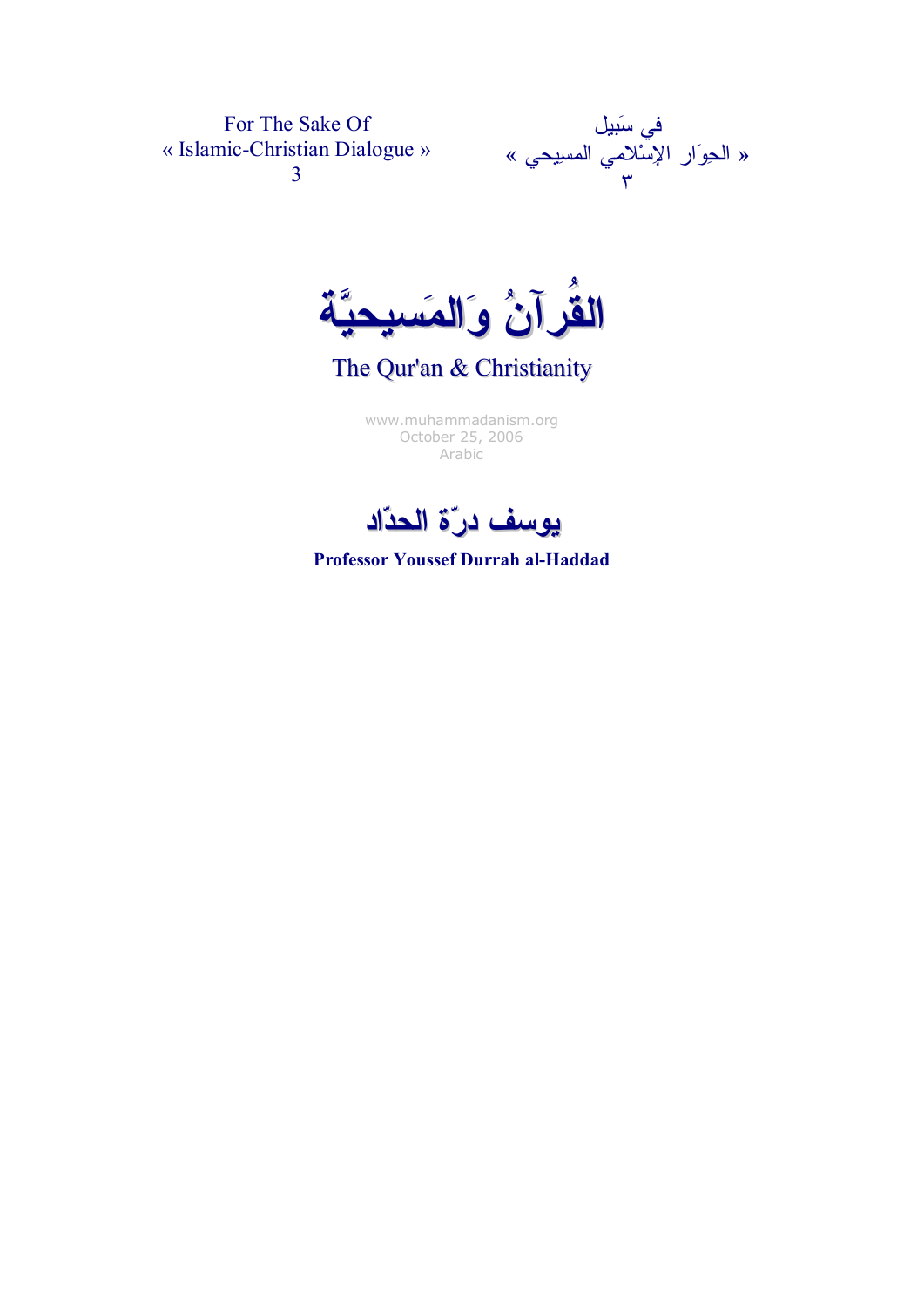ف*ي* سَبيل « الحوار الإسْلامي المسيحي »



الأستاذ الحدّاد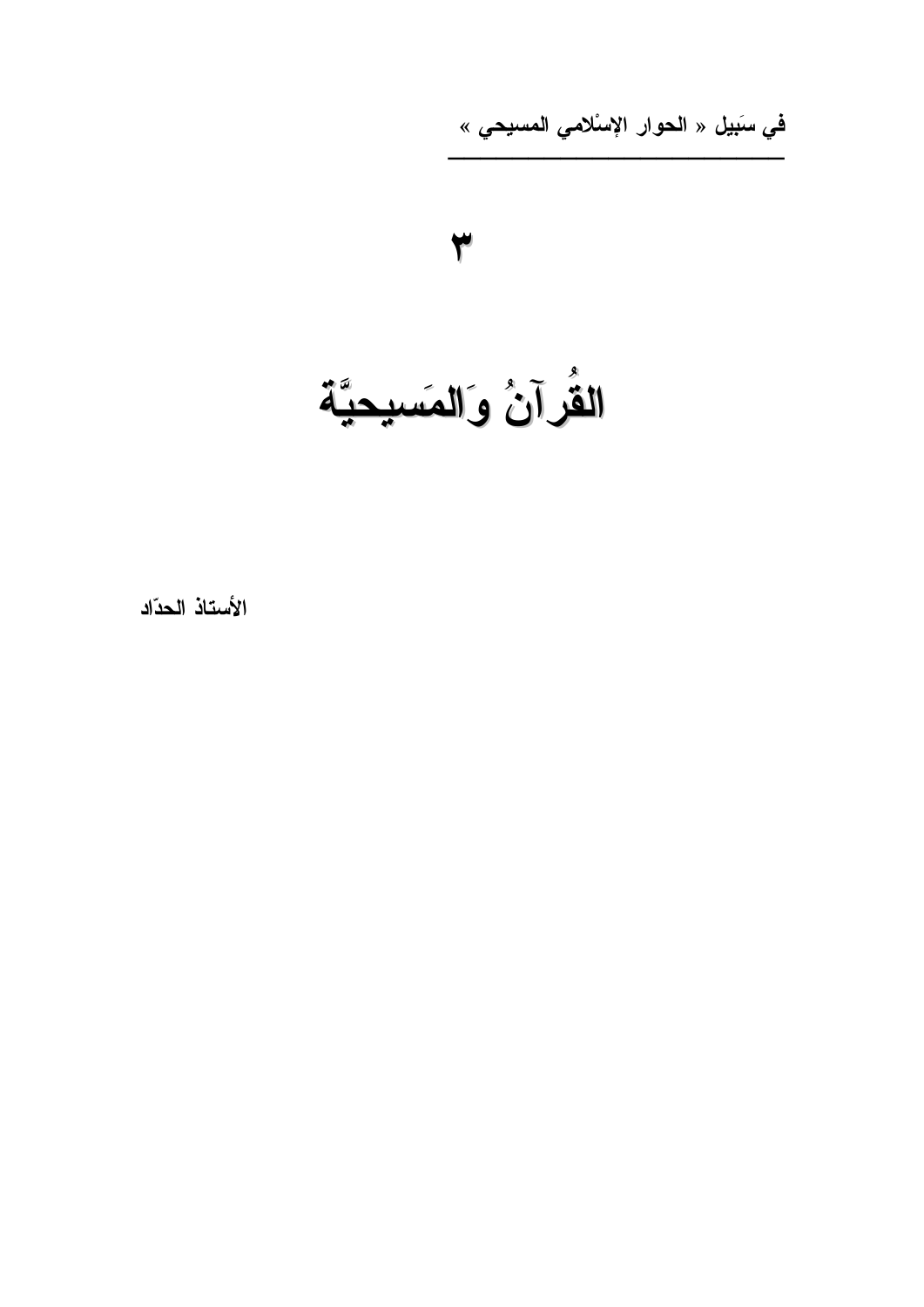تمهيد

ما هو موقف القرآن الحقيقي من المسيحية

في القرآن **ثلاث ظواهر جعل**ت الناس، من مسلمين ومسيحيين، بنو همون بـــأن القــــرآن يكفِّر المسيحية كما نعرفها منذ عصره إلى عصرنا. وهو براء من ذلك.

ا**لظاهرة الأولى** إن القر آن لا يذكر على الإطبلاق اسم « مسيحيين »، إنمـــا يعـــر ف « النصار ي ». فنتج عن هذا الواقع التر ادف بين اسم نصار ي و اسم مسيحيين. و هو بخـــلاف الو اقع التار بخي في « عهد الفتر ة » ما بين الإنجيل و القر آن ـــ كما أثبتناه في كتابنا « القـــر آن دعوة نصر انية ». وا**لظاهرة المتشابهة** إن القرآن يذكر النصارى ما بسين الثنساء المحبِّـب، والحملة عليهم. يقول: « ومن الذين قالوا (إنا نصارى) أخذنا ميثاقهم فنسوا حظًّا ممـــا ذكَّـــروا به: فأغرينا بينهم العداوة والبغضاء إلى يوم القيامة » (المائدة ١٤). ويقول: « ولنتجدنَّ أقــــربهم مودة للذين آمنوا الذين قالوا: (إنا نصارى)، ذلك بـــأن مــــنهم قسيســـين ورهبانــــاً وأنهـــم لا يستكبرون. وإذا سمعوا ما أُنزل إلى الرسول نرى أعينهم نفيض من الدمع ممــــا عرفـــوا مــــن الحق؛ يقولون: ربنا آمنَّا فاكتبنا مع الشاهدين... فأثابهم ربهم بما قالوا جنات تجري من تحتهـــا الأنهار خالدين فيها، وذلك جزاء المحسنين » (المائدة ٨٥ ــ ٨٨). وهذا الواقع ما بين المـــدح والقدح يجعل المؤمن والعالم بِتساءلان: ماذا بِقصد بِتعبير « النصار ي »؛ ومـــا هــو موقــف القرآن الحقبقى منهم؟

ا**لظاهرة الثانية** في أسلوب القر آن بالتخصيص في معر ض التعميم، أو التعميم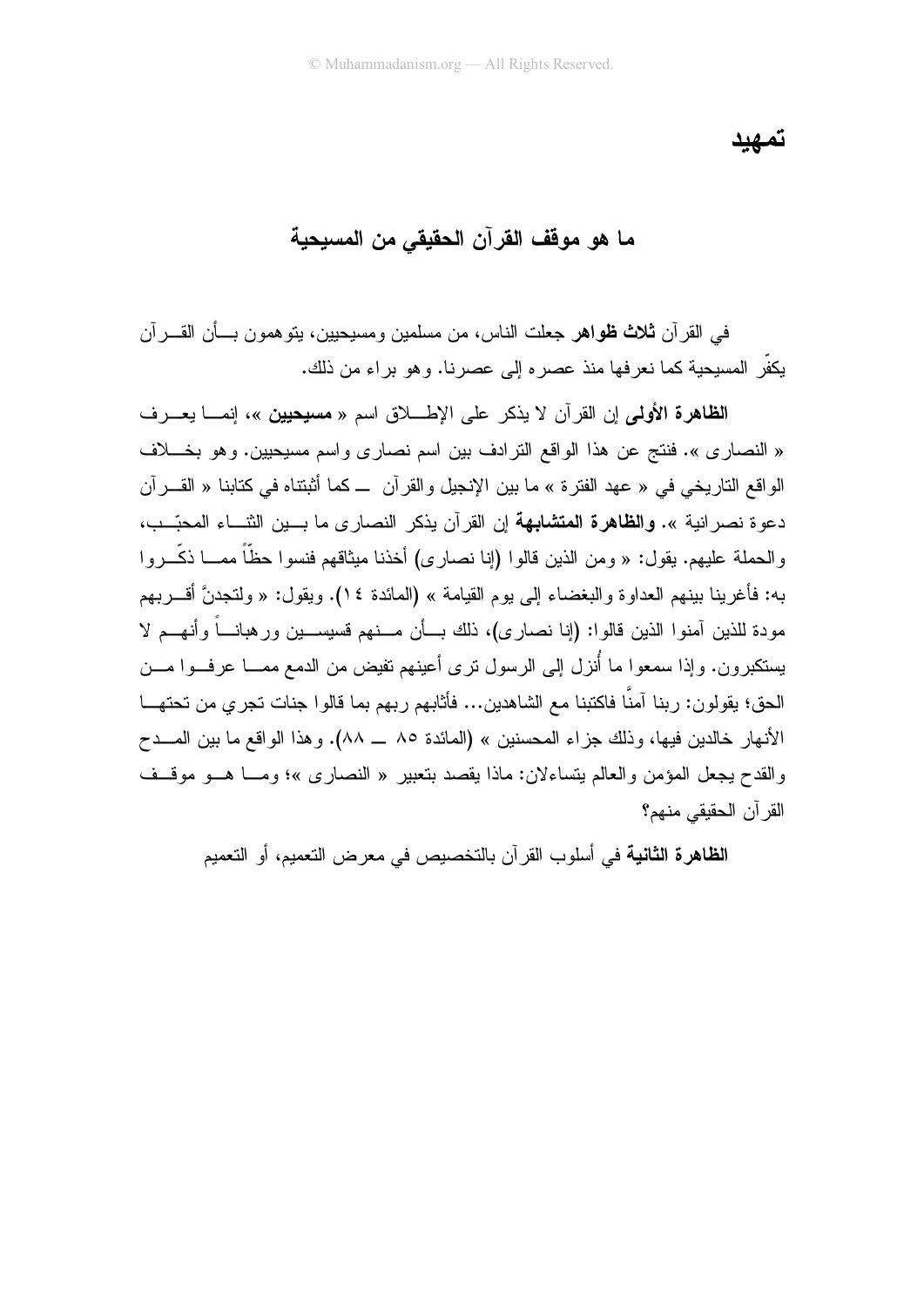$i-$ 

في معرض التخصيص. فيتمسك الغافلون بظاهر الحرف فيتشابه عليهم المعنى. مثَّــال ذلَّــك قوله: « ولو أن أهل الكتاب آمنوا واتقوا لكفرنا عنهم سيِّئاتهم ولأدخلنــاهم جنـــات النعـــيم » (المائدة ٦٥)، فظاهره يشمل جميع أهل الكتاب؛ مع أنه يقرّر: « وإن من أهـــل الكتـــاب لمـــن يؤمن بالله وما أُنزل البكم وما أُنزل البيهم خاشعين لله، لا يشترون بآيات الله ثمناً قليلاً: أولئـــك لمهم أجرهم عند ربهم، إن الله سريع الحساب » (آل عمران ١٩٩). ويقول: « قـــل يـــا أهـــل الكتاب لمَ نكفرون بأيات الله، والله شهيد على ما نعملون؟ قل يا أهل الكتاب لمَ نصـــدّون عـــن سبيل الله مَن أمن، تبغونـها عوَجاً، وأنتم شـهداء، وما الله بـغافل عمَّا نـعملون » (أل عمران ٨٨ ـ ٨٩) مع أنه يصرِّح للحال: « ليسوا سواء: من أهل الكتاب أمة قائمة ينلون آيات الله آنـــاء الليل وهم يسجدون: يؤمنون بالله واليوم الأخر؛ ويأمرون بالمعروف وينهـــون عـــن المنكــــر؛ ويسار عون في الخيرات؛ وأولئك من الصالحين » (آل عمران ١١٣ \_ ١١٤) \_ أليست هــذه الأمة الكتابية على الإسلام الصحيح؟ ونر ي التعريف بها كاملاً في (الأعر اف ١٥٨، الصــف ٤ ١). فأسلوب التعبير قد يو هم أحياناً التكفير ، بخلاف ما تو اتر من تمييز في التقرير .

**الظاهرة الثالثة،** وفيها الطامة الكبر ى، من تكفير ات القر آن:

« لقد كفر الذين قالوا: إن الله هو المسيح ابن مريم » (المائدة ١٩ و ٧٥). « لقد كفر الذين قالوا: إن الله ثالث ثلاثة » (المائدة ٧٦).

« ولا نقولوا: ثلاثة! انتهوا، خيراً لكم! إنَّما الله إله واحد » (النساء ١٧٠).

« إذا قـــال الله: يا عيسى ابن مريم، أأنت قلت للناس اتخذوني وأمي إلهيْن مـــن دون الله »؟ (المائدة ١١٩).

فظاهر النعابير يوهم أنه نكفير للمسيحية جمعاء في عقيـــدة النتثليـــث، وعقيـــدة الِـهيـــة المسيح، من حيث هو «كلمته وروح منه » تعالى. وعليه القوم إلى اليوم.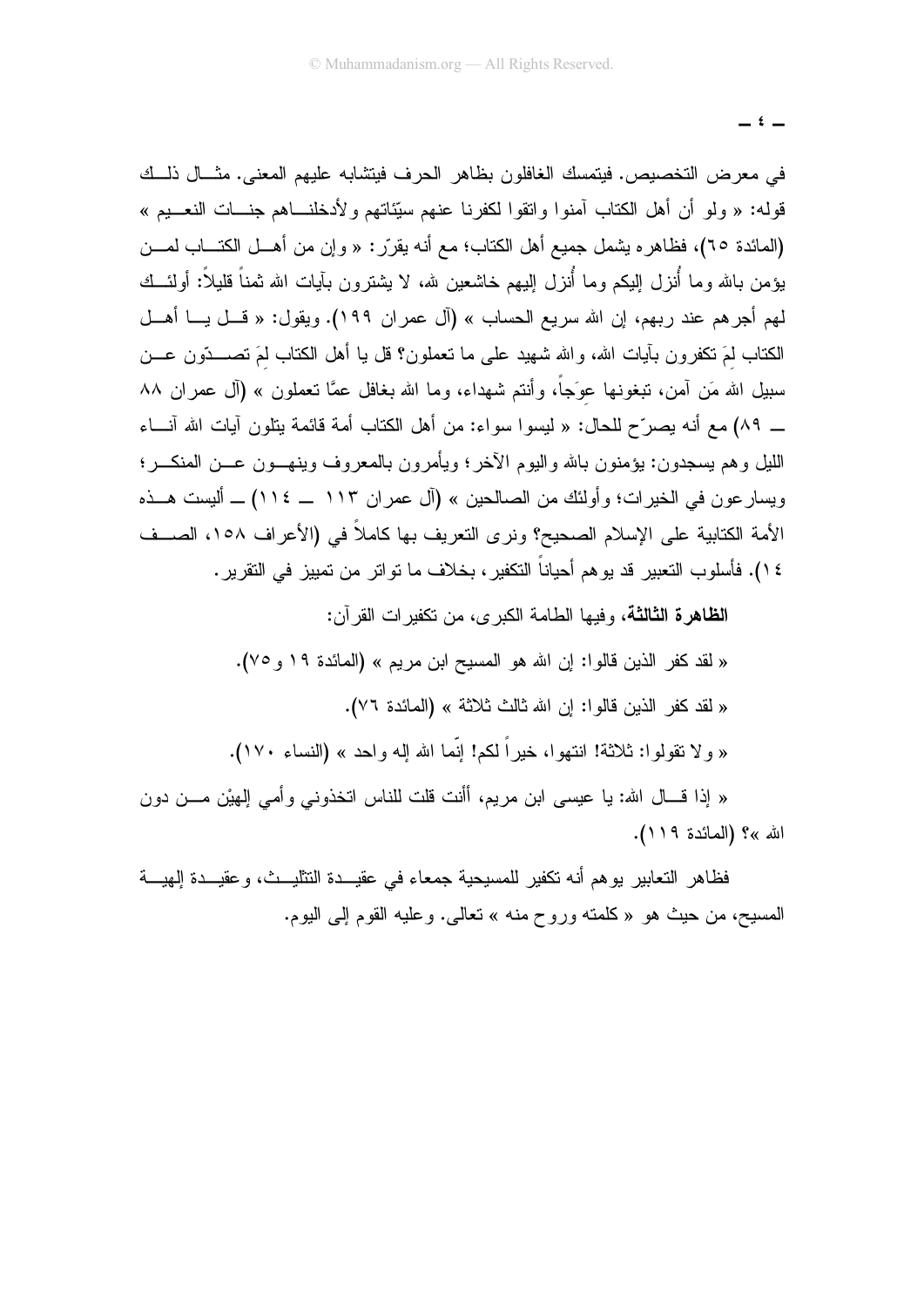$- \circ -$ 

مع أن حرف النكفير، مع (أسباب النزول) نشير صراحة بخلاف ما يتوهمون: إنها نكفيـــرات عقَّب بها القرآن علي مجادلة وفد نجر إن؛ وفي إجماع المفسرين أن وفد نجـــر إن كــــان علــــي البدعة البعقوبية، التي حرمتها المسيحية الرســمية ســنة ٤٥١ م فــي المجمـــع المســكوني الخلقيدو نبي. فجدال القرآن كله مع المسيحية محصور ببدعة مسيحية. مع ذلك فهم يطلقون على المسيحية جمعاء ما جاء في القرآن بحق بدعة حرمت الكنيسة المسيحية مقالتها، قيــل تكفيـــر القرآن لمها. وهذا منتهى الظلم بحق القرآن، وحق المسيحية على السواء.

فتار يخ السير ة النبوية وو اقع الدعو ة القر آنية يشهدان:

أولاً بأن « القرآن دعوة نصرانية » ــ لا مسيحية ـــ كما رأينا في كتابنا السابق؛ فكل ما في القرآن من ثناء ووحدة في الدعوة بنتمي إلى تلك الأمة « النصرانية » التي كانت فائمة في « عهد الفتر ة » ما بين الإنجيل و القر آن، و ذابت في الإسلام.

ثانيـــاً بأن الدعوة القرآنية لم تتصل في جميع أدوار ها إلاَّ بأهل البدعة اليعقوبيـــة فـــي المسيحية، من الحبشة، إلى وفد نجران، إلى جماعة الراهب أبي عامر في المدينة، إلـــي أهـــل مؤنَّة وتبوك من مشارف الشام. فكلَّ ما جاء في القرآن كله، مع تكفيراته للمقــالات الأربــــع، يقتصر على تلك البدعة في المسيحية، و لا ينطبق إلاّ عليها.

**ثالثاً:** فتاريخ السيرة النبوية، وواقع الدعوة القرآنية، هما خير شاهد علــــى أ**نـهمـــا لــــم يتِّصلا بالمسيحية الرسمية** إطلاقاً، لا في الجزيرة و لا خارجها. فليس إذن فـــي القـــرآن مـــن موقف سلبي جحودي للمسيحية الرسمية. إنَّه لا يخاطبها، و لا يذكر ها إلاَّ في آية الروم. لـــذلك فكل ما في القر آن بشأن المسيحية يقتصر على بدعة، و لا يشمل المسيحية الر سمية كلها.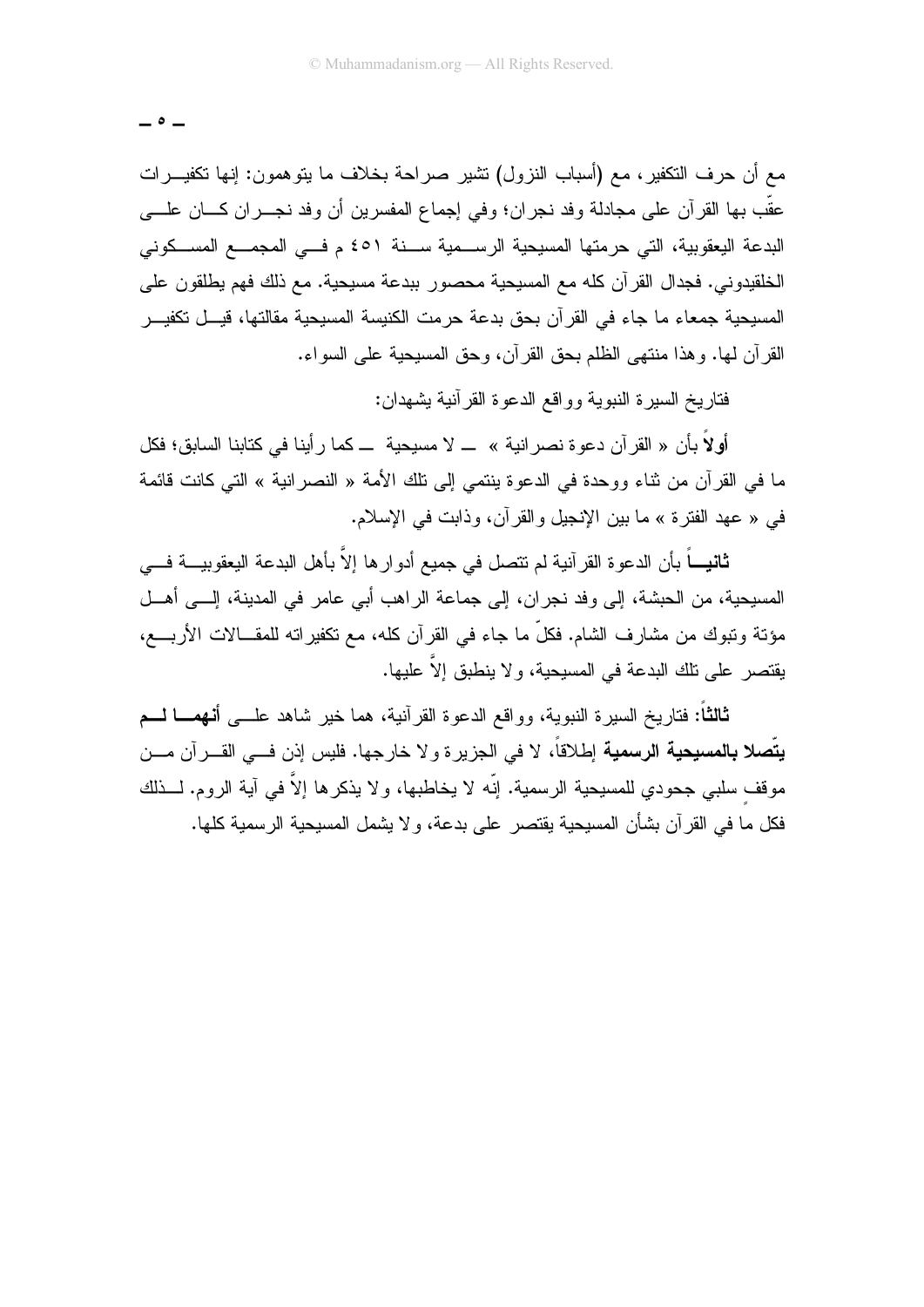- 1 -

هذا هو موقف القرآن الحقيقي من المسيحية، الذي ندرسه في هذا الكتاب. وهو الناحية الثانية' في سبيل الحوار الإسلامي المسيحي.

على تاريخ الحوار بين الإسلام والمسيحية، قامت شبهة مزدوجة أفسدته في أصـــله، وفي نطوِّره. الشبهة الأولى أن الحوار القائم في القرآن بين الإسلام والمسيحية حوار محصور مع بدعة مسيحية يمثلها وفد نجران إلى النبي، وجماعة الرّاهب أبـي عامر فـي المدينة، وأهــل مؤنَّة وتبوك في مشارف الشام. وحوار مع بدعة مسيحية لا يمثل المســـبحية الرســـمية علــــي الإطلاق؛ فالحوار القرآني معها مفقود، لا وجود له في القرآن'. والشبهة الثانية التي أفســدت الحوار التاريخي حتى اليوم، فجعلته جدالاً وقتالاً، هي ظروف نشـــأته التاريخيـــة: فقـــد نشـــأ الحوار الفعلي، بل الصراع العملي بين الإسلام والمسيحية في ظروف الفتح الإسلامي لــــديار المسيحية، فتأثَّر بها التأثُّر السيِّئ الذي عانينا منه إلى اليوم.

لقد بدأ الحوار ، بل الصراع، بين الإسلام والمسيحية، لا مع وفد نجران إلى النبي، في عام الوفود ٦٣١ م؛ بل في زمن فتح الشام، مع مدرسة يحيى الدمشقي، التي كانت سبب نشـــأة الكلام الإسلامي على غرارها. فكان صراعاً في الكلام، لا حواراً في الإيمـــان. ودام الحـــال على ذلك المنوال إلى الآن.

فهذا الحوار الناريخي كان **فاسدا** في روحه وغايته، من ظروف نشأته؛ وكان **ناقصـــ**اً في أسلوبه، يعتمد النظريات الكلامية والفلسفية في صراع الملَّتين.

<sup>(</sup>١) كانت الناحية الأولى تحديد ماهية الإسلام والدعوة القرآنية له. فرأينا في الكتاب الســـابق أن (القـــرآن دعوة « نصرانية »)، مع التمييز الـــواجب بين « النصرانية » وبين المسيحية. فكانت « النصرانية » قوميـــا في بني إسرائيل، ودينيا لا تؤمن بإلهية المسيح؛ بينما المسيحية في فرقها كلها قامت بين الامميين وتؤمن بــــأن « المسيح ابن الله » (براءة ٣١).

<sup>(</sup>٢) أما نصريحه: « وقالت النصارى: المسيح ابن الله » (براءة ٣١) فهو من النحــــريض علــــي غــــزوة تبوك، لا بتخطاها.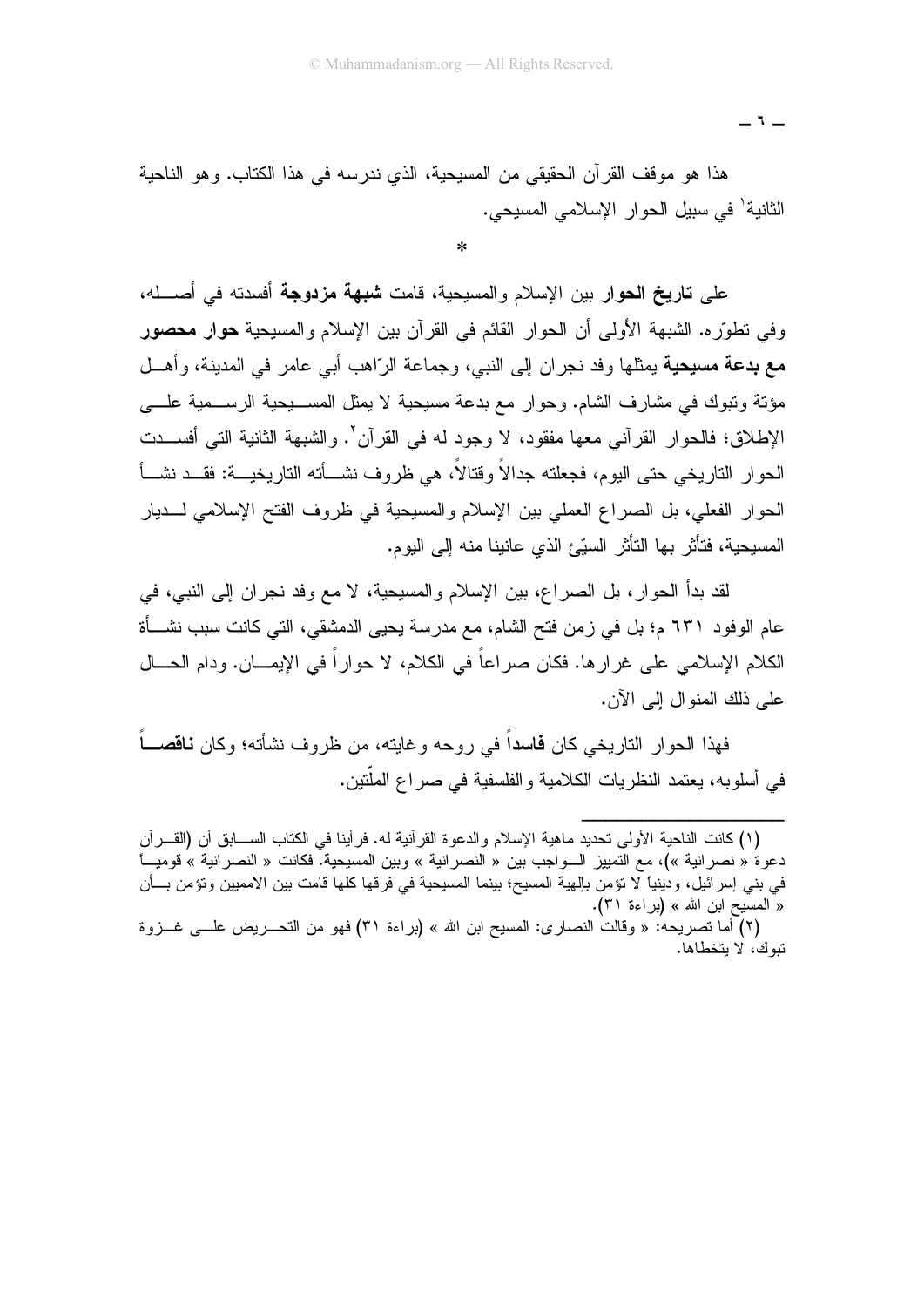$-$ 

وأهل الإنجيل وأهل القرآن **هم أهل الكتاب**، فلا يصـح حوار فيمـا بينـهم إلاّ علـي أساس الكتابين \_ و « بالتي هي أحسن »، بحسب أمـــر القـــر آن (العنكبـــوت ٤٦)؛ و علـــي أســــاس البحـــث الاستقر ائے، لا البر هان النظر ی.

هذا هو الأ**سلوب الجديد** الذي نعتمده بدورسنا «في سبيل الحوار الإسلامي المسيحي». وهو **فتح جديد** لا نظن، على حدّ علمنا، أنّ أحداً سبقنا إليه عبر التاريخ.

فقيل الجدال الذي قام بين الملتيْن، بجب استنطاق القر آن لمعر فة **موقفه الحقيقي مـــن** المسيحية الرسمية \_ لا من أهل بدعة في المسيحية لجأت إلى الجزير ة العربية إمَّا هرباً مـــن دين الدولة، وإمَّا سعياً وراء دعوة. وكان خطأ الحوار من الجانبيْن حتى اليوم، بتطبيق أحكـــام القرآن في بدعة مسيحية، على المسيحية الرسمية جمعاء، مـــع اختلافهـــا إلـــي بروتســـتتتية وأر تُذكسبة وكاثولبكية، قد تختلف في الفر و ع وتأتلف في الأصول`. فآنَ لنـــا أن ننتقــل مـــن الجدال في الكلام، إلى الحوار في الإيمان، لنعر ف أنَّ المسبحبة و الإسلام ملَّتان مـــن « أ**مـــة** واحدة » (الأنبياء ٩١؛ المؤمنون ٥٣)، على دين واحد، وشبهادة واحدة لله وللمسبح، مهمــا اختلف التأويل لحر ف النتز يل.

فما هو موقف القرآن من المسيحية؟

ففي معرفته، على حقيقته، الصراط المستقيم إلـــي الـحـــوار القــــويم، بــــين الإســـــلام و المسيحية.

\*\*\*

<sup>(</sup>١) إنَّ الخلاف بين الارثذكسية والكثلكة هو في محوره خلاف على الخلافة؛ والخـــلاف بينهمـــا وبـــين البروُنسْتنتَيَة على الكتاب والسنة، فتقول البرونستنتيةٌ بالكتاب من دون السنة. وهو الخلاف نفسه القـــائم فــــى الإسلام بين السنة والشبعة والخوارج.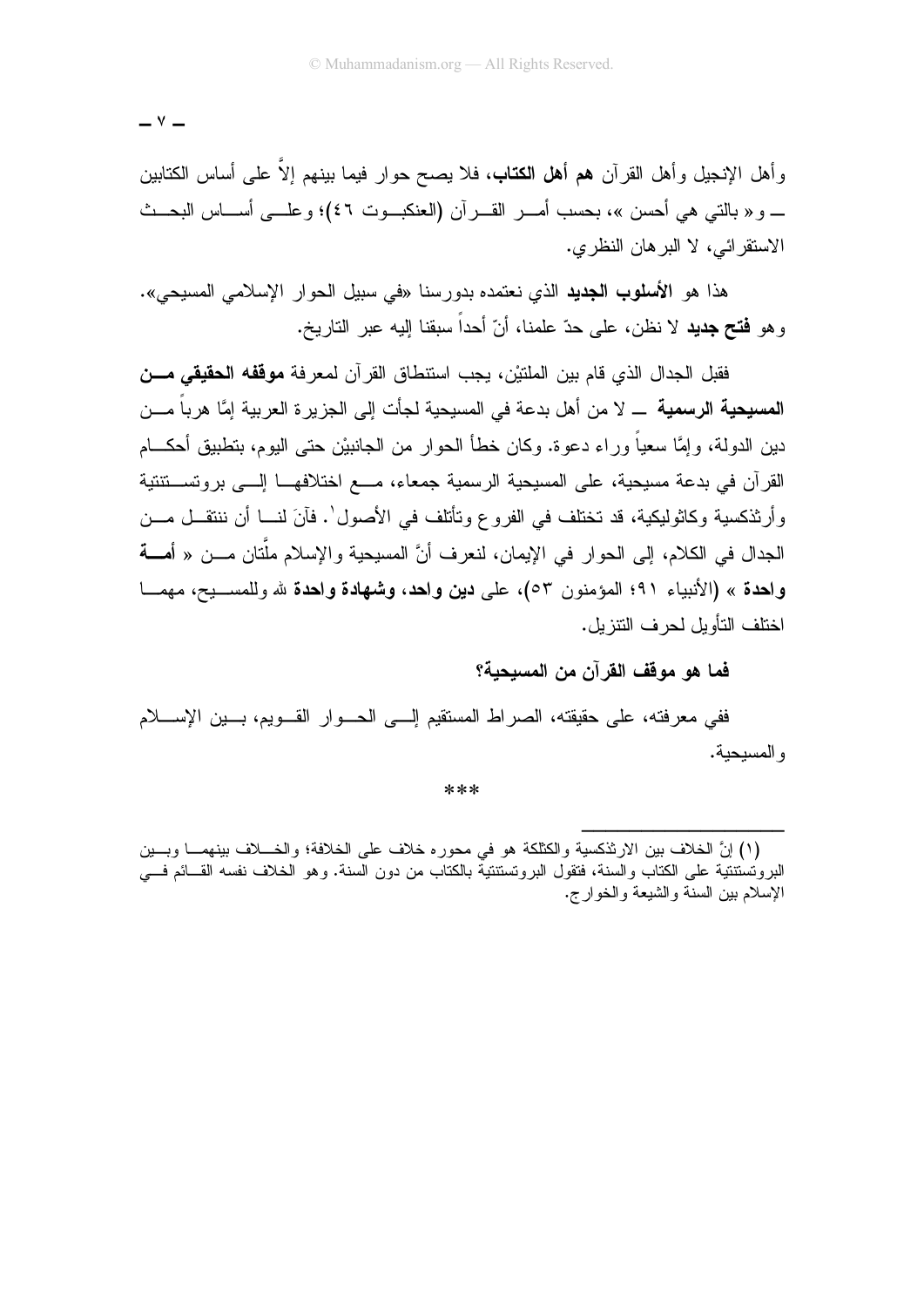# الفصل الأول

القرآن حوار مع بني إسرائيل من يهود ونصارى

- : المهدف الثاني للقرآن دعوة أهل الكتاب إلى الإسلام. توطئة
- : أهل الكتـــاب هم البـهــــود والنصــاري علـي الـعمــــوم. بحث أول
- : القرأن يقصد بأهل الكتاب اليهود والنصارى من بنسي بحث ثان اِسر ائيل.
- **بحث ثالث :** تعبير « أهل الكتاب » بالنسبة للمسيحيين لا يعنــــى إلاَّ اليعقو بيين .
- **خاتمــــة** : يقتصر حوار القرأن على بنى إســـرائيل مـــن يهـــود ونصار ی.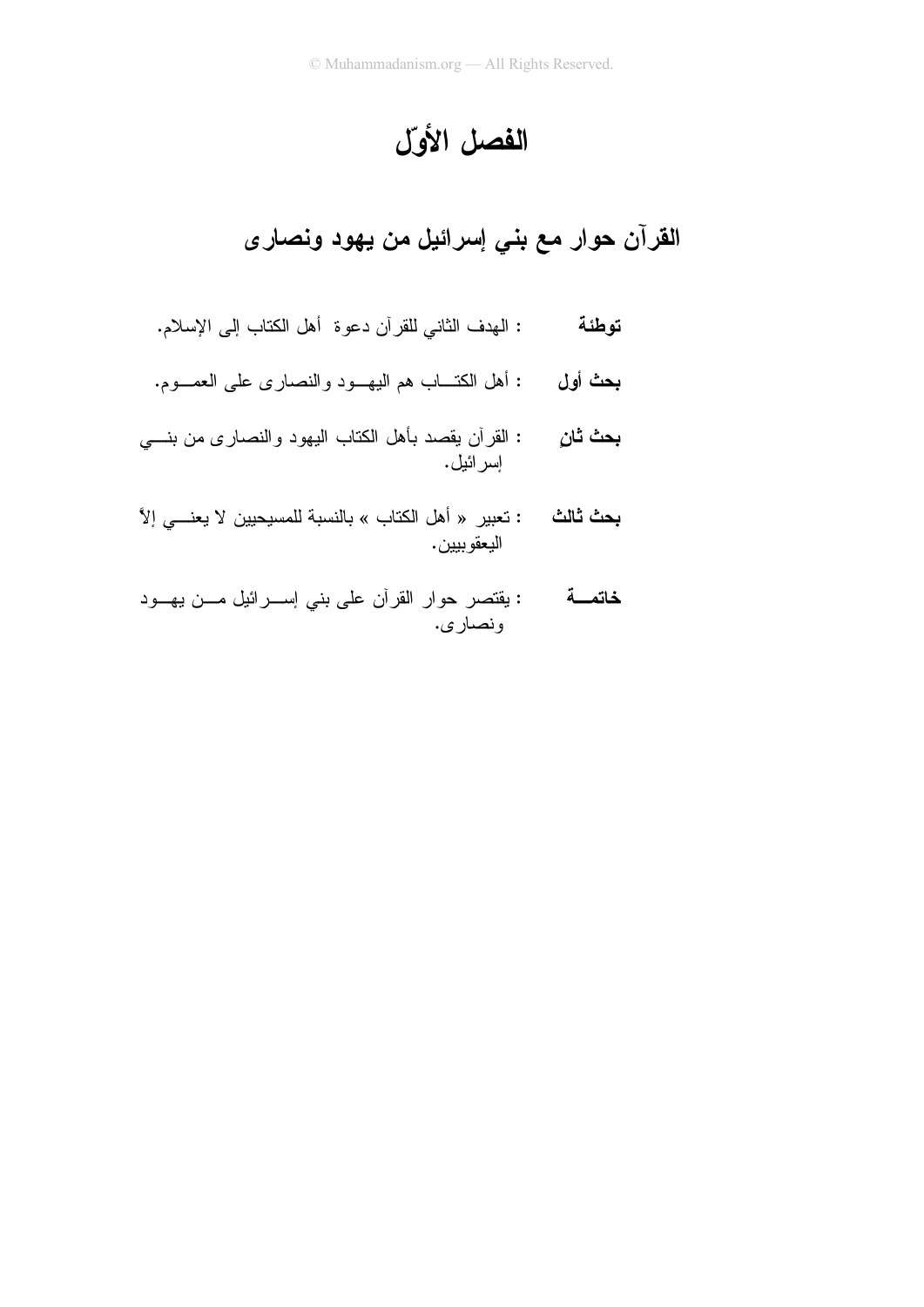$-9-$ 

### تو طئة

## الـهدف الثّاني للقرآن هو دعوة أهل الكتاب إلى الإسلام

إنَّ ا**لـهدف الأول ل**لقر آن هو دعو ة العرب إلى دبن الكتاب: « شرع لكم من الـــدبن مـــا وصبي به نوحاً والذي أوحينا البك ـــ وما وصبنا به ابراهيم وموسى وعيسى أن أقيموا الــــدين و لا تتفرَّقوا فيه »! (الشور ي ١٣). ودبن الكتاب هو الإسلام الذي بشهد به « أولوا العلم قائمــاً بالقسط... إنَّ الدِّينَ عندَ اللَّه الإِسْلاَمُ » (آل عمران ١٨ و ١٩).

وا**لهدف الثاني** هو دعوة أهل الكتاب إلى هذا الإسلام: « يا أهل الكتاب قــد جـــاءكم رِ سولنا يبيِّن لكم على فترة من الرسل أن تقولوا: ما جاءنا من بشير ولا نذير! فقد جاءكم بشير ونذير، والله على كل شيء قدير » (المائدة ٢١). لذلك فهو يصرخ: « **وقلْ للذين أوتوا الكتاب** و الأ**مبين:** أأسلمتم؟ فإنْ أسلمو ا فقد اهتدوا؛ وإن تولوا فإنما عليك البلاغ والله بصبر بالعبــاد »  $\tilde{J}$  ( $\tilde{J}$ ) عمر  $\tilde{J}$ ) .

لكن هذا الإسلام تدين به أمة من أهل الكتاب، قبل القرآن: « الذين آتيناهم الكتاب مـــن قبله هم به يؤمنون؛ وإذا يُتلى عليهم قالــوا: آمنا به، إنه الحق من ربنا، إنّـــا كنـــا مـــن قبلـــه مسلمين » (القصص ٥٢ \_ ٥٣).

ونلك الأمة المسلمة من أهل الكتاب بحددها بقوله: « ومن قوم موســـي أمــــة بـهـــدون بالحق وبه يعدلون » (الأعر اف ١٥٨)؛ وبقوله: « فآمنت **طائفة من**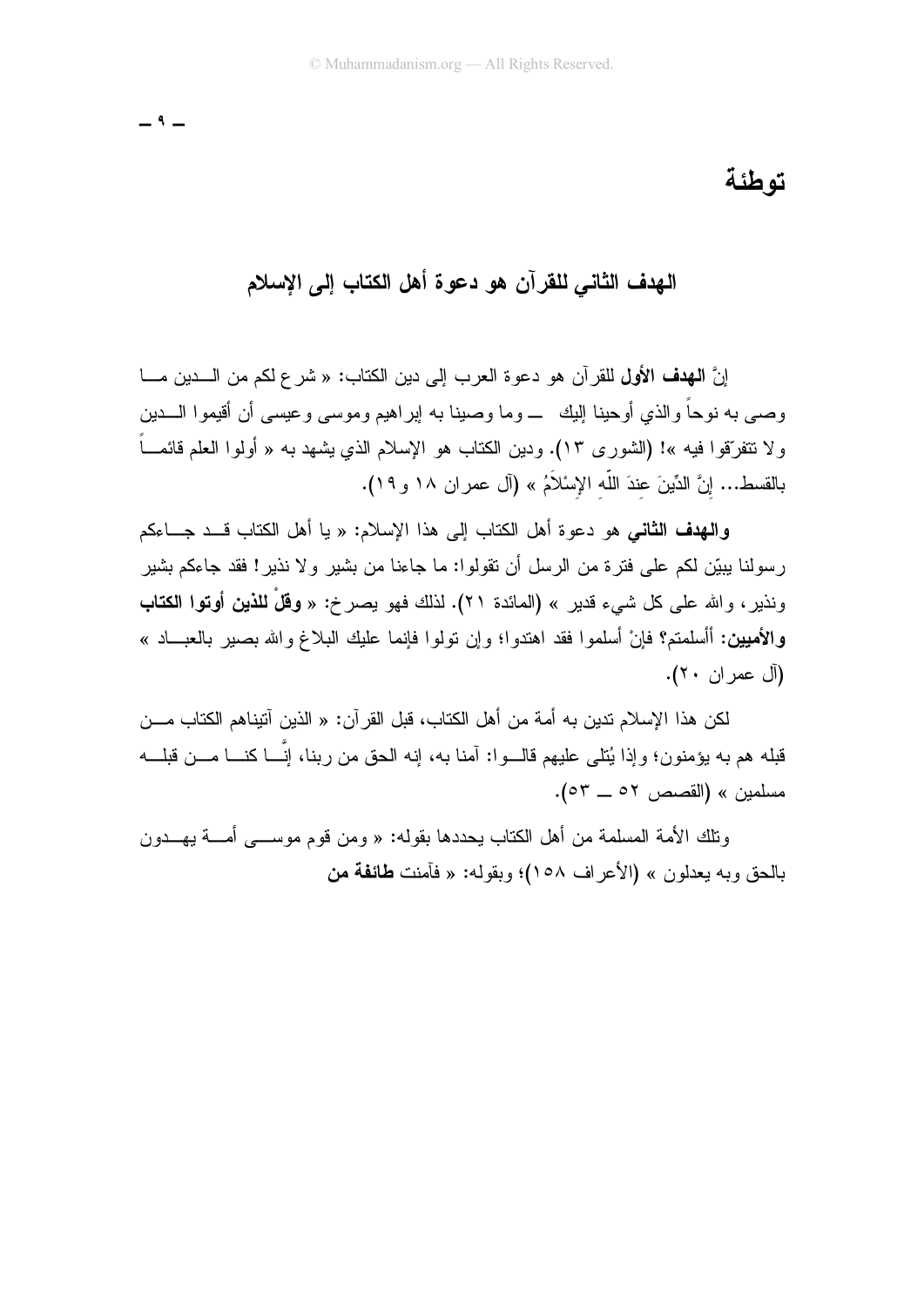$-1+$ 

**بني إسرائيل (**بدعوة الحواريين للمسيح)، وكفرت طائفة: « فأيدنا الذين آمنوا علـــي عـــدوهم فأصبحوا ظاهرين » (الصف ١٤). فالدعوة للقرآن تأييد « للنصارى » على عــدوّهم اليهـــود حتى النصر المبين في الحجاز والجزير ة.

فأهل الكتاب هم اليهود والنصباري على العموم.

والقرآن يقصد بأهل الكتاب اليهود والنصارى من بني إسرائيل على الخصوص: « إن هذا القرآن يقصّ على بنـى إسرائيل أكثر الذي هم فيه يختلفون » (النمل ٧٦). وما اختلفــوا إلاّ في المسيح والإنجيل.

فالقرآن دعوة لأهل الكتاب إلى الإسلام الذي يؤمن بالمسيح والإنجيل « على شـــريعة من الأمر » (الجاثية ١٧).

 $\ast$ 

# بحث أول

#### أهل الكتاب هم اليهود والنصار ي على العموم

في القرآن **ثلاثة تعابير مترادفة:** أهل الكتاب، أهل الذكر ، أولــوا العلــم أو « الـــذين يعلمون ». فلا يصح أن ننسى ذلك، خصوصاً بالنسبة لاصطلاح « أولى العلم ».

واصطلاح « أهل الكتاب » يشمل اليهود والنصاري على العموم؛ والقـــرائن اللفظيـــة والمعنوية، القريبة والبعيدة هي التي تحدّ هوية الفريق المخاطب، ما بين أساليب القـــرآن فـــي التعميم والتخصيص.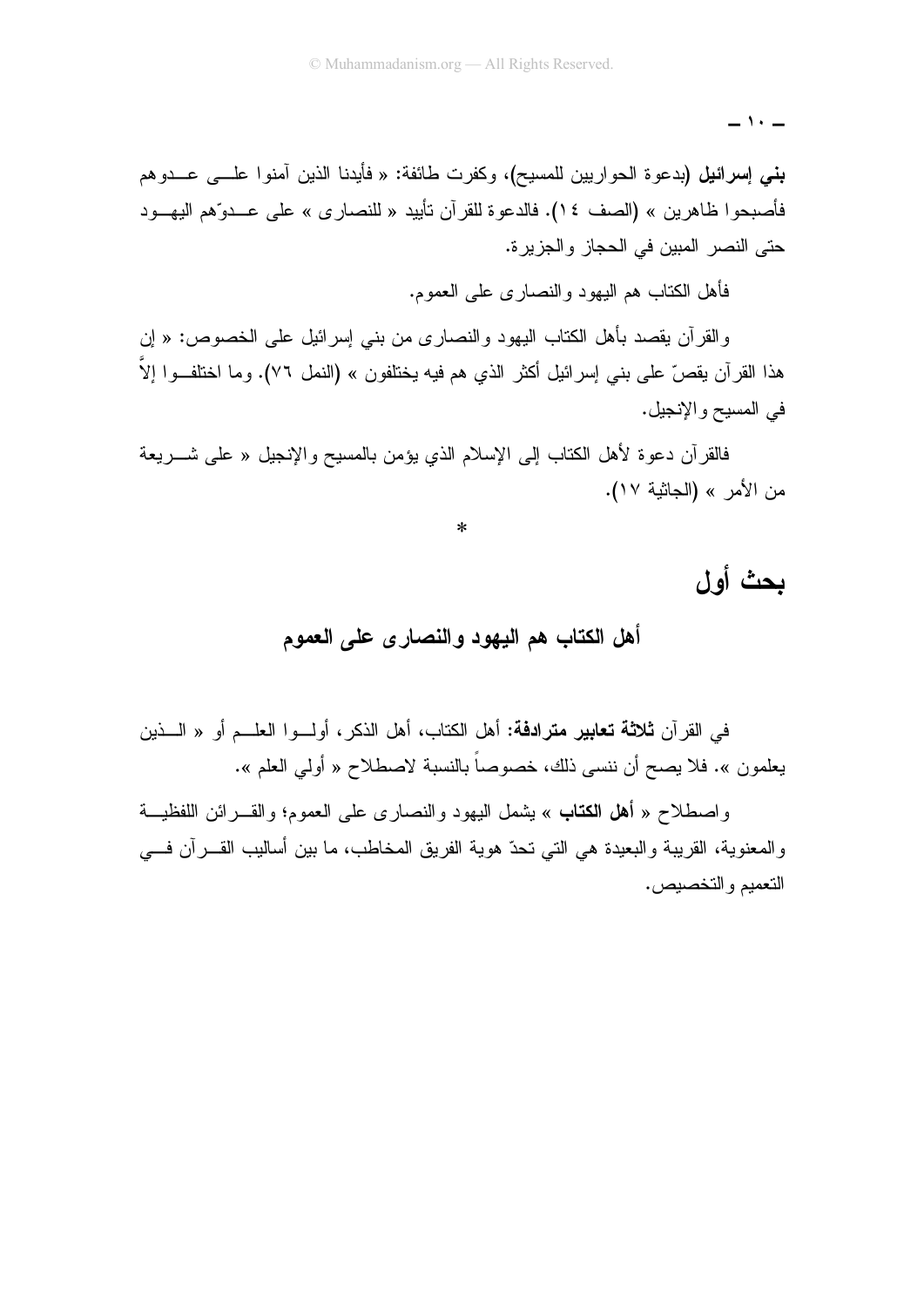فأهل الكتاب على العموم فريقان بالنسبة للدعوة القر آنية: **فريق المعارضة** وهم اليهـــود « أول كافـــر به » (البقرة ٤٠)، وفريق المـــوالاة وهم النصاري. نكتفي ببعض الاستشهادات: « **ودّ كثير من أهل الكتاب** لو يردونكم، من بعد ايمانكم، كفّاراً، حسداً من عند أنفسهم، من بعد ما نبيِّن لمهم الحق » (البقرة ١٠٩)؛ « ولما جاءهم رسول من عند الله مصدِّق لما معهـــم، نبـــذ فريق من الذين أوتوا الكتاب كتاب الله وراء ظهورهم كـــأنهم لا يعلمـــون » (البقـــرة ١٠١). فالفر يق الكثير من أهل الكتاب يكفر و ن بالدعو ة القر آنية، بينما الفر يق الآخر يؤمن بـها.

ونعرف هوية الفريقيْن من خصومتهم تجاه الدعوة القرآنية وانتسابها إلى الكتاب السذى عند أهله من الفريقيْن: « وقالت اليهود: ليست النصار ي علي شيء! وقالت النصار ي: ليســت اليهود على شبيء! \_ وهم ينلون الكتاب. كذلك قال الذين لا يعلمون مثل قولهم. فــالله يحكـــم بينهم يو مالقيامة فيما كانو ا فيه يختلفون » (البقر ة ١١٣). إن « ا**لذين يتلون الكتاب** » هم أهل الكتاب، و هم فريقان: اليهود والنصاري؛ وصفتهم المتواترة أنهم « الذين يعلمون »، « أولـــوا العلم ». وسيميّز بين اليهود والنصارى، أولي العلم، بصـــفة « الراســخين فـــي العلـــم » (آل عمران ٧؛ النساء ١٦١)، أو « أولوا العلم قائمـــاً بالقسط » (آل عمران ١٨)، أو اصطــــــــلاح « المحسنين »، « المقسطين »، « المسلمين » من قبله. ونعرف مـــن القـــرائن والتصــــاريح العديدة أنهم النصار ي. لذلك فصفة المشركين تجاههم أنهم « الذين لا يعلمون » فهـــم بـحســـب اصطلاحه أيضاً « الأميون » (آل عمر ان ٢٠؛ الجمعة ٢).

وفي إطلاق التعميم في موطن التخصيص نعرف من القرائن الفريق المقصود: « ولن ترضـي عنك اليهود (ولا النصـار ي) حتى نتبع ملتهم! قلَّ: إن هدى الله هو الـهدى! ولئن انبعــت أهو اءهم، بعد الذي جاءك من العلم، ما لك من الله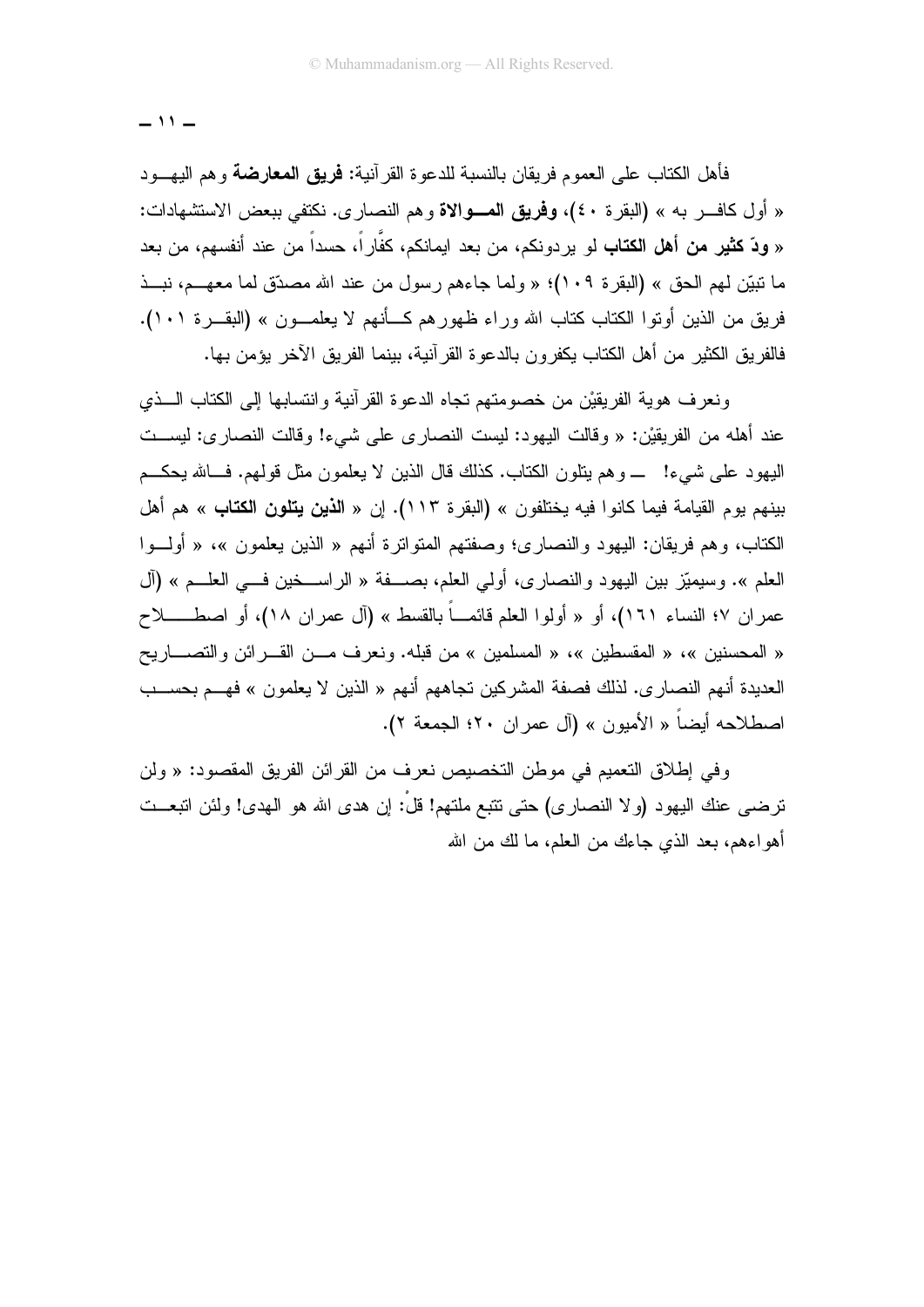من ولي ولا نصير » (البقرة ١٢٠). سنرى أن « ولا النصارى » مقحمة على الآية، بســـبب الآية التالية التي تعلن إيمان النصاري بالقرآن: « الذين آنيناهم الكتاب، بنلونه حــق تلاوتـــه، أولئك يؤمنون بــــه؛ ومن يكفر به فأولئـــك هـــم الخاسرون » (آل عمران ١٢١). فالنصــــاري « الر اسخون في العلم » و « الذين يتلون الكتاب حق تلاوته » بدون تحريف معانيه كما يفعـــل اليهود، هم بمحمد والقرآن يؤمنون. أمّا اليهود، بعد كفرهم بالمسيح ثم بمحمد، لم يبقـــوا علــــي ملة إبراهيم: « وإذ ابنلـي إبراهيمَ ربُّه بكلمات فأتمـهنَّ، قال: إنـي جاعلك للنـاس إمـاماً. قال: ومن ذريتي؟ قال: لا ينال عهدي الظالمين » (١٢٤).

ويجدر **بالملاحظة** أنَّ كل ثناء على أهل الكتاب هــو « للنصـــار ي » أهــل المــو الاة والمودة (المائدة ٨٥)؛ وكل حملة على أهل الكتاب فهي محصورة باليهود. وهذا التخصــــيص في معرض التعميم، أسلوب مضطرد فيه، لا يصح أن نسهو عنه.

فعلي العموم، فريق المعار ضنة هم اليهود، وفريق المسو الاة للقبر آن هسم النصبار ي. وسنرى أنّ وفد نجران المسيحي قد ظلَّ على الحياد والموادعة؛ وهو وفد من بدعة مسيحية لا يمثِّل المسيحية كلها خار ج الجزيرة. فمن هم إذن « النصار ي » على التخصيص في عرْفه؟

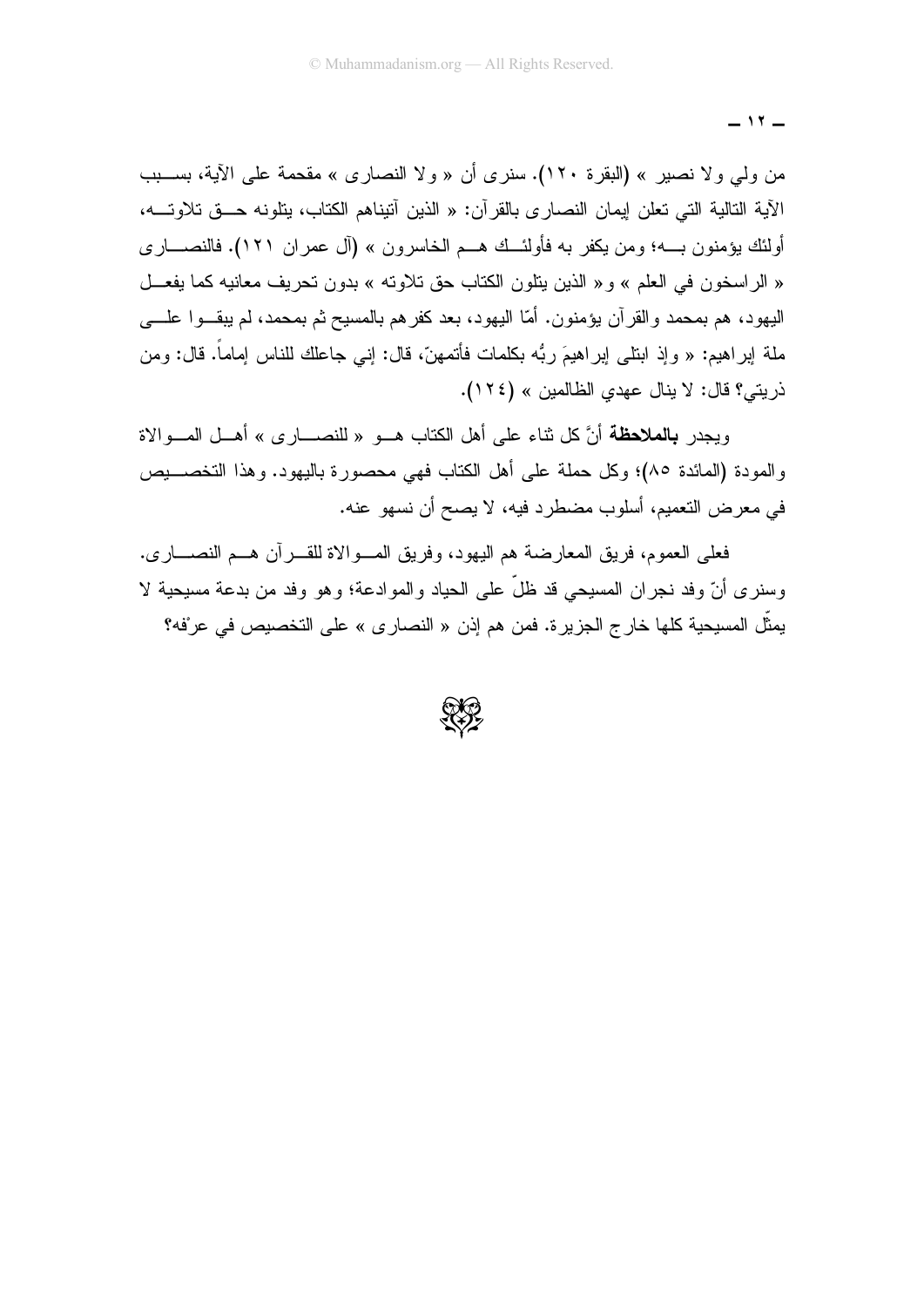بحث ثان

القرآن يقصد بأهل الكتاب اليهود والنصار ي، من بني إسرائيل

في نظر القرآن، إنَّ أهل الكتاب الذين سيخاطبهم هم بنو إسرائيل من يهود ونصــــار ي ــ ما عدا حواره مع وفد نجران الذي وزَّعوه على سور آل عمران والنساء والمائدة.

والإعلان الصارخ في دعوة أهل الكتاب هو: « إن هذا القــــرآن يقـــص علـــــى بنـــــي إ**سرائيل أكثر الذي هم فيه يختلفون** » (النمل ٧٦). فقد اختلــف بنـــو إســـرائيل إلـــي يهـــود ونصاري في المسيح والإنجيل (الصف ١٤).

ذاك الإعلان يعني أو لاَّ اِنَّ دعوة القرآن لأهل الكتاب **محصورة ببني إســـرائيل،** مـــن يهود ونصاري ـــ فالمسيحيون من الأميين هم خارج صراع الدعوة. وثانياً إن « ا**لنصاري** »، في لغــــة القرآن، هم علـي سبيل الـحصـر والقصـر ، من بنـي إســـــرائيل كمـــــا **يـعلن فـي النـهايــــة**: « فأمنت طائفة من بنبي إسرائيل (بالمسيح)، وكفرت طائفة (اليهود): فأيدنا الذين أمنـــوا علــــي عدوِّهم فأصبحو ا ظاهرين » (الصف). فالدعو ة القر آنية انتصار « للنصر انية » على اليهو دية، حتى الظهور المبين في الجزير ة. هــذا هــو القرآن كله دعو ة وجهـــاداً. لذلك فالقرآن دعــو ة « نصر انبة ».

إن القرآن دعو ة « نصر انية » موجهة لبني إسر ائيل، لأنهم أهل الكتاب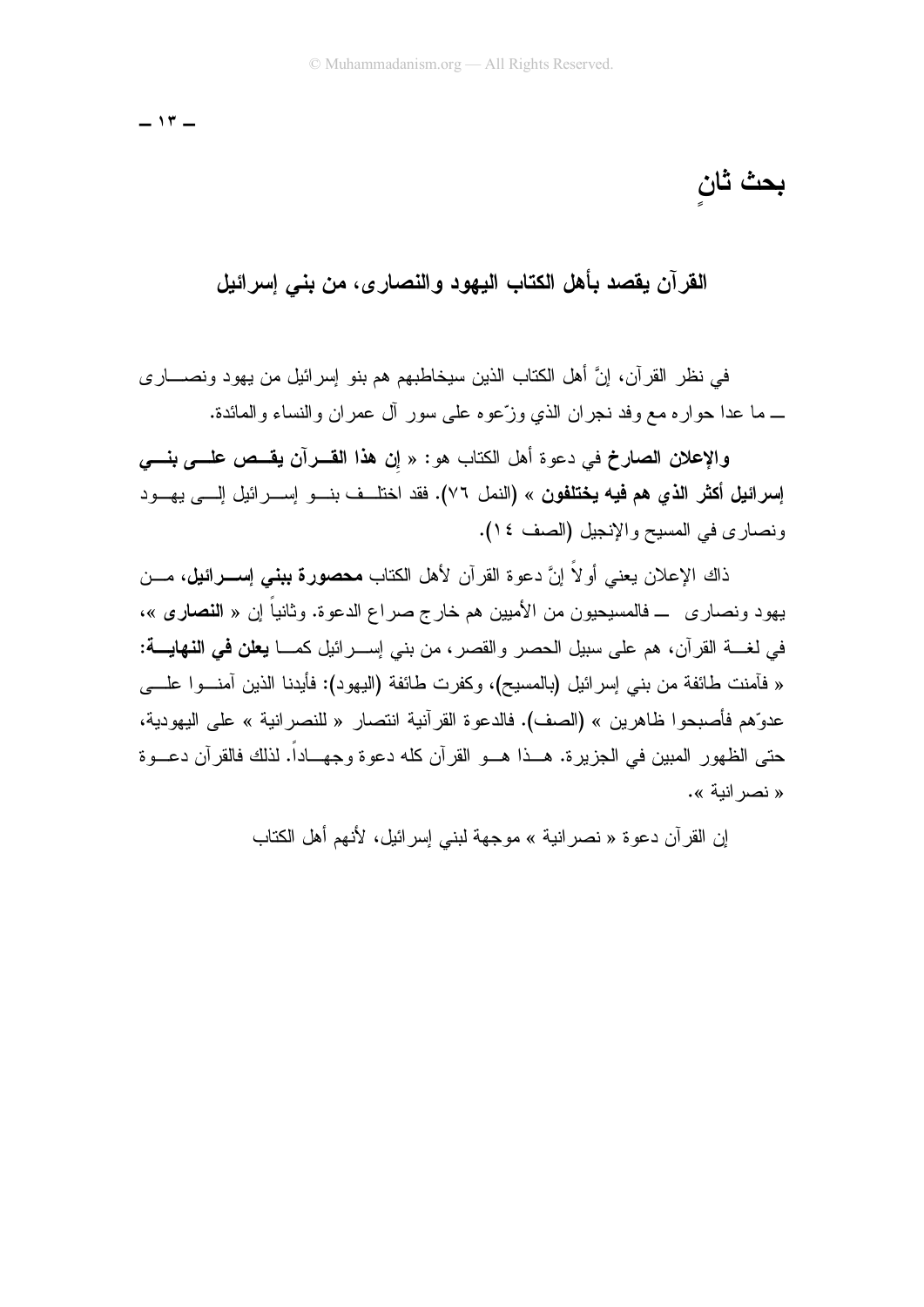$\overline{\phantom{0}}$  1  $\overline{\phantom{0}}$ 

والحكمة، النوراة والإنجيل: « ولقد أننينا بنبي إسرائيل الكتـــاب والحكـــم' (الحكمـــة) والنبـــوة، ورزقناهم من الطيبات، وفضلناهم على العالمين؛ وأنيناهم بينات من الأمر فما اختلفوا إلاَّ مـــن بعد ما جاءهم العلم بغياً بينهم، إن ربك يقضي بينهم يوم القيامة فيما كـــانوا فيــــه يختلفــون » (الجاثية ١٦ \_\_ ١٧). ونعرف إن الله قضبي بينهم على الأرض، في المدينة، بتصــــفية اليهـــود انتصاراً للنصاري من بني إسرائيل ومن نتصَّر معهم من العـــرب (الصـــف ١٤). فالبينـــات والعلم جاءتهم مع المسيح بالإنجيل. فلمَّا كفروا بالمسيح، لعنهم، وجاء القرآن يصـــدّق لعنتـــه لليهود (المائدة ٧٨). فالقرآن يقتصر دعوته على بني إسرائيل، من أهل الكتـــاب، لأنهـــم هـــم الذين أو تو ا الكتاب و الحكمة، التو ر اة و الإنجيل.

يقتصر ها على بني إسرائيل، لأن المسيح نفسه جاء « رسولاً إلى بني إســـرائيل » (آل عمر ان ٤٩)، فاختلفوا إلى يهود كافرين ونصاري مؤمنين « بعد ما جاءهم العلم ».

وقد جعل الله السيد المسيح « مـــثلاً لبنــــى إســـر ائيل » (الز خـــر ف ٥٣)، و لا يقـــول للعالمين. فهو يفهم رسالة المسيح ودعوة القرآن محصورتين في نطاق بني إسرائيل.

إن هدى التوراة، وحكمة الإنجيل، محصوريْن ببني إسرائيل: « ولقــد أننينـــا موســـي الـهدي، وأورثنـا بنـي إسرائيل الكتاب » (غافر ٥٣)؛ « وجعلنـاه (عيسى) مثلاً لبنـي إســــرائيل... ولمّا جاء عيسى بالبينات قال: **قد جئتكم بالحكمة**، ولأبيّن لكم بعض الذي تختلفون فيه فـــاتقوا الله واطيعون » (الزخرف ٦٣). فتعبير « الحكمة » في اصطلاحه كناية عن الإنجيل.

(١) الحكم في هذا النعبير المألوف يعني الحكمة، وقد نقله القرآن بحرفه العبري السرياني.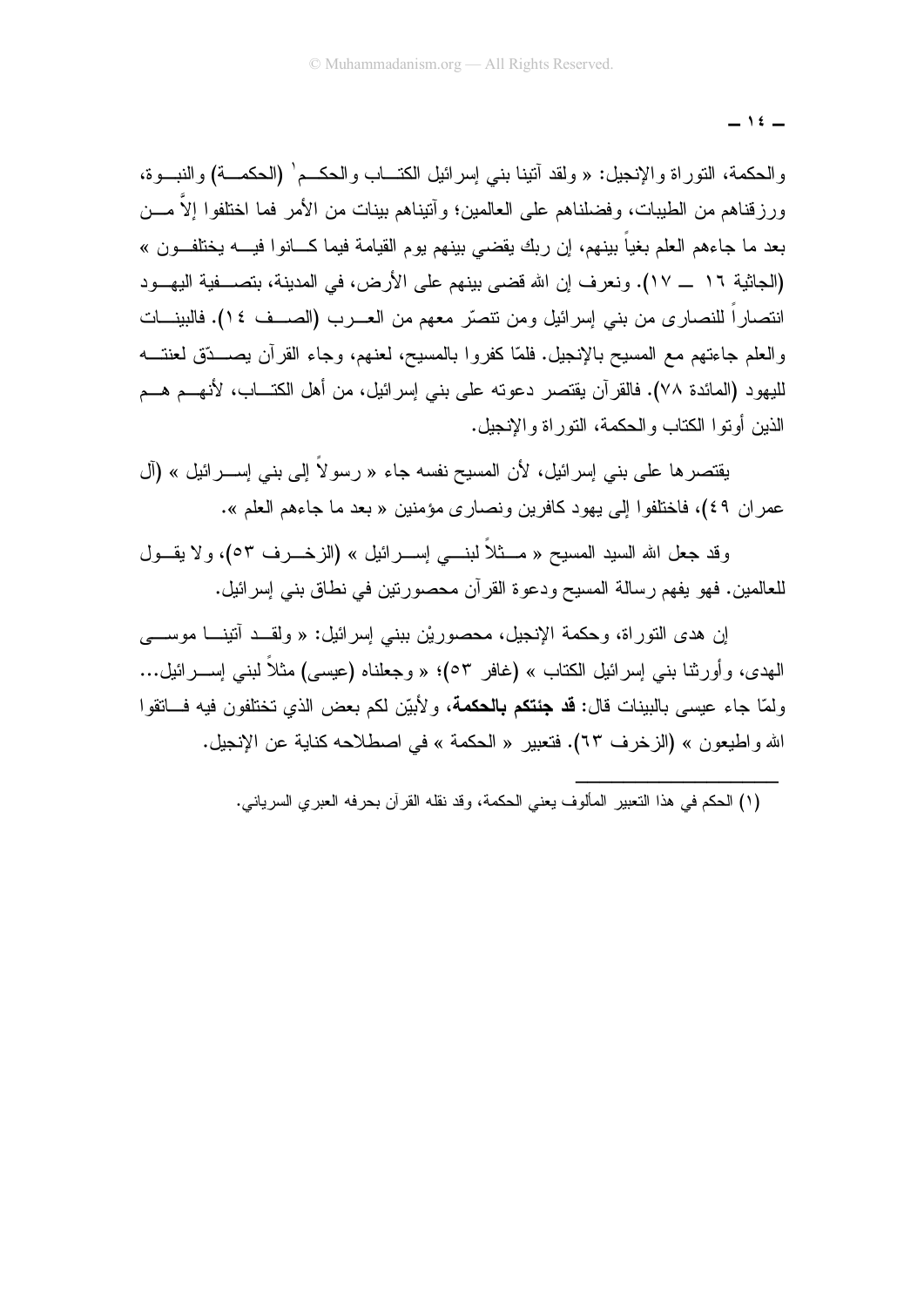$-10-$ 

فالكتاب والحكمة، النوراة والإنجيل، قد أُوتيا بنى إسرائيل فهو لذلك يحصر حواره مـــع بنـــي إسر ائيل، من يهود ونصاري \_ ولا يتطلع في دعوته كلها إلى غير هم.

و القول الفصل إنه بجعل أمته على مثال أنصار المسبح، الحـــو اربين، وبعلـــن أخبـــر اً بصراحة مطلقة أن دعوته لنصرة « النصرانية » على اليهودية: « فآمنت طائفــة مـــن بنـــي إسرائيل، وكفرت طائفة: فأيدنا الذين آمنوا (النصارى) علـــي عـــدوّهم (اليهـــود) فأصــــبحوا ظاهرين » (الصف ١٤).

ففي التعبير العام « أهل الكتاب » يقتصر القرآن دعوته على « بني إســـرائيل » مـــن يهود ونصاري، بتعبير خاص. فيظل المسيحيون، من غير بني إسرائيل، خارج الصراع، حتى عام الو فو د في جدال و فد نجر ان.

#### $205$

بحث ثالث

تعبير أهل الكتاب، بالنسبة للمسيحيين، لا يعني إلاّ اليعقوييين

لم يتصل النبي العربي إلاَّ بالحبشة، بهجر ة جماعته الأولى إليها؛ ثم في عـــام الوفـــود قبل و فاته بسنة بو فد نجر ان، مع غز وتيْن في مؤتة وتبوك إلى شمال الحجـــاز عنـــد مشـــار ف الشَّام، وبالمناسبة تظهر جماعة الراهب أبي عامر بالمدينة وقصة « مسجد الضرار ». وتلَّــك **الجماعات الأربع** كانت على مذهب البعقوبية بحسب شهادة التاريخ و اجماع المفسر بن.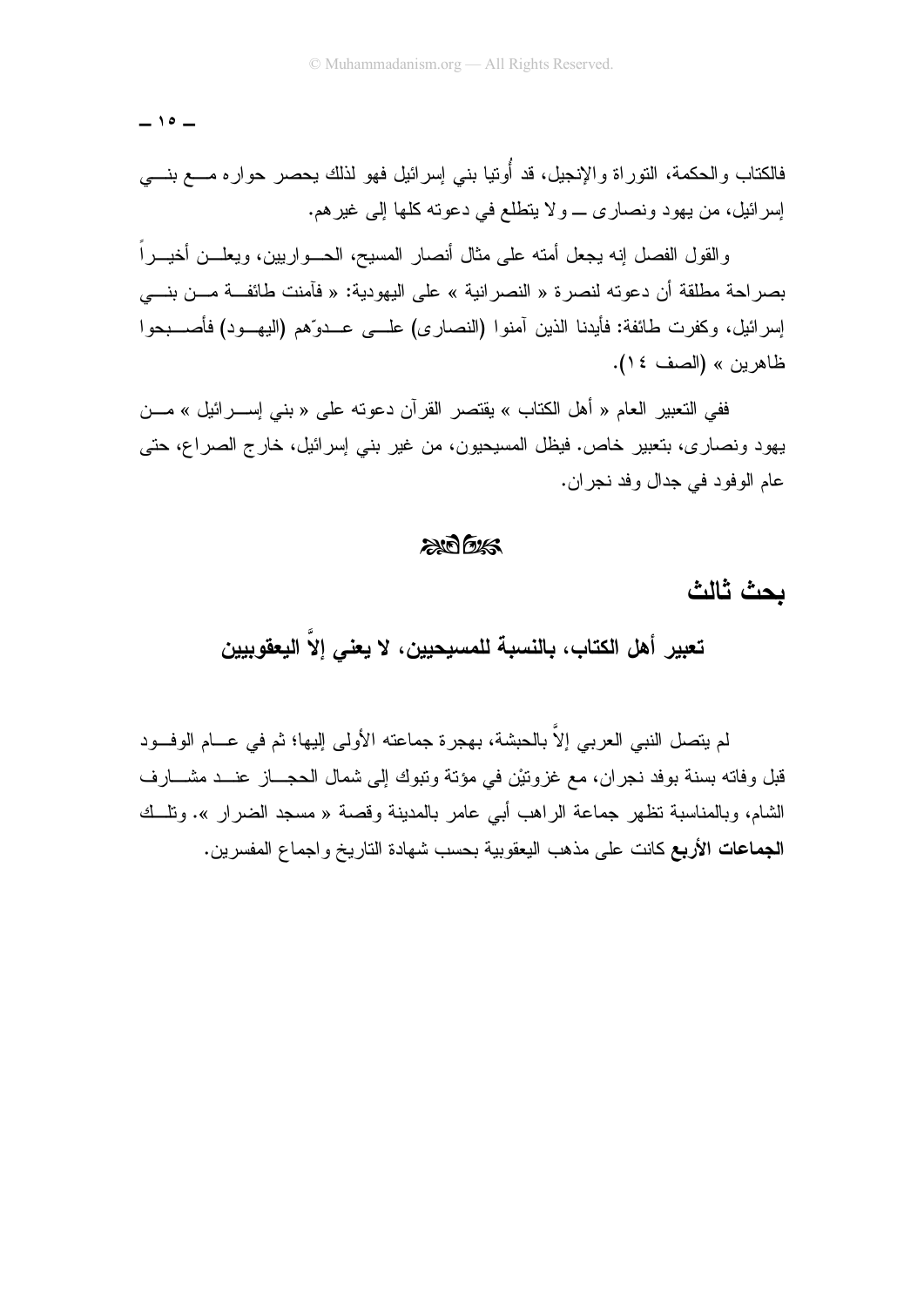قصة الاتصال بالحبشة تقتصر على هجرة الجماعة الأولى إليها، ونتمثل بسورة مريم. كذلك قصنة « مسجد الضرار » وجماعة الراهب أبي عامر تقتصر علـــي بضـــع آيـــات مـــن (التوبة ١٠٨ \_ ١١١١).

**وجدال وفد نجران** هو الذي نرك في مخيلة القوم الصدى البعيد، وشغلت جلساته حيّزاً من القرآن المدنى، فوزَّعوه على سور (أل عمران والنساء والمائدة). ففي قصص (أل عمران ٣٣ \_ ٢٤) يسرد عقيدته بالمسيح وأمه؛ وهو مقحم من عام الوفود على سورة كلها جدال مع اليهود، وتشريع للجهاد ووصف بعض وقائعه. والجدال نفسه بأتبي في سورة النســـاء (١٧٠ ـــ ١٧١) في النعريف الجامع المانع بالمسيح « ابن مريم » و « كلمته ألقـــاها إلى مــــريم وروح منه »؛ وبناءً عليه يستنكر القول « بالثلاثة » (١٧٠) وبإلهية المسيح: « لن يستنكف المســـيح أن يكون عبداً لله، ولا الملائكة المقربون » (١٧١). وانصرف وفــد نجـــران علــــى « عهـــد الموادعة ». فعلَّق القرآن على جدالهم في عقيدتهم بتكفيرات سورة (المائدة) « لقد كفر الــــذين قالوا: إن الله هو المسيح ابن مريع » (١٩ و٧٥)؛ « ولقد كفر الذين قالوا: إن الله ثالث ثلاثة » (٧٦)؛ وبعد نقويم العقيدة في المسيح وأمه (٧٧ \_ ٧٩) يختم بقوله: « قلْ: يا أهل الكتـــاب لا تغلوا في دينكم غير الحق » (٨٠). وفي قصص تمثيلي رائع، من « يوم يجمع الله الرســـل » للحساب، يجعل المسيح نفسه يستنكر اتخاذ « الِهيْن من دون الله » (١٢٠). ففي تلك الفصـــول من السور الثلاث، **يقصد القرآن بأهل الكتاب وفد نجران.** وكان بإجماع المفسرين مـــن **أهـــل** البدعة اليعقوبية في المسيحية، ولا يمثل المسيحية الرسمية في دولة الروم على الإطلاق.

واتصال النبي العربي بالمسيحية العربية أيضاً تمَّ في **غزوتيْ مؤتة وتبوك** في شـــمال الحجاز على مشارف الشام. ووردت إشارة إلى غزوة مؤنة الفاشلة في أخر ســورة (الحديـــد ٢٩): « لَئلا يعلَّم أهل الكتاب ألاَّ بِقدرٍ ون علي شيءٍ من فضل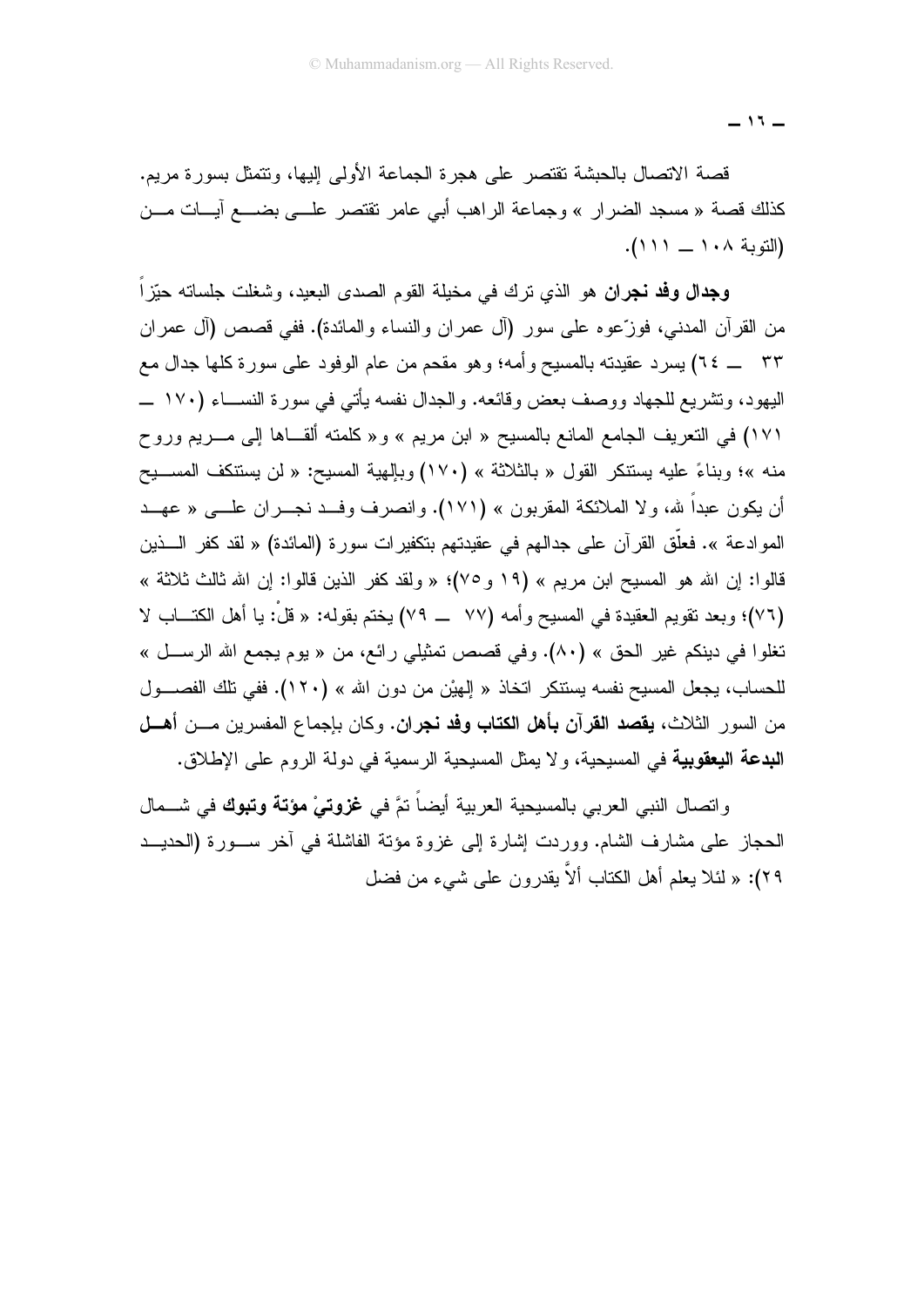$-14 -$ 

الله، والفضل بيد الله يؤنَّنِه مَن بِشاء، والله ذو الفضل العظيم ». وسورة النوبـــة كلهـــا (٣٠ ــــ ١٢٤) في ملابسات غزوة تبوك الظافرة حيث يشرّع: « فاتلوا… من الـــذين أوتـــوا الكتـــاب، حتى يعطوا الجزية عن يد وهم صاغرون » (٣٠)؛ ويختم بالتصدير نفسه: « يا أيهـــا الــــذين أمنو! فاتلو! الذين يلونكم من الكفار ، وليجدو! فيكم غلظـــة، وإعلمـــو! أنَّ الله مــــع المنقـــين » (١٢٤). ففي السورة كلها يقصد بأهل الكتاب أهل نبوك، بإجماع (أسباب النزول)، وكما يـــدل حرف التبعيض في شرعة جهادهم: « من أهل الكتـــاب ». وغاية جهادهم، ليســـت إســــلامهم كما في شرعة المشركين (براءة ١ ـــ ٢٩)، بل اخضاعهم للجزية أي لسلطان المسلمين، حتى « لا يبقى في جزيرة العرب دينان » كما أوصبي محمد على فراش الموت، قبل الانتقال إلـــي الر فبق الأعلى.

و هكذا يتضح لنا أن « أهل الكتاب »، بالنسبة للمسيحيين، يقتصــــــر علـــــي اليعقــــوببين العرب منهم، لا يتعداهم إلى غيرهم. هذا واقع أول.

وواقع ثان أن حوار القرآن المتواصل مع أهل الإنجيل ظـــلّ مقصــــوراً طــــوال أدوار الدعوة القرآنية على النصارى من بني إسرائيل، في انتصار القرآن لهم على عــدوهم اليهـــود (النمل ٧٦ والصف ١٤).

وواقع ثالث أن انصال الدعوة القرآنية بالمسيحية العربية اليعقوبية كـــان ع**ـــابر**اً فــــي غزوة نبوك وعام الوفود، فليس هو موضوع الدعوة القرآنية.

وو اقع ر ابع أن السير ة النبوية والدعو ة القر آنية لم **يتصلا بالمسيحية الرســـمية علــــ**ى الإطلاق. وما أية « الروم » سوى خبر من بعيد عن هزيمة ونصر.

فتعبير « أهل الكتاب » في كل تلك المـــواطن جـــاء علـــي ا**لتعمـــيم فـــي معـــرض التخصيص،** كما يتضح من قرائن النصوص و(أسباب النزول).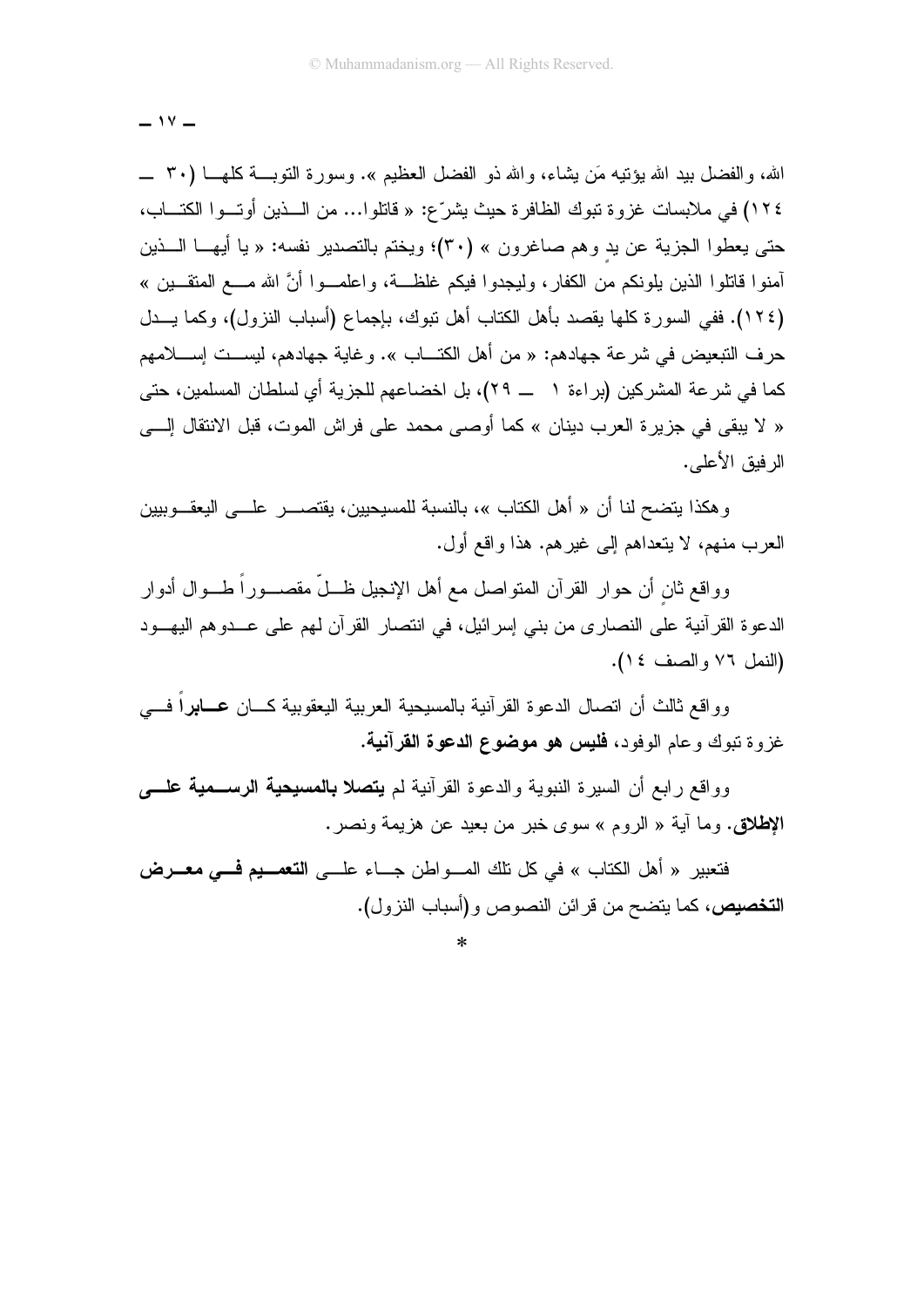#### خاتمة:

يدور حوار القرآن على بنى إسرائيل من يهود ونصارى

.<br>تلك هي ا**لنتيجة الحاسمة:** « إن هذا القرآن يقصَّ على بني إسرائيل أكثر الذي هم فيه يختلفون » (النمل ٧٦). وما اختلف بنو ٳسرائيل إلى يهود ونصارى إلاّ في المسيح والإنجيـــل، « فأيدنا الذين آمنوا على عدوهم فأصبحوا ظاهرين » (الصف ١٤). فجهــاد القـــرآن، مثـــل دعونه، يقتصر على انتصار ه « للنصر انية » الإسر ائيلية و العربية على اليهودية.

ولم نتصل الدعوة القرآنية إلاَّ بالمسيحية اليعقوبية العربية مع وفد نجران، ومع جماعة الر اهب أبي عامر بالمدينة، ومع أهل مؤتة وتبوك.

لذلك تصح ا**لنتيجة المطلقـــة:** إنَّ الدعوة القرآنية لم تتصل بالمسيحية الرسمية، كما في دولة الروم، ولم تحاور ها أبداً؛ فالقرآن لا يذكر المسيحية الرسمية على الإطلاق.

فمن الكفر بالقر آن، و من الظلم للمسيحية الر سمية، إطلوق خطــاب القـــرآن لبدعــــة مسيحية، على المسيحية الرسمية جمعاء.

وهذا الواقع القرأنبي الضخم بزيل أكبر عقبة وأعظم شبهة من سبيل الحوار الإســـلامي المسيحى.

\*\*\*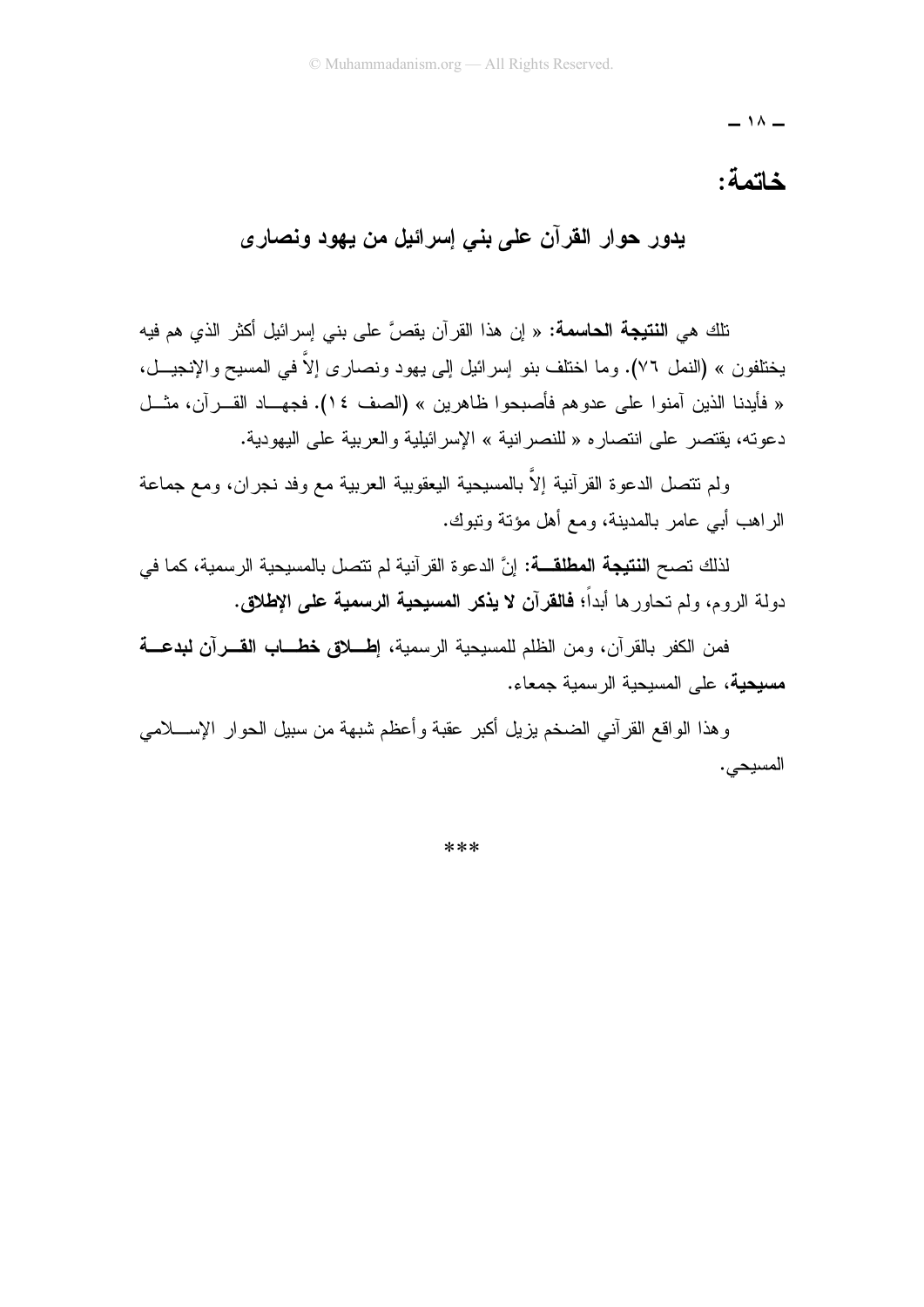الفصل الثاني

- بحث أول : المبادئ الثابتة الشاهدة بصحة إسلام « النصارى ».
	- **بحث ثانِ** : ملابسات جمع القرآن وندوينه.
	- **بحث ثالث :** إقحام اسم النصار ى في بعض الآيات المدنية.
- : هذا الإقحام ليس شبهة على صحة القرآن، بل على<br>فهمه. خاتمة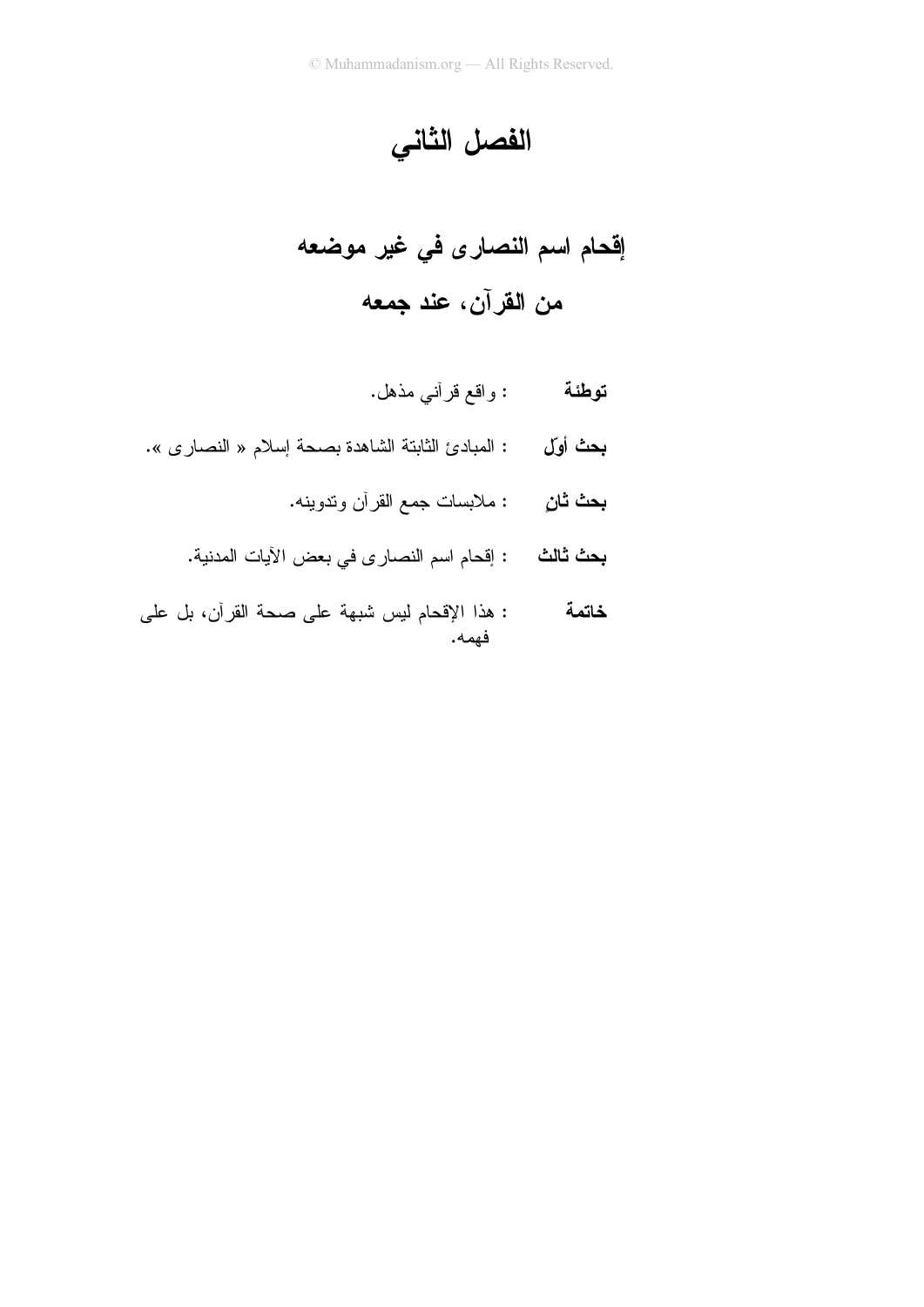= ۲۰ =

### تو طئة

واقع قرآني مذهل

في مواقف ومبادئ محكمة، يشهد القرآن بصحة إسلام مَن يســـمّيهم « النصــــار ي ». لكن هناك بعض آبات تلقى على صحة إسلامهم شبهة. فما هي تلك المبادئ التي تشهد بصحة إسلام النصاري؟ وما هي الأيات الني نلقي شبهة على صحة إسلامهم؟ فهل من تعارض في القرآن؟ أم أن ذكر النصارى أقحم على بعــض الآيـــات إقحامـــاً ظاهراً عند جمع القرآن، إبان الفتوحات الإسلامية لديار المسيحية؟ هذا هو الواقع القرآني المذهل الذي نبحثه في هذا الفصل.

بحث أول

خمسة مبادئ تحدّد معنى « النصارى » على التخصيص، في القرآن، نوردها بحسب ناريخ النزول. وهي نرفع النعارض الظاهر في الثناء والذم بحق النصارى.

المعبدأ الأول: « و لا تجادلوا أهل الكتاب إلاَّ بالتبي هي أحسن ــ إلاَّ الذين ظلموا مـــنهم ــــ وقولو ا: آمنا بالذي أُنزل البنا وأُنزل البكم، والهنا والهكم واحد،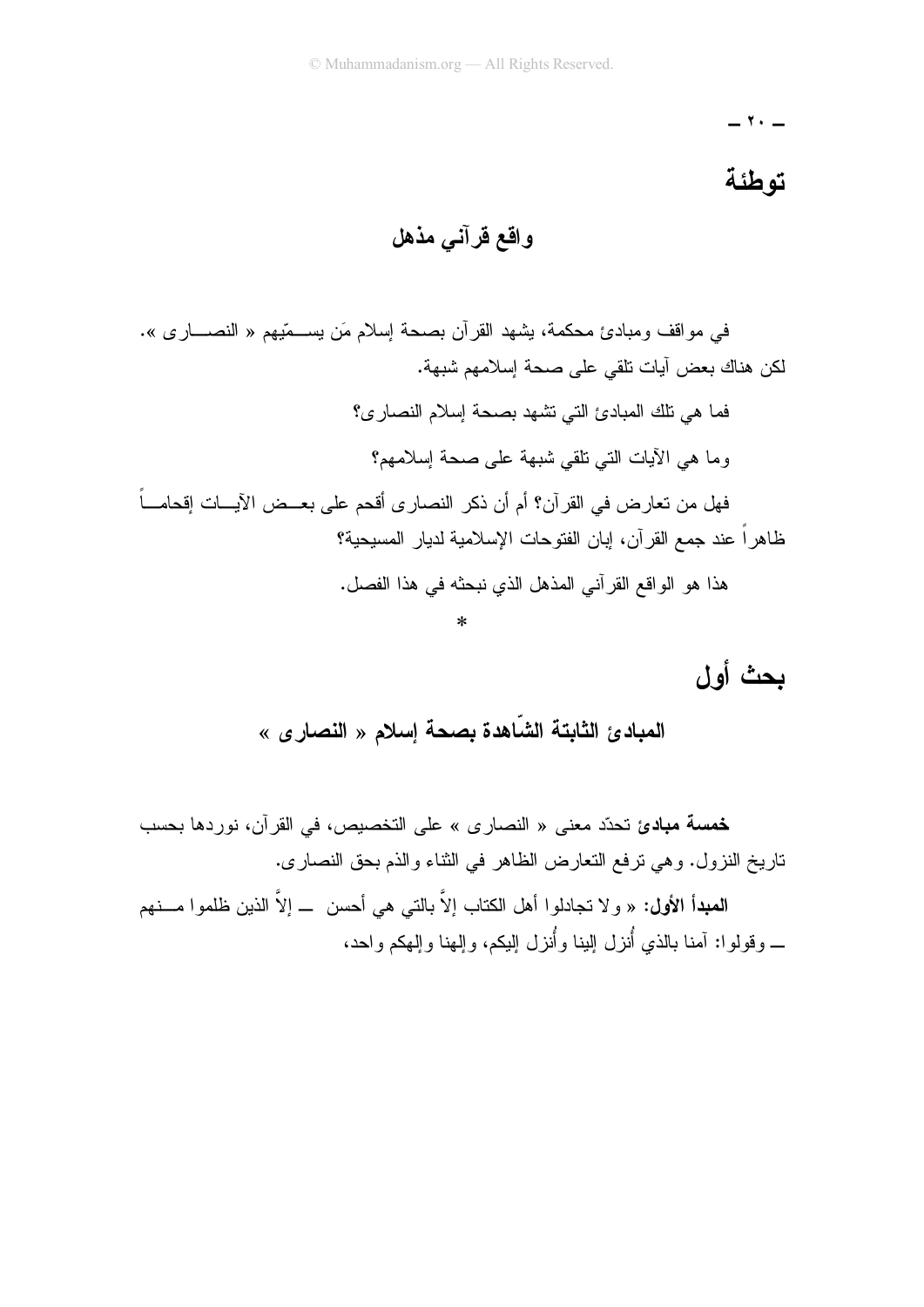ونحن له مسلمون » (العنكبوت ٤٦). بهذا المبدإ يختم الدعوة بمكة. وفيه يظهر أهــل الكتـــاب فريقيْن: فريق « الظالمين » الذين يصح جدالهم بغير الحسني أي بالسيف، وهم اليهــود كمـــا يعلن منذ مطلع العهد المدني: « وإذ ابتلي ابر اهيم ربُّه بكلمات فأتمهنَّ، قال: إني جاعلك للناس إماماً. قال: ومن ذريتي؟ قال: لا ينال عهدي الظالمين » (البقرة ١٢٤). والتصريح المتــواتر بظلمهم يشهد بأنهم كانوا « أول كافر به » (البقرة ٤١). فالظالمون الكافرون من أهل الكتـــاب هم اليهود، كما يظهر من العهد المدنى كله.

و الجدال بالحسني و اجب مع « المحسنين » من أهل الكتاب، و هو الأمر بالتسليم معهم أن الإله واحد، والتنزيل واحد، والإسلام واحد. وهذه الوحدة المطلقة بين فريـــق مـــن أهـــل الكتاب وبين المسلمين، لا نجدها في القرآن إلاّ مع النصار ى من بنـي إسرائيل ومن « نتصرّ » معهم من العرب. فهم « النصارى » على التخصيص (الصف ١٤). فلا تصح شـبهة علـــي إسلامهم.

المعبدأ الثاني: « شهد الله أنه لا إله إلاَّ هو ، والملائكة، وأولوا العلم قائماً بالقسط، \_ لا {\ إله إلاَّ هو العزيز الحكيم \_ إنَّ الدِّينَ عندَ اللّه الإسْلاَمُ. وما اختلف الذين أوتوا الكتاب إلاَّ مـــن بعد ما جاءهم العلم بغياً بينهم » (آل عمر ان ١٨ \_\_ ١٩). ما بين الآيتيْن تعارض ظاهر يمنــــع منه اصطلاح القرآن وأسلوب خطابه. « أولوا العلم قائماً بالقسط » ليس تعبيــــراً لغويــــاً كمــــا يتوهمون إنَّما هو اصطلاح: فهو يرادف بين أهل الكتاب وأولـي العلم؛ ويقسمهم إلـى فــــريقيْن، الظالمين وهم اليهود، وأولى العلم المقسطين وهم النصاري من بنبي إسرائيل ومَن « نتصَّـــر » معهم من العرب، كما يشهد قوله للحال في اليهود: « إن الذين يكفرون بآيـــات الله، ويقتلـــون النبيين بغير حق، ويقتلون الذين يأمرون بالقسط من الناس، فبشرهم بعذاب أليم » (آل عصـــران ٢١). وهذه الآية شاهد على أن الذين اختلفوا في الإسلام من أهل الكتاب (آل عمران ١٩) إنما هم اليهود، وجاء التعبير على التعميم في موضع التخصيص. فأولو العلم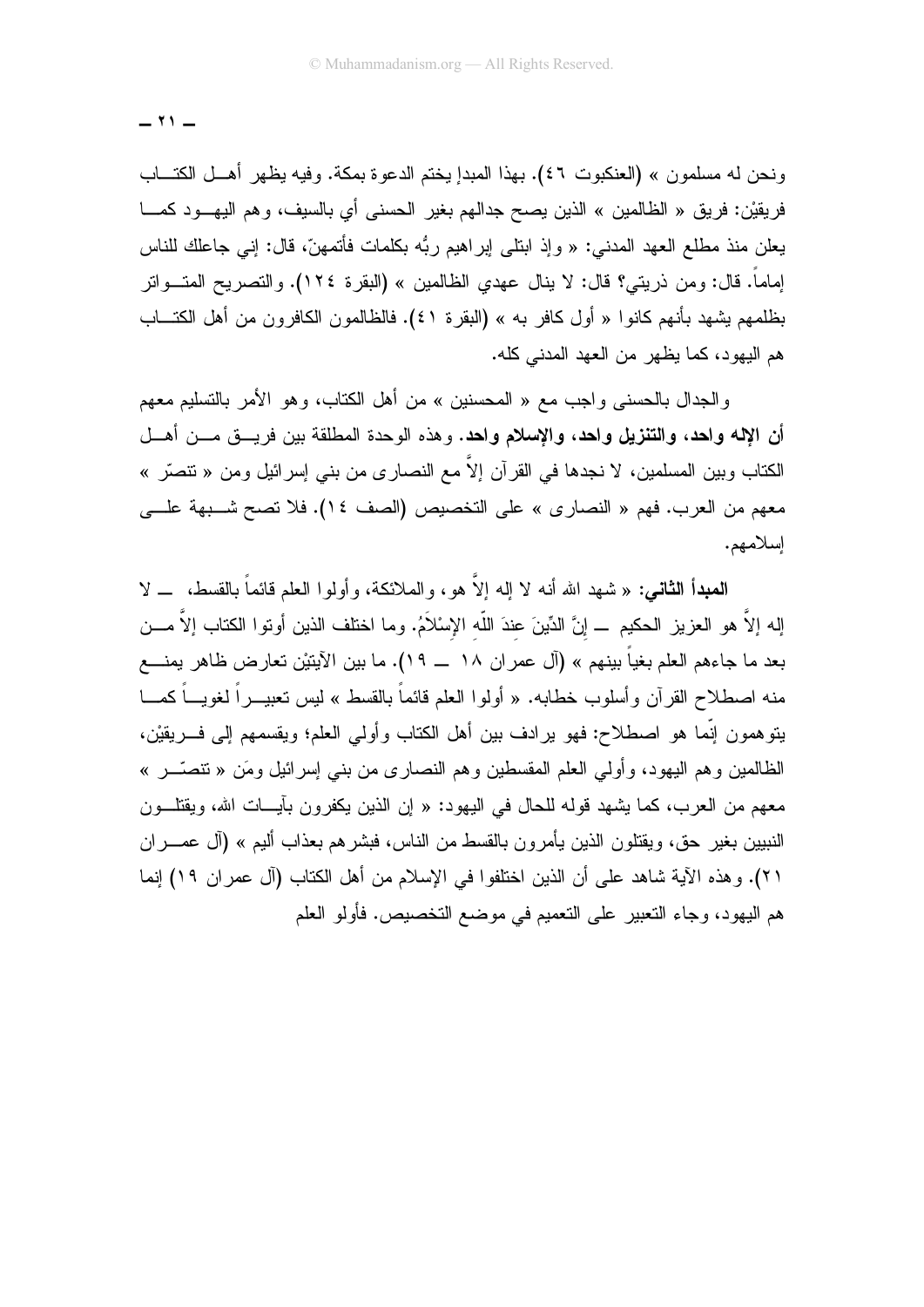المقسطون، أي النصاري من بنبي إسرائيل هم الذين يشهدون للإســــلام، والقـــــرآن يشـــــهد لـــــه بشهادتهم، وشهادتهم من شهادة الله وملائكته. يؤيد ذلك قوله: « ومن قوم موسى أمة يهـــدون بالحقِّ وبه يعدلون » (الأعراف ١٥٨) كما يفسره بقوله فـــي (الصـــف ١٤). فأهـــل الكتـــاب المخالفون المعارضون هم اليهود وحدهم؛ أمَّا الموالون الشاهدون بالإسلام فهم النصاري مـــن بني إسرائيل ومَن نتصرَّ معهـــم من العــــرب؛ لذلك يسميهم « أولـي العلم قائمــــاً بالقسط » أو « الراسخين في العلم » (آل عمران ٧). فلا نصح شبهة على إسلامهم.

**المبدأ الثالث:** « لبسوا سواء: من أهل الكتاب أمة قائمة بتلون آبات الله آناء اللبل وهم يسجدون؛ يؤمنون بالله واليوم الآخر؛ ويأمرون بالمعروف وينهون عن المنكر؛ ويسار عون في الخيرات، وأولئك من الصالحين؛ وما يفعلوا من خير فلن يُكفروه؛ والله علـــبم بـــالمنقين » (آل عمر ان ۱۱۳ ــ ۱۱۰). فهــو يذكر أمته، « خير أمـــة أُخرجت للناس » (١١٠)؛ ثم يقــول: « ولو آمن أهل الكتاب لكان خيراً لهم: منهم المؤمنون، وأكثرهم الفاسقون » (١١٠). ثم ينـــدّد باليهود الفاسقين (١١١ \_ ١١٢)، ويميّز بينهم وبين الأمة الصـــالحة، النصـــارى مـــن بنـــى إسرائيل ومن « نتصَّر » معهم من العرب، مثل ورقة بن نوفل، قسَّ مكة. وصفتهم المتـــواترة في القرآن، مع إسلامهم (آل عمران ١٨ ـــ ١٩)، هي قيام الليل للصلاة وترتيــل آيـــات الله؛ وهي عادة نصرانية، لا يهودية ولا عربية؛ وهي « نافلة » لمحمد من دون أمتـــه (الاســـراء ٧٩). وميزتهم الإحسان في الإسلام: « يأمرون بالمعروف وينهون عن المنكر؛ ويســـارعون في الخير ات ». لذلك فهم « من الصالحين ». أما جماعة محمد فلقبهم المتواتر « المتَّقــو ن » أي « مَن تــاب معك » (هــود ١١٣) من العــرب. فالنصاري هــم « الصـالحون » ومثــال « المتقين » من جماعة محمد. لذلك سمّاهم أيضـاً « عباد الرّحمان » الذين يطلبون إلى ربهـــم « واجعلنا للمنقين إماماً » (الفرقان ٧٤). فكل شبهة على إسلام « النصارى » فـــى القــــرآن، دليل شبهة على إقحام ذكر هم في الآية.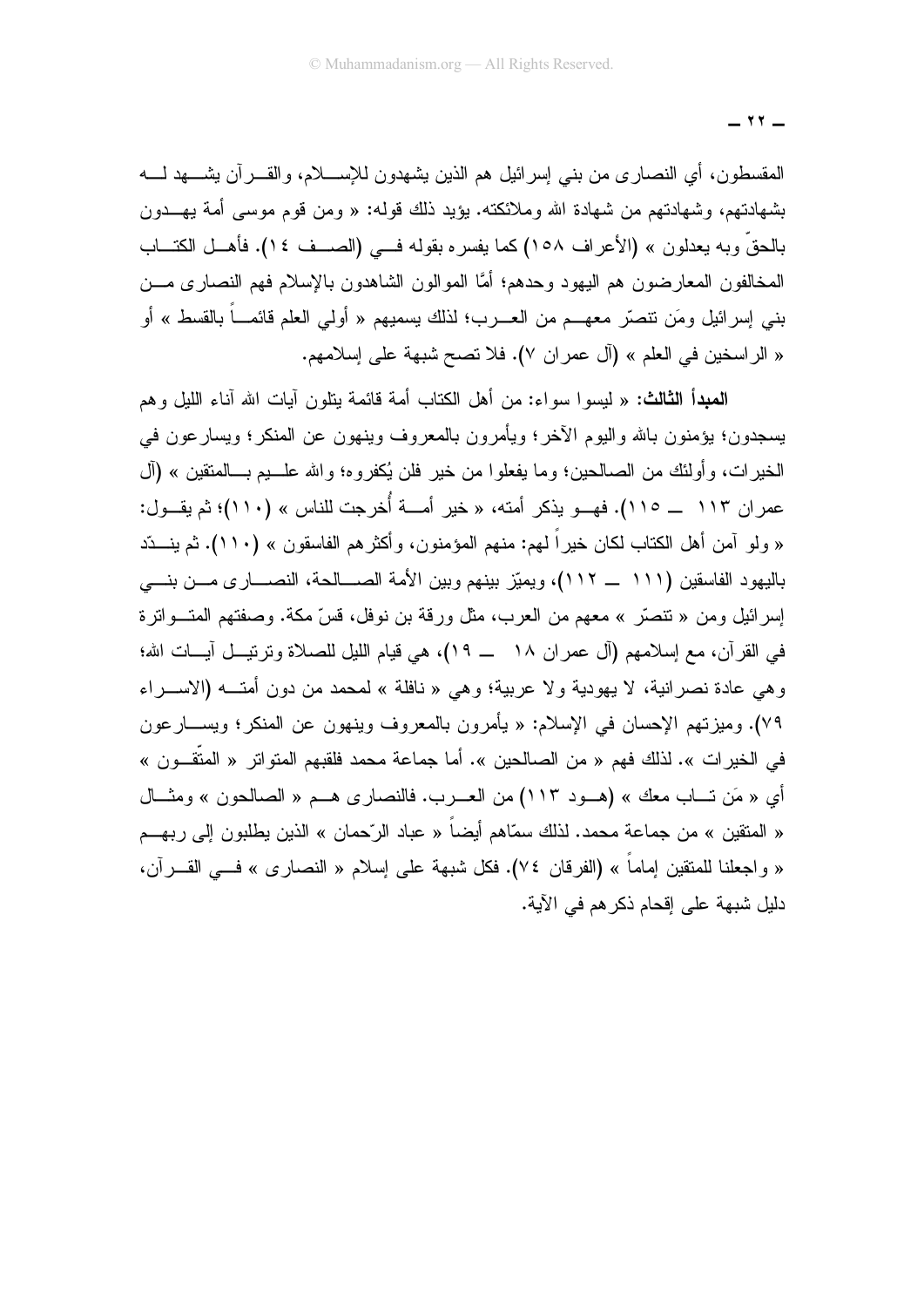المعدأ الرَّابع، وهو النصِّ التفسيري النهائي لمحقيقة « النصاري » في القــــرآن: « يــــا أيها الذين آمنوا كونوا أنصار الله كما قال عيسى ابن مريع للحو اريين: مَن أنصار ي إلــــى الله؛ قال الحواريون: نحن أنصار الله. **فآمنت طائفة من بني إسرائيل** وكفرت طائفة: فأبدنا الـــذين أمنوا على عدوهم فأصبحوا ظاهرين » (الصف ١٤). فالنصـــاري علـــي التخصــــيص فـــي اصطلاح القرآن هم الطائفة من بني إسرائيل التي أمنت بالمسيح، بدعوة رســله الـحــواريين. وكانت الدعوة القرآنية انتصاراً لـهؤلاء النصارى على اليهود عدوهم حتى النصر المبين. وهذا التصريح يقطع أيضاً بأن القرآن دعوة « نصرانية »؛ ويقطع بصحة إسلام « النصارى ». فلا تجوز على إسلامهم شبهة في أية من القرآن.

ا**لمبدأ الخامس،** من آخر العهد بالمدينة: « لتجدنّ أشدّ الناس عداو ة للذين آمنو ا اليهو د والذين أشركوا! ولتجدنَّ أ**قربهم مودة للذين آمنوا** الذين قالوا إنا نصارى: ذلــك بـــأن مـــنهم قسيسين ورهباناً وأنهم لا يستكبرون؛ وإذا سمعوا ما أُنزل إلى الرسول نرى أعينهم تفيض من الدمع، ممَّا عرفوا من الحق يقولون: ربنا آمنا **فاكتبنا مع الشاهدين...** فأثابهم الله بمـــا قـــالوا جنات تجرى من تحتها الأنهار خالدين فيها، وذلك جزاء المحســنين » (المائـــدة ٨٥ ـــ ٨٨). فالنصاري هم أهل المودة لجماعة محمد، والقرآن يعلن كتـــابتهم شـــاهدين وانضـــمامهم إلــــي المسلمين « أمة واحدة ». ويرجع الفضل في ذلك إلى قسيسهم ورهبانهم. فالذين يعلن عميـــق إسلامهم حتى تفيض أعينهم من الدمع عند تلاوة القرآن؛ والذين يعدهم بالجنات الســماوية؛ لا تصبح عليهم شبهة في إسلامهم، في آية من القر آن.

تلك المبادئ القر آنية الخمسة، التي تملأ العهد المدني كله، هي أنـــو ار كاشـــفة لـــذكر النصاري المشبوه في السور المدنية. يؤيد ذلك ملابسات جمع القرآن وندوينه.

 $***$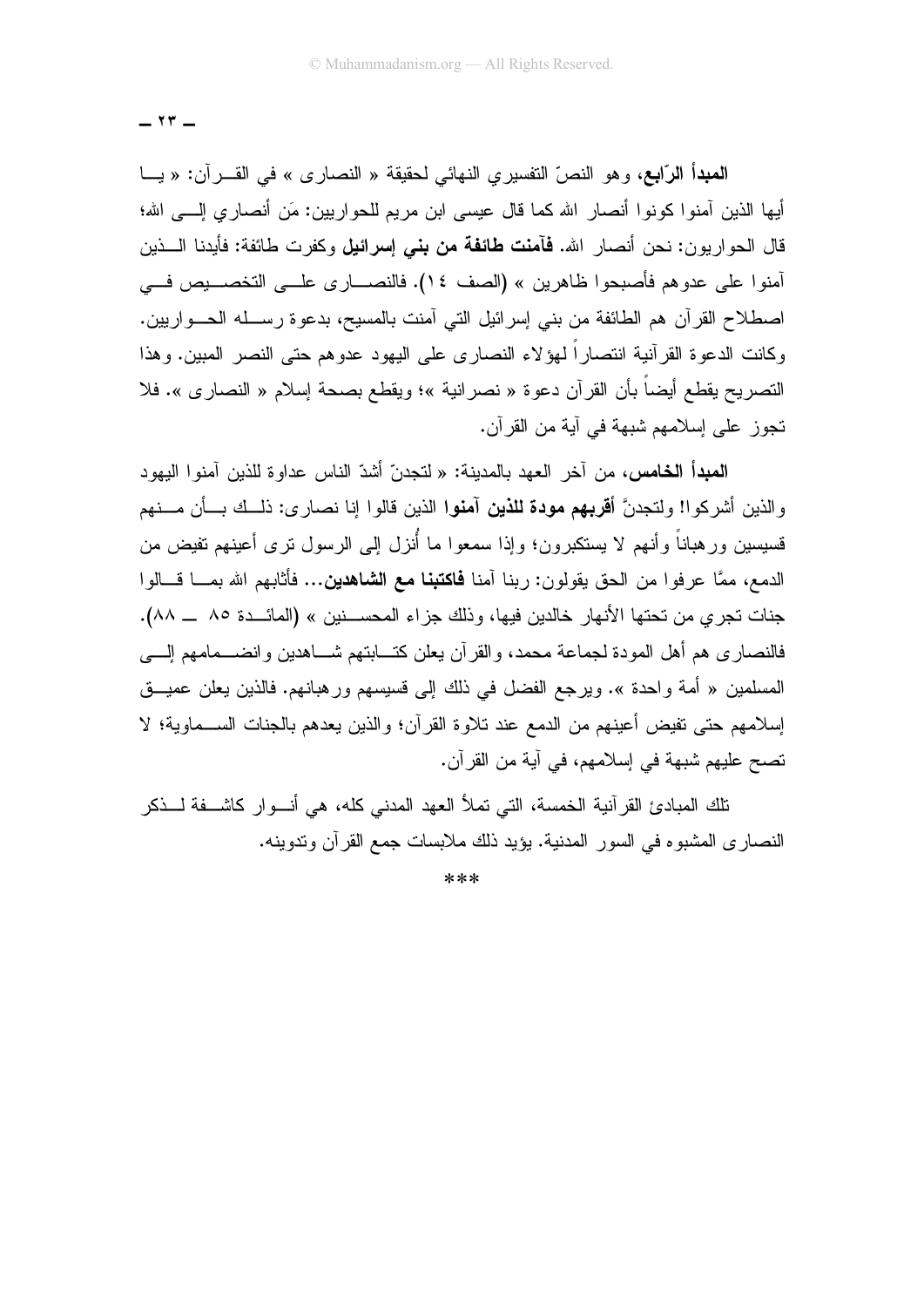$\forall$   $\xi$   $-$ 

## بحث ثان

# ملابسات جمع القرآن وتدوينه

نر ي أو لاَّ رُخْصَ النبي بقر اءة القر آن مدى خمس عشر ة سنة قبل الجمع العثماني علي حرف واحد وقراءة واحدة؛ ثم طريقة جمع القرآن، توقيفاً أم توفيقاً؛ ثم اختلافهم فـــي طريقـــة جمعه، بحسب تاريخ النزول أم بحسب مبدإ التتسيق؛ أخيراً قصة الجمـــع العثمـــانـى وتـــدخل السباسة فبه.

أولاً: الرُخُص بقراءة القرآن مدى خمس عشرة سنة

تمّ جمع القرآن، على حرف واحد، وقراءة واحدة، على زمن الخليفة عثمان بن عفَّان، بعد وفاة النبي بخمس عشرة سنة. في هذه الأنثاء قامت رخص النبي بقراءة القرآن، بـــاختلاف الألفاظ و انفاق المعانبي.

ا**لرخصة الأولى**، في حديث الأحرف السبعة للقرآن': « أُنزل القــرآن علـــي ســـبعة أحر ف، كلها شاف كاف، ما لم يختم آية عذاب بر حمة، أو آية ر حمة بعذاب ». قال الســـبوطي في تفسير ه: « اختُلف في معنى هذا الحديث على أربعين قو لاً ». لكنه ينسب تفسير الطبري له « لأكثر العلماء ».

قال الطبر ي، أمام المفسرين بالحديث: « إنّ اختلاف الأحرف الســـبعة هـــو اخـــتلاف الألفاظ، باتفاق المعاني » (١: ٤٨). وأيده الزنجاني: « المراد بالأحرف الســبعة أوجـــه مـــن المعاني المنفقة، بالألفاظ المختلفة ». وقال أبو جعفر النحاس في (الناسخ والمنسوخ): « يفهــم من سلف الأمة وخيار الأئمة أن معنى (نزل القرآن على سبعة أحرف) من أنه نـــزل بســـبع **لـغات**، وأُمر بقراءته علـى سبعة ألسن باختلاف الألفاظ واتفاق المعانـى ».

<sup>(</sup>١) قابل السبوطي: الاتقان: حديث الأحر ف السبعة ١: ٤٧؛ الطير ي ١: ٤٨.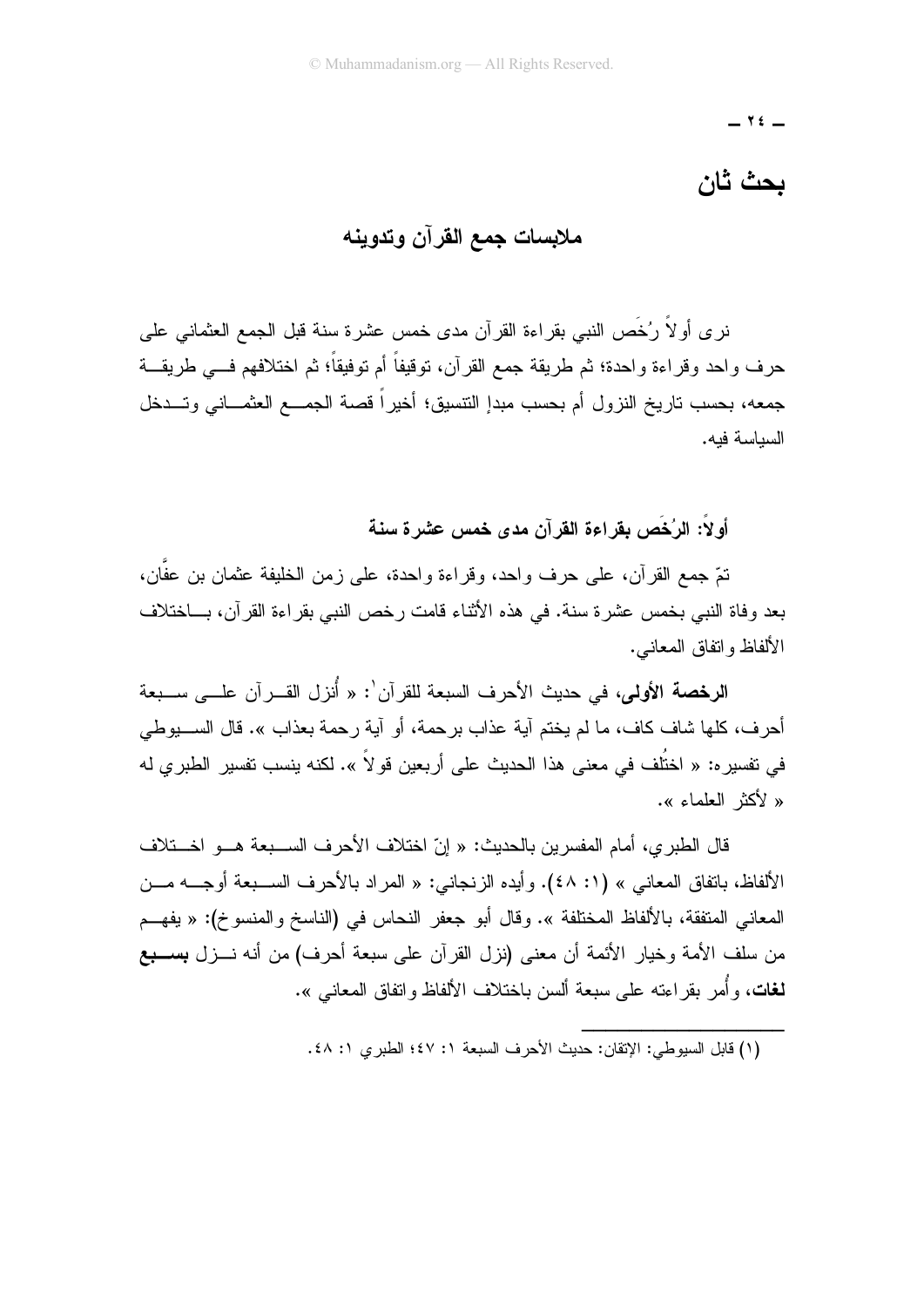$-70-$ 

واستهلَّ السيوطي تفسير الحديث بأغرب منه فقال: « ليس المراد بـــالأحرف الســـبعة حقيقة العدد، بل المراد النيسير والنسهيل والسعة ».

فهذا الحديث المتواتر يشهد بواقع النص القرآني قبل ندوينه، وأنه انتهى إلـــى ســـ**بعة** نصوص، « باختلاف الألفاظ واتفاق المعانبي ». ومدى الاتفاق في المعانبي يحدده نص الحديث نفسه: تبديل آية عذاب برحمة، أو آية رحمة بعذاب. فهذه الرخصة مع توســعتها المنصـــوص عليها، قد تساعد على إقحام كلمة تفسير بـة على النص المنز ل.

الرخصة الثانية: بالقراءات المتعددة للحرف الواحد: « فاقرأوا ما نيسّر منـــــــ». قــــال أبو شامة في معنى هذه القراءات المختلفة قبل الجمع العثماني: « ظنّ قوم أنَّ القراءات الســـبع الموجودة الآن هي التي أريدت في الحديث، **وهو خلاف إجماع أهل العلم قاطبة**؛ وإنما يظــــن ذلك بعض أهل الجهل »'.

الرخصة الثالثة: بقراءة القرآن بسائر لغات العرب على تعدّدها ونتوِّعها. يقــول ابـــن الخطيب<sup>٢</sup>: « أما جمع عثمان ر . لم يكن إلاّ لكثر ة اختلافهم في وجو ه القر اءة، **حتى انهم قرأو**ا بسائر لغاتهم على اتساع تلك اللغات ».

الرخصة الرابعة: في قراءة القرآن بالمعنى من دون الحرف. وهــو مــذهب بعــض الصحابة كمجاهد وأبـي بن كعب. وقد أجاز هذه الطريقة الخلفاء الراشـــدون. وإنمــــا أجـــازوا القراءة بالمعنى لأنَّها « لم تختلف في شيء، من شرائع الإسلام... و لا يتنافى هذا مع قوله جلَّ شأنه (إنا نحن نزِّلنا الذكر ، إنَّا له لحافظون) (الحجر ٩) لأنّ المراد بالحفظ **مفهوم الألفــاظ، لا** منطه قها<sup>۳</sup> »

- (١) قابل ابن الخطبب: الفر قان ١٢٣.
	- (٢) ابن الخطيب: الفرقان ١٢٠.
- (٣) ابن الخطيب: الفر قان ١١٤ ــ ١١٥.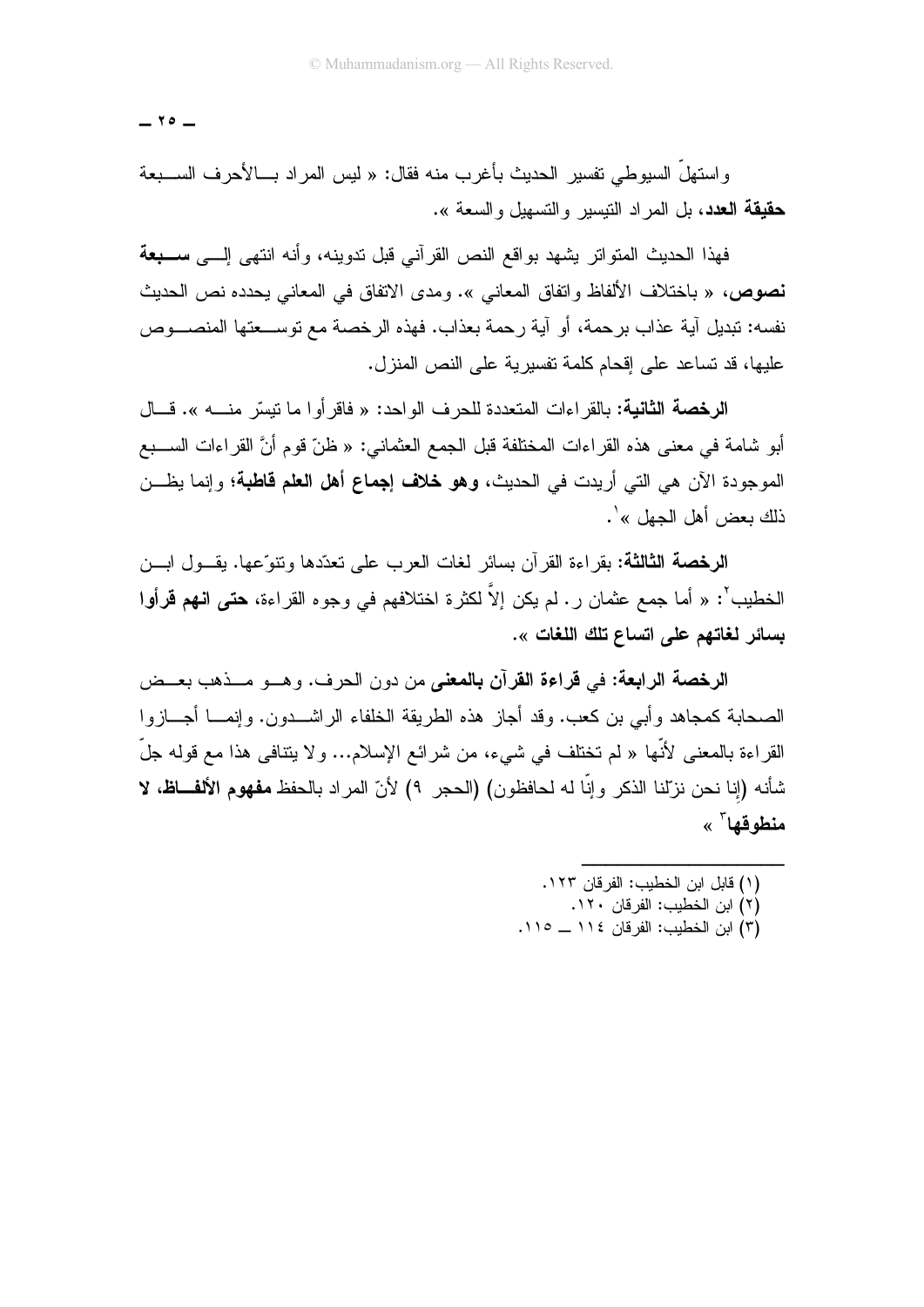فهذه الرخصة نقود حتماً إلى شبهات على صحة حفظ الحرف المنزل، وإلـــي إمكانيـــة إقحـــام كلمات تفسيرية على الأيات الكريمة. وإتلاف عثمان للأحرف الستة بالنار، كما سنرى، يشـــهد بأن الإمكانية تحولت إلى واقع.

لذلك متى ثبت بالبر هان إقحام كلمة على القرآن، من زمن الجمع والتدوين ـــ ولم يكن الجامعون بمعصومين ـــ فليس القول بذلك كفر أ، و لا طعناً بالقر آن. و القول الفصل إن العصمة في النتز بل، لا في الندو بن.

> ثانياً: هل كان الجمع الجمع بتوفيف على النبي، أم بتوفيق من الصحابة؟ عقد السبوطي (الإتقان ١: ٦٢ \_ ٦٣) فصلاً في ذلك فقال:

١) في ترتيب الآيات في السورة: « الإجماع والنصوص المترادفة علـــي أن ترتيــب الآيات نوقيفي، وعبارته: نرتيب الآيات في سورها بتوقيفه ص وأمره، من غير خــــلاف فــــي هذا بين المسلمين »... فبلغ ذلك مبلغ التواتر.

« نعم يشكل على ذلك ما أخرجه ابن أبي داود في (المصاحف)... عن عبــد الله بـــن الز بير عن أبيه، قال: أتاني الحار ث بن خز بمة بـهاتبْن الآبنتِن من آخر سو ر ة (بـــر اءة) فقـــال: أشهد أنِّي سمعتهما من ر سول الله ص وو عيتهما. فقال عمر : وأنا أشهد لقد سمعتهما. ثم قـــال: لو كانت ثلاث آيات لجعلتها سورة من القرآن، فألحقوها في آخرها. قال ابن حجر : ظاهر هذا أنهم **كانوا يؤلفون آيات السور باجتهادهم** ».

و أضاف ما يؤيد الاجتهاد في جمع الآيات بالسورة الو احدة، وجمع السور في القـــر آن: « وترتيب النزول غير ترتيب التلاوة ».

ونقل (الإتقان ١ ـــ ٥٩) أيضاً: « قال ابن سير بن لعكر مة عند جمع مصـحفه: « ألفــو ه كما أُنزل، الأول فالأول. قال: لو اجتمعت الإنس والجن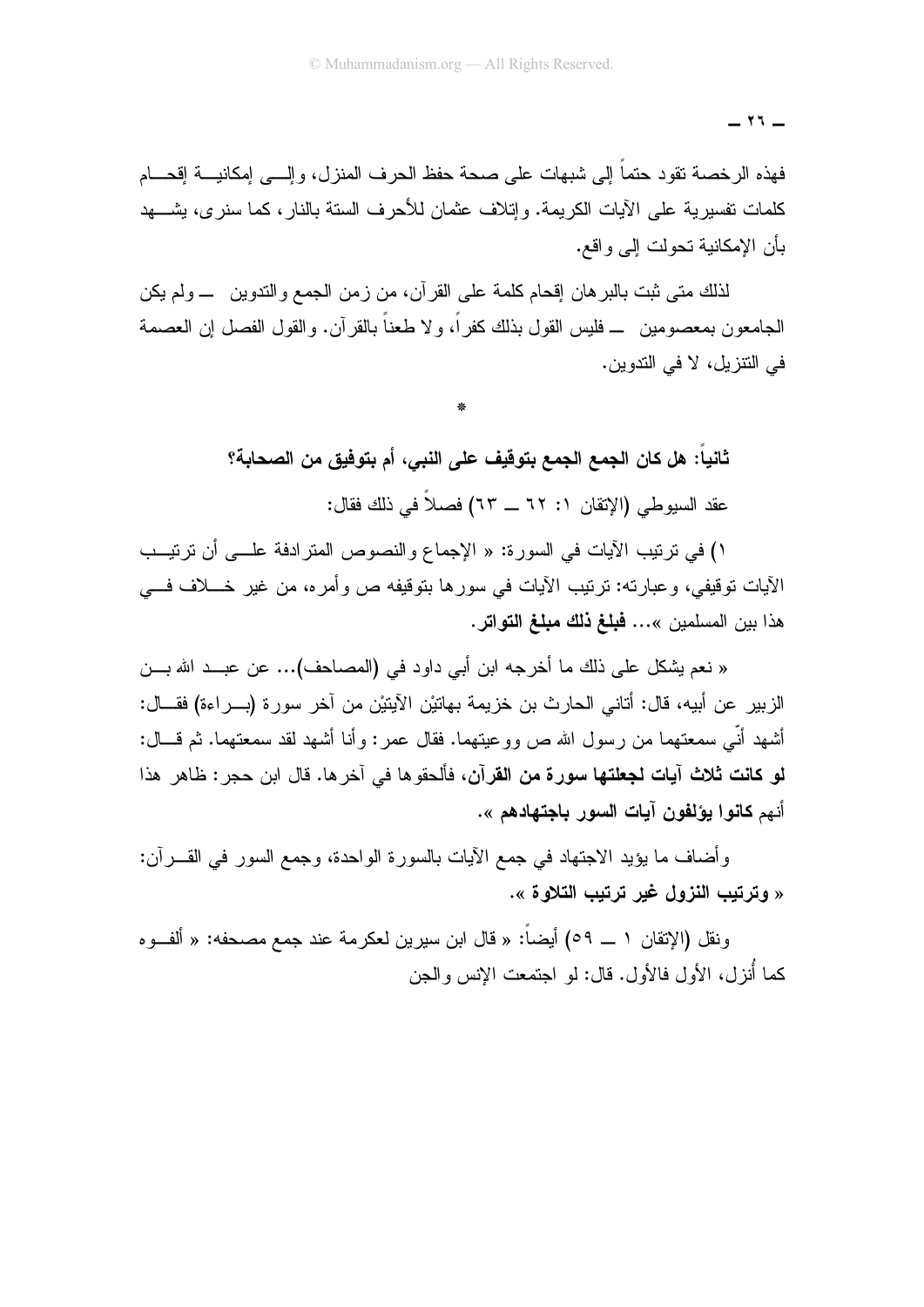$-$  ۲۷  $-$ 

على أن يؤلفوه هذا التأليف ما استطاعوا ».

فالواقع التاريخي يشهد باستحالة تأليف الأيات في السورة، بالتوقيف على النبـــي؛ وأن ذلك كان باجتهاد الصحابة.

والواقع القرآني يؤيد ذلك: بوجود آيات مدنية في سور مكية، كوجود آيات مكية فـــي سور مدنية. مثال ذلك حديث « النبي الأمي » (الأعراف ١٥٥ ـــ ١٥٨) الذي يقطع خطـــاب موسى لربه. ومثال ذلك إقحام جدال وفد نجران، من عام الوفود، في جدال اليهود وهـــو مـــن أول العهد بالمدنية (آل عمر ان ٣٣ ـــ ٢٤). وظاهرة النفكك في السياق بين الآيات، وتشَّـــعب المو اضبيع، في السبع الطوال، يشهد بأن نأليف الآيات في السورة كان حيناً بالحفظ عن النبـــي، و حيناً باجتهاد الصحابة الجامعين.

٢) في ترتيب السور في القرآن، قال الإتقان: « وأمَّا ترتيب السور فهل هـــو تـــوقيفي أيضاً أو هو باجتهاد من الصحابة؟ ــ خلاف: **فجمهور العلماء على الثاني (**أي باجتهاد مـــن الصحابة)... ولذلك اختلاف مصاحف السلف في ترتيب السور : فمنهم مَن ربَّبها على النـــزول وهو مصحف عليّ. وكان أوّل مصحف ابن مسعود (البقرة ثم النساء شــم آل عصـــران) علمـــــى ا**ختلاف شدید.** و کذا مصحف أُبي و غیر م ».

وهكذا نرى نزعتيْن عند الصحابة في ترتيب القرآن وتأليفه: النزعة الهاشمية عند أهل البيت بزعامة الإمام علي، تميل إلى الترتيب التاريخي ـــ وهو الأصح القـــائم علــــى الواقــــع التاريخي؛ والنزعة الأموية التي انتصرت أخيراً مع الخليفــة عثمـــان، تميـــل إلـــي الترتيـــب النتسيقي، كما هو الحال في المصحف الحالي. وهذا النرنيب النتســيقي نفســـه كـــان « علـــي اختلاف شديد » انتصر عليه عثمان بإتلاف المصاحف ما عدا مصحفه الأميـــري، كمــــا روى الطبري في مطلع نفسيره.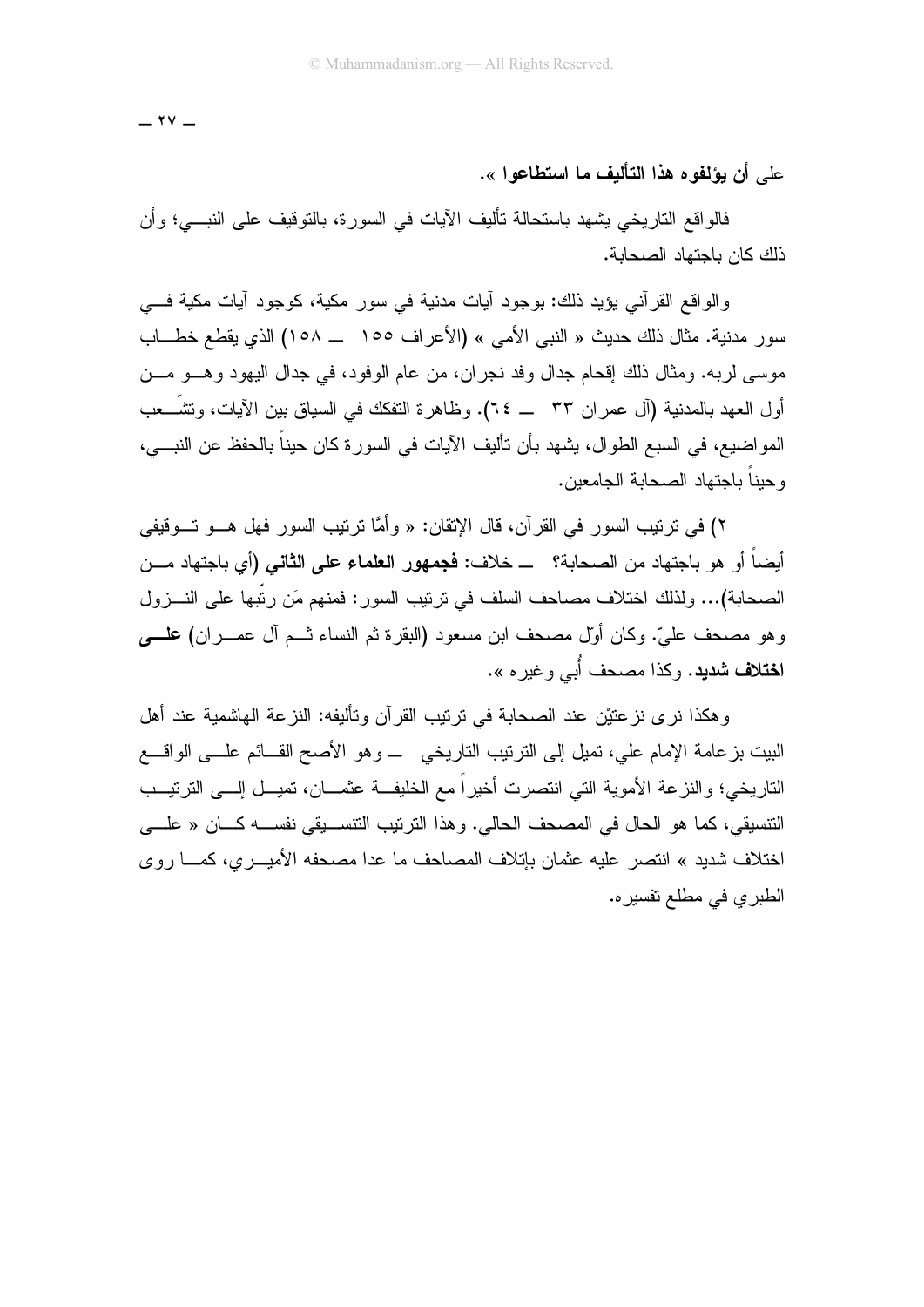$\lambda$   $-$ 

وبما أن نأليف الآيات والسور كما هو عليه كـــان باجتهـــاد الصــــحابـة ــــ ولــــم نكــــن معصومة \_ فهذا الواقــــع يترك مجــــالاً لإقحــــام كلمة تفسيرية في آيــــة قر آنية، مثـــل كلمـــة « النصار ي » في بعض الآبات المدنبة.

ثالثاً: قصة جمع القرآن

مرّ جمع القرآن بأطوار ومراحل حتى انتهى إلـــى المصـــحف العثمـــانـى، فمصــــحف الحجَّاج. قال السيوطي (الإتقان ١: ٥٨ \_ ٥٩) في حديث عن زيد بن ثابت، أوّل مَـــن كُلـــف بجمع: « قال: قُبض النبي ص ولم يكن القرآن جُمع في شيء ».

ويلاحظون أن أكثر ٍ ما كان عليه الحال عند وفاة النبي، أن جمع الآيات في سور قـــد بدأ على حباته. و أتمّه الصحابة من بعده.

ثم ظهرت الحاجة، في حروب الردة ثم في الفتوحات، على أيام أبي بكر ثــم عصــر، لجمع القرآن قبل زوال حفظته. فكانت محاولات فردية، ثم رسمية.

١ ـــ المحاولة الرسمية الأولى، قام بها أبو بكر الصديق، بإرشاد عمر بن الخطـــاب، علي بد زيد بن ثابت. ولمَّا كُلِّف بالمهمة قال: « فتتبعت القر آن أجمعه، **فوالله لو كلفوني نقـــل** جبل من الجبال ما كان أثقل على مما أمرني به ». هذه الشهادة تفيد استحالة العمل؛ وتبرّر ما جاء على لسان ابن عمر نفسه': « لا يقولن أحدكم (أخذت القرآن كله)، وما يدريه ما كله: قــد **ذهب منه قرآن كثير!** ولكن لبقل: قد أخذتُ منه ما ظهر ».

(١) قابل در وز ة: القر آن المجبد ٥٩.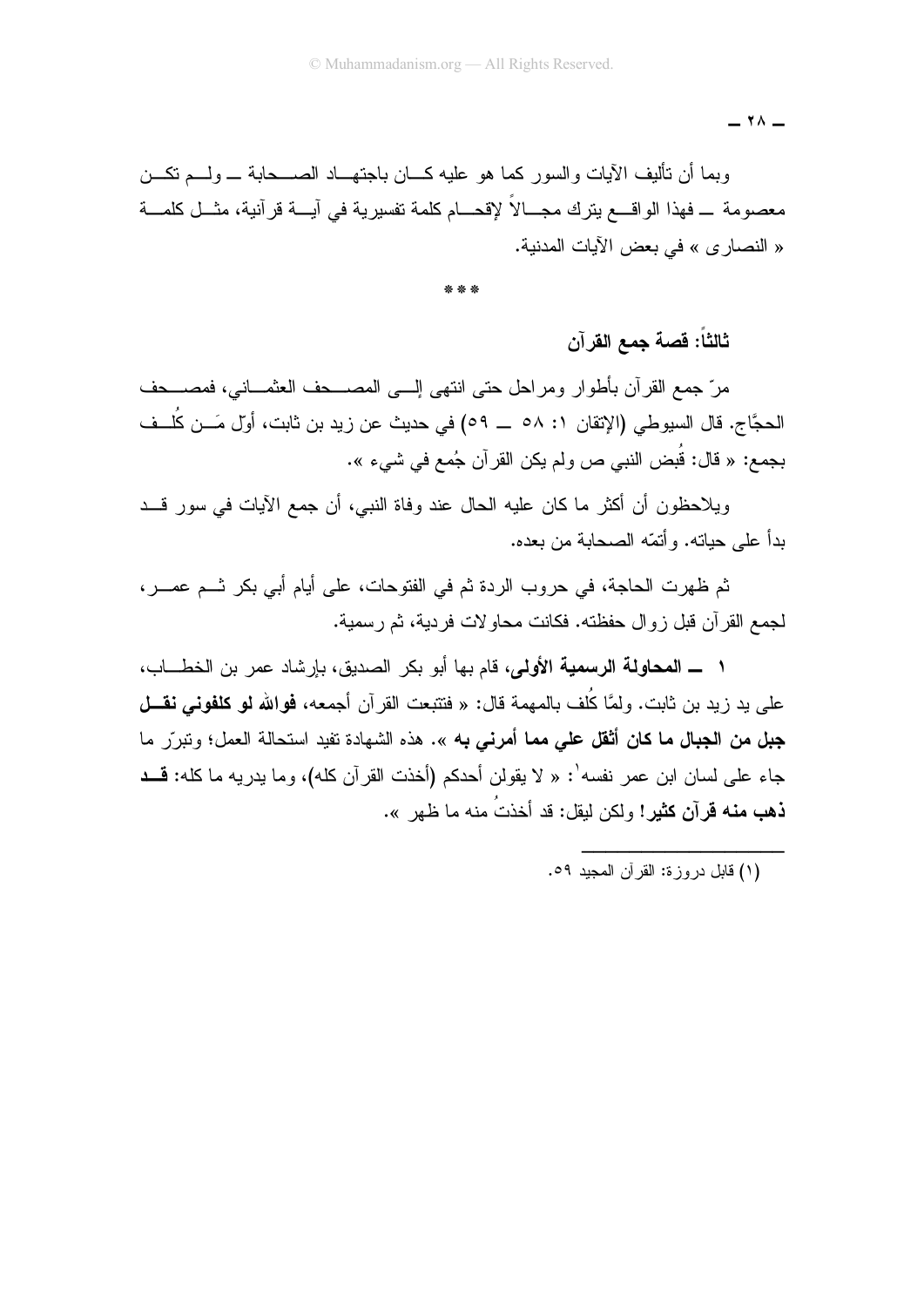$-79-$ 

واستحالة جمع القرآن كله نقوم على مصادره. قال زيد بن ثابت: « فتتبعــت القــــرأن أجمعه من العسب واللخاف، وصدور الرجال... فكانت الصحف عند أبي بكر حتى توفَّــاه الله، ثم عند عمر حياته، ثم عند حفصة بنت عمر ».

في هذه الأثناء اختلى عليّ، وقد آلت الخلافة إلى غيره، يشتغل في جمع القرآن. قـــال: « **رأيت كتاب الله يُزاد فيه، ف**حدثت نفسي أنْ لا ألبس ردائي، إلاّ لصلاة حتى أجمعه ». وكان الجمع قبله بلا نرنيب، بينما جمْع على كان على نرنيب النزول، مـــع ذكـــر جميـــع الناســـخ والمنسوخ. نلاحظ الشهادة المتواتر ة عن الإمام عليّ: « رأيت **كتاب الله يُزاد فيه** ».

فكانت المحاولة الرسمية الأولى على جبهتيْن، و على أسلوبيْن.

٢ ـــــــــ المحاولات الفريبية غير الرسمية. إلى جانب مصحف زيد الـــذي ريمــــا كـــان مصحف الصديق، ومصحف عمر بن الخطاب؛ وإلى جانب مصحف الإمام عليِّ؛ كان هنساك مصحف سالم، مولى حذيفة؛ ومصحف عائشة أم المؤمنين، ومصحف حفصـــة أم المـــؤمنين، جمعه لها مولاها عمر بن رافع؛ ومصحف أُبي بن كعب؛ ومصحف ابن مســـعود، مـــن أئمـــة القر"اء `.

و هكذا بظهر أنه كان للخلفاء مصبحفهم، و لأهل البيت مصبحفهم، و لأمهـــات المـــوَمنين مصافحهن، ولأئمة القرّاء مصاحفهم. هذا واقع الحال عند محاولات الجمع الأولى، واخـــتلاف المصاحف دليل على اختلاف القرآن فيها، بعد تلاوته على سبعة أحرف، بسبع قراءات، وبكل لغات العرب، و أحياناً بالمعنى من دون الحر ف.

٣ ـــ المحاولة الرسمية الكبرى، على يد الخليفة عثمان بن عفَّان.

(١) راجع كتابنا: القرآن والكتاب ــ القسم الأول ص ٢٣١ ــ ٢٣٢.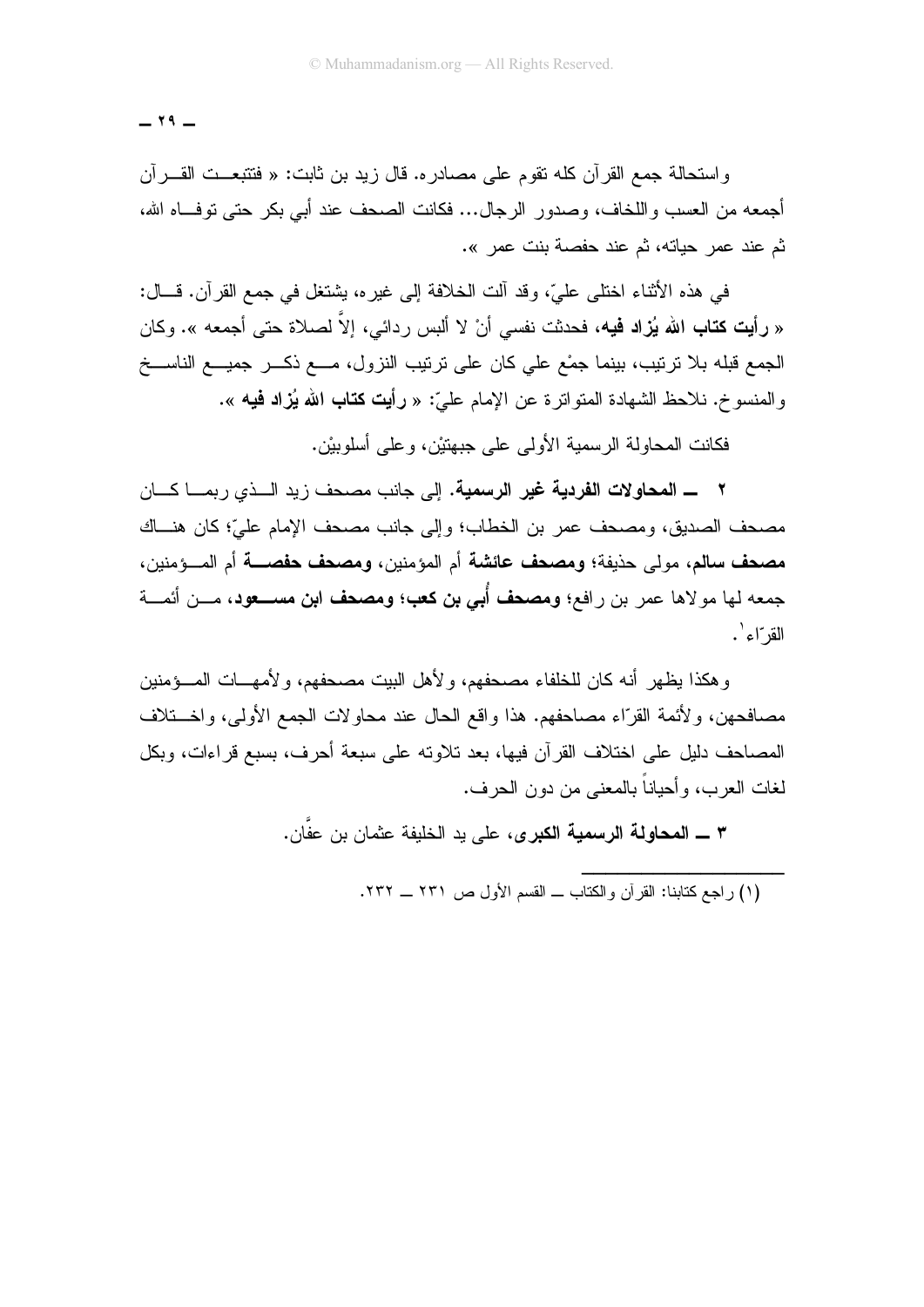\_ ۳ · \_

لمَّا آلت الخلافة، مع عثمان، إلى جانب بني أمية، بدأ آل البيت يستثنــــهدون بــــالقرآن لتأييد حقهم في الخلافة من دون غير هم. فر أي عثمان ومن معه أن يجعلوا للمسلمين « إ**ماماً** » للقرآن. قال ابن حجر <sup>'</sup>: « **وقد كان ذلك سنة خمس وعشرين** » للهجـــر ة، أي ســـنة خمـــس عشر ة من وفاة النبي.

في هذه الفترة كانت الفوضي قد عمّت في قراءة القرآن، فتعدّدت أحرفـــه، وتتوّعــت قر اءاته، و اختلفت مصباحفه: « قر أو ه بسائر لغاتهم على انساع تلك اللغات، فسأدّى ذلسك إليسى ا**ختلافهم وتخطئة بعضهم بعضاً**. فلمَّا خشي عثمان تفاقم الأمر جمع المصحف، مقتصراً علــــى لغة قربش، محتجّاً بأنه قد نز ل بلغتهم ّ ».

فأنشأ عثمان لجنة ثنائبة، ثم رباعية، ثم اثنعشر بة من المهـــاجر بن و الأنصــــار لكنابـــة المصحف « الإمام ». ونسخ على نسخ معدودات بعث بها إلى عواصم الأمصار . وعمد إلـــى أحر ف القر آن السنة الأخر فأتلفها. قال الطبر ي (١: ٦٢ ــ ٦٦) بعــد ســر د القصــــة: « إن الأ**حرف الستة الأخر أسقطها عثمان ومنع من تلاوتها** ». و عمد إلى سائر المصاحف فأتلفهــا بالحديد والنار، حتى مصحف زيد الذي اعتمده الخليفتان الأولان أبو بكسر، وعصـر: وحتـــى مصحف الإمام عليّ، أولى الناس بحفظه حقّ حفظه.

و هذه مبز ات الجمع العثماني للمصبحف « الإمام »:

\_ أسقط عثمان الأحرف السنة التي نزل عليها القرآن، بحسب الحديث الشــــهير . ولــــم يحتفظ إلاّ بالحرف « العثماني ».

> \_ أسقط من القرآن أكثر المنسوخ الذي كان مصحف الإمام علي يحتفظ به. \_ اعتمد الترتيب التتسيقي، من دون التاريخي على حسب النزول. \_ وتلاحق عثمان تهمة أخرى. تغيير المصاحف. وروي عن حميدة بنت

> > (١) قابل ابن الخطيب: الفرقان ٤٠. (٢) قابل ابن الخطيب: الفر قان ١٢٠.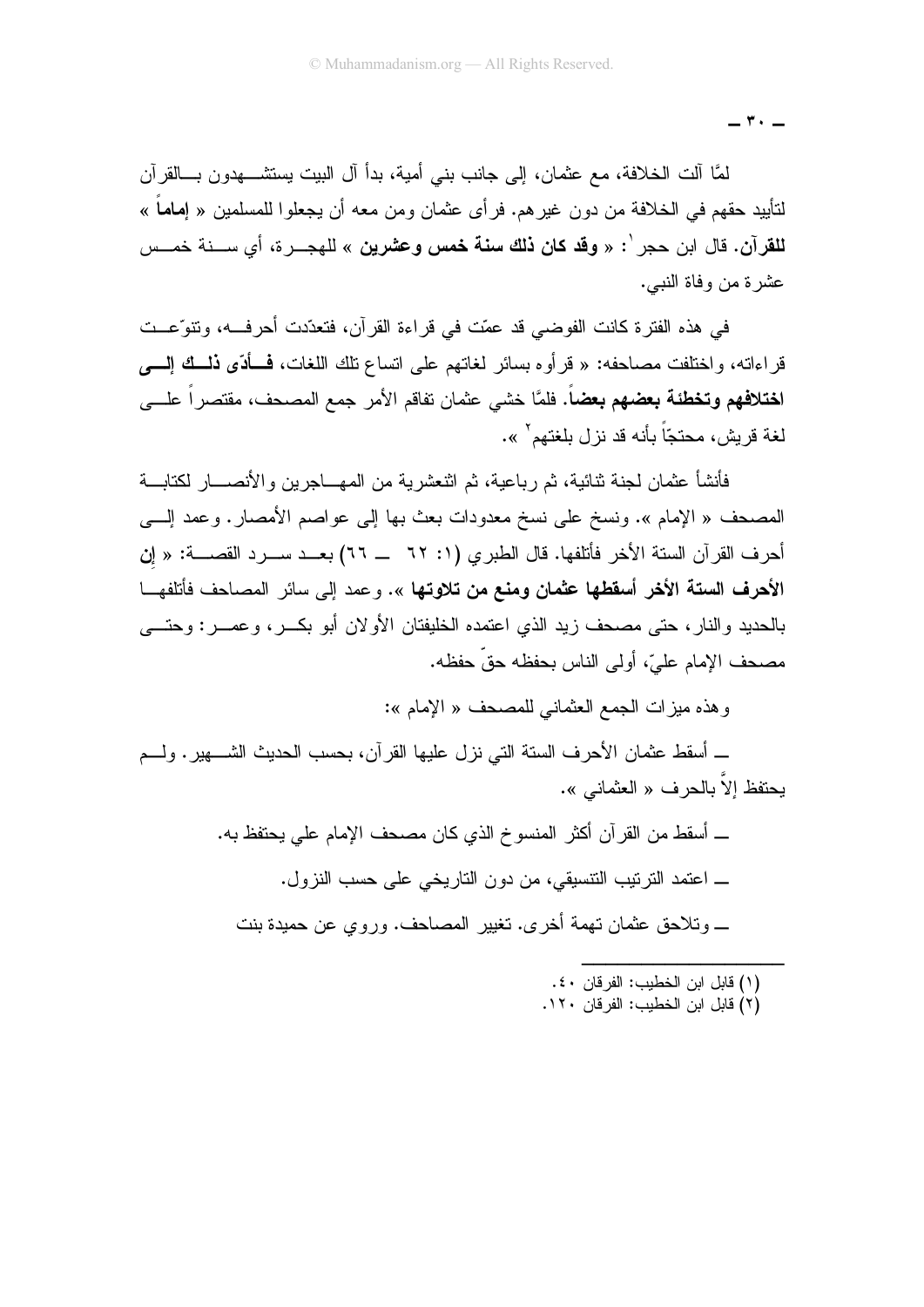$-$  ۳۱ $-$ 

أبي أوس قالت: « قرأ عليّ أبي، وهو ابن ثمانين، في مصـــــــف عائشــــة: (إن الله وملائكتــــه يصلُّون على النبي؛ يا أيها الذين آمنوا صلُّوا عليه وسلَّموا تسليماً ـــ وعلى الذين يصلون فـــي الصفو ف الأولى). **وذلك قبل أن يغبّر عثمان المصاحف** ٰ ».

\_ و هذا النغيير يشمل اسقاط سور ، أو بعض سور، أو آيات: « أورد السيوطي حــــديثاً ً عن عائشة، بروايته عن ابن الزبير، جاء فيه: إنّ سورة الأحزاب كانت نقرأ في زمـــن النبـــي مئتي آية. فلما كتب عثمان المصاحف لم نقدر منها إلاَّ ما هو الآن. وأَورد كذلك حـــديثاً عـــن أُبَيِّ بنِ كعبٍ أنه سأل رزّا بنِ حبيش: كم تعد سورة الأحز اب؟ قال: اثنتين وسبعين، أو ثلاثـــاً وسبعين. قال: إن كانت لتعدل سور ة البقر ة. وروى المسوّر بن مخزّمة أن عبد الرحمـــان بـــن عوف قال: ألم نجد في ما أُنزل علينا (وجاهدوا كما جاهدتم أول مرة) فإنـــا لا نجـــدها. قـــال: أُسقطت فبما أسقط من القر آن<sup>٢</sup> ».

و النتيجة الحاسمة أن القر آن طر أ عليه زيادة، بشهادة الإمام عليِّ؛ وطر أ عليه نقصان، بشهادة عائشة أم المؤمنين. ولكن تلك الزيادة وذلك النقصان لا **يمسان جوهر الأحكام. فنجـــزم** بتواتر صحة القرآن الجوهرية.

وهذا ما بسمح لنا أن نر ي **زيادة كلمة** « **النصا**رى » على بعض الآبات، كمـــا بُثبــت ذلك النقد النز به الذي بلي.

رابعاً: هل تدخلت السياسة في جمع القرآن؟

إنَّ القرآن دستور الإسلام، ديناً ودولة وثقافة: فكان لا بدِّ للصحافة والأمة من جمعـــه. فقامت المحاولات الفردية والرسمية الني رأينا.

- (١) قابل در وز ة: القرآن المحبد ٥٩.
- (٢) قابل دروزة: القرآن المعبيد ٥٧ و ٥٩.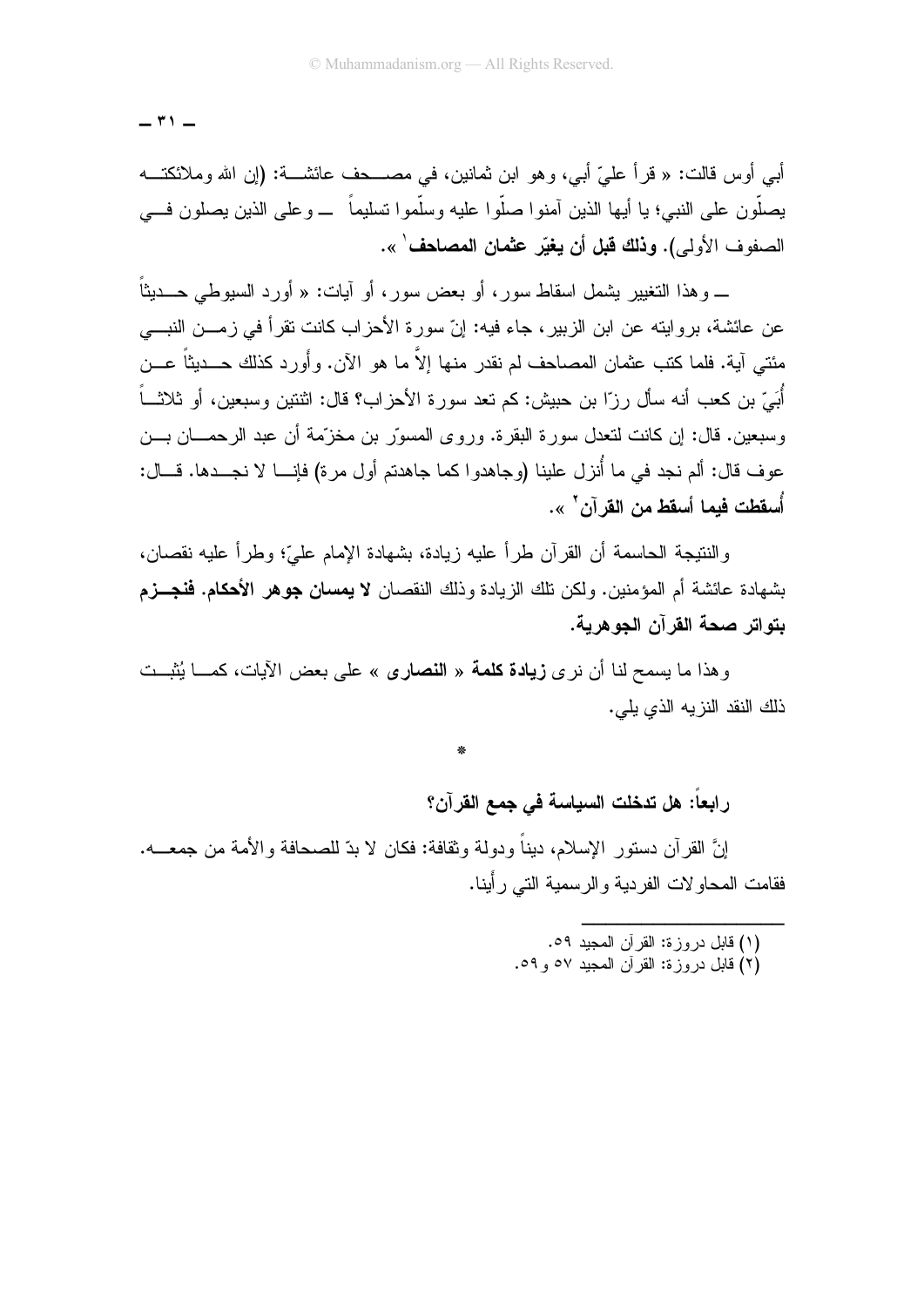$-$  ۳۲  $-$ 

ولكن ا**لشبهة الكبرى** نظل عالقة بالجمع العثماني ونوحيد الأمة على الحرف العثماني. قام الخليفتان أبو بكر وعمر بالجمع الأول على يد زيد بن ثابت. وكانت الصحف المجموعـــة عند حفصة بنت عمر وأم المؤمنين. فما الذي حدا بعثمان لإتلاف هذا المصحف الرسمي ٰ، مع ما أتلف من مصاحف الصحابة و أمهات المؤمنين؟ السبب بظهر ٍ من حديث الأحـــر ف الســـبعة المشهور . لقد أمسى النتزيل **سبعة قرائين** « **باختلاف الألفاظ واتفاق المعــانـي** » كمـــا يقـــول الطبري. والسبب أيضاً هو **مجابهة الإسلام للمسيحية**، في الفتوحات العربية. ولم يكن القــــرآن يذكر هذه المسيحية الرسمية بشيء. فكان لا بدّ من جمع جديد وإصدار جديد للقرآن تظهر فيه نلك المسيحية، وكأنها معنية في القرآن، منذ زمن نتزيله. وهكذا ندخلت السياســــة فــــى جمــــع القر آن.

ولمَّا نولِّي عثمان الخلافة، نَجَمَ النشيِّع لآل البيت، بالاستناد إلى القرآن والحديث. فكان لا بدّ من إظهار الخلافة « شورى » بين المسلمين، لا « وصية » من الرسول. ومنــذ ذلــك الحين ما زالت تهم الشيعة تلاحق عثمان بإسقاطه من القرآن ما يخصّ الإمام عليّا وآل البيت. ولـهم سند من ذلك في شـهادات الصـحابـة التي ذكرنـاها. وهكذا ندخلت السياسة أيضـاً فـى جمـــع القرآن على الحرف العثماني.

فذلك الواقع من داخل ومن خارج أدّى إلى جمع القرآن على الحرف الوحيـــد البــــاقى على وجه الدهر . ونذكر الآن **بعض المظاهر** التي تعني المسيحية في جمعه، وهي على خلاف واقع النتزيل.

<sup>(</sup>١) نقل السجستاني في (كتاب المصـاحف): « أرسل إليها فأبت أنْ تدفعها إليه حتى عاهدها ليردّنها إليهـــا فبعثت بها إليه. فنسخها عثمان في هذه المصاحف ثم ردها إليها. فلم نزل عندها حتى أرسل مــــروان فأخـــذها فحرقها » (ص ۹).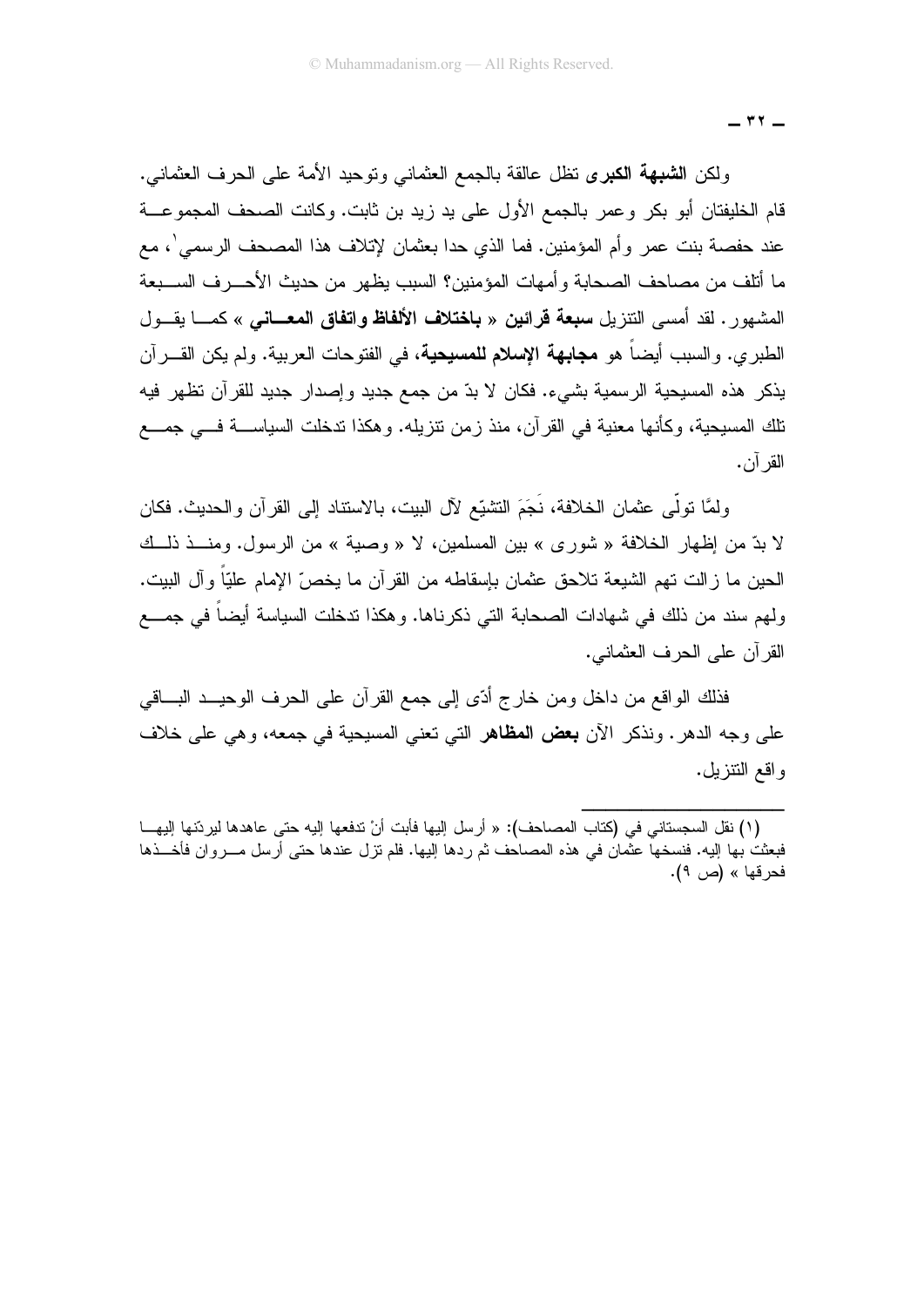$-$  ۳۳  $-$ 

فهذا الواقع، ندعمه (أسباب النزول)، يشهد بأن سورة آل عمران كانت من أول العهــد بالمدينة، في زمن غزوة بدر الأولى (سنة ٢٢٤ م) وغزوة أحد (٦٢٥ م) وغزوة بدر الثانيــة (٦٢٦ م). وكان جدال اليهود على أشدِّه، لكفر هم بالقر آن ومو آمر انهم المنو اصلة مع المشر كين بمكة والمنافقين بالمدينة على النبي والإسلام. وبعد غزوة الخندق (٦٢٧ م) تمت تصفية اليهود من المدينة. ولا مجال بعد لنطاولهم على الدعوة. ولمَّا نمّ فنح مكة (رمضــــان ٨ هـ = كـــانون الثاني ٢٣٠)، وسيطرَ الإسلام على الحجاز كله، لم يعد فيه لليهود من كلمة، ولا للقرآن معهم من جدال.

وفي عام (٦٣٠ م) نَمت غزوة نبوك الناجحة إلى مشارف الشـــام لإخضــــاع العــــرب المسيحيين لســـلطان المسلمين. وتلاها عام الوفـــود (٢٠ آذار ٦٣٠ م ـــ ٨ آذار ٦٣١ م)، إذْ « عرفت العرب أنْ لا طاقة لها بحرب رسول الله ص'. » في هذا العام كان جــدال القـــرآن لوفد نجر ان، بينما كانت نتزل سورة المائدة، التي صدّروها بما نزل في حجة الوداع (في آخر ذي القعدة، سنة عشر هجرية، أي في آذار ٦٣٢ م)، قبل وفاة النبي بأشهر (٦٣٢ م): « اليوم أكملت لكم دينكم! وأتممت عليكم نعمتي! ورضيت لكم الإسلام ديناً! » (المائدة ٤). فكأنها آخر ما نزل من القرآن '.

فالواقع المشاهد أن جدال وفد نجران من عام الوفود (٦٣١ م)، موقعـــه فــــي ســــورة المائدة. لكننا نر ي:

١ ــــ أنهم نقلوا جدال وفد نجران من سورة المائدة، في عام الوفود، إلــــى ســـورة آل عمر إن (٣٣ \_ ٢٤)، وهي كلها في جدال بني إسرائيل، من عام

> (١) السيرة لابن هشام ٤: ٢٠٥. (٢) السيوطي: الإتقان ١: ٢٩.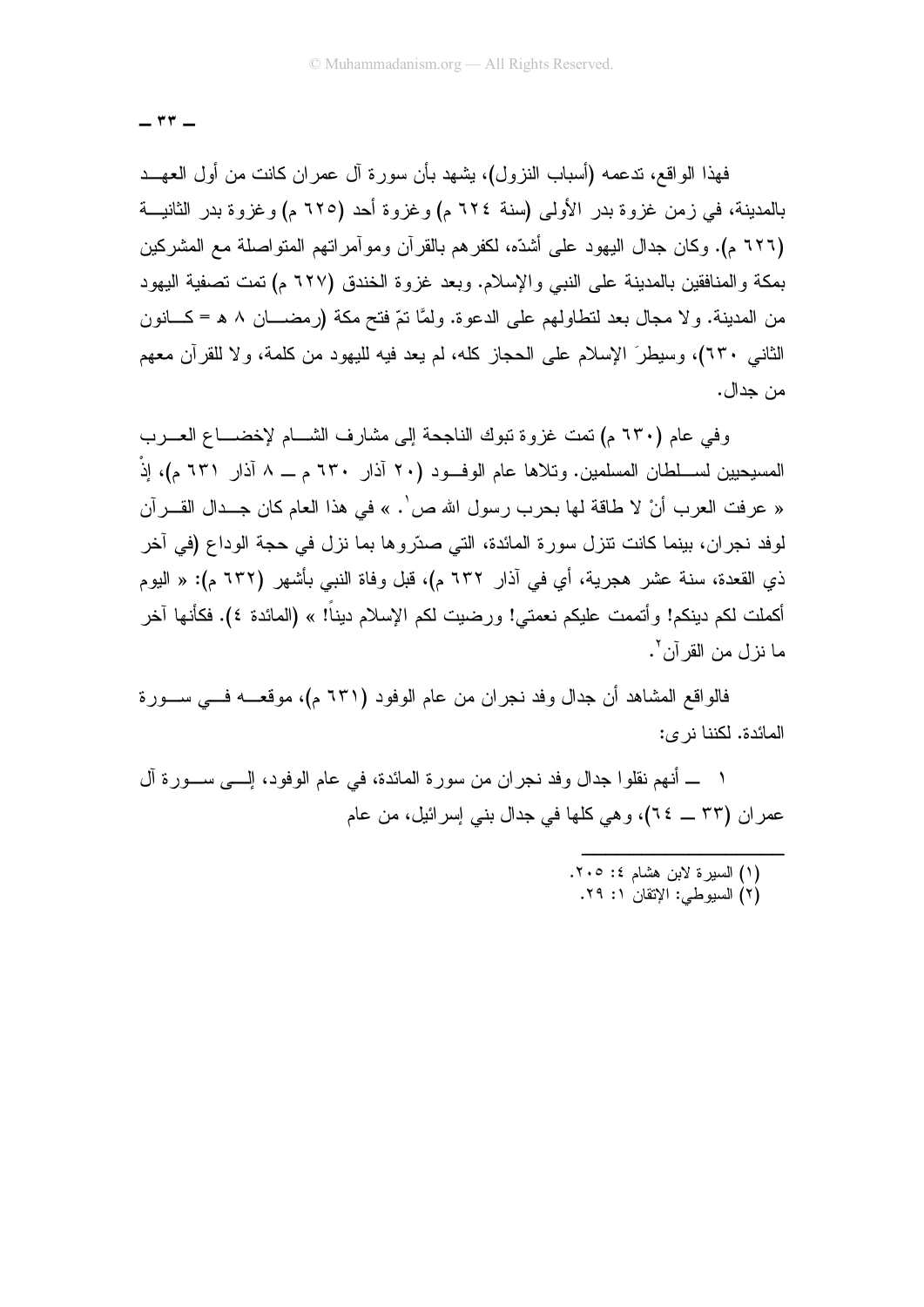$\forall$   $\epsilon$   $-$ 

(٢٢٤ م). جاء في (أسباب النزول) للسيوطي: « لَمَّا قدم أهل نجـــران علــــي رســـول الله ص يسألونه عن عيسى ابن مريم **نزلت فيهم فاتحة آل عمران** إلى الثمانين منها. أخرجه البيهقـــى في الدلائل ». وهو تعميم بنحصر في (آل عمر ان ٣٣ ــ ٢٤) لا بشمل ما قبلها و لا ما بعدها. وهو جدال في غير موضعه، مقحم على جدال اليهود المتواصل في السورة. والغـــرض منــــه إظهار صراع القرآن للمسيحية كصراعه لليهودية، طوال عهده بالمدينة ـــ مع أن واقع السيرة وواقع القرآن بشهدان بأن النصارى من بنبي إسرائيل كانوا على الموالاة الدائمة، والمســـبحيون في الحجاز، مثل وفد نجران أيضاً، على الحياد النام حتى عام الوفود، وغزوة نبـــوك. نكفـــي شهادة (المائدة ٨٥ \_ ٨٩). فذلك إقحام في غير موضعه لغرض في نفس الجامعين.

٢ ـــ و أقحمو ا أيضاً في جدال القر آن لليهو د، بسورة النســـاء من العهد الأول بالمدينة، تكفيرات القرآن لموقف وفد نجران، من آخر العهد الثاني بالمدينة (الآيــات ١٧٠ \_ ١٧٣). والإقحام ظاهر لأنه يقطع السياق في الخطاب: « يا أيها الناس قد جاءكم الرسول بالحق... يـــا أيها الناس قد جاءكم برهان من ربكم » (النساء ١٦٩ و ١٧٤). وعندما نقول « **بالإقحــام** » لا نقصد الزيادة على النتزيل، بل التغيير في ترتيب النزول، بما يخالف الواقع.

فهذا مثل مكشوف لندخل السياسة في جمع القرآن.

ونر ي مثلاً آخر من تأثير الجدال مع وفد نجران، في النص الإضــــافي المقحـــم مـــن المدينة على سورة مريم (٣٤ \_ ٤٠) في قصص مريم (١٤ \_ ٣٣)، كما يظهر مـــن تغييـــر الروى والفاصلة بين شطرى السورة على روى واحد، ومن اختلاف النظـــرة إلــــي شخصــــية المسيح.

وهنـــاك إقحام مفضوح من المدينة، في سورة (الأعراف ١٥٥ ـــ ١٥٧) وهو حـــديث « النبي الأمّي » الذي يقطع قصص اير اهيم وبني إسر ائيل، بطريقة نافرة مكشوفة.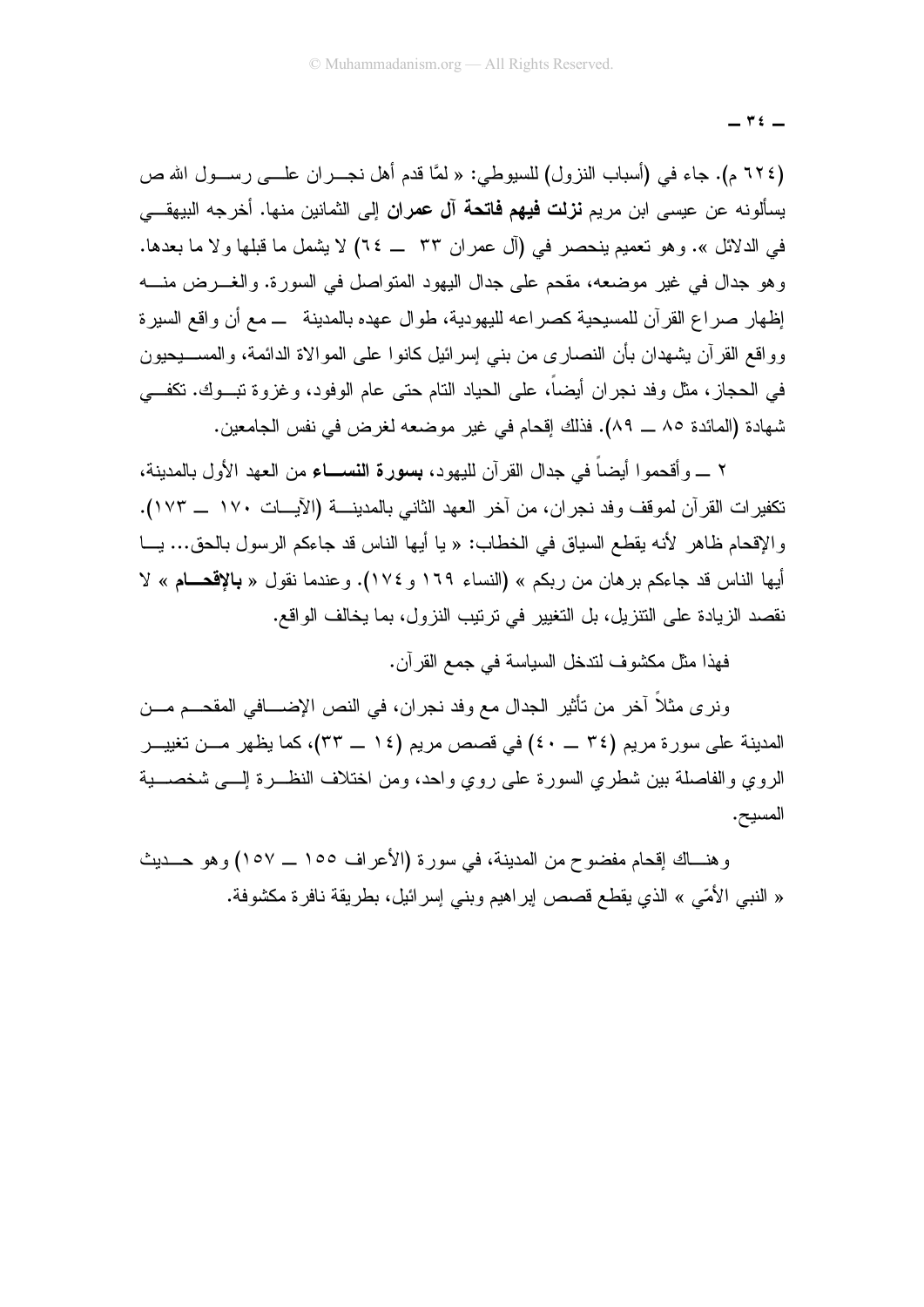$r \circ -$ 

يضاف إليه جدال أهل الكتاب في (الأنعام والأعراف)، وهما في جدال مشركي مكـــة، ولا جدال مع الكتابيين في مكة (العنكبوت ٤٦)، بل دعوة « بالحكمة والموعظــة الحســنة » (النمل ١٢٥)، كما ليس من نشر يع في مكة.

و هناك ناحبة أخر ي، إقحام آبات مدنية في سور مكية. فهل كانت تلك الظاهر ة الغربية في إعجاز القرآن، بتوقيف على النبي، أم بتوفيق من الجامعين؟ مثل صارخ على ذلَّــك فـــي سورة مريم، حيث يرد ذكر المسيح على رويِّ السورة كلُّها، فأقحموا عليه مـــن زمـــن أخـــر تعديلاً له كما بِشهد اختلاف الروى (مربير ١٥ ـــ ٣٣ ثير ٣٤ ـــ ٤٠).

فإن جمْع جدال الكتابيين في المدينة، إلى جدال المشركين في مكـــة؛ وجمـــع جـــدال المسيحيين من وفد نجران إلى جدال اليهود في سور (آل عمران والنساء والمائـــدة)؛ وإقحـــام ذكر النصار ي في جدال اليهو د، كما سنر ي؛ كل هذا نمّ لهو ي في نفس الجامعين. لقـــد كـــان للسياسية يد عند جمع القرآن على الحرف العثماني، في زمن الفتوحـــات الإســــلامية للــــديار المسبحبة.

وهذا يُلقى شبهة على نرتيب القرآن، في بعض سوره وبعض آياته ــ لا علمي صــحته **القائمة التي نشهد لها.** وبعض الشبهة على الندوين عند الجمع كان سبب سوء فهــم القـــر آن أحباناً على حقيقته، وسبب سوء التفاهم الذي قام بين الإسلام والمسبحية. وخبر مثال على ذلك وورد اسم النصبار ي في غير موضعه، كما يظهر من القر ائن اللفظية و المعنوية، القريبة منهــا و البعيدة.

#### $2075/5$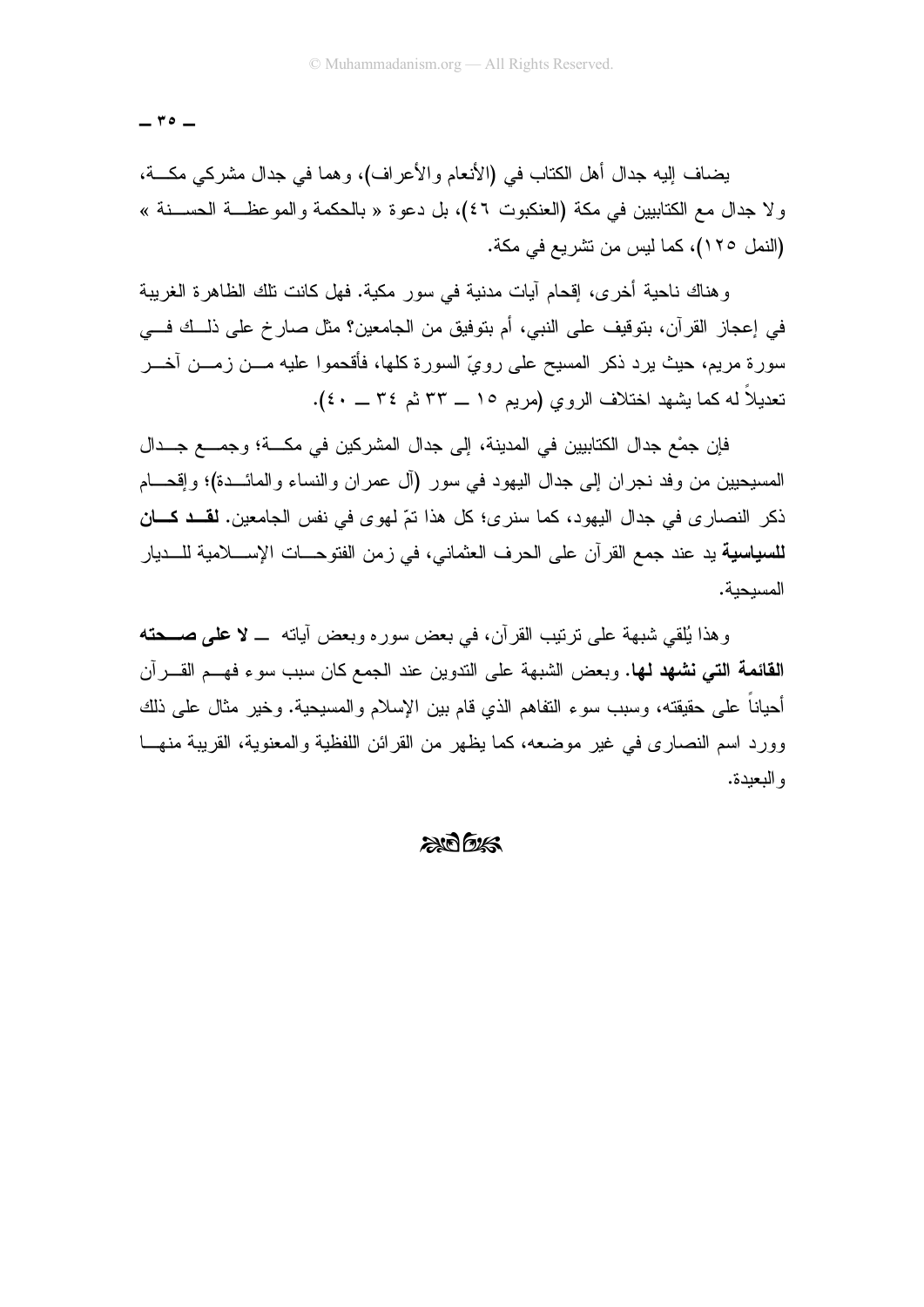$-$  ۳٦ $-$ 

### يجث ثالث

إقحام اسم النصار ى فى سبع آيات مدنية

منذ الدعو ة بمكة، اقتصر خطاب القر آن لأهل الكتاب على بني إســـر ائبل مــــن بـهـــو د ونصاري \_ من دون المسيحيين \_ كما يصرِّح: « إنَّ هذا القرآن يقصِّ على بنـــي إســـرائيل أكثر الذي هم فيه يختلفون » (النمل ٧٦). وما اختلف بنو ٳسرائيل ٳلبي نصـار ي ويـهود إلاّ فــــي المسيح والإنجيل، لا في موسى والتوراة. فتبنَّى القرآن نلك « النصرانية » فـــي دعوتـــه (آل عمر ان ١٨ ـــ ١٩) وفي جهاده كما يصرِّح بعد فتح شمال الحجاز وتصفية اليهود من الحجاز كله: «... فآمنت طائفة من بني إسرائيل (بالمسيح) وكفرت طائفة: فأيدنا الذين آمنـــوا علـــي عدوهم فأصبحوا ظاهرين » (الصف ١٤). فقبل عام الوفود وغزوة تبوك، ســـنة قبـــل وفـــاة النبي، **لم يتعرّض القرآن للمسيحية في شيء؛** جلّ ما هناك ذكر عابر في إشارة إلـــي غـــزوة مؤتة الفاشلة (الحديد ٢٦ ـــ ٢٩) في سور ة الحمد على الفتح الأعظم لمكة.

وال**نتيجة الحاسمة** لهذا الواقع القرآني، إن القرآن قبل غزوة تبوك وجدال وفد نجـــران أيْ طوال عهده، لم يتعرّض للمسيحية في شيء (إلاّ في مخاصمة اليهود على قتل المســــيح ــــــــــــــــ النساء ١٥٦). فهذا الواقع، مع القر ائن الذاتية، يكشف إقحام ذكر النصاري في سبعة مواضـــع من جدال البھو د۔

وهذا الإقحام المقصود لذكر النصارى في غير موضعه أضفى ظلاًّ أسود عشَّى علــــ ٍ، نفسير القرآن، ونلاونه حقٌّ نلاونه، كما سمَّع منذ البدء صلَّة الإسلام بالمسيحية؛ والقرآن مـــن ذلك بر اء.

 $\ast$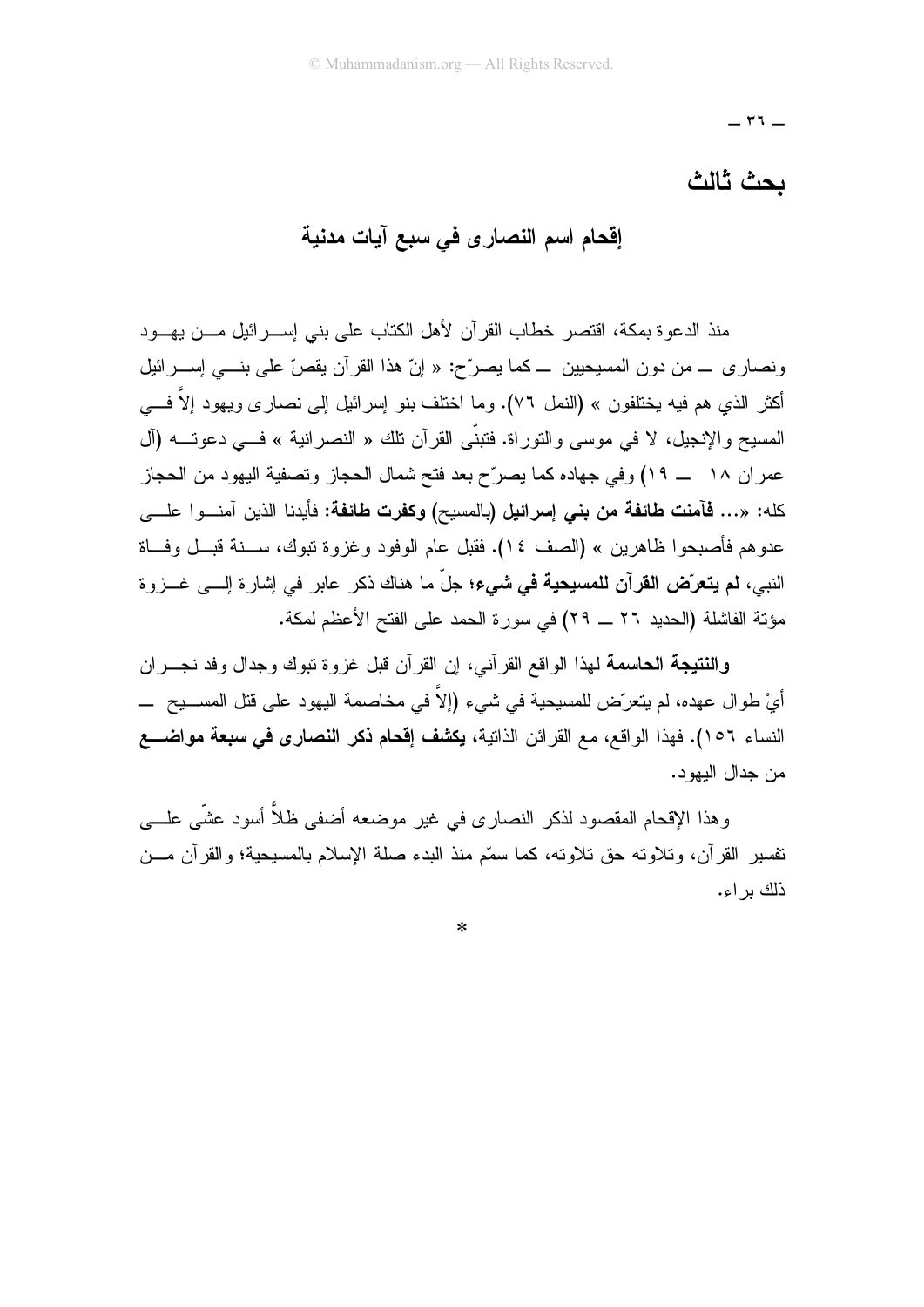$-$  ۳۷  $-$ 

### أولا: إقحام ذكر النصار ى فى جدال اليهود بسورة البقرة

في سورة البقرة تصريح لواقع تاريخي دائم مشاهد، نقيس عليه أيضــــاً إقحـــام اســـم النصاري في جدال اليهود: « وقالت اليهود: ليست النصاري على شيء! وقالــت النصـــاري: ليست اليهود على شيء! (البقرة ١١٣). وهذا الواقع برهان قاطع على أنــــه لا يصــــح جمــــع الفريقيْن في موقف ديني واحد على الإطلاق.

١ ـــ « وقالو إ: كونو إ هوداً ـــ أو نصار ي ـــ تهتدو إ » (البقر ة ١٣٥)

١٤١) يختم بالآية نفسها التي تختم الفصل السابق (١٣٤)؛ فهو فصل مســتقل فـــي موضـــوع مستقل: الأمة الكتابية التي على الهدى. فيجيب اليهود **بشعار لـهم فيه جنــــاس نفظـــ**ي، بشـــتق الهدى من اسمهم: « **كونوا هوداً تهتدوا** ». وهذه هي الآية الأصيلة التي أقحموا عليهـــا ذكـــر النصار ى، فأفسدو ا النظم و المعنى، وجعلو ا تعارضاً في تفكير ه وتعبير ه، سو اء أخذنا النصار ي، بمعنى النصاري من بني إسرائيل، أو بمعنى المسيحيين من غير هم.

فلا يعقل \_ والعقيدة والناريخ خير شاهد \_ أنْ يقول اليهود أن الـهدى عند النصــــارى؛ كما لا يعقل أنْ يشهد النصارى بأن الهدى عند اليهود؛ فالإقحام ظاهر مكشوف.

يؤيد ذلك جو اب القر آن لـهم. ففي جو اب أول بصر ح: « قلْ: بل ملة إبـــر اهبم حنبفــاً، وما كان من المشركين » (١٣٥). ونعرف أن صفة « حنيف »، « حنف|ء » كـــان يطلقهــا المسيحيون في سوريا، باللغة الأرامية، على النصاري من بني إسرائيل، ومعناها « زنادقـــة » بلغة الفرس، و « هراطقة » بلغة الروم. فأخذوا هم اللقب وأطلقوا على أنفسهم شعاراً لهم للدين الحق. ونقلوه معهم في هجرتهم إلى مكة والحجاز . ثم غالوا على اليهود من بني قومهم وتكنُّوا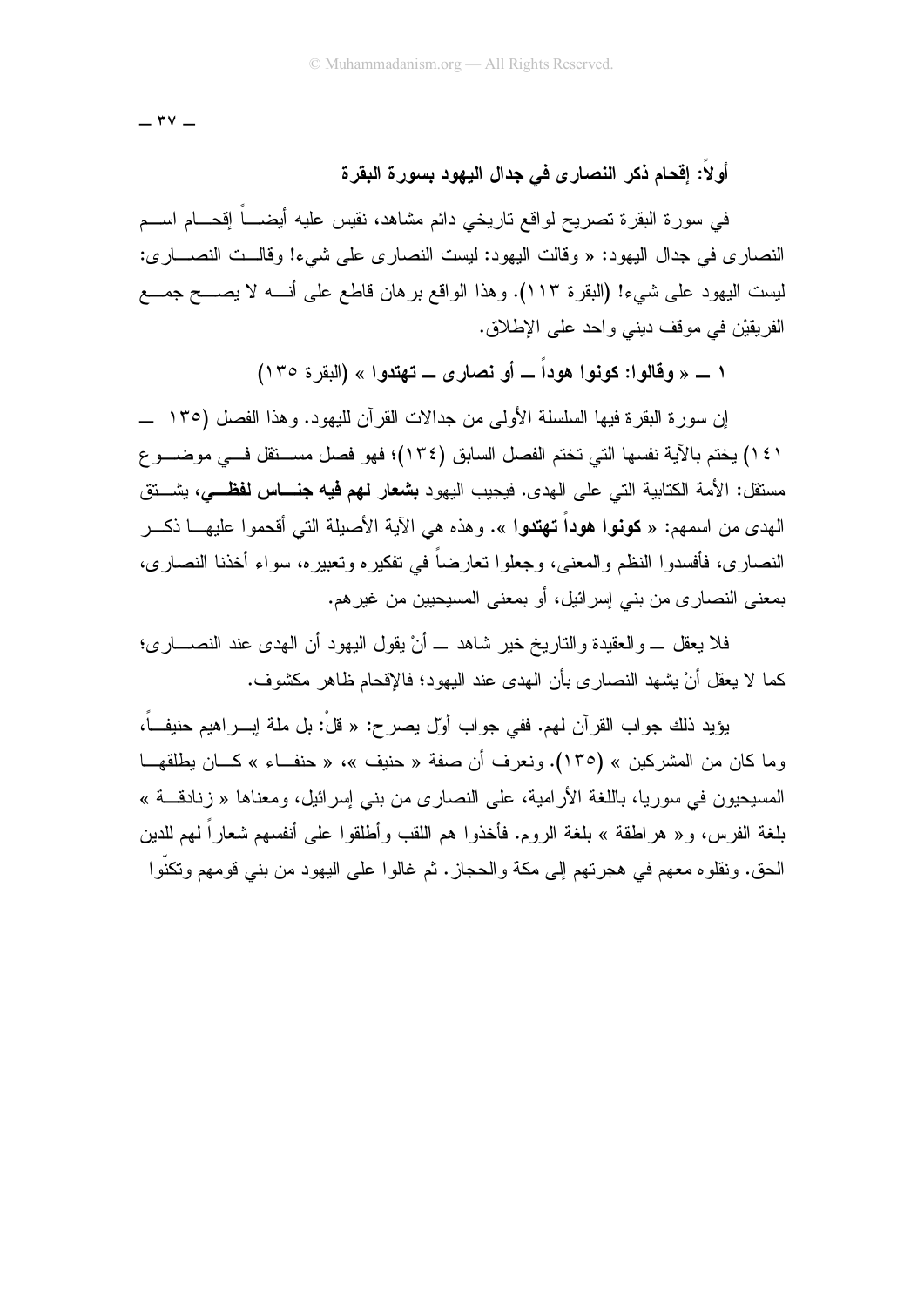باسم « ملة إبراهيم » تأليفاً للعرب. فكانت دعوتهم الأولى في مكة والحجاز إلى «نصرانيتهم» باسم « الحنيفية، ملة إبر اهيم »، جد بني إسماعيل، كما هو جد بني إسر ائيل. فجـــو اب القــــر آن لليهود إن الهدى في « الحنيفية، ملة إبراهيم » أي في « النصر انية » ـــ و هي غير المسيحية.

بؤيد ذلك الجواب الثاني بأن الإسلام هو الإبمان بما أوتي موسى وعبســـى معـــاً بـــلا نفريق كما يفعل اليهود: « قولوا: أمنا بالله وما أنزل إلينا… **وما أُوتى موسى وعيســــى**، ومـــا أو تبي النبيو ن من ربهم: لا نفر ق بين أحد منهم و نحن له مسلمو ن » (١٣٦). فالإســــلام الحـــقّ ليس فقط الإيمان بأنبياء النور اة، قبل موسى وبعده! إنما هو الإيمان بموســـى و عيســـى نبـــوْة واحدة، وكتاباً واحداً وشرعاً واحداً. وهذه هي « النصرانية » عينها، لا اليهودية النــــي تكفـــر بالمســــبيح، ولا المسبحية التي تقتصر على شــــرع الإنـجيل. فالقــــرآن يـجيب اليهـــود بالعقيـــدة « النصر انية ». لذلك فقوله « أو نصاري » هو إقحام ظاهر مكشوف.

ويظهر أن جامعي القرآن قصدوا « بالنصارى » هنا (١٣٥) المسيحيين من غير بني إسر ائيل كأهل سور يا والعر اق ومصر . لكن بهذا المعنى أيضــــاً، فالإقحـــام مفضـــو ح تعبيـــر اً ونفكيراً. فلا يُعقل أنْ يقول اليهود بأن الهدى في المسيحية! و لا جدال في ســـورة البقـــرة مــــع المسيحيين على الإطلاق.

وظروف نتزيل سورة البقرة نأبى ذلك الإقحام. فهو يستتنج من وجوب وحدة الإيمـــان بموسى وعيسى، لصحة الإسلام، النقرير بأن اليهود « هم في شقاق »: « فَإِنْ آمَنُواْ بِمثْل مَـــا آمَنتُم به فَقَد اهْتَدَواْ؛ وَّإِن تَوَلَّوْاْ **فَإِنَّمَا هُمْ في شقَاقٍ.** فَسَيَكْفِيكَهُمُ اللَّــهُ وَهُــوَ السَّــميعُ الْعَلــيمُ » (١٣٧). فهذا الخطاب، في ظروف نتزيله، يقتصر على اليهود وحدهم، فهم أهل الشقاق وأهل المؤامرة على الإسلام \_ لا النصارى من بني إسرائيل وهم « أمة واحدة » مع القــــرآن؛ ولا المسيحيون الذين لا يخاطبهم في السورة؛ و لا ننسَ أبداً أن القرآن لا يذكر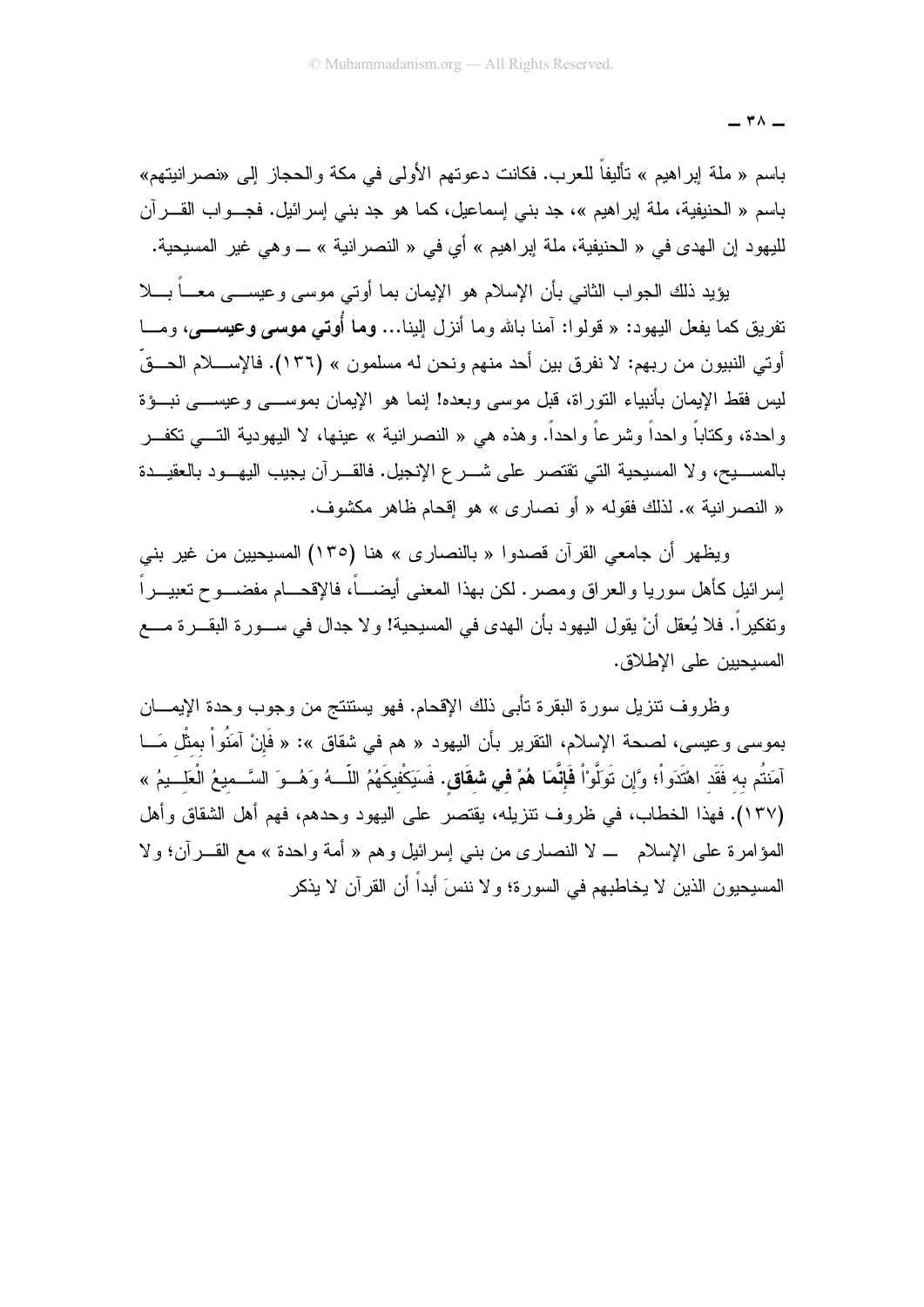$-$  ۳۹  $-$ 

مسيحيى المدينة إلاّ في آخر ســـورة منه (التوبة) بمناسبة الراهـــب أبـــي عــــامر و« مســـجد الضرار ». وجدال وفد نجران كان بعد غزوة تبوك (التوبة).

وذلك الإقحام المشبوه ا**لمفضوح يخلق تناقضاً** بين قوله: « كونوا هــوداً أو نصـــار ي تهتدو لـ » (١٣٥)، وبين قوله: « وقالت البهود: لبست النصار ي علي شيء! وقالت النصـــار ي: ليست اليهود على شيء! » (١١٣). وجلَّ إعجاز القرآن عن مثل هذا التناقض المكشوف الذي خلقه فيه الجامعون، بذلك الإقحام المفضوح.

والقول الفصل في إعجـــاز القرآن بالجناس اللفظي في شـــــــعارهم: « كونـــوا هـــوداً تهتدوا ». (هو مثل قول موسى لربه: « واكتب لنا في هذه الدنيا حسنة، وفي الآخرة: أنَّا هـــدْنا الِبِكِ » (الأعر اف ١٥٥). فالشعار محصور باليهود، ولا محل فيه للنصار ي علـــ الإطــــلاق. فلفظ « أو نصار ي » مقحم على الآية (١٣٥)، سواءٌ بمعنى النصار ي من بنــــى إســـر ائيل، أو بمعنى المسيحيين. فالقر آن يأبي عليه إعجاز ه أن يعاظل في كلامه، مثل المعاظلة الظاهر ة فـــي قوله: « وقالوا: كونوا هوداً ــ أو نصار ي ــ تهتدوا ».

٢ ــــ في الفصل نفســــه (١٣٥ ــــ ١٤١) إ**قحــــام آخــــر:** « أم تقولــــون: إنَّ ابــــراهيم وإسماعيل وإسحاق ويعقوب والأسباط **كانوا هوداً \_ أو نصاري!** \_ قلْ: أأنـــتم أعلـــم أم الله؟ ومن أظلم ممّن كتم شهادة عنده من الله، وما الله بغافل عما نعملون » (البقرة ١٤٠).

هذا القول ا**ستدراك على لسان اليهود،** تعليقاً على شهادة القر آن بإيمانه « بمـــا أنـــز ل إلى إبر اهيم وإسماعيل وإسحاق ويعقوب والأسباط » (١٣٥)،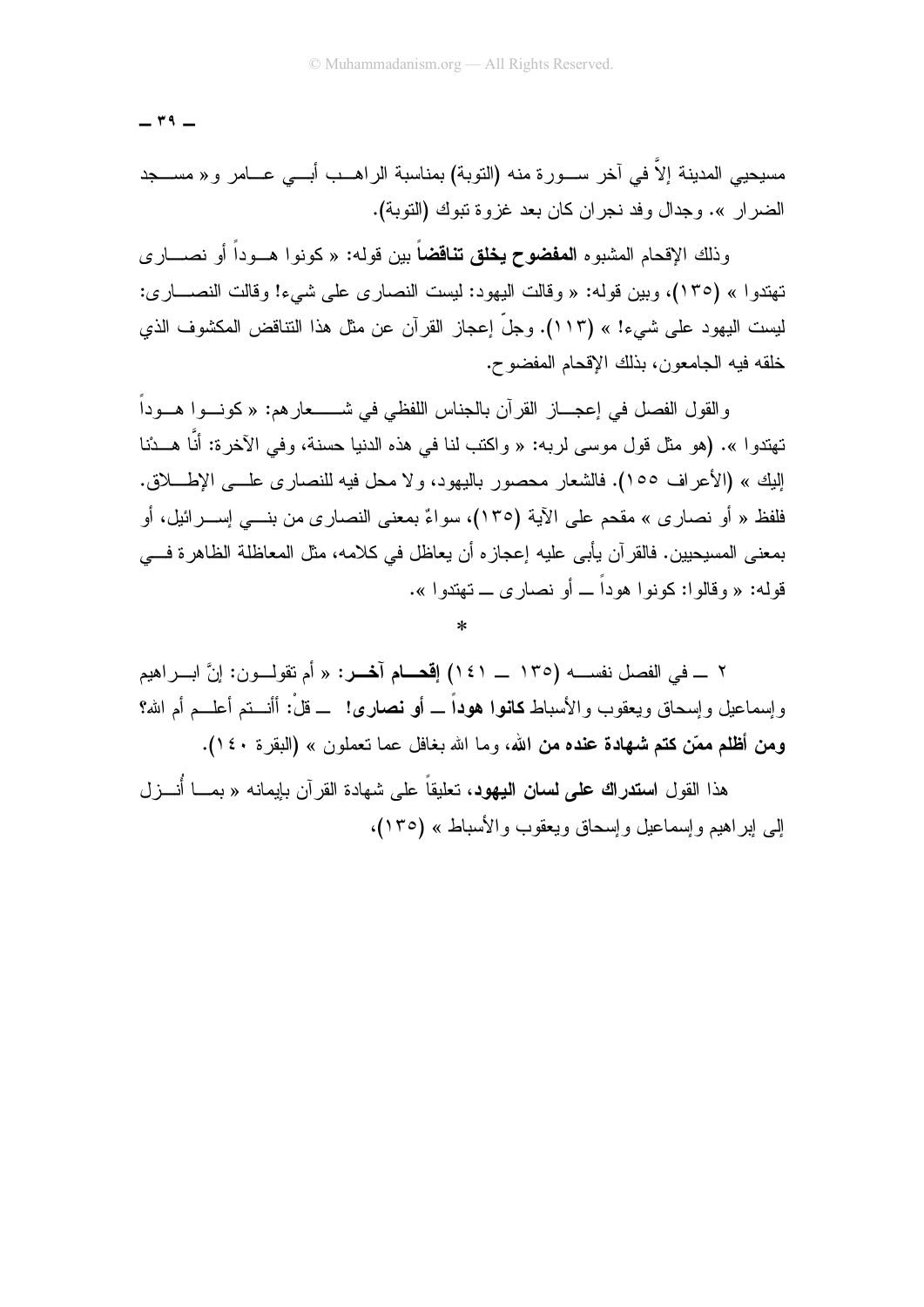فنساءل معهم « أم نقولون: كونوا هوداً ـــ أو نصارى » (١٤٠). فالسياق في الردّ على اليهود يُظهر بأن « أو نصاري » مقحمة، إذْ لا يُعقل أنْ يعتبر اليهود « إبراهيم وإسماعيل وإســحاق ويعقوب والأسباط » نصار ي. و هذا الاستدر اك لا يمكن أن يأتي مـــن النصــــار ي، لأن « مـــا أو تبي عبسي » لم ببلغ الآباء و الأسباط الماضين حتى بُحسبو ا نصار ي. إنه استدر اك من البهو د و حدهم، و جو اب عليهم و حدهم. فإقحام « أو نصار ي » ظاهر بيأباه السياق.

وجواب القر آن عليهم بشهد بالإقحام: إن الآباء و الأسباط لم يكونـــوا « هـــوداً » فــــى دينهم، لأن اليهودية في الدين كانت بتوراة موسى من بعدهم.

و اعتبار اليهود أن الآباء و الأسباط قبل موسى « كانو ا هوداً » ينفي أو « نصار ي ».

و علي اعتبار « أو نصار ي » ردّاً ضمنيّاً علي ادعاء النصار ي مثل ادعاء اليهود، فلا يصح الإقحام، لأن الفصل كله (١٣٥ \_ ١٤٠) جدال مع اليهود، لا يشترك فيه النصاري. ولا يُعقل أن يدعى النصار ي بأن من جاء قبل يسو ع الناصر ي كان نصر انيّاً.

والقرآن يستشهد على بطلان زعم اليهود بشهادة التوراة نفسها، ويفضح كتمهم لمهــــا: « ومن أظلم ممن كتم شهادة عنده من الله! ».

ويختم بالنقرير أنهم كانوا أمة غير أمة اليهود في الدين، وإن خلط اليهود بـــين الــــدين والقومية، ونسبوا لهم دين اليهودية بسبب الوحدة القومية: « تلك أمة قد خلت، لها مــــا كســـبت ولكم ما كسبتم، ولا تسألون عمّا كانوا بعملون » (١٤١).

لذلك كله فظاهرة الإقحام بادية على زيادة « أو نصارى » (١٤٠). وهذا الإقحام فـــي آخر الفصل (١٤٠) فرضه الإقحام الأول في مطلع الفصل (١٣٥).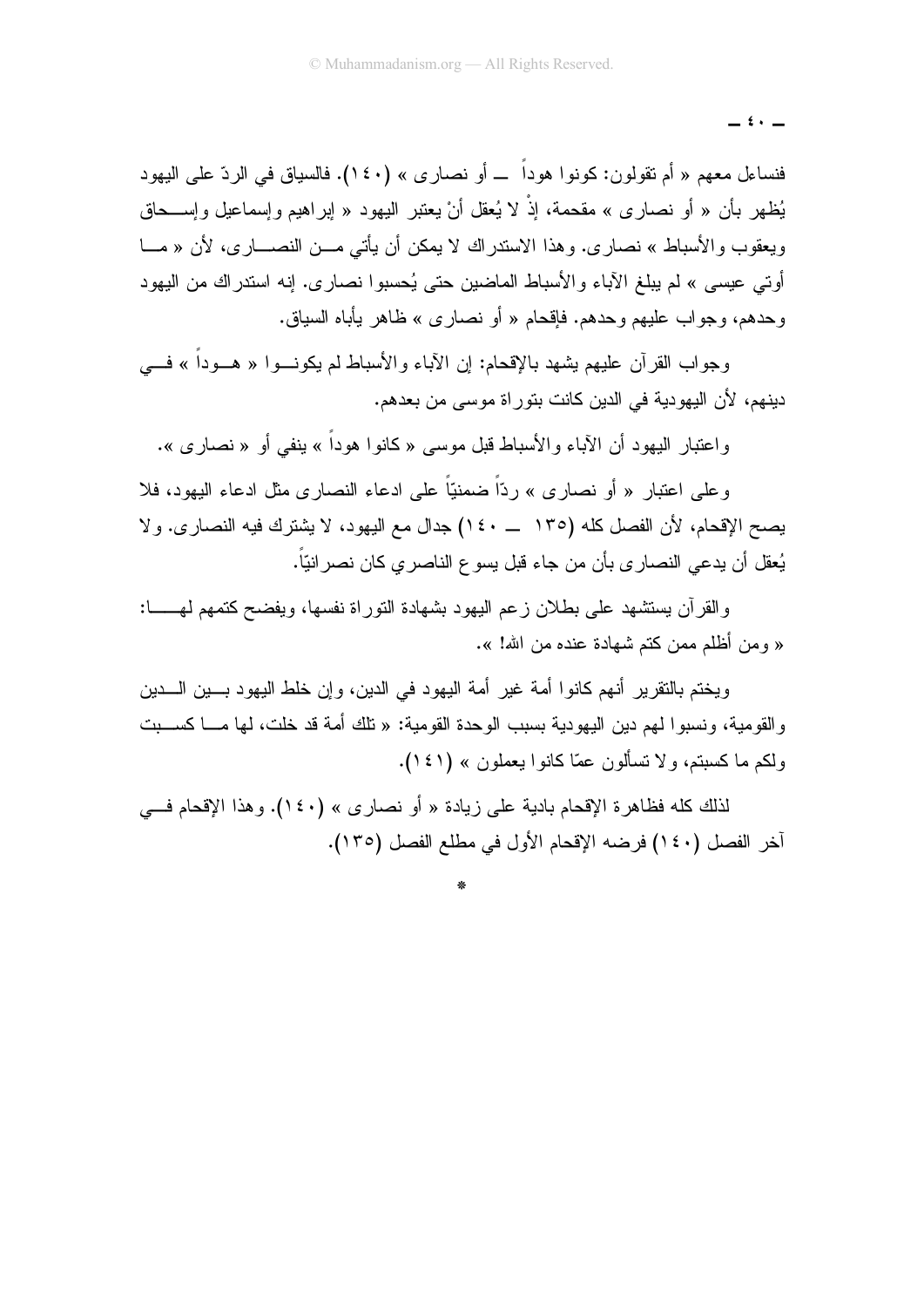$\stackrel{\frown}{\cdot}$   $-$ 

٣ \_ « وقالوا: **نن يدخل الجنة إلاّ من كان هوداً** \_ أو نصارى \_ نلك أمانيّهم! قـــلْ: هاتوا بر هانكم إنْ كنتم صادقين » (البقرة ١١١).

هذا ردِّ على شبهة من شبهات اليهود في سلسلة متواصلة. لــذلك فـــان إقـحـــام « أو نصاري » يجعل الأية متتافرة في ذاتها، ومتتاقضة مع ما قبلها ومع ما بعدها.

ففي ذاتها، لا يُعقل أنْ بقبل البهود أنْ بدخل النصار ي الجنة معهم على قدم المســـاو اة، وهم يعتبرون الجنة لهم « خالصة من دون الناس » (البقرة ٩٤). فالإقحام مفضوح من ذاته.

وهذا القول الدعيِّ يقتصر على اليهود وحدهم، فهم وحدهم في جدال مع القــــرآن فــــي سورة البقرة. ولا دخل فيه للنصار ي من بني إسرائيل ولا للمسيحيين من غير هم.

وجو اب القر آن عليهم بنقض هذا الإقحام. ففي جو اب أولِّ بقول: « بلَّـــي، مـــن أســـلم وجهه لله، وهو محسن، فله أجره عند ربّه، ولا خوف عليهم ولا هــــم يحزنـــون » (١١٢). فقوله « **من أسلم وجهه لله وهو محسن** » هـــو تعريف النصر انية والنصار ي. إنْ اصــــطلاح « المحسنين » أو « المقسطين » أو « المسلمين » مترادف في القرآن الــذي هــو « هــدي وبشرى للمحسنين » (٤٦: ١٢) أيْ « هدى وبشـــرى للمســـلمين » (١٠٢: ١٠٢) أو « هـــدى وبشرى للمؤمنين » (٢: ٢٧؛ ٢٧: ٢). ونعرف أن المحسنين المسلمين موجودون قبل محمــد وهو ينضم إليهم ويدعو بدعوتهم (النمل ٩١)، وهم « أولوا العلم قائماً بالقسط » الذين يشهدون مع الله وملائكته « إنَّ الدِّينَ عندَ اللَّه الإسْلاَمُ »، بخلاف اليهود من أهل الكتـــاب (آل عصـــران ١٨ \_\_ ١٩). فقيد الحال « و هو محسن » كان لتمييز المسلم « النصر اني » من غير ه. فالقر آن بهذا الجو اب بر دّ علي البهود بأن الجنة للنصار ي المحسنين، لا للبهود الظالمين.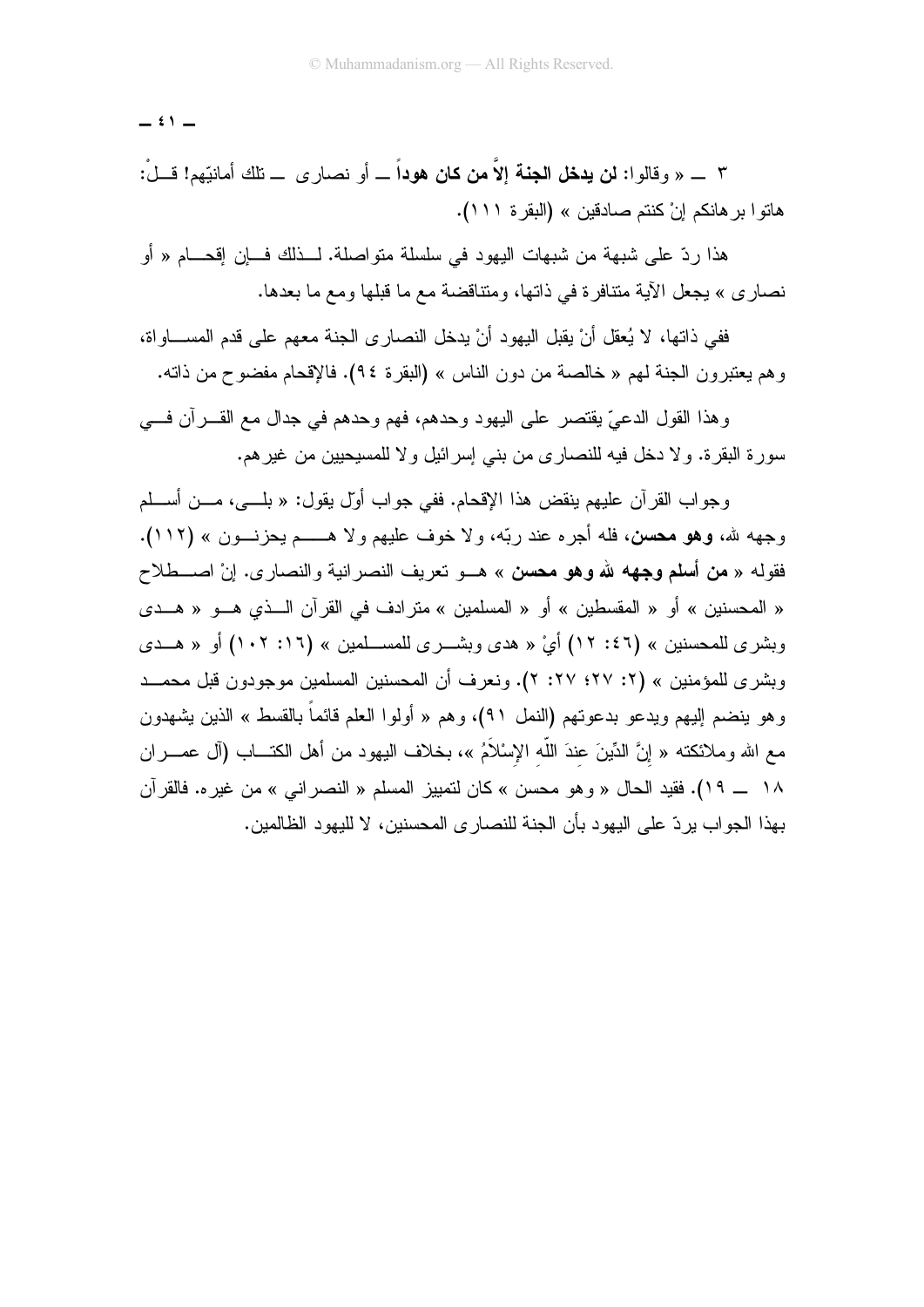$\mathfrak{c}$   $\mathfrak{r}$   $-$ 

وفي جواب ثان على اليهود يفتضح النتاقض في إقحام « أو نصارى » (١١١) من تصريحه: « وقالت اليهود: ليست النصاري على شيء! وقالت النصاري: ليست اليهود علـــي شـــيء! » (١١٣). فإذا كان هذا موقفهم من بعضهم البعض، فكيف يصح أن يُسلم اليهود للنصاري بحق المساواة في دخول الجنة! فالتكفير المتبادل (١١١) ينقض التســليم المتبــادل بــدخول الجنـــة (١١٣). ان إقحام « أو نصارى » (١١١) ظاهر مكشوف، سواء عنى النصارى جماعة القس سلمان الفارسي بالمدينة، أم المسيحيين جماعة الراهب أبي عامر بالمدينة.

و الإقحام المشبو ه يتعار ض أيضاً مع ما سبقه. فكيف يقول اليهو د: « لن يـــدخل الجنــــة إلاَّ من كان هوداً ـــ أو نصاري » (١١١)، والقرآن يردّ عليهم لاستئثارهم بالجنـــة مـــن دون الناس أجمعين: « قلْ: إن كانت الدار الآخرة عند الله **خالصة لكم مـــن دون النـــــاس،** فتمنــــوا الموت إنْ كنتم صادقين! ولن يتمنوه أبداً بما قدمت أيديهم، والله عليم بالظالمين » (البقـــرة ٩٤ \_ ٩٥) فما بين الموقفين نتاقض مكشوف، فإقحام « أو نصارى » (١١١) مفضوح.

وبدلٌ عليه أيضاً صفتهم المتواتر ة: « الظالمون »؛ فكيف تكون لهم الجنة « خالصــــة من دون الناس » « والله عليم بالظالمين »؟ (٩٥)؛ والله بشهد لموســـي: « لا ينـــال عهـــدي الظالمين » من ذريته (١٢٤)؛ « ولمَّا كتب عليهم (اليهود) القتال تولوا، إلاَّ قليلاً مـــنهم، والله عليم بالظالمين » (٢٤٦). فاليهود « ظالمون » في كل شيء، فلا يقولون: « لن يدخل الجنة إلاَّ من كان هوداً ـــ أو نصار ي ». إن الإقحام ظاهر .

والفصل كله قبل الآية (١١١) وبعدها هو في جدال اليهود وحدهم، ولا ذكر فيه لجدال النصاري. إنَّ اليهود وحدهم يتبجَّحون بالاستئثار بدخول الجنة (٩٥) فلا يرضون بمثـــل ذلـــك للنصاري: فالإقحام « أو نصاري » (١١١) ظاهر مكشوف. يكفي نتاقض الآيـــة (١١١) مـــع آية التكفير المتبادل بين اليهود والنصارى (١١٣).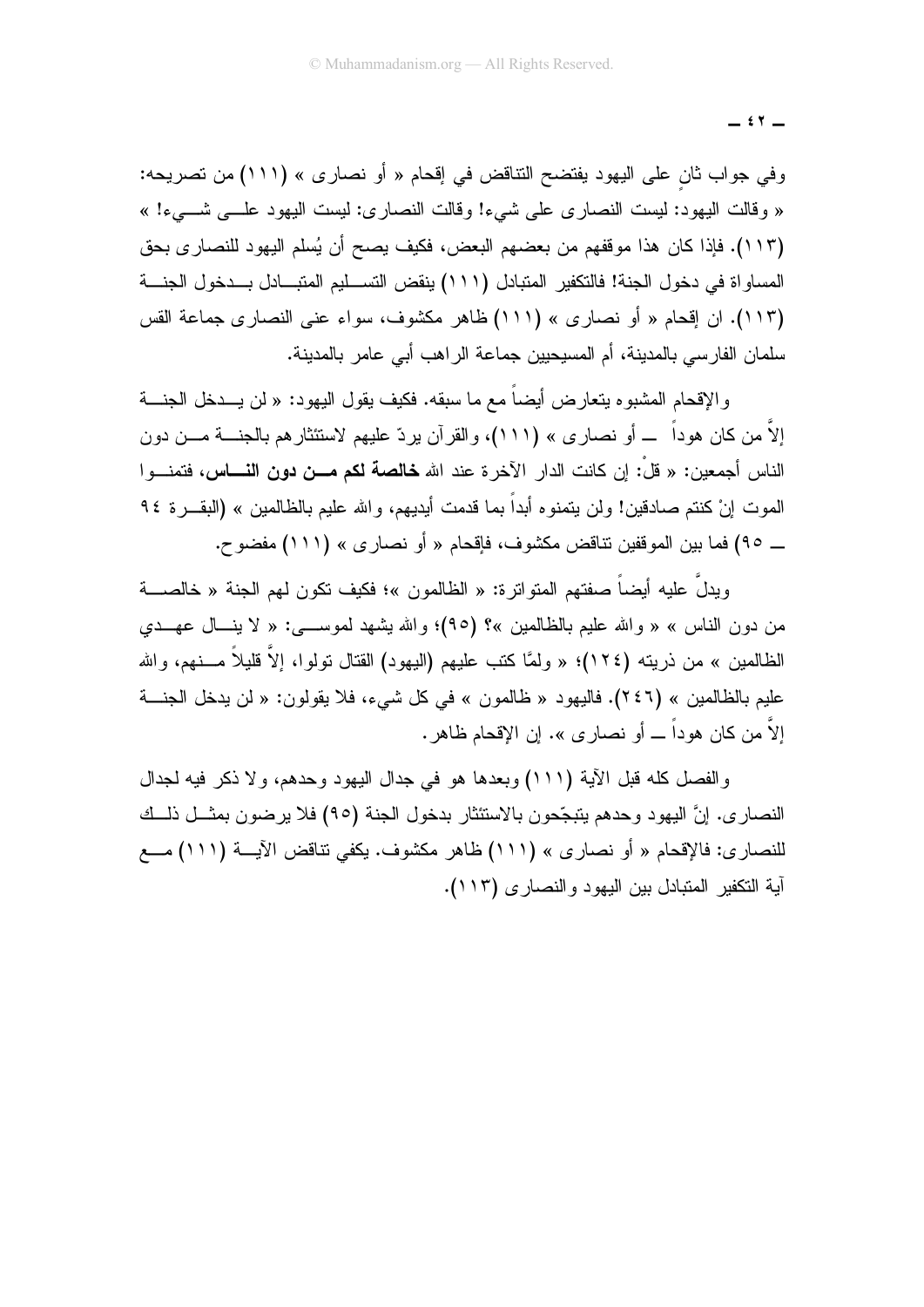$\epsilon$   $\tau$   $-$ 

فكلِّ القرائن تشهد بأنْ لفظ « أو نصارى » (١١١) مقحم على الآية، يخلق التناقضات الظاهرة في الآية نفسها، ومع ما قبلها، كما مع ما بعدها.

٤ \_ « ولن ترضى عنك اليهود \_ ولا النصارى \_ حتى تتبع ملتهم » (١٢٠)

إن إقحام « ولا النصاري » يجعل الآية نتعارض في ذاتها، ونتناقض مع ما قبلها، كما مع ما بعدها. وهذا نتاقض يأباه إعجاز القرآن في نظمه وبيانه.

فما هذا التعبير المتناقض في ذاته؟ هل يرضي اليهود أن يتبع محمد ملة النصار ي؟ أم هل يرضـي النصـار ي أن يتبع محمد ملة اليهود؟ وهل يكون محمـــد يهوديّـــاً ومســـيحيّاً علــــي السواء، وفي أن واحد، ليرضي الملتين؟ معاظلة التعبير نشهد إقحام « ولا النصاري ».

وصريح قوله من قبل يأبي هذا الإقحام المشبوه. فالفصل كله في ردّ شبهات اليهــود، و لا مكان فيه لحديث النصار ي: « ما يودّ الذين كفروا من أهل الكتـــاب، و لا المشــــركين، أن يُنزلّ عليكم من خير من ربكم » (١٠٥)؛ « وَدَّ كَثيرٌ مِّنْ أَهْل الْكتَاب لَوْ يَرِدُوْنَكُم، مِّــن بَعْــد إِيمَانكُمْ كُفَّارٍ اً، حَسَداً، مِّنْ عند أَنفُسهم، مِّن بَعْد مَا تَبَيَّنَ لَهُمُ الْحَــقُ » (١٠٩). فهــؤ لاء الـــذين كفروا من أهل الكتاب هم اليهود، الذين أعلن عنهم أنهم « أَوَّلَ كَافر بـــه » (٤١). ولا ذكـــر للنصار ي في الجدال فأقحمو ه.

ويناقض هذا الإقحام التكفير المتبادل بين الفريقيْن: « وقالت اليهود: ليست النصــــار ي على شيء! وقالت النصاري: ليست اليهود على شيء! » (١١٣). فكيف يرضـــي اليهــود أنْ يتبع محمد ملة النصاري؟ أو يرضى النصارى أنْ يتبع محمد ملة اليهود؟ إنَّ هذا الجمع بـــين الفريقيْن في رضاهم عن محمد مستحيل ينقضه حالهم.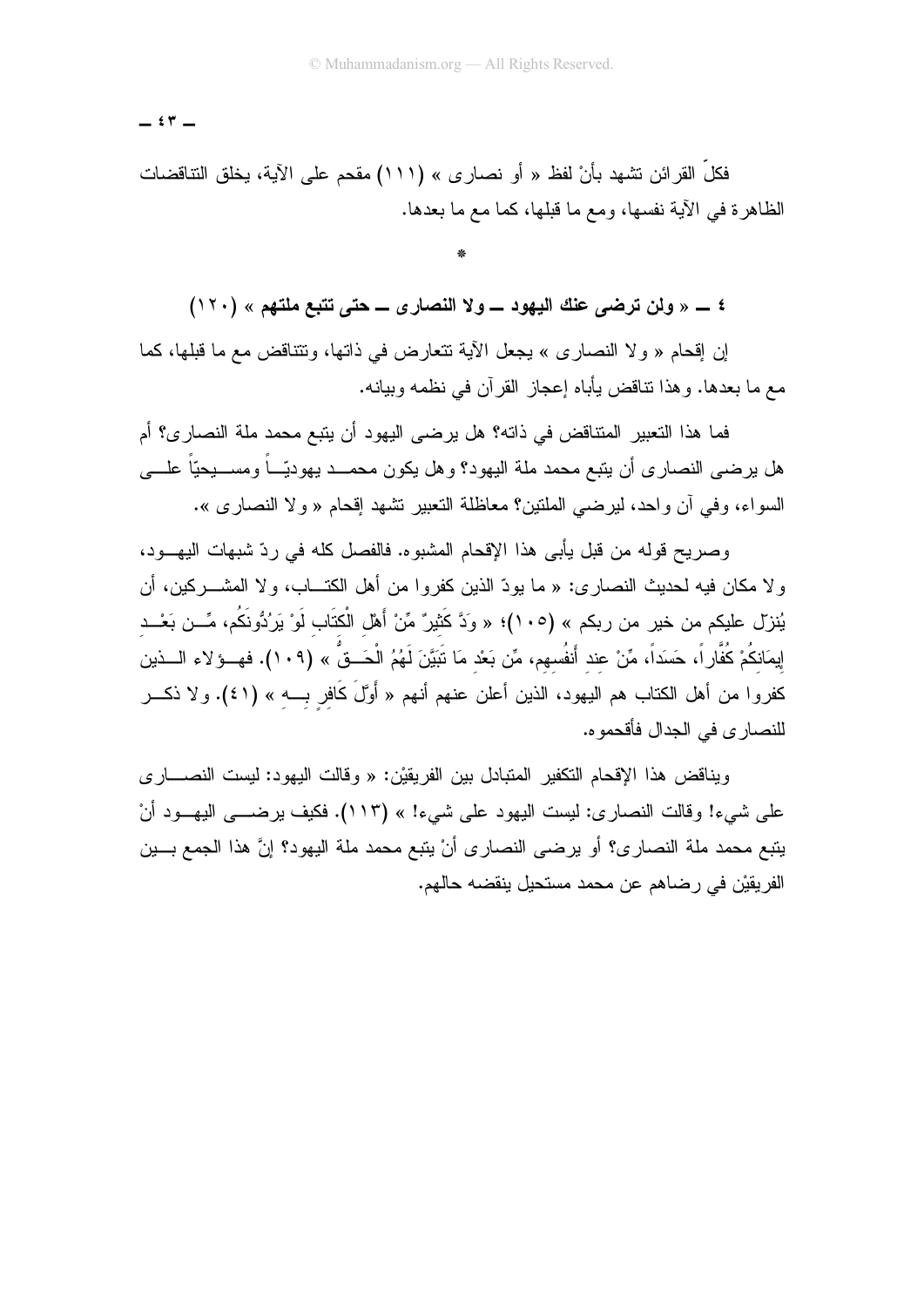$i i -$ 

والبرهان الأكبر على الإقحام (١٢٠) هو ردّ القرآن المباشر على اليهــود. « الـــذين أنيناهم الكتاب بنلونه حق تلاوته أولئك بؤمنون به، ومَن بكفر به فأولئــك هـــم الخاســـرون » (١٢١). بما أن اليهود « أول كافر به » (٤١) فالذين يتلون الكتاب حـــق تلاوتـــه ويؤمنــون بمحمد و القر آن، هم النصار ي. فإذا لم بر ضَ البِهود عن محمد، فإن النصار ي من بني إسر ائبِل راضون كل الرضي، لأنهم « يتلون الكتاب حق تلاوته » ــ فالتعارض بـــين الآيتـــيْن (١٢٠ و ١٢١) ظاهر يفضح إقحام « ولا النصاري » في (١٢٠).

و في الجو اب الثاني بسمّى اليهو د باسمهم الذين يفضلون « يا بني إســـر ائيل » (١٢٢)، ويذكر هم بنعمة الله عليهم، ويدعو هم إلى ذكر يوم الدين، ليرجعوا عن غيِّهم (١٢٢ \_\_ ١٢٣). فهو بتسميتهم « يا بني إسرائيل » بشهد بأن « و لا النصار ي » (١٢٠) مقحم على خطابهم.

وفي الجواب الثالث بردِّ على عدم رضاهم على النبي، بعدم رضـــي الله منــذ القــديم عليهم، في خطاب الله لموسى: « إِنِّي جاعلك للناس إماماً! ــ قال: ومن ذريتي؟ قال: لا ينـــال عهدي الظالمين » (١٢٤). فاليهود من بني إسرائيل هم « الظالمون » الذين لا نصيب لهم في عهد الله مع المسيح ومع محمد؛ وهؤ لاء « الظالمون » هم وحدهم لا يرضون عن النبـي ـــ إذْ الخطاب كله (١٢٠ \_ ١٢٤) موجه إليهم \_ أما النِّصارى فلا ذكر لهم في خطاب اليهود، فمن الخيانة للنتزيل إقحام ذكرهم فيه. ونفسير الزمخشري لنتلك المواطن بأنها أسلوب اللَّــف، فيــــه معاظلة ونكلَّف، لا يليقان بإعجاز القرآن.

 $\ast$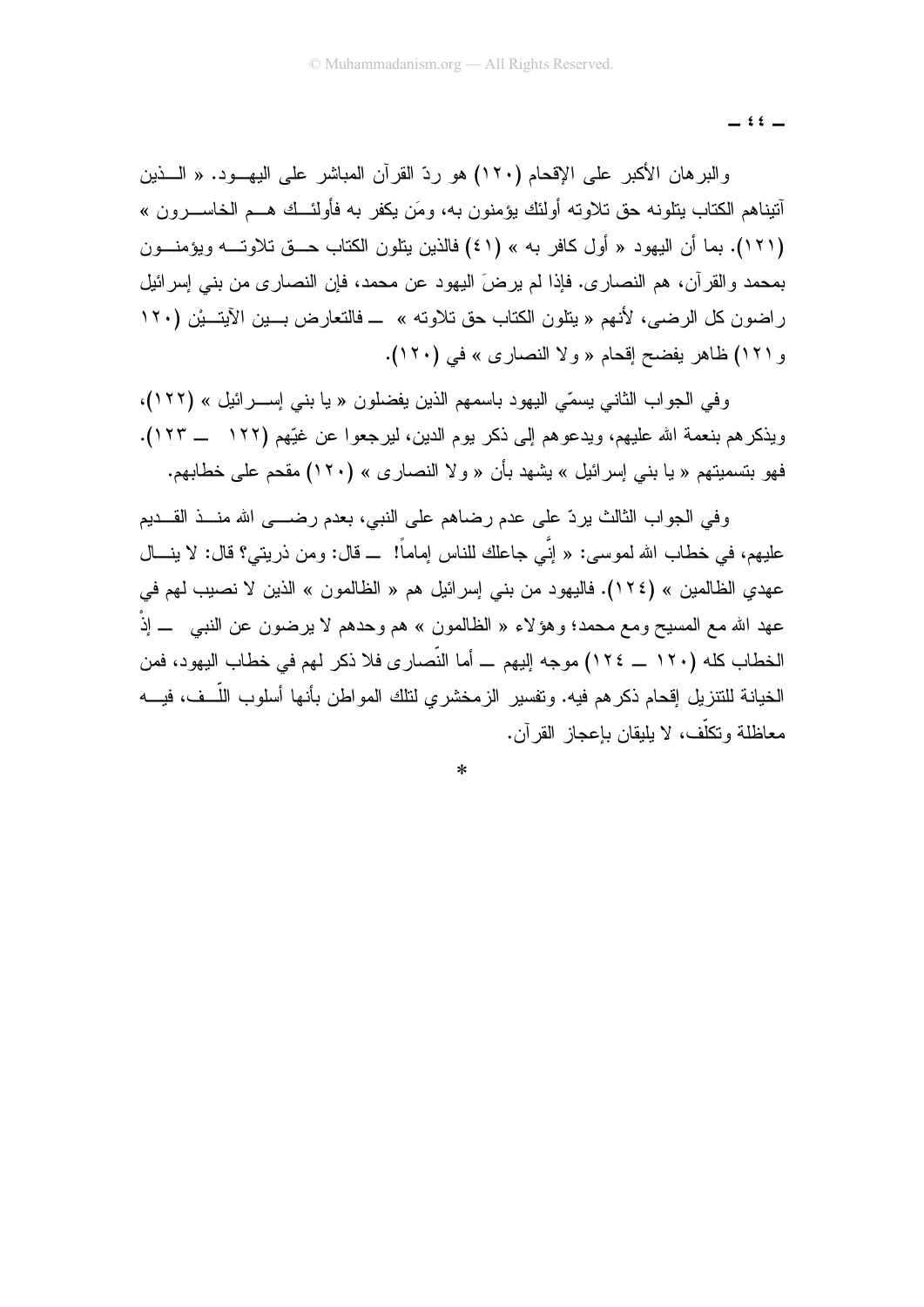$\stackrel{\frown}{ }$   $\stackrel{\frown}{ }$ 

نلك أ**ربعة مواطن** من سورة (البقرة) يأتى فيها ذكر النصارى مقحمـــاً إقحامـــاً يــــردّه العقل والنقل. وليس هو فقط من باب « الاستطراد » المألوف فيه، كما يحاولون تعليله. يقــول الأستاذ دروزة (سيرة الرسول ٢: ١٤٥ و ١٥٩): إن ذكر النصارى في تلك الآيـــات « جـــاء استطر اداً على الأرجح، كما قلنا في مناسبة سابقة... ومن المحتمل أن يكون ذكـــر النصــــار ي جاء فيها من قبيل التعميم والاستطراد. غير أنّ مما لا يُحتمل أنْ يكون اليهود قـــالوا: كونـــوا نصارى تهتدوا » ــــ إن هذا الاستدراك للأستاذ الكبير هو الذي يجعل تعليله متعارضاً: فإذا لا يُحتمل أنْ يقول اليهود ذلك، فالاستطراد منكر، وهذا ما يأبـــاه اعجـــاز القــــرآن. ولا يـــزول النتاقض من نلك الأيات الأربع تعبيراً ونفكيراً، إلاَّ برفع إقحام ذكر النصارى فيها.

وبر فع ذلك الإقحام المشبوء نزول الصورة المشبوهة التي دسّوها في النتزيـــل، عنـــد الجمع و الندوين، **فغيّرت معالم موقف القر**آن **من المسيحية.** 

و الخبانة للأمانة، في حفظ الذكر الحكيم، تصبر جنابة، لأنَّ تلك الإقحامات الأربعة تر د في أول سورة مدنية، فتطبع العهد كله بطابعها؛ ونرد في السورة التي بها صدَّروا القرآن فـــي ترنيبه الحالي، فيشمل ظلها القرآن كله؛ فكأن القرآن في كل أطوار النتزيل كان على خــــلاف مع المسيحية. والواقع القرآني والتاريخي أن القرآن لم يتعرّض **لبدعة مسيحية** إلاَّ في الســـنة الأخيرة، والنصاري من بنبي إسرائيل كانوا « أمة واحدة » مع القــــرآن؛ والمســــيحيون أهـــل المسيحية الرسمية لم يخاطبهم القرآن على الإطلاق، إلاّ بالتضامن معهم في آية الروم.

 $2007/525$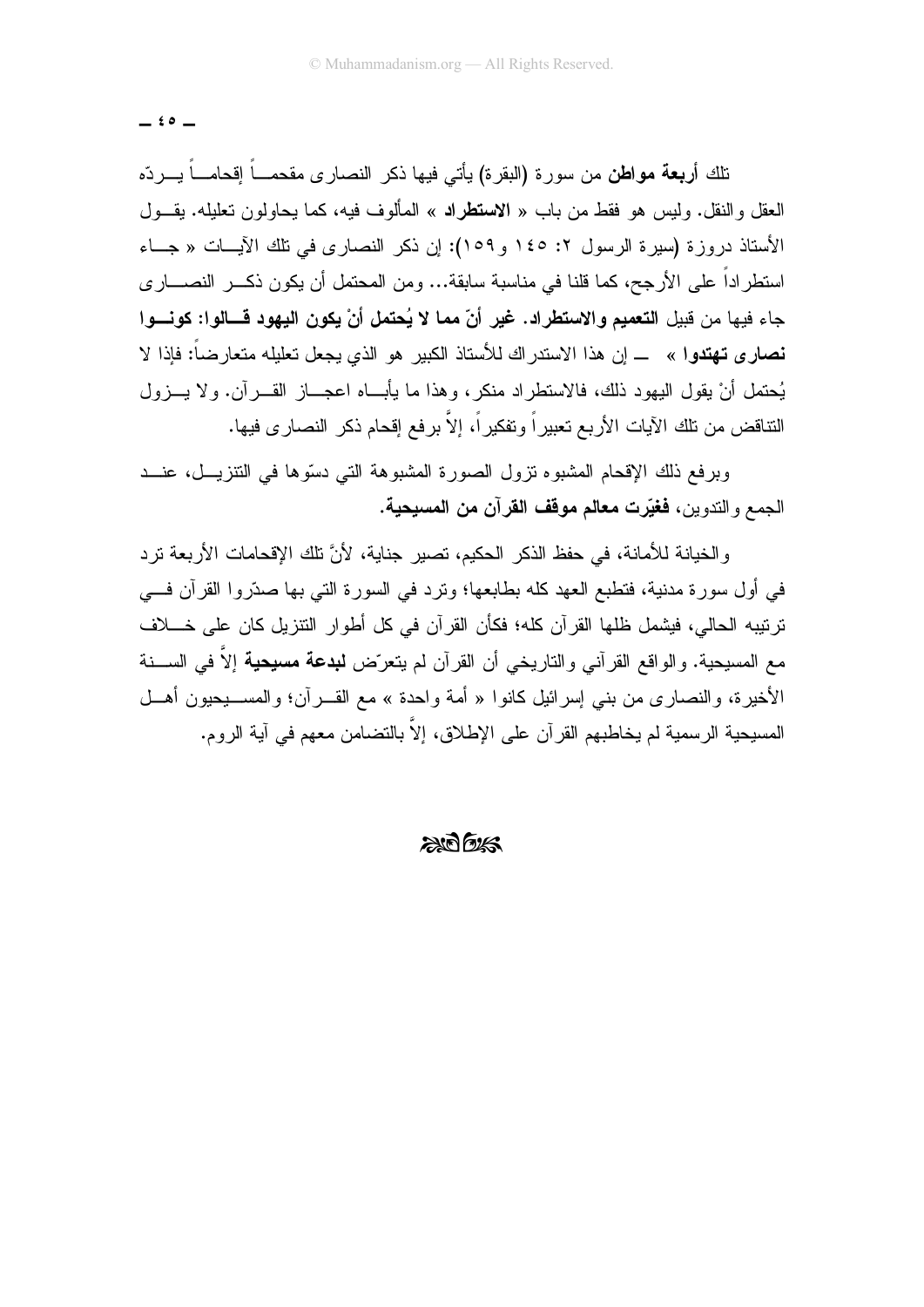$=$   $\mathfrak{t}$   $\mathfrak{t}$   $-$ 

ثانيا: إقحام ذكر النصار ى والإنجيل فى جدال اليهود بسورة آل عمران سور ة آل عمر ان سلسلة ثانية من جدال القر آن لليهود.

١ \_ لذلك فقصص آل عمران (٣٣ \_ ٦٤) مقحم على السورة، مـــن زمـــن الجمـــع والندوين. إن (أسباب النزول) والسير النبوية كلها نشهد بأن قصص آل عمـــران مـــن جـــدال القرآن لوفد نجران، في عام الوفود، أي من زمن سورة المائدة، لا مـــن زمـــن غـــزوة بـــدر ونتزيل السورة التي أسموها (آل عمران). فسرت الشبهة أن السورة كلها في جــدال اليهـــود **والنصارى جميعاً.** مع أنه إذا رُفع قصص آل عمران منها إلى موضعه وزمان تاريخه، تظهر السورة كلها حلقات متصلة في جدال اليهود وحدهم. فالإقحام ليس في النص، بل فـــي مكانــــه وز مانه. وفي ذلك تشويش على موقف القرآن الحقِّ من المسبحبة.

٢ ـــ و في جدال البهو د علي حقهم بالأولوبة لإبر اهبم جاء:

« يا أهل الكتاب لمَ تحاجون في ابر اهيم، وما أُنزلت التور اة ـــ و الإنجيـــل ــــ إلاَّ مـــن بعده، أفلا تعقلون… ما كان إبراهيم يهوديّاً، ــــ ولا نصر انيّاً ــــ ولكن كان حنيفاً مسلماً، ومــــا كان من المشركين. إن أولى الناس بإبراهيم للَّذين انبعوه وهذا النبـي والذين آمنـــوا، والله ولــــيّ المؤمنين. ودّت طائفة من أهل الكتاب لو بضلو نكم... » (٦٥ \_\_ ٦٩).

إنَّ ظاهر التعبير « يا أهل الكتاب » مطلق، لذلك فهو يوهم صحة ذكر الإنجيل (٦٥)، وصفة « و لا نصر انبّاً » (٦٧). لكن التعبير أســلوب بيــاني مضــطر د فيـــه، و هـــو بقصـــد التخصيص في معرض التعميم، كما ندل عليه القرائن في الفصل نفسه: فأهل الكتـــاب الـــذين يحاجّون في ابراهيم هم « طائفة من أهل الكتاب » ودّت لو يضلونكم (٦٩)؛ وهم « طائفة من أهل الكتاب »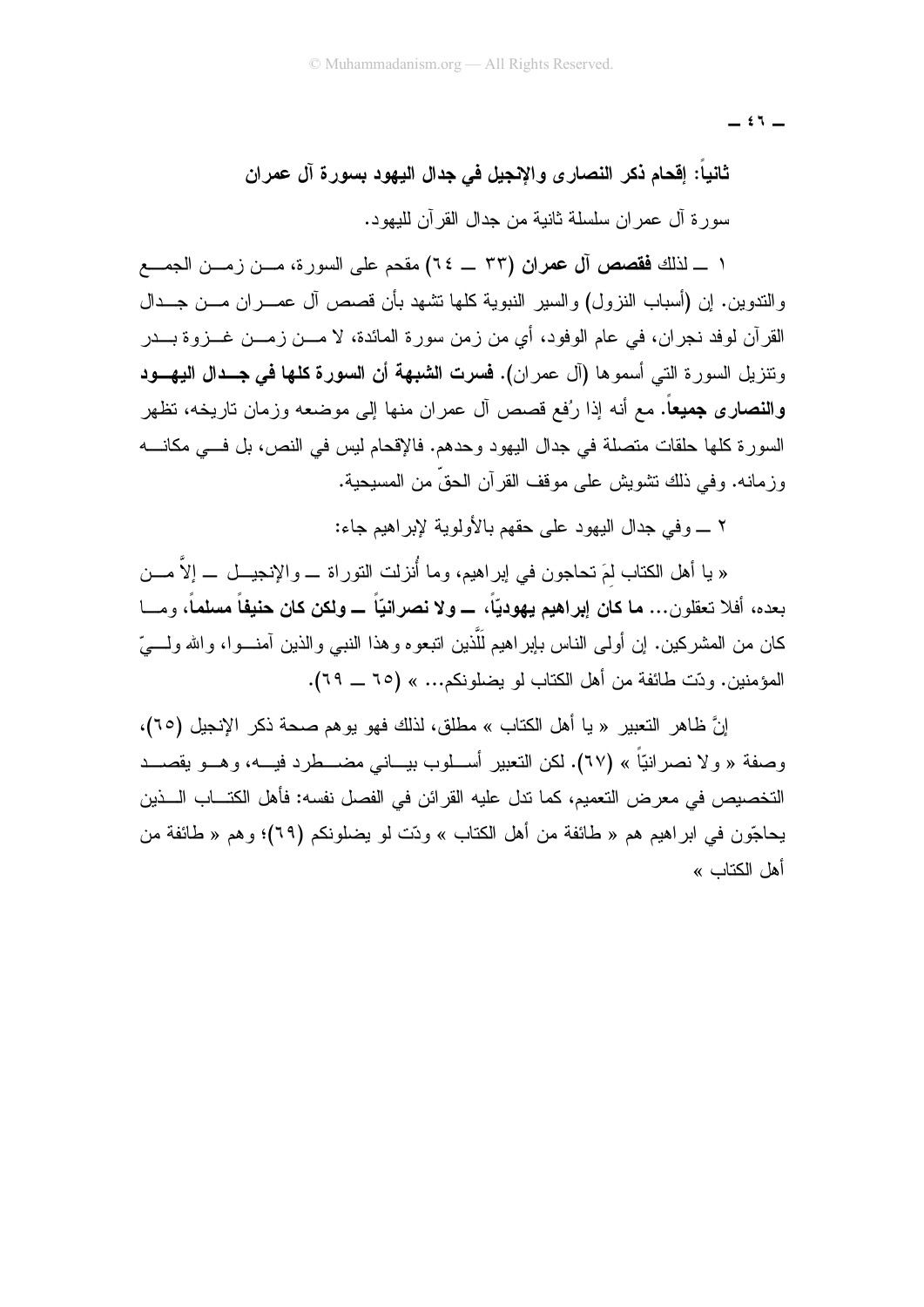$\mathfrak{t} \vee -$ 

قالت: « آمنوا بالذي أُنزل على الذين آمنوا وجه النهار، واكفروا آخـــره، لعلهـــم ب<u>رجع</u>ـــون » (٧٢). فالتعبير « يا أهل الكتاب » خاص، لا عام؛ واستخدام العام في موضع الخاص أسـلوب بياني مشهور . فتلك الطائفة المتآمر ة على الدعو ة القر آنية هم اليهود وحدهم، و لا مجال لـــذكر الإنجيل و النصار ي في خطابهم، لئلا بز دادو ا طغياناً في كفر هم. لذلك فكلمــــة « و الإنجيــــل » مقحمة على الآبة (٦٥).

وقوله « ولا نصرانياً » (٦٧) بِتعارِ ض مع الآية التالية: « إن أولى النـــاس بـــابر اهيم للذين اتبعو ه و هذا النبي والذين آمنو ا » (٦٨). إن تعبير « ا**لذين آمنو**ا » مختص على التواتر بجماعة محمد، فهو مختلف عن « ا**لذين اتبع**وه »؛ وهوَ لاء لبسوا البهود الذين بردّ علبهم؛ فهم الجماعة الثالثة أي النصار ي. فالنصار ي ومحمد وجماعته « الذين آمنو ا » هم أولى بـــابر اهيم من البهود. وو لابة النصار ي من ابر اهبم تجعل قوله « و لا نصــــر انباً » مقحمـــاً علــــى الآبـــة (٦٧)، لأن الخطاب ردّ على البهود.

والإقحام ظاهر في الآية نفسها، حيث « **ولا نصراني**اً » صفة تتعارض مــــع « **حنيفـــ**اً مسلماً » (٦٧). فالنصارى من بنى إسرائيل، ومن « نتصَّر » معهم من العــــرب كــــانوا فــــى اصطلاح القرآن « المسلمين » من قبله (الحج ٧٨)، الذين إذا يُتلى القرآن عليهم « قالوا: إنـــا كنَّا من قبله مسلمين » (القصص ٥٣)، والـــذين أُمر محمد بأنْ ينضم إليهم ويدعو بـــدعوتهم: « وأُمرت أنْ أكـــون من المسلمين وأنْ أتلو القرآن » (النمل ٩١). فالنصـار ى هم المســـلمون من قبله بإسلام إبراهيم، فلا يصح أن يضيف « ولا نصرانياً » (٦٧). ونعرف أيضاً أن صفة « حنيف » و « حنفاء » كانت لقب النصارى من بنى إسرائيل فى ديــار المســـبحية بســـوريا. فالقر آن، إذ يعلن بأن إبر اهيم كان « حنيفاً مسلماً » فهو يشهد من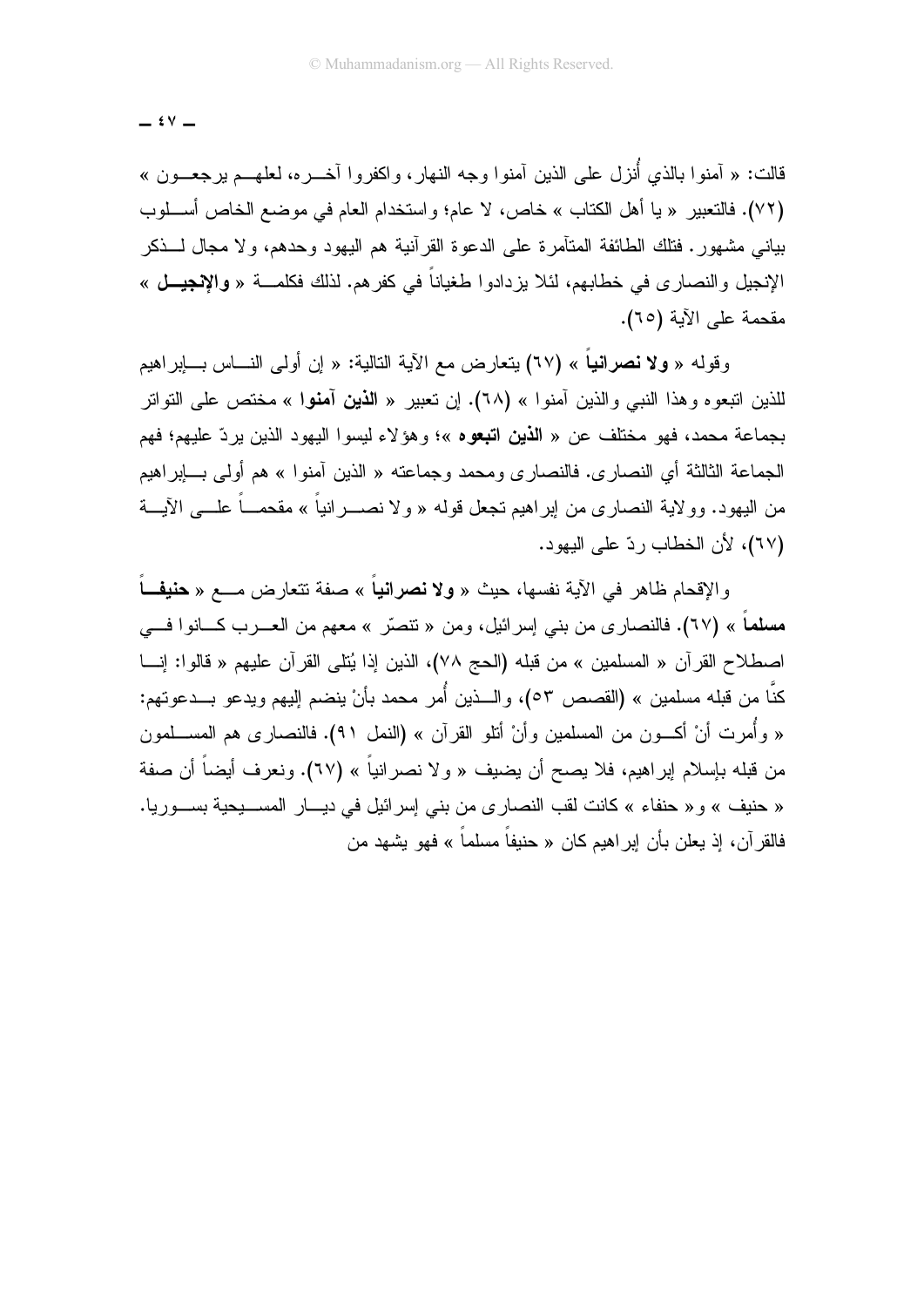= {^ -

طرف خفي بأنه كان « نصر انياً » لا يهوديـــاً. لذلك فالتعبير « حنيفاً مسلماً » ينقض الصـــفة « و لا نصر انباً » فهي مقحمة.

فجو اب القر آن علي ز عم البهو د في أولو بتهم لإبر اهبم بشهد بأن تعبير « والإنجيـــل » (٦٥)، وصفة « و لا نصر انباً » (٦٧) هما مقحمان على خطابه للبهود. و هذا الإقحام المز دو ج شوِّه موقف القرآن من النصر انية ومن المسيحية؛ والقرآن من ذلك براء.

 $* * *$ 

ثالثاً: إقحام ذكر النصارى في جدال اليهود بسورة المائدة

إن الظاهرة الكبرى على سورة (المائدة) أنها نشمل جدال القرآن منواتراً مــــع اليهـــود ومع النصاري. ومن المعروف في السيرة النبوية أن نصفية اليهود من الحجاز قد نمــت قبــل نتزيل سورة (المائدة)، كما يشهد بذلك في (الصف ١٤). لذلك فجدال اليهود لا مجال له فيهـــا، وقد أقحم على (المائدة) إقحاماً، ومكانه في (آل عمران) يدل قصص آل عمران (٣٣ \_ ٢٤). هذا **تشويش أول** للحقيقة القر آنية.

تشويش ثان هو دمج جدال وفد نجران (١٥ و ١٩) بفصل كله في جدال اليهـــود (١٣ \_ ٣٥)؛ حيث ذكر النصارى العابر يقطع سياق الجدال مع اليهود.

وسورة (المائدة) \_ إذا رفعنا منها جدال اليهود إلى موضعه التساريخي ـــ محور هـــا جدال وفد نجران الذي وزعوه على (أل عمران) وعلى (النساء): مع مـــا نـــزل فيهـــا علــــي جو انبه. و اجماع المفسر بن أ**ن وفد نجران كان مسيحياً على**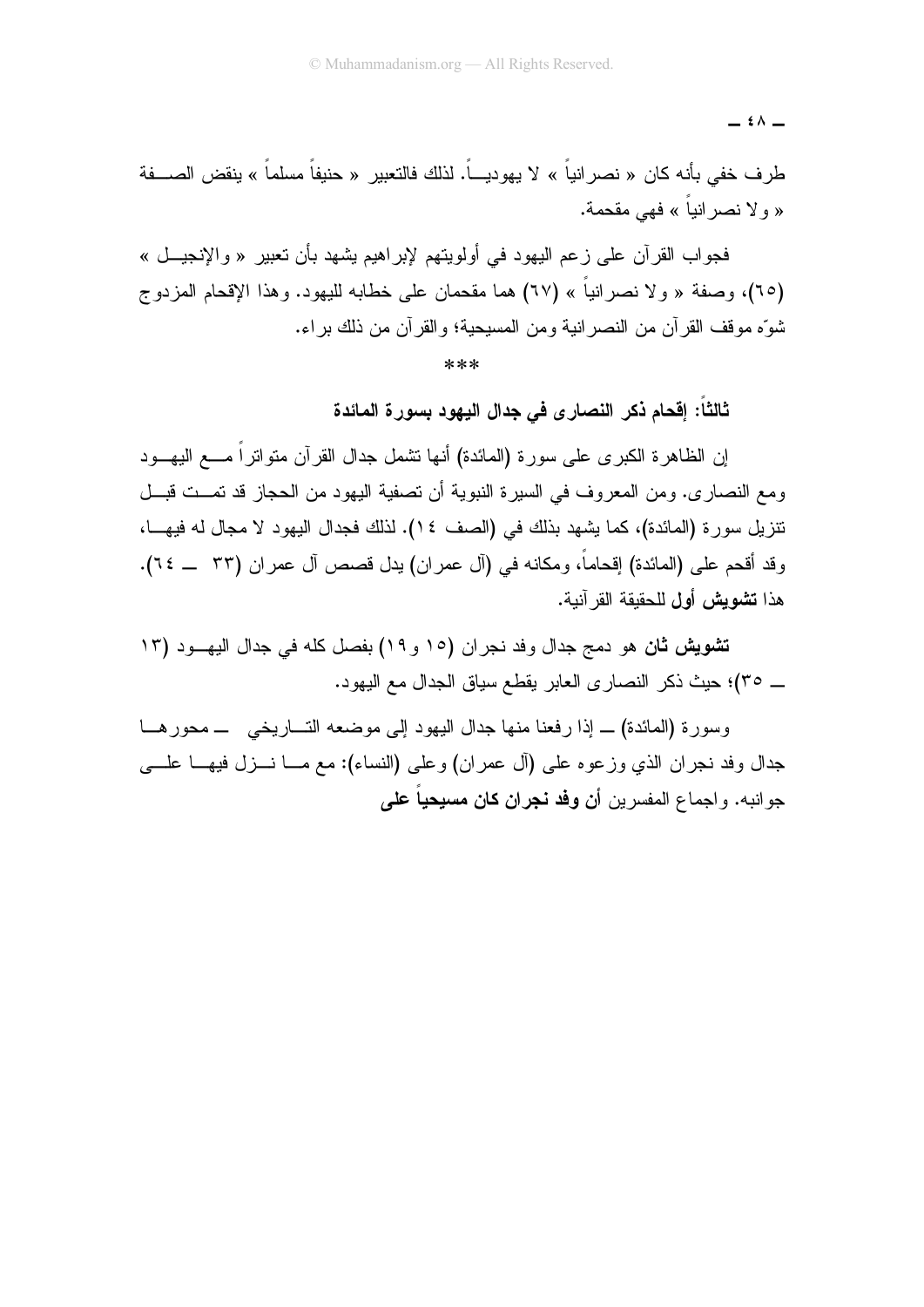$\stackrel{\frown}{\ }$   $\stackrel{\frown}{\ }$ 

**مذهب اليعــقوبية**، كمـــا يتضـح من التكفير المكرّر (١٩ و ٧٥). وتسمية الوفــد النجــــــراني « نصر انياً » شبهة أولى لعدم التفريق بين المسيحيين وبين النصارى. وشبهة ثانية في إطــــلاق تكفير القرآن لعقيدة وفد نجران اليعقوبي على المسيحية جمعاء، وهي التسي كفـــرت البدعـــة البعقوبية عام ٤٥١ م قبل القرآن. وهذا **تشويش ثالث** عام على فهم حقيقة القرآن. ننتقــل الآن الى الاقحامات بالتفصيل.

١ ـــ في فصل أول (المائدة ١٣ ـــ ٣٥) بحمل القر آن على بنـــي إســـر ائبل البهــود، لنقضهم مبثاقهم مع الله. والخطاب يخصهم و حدهم لأنه بفتتحه ويختتمه بذكر هم نصباً « بنــــى إسر ائيل ». لكن في جدال اليهود أقحموا آيتيْن في جدال وفد نجر ان تقطعـــان الســـياق قطعـــاً ظاهر أ.

ففي الآية (١٥) يقول: « ومن الذين قالوا إنا نصار ي أخذنا ميثاقهم **فنسوا حظَّــاً ممـــا ذكروا به،** فأغربنا بينهم العداوة والبغضاء إلى يوم القيامة، وســوف بنبـــئهم الله بمـــا كـــانوا يصنعون ». إذا أخذنا تصريحه على ظاهر ه، بحسب التعريف الواحد بهــم فـــى (١٥) وفـــى (٨٥): « الذين قالوا إنا نصار ي »، تتعارض آية النسيان لبعض ذكر هم (١٥) مع آية المسودة (٨٥) حيث نراهم مسلمين كاملين، « ترى أعينهم تفيض من الدمع ممَّا عرف وا مـــن الحـــق، يقولون: **ربنا آمنا فاكتبنا مع الشاهدين..** فأثابهم الله بما قالوا جنات تجري من تحتها الأنهـــار خالدين فيها، و ذلك جزاء المحسنين » (٨٥ \_\_ ٨٨)، فهم قامو ا بميثاقهم ولم ينسو ا حظـــاً ممـــا ذكَّروا به. وهذا النعارض قائم مع إدخال حرف النبعيض « من » على الذين نسوا حظا ممـــا ذكَّر وا به، لأن الإطلاق في الآية (٨٥) يشملهم.

لكن التعارض الظاهر يزول متى عرفنا أن آية المودة (٨٥) هي في النصــــاري مـــن بني إسرائيل ومَن « تتصَّر » معهم من العرب، كما يظهر من لقبهم المتواتر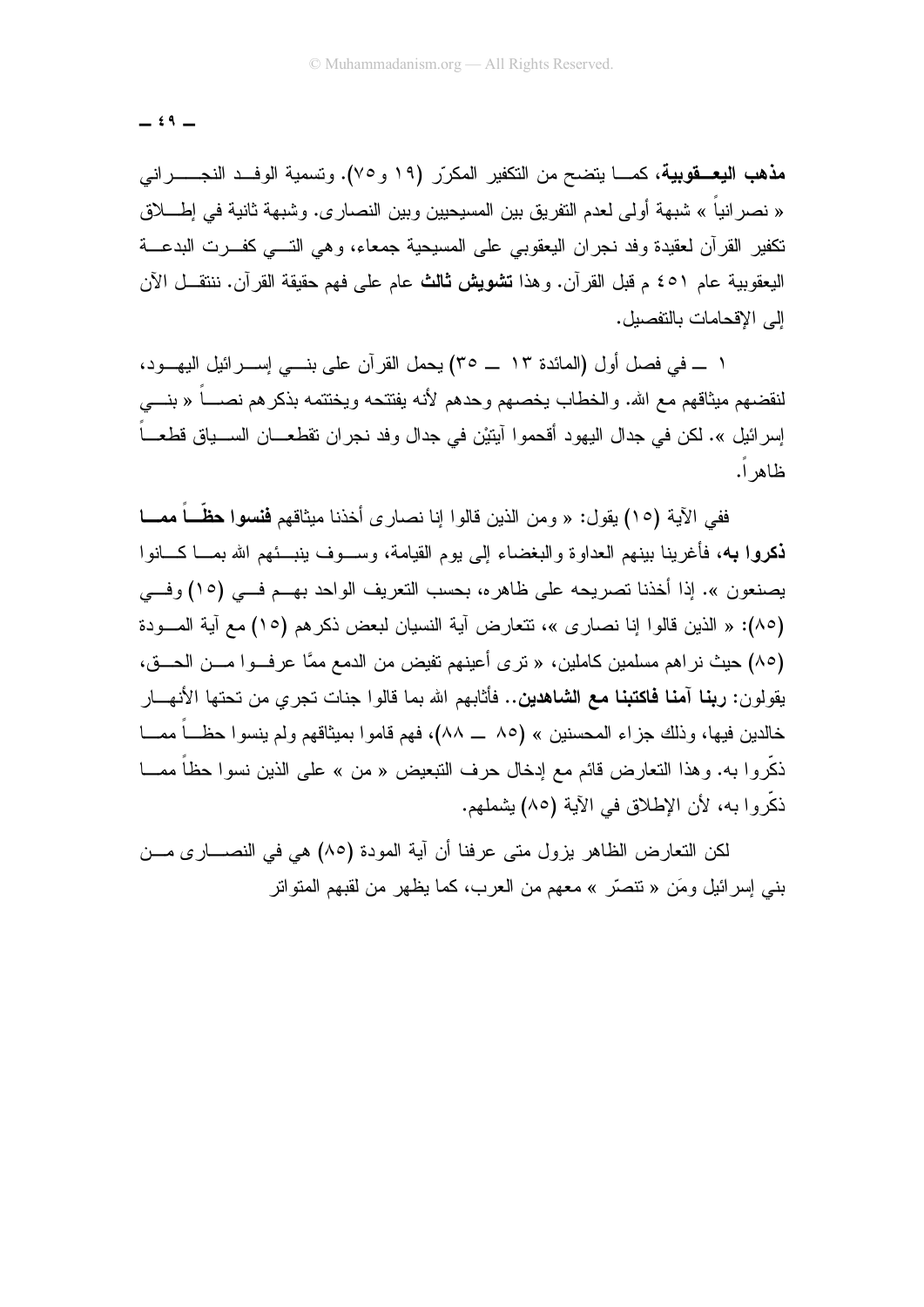$\circ$   $\cdot$   $-$ 

« المحسنين » (٨٨)؛ وأن تهمة النسيان لبعض ذكر هم (١٥) تقصد وفــد نجـــران المســـيحي البعقوبي. ففي تهمة النسيان لا ذكر للمسبحية الرسمية على الإطلاق.

٢ ـــ في الفصل نفسه (١٣ ـــ ٣٥) يقطع جدال اليهود بتكفير « الـــذين قـــالوا: إن الله هو المسيح ابن مريع » (١٩). وصيغة التكفير ، بإجماع المفسرين، تعني اليعقوبية التي كـــان عليها وفد نجران. ونكرار النكفير (٧٥) دليل الإقحام في غير موضعه (١٩). ونشعر أن غاية الإقحاميْن (١٥ و ١٩) كانت لنتثمل حملة القرآن على اليهود المسيحية نفسها. والقرآن من ذلك بر اء.

وعلى هامش البحث نقـــول: إن اتهـــام الذين « يحرّفون الكَلْم عن مواضعه » (١٤)، « يحرّفون الكَلّم من بعد مواضعه » (٤٤) هو بحق جماعة « من الذين هـادوا » (٤٤) كمــا يظهر أيضاً من الفصل كله. فلا ذكر على الإطــــلاق للنصـــــار ى أو للمســـبحبين فـــى تهمــــة التحريف. والتحريف اليهودي المذكور هو تأويل أية الرجم للزاني والزانية بحســب التـــوراة، بالتحميم والجلد، في اجتهادهم. والانحراف في التأويل ليس تحريفاً في حرف التتزيل. فشـــبهة تحريف الكتاب، بناءً على ذينك التصريحيْن (١٤ و ٤٤) ساقطة لاغية.

٣ \_ الإقحام الصحيح الأول هو في قوله: « **وقالت اليهود \_ والنصـــار ي \_ نحـــن** أبناء الله وأهباؤه! قلْ: فلم يعذبكم بذنوبكم؟ بل أنتم بشر ممن خلق » (٢٠).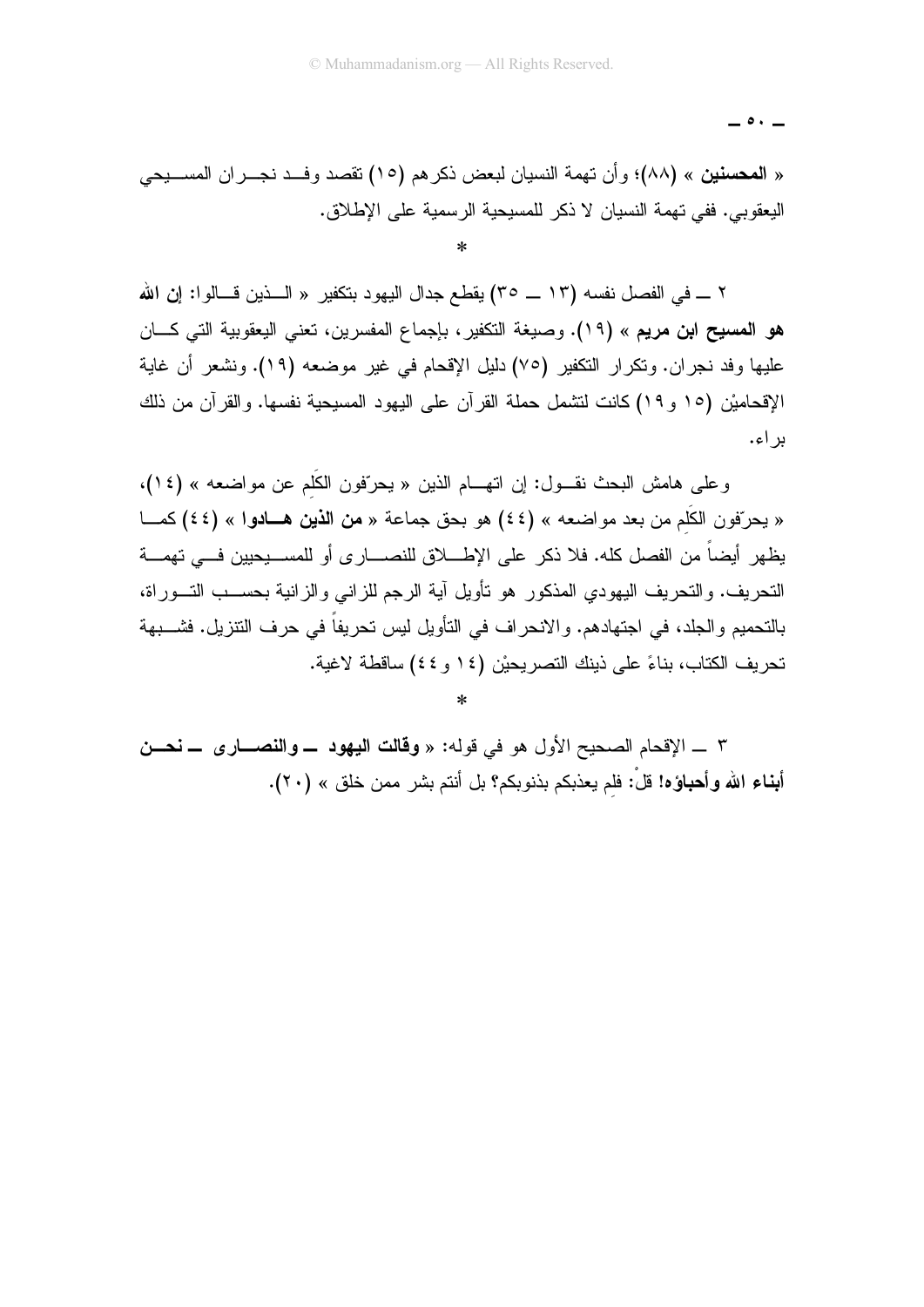$$
\_ \circ \iota \_
$$

واقع السورة بِشهد بأن الفصل كله (١٣ ــ ٣٥) جدال مع اليهود؛ ولا يغيَّر مـــن هـــذا الو اقع إقحام آيتيْن عليه من جدال وفد نجر إن (١٥ و ١٩). فاليهو د وحدهم هم الذين يتبجحـــون في القرآن بادعـــائـهم « نـحن أبنـاء الله وأحبـــاؤه » من دون النـاس؛ يدل عليه جواب القــــرآن: « قلْ: فلم يعذبكم بذنو بكم »، الذي يشير ٍ إلى قتال اليهو د و تصفيتهم من المدينة، ثم من الحجاز ِ كله. وقبل الأمر بقتال المسيحيين العرب في شمال الجزيرة (التوبـــة ٣٠ \_\_ ٣٥) لــــيس فـــي القرآن كله من ذكر لتعذيب النصارى أو المسيحيين. لذلك فكلمة « **والنصارى** » مقحمة علــــ*ى* الآبة.

يؤيد ذلك اللعنة الموجهة إلى اليهود: « لَعن الذين كفروا من بني إسرائيل، على لســـان داود وعيسى ابن مريم » (المائدة ٨١)، فهو يستثنى النصارى من بني إسرائيل من هذه اللعنة؛ و لا ذكر اللمسيحيين من غير بني إسر ائيل.

ويجزم باِقحام كلمة « نصارى » على الآية (٢٠) الشهادة بعــذابهم بــذنوبهم، النــــي **تنقضها الشهادة بحسن إسلامهم**، وإثابة الله لهم « بما قالوا جنات تجرى من تحتها الأنهـــار ، خالدين فيها، وذلك جزاء المحسنين » (المائدة ٨٥ ــ ٨٨).

فالقر ائن القر بيبة و البعيدة تشهد بأن ذكر « النصار ي » في الآية (٢٠) مقحم عليها من ز من الجمع والندوين، و هو يلائم حال الفتح و الاحتلال.

 $\star$ 

٤ \_ والإقحام الأكبر، بل الدسِّ الأكبر على القرآن هو في آية المو لاة: « يا أيها الذين أمنوا، لا نتخذوا اليهود والنصارى أولياء! بعضهم أولياء بعض! ومــن يتولَّهم منكم فإنه منهم، إن الله لا يهدي القوم الظالمين » (0 2).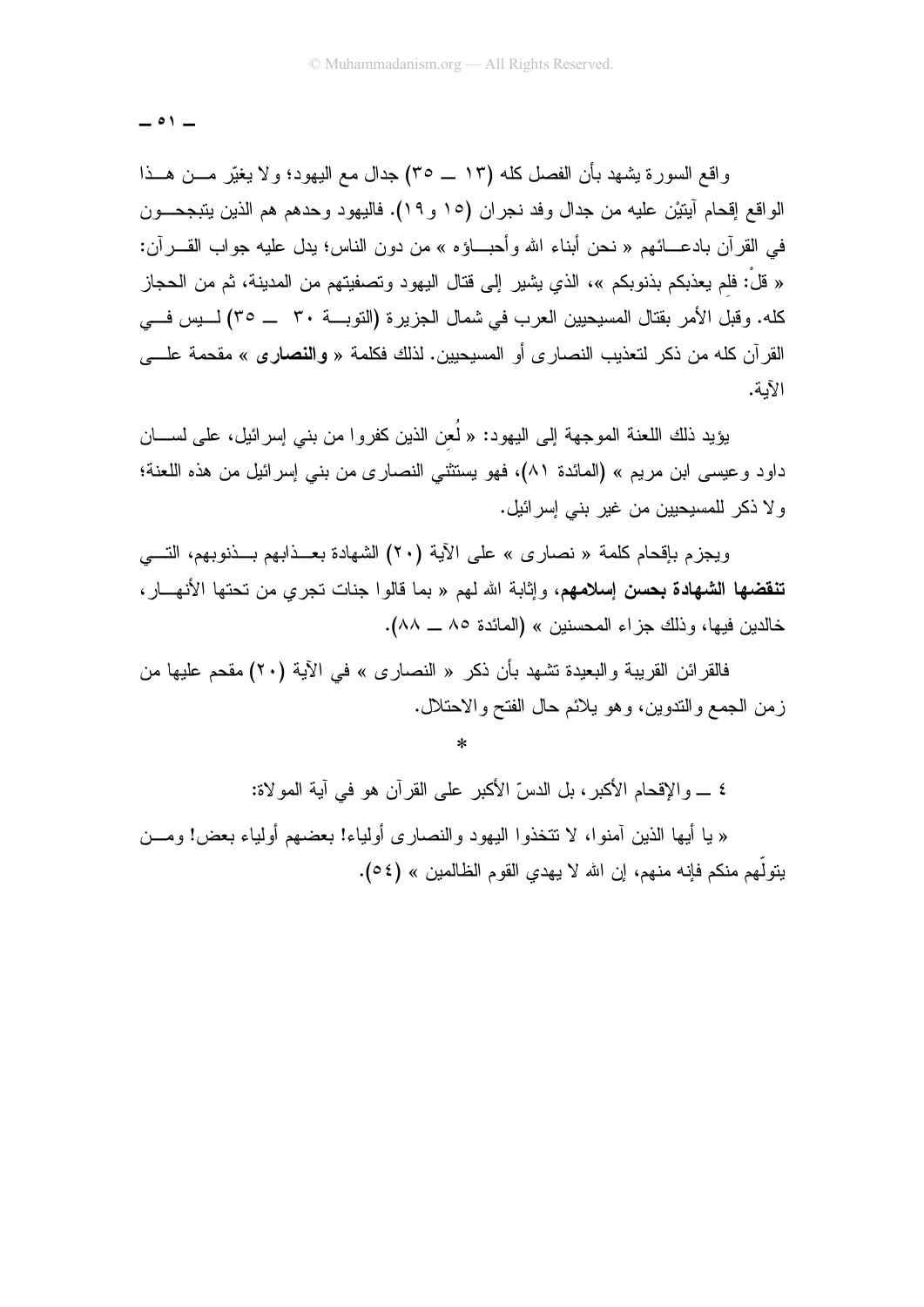$\circ$   $\tau$   $-$ 

هذه الأية سبب ا**لبلاء التاريخي** بين المسلمين والمسيحيين، لكنه ليس من النتزيل فـــي شيء. إنما البلاء في غفلة أو غاية التدوين، لأن إقحام « النصاري » على الآية بتعارض مــــع السور ة كلَّها، ومع القر أن كلُّه.

فالإقحام ظاهر من نتافر الأية نفسها في قوله: « **بعضهم أولياء بعض!** » ومتى كـــان النصاري واليهود « بعضهم أولياء بعض »؟ وهو الشاهد عليهم: « وقالــت اليهـــود: ليســت النصاري على شيء! وقالت النصاري: ليست اليهود على شيء! » (البقرة ١١٣). ولا نسري في القرآن كله شيئاً من ذلك الولاء المزعوم.

وكيف يمنع مو لاة النصار ي و هو يشهد فيهم: « ولتجدنَّ أقربهم مـــودة للـــذين آمنـــوا، الذين قالوا إنا نصار ي... ربنا آمنا فاكتبنا مع الشاهدين... وذلك جزاء المحســـنين » (المائـــدة ٨٥ ـــ ٨٨). إن النصار ي هم المحسنون، أهل المودَّة، أمة و احدة مع الشاهدين المسلمين، فـــلا يعقل أنْ يُناقض القرآن نفسه في السورة عينها فيمنع المولاة مع أهــل المـــودة والإســــلام. إنَّ اقحام « والنصار ي » (٥٤) ظاهر مفضوح!

والسورة نفسها نتص في آية أخرى على **منع المولاة مع المقصودين بها:** « يا أيهــا الذبن آمنو ا لا تتخذو ا الذبن اتخذو ا دبنكم هز و اً و لعباً من الذبن أو تو ا الكتاب من قبلكم و الكف\_ار أُولِياء؛ واتقوا الله إنْ كنتم مؤمنين » (٦٠). الكفار هم المشركون؛ والفصل كله بعد الآية (٦٠) يشهد بمن هم المستهزئين من أهل الكتاب: إنهم « مَن لعنه الله وغضب عليـــه وجعـــل مـــنهم القردة والخنازير » (٦٣)؛ إنهم الذين « لَوْلاَ يَنْهَاهُمُ الرَّبَّانيُّونَ وَالأَحْبَارُ عَن قَوْلهمُ الإثْمَ وَأَكْلهمُ السُّحْتَ » (٦٦)؛ أخيراً يأتي النصريح، « وقالت اليهود: يد الله مغلولـــة! ـــ غُلـــت أيــــديهم! ولعنوا بما قالوا » (٦٧)؛ والحكم عليهم بلعنة مزدوجة: « لعن ا**لذين كفروا من بني إسرائيل،** علي لسان داود و عيسى ابن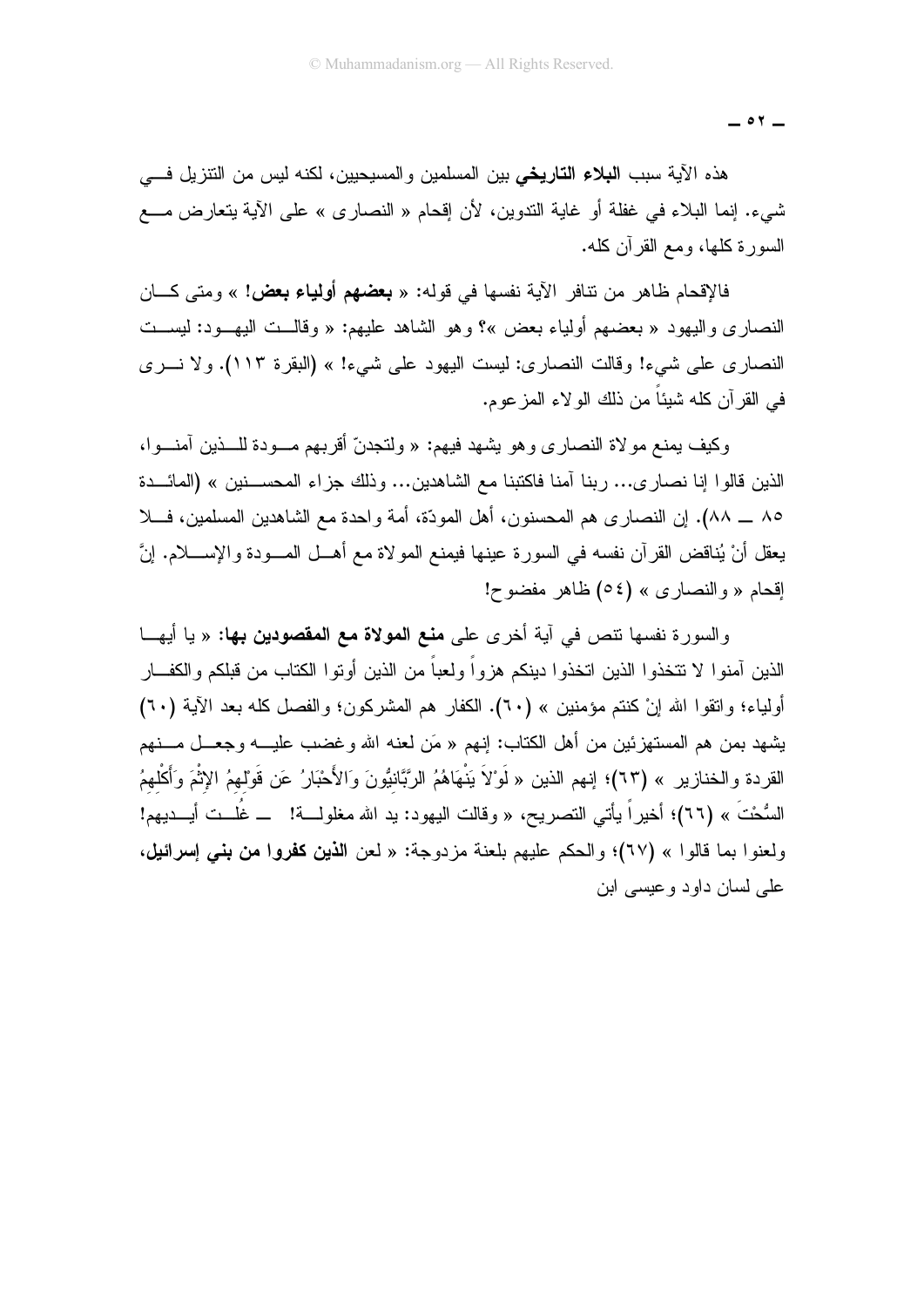$\circ$   $\tau$   $-$ 

مريع » (٨١). فالفصل كله صريح بأنه يمنع المولاة بين المسلمين وبين اليهود والمشركين، لا مع النصار ي أو المسيحيين! فتبديل المشركين بالنصار ي في الآية (٥٤) يكشفه الفصــــل كلــــه، و الآية المر ادفة (٦٠).

أخيراً تأتي الآية (٨٥) فتقطع باليقين: « لتجدنّ أشدّ الناس عداوة للذين آمنـــوا اليهـــود والذين أشركوا! ولتجدن أقربهم مودة للذين آمنوا الذين قالوا إنا نصــــارى ». فأهـــل العـــداوة للإسلام الذين يمنع المسلمين من مو الاتهم هم اليهود و المشركون، لا النصار ي أهل المودة. فما بين الآية (٥٤) والآية (٨٥) **تناقض مكشوف سببه إبدال المشركين بالنصارى** في حكم تحريم العو لاة (٥٤).

فهذا الفصل (٥٤ \_ ٨٩) كله تحذير من اليهود، وحملة على المنافقين الذين يوالسونهم ــ بالر غم من إقحام فصل عليه من جدال وفد نجر ان (٧٥ ـــ ٨٠). و هذا الوفد أثنـــاء حـــوار ه مع النبي، صلَّى في مسجده وفي حضرته. ولا نرى في القرآن، ولا في السيرة أن النصــــاري أو المسيحيين نأمروا مع المشركين أو مع المنافقين على الإسلام وعلى نبيّه. لـــذلك فــالقرائن كلُّها تشهد بأن كلمة « النصار ي » مقحمة على الآية (٥٤) من زمـــن التـــدوين والفتوحـــات الاسلامية.

جاء في (أسباب نزول الآية ٥٤) للسيوطي: « أخـــرج ابـــن إســـحاق وابـــن جريـــر (الطبري) وابن أبي حاتم والبيهقي، عن عباس بن الصامت قال: لمَّا حاربت **بنو قينقاع** تشبِّث بأمر هم عبد الله بن أبي سلول (زعيم يثرب) وقام دونهم. ومشى عبادة بن الصامت إلى رسول الله ص ونبراً إلى الله ورسوله من حلفهم، وكان أحد بنبي عوف من الخزر ج، وله من حُلفهــم مثل الذي لمهم من عبد الله بن أُبَي. فخالفهم إلى رســـول الله ص ونبـــرّأ مــــن حلـــف الكفـــار وو لايتهم. قال: ففيه وفي عبد الله بن أُبَي نزلت القصـة في المـائدة ». فـهذا الـحديث يشـهد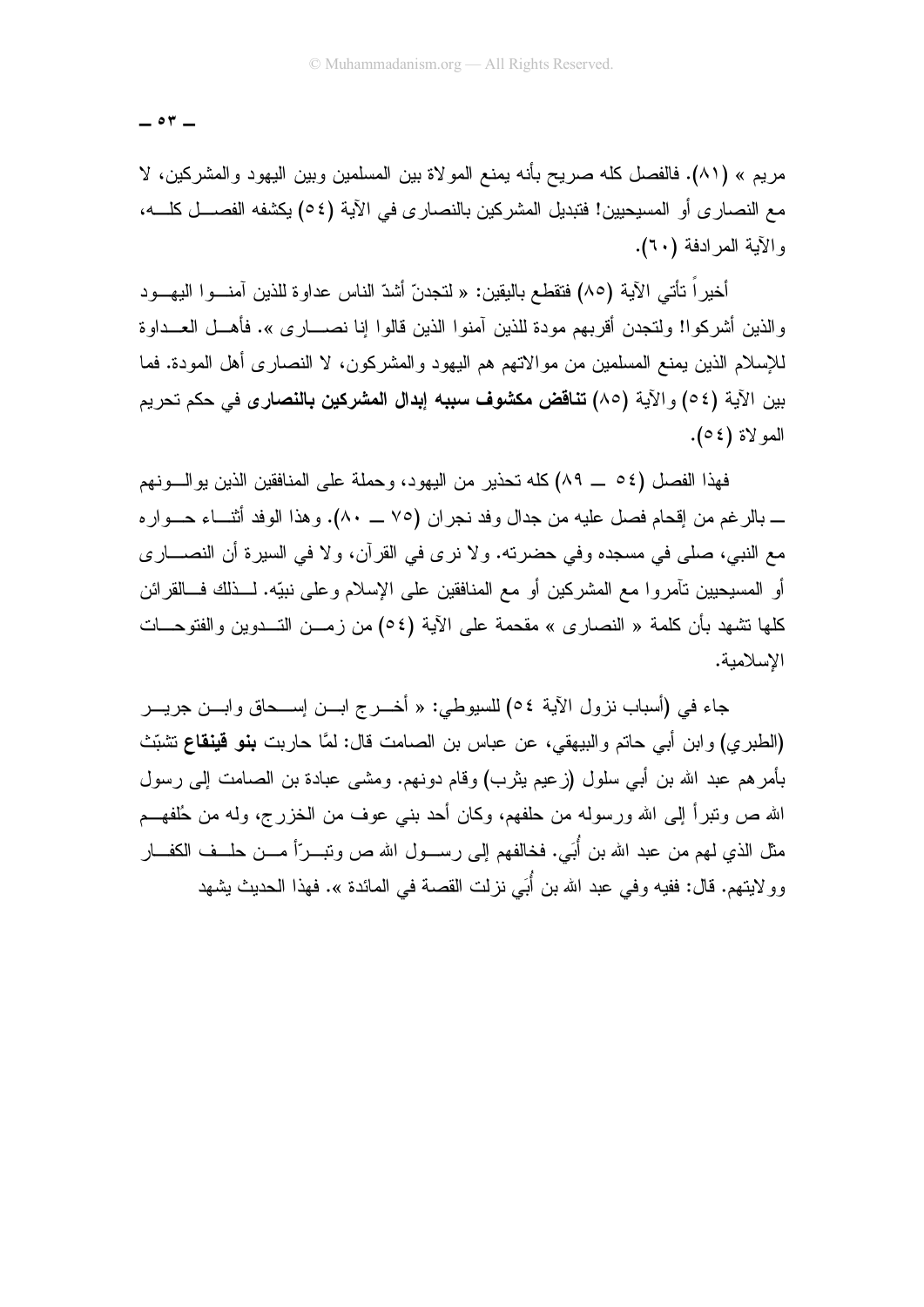$\circ$   $\epsilon$   $-$ 

بأن جدال القرآن لليهود في سورة (المائدة) هو من زمن غـــزوة بـــدر ونتزيـــل ســـورة (آل عمر إن)؛ فإقحامه في سور ة (المائدة) تحريف لتاريخية التتزيل. و هو يدل أيضاً على أن تحريم المولاة كان مع المشركين واليهود ــ لا مع النصاري، وبأولى حجة مع المسيحيين الـــذين لـــم بخاطبهم القر آن قبل عام الو فو د.

وهكذا فالقرأن والحديث والسبرة وأسباب النزول، كلها نشهد بأن حكم منسع المسولاة (٥٤) لا يقصد النصار ي، ولا المسيحيين، على الإطلاق. فإبدال المشـــر كين بالنصــــار ي فــــى تحريم المو لاة (٥٤) إ**قحام مجرم** بحق القر آن وحق المسيحيين. و هذا الإ**قحـــام المجـــرم،** فــــ*ي* زمن الندوين والفتح، كان **سبب البلاء في تاريخ الإسلام والمسيحية**. والقرآن منه براء.

 $\ast$ 

#### خاتمة

إنَّ النتيجة الحاسمة لهذا الفصل كله إن ذكر « النصارى » ورد في القـــر أن المـــدني، في **سبعة مواضع،** مقحماً عليه من زمن الندوين، وف<sub>سى</sub> ظــروف الفــنح الإســـلامي لـــديار المسبحبة، نبر بر اله.

وهذا الإقحام المكشوف شوَّه صحة موقف القرآن من أهل الإنجيل. فكان القــــرآن مـــــع النصاري من بني إسرائيل ومن « تنصَّر » معهم من العرب « أمة واحدة » في وحدة العقيـــدة (آل عمر إن ١٨ \_ ١٩) ووحدة الجهاد (الصف ١٤)؛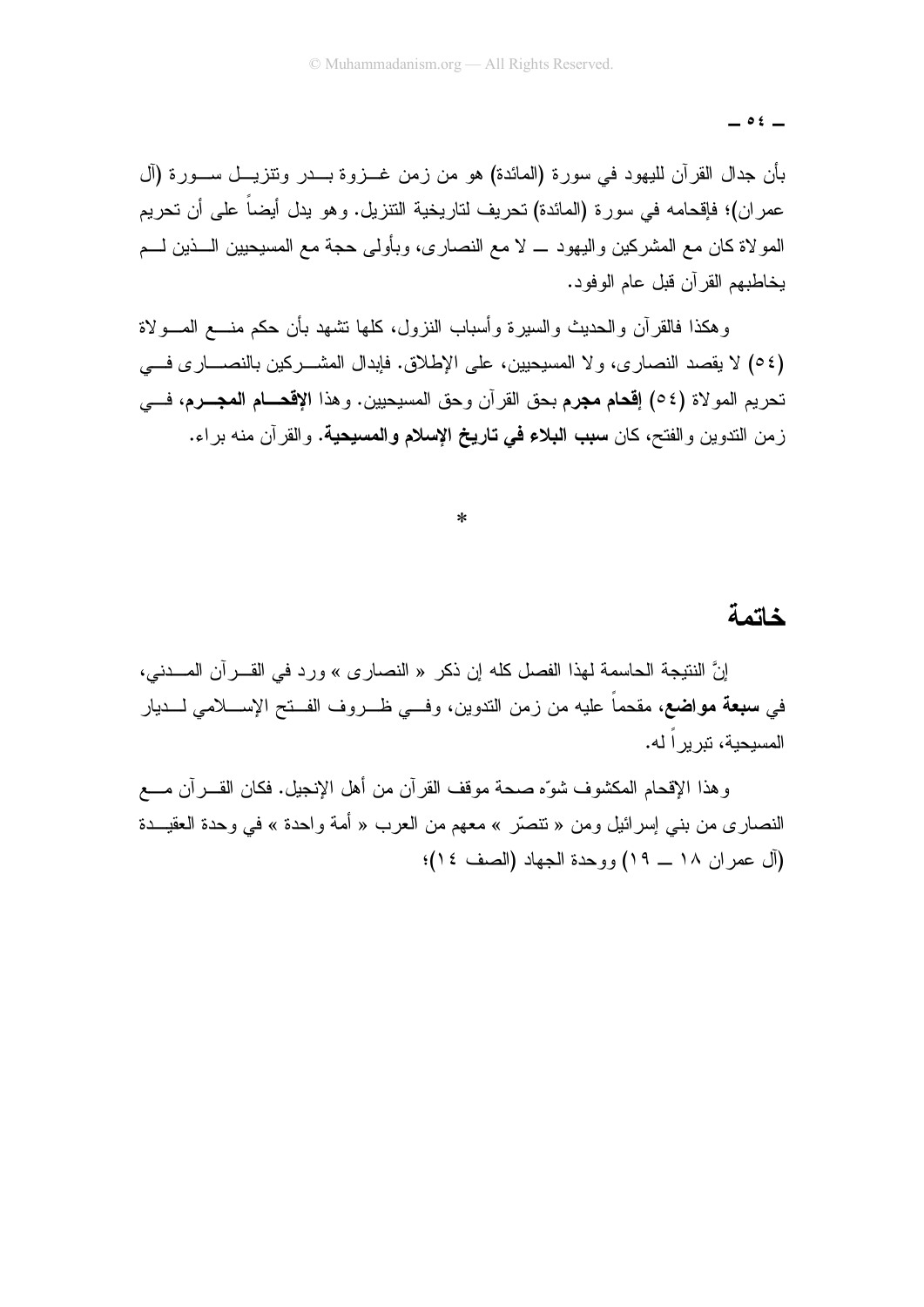$\circ \circ$   $-$ 

فخلق الإقحام نتاقضاً في مواقف القرآن منهم. والقرآن لم يخاطب المسيحية إلاَّ في آخر أمره، مع وفد نجران اليعقوبي؛ فإقحام المسيحيين باسم نصارى في تلك المواطن الســبعة تحريــف للقرآن وتحريف للتاريخ.

ففي إسقاط اسم النصارى من نلك الأيات السبع نستقيم صحة النتزيـــل؛ وإســـقاطها لا يطعن في صحة القرآن: إنه نتقيح علمي لعمل غير معصوم.

ففي الكشف عن تلك الإقحامات السبعة تسقط ا**لعقبة الثانية** من سبيل الحوار الإسلامي المسيحي.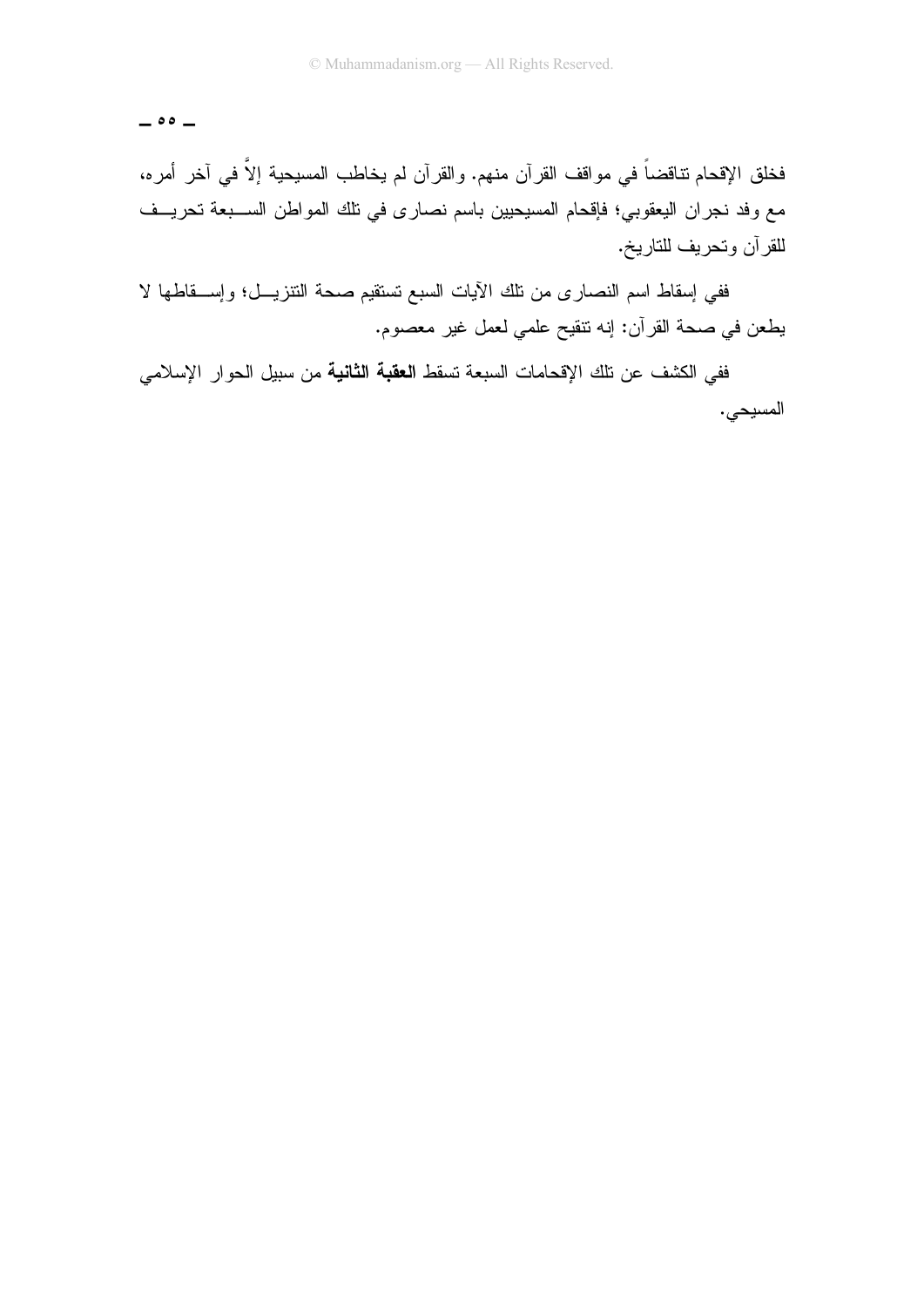# الفصل الثالث

المسبحية ضحية تعبير « أهل الكتاب » في القرآن

- : « أهل الكتاب » نعبير يعني اليهـــود « والنصـــــارى » توطئة و المسيحيين .
	- **بحث أول :** « أهل الكتاب » في القرآن المكي.
	- **بحث ثانِ** : « أهل الكتاب » في القر آن المدني.
- : تعبير « أهل الكتاب » لا يقصـــد المســـيحية الرســـمية خاتمة مطلقاً.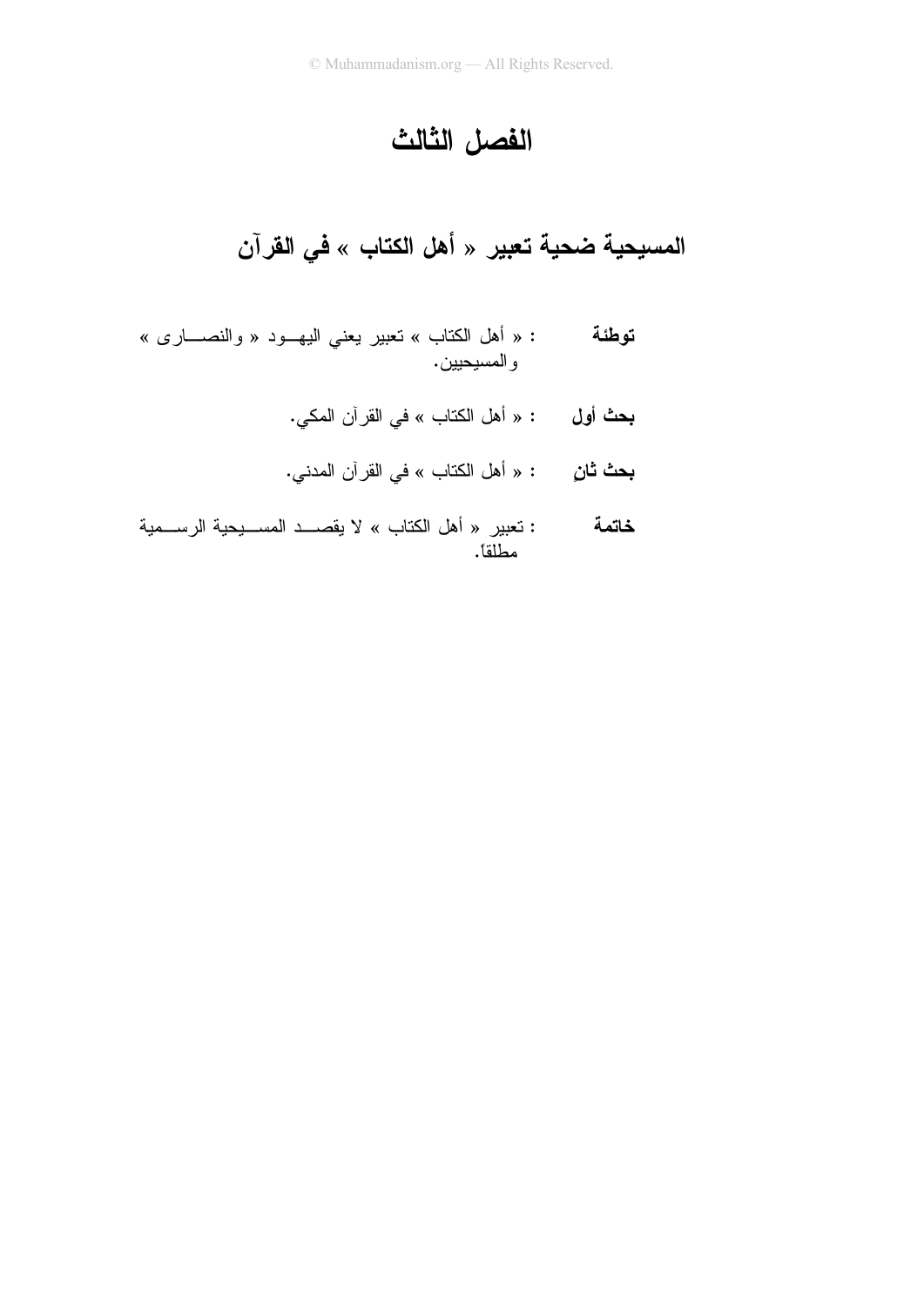$\circ$  Y  $-$ 

## توطئة:

« أهل الكتاب » تعبير يعني اليهود و « النصار ي » والمسيحيين

من بأخذ فهر ساً ـــ مثل « المر شد الے ِ آبات القر آن الکر بم و کلماته' » للسبید محمـــد .<br>فارس بركات؛ وهو على حدّ قوله « أوسع فهرس للكشف عن آي الذكر الحكيم » ـــ يجـــد أن القرآن يستخدم تعبير « أهل الكتاب » نحو ثلاثين مرة؛ وما يرادفه نحو أربعين مرة.

و المعر و ف أن التعبير القر آني يشمل اليهو د و النصار ي. و نحن نميّز بين «النصـــار ي» وبين المسيحيين. فالتعبير « أهل الكتاب » يعني اليهو د و «النصار ي » و المسيحيين.

وبعد استقراء الآيات التي يرد فيها تعبير « أهل الكتـــاب » ســــنر ي أنّــــه لا يقصــــد المسيحية الرسمية على الإطلاق، وإنْ كانت « أهل الكتاب » على الأولوية. فتكــون النتيجـــة الحاسمة لهذا الواقع القرآني أن المسيحية تذهب ضحية تعبير « أهل الكتاب » فــي القـــرآن، و في تكفير اته لأهل الكتاب.

ونعرف أنه أسلوب مضطرد في القرآن، أ**سلوب التخصيص فــي معــرض التع***م***ــي**م؛ وندل عليه القرائن اللفظية والمعنوية. وهذا ما يفوت أحياناً المفسرين،

<sup>(</sup>١) دمشق: المطبعة الماشمية. الطبعة الثانية ١٩٥٧.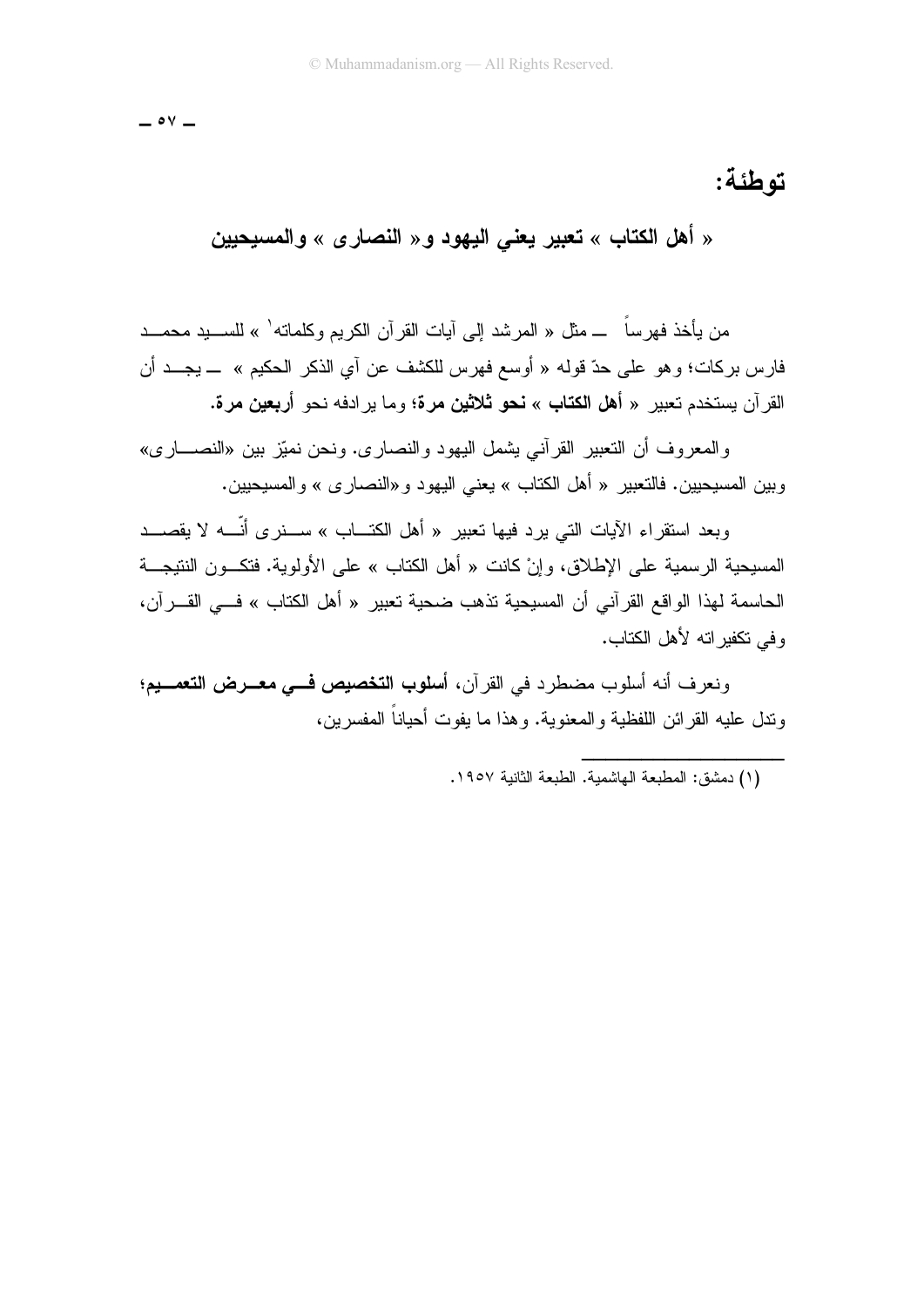$\overline{\phantom{a}}$   $\circ$   $\wedge$   $\overline{\phantom{a}}$ 

وما يفوت خصوصاً الناس في مخاطبة المسيحيين باسم « أهل الكتاب ». فينسبون إليهم تكفيراً قر آنباً هم منه بر اء، والقر آن أبضاً منه بر اء.

 $\ast$ 

بحث أول

« أهل الكتاب » في القرآن المكي

يرد اسم « أهل الكتاب » ومرادفاته نحو عشرين مرة، في عشر سور، مـــن القــــرآن المكي. وها نحن نستقر ئها لنعر ف معناها.

ا ــــ في (المدثر) آية مدنية تفسر آية مكية، فيها: « وما جعلنــــا أصـــــحاب النــــار إلاّ ملائكة، وما جعلنا عدتهم إلاّ فتنة للذين كفروا، ليستيقن الذين أوتوا الكتاب، ويزداد الذين آمنوا لِيماناً؛ ولا يرتاب الذين أوتوا الكتاب والمؤمنون » (٣١). هنا يظهر أهل الكتاب والمســـلمون في موقف واحد من التصديق بالقرآن. وسنرى أنه موقف يعني « النصارى ».

٢ ـــ في (الأنعام) نقرأ: « الذين آتيناهم الكتاب يعرفونه كما يعرفون أبناءهم » (٢٠)، فالضمير قد بعني محمداً أو القر آن، و هذه المعر فة المصدر بـة دليل الو حدة بين القـــر آن و أهـــل الكتاب. ويقول: « أولئك الذين آنيناهم الكتاب والحكم والنبوة... أولئك الذين هدى الله فبهـــداهم اقتدهْ » (٩٠)، فعلى النبي أنْ يقتدي بهدى أهل الكتاب والحكمة أيْ النوراة والإنجيــل، وهـــم النصاري. ويضيف: « وهو الذي أنزل إليكم الكتاب مفصلاً، والذين آنيناهم الكتاب يعلمون أنه منز ل من ربك بالحق » (١١٤)، فأهل الكتاب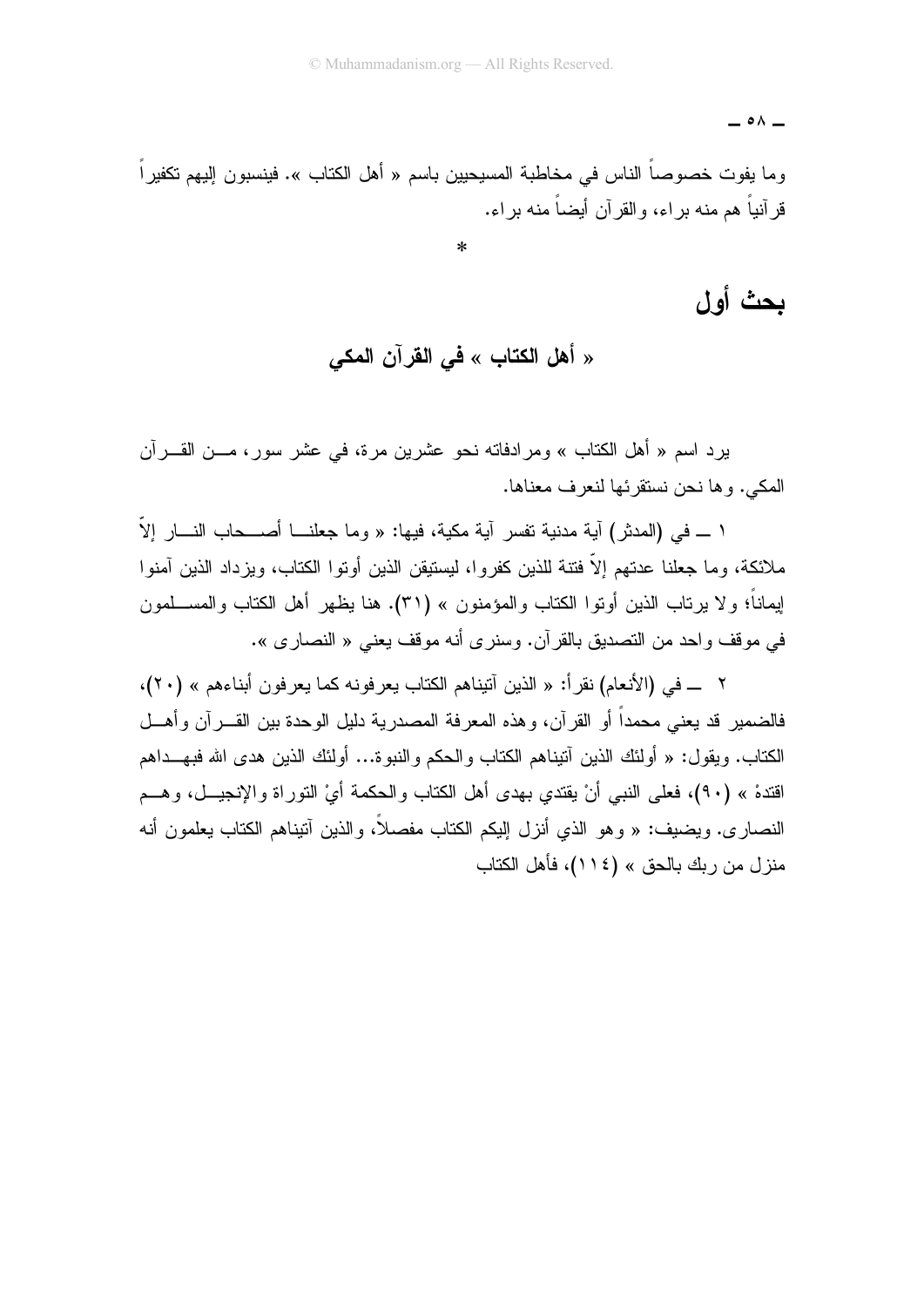$-09-$ 

الذين بشهدون للقرآن هم النصارى وحدهم. ويختم بقوله: « إن نقولوا: إ**نما أنزل الكتاب علـــــ**ى **طائفتيْن من قبلنا،** وإنْ كنا عن در استهم لغافلين؛ أو تقولوا: لو أنا أنزل علينـــا الكتـــاب لكنّـــا أهدى منهم » (١٥٦ \_ ١٥٧)؛ فهاتان الطائفتان هما اليهود والنصاري من بني إسرائيل. فـــلا **يذكر القرآن المسيحيين بمكة على الإطلاق** لأن « هذا القرآن يقصّ على بنى إســـرائيل أكثـــر الذي هم فيه يختلفون » (النمل ٧٦)، وما اختلف بنو ٳسرائيل ٳلمي نصــــاري ويـهـــود ٳلاّ فــــي المسيح، والقرآن ينتصر للنصاري من بنبي إسرائيل على اليهود بالدعوة لله والمسيح (الصــف  $.() \xi$ 

٣ \_ في (الأعراف) نعرف أن القرآن يدعو المشركين واليهود بالدعوة الإنجيلية مـــن المثل الإنجيلي الذي يستخدمه: « ولا يدخلون الجنة حتى يلج الجمل في سمِّ الخياط » أي ثقب الإبر ة (٣٩). فأهل الكتاب الذي بؤيدهم لبسوا البهود، بل « النصار ي ».

هذا بظهر ٍ من قوله: « فخلف من بعدهم خلف ورثوا الكتاب بأخـــذون عَــرصَ هــذا الأدني ويقولون: سيُغفَر لنا! وإن يأتهم عرض مثله يأخذوه. ألم يُؤخذ عليهم ميثاق الكتـــاب: أن لا يقولوا على الله إلا الحق! ودرسوا ما فيه. والدار الأخرة خير للذين يتقون أفـــلا تعقلـــون؟ وا**لذين يمسكون بالكتاب** وأقاموا الصلاة، إنا لا نضيع أجـــر المصــــلحين » (١٦٨). فالـــذين ورِ ثوا الكتاب عن أجدادهم هم بنو إسرائيل؛ والذين خالفوا ميثاق الكتاب منهم كانوا اليهود؛ أما الذين أقامو! أحكامه فهم النصار ي من بني إسر ائيل الذين يقول فيهم: « **ومن قوم موسى أمـــة** يهدون بالحق وبه يعدلون » (١٥٨ \_ قابل الصف ١٤).

٤ \_ بقطع بذلك قو له: « وأورثنا بني إسرائيل الكتاب » (المؤمن \_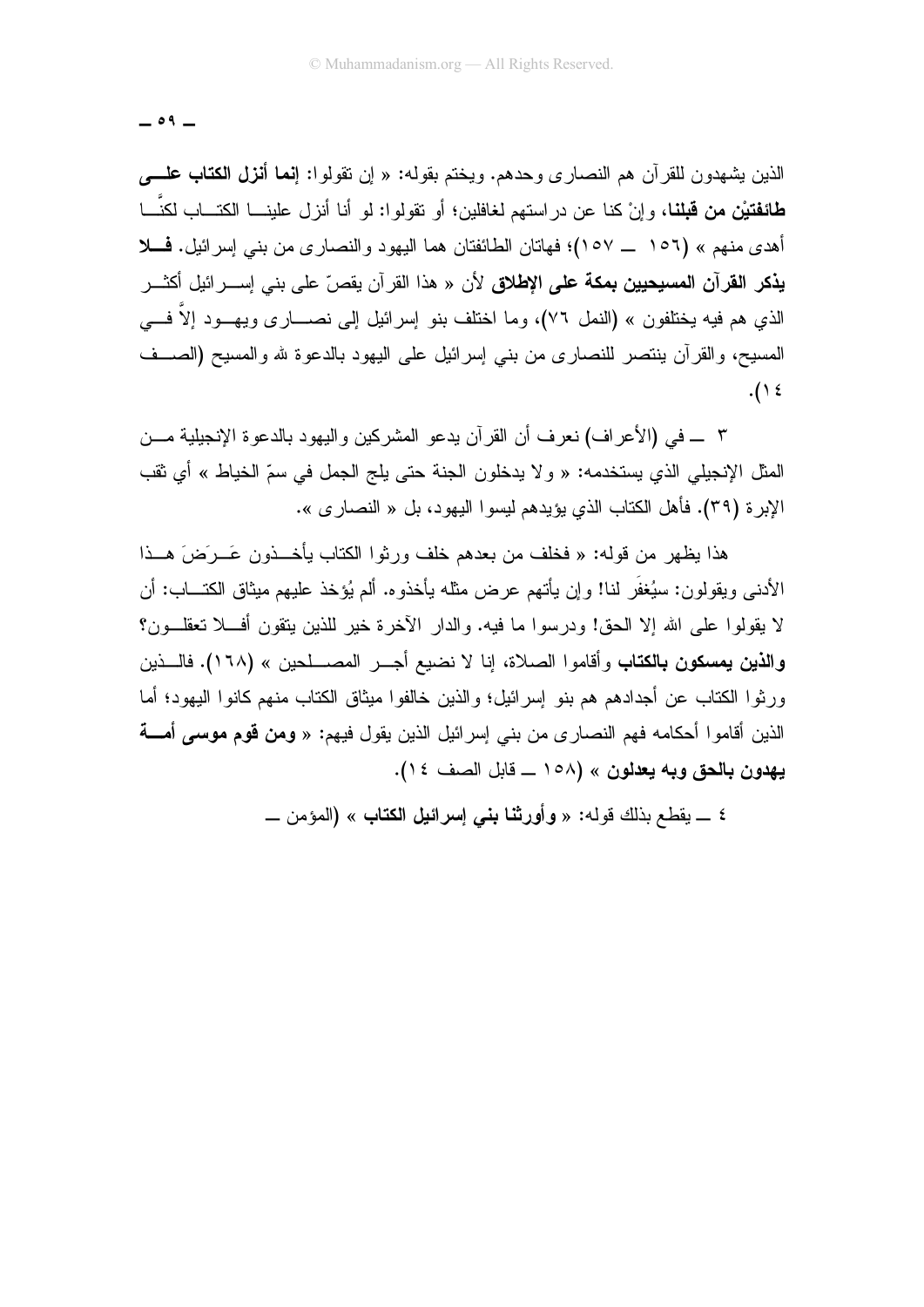غافر ٥٣) فلا يخاطب القرآن بمكة من أهل الكتاب إلاّ بني إسرائيل، من نصــــارى ويـهــــود ــــــ ولا ذكر في القرآن المكي لخطاب المسيحيين.

0 ــ هذا ما يؤيده قوله: « ولقد أتينا بني إسر ائيل الكتاب والحكم والنبوة.. فما اختلفوا إلاَّ من بعد ما جاءهم العلم بغياً ببنهم... ثم جعلناك على شريعة من الأمر فاتبعهــا، ولا نتبَّـــع أهواء الذين لا يعلمون » (الجاثية ١٥ ــ ١٧). إن « الحكم » في هــذا التعبيـــر كنايــــة عـــن الحكمة أي الإنجيل. فقد أنزل الله على بني إسر ائيل الكتاب والحكمة، أي التـــور اة و الإنجيـــل. فاختلفوا إلى بهود ونصاري « بعد ما جاءهم العلم » بالإنجيل. ومنذئذ صار « أهــل العلـــم » مرادف « لأهل الكتاب »؛ بخلاف المشركين « الذين لا يعلمون ». وقد جعل الله محمداً «على شريعة من الأمر» أيْ على طريقة النصارى من بني إسرائيل، فما عليه أن يتبع أهواء اليهود، ولا أهواء المشركين الذين لا يعلمون. وذلك لأن النصارى من بني إسرائيل هم « الراســـخون في العلم »، « أولوا العلم قائماً بالقسط » الذين يشهدون « إنَّ الدِّينَ عندَ اللَّـــــه الإسْــــلاَمُ » (آل عمران ٧ و ١٨). فالقرآن المكي لا يخاطب المسيحيين على الإطلاق.

٦ ـــ أولئك النصاري يسميهم أيضاً « أهل الذكر » مرنتيْن، ويحيل الــــبيهم أهــــل مكــــة لمعرفة شؤون الوحي: « فاسألوا أهل الذكر، إنْ كنتم لا تعلمون بالبينـــات والزبــــر » (النحـــل ٤٣؛ الأنبياء ٧). كما يحيل إليهم محمداً نفسه عند الشك من التتزيل: « فإن كنت في شك ممـــا أنزلنا إليك **فاسأل الذين يقرؤون الكتاب من قبلك** » (يونس ٩٤). وهذا برهــان قــاطع علـــى انتماء محمد إلى النصاري من بنبي إسرائيل ومَن « نتصَّر » معهم من العرب، مثل ورقة بـــن نوفل، قس مكة، وأستاذ محمد في « النصر انية » قبل مبعثه.

٧ ــــ وقضينا إلى بني إسرائيل في الكتاب: لتُفسدُنّ في الأرض مرتيْن » (الإسراء ٤). فخطاب القرآن المكي مع بني إسرائيل؛ وهنا يقصد اليهود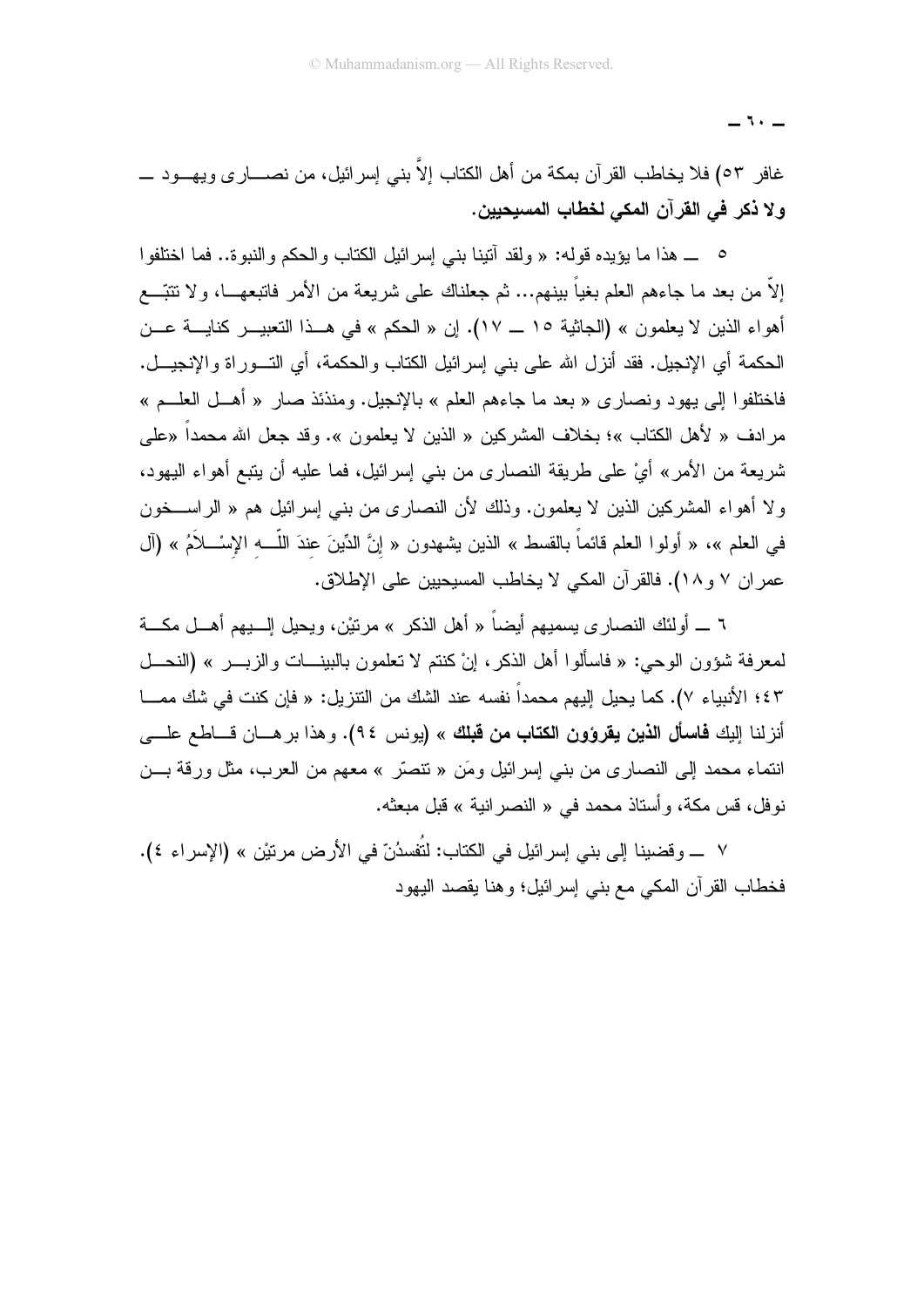وجلائهم البابلي والروماني، جزاء إفسادهم في الأرض.

۸ ــ « شر ع لكم من الدين ما و صبي به نو حاً ــ و الذي أو حينا اليك ـــ و ما و صبنا به إبر أهبم وموسى و عبسى: أنْ أقبِموا الدبن و لا نتقر قوا فيه؛ كبر على المشركين مـــا تـــدعو هم إليه.. وما تفرّقوا إلاّ من بعد ما جاءهم العلم بغياً بينهم.. وإنّ الذين أورثوا الكتاب من بعــدهم **لفي شك منه مريب: ف**لذلك فادع واستقم كما أمرت، ولا نتبع أهواءهم. وقلْ: آمنت بما أنـــزل الله من كتاب **وأمرت لأعدل بينكم** » (الشورى ١٣ ــ ١٥).

ما شرع الله بنوح وإبراهيم موجود في النوراة. فالقرآن بشرع للعـــرب ديـــن موســــي وعيسى معاً شرعاً واحداً. والذين يقيمون النوراة والإنجيل معاً هم النصارى من بنبي إســـرائيل وحدهم، لا اليهود الكافرين بالمسيح والإنجيل، ولا المسيحيون الذين يقيمون شـــرع الإنجيـــل و حده. فالقر آن آمن بالكتاب (١٥) على طريقة « النصر انبة ». لذلك كان البهود « فـــ شــك منه مر بب »؛ فما على محمد أن بنبع أهو اءهم. بل عليه أنْ يستقيم على الـــدعو ة للـــدين كمـــا شر عه موسى و عيسى معاً. أجل « إن هذا القر آن يقص ّ على بني إسر ائيل أكثر الذي هم فيـــه يختلفون » (النمل ٩٤) فيعدل بينهم بالدعـــوة لــــدين عيسى وموسى دينــــاً واحداً. وهـــذه هي « نصر انية » القرآن. فلا يخاطب القرآن المكي المسيحية على الإطلاق. وقوله: « وإن الـــذين أورثوا الكتاب لفي شك منه مريب » يعني اليهود وحدهم.

٩ \_\_ في سور ة (فاطر ) **قد نجد الإشارة الوحيدة، في القر**آ**ن المكي، إلي المســــيحيين.** بقول: « إن الذين بنلون كتاب الله، وأقاموا الصلاة، وأنفقوا ممَّا رز قناكم سراً و علانية، بر جون تجار ة لن تبور .. و الذي أو حينا إليك من الكتاب هو الحق مصدقاً لما بين يديــــه، إن الله بعبــــاده لخبير بصير . ثم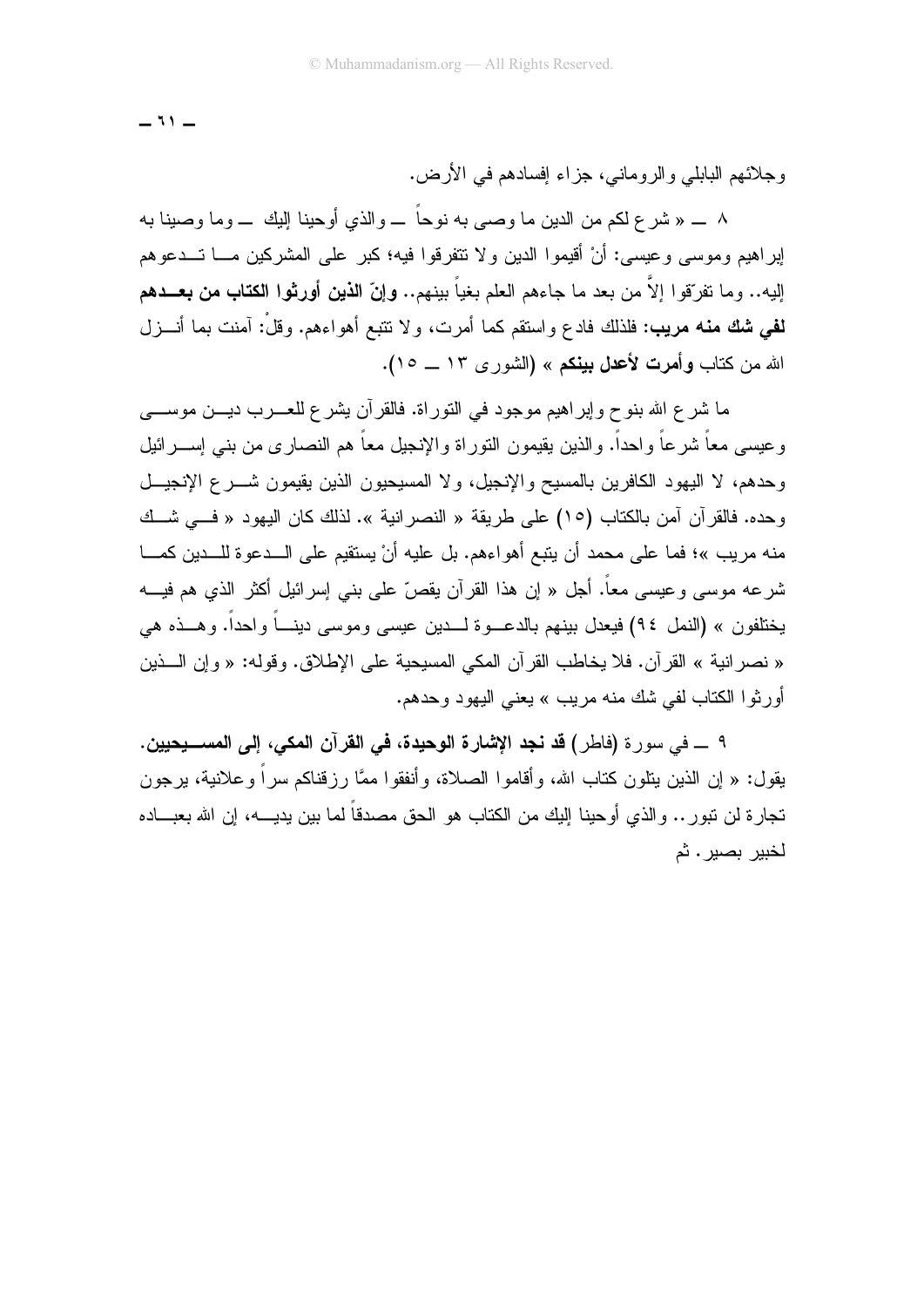أورثنا الكناب الذين اصطفينا من عبادنا: فمنهم ظالم لنفســـه ومـــنـهم مقتصــــد ومـــنـهم ســــابق بالخيرات » (فاطر ٢٩ ــ ٣٣).

هذا الفصل يفصل في معناه الآية السابقة: « كذلك إنما يخشى الله من عباده العلمـــاء » (٢٨). ومن المؤسف أن بفهمها المفسرون بمعناهــا اللغوي، مثل الأســـناذ دروز ة'. وتعبيــر « العلماء » اصطلاح قرأنبي يعني أهل العلم المنزل، أي أهل الكتاب؛ وهم فريقان، الظـــالمون منهم و هم اليهود، و المحسنون أو المقسطون أو المسلمون و هم « النصار ي ».

فهؤلاء « العلماء » النصاري هم الذين ينلون كتاب الله وينفقون ســـرّاً وعلانيـــة فــــي (الأنبياء ٩١؛ المؤمنون ٥٢).

بِقول أيضاً در وز ة: « وأكثر العلماء على أن جملة (ثم أور ثنا الكتاب الذين اصــــطفينا من عبادنا) تعني أمة محمد ص ». وشُبه لمهم في ذلك، لأنها تأتي بعد قوله: « والذي أوحينـــا إليك من الكتاب هو الحق » (٣١). ولكن فاتهم جميعاً أن سورة (فاطر) من زمـــن كــــان فيــــه جماعة محمد مهاجرين في الحبشة: فلا يعقل أن يقول القرآن فيهم: « **فمنهم ظالم لنفســــ**ه »، و هو تعبير لا نجده في القر آن المكي بحق المسلمين أبداً. فلا تعني الآية (٣٢) ور اثة الكتـــاب إلى أمة محمد، ولم ينز ل بعد من القر آن إلاّ القليل. والتعبير « أور ثنا الكتاب الــــذين اصــــطفينا من عبادنا » يقابله مثله ويفسَّره: « وأورثنا بنبي إسرائيل الكتاب » (غافر ــ المؤمن ٥٣).

<sup>(</sup>١) التفسير الحديث: الجزء الثالث ص ١٦ و ١٨.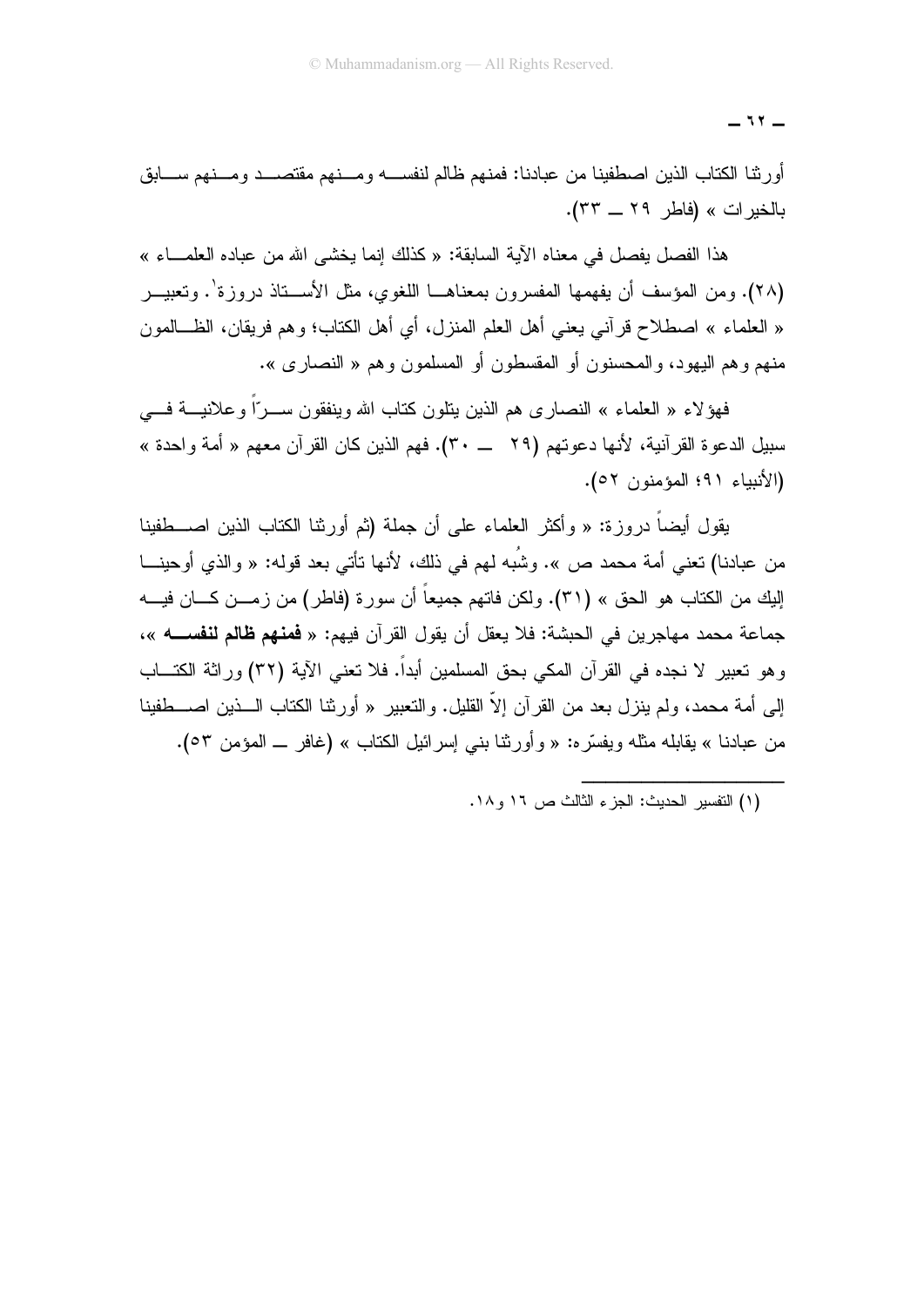فقوله: « فَعَنَّهُمْ ظَالِمُ لَنْفْسُهُ » يعني اليهود، والظلَّم في الدين صفَّتهم المتواترة، مثَّــل قوله فيهم: « وإن الذين أورثوا الكتاب من بعدهم لفي شك منه (محمد) مريـــب » (الشـــور ي ١٤) وفي السورة عينها (فاطر ٤٢) إشارة إلى اليهود الظالمين: « واقسموا بالله جَهْد أيمـــانهم: لئن جاءهم نذير ليكونُنَّ أهدى من إحدى الأمم ». بناءً عليه يكـــون الـــذين « مـــ**نهم ســـابق بالخيرات** » أولئك « العلماء » (٢٨) الذين ينلون كتاب الله وينفقون في سبيل الدعوة القرآنيـــة (٢٩). فما يعني حينئذ قوله: « ومنهم مقتصد »؟ في رأينا أنه يعني مَن وقف من أهل الكتاب **على الحياد من الدعوة القرآنية أي المسيحيون في مكة.** يؤيد ذلك أن القرآن المكي يقتصــــر في خطاب أهل الكتاب على بني إسرائيل من يهود ونصارى، ولا يخاطب المســــبحبين علـــــي الإطلاق (النمل ٧٦).

١ \_ وفي سورة (العنكبوت) ا**لقول الفصل في موقف القرآن من** « أه**ــل الكتـــاب** » بِمِكة: « ووهبنا له (إبراهيم) إسحاق ويعقوب، وجعلنا في ذريته النبوة والكتاب » (٢٧). «ولا تجادلوا أهل الكتاب إلاّ بالتي هي أحسن \_ إلاّ الذين ظلموا منهم \_ وقولوا آمنا بالـــذي أنـــزل إلينا وأنزل إليكم وإلـهنا وإلـهكم واحد، ونـحن لـه مسلمون. وكذلك أنزلنـا إليك الكتـــاب، **فالــــذين** آ**تيناهم الكتاب يؤمنون ب**ه؛ ومن هؤلاء مَن يؤمن به؛ وما يجحد بآياتنا إلا **الكافرون...** بل هو آيات بينات في صدور الذين أوتوا العلم، وما يجحد بآياتنا إلاّ الظالمون» (٤٦ ــ ٤٩).

هذا هو النصريح النهائي بمكة: إن وراثة الكتاب هي في ذرية إبراهيم مــن إســحاق ويعقوب أي في بني إسرائيل، لا في غير هم. وأهل الكتاب هم « الذين أوتوا العلم » المنـــزل، فيهم « العلماء » حصراً، بحسب اصطلاحه. والقرآن يقسم أهل الكتاب إلى فــــريقيْن: اليهــــود ويلقبهم الظالمين؛ والنصار ي من بني إسر ائيل ويلقبهم المحسنين أو المقســـطين، أو « الــــذين أونوا العلم » على الاختصاص. ويفصل موقف الناس من الدعوة القرآنية: **فالذين آتيناهم**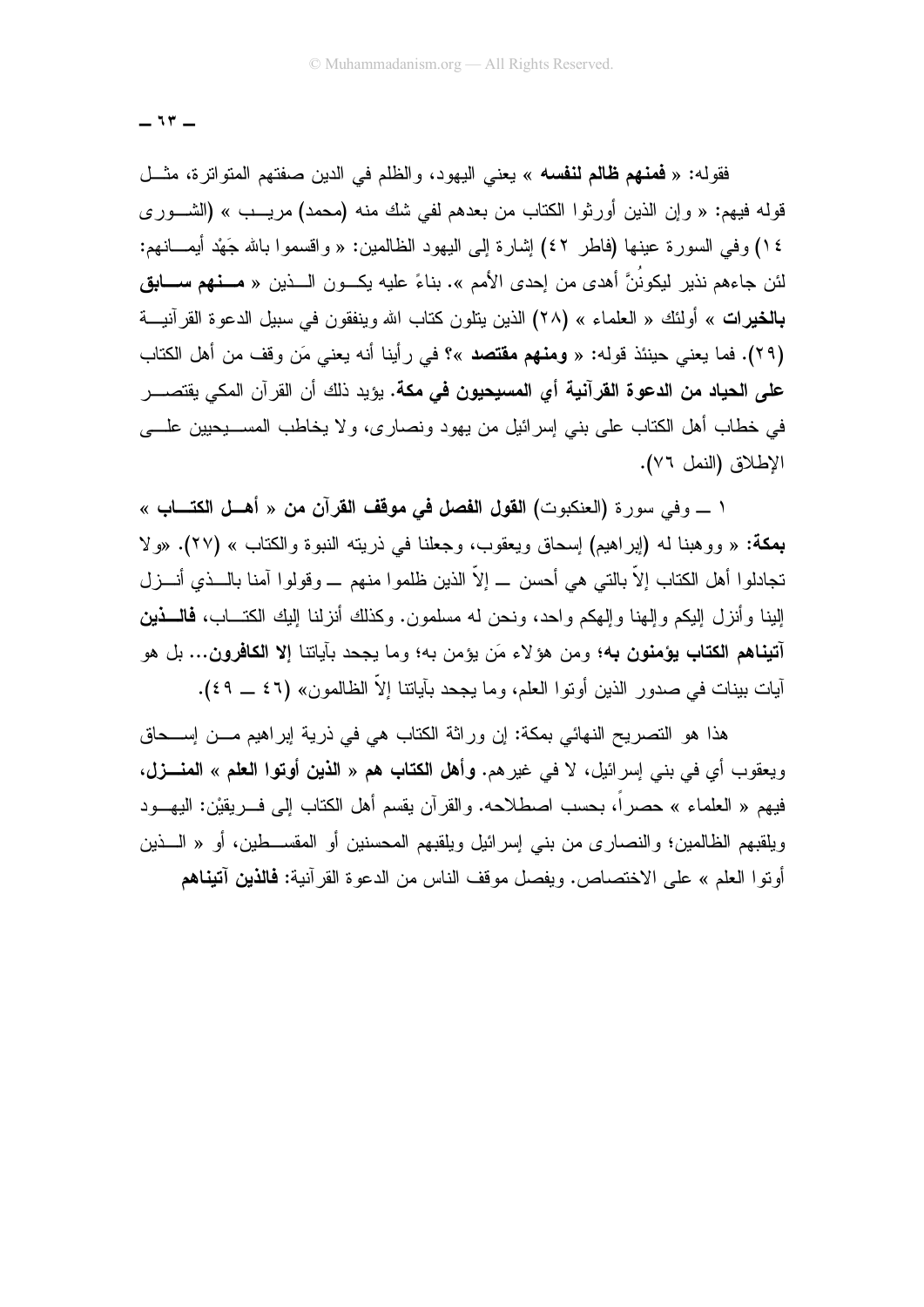$-15$ 

الكتاب يؤمنون به » بالقرآن؛ وهو تعميم في موطن التخصيص، لأن بين أهل الكتاب، الـــذين أوتو! العلم، « ما يجحد بآياتنا إلاَّ الظالمون » أي اليهود؛ « ومن هؤلاء (العرب) مـــن يـــؤمن به، وما يجحد بآياتتـــا إلاّ الكافرون » من العرب. لاحظ دقة التعبير في صفة « الظـــالمين » و « الكافرين ». فيبقى أن النصارى من بنى إسرائيل، ذرية إبراهيم مـــن إســـحاق ويعقـــوب، المصطفاة على العالمين بوراثة الكتاب، هم الذين يؤمنون بالدعوة القرآنية؛ لذلك يمنع الجــدال معهم إلاّ بالتي هي أحسن، أي الأمر بالتسليم معهم أن الإله واحد، والتنزيل واحد، والإســــلام وا**هد بينهم وبين جماعة محمد** \_ ويصح الجدال مع اليهود الظالمين بغيـــر الحســـنبي \_ ولا يشهد لهم بوحدة الإسلام والكتاب فقط، بل القرآن نفسه « هو آ**يات بينات في صـــدور الـــذين** أوتوا العلم » أيْ « يعرفونه كما يعرفون أبناءهم » (الأنعام ٢٠)، معرفة مصدرية. فــالقرآن يشهد بآخر العهد المكي أن الدعوة القر آنية « نصر انية »؛ و لا ذكر ٍ على الإطلاق من خطـــاب فيه للمسيحية، فقد كانت على الحياد طوال العهد يمكة.

فليس في القرآن المكي كله من موقف سلبي من المسيحية. وقوله: « وإن الذين أورثو ا الكتاب من بعدهم لفي شك منه مريب » (الشورى ١٤)، يقابله قوله: « فالذين آتيناهم الكتـــاب يؤمنون به » (العنكبوت ٤٨)؛ وكلاهما في اليهود والنصاري من بني إسرائيل: فلسيس مسن **خطاب للمسيحية في القرآن المكي،** سوى إعلان التضامن معهم في آية الروم.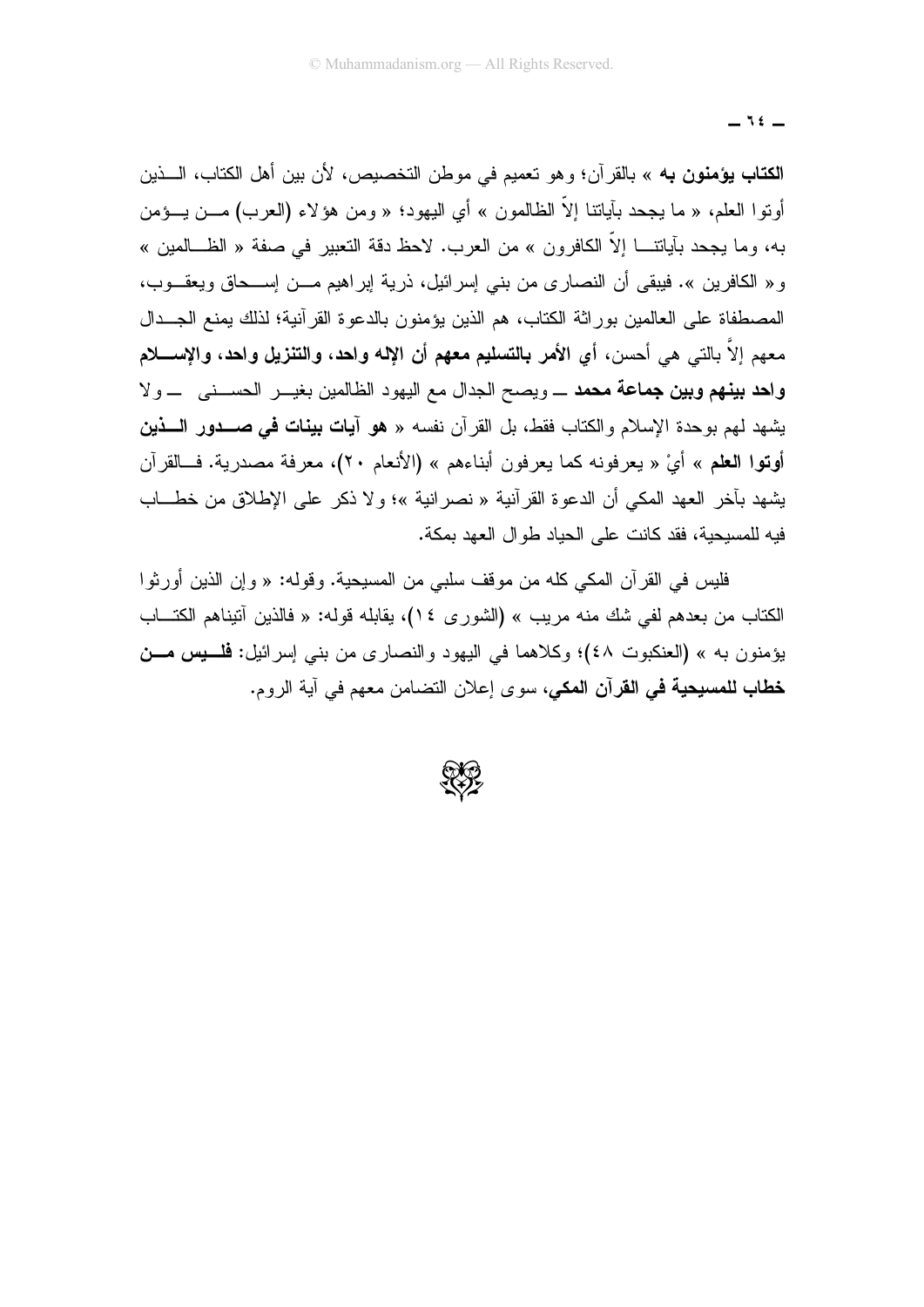$-10-$ 

بحث ثان

## « أهل الكتاب » في القرآن المدنى

في القرآن المدنى برد اسم « أهل الكتاب » حيناً في ثناء على ابمـــانهم، وحينـــاً فـــي النّنديد بكفر هم. و القر ائن هي التي تحدد المقصودين « بأهل الكتاب »، و مر ادفاته.

#### ١ ــــ في سورة البقرة

(البقر ة) سلسلة أولى من جدال القرآن لليهود، الذين يسميهم على سبيل التعميم « أهــل الكتاب » أو « الذين أوتوا الكتاب » لكن الخطاب محصور فيهم. وإن أسلوب التعبير بـــالتعميم في موطن التخصيص هو ما يحمل القوم على إطلاق التعميم على المســــيجيين، وهـــذا ظلـــم للقرآن، وعدوان على المسيحية.

يفتتح جدالهم بتسميتهم « يا بنبي إسرائيل » (٤٠ و ٤٧) ونعرف أنه يقصـــد اليهـــود لا النصاري منهم، من قصص موسى وفرعون (٤٩) ويناشدهم: « ولا تكونوا أول كــافر بـــه » (٤١). لذلك فكل تكفير لأهل الكتاب يأتي في القرآن المدني فهو لليهود. وهم الذين يؤمنــون ببعض الكتاب ويكفرون ببعض (٨٥): « ولما جاءهم رسول من عند الله، مصدق لما معهـــم، نبذ فريق من الذين أوتوا الكتاب كتاب الله وراء ظهورهم كأنهم لا يعلمون » (١٠١).

فقوله: « ما يودِّ السذين كفر و ا من أهل الكتاب، و لا المشركين، أن ينزل علـــيكم مـــن خير » (١٠٥)، لا يشمل أهل الكتاب كلهم، و هو يصرِّح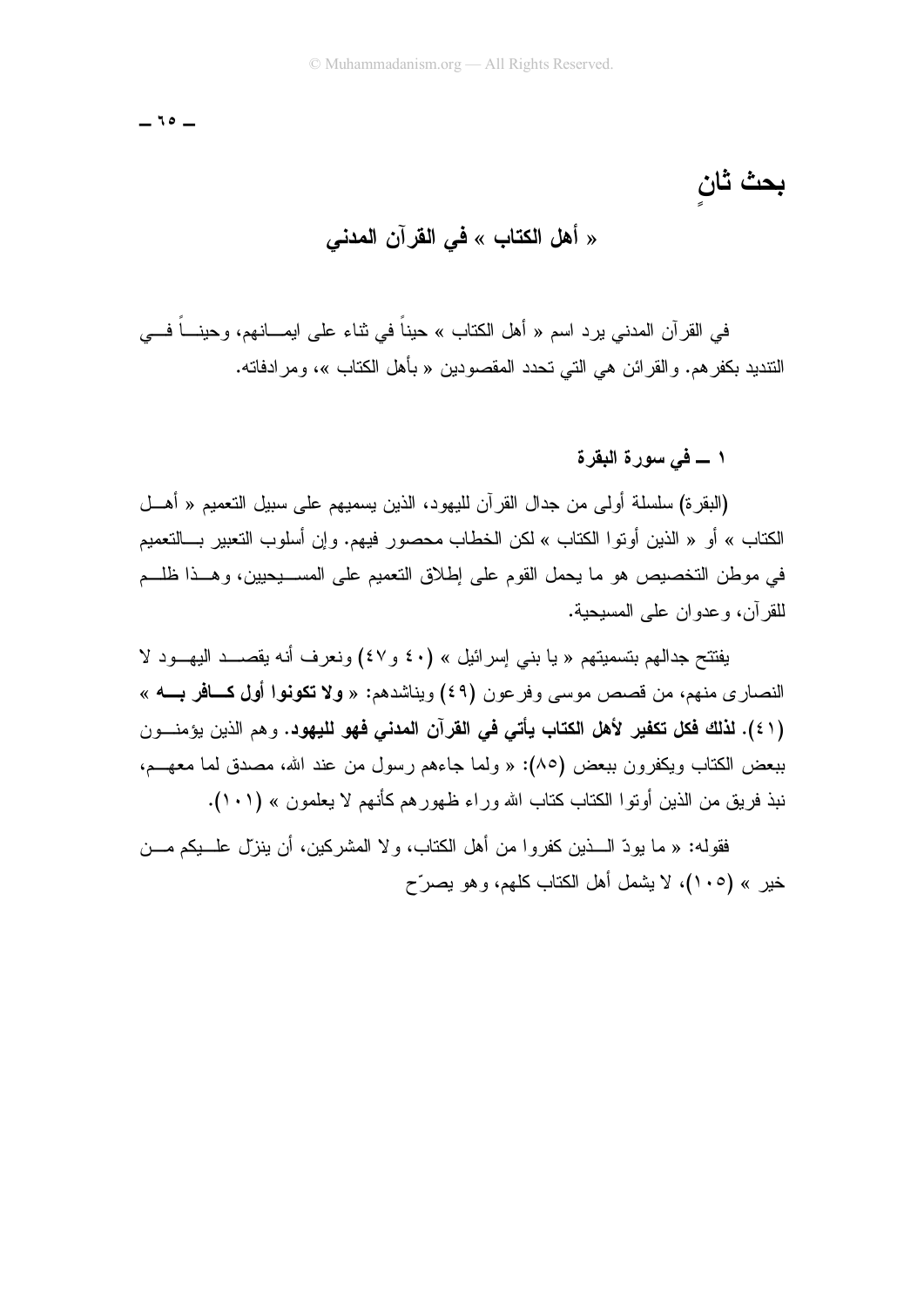$77-$ 

بالتبعيض؛ والمقصود بالجمع المنواتر في القرآن المدنى كله اليهـــود والمشــــركين (البينــــة ١؛ المائدة ٨٥).

وقوله: « ودّ كثير من أهل الكتاب لو يردونكم كغَّار اً حسداً من عند أنفســـهم » (١٠٩) ظاهره قد يشمل بعض النصاري وبعض المسيحيين؛ لكن نسلسل الجدال كله في السورة يعنـــي اليهود. فمن الظلم إطلاق مثل هذه الأيات على غير اليهود.

كذلك قوله: « الذين أنيناهم الكتاب، يتلونه حق تلاوته، أولئك يؤمنون به » (١٢١) لا يعني إيمان أهل الكتاب كلهم بمحمد والقرآن، فهو مقيد بصفة « **يتلونه حق تلاوتــــه** » وهـــم النصاري من بني إسر ائيل \_ و لا ذكر ٍ على الإطلاق للمسيحيين في جدال (البقر ة).

و في فصل تحويل القبلة تر د الآيات متعار ضة ظاهر ياً بحق أهل الكتاب: « و إن الــــذين أونوا الكتاب ليعلمون أنه الحق من ربهم » (١٤٤): « ولئن أنيت الذين أونوا الكتاب بكل آيـــة ما نبعوا فبلنك، وما أنت بنابع فبلنهم، وما بعضهم بنابع فبلة بعض، ولئن انبعت أهواءهم مـــن بعد ما جاءك من العلم، إ**نك إذاً لمن الظالمين** » (١٤٥)؛ « الذين آنيناهم الكتاب يعرفونه كمـــا يعرفون أبناءهم، وإن **فريقاً منهم** ليكتمون الحق وهم يعلمون » (١٤٦). اِطلاق التعبير يشـــمل جميع أهل الكتاب ظاهريّاً ــــ و في اِطلاق هذا الشمول الظاهر ي ظلم لمهم ــــ فليس جميع أهـــل الكتاب به يؤمنون ولا جميعهم به يكفرون. والنتويه « **بفريق منهم** » يرفع الشـــمول، وتهديـــد النبي إذا نبع أهواء ذلك الفريق « إنك إذاً لمن الظالمين » فيه إشارة صريحة إلى اليهـــود لأن صفة « الظالمين » كناية متواترة عنهم. فالخطاب كله في السورة ما بين المؤمنين والكـــافرين من أهل الكتاب محصور « ببني إسرائيل » الذي به يفتـــنح كـــل جـــدال (٤٠ و٤٧ و ١٢٢): فالمؤمنون بالنبي والقرآن هم النصاري من بنبي إسرائيل، والكافرون هم اليهود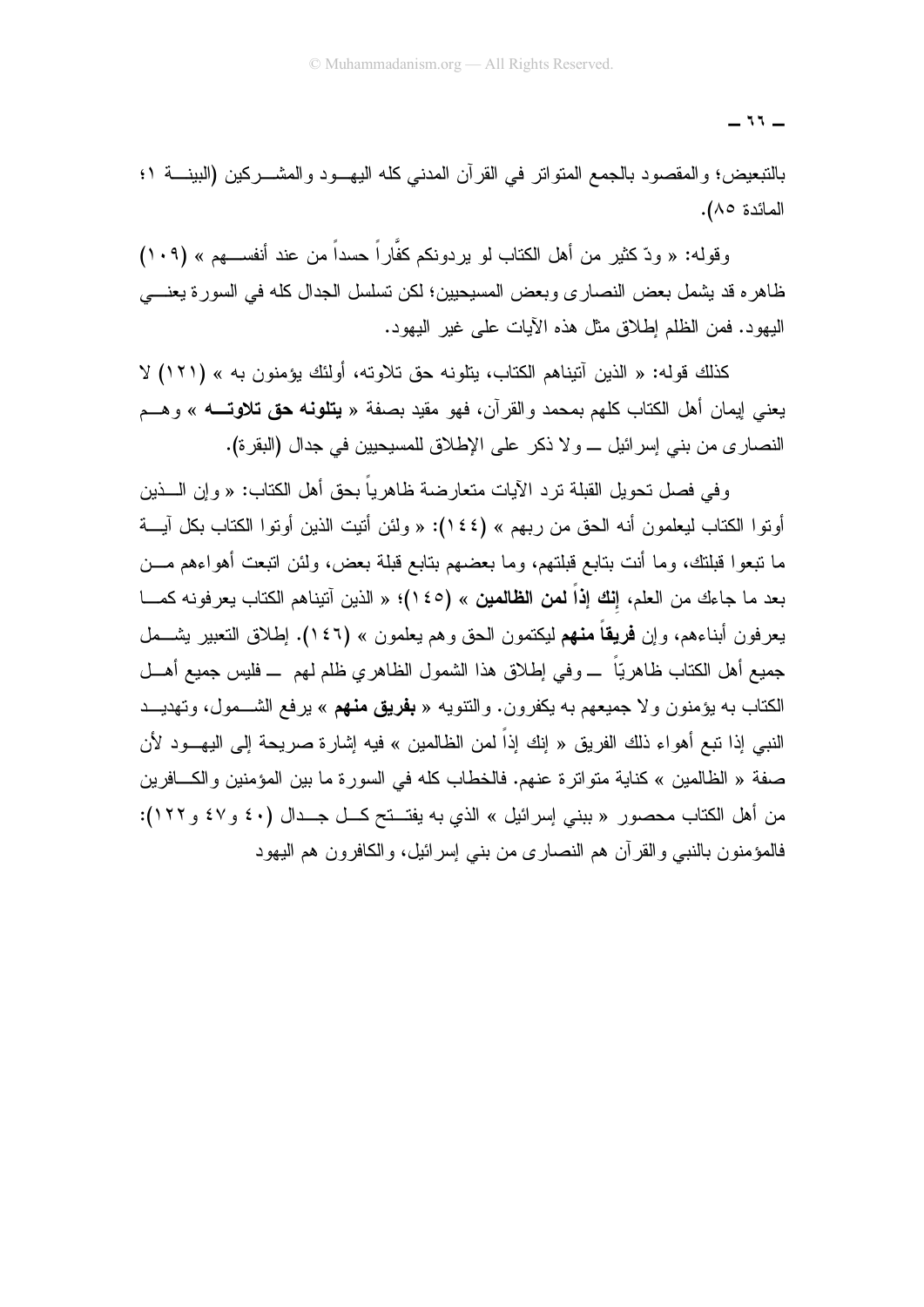$-14$ 

المتحزبين مع المشركين ــــ ولا **دخل للمسيحيين في الجدال على الإطلاق.** فالخلاف والجـــدال محصور ِ بِاليهودِ و النصارِ ي من بني اِسرِ ائيلِ، مهما جاء النعبير ِ مطلقًا، كقوله: « ذلك بِـــأن الله نزل الكتاب بالحق، وإن الذين اختلفوا في الكتاب لفي شقاق بعيد » (١٧٦).

٢ ــــ في سورة آل عمران

(آل عمران) سلسلة ثانية من جدال القرآن لليهود، أقحموا عليها قصـــص آل عمـــران لوفد نجر ان (٣٣ \_\_ ٢٤) الذي يختمه بهذه الآية: « قلْ **يا أهل الكتاب** تعالو ا إلى كلمة ســـو اء بيننا وبينكم » (٢٤) وهذه هي المرَّة الوحيدة في السورة حيث تعبير « أهل الكتـــاب » يطلـــق علي المسيحيين، ولكن بما أن جدال وفد نجر ان من عام الوفود، نقدر ۖ أن نجز م بِـــأن الســـور ة الأصلية ليس فيها من خطاب مع المسيحيين.

واقع ثان إن الشهادة للإسلام بِشهد بـها الله وملائكته « وأولوا العلم قائمـــاً بالقســـط » (١٨ \_ ١٩). ونعرف أن لقب « أولى العلم » مرادف للقب « أهل الكتاب »؛ وهــم فريقـــان: الظالمون بعلمهم وهم اليهود، والمقسطون بعلمهم أو « الراســخون فـــي العلـــم » (٧) وهـــم النصاري من بنبي إسرائيل ومَن « تنصَّر » معهم من العرب، مثل ورقة بن نوفل قس مكـــة. فالنصـار ى هم الذين يشـهدون « إنَّ الدِّينَ عندَ اللَّه الإسْلاَمُ » (١٩)؛ لذلك فكل إعــــلان بإيمــــان أهل الكتاب يعني هؤلاء النصارى؛ وكل نكفير لأهل الكتاب يعني اليهود وحدهم دون ســـواهم \_ و لا دخْل للمسيحيين في الجدال على الإطلاق.

فقوله: « وما اختلف الذين أو تو ا الكتاب إلاّ من بعد ما جاءهم العلم » (١٩) يظهــر أن اطلاقه بشمل جمبع أهل الكتاب تجاه الإسلام؛ و الآبة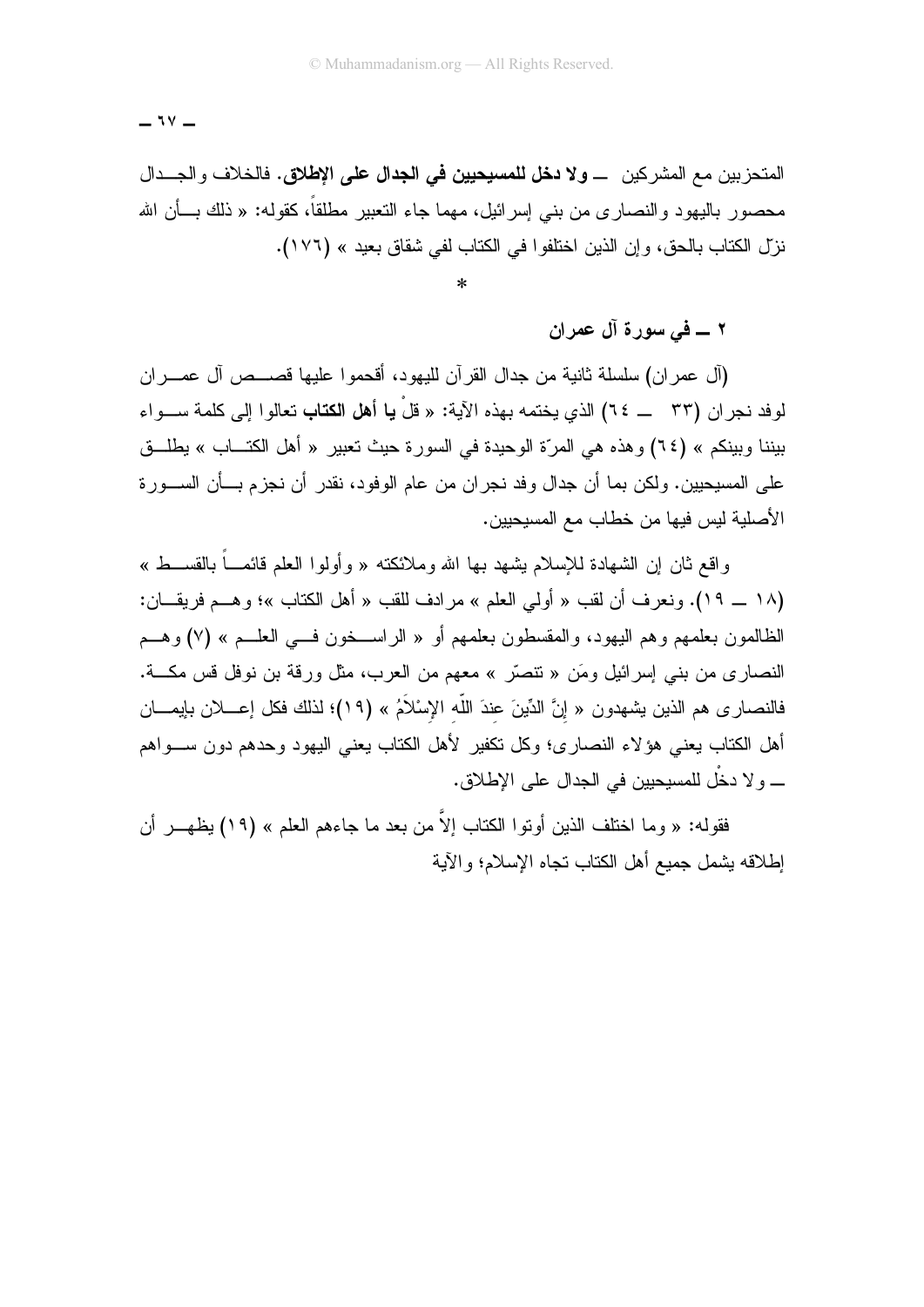السابقة (١٨) نشهد بأن النصارى « أولـي الـعلم قائماً بالقسط » هم الذين يشــــهدون للإســـــلام، و القر آن بشهد بشهادتهم.

و قوله: « و قل للذين أو تو ا الكتاب و الأمبّين: أأسلمتم؟ فإنْ أسلمو ا فقد اهتدوا، و إنْ تولو ا فإنما عليك البلاغ، والله بصير بالعباد » (٢٠)، يشمل ظاهره جميع أهل الكتاب. لكـــن الآيــــة النالية (٢١) نتثىهد بأنه يعني اليهود وحدهم « الذين يكفرون بآيات الله، ويقتلون النبيـــين بغيـــر حق ». فهم « الذين أو تو ا نصبياً من الكتاب، يدعو ن إلى كتاب الله ليحكم بيـــنهم، ثـــم يتـــو لـي فريق منهم، وهم معرضون » (٢٣). إن القرآن يُحكِّم الكتاب بين اليهـــود والنصــــاري مـــن إسر ائيل، فيتولى اليهود معر ضين ـــ فلا دخل للمسيحيين في الجدال كله.

وقوله: « يا أهل الكتاب لمَ تحاجون في اير اهيم وما أنزلت التوراة (والإنجيل) إلاَّ مـــن بعده أفلا تعقلون » (٦٥). ظاهر النداء شامل؛ لكن الآيات التاليات تقصر ه على اليهود؛ و هـــي تحو ي تعميميْن بين تخصيصيْن: « ودّت **طائفة من أهل الكتاب** لو يضلو نكم (٦٩). يـــا أهـــل الكتاب لمَ نكفرون بآيات والله وأنتم تشهدون (٧٠). يا أهل الكتاب لمَ نلبسون الحـــق بالباطـــل ونكتمون الحق وأنتم تعلمون (٧١). وقالت **طائفة من أهل الكتاب:** آمنوا بالــذي أنـــزل علـــي الذين آمنوا وجه النهار، واكفروا آخره لعلهم برجعون (٧٢). ولا تؤمنوا إلاَّ لمن تبع ديـــنكم... (٧٣)... ذلك بأنَّهم قالوا: ليس علينا في الأميين سبيل » (٧٥). فالفصل كله يشهد بأن التعمـــيم في إطلاق اسم « أهل الكتاب » يقتصر على اليهود، ويكشف موآمرتهم. فلــــبس جميـــــع أهــــل الكتاب يكفرون بأيات الله (٧٠)، ولا جميعهم بلبسون الحق بالباطل، ويكتمـــون الحــــق وهـــم يعلمون؛ إنما يقصد « **طائفة من أهل الكتاب** » (٦٩ و ٧٢) الـــذين فـــي **تلمـــودهم** شـــرعوا لأنفسهم: « و لا تؤمنو ا إلاَّ لمن نتبع دينكم » (٧٣)، « ليس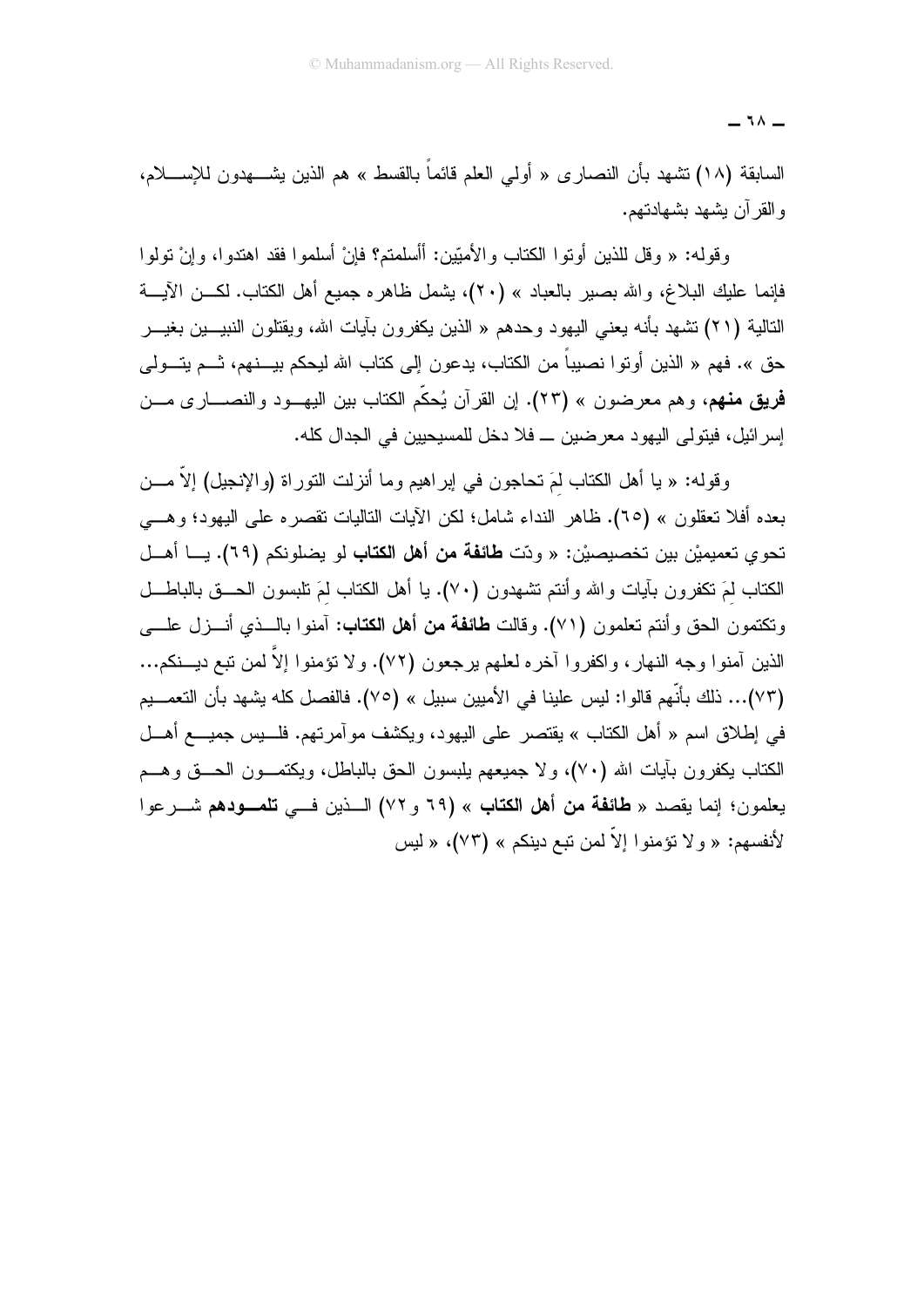$-19-$ 

علينا في الأميين سبيل » (٧٥). فترى كم من الظلم يقترفون بحق القرآن، وبحق المســـيحيين، أولئك الذين يأخذون ظاهر التعميم في التعبير ٍ على حرفه، دون الالتفات إلى القـــر ائن القريبـــة و البعدة.

وقوله: « قُلْ يا أهل الكتاب لَمَ نكفرون بآيات الله؟ والله شهيد على ما نعملون! قلْ: يـــا أهل الكتاب لمَ نصدَّون عن سبيل الله مَن آمن، نبغونها عوجاً وأنتم شهداء؟ وما الله بغافل عصَّــا تعملون! » (٩٨ و ٩٩) ظاهر التعميم. لكن الآية التالية تقيّده بفريق: « يا أيها الذين آمنــوا إنْ تطيعوا **فريقاً من الذين أوتوا الكتاب** يردوكم بعد ايمانكم كافرين » (١٠٠)، وهذا الفريق هـــو الذي يحمل عليه في السورة كلها، وهم اليهود. فكم من ظلم للقرآن وللمسيحية إطلاق مثل نلك الآيات، مع ظاهر شمولها، على المسيحيين!

و قوله: « لتبلَّوُنَّ في أمو الكم و في أنفسكم، ولتسمعنَّ من الذين أو تو ا الكتاب من قـــبلكم ومن المشركين أذى كثيراً، وإنْ نصبروا ونتقوا فإن ذلك من عزم الأمور! وإذا أخذ الله ميثـــاق الذين أو تو ١ الكتاب: لتبينَّنَهُ للناس، و لا تكتمونه؛ فنبذو ه و ر اء ظهور هم، و اشتر و ١ به ثمناً قلــبلاً، فبئس ما يشترون! » (١٨٦ و ١٨٧) هو أيضاً ظاهر التعميم بحرفه. لكن المقصــــودين بأهـــل الكتاب هم اليهود وحدهم، لاشتراكهم مع المشركين (١٨٦) في المعارضة والمسوآمرة، فسي القرآن المدنى كله (الببنة ١؛ المائدة ٨٥)، والسورة كلها خير شاهد.

وهكذا نرى أن التعميم في إطلاق اسم « أهل الكتاب » إنما هو حرفي، تقيـــده وتحـــده القرائن القريبة والبعيدة؛ **وهو في السورة كلها كناية عن اليهود وحدهم.** والجناية في إقحـــام قصص آل عمر ان (٣٣ \_ ٢٤) على السورة، ممَّا يوهم أن التعميم يشمل المسيحيين. وهذا ما قصده الجامعون في أثناء الفتح الإسلامي لديار المسيحية. والقرآن منه براء كما تشهد القـــرائن القربية والبعدة، كشهادة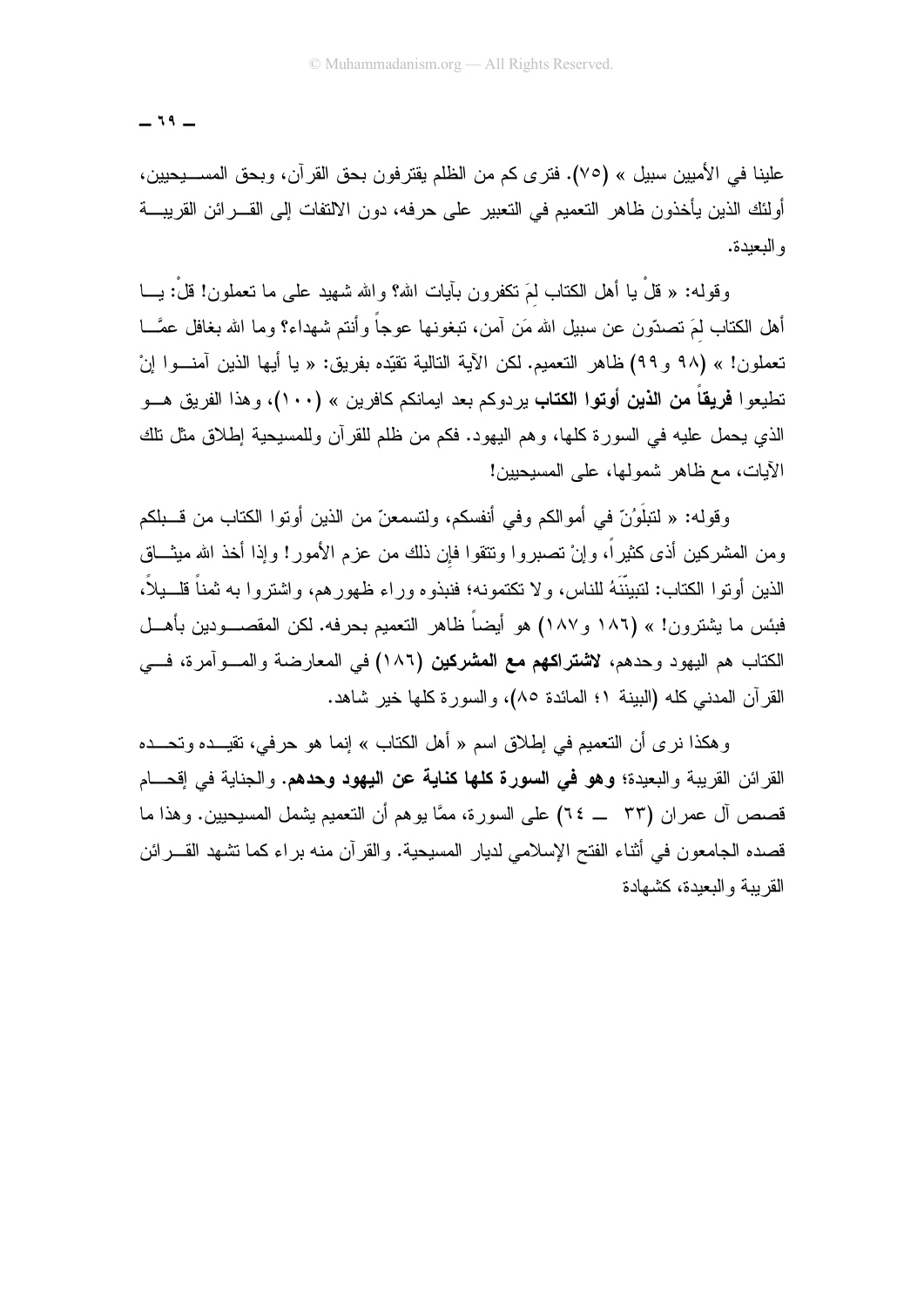الآية (١١٣) للأمة الكتابية المثالية وهي في نظره « النصرانية » ففيها يقول أيضاً: « وإن من أهل الكتاب لمن يؤمن بالله وما أنزل البكم وما أنزل البهم خاشعين لله » (١٩٩). وهذه الآيـــة (١١٠) تفصل ما بين التعميم والتخصيص في السور ة: « ولو آمن أهل الكتاب لكان خير اً لهم: م**نهم المؤمنون، وأكثرهم الفاسقون** »، وهم النصارى واليهود من بني إسرائيل. فلا خطـــاب في السورة مع المسيحيين، ما عدا قصص آل عمران (٣٣ ــ ٢٤) المقحم عليها.

٣ \_\_ من سورة النساء

 $\vee \cdot$   $-$ 

في (النساء) سلسلة ثالثة من جدال اليهود، يأتي بأسلوب النعميم، فيخلق شـــبهة علـــي مو قف جميع أهل الكتاب؛ و القر ائن كلها ندل على التخصيص باليهو د.

يقول: « ألم نرَ إلى الذين أونوا نصيباً من الكتاب يشــــترون الضــــــلالة، ويريــــدون أن تضلُّوا السَّبيل » (٤٣). وقوله للحال: « والله أعلم بأعدائكم » (٤٤) يدل علــــبيم. ويوضــــحه بقوله للحال: « من الذين هادوا يحرّفون الكلم عن مواضعه، ويقولون: سمعنا وعصينا، واسمع غير مسْمَع، وراعنا، لَيّاً بألسنتهم وطعناً في الدين… (٤٥). **يا أيها الذين أوتوا الكتاب** آمنـــوا بما أنزلنا مصدقاً لما معكم، من قبل أنْ نطمس وجوهاً فنردها على أدبارها، أو نلعنهم كما لعنا أصحاب السبت » (٤٦). إن التعميم في الآية (٤٦) يفسِّر ه التخصيص الــذي قبلـــه، فالفصـــل واحد: إنهم اليهود، فبعضهم يحرّفون كلَّمَ القرآن أو كلَّم محمد عن مواضعه ۖ لا كلَّم النَّـــوراة (الجلالان) ــ من قولهم لمحمد: « راعنا »، وهي كلمة سب بلغتهم » (الجلالان) أي «رَعْنــا» بالسر بانية: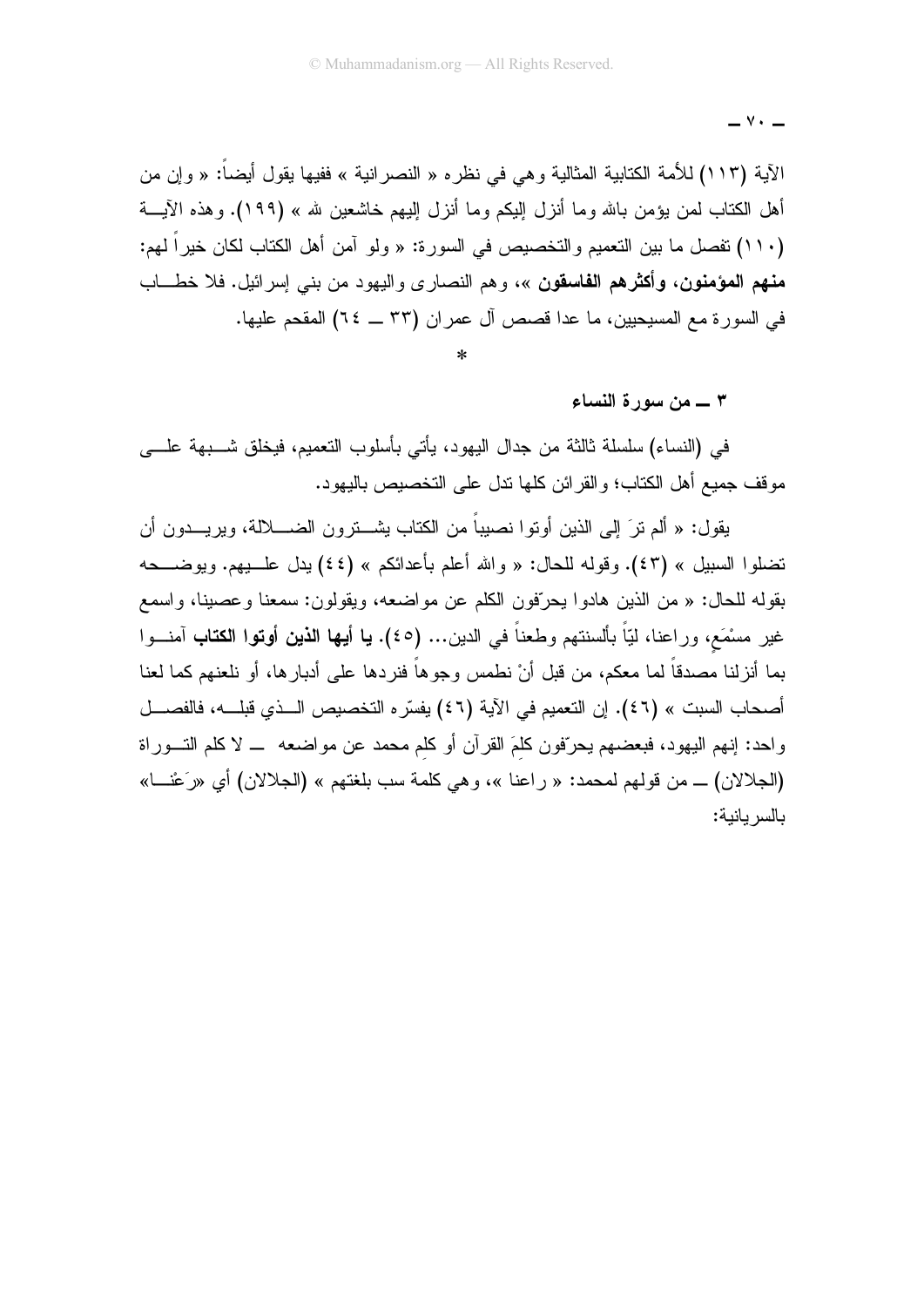$-$  Y  $\prime$ 

« يا أر عن ». فالفصل كله في اليهود، لذلك يذكر بلعْنة أصحاب السبت من أجدادهم.

ويقول: « ألم نَرَ إلى الذين أونوا نصبياً من الكتـــاب يؤمنـــون بالجبـــت والطـــاغوت (صنمان لقريش)، ويقولون للذين كفروا: هؤلاء أهدى من الذين آمنوا سبيلاً » (٥٠). إن الفئة من أهل الكتاب التي نتأمر مع المشركين معروفة من القرآن المدنى كله: إنهم اليهود. هذا مـــا يكشفه قوله: « **فقد آتينا آل إبراهيم الكتاب والحكمة**، وآتيناهم ملكاً عظيماً: فمنهم من آمن به، ومنهم مَن صدّ عنه » (٥٣ \_ ٥٤). هذا التصريح يكشف عن هويـــة المخـــاطبين: إنهـــم آل إبر اهيم الذين آناهم الله « الكتاب و الحكمة » أيْ النَّور اة و الإنجيل: فالذين آمنو ا منهم بمحمد هم النصاري من بني إسر ائيل؛ ومن صدّ عنه هم اليهود. فخطاب القرآن مع أهل الكتاب محصور دائماً ببني إسرائيل من نصاري ويهود؛ ولا يخاطب المسيحيين على الإطلاق قبل وفد نجــــران بعام الو فو د.

ويقول: « يسألكَ أهل الكتاب أن تتزلَّ عليهم كتاباً من السماء! ــ فقد ســألو ا موســــى أكبر من ذلك، فقالو ا: أر نا الله جهر ةً! » (١٥٢). فالفصل كله، مع الآية نفسها، بدلاَّن علـــي أن المقصود بالتعميم « أهل الكتاب » اليهود وحدهم، كما في قوله أيضـاً بعد نكفير اليهود «لقولهم على مريم بهتاناً عظيماً، وقولهم إنا قتلنا المسيح عيسى ابن مريم »: « وإنّ من أهـــل الكتــــاب إلاَّ ليؤمننَّ به قبل موته» (١٥٨). فالإيمان بالمسيح ضرورة لليهودي. وهذا ما يجعل القـــرآن، الذي هو دعوة لليهود للإيمان بالمسيح، دعوة « نصر انية ». فلا مجال فيه حتى الآن لخطـــاب المسيحيين، ما عدا الفصل المقحم على السورة من جدال وفد نجران (١٧٠ ـــ ١٧١)، حيــث يطلق على مسيحيى نجران اليعقوبيين اسم أهـــل الكتــــاب، بأســـلوب النعمـــيم فـــي مــــوطن التخصيص: « قلْ: يا أهل الكتاب لا تغلُّوا في دينكم، و لا تقولوا على الله إلاَّ الحق ». فلا ذكر للمسبحبة الر سمبة.

 $\ast$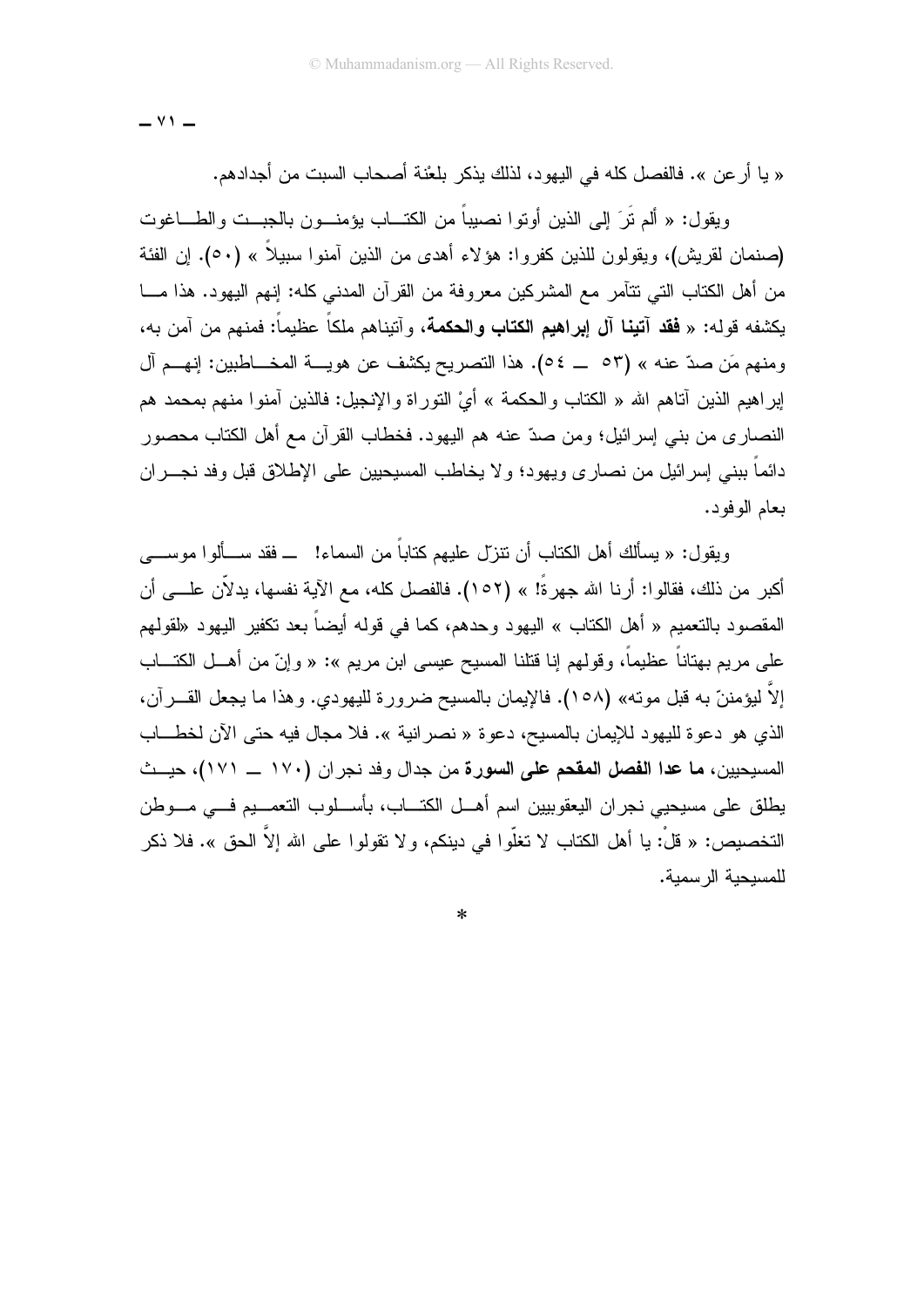$\vee$   $\vee$   $-$ 

#### 

نر ي فيها أن « ا**لذين كفروا من أهل الكتاب** » هم اليهود وحدهم: « هو الذي أخـــر ج الذين كفروا من أهل الكتاب من ديار هم » (٢)، « هم بنو النضير من اليهــود » (الجـــلالان). كذلك « ألم تر َ إلى الذين نافقو ا بقولو ن لإخو انهم الذين كفر و ا من أهل الكتاب: لـــئن أُخـــر جتم، لنخرجنّ معكم... » (١١) « وهم بنو النضير وإخوانهم في الكفر » (الجلالان). فتكفير القرآن لأهل الكتاب ينصب كله على اليهود، والمسيحيون منه براء قبل جدال وفد نجران اليعقــوبي؛ فتظل المسبحية الرسمية يعبداً عن خطاب القر آن كله.

ه ـــ في سورة البيّنة

يجمع القرآن أهل الكفر به، ويصرح بهم: « لم يكن الذين كفروا مـــن أهـــل الكتــــاب والمشركين منفكّين حتى نأتيهم البينة: رسول من الله يتلو **صحفاً مطهرة، فيها كتب قيمــــة**. وما نفرّق الذين أونوا الكتاب إلاّ من بعد ما جاءتهم البينة... إنّ الذين كفـــروا مـــن أهـــل الكتـــاب و المشركين في نار جهنم خالدين فيها، أولئك هم شر البرية » (١ ــ ٦).

حرف التبعيض في « الذين كفروا من أهل الكتاب » يُظهر هم. وإن الجمــــع والتكفيــــر بين « الذين كفروا من أهل الكتاب والمشركين » تفصح عنه أية المائدة: « ولتجدن أشد الناس عداوة للذين أمنوا اليهود والذين أشركوا » (٨٥). هذا هو حزب الكفر بـــالقرآن. فــــلا ذكــــر للمسبحبة معه.

وعلى الهامش نقول: إن اليهـود كانوا يطـــالبون النبي العربي بالبيـــنة، وهي عندهم « رسول من الله يتلو صحفاً مطهرة، فيها كتب قيمة »؛ فيجيب: إن اليهود ما تفرَّقــوا إلاّ مـــن بعد ما جاءتهم البينة التبي بطلبون. وهذا التصريح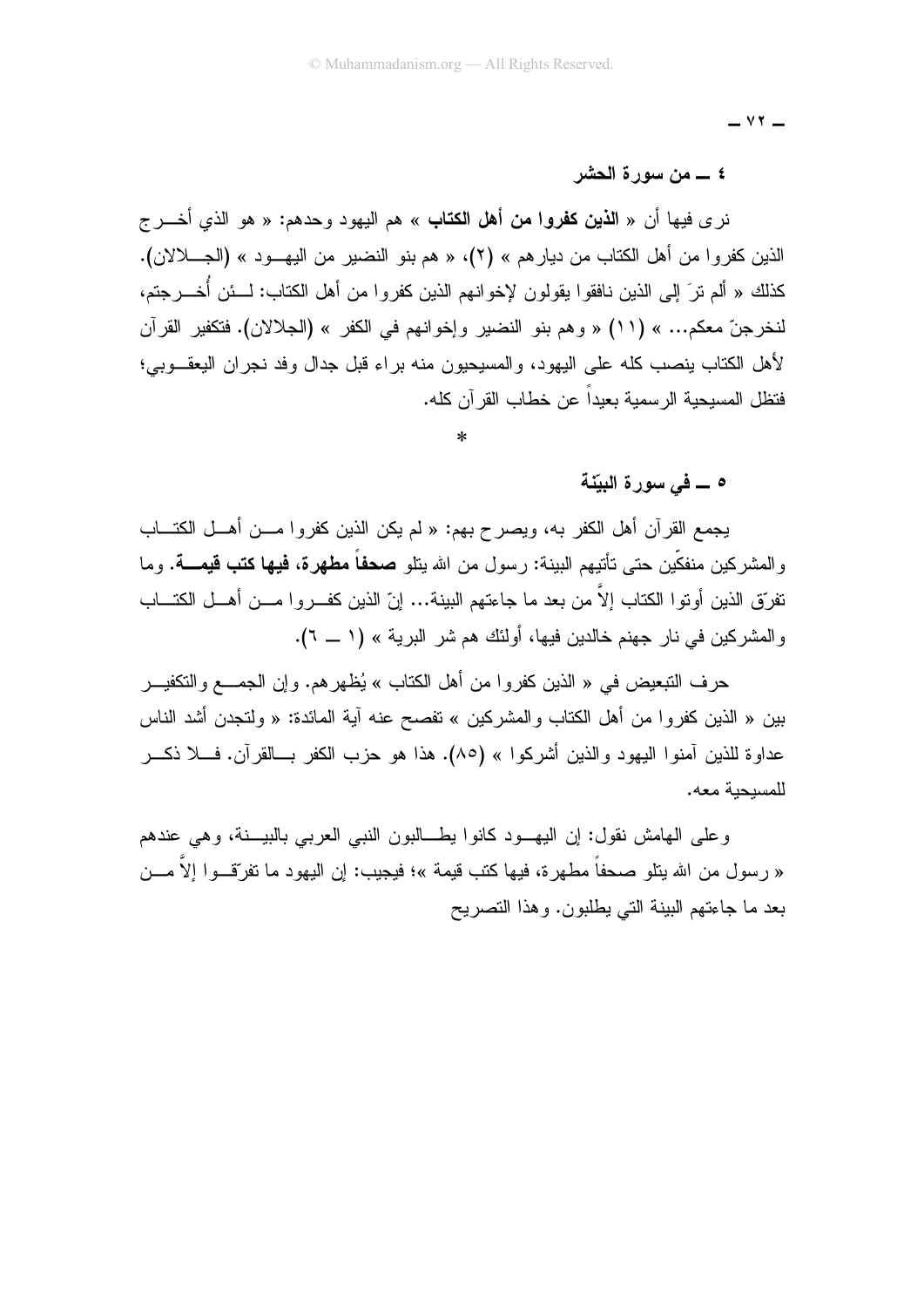$Y\ddot{r}$   $-$ 

شهادة **بأن محمداً كان يتلو الكتاب المقدس، بكل أسفاره.** و هذه الحقيقـــة الظـــاهر ة يحــــاولون طمسها بنفسير هم: « فيها كتب قيمة: أحكام مكتوبة مستقيمة، أي **يتلو مضـــمون ذلـــك وهـــو** القرآن »! (الجلالان): « بنلو صحفاً مطهرة: والرسول وإنْ كان أمياً، لكنه لمَّا نلا مثل ما في الصحف كان كالنالي لها. وقيل المراد جبريل » (البيضاوي). القول بأنه جبريل برفع جـــواب القرآن عليهم. وقول البيضاوي: « لما تلا **مثل ما في الصحف** كان كالتالي لها » فيـــه حذلقـــة ينقضها صريح القرآن. وصريح القرآن أن تلاوة محمد للصحف المطهّرة التي فيها كتب قيمـــة بحوزتهم هي البينة التي يطلبون والتي يعلنها لـهم. وهذه الشهادة القرآنية نقضـي علـى أســـطورة أمية محمد، وتشهد بدرسه الكتاب المقدس (الأنعام ١٠٥).

يقول در وز ة': « والعبار ة القر آنية تتحمل أن يكون المقصـــود فـــى الآيتــيْن (٤ و ٥) **رسالات الأتبياء السابقين وكتبهم**، كما تتحمل أن يكون المقصود هـــو الرســــالة المحمديـــة. ووصف أهل الكتاب (بالذين كفروا) قد يكون قرينة على رجحان الاحتمال الثاني ».

سامح الله الأستاذ: إن القرآن لا بصف أهل الكتاب « بالذين كفير و ا ». فكبيف فاتسه حرف التبعيض « من »؟ وكيف فاته مقابلة الآية مـــع (المائـــدة ٨٥)؟ ولا يمكـــن أن يكـــون المقصود في (٤ و ٥) الرسالة المحمدية لأنها هي موضوع الخلاف، فلا تصح رداً على اليهود الذين عندهم البينة المطلوبة « رسول من الله ينلو صحفاً مطهـــرة، فيهــــا كتـــب قيمــــة » أي صحفهم وكتبهم المقدسة. فالإعلان

(١) النفسير الحديث، الجزء الناسع ص ٢٥٥.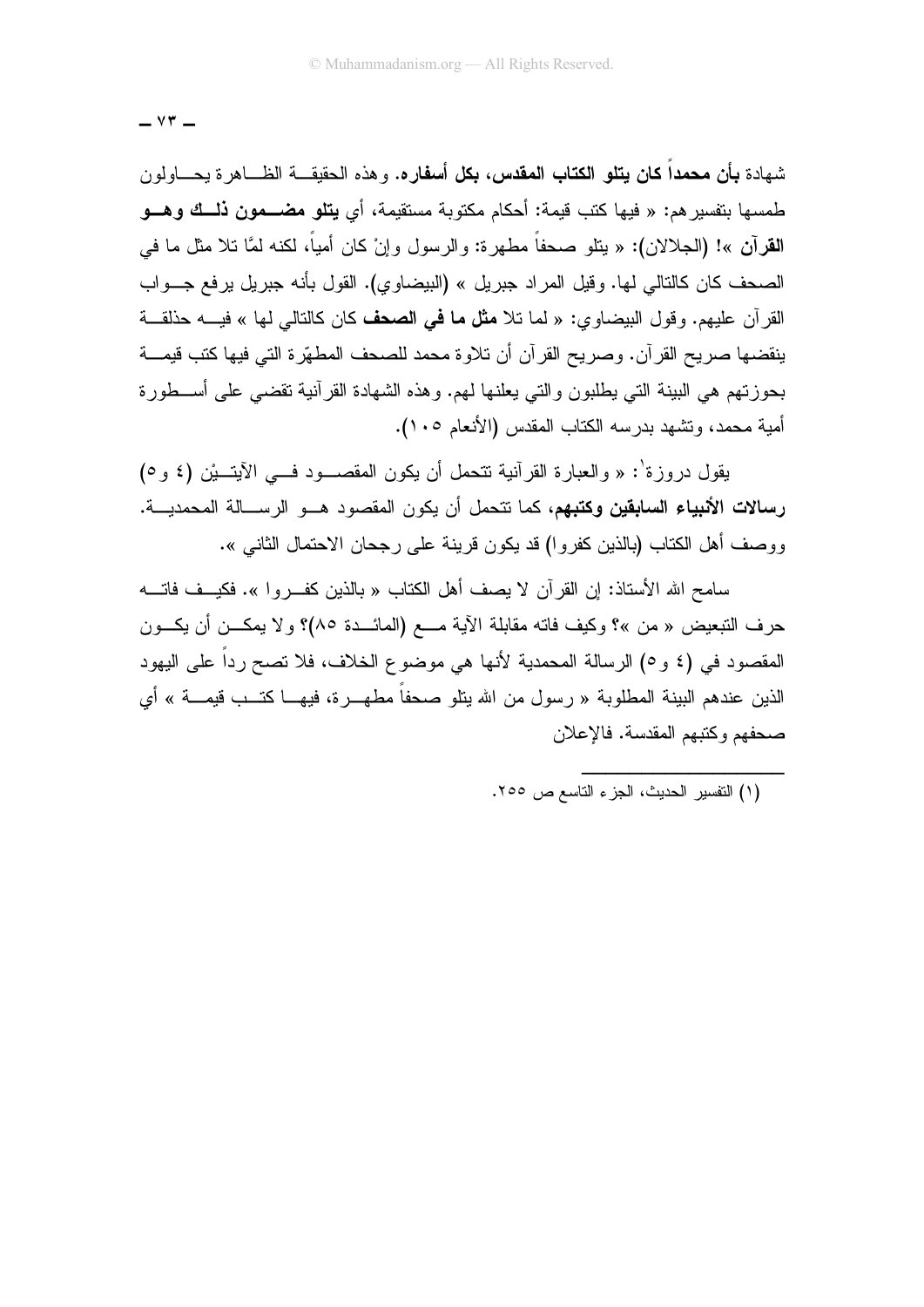$\vee$   $\epsilon$   $-$ 

بأن البينة المطلوبة أتاهم بها محمد، هو شهادة قرآنية محكمة بأن محمداً تلا الكتـــاب المقـــدس ىأسفار ە كلھا.

 $\ast$ 

#### ٦ \_ في سورة الحديد

تأتـى الإشارة الأولـى فـى القرآن المدنـى إلـى مسيحيين من أهل الكتاب. فالســـورة نشــــيد الحمد على فتح مكة، يختمه بالاستعلاء منه على غزوة مؤتة الفاشلة ضد المســـيحيين العـــرب فيها (٢٦ \_ ٢٩).

يقول أو لاً: « ولقد أرسلنا نوحاً وإيراهيم وجعلنا في ذريتهما النبوة والكتـــاب: فمـــنهم مهند، وكثير منهم فاسقون » (٢٦). إن النبوة والكتاب في ذرية إبـــراهيم مـــن إســـرائيل أيْ يعقوب كما يصرح في (العنكبوت ٢٧). فمن بني إسرائيل « منهم مهنّد » وهم النصاري مـــن بني إسرائيل (الأعراف ١٥٨؛ الصف ١٤)، و« كثير منهم فاسقون » وهم اليهود، الذين يقول فيهم أيضاً: « و لا يكونوا (الذين آمنوا) كالذين أوتوا الكتاب من قبل فطال عليهم الأمد فقســت قلوبيھ وكثير منهم فاسقون » (١٦).

ويقول ثانياً في أمة عيسى: « فأنينا الذين آمنوا منهم أجرهم، وكثير منهم فاســـقون » (٢٧). فالذين أمنوا من أمة عيسى هم في نظره النصارى، والفاسقون هم المسيحيون. بما أنها نزلت بمناسبة غزوة مؤنة، فهو يقصد العرب المسيحيين الذين كانوا على مــذهب اليعقوبيـــة؛ ويستعلِّمي عليهم بفتح مكة « **لئلا يعلم أهل الكتاب** ألا يقدرون علـــي شـــيء مـــن فضـــل الله، والفضل بيد الله يعطيه من يشاء، والله ذو الفضل العظيم » (٢٩). فتعميم « أهل الكتاب » في مو طن التخصيص. وكثير اً ما بسهى الناس عن هذا الأسلوب القر آني.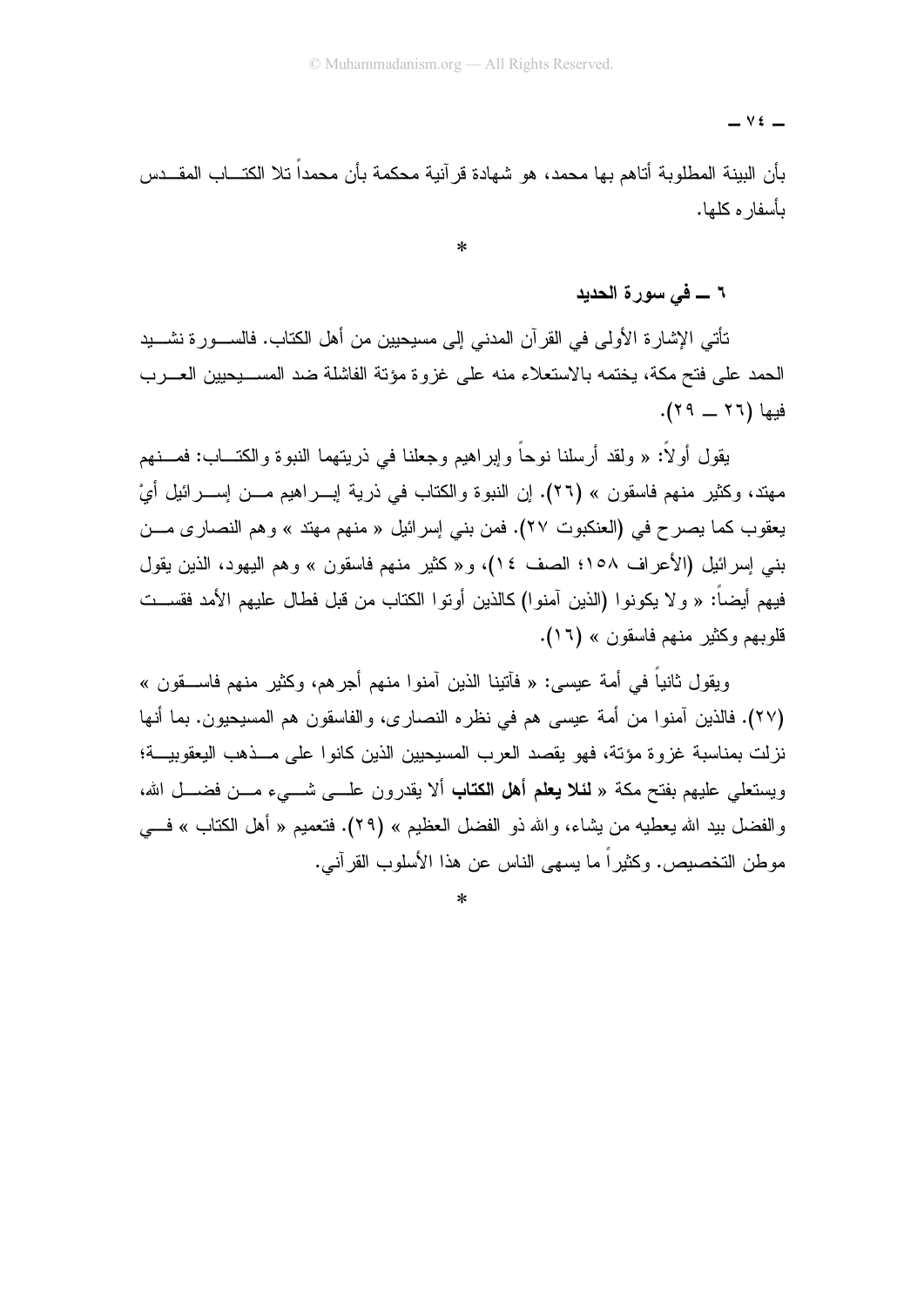$-$  Yo  $-$ 

#### ٧ ــــ من سورة المائدة

في (المائدة) سلسلة رابعة من جدال اليهود. وبما أنَّه في زمن نتزيل (المائـــدة) كانـــت تصفيته اليهود من الحجاز تامة منذ (الصف ٤١)؛ فجدال اليهود مقحم على السورة من زمـــن (آل عمران والنساء). والتحريف في معنى القرآن هو في دمج جــدال وفــد نجــران بجــدال اليهود، فيقوم الوهم في القرآن المدنى أنه كان طوال عهده في جدال مع المسيحيين، كما كـــان في جدال مع اليهود. و الاجماع في الأخبار و الآثار أن القر آن لم يخاطب المسيحية إلاّ مع و فــد نجر ان ـــ وما جاء في (الحديد ٢٦ ـــ ٢٩) هو على سبيل الخبر .

ففي الآية (٦) بحلل الطعام والنكاح بين المسلمين وأهل الكتاب؛ وهذا دليل وحدة دينية بينهم.

ويقول: « يا أهل الكتاب قد جاءكم رسولنا يبيّن لكم كثيراً مما كنتم تخفون من الكتاب، ويعفو عن كثير » (١٦)؛ « يا أهل الكتاب قد جاءكم رسولنا يبين لكم على فترة من الرســـل » (٢١). يأتي التعبير بأسلوب التعميم؛ وهو في موطن التخصيص، كما يظهر من الفصـــل كلـــه الذي يستفتحه بقوله: « ولقد أخذنا ميثاق بني إسرائيل » (١٣) ويختمه بقصة موســـي (٢٢ \_ ٢٩). فمن الظلم تطبيقه على المسيحية.

ويقول: « يا أيها الذين آمنوا لا تتخذوا الذين اتخذوا دينكم هزواً ولعباً من الذين أوتـــوا الكتاب من قبلكم والكفار أوليـــاء » (٦٠). ظــــاهر التعبير فيه تعميم يكشف تخصيصه قولــــه: « ولتجدن أشدّ الناس عداو ة للذين آمنو ا اليهو د و الذين أشر كو ا » (٨٥). فمن الظلم تطبيق الآية (٦٠) على المسيحية، و هي من ذلك بر اء؛ لأنه يكشفهم بقوله: « قل: هل أنبئكم بشر من ذلــك مثوبة عند الله؟ ـــ مَنْ لعنه الله وغضب عليه وجعل منهم القردة والخنازير ...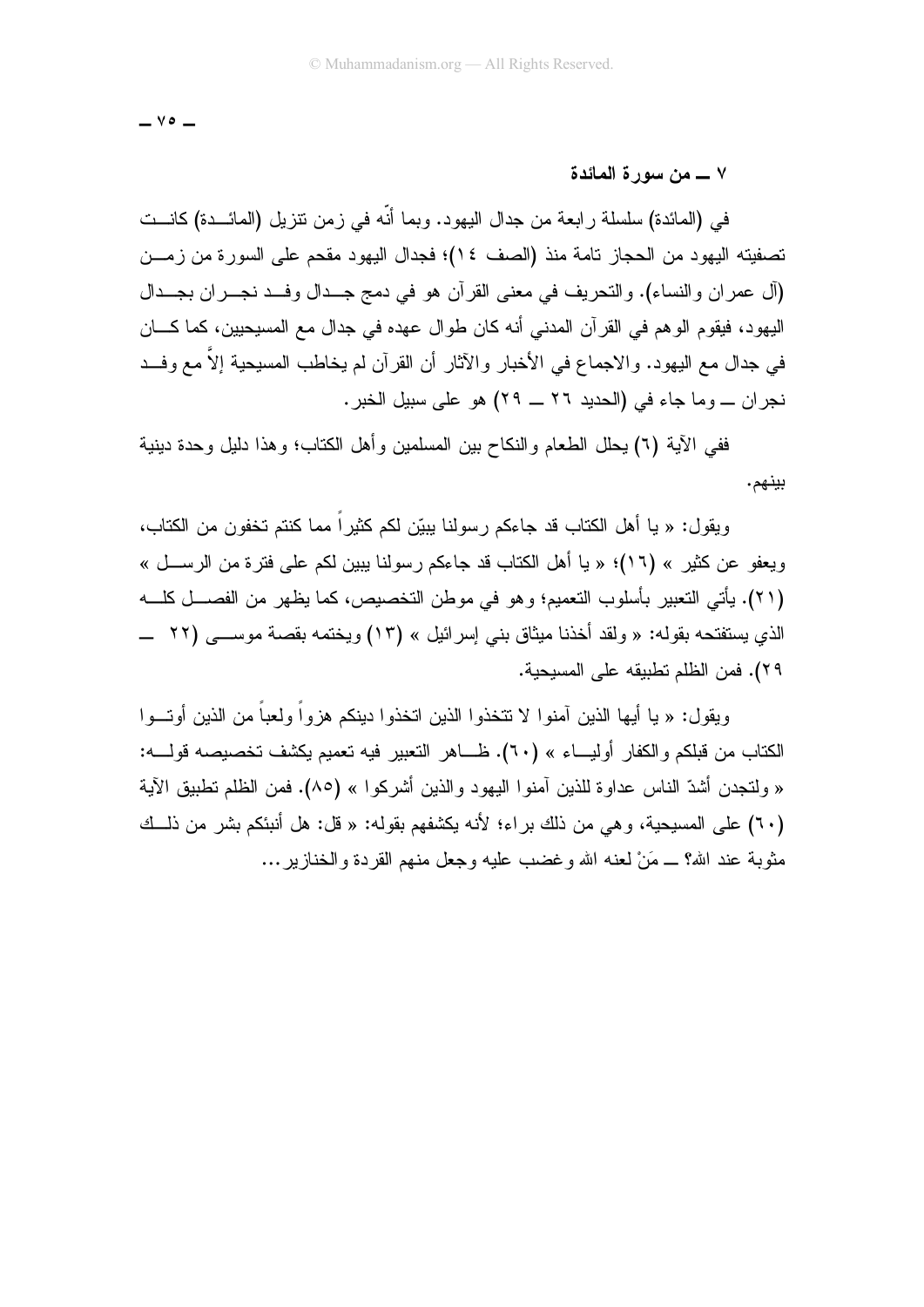$-11 -$ 

لولا ينهاهم الربانيون والأحبار عن قولهم الأثم وأكلهم السحت (الحـــرام) لبـــئس مــــا كــــانوا يصنعون! **وقالت اليهود**: يد الله مغلولة \_ غُلت أيديهم ولعنـــوا بمـــا قـــالوا » (٦٣ \_\_ ٦٧). فالتخصيص في معرض التعميم واضح مكشوف، كما في قوله أيضاً: « قل: يا أهـــل الكتـــاب هل نتقمون منَّا إلا أن آمنا بالله وما أُنزل البنا، وما أُنزل من قبـــل، وإن أكثـــركم فاســـقون » (٦٢): فهذا النعميم نكشفه آية عداوة اليهود ومودة النصارى (٨٥). فمن الظلم أيضــــاً نطبيـــق الآية (٦٢) على المسيحية.

وبِقول: « ولو أن أهل الكتاب آمنوا واتقوا، لكفرنا عنهم سبئآتهم، و لأدخلنـــاهم جنـــات النعيم! ولو أنهم أقاموا النوراة والإنجيل وما أُنزل اليهم من ربهم لأكلوا من فوقهم ومن تحــت أرجلهم: منهم أمة مقتصدة، وكثير منهم ساء ما يعملون... قلْ: يا أهل الكتاب لستم على شـــيء حتى تقيموا النوراة والإنجيل وما أُنزل إليكم من ربكم! وليزيدَنَّ كثيراً منهم ما أنزل إليك مـــن ربك طغياناً وكفراً، فلا نأسَ على القـــوم الكــــافرين » (٦٨ و ٦٩ ــــ ٧١). فظــــاهر النـعبيـــر، خصوصاً مع ذكر النوراة والإنجيل، ببدو أنه بشمل جميع أهل الكتاب؛ مع أن هذا الفصل كلـــه ردّ على اليهود (٦٧) الذين « ألقينا بينهم العداوة والبغضاء إلى يوم القيامة: **كلما أوقدوا نــــار**اً للحرب أطفأها الله، ويسعون فساداً في الأرض، والله لا يحــب المفســدين » (٦٧). ويخــتم الفصل بقوله: « لقد أخذنا ميثاق بنبي إسرائيل وأرسلنا البيهم رسلنا: كلما جاءهم رسول بمـــا لا تهوى أنفسهم فريقاً كذبوا، وفريقاً يقتلون » (٧٣). فالتعريض باليهود وحدهم صريح، تجزم به آية مودة النصار ي و اسلامهم (٨٥).

ودعوة اليهود إلى إقامة التور اة والإنجيل معاً شر عاً واحداً هي « النصر انية » عينهـــا، لأن اليهود يكفرون بالإنجيل؛ والمسيحيون لا يقيمون شريعة التوراة؛ أن النصاري مـــن بنــــي إسرائيل وحدهم كانوا يقيمون النوراة والإنجيل ديناً واحداً. لذلك بصح الجزم بـــأن « القــــرآن دعو ة نصر انبة ».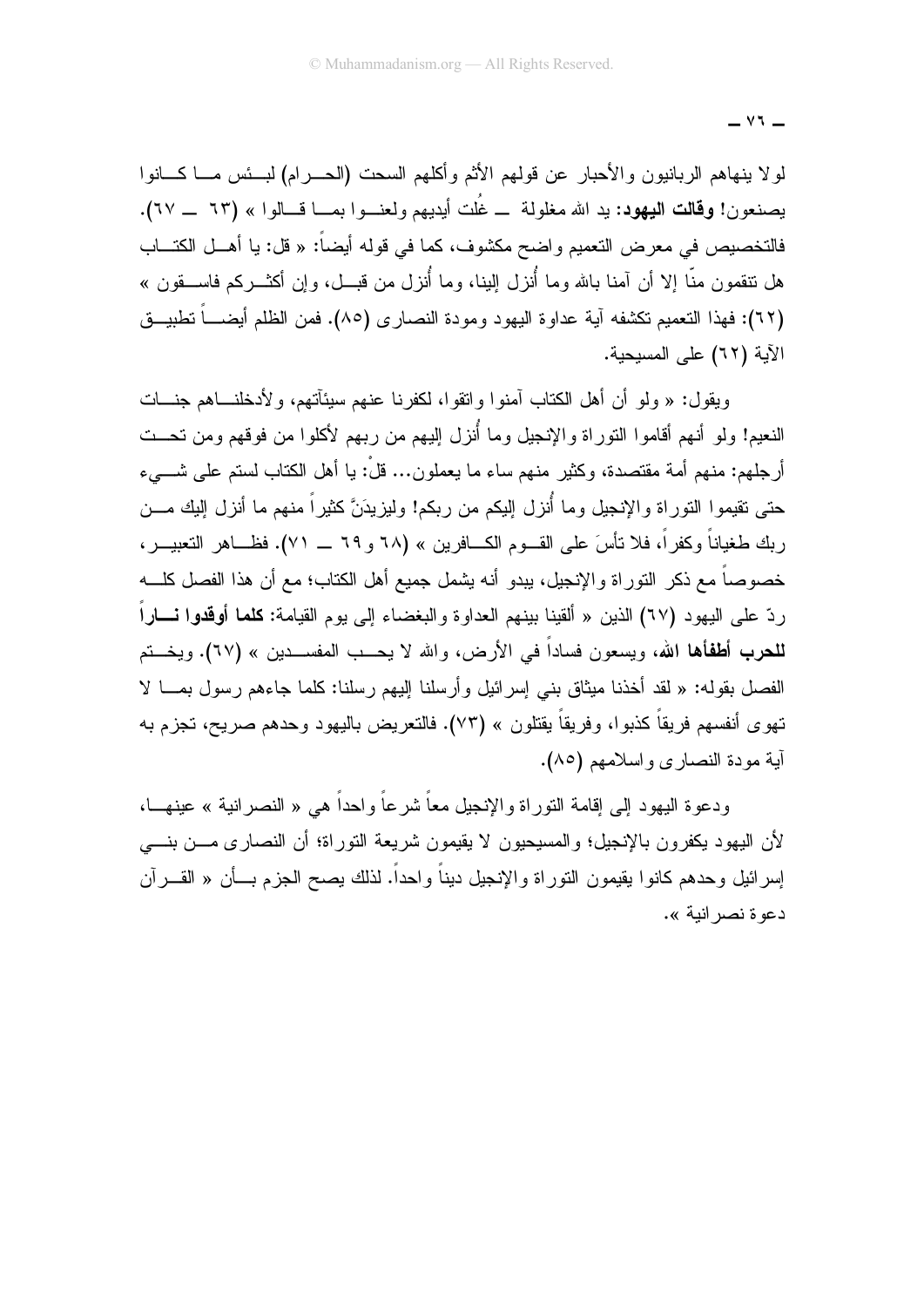إنَّ التعبير الوحيد الذي به يكني عن المسيحية بأهل الكتاب هو قوله: « قلْ: يـــا أهـــل الكتاب لا تغلوا في دينكم غير الحق، ولا تتبعوا أهواء قوم قد ضلوا من قبل، وأضلوا كثيــراً، وضلوا عن سواء السبيل » (٨٠). وهي الآية التي بها يختم الفصل المقحم على جدال اليهـــود، من خطاب وفد نجر ان (٧٥ ـــ ٨٠). فقوله « با أهل الكتاب لا تغلُّوا في دبنكم غبر الحـــوِّي » مختص بو فد نجر ان من اليعقو بيين. فلا يخاطب المسيحية الر سمية على الإطلاق.

### خاتمة:

تعبير « أهل الكتاب » لا يقصد المسيحية الرسمية مطلقا

وهكذا فقد رأينا أن تعبير « أهل الكتاب » في القرآن كله يقتصر على بنـــي إســــرائيل من يهود ونصارى، في نحو سبعين موضعاً. و لا يأتي كناية عن المسيحيين إلاّ في حوار وفــد نجر ان وحده. وبما أن وفد نجر ان كان على المذهب اليعقوبي؛ فيصح ا**لجــزم النهـــائ***ي* **بـــأن** القرآن كله لا يخاطب المسيحية الرسمية على الإطلاق.

وبما أن آبة المائدة (٨٥) هي من آخر القر آن نز و لاً، فهي نكشف سر ه كله في جداله: المعارضون للدعوة القرآنية، وأهل العداوة لمها، هم اليهود والمشركون؛ والموالون وأهل المودة هم النصاري من بنبي إسرائيل ومن « نتصَّر » معهم من العرب. أما المسيحيون العرب في مكة والمدينة فقد ظلوا على الحياد، في حوار القرآن لبني إسرائيل من يهود ونصــــارى. ولــــم بخاطب القرآن من المسبحية، في آخر أمر ه بعام الوفود، إلاّ وفد نجر ان. وقد وزّ عو ا جـــدالـهم على سور (آل عمر إن والنساء والمائدة). هذا هو موقف القر آن من المسبحبة.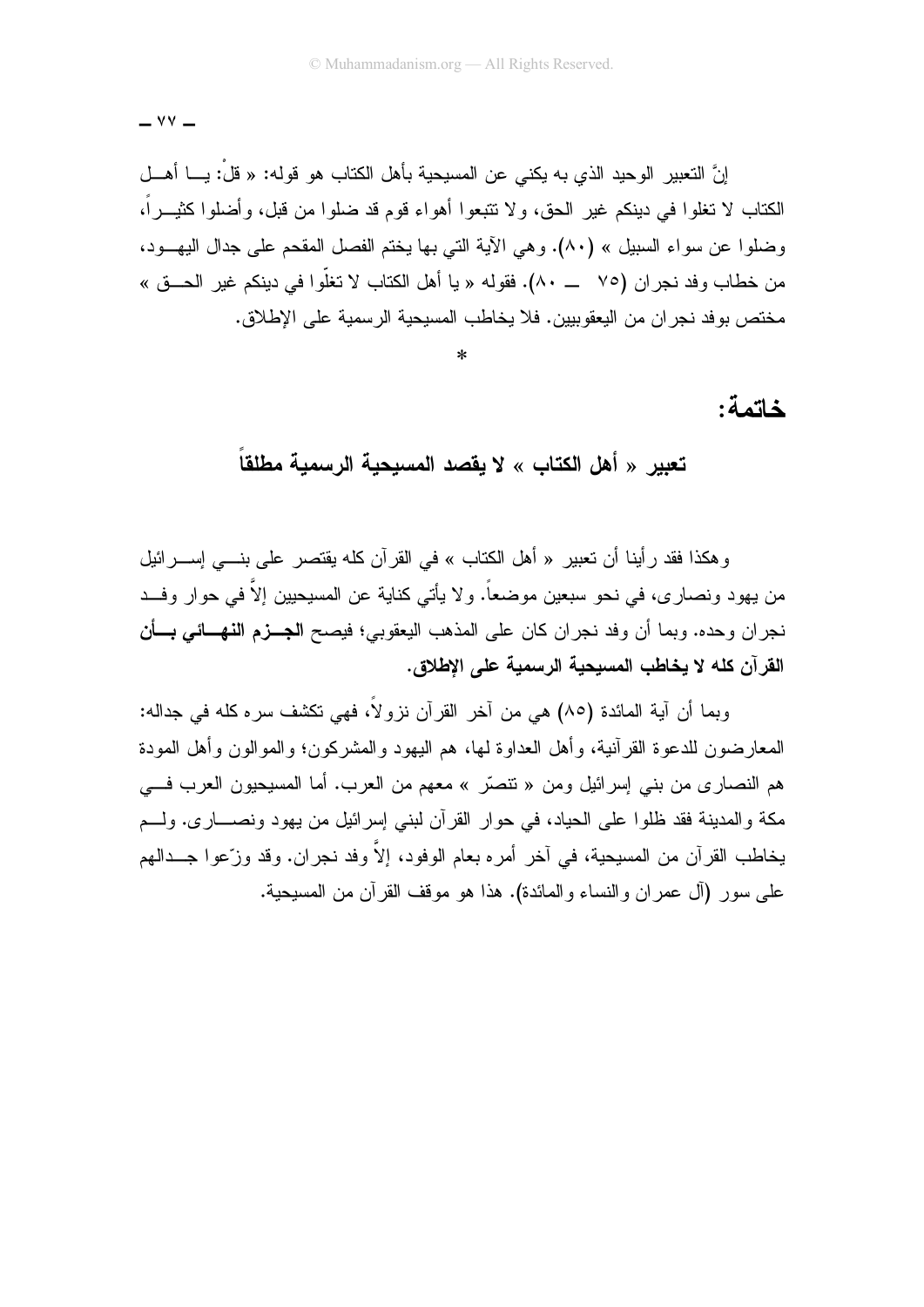$-$  YA  $-$ 

ينتج عن هذا الواقع القرآني نتيجتان. الأولى أن جامعي القرآن على الحرف العثمـــاني قد دمجوا جدال وفد نجران بسور (آل عمران والنساء والمائدة) التبي هي مع (البقـــرة) أربــــع سلاسل من جدال القرآن لليهود، بجدال النصاري من بني إسرائيل لمهم. وهذا الدمج عند الجمع **تحريف لمعنى القرآن** الذي لم يخاطب المسيحية إلاَّ في عام الوفود: فكأن القرآن كان طـــوال العهد المدنى في جدال مع المسيحية، كما كان في جدال وخصام مع اليهودية. لكن التحريــف لمعنى القرآن بطريقة جمعه **لم يمس حرفه**، إلاَّ في سبعة مواضع بإقحام لفظ « النصــــار ي » في غير موضعها، كما رأينا.

والنتبجة الثانية الحاسمة أن خطاب القرآن للمســبحبة بقتصـــر علـــي وفـــد نجـــران البعقوبي: فالقر آن كله لم يخاطب المسيحية الرسمية على الإطلاق. و هكذا تــذهب المســـبحية الر سمبة ضحبة بدعة، وضحبة تعبير « أهل الكتاب ».

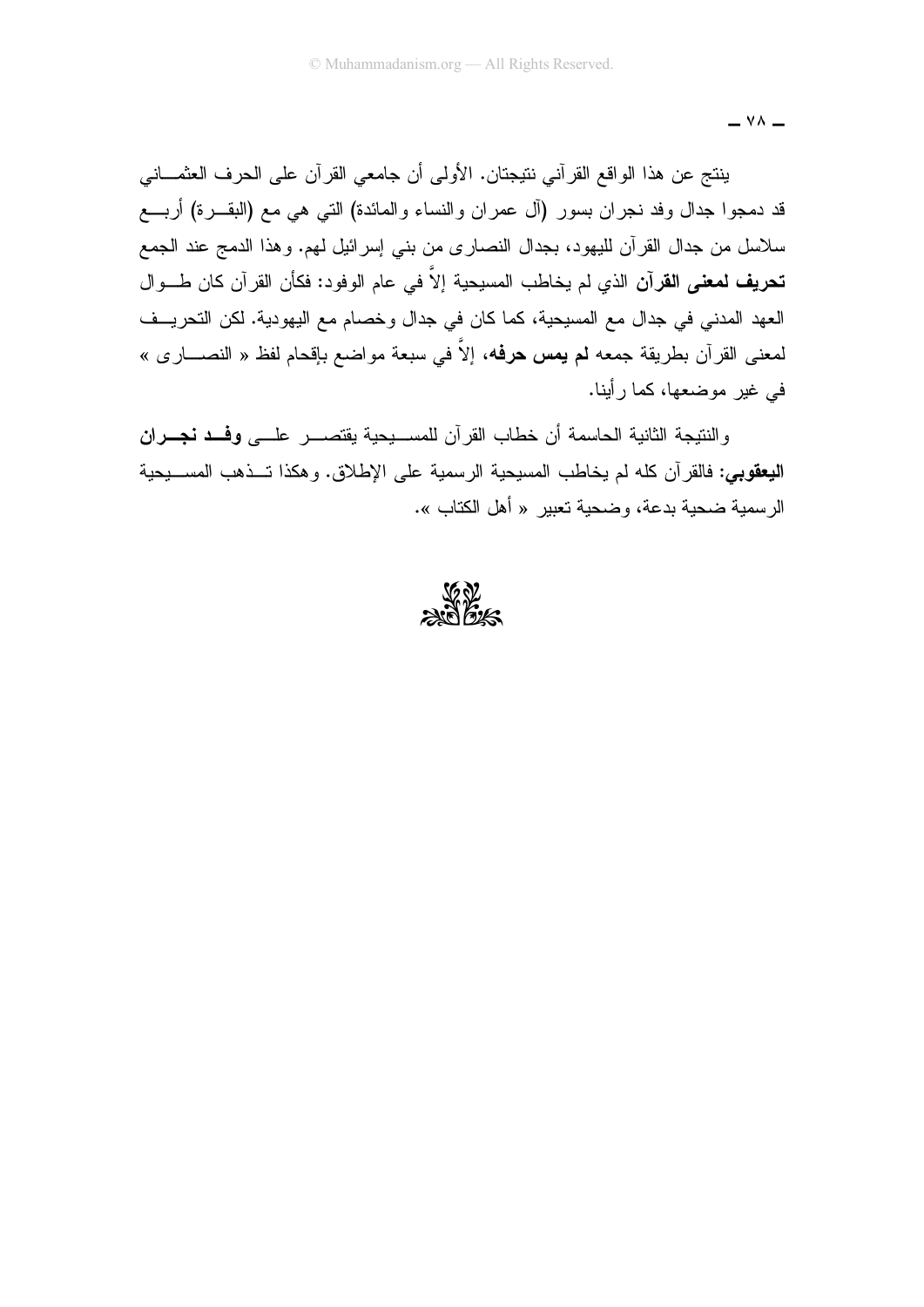الفصل الرابع

القرآن ينتسب انتساباً مطلقاً إلى الإنجيل وأهله، في « أمة واحدة »

- : انتساب القرآن إلى الكتاب والإنجيل. توطئة
- : انتساب القرآن إلى الكتاب وأهله على العموم. بحث أول
- : انتساب القرآن إلى الإنجيل وأهله على الخصوص. بحث ثان
- : انتساب القرآن إلى « النصرانية » تلَّك « الأمَّــة بحث ثالث الوسط » بين اليهودية والمسيحية.
- : الإسلام دين إنجيلي مبنى على الشهادة لله وللمسيح. خاتمة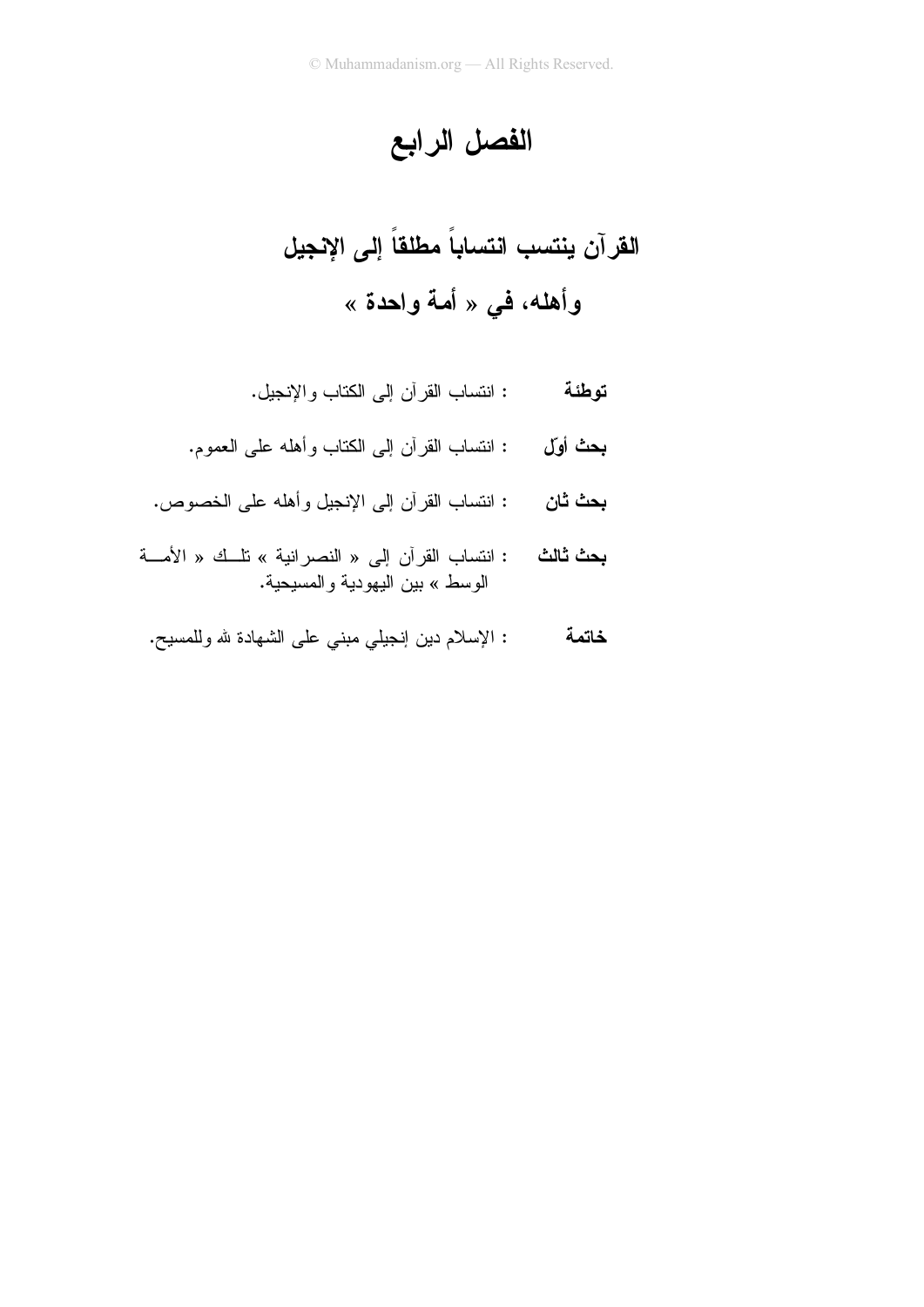$\overline{\phantom{a}}$   $\wedge\overline{\phantom{a}}$   $\overline{\phantom{a}}$ 

# توطئة

## انتساب القرآن الى الكتاب والانجبل

لس القرآن دعو ة مستقلة؛ انّما هو **دعو ة كتابية انجيلية**، لأنّه بنتسب انتساباً مطلقاً ال*ي* الكتاب والإنجل، ويدعو يدعونهما.

فهذا الو اقع القر آني المشهود في كل سور ة، يُملي بأنه **نيس فـــي القـــر**آ**ن مـــن نبـــو**ّة جديدة، ولا من كتاب جديد؛ إنَّما هو « تصديق الذي بين يديه، و تفصيل الكتاب، لا ر يب فيـــه، من رب العالمين » (يونس ٣٦)؛ فالله تعالى « أنزل إليكم الكتاب مفصَّـــلاً » (الأنعـــام ١١٤)؛ فالقرآن « شهد شاهد من بنبي إسرائيل علي مثله » (الأحقاف ١٠)؛ ومحمد « أمرت أن أكـــون من المسلمين، وأن أنثلو القرآن » معهم، أيْ قرآن الكتاب بلسان عربي مبين (النمل ٩١).

فيقوم القرآن ونبوّته على تبليغ العرب **دين إبراهيم وموسى وعيسى** الذي شرعه لهسم بو اسطة هؤ لاء الأئمة ومن تابعهم من المر سلين (الشور ي ١٣).

وليس للقرآن من إ**يمان** سوى الإيمان « بالله وما أُنزل الِبنا، وما أنزل الِسي اِبِـــراهيم وإسماعيل وإسحاق ويعقوب والأسباط، وما أُوتى موسى وعيسى، وما أُوتى النبيون من ربهم، لا نفرّق بين أحد منهم، ونحن له مسلمون » (البقرة ١٣٦، قابل ٢٨٥؛ آل عمر ان ٨٤).

وليس في القرآن من إ**سلام** سوى الإسلام الذي يشهد به الله وملائكته « وأولوا العلــم قائماً بالقسط.. إنَّ الدِّينَ عندَ اللَّه الإسْلاَمُ » (آل عمر ان ١٨ \_ ١٩). وتعبير « أولوا العلـــم » مرادف لأهل الكتاب؛ فانتساب القرآن إلى الكتاب والإنجيل وأهله مطلق.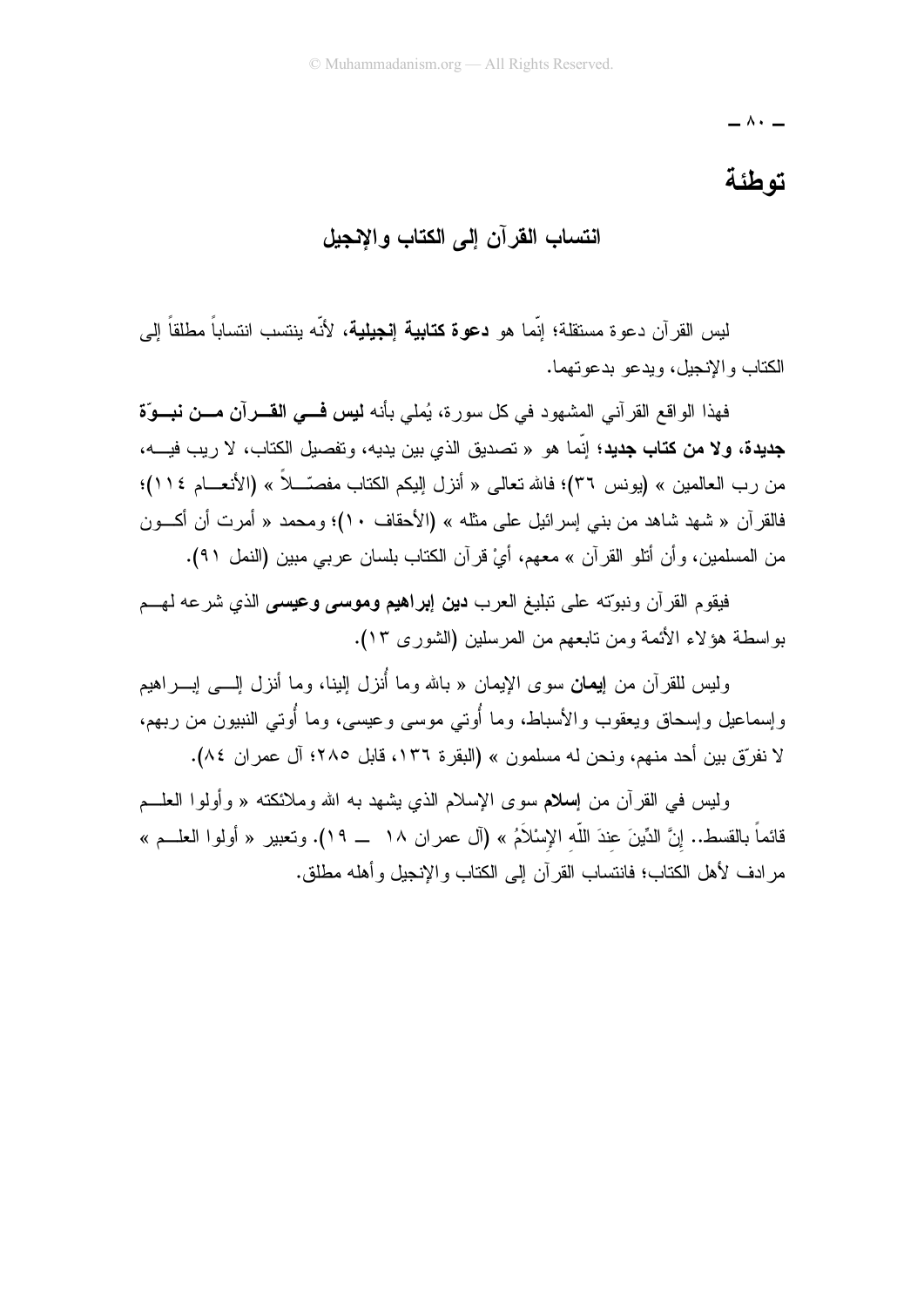$-$  ^  $\prime$   $-$ 

لذلك **فشعاره الدائم:** « و لا تجادلوا أهل الكتاب إلاّ بالتي هي أحسن ـــ إلاّ الذين ظلموا منهم ـــ وقولوا: آمنا بالذي أنزل البنا وأنزل البكم، وإلهنا وإلهكم وإحد، ونحن له مســلمون » (العنكبوت ٤٦). فالحسنى المفروضة على أمة محمد هي التسليم مع أهل الكتاب المحسنين بأن الإله واحد والتنزيل واحد والإسلام واحد في ما بينهم؛ أي وحدة الدين النامة.

فهذا الواقع القرآني المشهود يفرض الحوار المنشود بين الإسلام والمسيحية، ليستتبين الجميع أنَّ ا**لمسيحية والإسلام فرعان لدين واحد**، مهما اختلفوا في التأويل والتعبير ٍ عن العقيدة الواحدة، في الدين الواحد.

**ثلاث ظواهر** نبيّن حقيقة القر آن وإسلامه.

\* \* \*

بحث أول

انتساب القرآن إلى الكتاب وأهله على العموم

**الظاهرة الكبرى الأولى**ي هي انتساب القرآن المطلق إلى الكتاب وأهله على العموم. فهو دعوة كتابية كاملة، لا دعوة جديدة مستقلة.

> هذا هو القرآن، وهذا هو نتزيله، وهذا هو ايمانه، وهذا هو إسلامه. أولاً: القرآن هو « الكتاب مفصلاً » إل*ى* العربية. ١ ــــ تصاريح تبين ماهية القرآن يقول: « أفغير الله أبتغي حَكماً، وهو الذي أنزل الِبكم الكتاب مفصلاً؛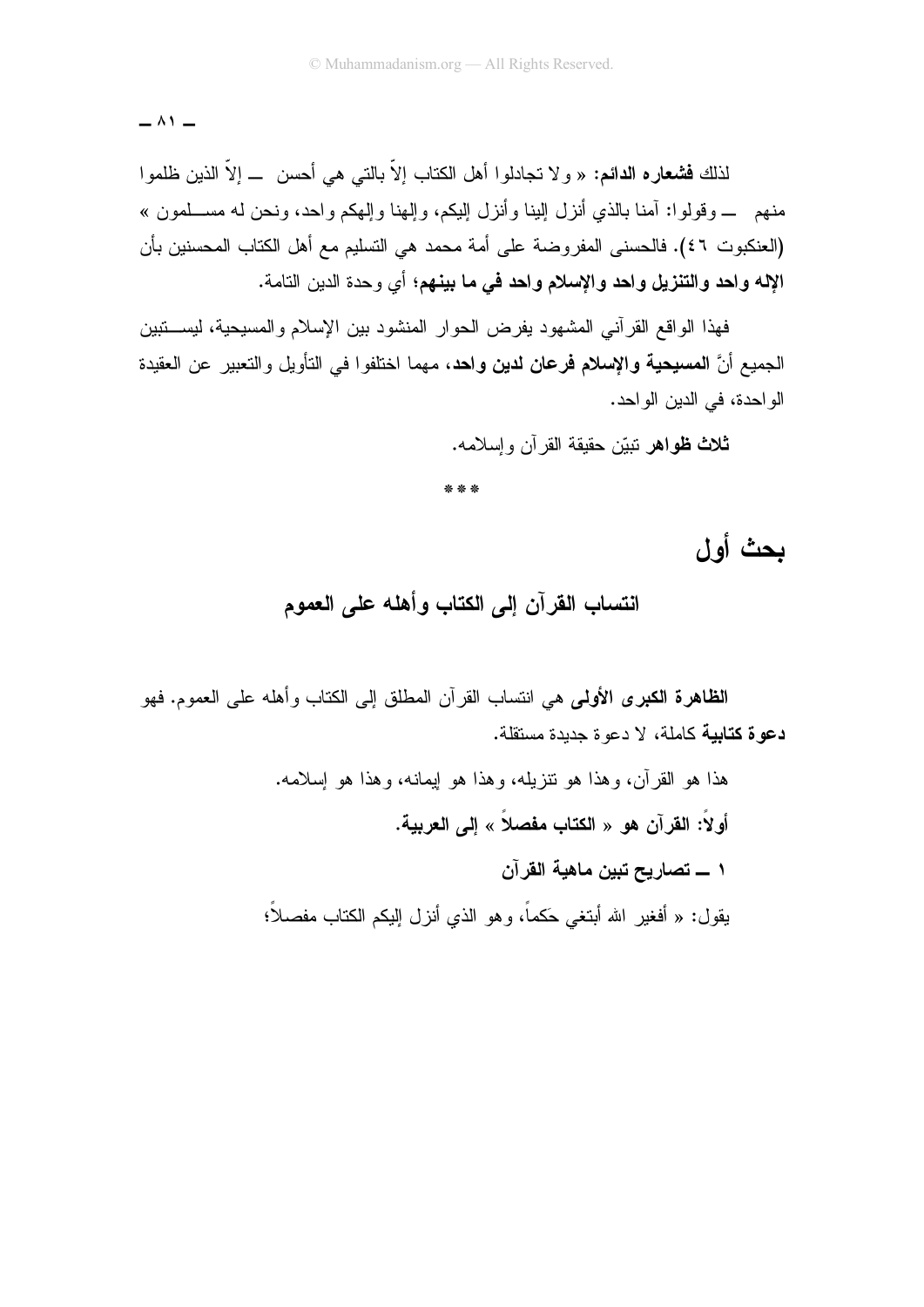$\wedge$   $\vee$ 

والذين أنيناهم الكتاب يعلمون أنه منزل من ربك بالحق، فلا نكــوننَّ مـــن الممتـــرين. وتمت كلمات ربك صدقاً وعدلاً، لا مبتل لكلماته، وهو السميع العليم » (الأنعام ١١٤ و ١١٥). فصفة القرآن الذاتية أنه « الكتاب مفصّلاً »، يشهد بذلك أهل الكتاب أنفسهم، فما علـــى محمـــد قبل غير ه أن بشك في ذلك: فقد تم التفصيل أي التعر بب صدقاً و عـــدلاً، لا تغيبـــر لكلماتـــه؛ ويستشهد الله السميع العليم على ذلك. فالواقع، وشهادة أهل الكتاب، والقسم بالله، كلها نشهد أنه « الكتاب مفصَّلاً ». وليس الكتاب الذي في السماء، و لا يقدر أن يشهد له أهـــل الأرض، إنمــــا هو الكتاب الذي نزل من قبله.

يقول: « وما كان هذا القر آن أن يُفتر ي من دون الله! ولكن تصديق الذي بـــين يديــــه، وتفصيل الكتاب، لا ريب فيه، من رب العالمين » (يونس ٣٦). إن الانتساب إلى مـــا « بـــين بديه » أي قبله (الجلالان) صريح؛ فهو إذن « تفصيل الكتاب » الذي قبله. وهــذا أمـــر « لا ريب فيه ». وكان النفصيل أي النعريب بأمر « من رب العالمين ».

يقول: « أولَم يكفهم إنا أنزلنا عليك الكتاب يُتلي عليهم؟ إن في ذلك لر حمـــة و ذكــر ي لقوم يؤمنون » (العنكبوت ٥١). فهو نتزيل من التتزيل السابق له لأن الله جعــل فـــي ذريـــة إبراهيم من إسحاق ويعقوب « النبوة والكتاب » (العنكبوت ٢٧)، فلا نبوة ولا كتـــاب خارجـــاً عن بني إسرائيل، إلاّ بالتفصيل أي التعريب.

فالقر آن هو « الكتاب مفصلاً » إلى العربية.

٢ ــــ تصاريح تبين مصدر القرآن العربي:

يعلن: « وإنه لنتزيل رب العالمين... وإنه لفي زبر الأولين: أَوَلَم يكــن لمهــم آيـــة أن يعلمه علماء بنبي إسرائيل » (الشعراء ١٩٣ ــ ١٩٧). فتتزيل رب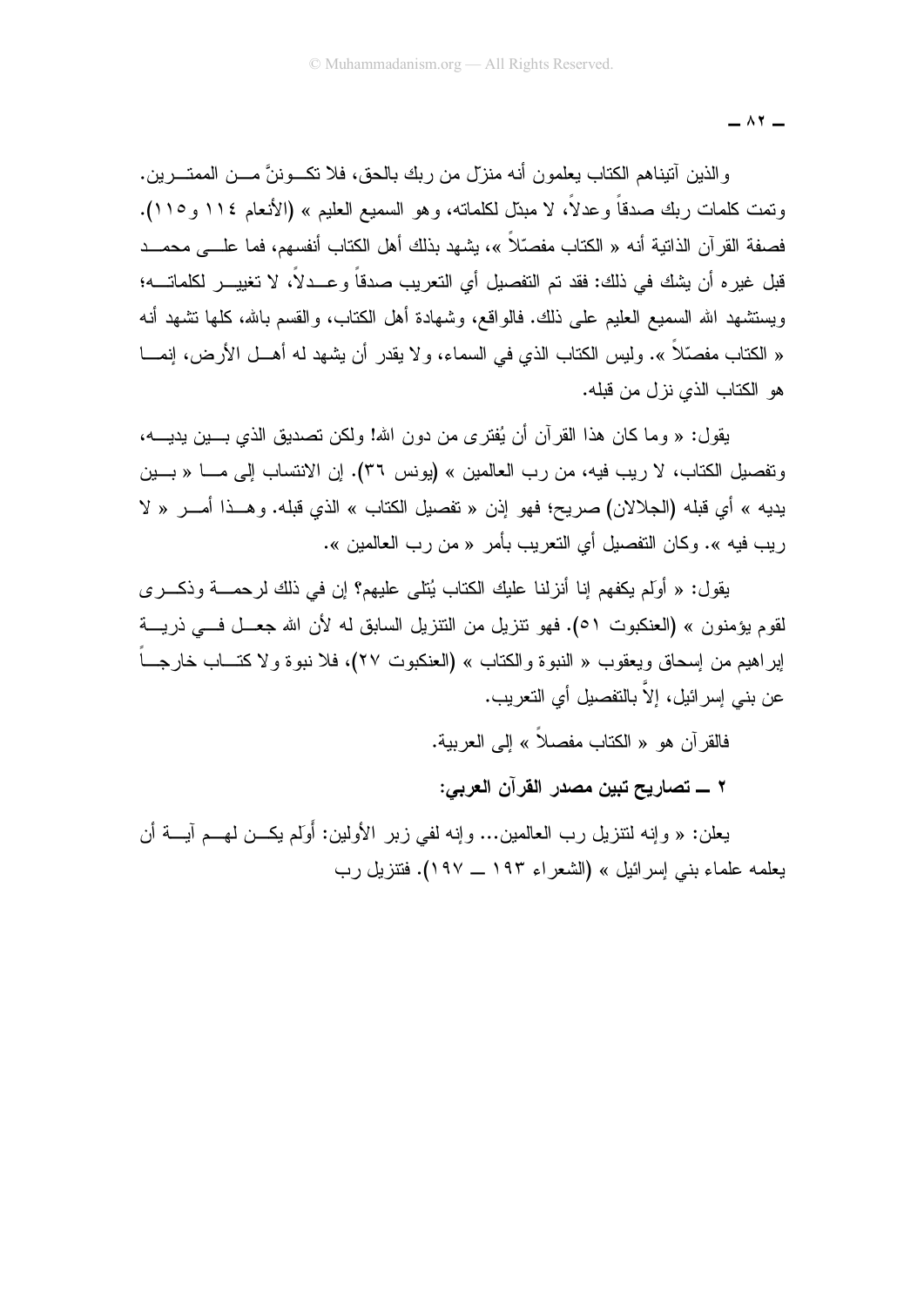$\wedge$   $\tau$   $-$ 

العالمين في القرآن هو من وفي زبر الأولين أيَّ « كَتبهم كالتوراة والإنجيـــل » (الجــــلالان). والبر هان أنَّ علماء بنبي إسرائيل يعلمون ذلك: فلو كان نتزيلاً من السماء لما أمكنهم الاطــــلاع على ذلك؛ فهـــو إذن نتزيل من « زير الأوليـــن »، أي **تنزيل مـــن التنزيـــل**، أي « تفصـــيل الكتاب ».

يعلن: « وقالو ا: لو لا يأتينا بآية من ر به! \_ أولم تأتهم بيّنة ما في الصحف الأولــــى » (طه ١٣٣). و هو كقوله: « أَوَلَم بِكفهم أنا أنزلنا عليك الكتاب بُتلي عليهم » (العنكبوت ٥٠). فالقرَّ أن هـــو بيّنة ما في صحف الكتـــاب المنزل من قبله، من إبراهيم إلى موسى إلى عيسى: « وإنَّ هذا (القرآن) لفي الصحف الأولى » (الأعلى ١٨)، التي ترتقي إلى « صحف موســـي، واير اهيم الذي وفَّى » (النجم ٣٦ ــ ٣٧).

يعلن ويؤكد أنه ينلو صحفاً مطهر ة من الكتاب الذي بين أيـــدي أهـــل الكتـــاب، كمـــا يشتر طون لصحة النبو ة: « لم يكن الذين كفر و ا من أهل الكتاب (اليهو د) و المشـــر كين منفكـــين حتى تأتيهم ا**لبينة:** رسول من الله يتلو صحفاً مطهر ة، فيها كتب قيمة! وما تفرّق الذين أوتــوا الكتاب (اليهود) إلاّ من بعد ما جاءتهم البينة » (البينة ١ ــ ٤). فهو يصر ح بأنه البينــــة التــــى يطلبون: فهو « رسول من الله يتلو صحفاً مطهَّرة فيها كتب قيمة ». وهذه هي علـــي الأرض، لا في السماء، وإلاَّ لما جاز النحدّي لامتناع وصولـهم إلى السماء. لذلك فاليـهود مثل المشركين هم « **شرّ البرية** » (٦)، بينما النصارى « الذين آمنوا وعملوا الصالحات أولئــك هــم **خيـــر** البرية » (٧). وبما أن محمداً « يتلو صحفاً مطهر ة فيها كتب قيمـــة » **فقــد عــرف الكتـــاب** ا**لمقدس بكل أسفاره؛** و القر آن نتز بل فنها.

> ٣ \_ فتلك النصاريح الصريحة نبيّن معنى **تعابير ه الثلاثة عن مصدر القرآن:** « بل هو قرآن مجيد في **لوح محفوظ** » (البروج ٢١ ــ ٢٢).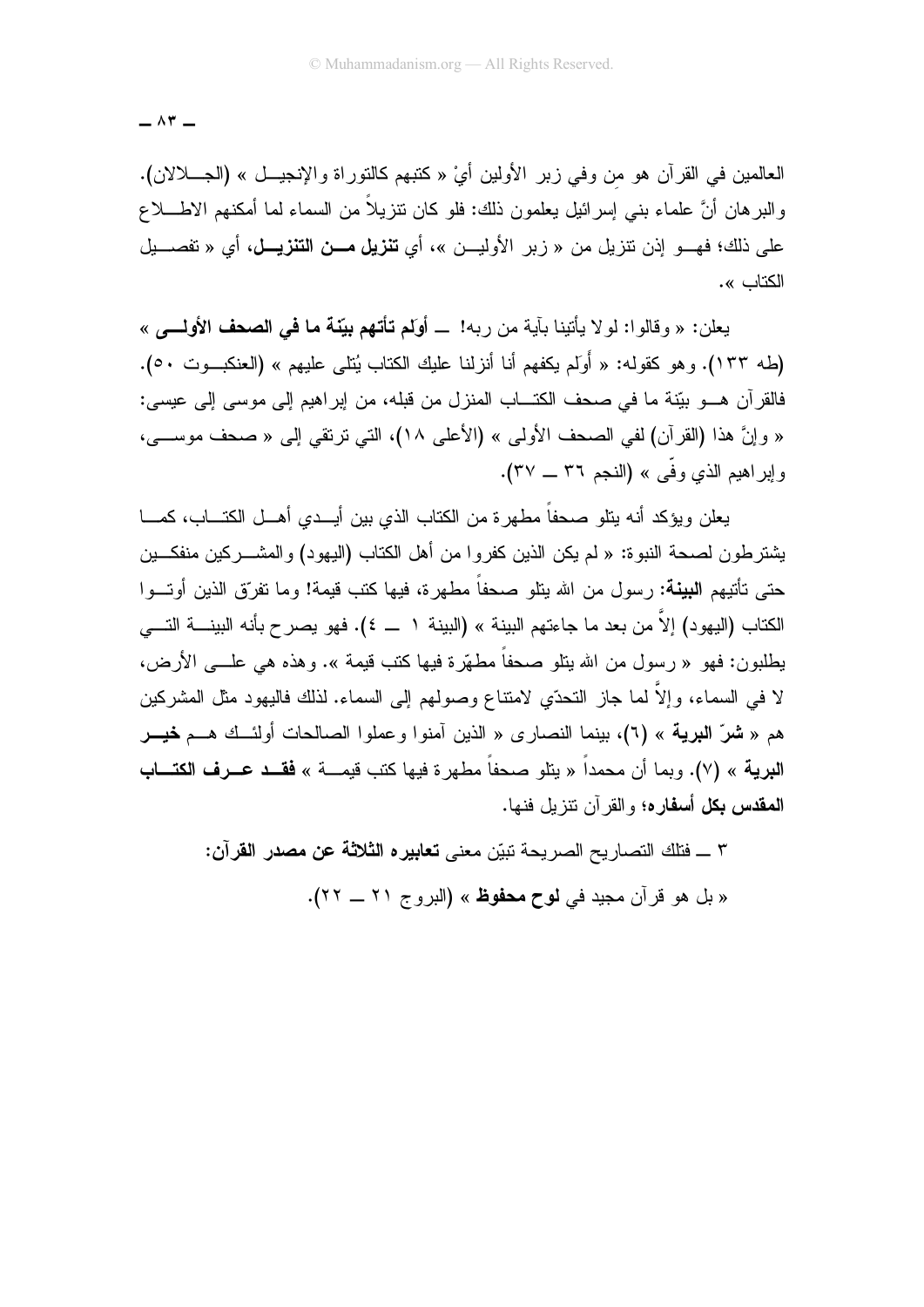$\overline{\phantom{0}}$   $\wedge$   $\overline{\phantom{0}}$ 

« إنه لقرآن كريم، في ك**تـــاب مكنون**، لا يمســـه إلا المطهّــرون، تتزيـــل مـــن رب العالمين » (الواقعة ٧٧ ــ ٨٠).

« حم. والكتاب المبين، إنا جعلناه قرأناً عربياً لعلكم تعقلون، وإنه في أمّ ا**لكتاب** لـــدينا لعلي حكيم » (الزخرف ١ ــ ٤).

فالقرآن العربي مصدر ه كتاب مكنون، في لو ح محفوظ، اسمه « أم الكتاب »؛ وبما أنه « **تنزيل من رب العالمين** » (الواقعة ٨٠) فهو على الأرض، لا في السماء. يدل علـــي ذلـــك قوله: « فمن شاء ذكر ه، في صحف مكر مة، مر فو عة مطهّر ة، بأيدي ســفر ة كـــر ام بـــر ر ة » (عبس ١٢ \_ ١٦). والسفرة اسم كتبة الكتاب عند أهل الكتاب؛ والكتاب هو « صحف مكرمة مرفوعة مطهَّرة » عن مسِّ المشركين، ولا يمسِّها إلا المطهَّرون، فلا تعنـــي الملائكـــة علــــي الإطلاق، لأن الملائكة لا جسد لها بحتاج إلى طهارة.

وذلك لأن الكتاب لم يعد في السماء، بل أنزله الله بواسطة أنبيائه: « كان النــــاس أمــــة واحدة، فبعث الله النبيين مبشرين ومنذرين، **وأنزل معهم الكتاب بالحق**، ليحكم بين الناس فيمـــا اختلفوا فيه » (البقرة ٢١٢). لاحظ إطلاق التعبير: « وأنزل معهم الكتاب بالحق »: فكتاب الله نزل من السماء وهو في لوح محفوظ مع أهل الكتاب، بأيدي سفرة بررة. لذلك فإن كان القرآن العربي « تنزيل رب العالمين » فهو « في زبر الأولين »، كما يشهد على ذلك علمــاء بنـــي إسر ائيل، فإنا « أور ثنا بني إسر ائيل الكتاب » (غافر ٥٣).

٤ ـــ فالقرآن العربي هو « تفصيل الكتاب » أيْ تعريبه.

فكتاب الله هو « كتاب أحكمت آياته، ثم فصلت من لدن حكيم خبير » (هود ١). لقــد أحكمت في الكتاب الأصلي الذي مع أهل الكتاب، « ثم فُصلت » إلى القرآن العربـــي. و هـــذا التفصيل يعني في اصطلاحه التعريب: « ولو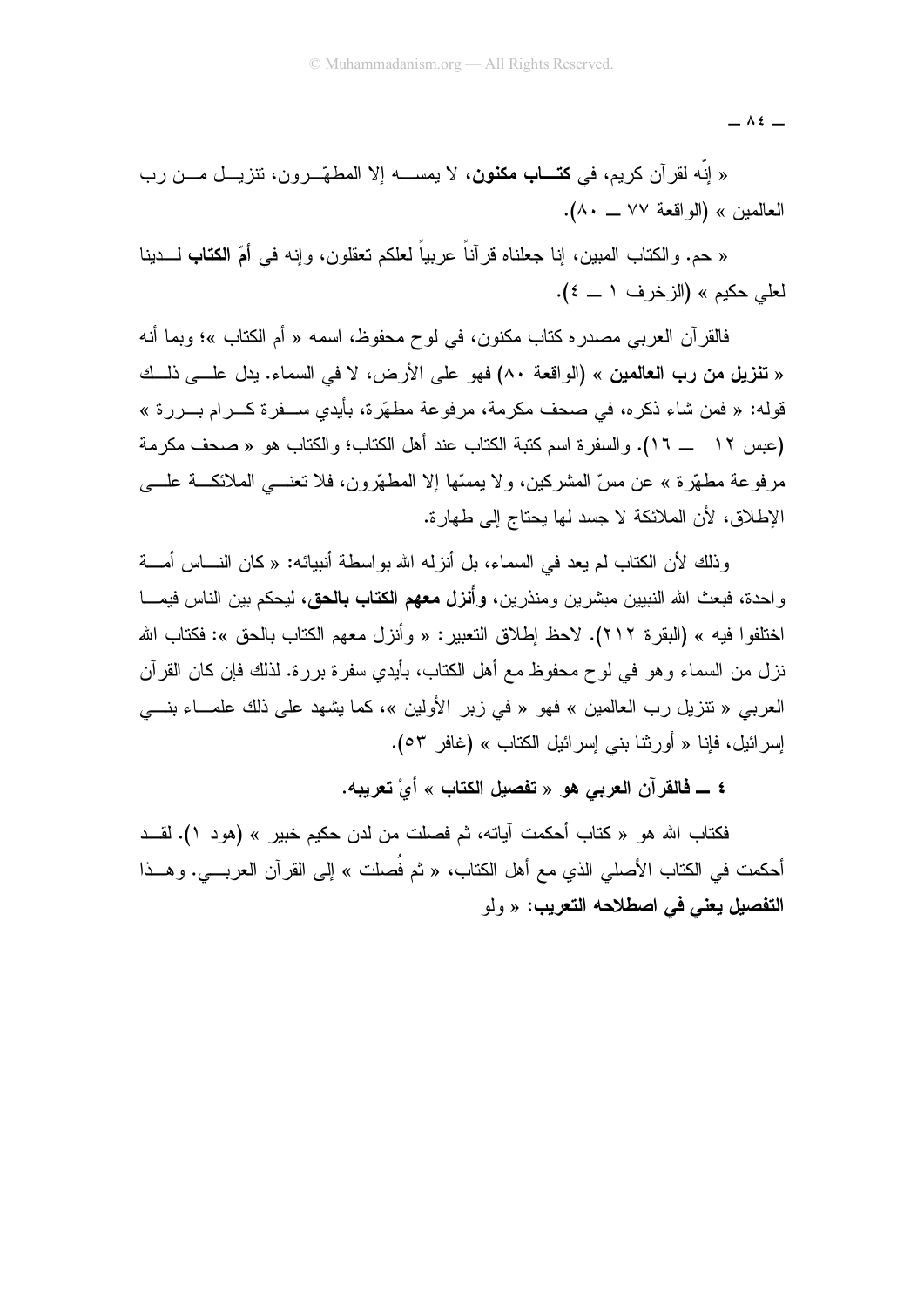$-$  ^  $\circ$   $-$ 

جعلناه قرآناً أعجمياً لقالوا: لولا فصلت آياته: أأعجمي وعربي! » (فصلت ٤٤). فالتفصيل في لغة القرآن هو التعريب.

لذلك « تنزيلٌ من الرحمان الرحيم، كتاب فُصلت آياته قرآناً عربياً لقــوم يعلمــون » (فصلت ٢ \_ ٣). فالتتزيل قد عُرب قرآناً عربياً؛ أيْ بحسب قراءة عربية له.

و هو يقسم بالكتاب نفسه أن هذا الكتاب صـار قر آناً عربياً: « و الكتاب المبين إ**نـا جعلنـاه** قرآنـاً عربيـاً لـعلكم تعقلون » (الزخرف ٢ ـــ ٣).

فالقرآن تنزيل لأنه « تفصيل الكتـــاب » أي تعريب التنزيل: فهـــو برادف بين قوله: « إنا أ**نزلناه** قرآناً عربياً لعلكم تعقلون » (يوسف ٢) وبين قوله: « انا **جعلنـــاه** قرآنـــاً عربيـــاً لعلكم تعقلون » (الزخرف ٣).

إن النتز بل هو في الكتاب الإمام و الكتاب المنبر ؛ بستفتح بذلك ثلاث مر ات: « نتز بـــل الكتاب من الله العزيز الحكيم » (٣٩: ١؛ ٤٥: ٢؛ ٤٦: ٢). ثم بعلن تعريب التنزيــل فـــي القرآن العربي: « تنزيل من الرحمان الرحيم: كتاب فصلت آياته قرآناً عربياً لقوم يعلمـــون » (فصلت ٢ ــ ٣)؛ أي « كتاب أُحكمت آياته، ثم فصلت » (هود ١).

و النتيجة الحاسمة أن القر آن هو « الكتاب مفصلاً » إلـــى العربيـــة (الأنعـــام ١١٤)، بتعريب « المثل » النصراني، فقد « شهد شاهد من بني إسرائيل على مثله » (الأحقاف ١٠)، وهذا الشاهد نصراني من بني إسرائيل لا يهودي.

ثانياً: تنزيل القرآن هو تعريب التنزيل الكتابي

١ ــــ هذا هو تعريفه: « تنزيل من الرحمان الرحيم، كتاب فُصلت آياته قرآناً عربيــاً لقوم يعلمون » (فصلت ٢ ـــ ٣). فالقرآن العربي هو تفصيل النتزيل في الكتاب أيْ تعريبه.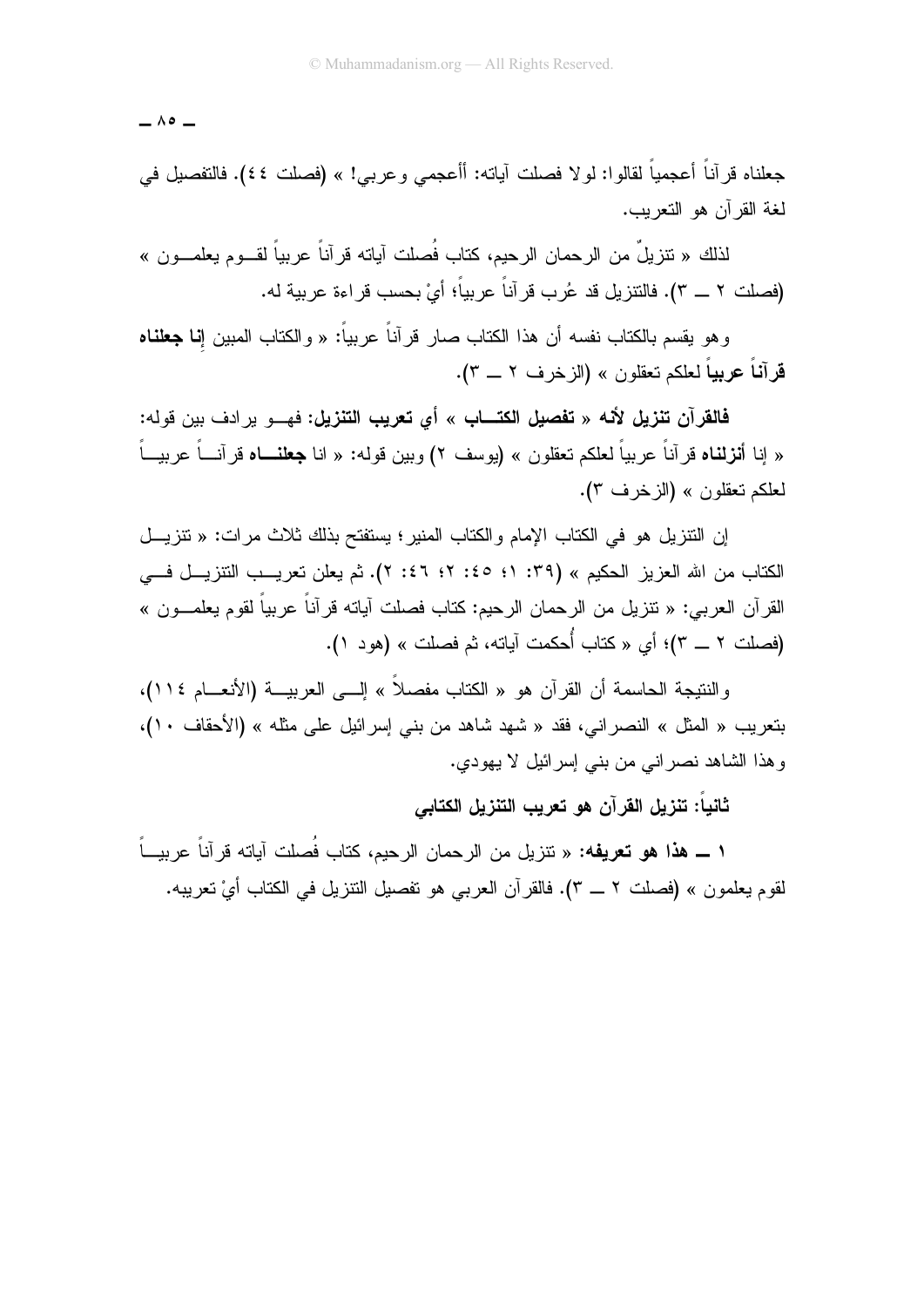$\wedge$   $\vee$ 

ويصور نعريب النتزيل بقوله: « وإنه لنتزيل رب العالمين، نزل به الـــروح الأمــــين، على قلبك لتكون من المنذرين، **بلسان عربي مبين**، وإنه لفي زير الأولين » (الشـــعراء ١٩٣ ـــ ١٩٧). فالقر آن إنما هو نتزيل رب العالمين، لأنه من زبر الأولين، لكن بلسان عربي مبين: إنه يصرح بتعريب النتزيل الكتابي، في القرآن العربي.

وهو يعلن ذلك بقوله: « وأنزلنـــا الِيكِ الذكر لتبيّن للناس مـــا نُـــزل الــــبيهم ولعلهـــم يتفكر ون » (النحل ٤٤). فالذكر القر آني هو بيان ما نزل إلى الناس من قبل في الكتاب.

٢ \_ و علة ذلك أن ا**لتنزيل محصور في الكتاب من قبله:** « ذلك بأن الله نزل الكتـــاب بالحق، و أن الذين اختلفو ا في الكتاب لفي شقاق بعيد » (البقر ة ١٧٦). لذلك فـــالبر إنمـــا هـــو الإيمان بالكتاب (البقر ة ١٧٧) مع سائر. أركان الإسلام المنقولة منه: « لنبيِّن للناس مـــا نـــزِّل اليهم ».

والقرآن العربي إنما هو نتزيل الكتاب نفسه إلى محمد، فليس من نتزيـــل جديـــد بعـــد النَّوراة والإنجيل: « آلم. الله لا إله إلاَّ هو الحي القيوم نزل عليك الكتاب بالحق مصدَّقاً لما بين يديه، وأنزل التوراة والإنجيل من قبل هدى للناس، وأنزل الفرقـــان » (آل عمـــران ١ \_\_ ٣). فيقتصر نتز بل القر آن على التصديق و التفصيل: « تصديق الذي بين يديه و تفصـــيل الكتـــاب » (يونس ٣٧)؛ لأنه يشرع لهم دين إبراهيم وموسى وعيسى (الشورى ١٣).

فيظل الكتاب المنزل قبل القرآن هدى للمنقين من العرب يؤمنون بــــه وبتفصــــيله فــــى القر آن العربي: « آلم. ذلك الكتاب لا ريب فيه هدى للمتقين... الذين يؤمنون بما أُنـــزل إليـــك وما أنزل من قبلك » (البقرة ١ ـــ ٤)؛ كما أنّ على النبي نفسه أنْ يقتدي بهداه وهدى أهله في دعوته: « فبهداهم اقتدهْ » (الأنعام ٩٠).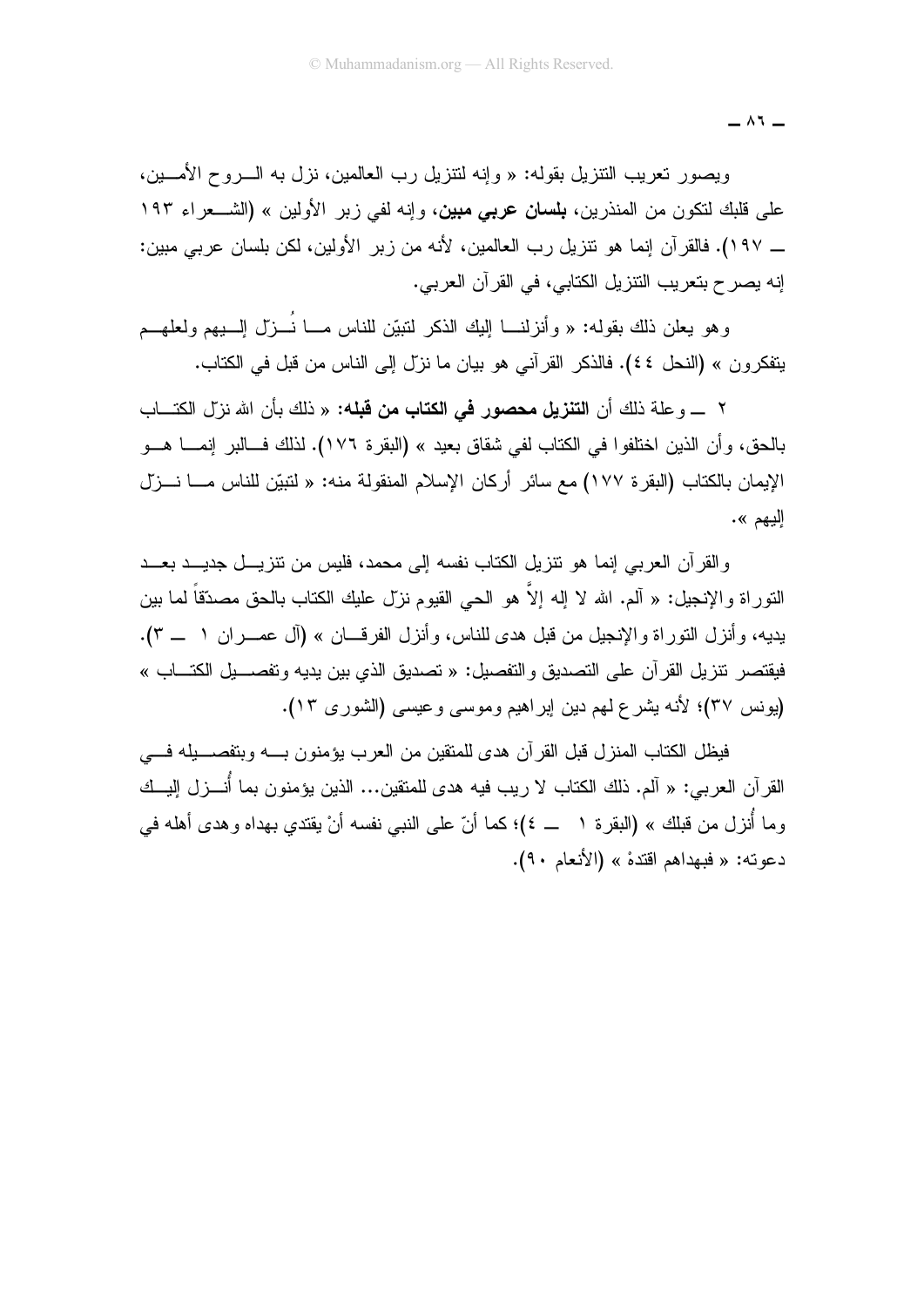$\wedge$  Y  $-$ 

٣ ـــــ يُرد على هذا التحليل الصادق، بإعلان القرآن: « قلْ مَن كان عدواً لجبريل فإنه نزلِّه علي قلبك بإذن الله، مصدقاً لما بين يديه و هدى وبشر ي للمؤمنين » (البقر ة ٩٧)؛ « قــلْ نزلّه ر و ح القدس من ر بك بالحق، ليثبت الذين آمنو ا و هــدي و بشـــر ي للمســـلمين » (النحـــل  $(1.7)$ 

ولكن فاتهم أن روح القدس، جبريل، إنما أُنزل عليه **الإيمان بالكتاب وضرورة** الدعوة له (الشور ي ٥٢ و ١٥)، عندما بحصر هذا النتزيل برؤيا غار حراء، في لبلة مباركة، هي لبلة القدر ، من شهر ر مضان: « أنز لناه في ليلة مبار كة » (٢ :٤٤)، « أنز لناه في ليلــــة القـــدر » (٩٧: ١)، في « شهر رمضان الذي أُنزل فيه القرآن » (البقرة ١٨٥). أمــا القـــرآن العربـــي نفسه فقد تمّ تفصيله مدى عشرين سنة ونيف، كمـــا يصرح في الآية نفسها (البقرة ١٨٥) بأنه « **بينات من الـهدى والفرقان** » أيْ من الكتـــاب وفرقـــانه، تفسيره في السُنّة، المسماة عنـــدهم « المشنة ».

٤ ــــــوالشبهة الكبرى على القــــول بـالتنزيل المطلق في القرآن العربي، هـــو تعبيـــر « ا**لتنزيل** » **نفسه.** وفاتهم أنه تعبير منشابه فيه لا يقطع بيقـــين؛ فهـــو يطلقــــه علـــي ســــائر المخلوقات: « أنزل من السماء مـــاء » (١٣: ١٩؛ ١٤: ٣٢؛ ١٦: ٢٥: ٢٠: ٥٣: ٢٢: ٣٣: ٣٥: ٢٧؛ ٣٩: ٢١)؛ « وأنزل لكم الأنعام » (٣٩: ٦)؛ « ثم أنزل الله سكينته، وأنزل جنسوداً لم تروها» (۹: ۲۷).

و هو أيضاً بر ادف بين النتز بل، و النصر بف، و النيسير ، و النبيـــين، أي أنــــه « نفصــــيل الكتاب » (يونس ٣٧)، فهو «الكتاب مفصلاً » (الأنعام ١١٤)، وا**لتفصيل في اصطلاحه يعنـــي التعريب:** « ولو جعلناه قرآناً أعجمياً لقالوا: لولا فُصلت آياته، أعجمـــي وعربـــي » (فصــــلت ٤٤). فهو ليس تعريب الكتاب مباشرة، بل تعريب « المثُّل » النصر اني (الأحقاف ١٠).

يجزم بذلك أن محمداً بالقرآن العربي: « **يعلمهــم الكتـــاب والحكمـــة** » أي التـــوراة والإنجيل (٢: ١٢٩ و ١٥١؛ ٣: ١٦٤؛ ٢٢: ٢).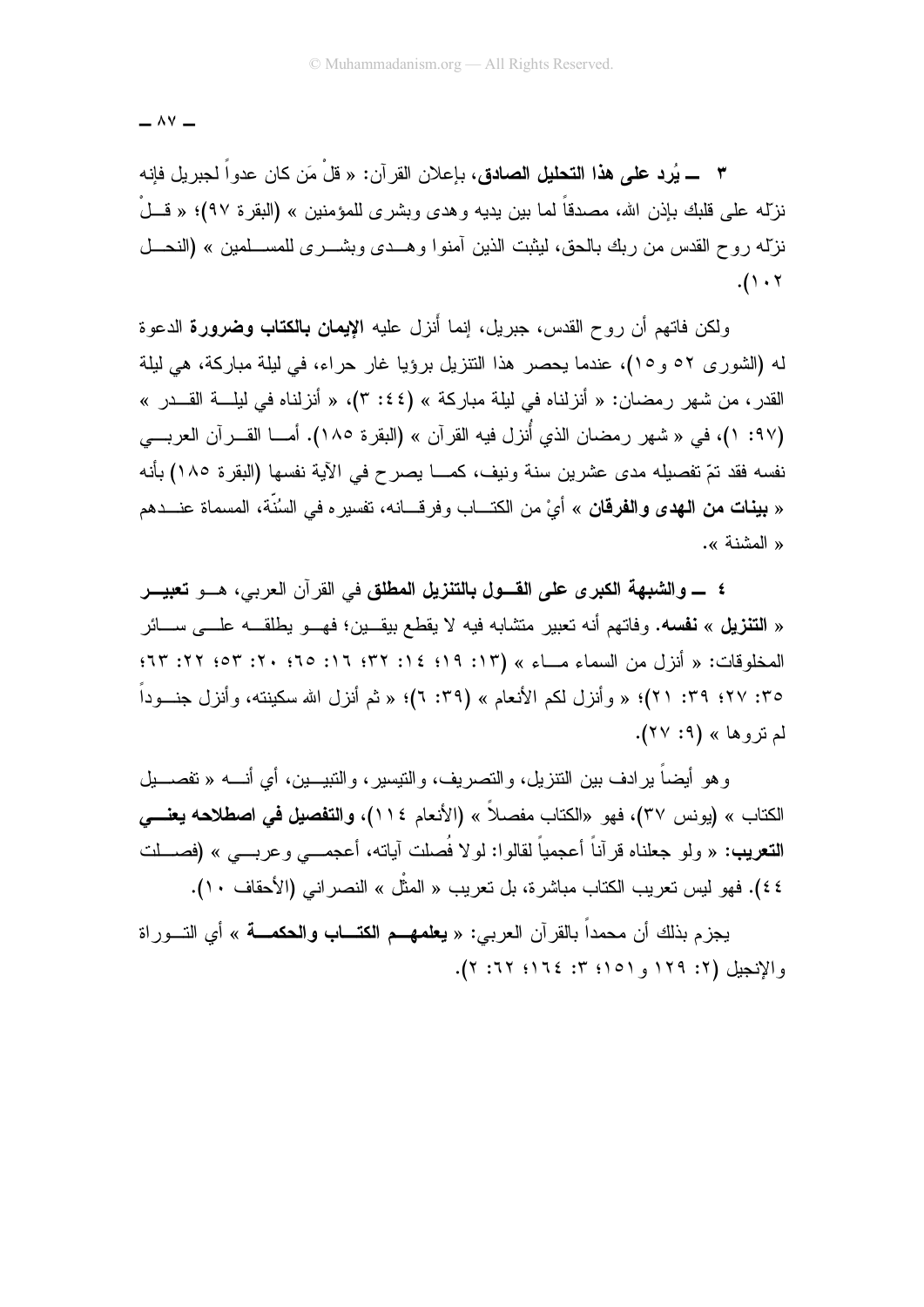$= \wedge \wedge$ 

فتنزيل القرآن يعني « نفصيل الكتاب » أيْ تعريبه، لكـــى يعلّـــم العــــرب « الكتــــاب والحكمة »، التوراة والإنجيل، «الكتاب كله ». فتنزيل القرآن هو تعريـــب النتزيـــل الكتـــابـي و الإنجيلي؛ أي نتز بل من النتز بل قبله، « تفصيل الكتاب ».

ثالثا: إيمان القرآن هو إيمان الكتاب نفسه

١ ـــ هذا هو إيمان القرآن يعلنه مرارا:

فأمره لأمته: « قوولا: آمنا بالله وما أنزل إلينا، وما أنزل إلـــي إبـــراهيم واســـماعيل واسحاق ويعقوب والأسباط، وما أوتى موسى وعيسى، وما أوتى النبيون من ربهم، لا نفــرتق بين أحد منهم، ونحن له مسلمون » (البقرة ١٣٦). فالإيمان يقتصر على تتزيل الكتاب.

و أمر ه للنبي نفسه: « قُلْ: آمنا بالله، وما أنزل علبنا، و أُنزل علي إب اهبم وإســـماعبل وإسحاق ويعقوب والأسباط، وما أوتى موسى وعيسى والنبيون من ربهم، لا نفرِّق بـــين أحـــد منهم ونحن له مسلمون » (آل عمران ٨٤). هذا هو الإسلام، لا دين غيــــره، وهــــو الإيمــــان بالكتاب الذي يفصلّه القرآن، بلسان عربي مبين (آل عمران ٨٥).

فالإيمان « بالله واليوم الآخر والملائكة والكتاب والنبيين » (البقرة ١٧٧) هــو البـــرّ عينه. لاحظ النعريف المطلق في قوله: « الكتاب ».

فإيمان النبي وأمته هو عدم النفريق بين كتب الله ورسله: « آمن الرسول بمـــا أنــــزل البه، و المؤمنون كل آمن بالله وملائكته وكتبه ورسله، لا نفرّق بين أحد من رســـله » (البقــر ة ٢٨٥). و عدم التفريق بين موسى و عبسى، بين التور اة و الإنجيل، هو « النصر انية » عبنها.

 $\ast$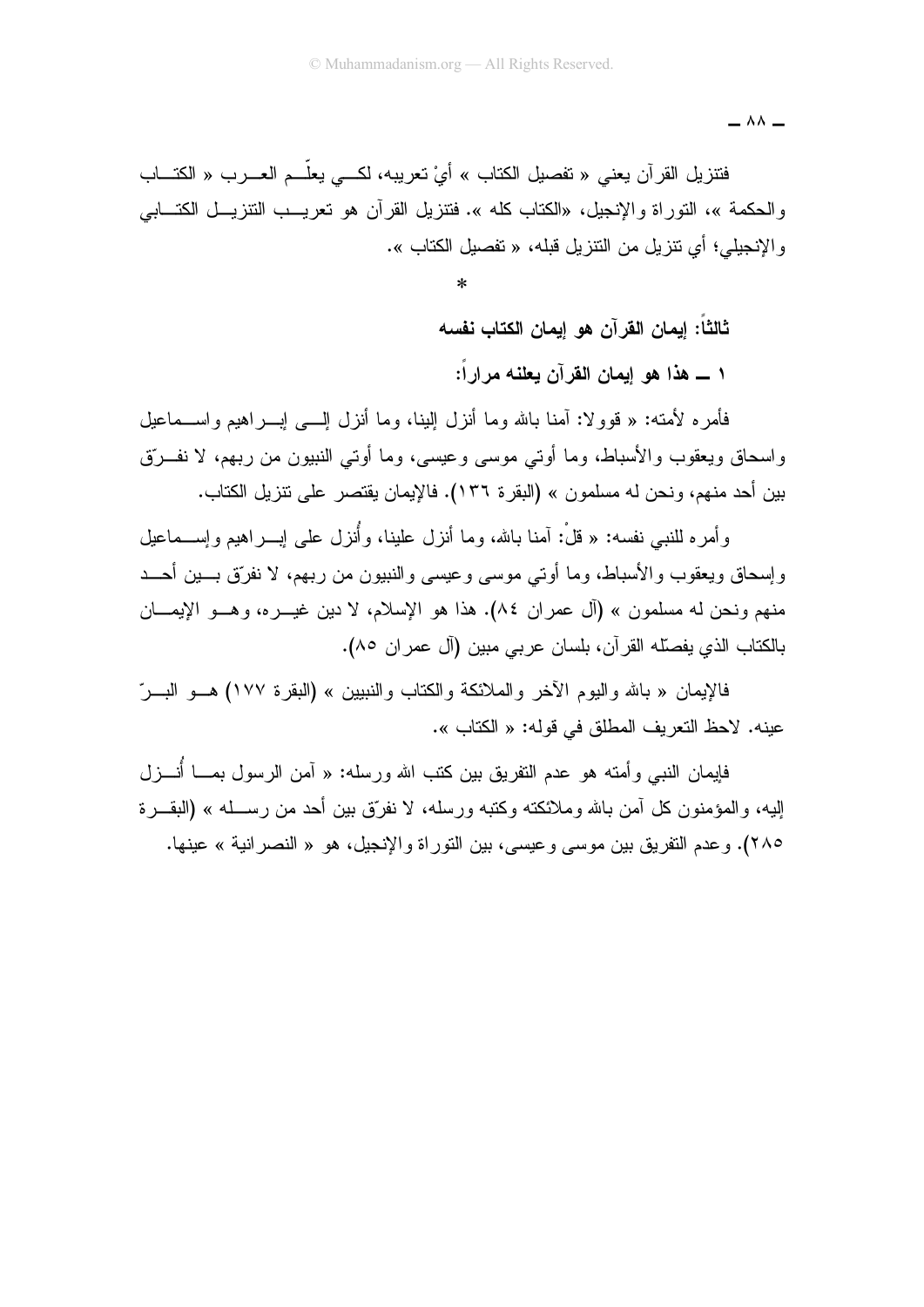$\wedge$  9  $-$ 

### 

هذا ما يعلنه بقوله: « يا أيها الذين أمنوا، أمنوا بالله ورسوله والكتاب الذي نزل علــــي ر سوله، والكتاب الذي أنز ل من قبل: ومَن بكفر بالله وملائكته وكتبه ورسله والبوم الآخر فقــد ضلَّ ضلالاً بعيداً » (النساء ١٣٥). فالإيمان بالكتابيْن واحد، لأن القرآن « تفصيل الكتاب ».

فالكتاب الأول هـــو «هدى للمتقبن » من العر ب الــــذين لأجل ذلك بوَمنون بالكتابيْن: « ذلك الكتاب، لا ريب فيه، هدى للمتقين... الذين يؤمنون بما أنزل إليك وما أنزل من قبلــك، وبالآخرة هم يوقنون. أولئك على هدى من ربهم وأولئك هم المفلحون » (البقرة ١ \_\_ ٥). ففي النتز بِلَيْنِ، الكتاب و احد، و الـهدي و احد، لأنَّ الكتاب « هدي للمتقين » من العر ب.

وبؤكد ذلك خصوصاً بالنسبة للإنجيل: « و آتيناه الإنجيل فيه هــدي ونــور ... هــدي وموعظة للمنقين » (المائدة ٤٩). فالإنجيل هدى لجماعة محمد، المنقين من العرب، فهو « فيه هدى ونور » كما أن « النوراة فيها هدى ونور » (المائدة ٤٧). فما في القرآن مـــن « هـــدى ونور » هو من التوراة والإنجيل، لأنّ القرآن « يعلمهــم الكتـــاب والـحكمـــة »، أيْ التـــوراة والإنجيل. لكن الإنجيل وحده هو « هدى وموعظة للمنقين » من العرب (المائدة ٤٩).

لذلك على أمة محمد أن يؤمنو ا « بالكتاب الذي نزَّل على ر سوله، و الكتاب الذي أنـــز ل من قبل » (النساء ١٣٥): فالاقتصار على الإيمان بالقرآن وحده هو خيانة للقرآن نفسه.

ر ابعاً: إسلام القرآن هو إسلام الكتاب نفسه

يعلن ذلك بمنع الجدل فيه مع أهل الكتاب: « و لا تجادلو ا أهل الكتاب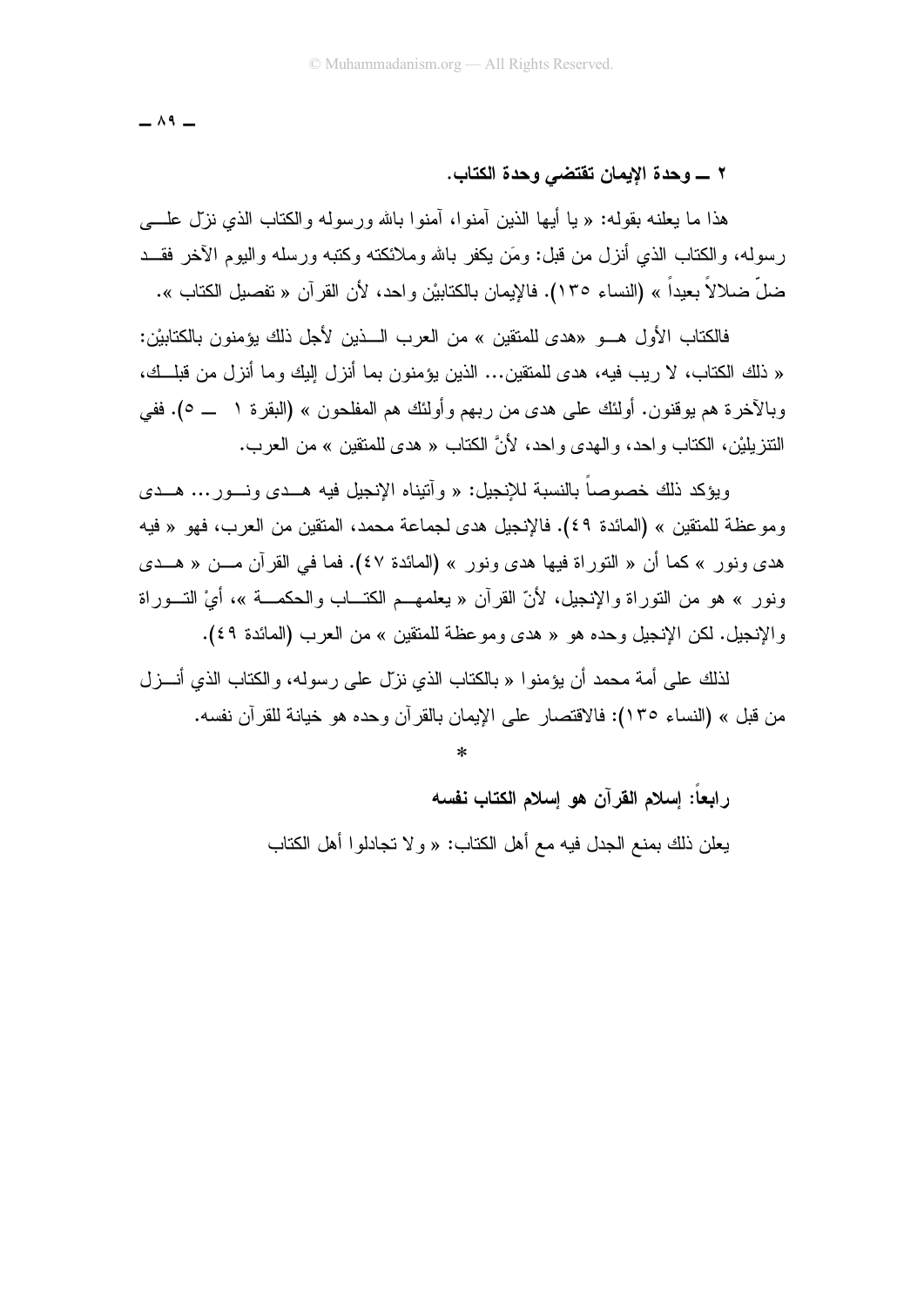$-9. -$ 

إلاَّ بالتي هي أحسن ـــ إلاَّ الذين ظلموا منهم (اليهود) ـــ وقولوا: آمنا بالذي أُنزل إلينا وأنــــزل الِبِكم، وإلهنا وإلهكم واحد، ونحن له مسلمون » (العنكبوت ٤٦). فلا جدال مع أهل الكتـــاب إلاَّ بالحسني، وهذه الحسني هي الأمر بالتسليم معهم أن الإله واحد والنتزيل واحد والإسلام واحد.

فإسلام القرآن ليس منه، إنَّما هو إسلام الكتاب عينه من قبل: « هو سمَّاكم المســـلمين من قبل وفي هذا » القرآن (الحج ٧٨).

وأهل الكتاب هم المسلمون الحقيقيون من قبل القرآن، كما يشهد لهم هو نفسه: « الذين أننيناهم الكتاب من قبله هم به (بالقرآن) يؤمنون؛ وإذا يُتلى عليهم قالوا: أمنا به إنه الحق مـــن ربنا: إ**نا كنا من قبله مسلمين** » (القصص ٥٣). فالإسلام والمسلمون قائمون قبل القرآن.

لذلك جاء محمداً الأمر في روِّيا الغار بأن ينضم إلى هوِّ لاء المسلمين مـــن قبلـــه، و أن يتلو معهم قرآن الكتاب: « وأمرت أن أكون من المسلمين، وان أتلو القرآن » (النمـــل ٩٠ ـــ ٩١). فالقرآن يدعو للإسلام، بإسلام مَن سبقه، وقد انضم إليهم « أمة واحدة » (الأنبيـــاء ٩٢؛ المؤمنون ٥٣).

وهـــو يشهد للإسلام بشهادة أولى العلم المقسطين، أيْ أهـــل الكتــــاب « المسلمين »: « شهد الله أن لا إله إلاَّ هو، والملائكة، وأولوا العلم قائماً بالقســط، لا إلـــه إلاَّ هـــو العزيـــز الحكيم: إنَّ الدِّينَ عندَ اللَّه الإسْلاَمُ » (آل عمر ان ١٨ ـــ ١٩). نعرف أن أولي العلم، مثل أهل الذكر ، مرادف لأهل الكتاب في اصطلاحه. وسنرى أن صفة « قائماً بالقسط » أيْ مقســـطين، هي كناية عن « النصار ي »، لذلك يخالف أهل الكتاب من اليهود تلك الشـــهادة (آل عصـــران ١٩). فبنصِّ القرآن القاطع هو يشهد للإسلام بشهادة أهل الكتاب والإنجيل له، « المســلمين » من قلله.

فإسلام القرآن هو إسلام الكتاب والإنجيل نفسه، « ما أوتبي موسى وعيسى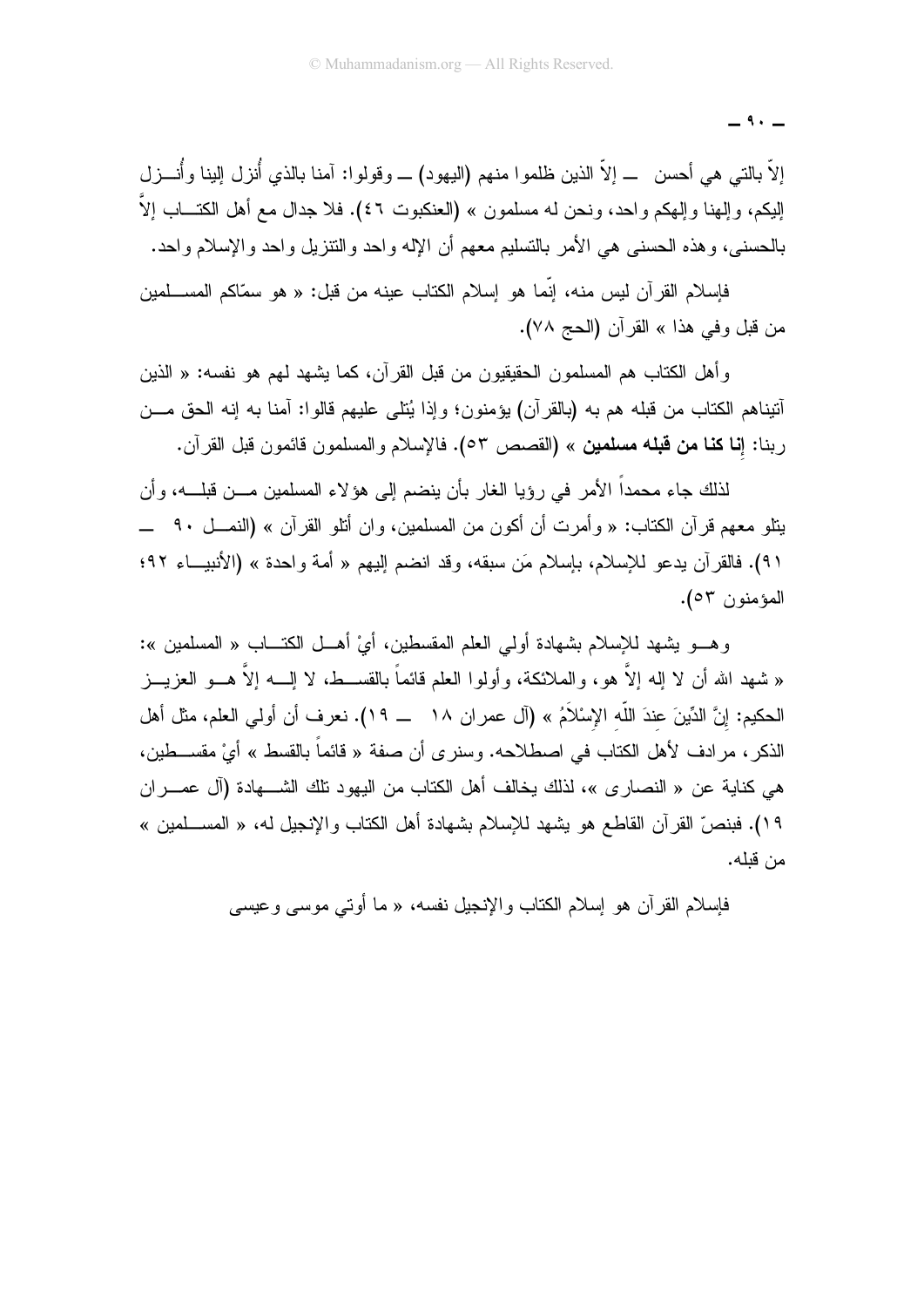$$
- \cdots -
$$

والنبيون من ربهم، لا نفرق بين أحد منهم ونحن له مسلمون: ومن يبتغ غير الإسلام ديناً فلـــن يقبل منه، وهو في الآخرة من الخاسرين » (آل عمر إن ٨٤ ــ ٨٥). فليس في القـــر آن مـــن اسلام سوى اسلام الكتاب والانجبل، عند أهله.

لذلك « من أحسن قولاً ممن دعا إلى الله وعمل صـالحـاً، وقال: إننـي من المســـلمين » (فصلت ٣٣) كما أمر محمد نفسه: « وأُمـــرت أن أكـــون مـــن المســـلمين » (النمـــل ٩٠). فالمسلمون موجودون قبله، وهو ينضم إليهم ويدعو بدعوتهم.

فليس من إســـلام صحيح بدون إســـلام الكتـــاب والإنجيل. لـــذلك انضم محمـــد إلـي « المسلمين » من قبله وأخذ بالقرآن بشهد للإسلام الكتابي والإنجيلي.

وهذا الإسلام الكتابي الإنجيلي هو الإسلام الذي ارتضاه القرآن لأمته في آخر أمـــره، يوم حجة الـــوداع: « اليوم أكملت لكم دينـــكم، وأتممت عليكم نعمتي، ورضيت لكم الإســــلام ديناً » (المائدة ٣)، أي الإسلام الذي يشهد له القرآن بشهادة أولـي العلم المقســـطين، أي أهـــل الكتاب النصارى من بني إسرائيل ومن « تنصَّر » معهم من العرب (آل عمران ١٨).

فهذا الواقع القرآني يحتم على أمة محمد، كما على أمة عيســـي، المباشـــرة بـــالحوار الإسلامي المسيحي، ليتحقَّقوا ويُحقَّقوا أنهم « أمة واحدة » على **دين واحد**، **وإنْ افترقوا إلـــــ**ي فرعيْن، اِسلام ومسيحية.

 $**$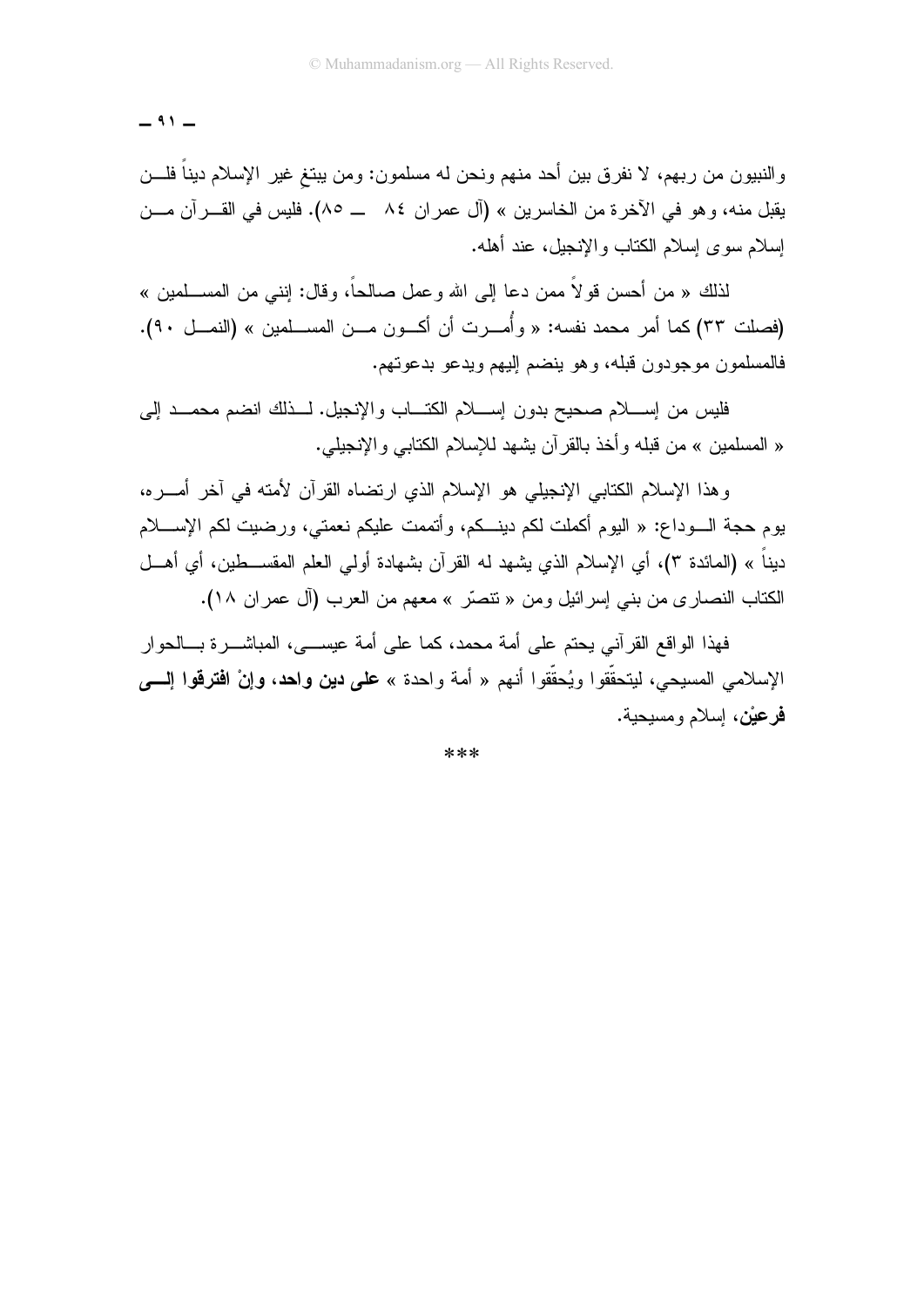$-$  ٩٢ $-$ 

# بحث ثان

انتساب القرآن إلى الإنجيل وأهله على الخصوص

هدف الدعو ة القر آنية تُنائي:

فرْض النّوحيد الكتابي على العرب، بصورته « النصر انيّة » التي تجعل دين موســـي ودين عيسى ديناً واحداً (الشورى ١٣)، والنوراة والإنجيل شرعاً واحداً (المائدة ٧١).

وهذه الصورة « النصر انية » للتوحيد الكتابي المفروض على العرب تجعــل الـــدعوة ا**لقرآنية للمسيح والإنجيــل** محور تعليمه وجهاده (الصف ١٤)، وذلك بنصـه القاطـع: « إن هذا القرآن يقصّ على بنبي إسرائيل أكثر الذي هم فيه يختلفون » (النمل ٧٦)، وما اختلفــوا إلــــي يهود ونصاري من بني إسرائيل إلاَّ في المسيح والإنجيل، لا في النوحيد والكتـــاب. فـــالقرآن ينتسب انتساباً مطلقاً إلى الإنجيل وأهله على الخصوص. وهذه هي ا**نظاهرة القرآنية الكبـــري** الثانية.

أو لا: كمال النبوة والكتاب بالمسيح والإنجيل

لا يرد ذكر « المسيح » والإنجيل في القرآن، كحلقة بين رسل الله وكتبه؛ إنَّما يـــنصّ علي أنه « قفّي » بالمسيح والإنجيل علي « ما أو تي النبيون من ربهــم »، و لا ينص علي أنه « قفّي » على المسيح والإنجيل بأحد. وهذه ظاهرة فريدة فيه تستر عي الانتباه والاقتصار .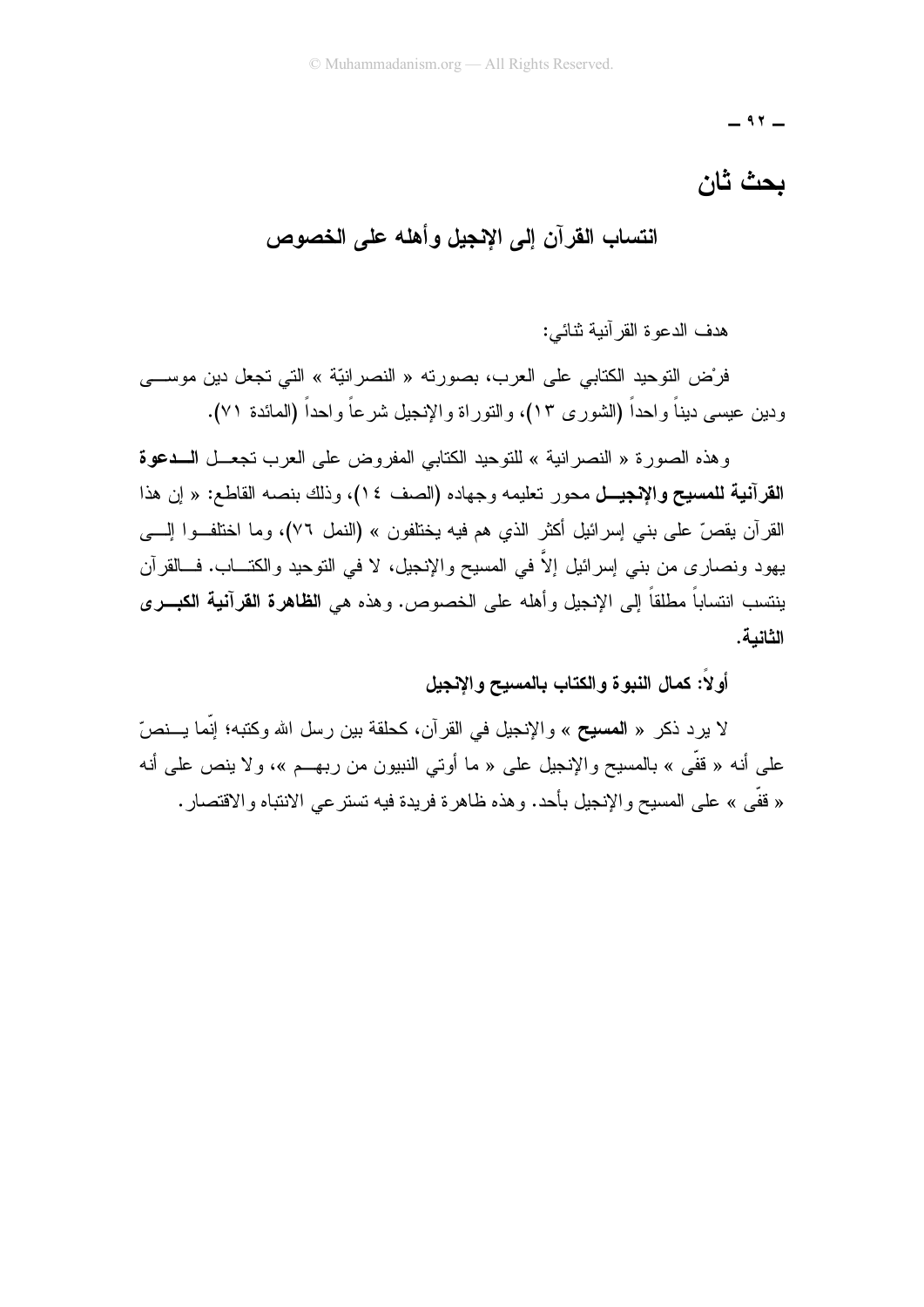$-95 -$ 

يصرح: « ولقد أنَّنِنا موسى الكتاب، وقفينا من بعده بالرسل، وأنَّنِنا عيسى ابـــن مــــريم البينات وأيدناه بروح القدس: فكلما جاءكم رسول بما لا نهوى أنفسكم استكبرتم ففريقاً كـــذبتم، وفريقاً نقتلون... ولما جاءهم كتاب من عند الله مصدّق لما معهم... كفروا به، فلعنة الله علـــى الكافرين » (البقرة ٨٧ ـــ ٨٩). فالرسل من بعد موسى على شـــريعته، لـــذلك فالكتـــاب هـــو النَّوراة والإنجيل. ويمتاز عيسى على موسى ومَن بعده بالبينات وتأييد روح القدس في ســــيرته وشخصيته، وليس فقط في رسالته، « يســير معـــه حيــث ســـار »، « لا يفارقـــه ســـاعة » (الجلالان)؛ بينما يقتصر دور جبريل مع موسى ومحمد على التنزيل فقط. فسالقرآن يحصـــر الرسالة في موسى وعيسى، والكتاب في التوراة والإنجيل؛ والقرآن هو فقط « كتـــاب مـــن الله مصدق لما معهم » يقتصر على التصديق والتفصيل (يونس ٣٧): « وهذا كتاب مصدَّق، لساناً عربيّاً » (الأحقاف ١٢)، فليس فيه من جديد سوى اللسان العربي المبين \_ والنتيجة الحاســمة أن الله قفَّى على موسى والرسل من بعده بالمسيح، وما قفَّى على المسيح بأحد. فما القــــرآن إلاّ « كتاب مصدّق »، ومحمد رسول مصدّق.

هذا ما يصرح به في قوله: « **وقفينا على أثارهم بعيسى ابن مريم..** وآتيناه الإنجيــل فيه هدى ونور .. وهدى وموعظة للمنقين » من العرب (المائدة ٤٩). فالإنجيل « فيــــه هـــدى ونور » كمـــا في التوراة « هـــدي ونـــور » (المائدة ٤٧). فالكتـــاب توراة وإنجيل. وتتتهي « التقفية » على الرسل بالمسيح، وذلك بحسب حرف القرآن نفسه. يؤيد ذلك أن الإنجيل وحده « هدى ومو عظة للمنقين » من العرب. وبسبب الإنجيل كان « الكتاب، لا ربب فيـــه، هـــدى للمتقين » (البقر ة ٢).

فهذا هو **موجز تاريخ النبوة والكتاب**، في عــرنف القــرآن: « ولقــد أرســـلنا نوحـــاً وإبراهيم، وجعلنا في ذريتهما النبوة والكتاب: فمنهم مهند (النصارى) وكثيـــر مـــنهم فاســــقون (اليهود). ثم قَفَينا علي آثار هم برسلنا، **وقفينا بعيسي ابن**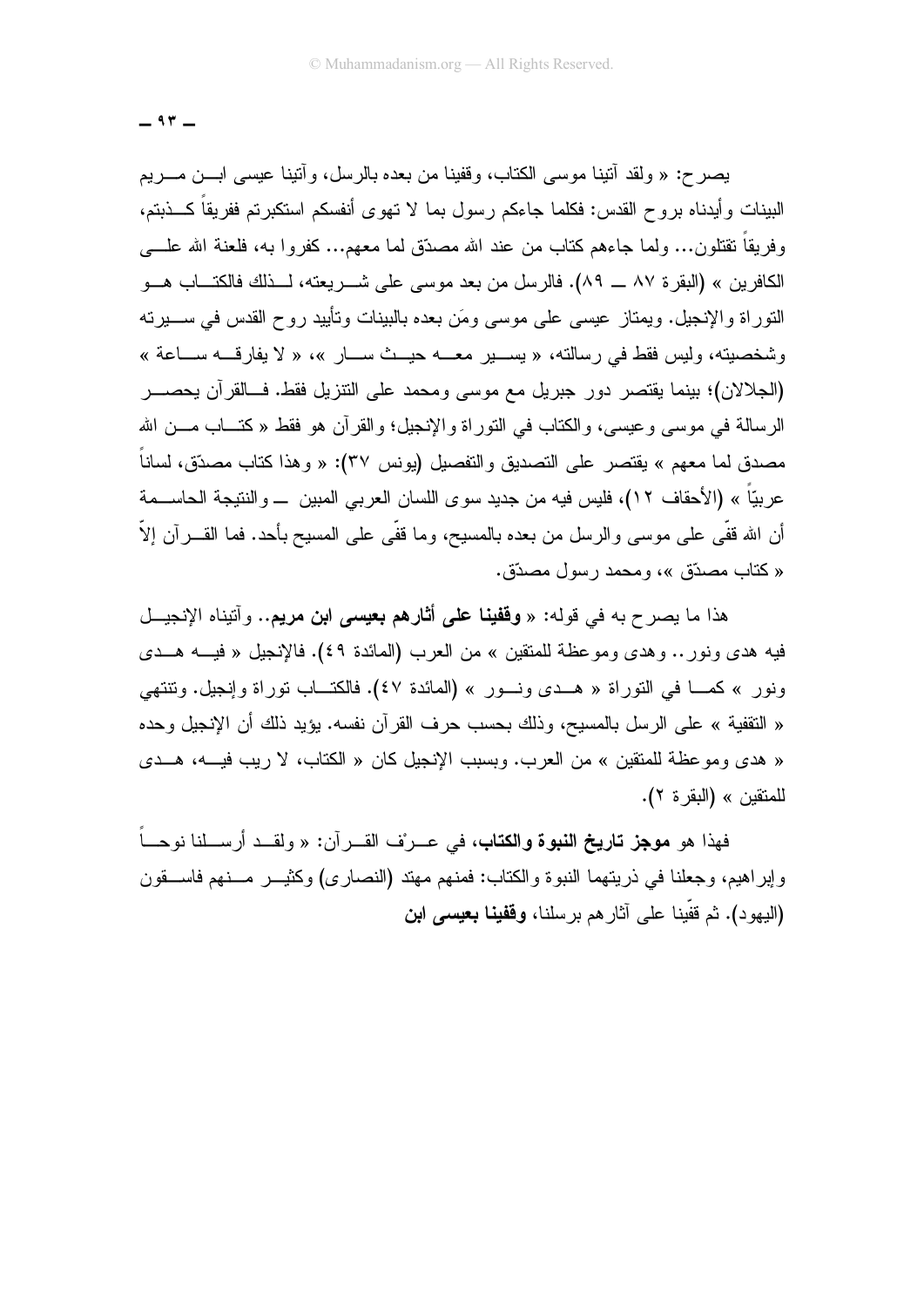$-$  ۹٤ $-$ 

مريم وآتيناه الإنجيل » (الحديد ٢٦ \_\_ ٢٧). إنَّ النص صريح قاطع: ختام النبوة والكتاب هو المصيح والإنجيل، بحرف « النقفية »؛ ولا ينص القرآن أبداً على « نقفيـــة » علـــي المســـيح و الإنجيل.

فيقتصر دور القرآن على « تصديق الذي بين يديه، وتفصيل الكتاب » (يسونس ٣٧). وفي هذا الدور نفسه، « شهد شاهد من بنبي إسرائيل على مثله » (الأحقاف ١٠). فدور القرآن ونبيّه إنما هو التصديق والتعربب.

لذلك، ففي عرْف القرآن، إنَّ كمال النبوة والكتاب هـــو بالمســـيح والإنجيـــل: فبـــدون المسيح و الإنجيل، لا تقوم النبوءَ و الكتاب. هذا هو سبب الخلاف الأكبر بين محمد و اليهود فــــى القر آن كله.

 $\ast$ 

ثانيا: لا توحيد ولا إسلام بدون المسيح والإنجيل

إن التوحيد الذي يدعو إليه القرآن هو ا**لتوحيد الكتابي المنزل،** فليس فيه مـــن توحيـــد سواه (آل عمران ٨٤ ــ ٨٥). هذا هو الدين الذي يشرعه للعرب (الشوري ١٣)؛ وهــذا هـــو الإسلام الذي يشهد له (آل عمران ١٨).

أجل يدعو أهل الكتاب إلى عبادة الله وحدة، لا شريك له: « قل: يا أهل الكتاب تعـــالوا إلى كلمة سواء بيننا وبينكم، ألاّ نعبد إلاّ الله، ولا يتخذ بعضنا بعضاً أَرباباً مـــن دون الله، فـــانْ تولُّول، فقولوا: اشهدوا بأنا مسلمون » (آل عمران ٢٤). ويفصِّل: « ولا يسأمركم أن تتَّخــذوا الملائكة والنبيين أرباباً: أيأمركم بالكفر، **بعد إذ أنتم مســـلمون** » (آل عصـــران ٨٠). ويحـــدّد ويندّد؛ « وقالت اليهود: عزيز ابن الله! وقالت النصاري (المســـيحيون): المســـيح ابـــن الله » (النوبة ٣١). ولكن هذا الموقف السلبي التقويمي، لا يمنع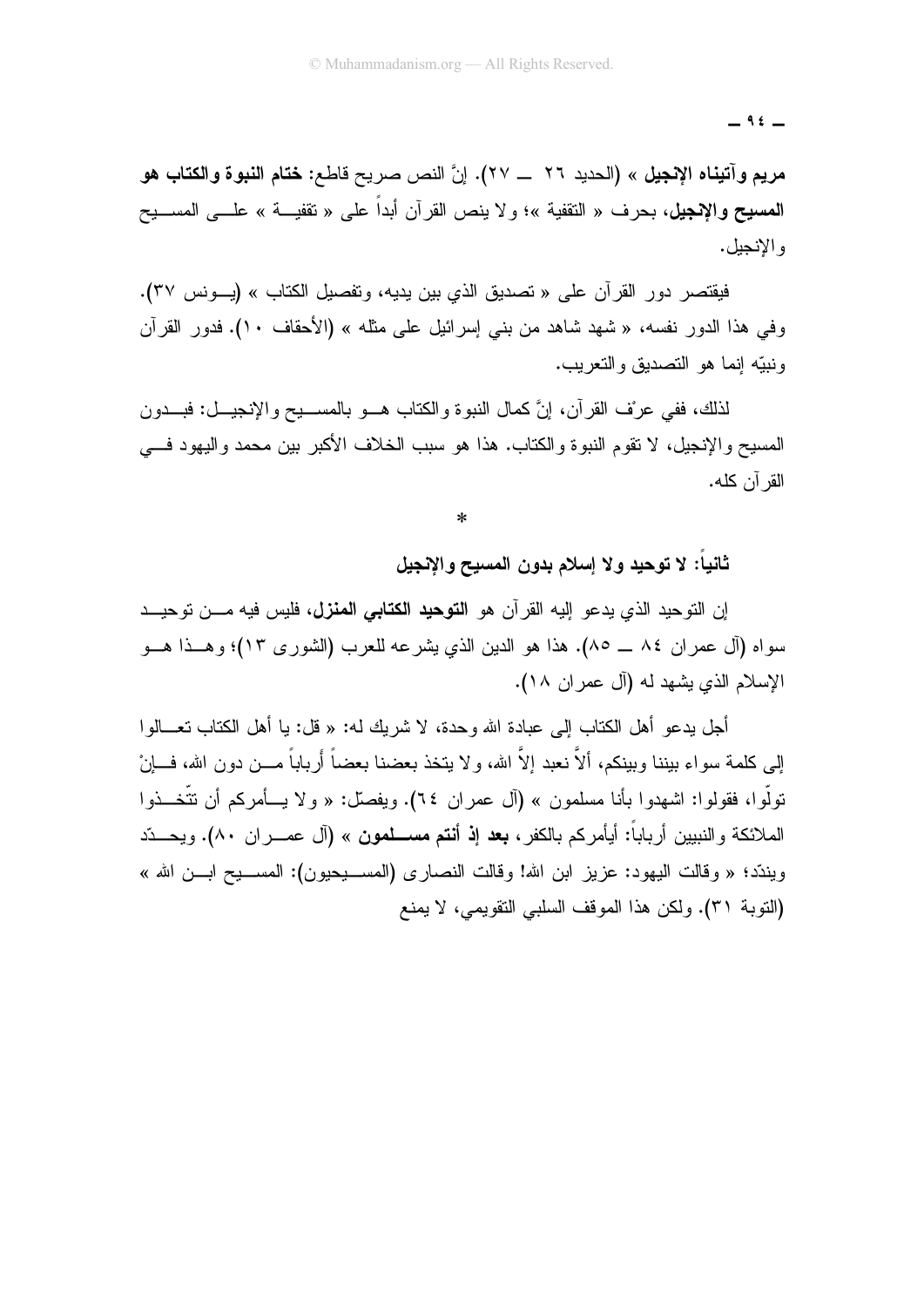$-90-$ 

الموقف الإيجابي بأنه لا توحيد منز لاً بدون المسيح والإنجيل: « ثم قفينا على أثارهم برســـلنا، وفَّفينا بعيسى ابن مريم وآتيناه الإنجيل » (الحديــد ٢٧)، فالتوحيــد المنــزل قمتـــه المســـيح والإنجيل: « ثم قفينا على أثارهم برسلنا، وقفينا بعيسى ابن مريم وأتيناه الإنجيــل » (الحديـــد ٢٧)، فالتوحيد المنز ل بُختم بالمسبح و الإنجيل.

وكانت دعوة المسيح النوحيد الكتابي المتواتر: « إن الله ربي وربكم فاعبــدوه هــذا صر اط مستقيم » (آل عمر ان ٥١). لكن دعوته كانت مسك الختام في النبوة والكتاب: « وقفينا على أثارهم (الأنبياء والمرسلين) بعيسى ابن مريم... وأتيناه الإنجيل فيه هدى ونور ... وهدى وموعظة للمنقين » من العرب. (المائدة ٤٩). فالتوراة هي أيضاً « فيها هدى ونور » (المائدة ٤٦) لكنه لا ينص على أنَّها مثل الإنجيل « هدى وموعظة للمتقين » من جماعة محمد، إنمـــا هذا الدور مع المسلمين محفوظ للمسيح والإنجيل.

لذلك فهو يدعو جماعته أن يكونوا « أنصار الله » كما كان حواريو عيسى أنصار الله (الصف ١٤)، بناء على دعوة المسيح لهم: « فلما أحسّ عيسى منهم الكفر (من اليهود) قـــال: مَن أنصاري إلى الله؛ قال الحواريون: نحن أنصار الله، آمنا بالله، وأشهد بأنا مســـلمون » (آل عمران ٥٢). فالتوحيد الحــــق ينتهي بعيسى والإنجيل، وينتقل بحرفـــه إلى محمد والقــــــــرآن: « وشهد شاهد من بنبي إسرائيل على مثله » (الأحقاف ١٠). فـــلا توحيـــد ولا إســــلام بــــدون المسيح والإنجيل.

 $\ast$ 

ثالثاً: موضوع الإيمان في القرآن هو الله والمسيح كلمة الله

إن ميزة القرآن بالإيمان في المسيح أن ابن مريم هو أيضاً كلمة الله، ويؤكِّد دائماً على هذه الصفة، حتى جعل « الله وكلمته » موضوع إيمانه ودعوته: « يا أيها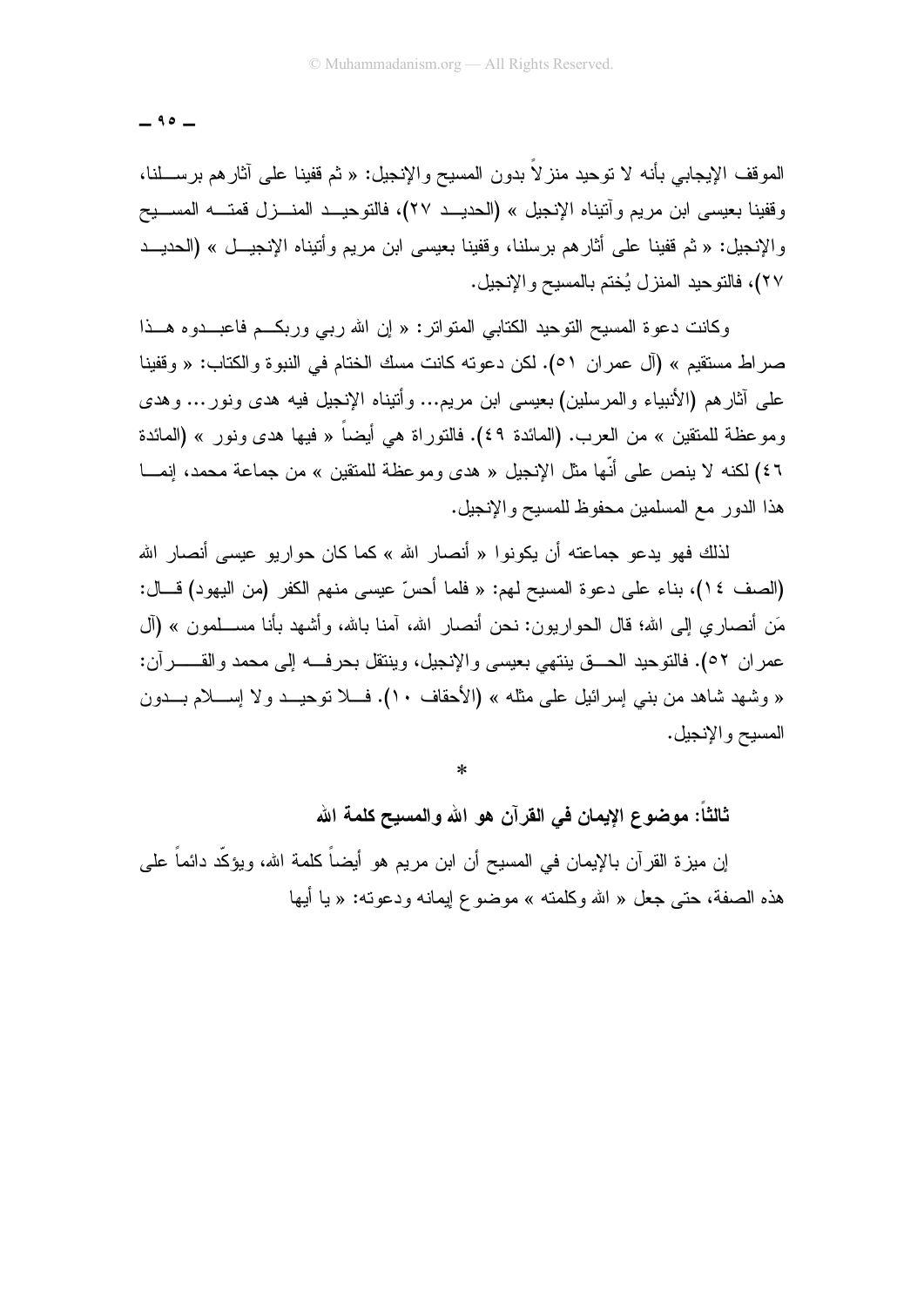$-97-$ 

الناس، إنـي رسول الله إليكم جميعاً… فأمنوا بالله ورسوله، النبـي الأمــــي، الـــذي يـــؤمن بــــالله وكلمته واتبعوه لعلكم تهتدون » (الأعراف ١٥٧). لتعبير « الله وكلمته » قراءة أخرى، « الله و**كلماته** »، لكن هذه الأخرى لا تفيد نكتة تميّز إيمان القرآن، و لا تتسجع مع ر دّ القرآن علــــ*ى* البهو د (الأعر اف ١٥٥ \_\_ ١٥٧). بنقل الز مخشر ي و البيضاو ي قر اءة « الله و كلمته » و تفسير مجاهد لها أن « كلمة الله » هو المسيح. فموضوع الإيمان في القرآن هو الله والمســـيح كلمــــة الله. نلك هي ميزة إيمان « النبي الأمي » على سواه. ولو لم يكن إسلام القــــرأن قائمــــاً علــــي الإيمان بالله والمسيح كلمة الله، لما قاومه اليهود ونأمروا عليه، حتى اضطر النبي العربي إلـــي تصفيتهم من الجزيرة. ولو لم يكن كذلك لما قاومه عرب الحجاز قائلين لمحمـــد: « إنْ نتبـــع الهدى معك نتخطف من أرضنا » (القصص ٥٧)؛ فليس التوحيد ما يمنعهم، إنما هـــو إيمـــان القرآن بالمسيح في توحيده.

فهو يختم ذكر الأنبياء بالمسيح وأمه، ويجعلهما آية الله للعالمين: « والتـــي أحصـــنت فرجها فنفخنا فيها من روحنـــا، وجعلناها وابنها آية للعالمين » (الأنبيـــاء ٩١). فهـــو « أمــــة واحدة » مع الأنبياء المذكورين لإيمانه بالمسيح وأمه « آية للعالمين » (٩٢).

وهذا الإيمان يقوم على وحدة النتزيل في النوراة والإنجيل والقرآن: « الله، لا الِّـــه إلاَّ هو، الحي القيوم نزل عليك الكتاب بالحق، مصدّقاً لما بين يديه، وأنزل التوراة والإنجيل مـــن قبل هدى للناس، وأنزل الفرقان » (آل عمران ١ \_ ٣). فتنزيل الكتاب على محمد إنَّمــــا هـــو للتصديق، أمَّا الـهدى فـهو فـي التوراة والإنـجيل، فبدون الإنـجيل لا يتم هدى الله.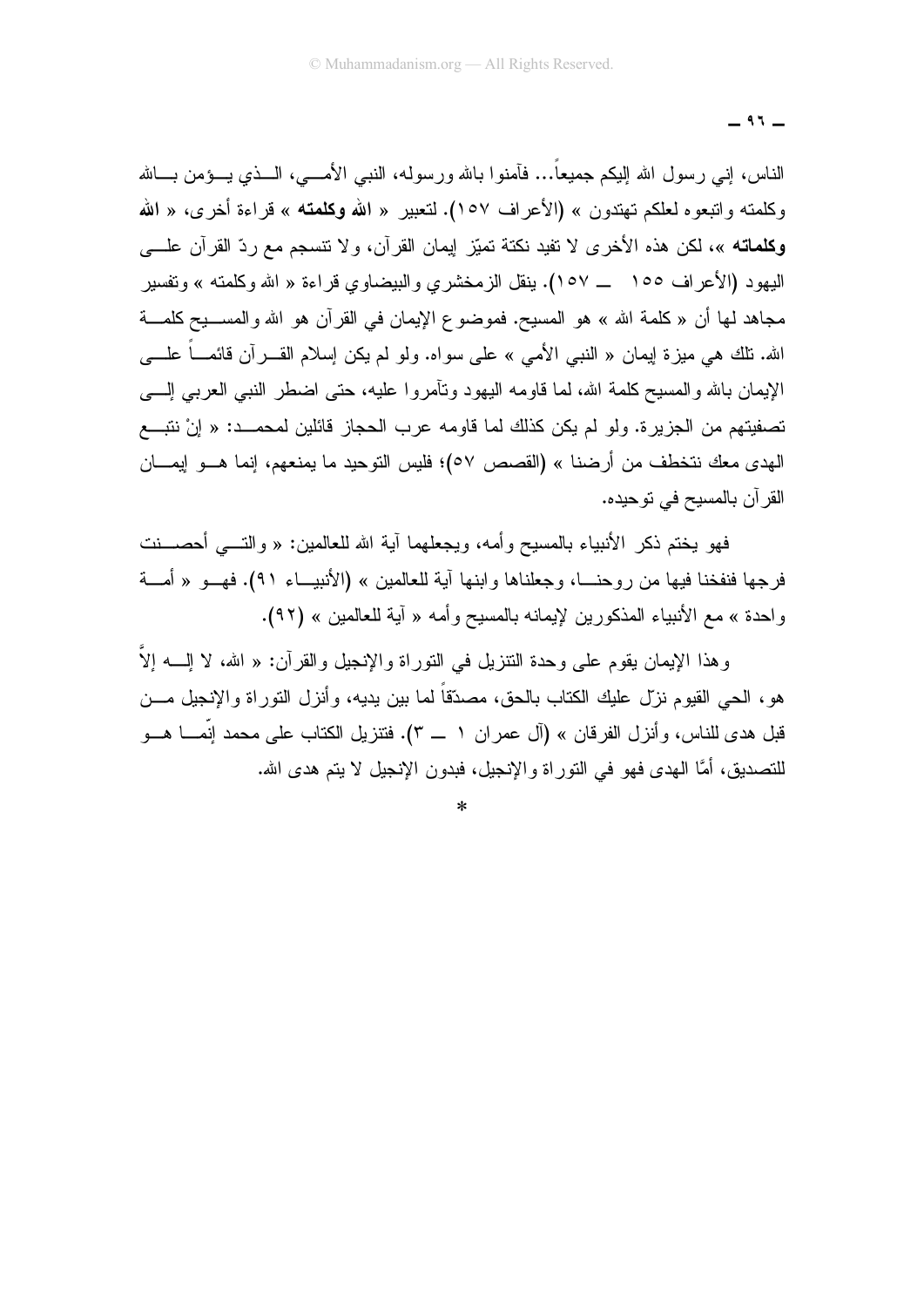$-9V -$ 

#### رابعا: فلا دين بدون الإيمان بالمسيح والإنجيل

إن الدين الذي يشرعه القرآن للعرب هو دين موسى وعيسى ديناً واحداً: « شرع لكـم من الدين ما وصبَّى به نوحاً ـــ وما أوحبنا البك ـــ وما وصبِّنا به إبر اهبِم وموسى و عبســـى أنْ أقبمو ا الدين و لا تتفرَّقو ا فيه! كبر على المشر كبن ما تدعو هم إليه » (الشور ي ١٣). ما وصَّـــي به الله نوحاً وإبراهيم جاء في النوراة. لذلك يقتصر الدين على نوراة موسى وإنجيـــل عيســــي. و هذا هو الدين الذي بِشْرِ عه للعرب.

و هذا هو الدين الذي يتحدى به أيضاً أهل الكتاب: « قلْ: يا أهل الكتـــاب لســـتم علــــى شيء حتى تقيموا النوراة والإنجيل وما أُنزل اليكم من ربكم؛ وليزيدنَّ كثيراً منهم (اليهود) مـــا أُنزل إليك من ربك طغياناً وكفراً، فلا نأسَ على القوم الكافرين » (المائدة ٧١). فإقامة التوراة و الإنجيل شر عاً و احداً هو الدين. و هذا الإعلان بِثير اليهو د فيز بدهم طغيانـــاً و كفـــر اً، لجعـــل الإيمان بالمسيح والإنجيل من جو هر الدين.

فلا يقوم دين، بحسب القرآن، بدون الإيمان بالمسيح والإنجيل.

#### $\ast$

خامسا: ولا إسلام بدون الإيمان بالمسيح والإنجيل

إن الإسلام الذي يشهد له القرآن إنما هو إسلام النصارى، أولـــي العلـــم المقســـطين، بحسب كناية القرآن المتواترة. فأهل العلم، في اصطلاحه، مرادف لأهــل الــذكر، وكلاهمـــا مر ادف لأهل الكتاب. و هو يقسمهم إلى فــر يقبْن: الظـــالمين و هـــم البـهـــو د، و المحســـنين، أو المقسطين، أو المسلمين، وهم النصار ي. فالنصار ي، « أولو ا العلم قائماً بالقسط » هـــم الــــذين بشهدون مع الله وملائكته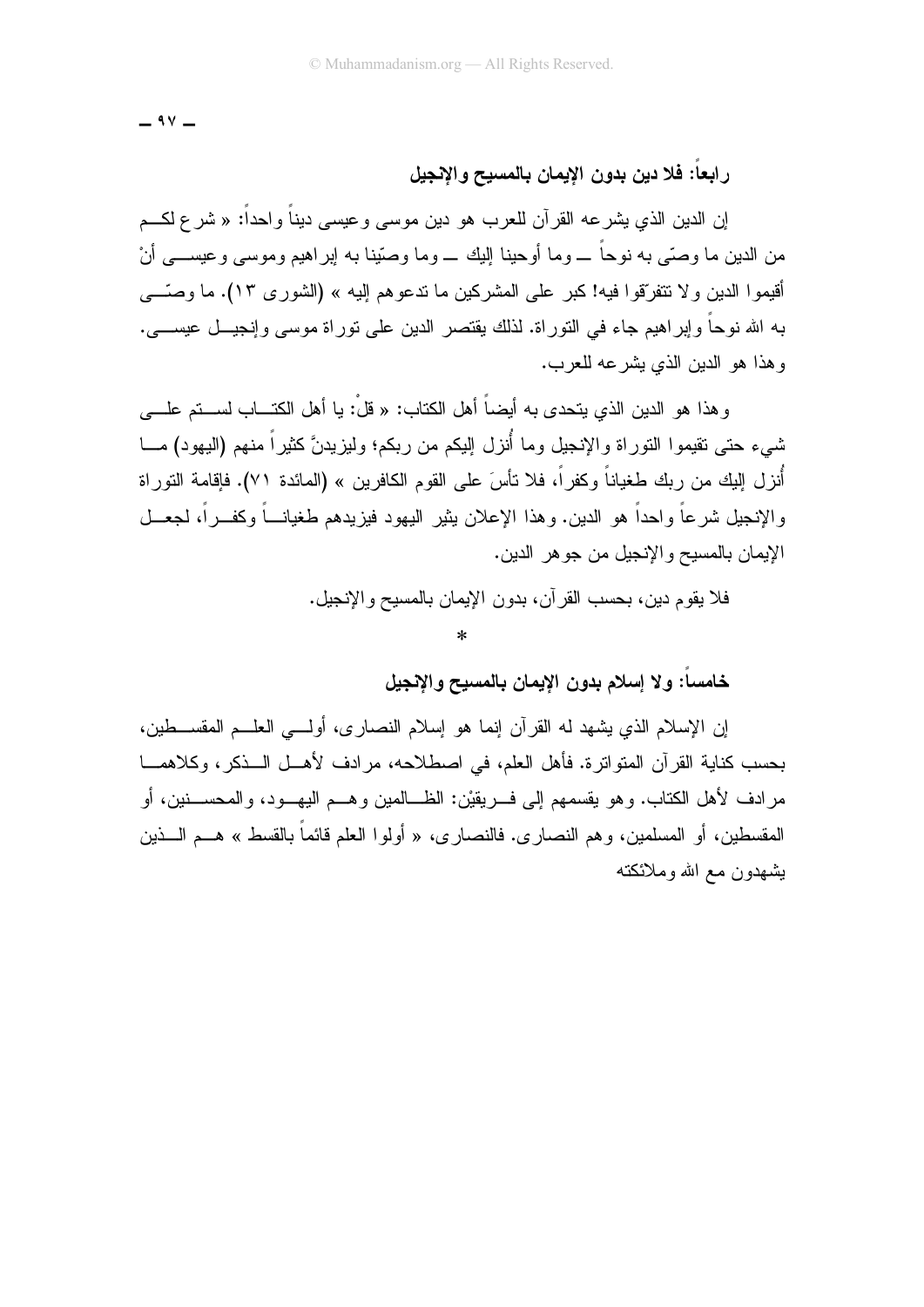$-91 -$ 

« إنَّ الدِّينَ عندَ اللَّه الإسْلاَمُ » (آل عمر ان ١٨ ـــ ١٩). والقر آن يشهد بشهادتهم لأن شهادتهم من شهادة الله وملائكته. فإسلامهم بدين بالله والمسيح؛ لذلك فإسلام القرآن بدين بالله والمسيح. هذا هو موضوع إيمانه ودينه وإسلامه (الأعراف ١٥٧).

لذلك فهو يمنع كل جدال مع أهل الكتاب المقسطين، أي النصـار ي، من دون الظـــالمين أيْ اليهود: « و لا تجادلوا أهل الكتاب إلاَّ بالتي هي أحسن \_ إلاَّ الذين ظلموا منهم (أي اليهود) \_ وقولوا: آمنا بالذي أُنزل الِينا وأُنزل الِيكم، والِهنا واِلِهكم واحــد، ونحـــن لـــه مســـلمون » (العنكبوت ٤٦). والجدال بالحسني هو الحوار عينه، والحسني فيه هي الأمر الأمته بالتسليم مع النصار ي أن الإله واحد والنتزيل واحد، والإسلام واحد؛ وهذا كله لا يقوم إلاَّ بالإيمـــان بـــالله والمسيح والإنجيل: فوحدة الإله ووحدة النتزيل ووحدة الإسلام نقوم في القرآن علـــي الإيمـــان بالله والمسيح والإنجيل.

فلا يصح إسلام، بحسب القرآن، بدون الإيمان بالمسيح والإنجيل.

 $\ast$ 

سادساً: « الأمة الواحدة » لا تقوم إلاّ بالإيمان بالمسبح و الإنجيل

إن القرآن يعلن نفسه « أمة واحـــدة » مع الــــذين يؤمنون بالمسيح وأمة آية للعالمين: « والتي أحصنت فرجها فنفخنا فيها من روحنا، وجعلناها وابنها آية للعالمين: إن هذه أمـــنكم، أمة واحدة، وأنا ربكم فاعبدون » (الأنبياء ٩١ \_ ٩٢). فلا تصح وحدة الأمة الإسلامية مـــع أنبياء أهل الكتاب إلاّ بالإبمان بالمسبح و أمه، مع الإبمان بالله.

وهذه عقيدة متواترة في القرآن: « وجعلنا ابن مريع وأمه آية، وأويناهما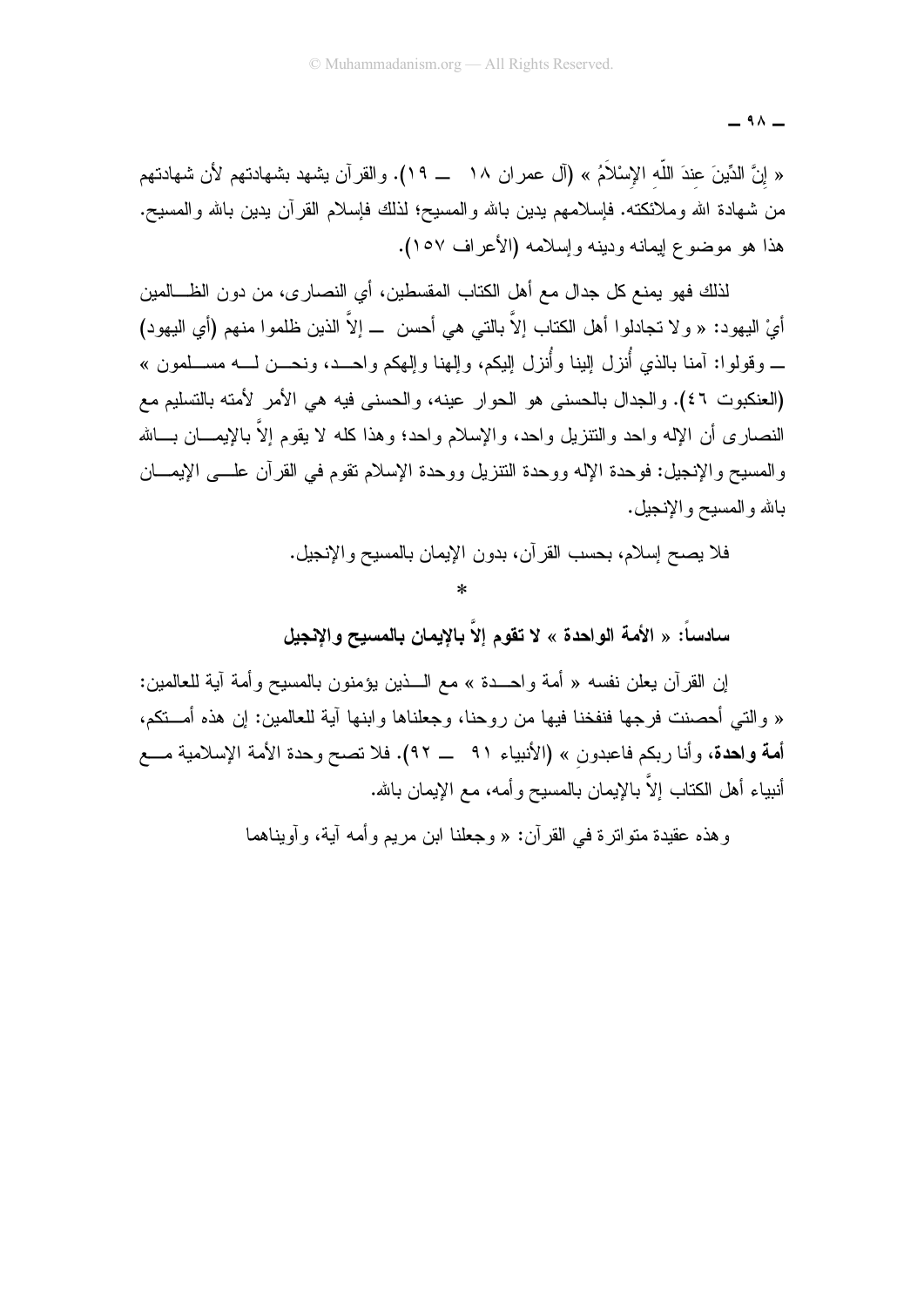$-99-$ 

إلى ربوة ذات قرار ومعين... وأن هذه أمتكم، أ**مة واحدة**، وأنا ربكم فاتقون » (المؤمنون ٥١ \_ ٥٣). فوحدة الأمة القرآنية نقتضـي وحدة الإيمان بالمسيح وأمه مـع أهل الكتاب. لاحظ أنّـــه يجعل المسيح وأمه أية واحدة للعالمين. إنَّ إسلام القرآن يفخر بذلك.

و إنْ كانت هذه الأمة الواحدة « أمةً وسطاً » بين البهودية والمسبحية (البقــر ة ١٤٣)، فما بزال محور دينها وإيمانها وإسلامها الإيمان، مع الله، بالمسيح والإنجيل.

و هذه الأمة الوسط هي الأمة المثالية لجماعة محمد، لتلاوتها آيسات الله فسي الكتساب و الإنجيل: « ليسو ا سو اءً: من أهل الكتاب أمة قائمة بتلون آيات الله آناء الليل، و هم يســـجدون، يؤمنون بالله واليوم الآخر ، ويأمرون بالمعروف وينهون عن المنكر ، ويسار عون في الخير ات، و أو لئك من الصـالحين » (آل عمر ان ١١٣ ـــ ١١٤). فقيام الليل للسجود وتلاوة آيات الله عادة نصر انية ومسيحية، يقوم بـها ر هبان عيسى وحدهم من دون العالمين. ومثاليتهم أنـهم « يتلــون آيات الله آناء الليل و هم يسجدون ». فهي آيات الله في الإنجيل، مع الكتاب كله. لذلك فهم عباد الر حمان « الذين ببينون لر بهم سجداً و قياماً » و الذين جعلهم الله « للمتقين إمامــــاً » (الفر قــــان ٧٤). فإمامة الأمة المثالية لجماعة محمد، المتقين من العرب، نقوم علـــي الإيمـــان بالمســـيح والإنجيل، وتلاوة أياته أناء الليل وأطراف النهار .

> فلا قيام لأمة القر آن الاّ بالإيمان بالمسبح والانجيل.  $\ast$

سابعاً: القرآن نفسه هو تعليم الكتاب والحكمة، أيْ التوراة والإنجيل، للعرب تعبير « الحكمة » قد بر د بحسب اللغة في القر آن؛ ولكنه بأخذه أحباناً على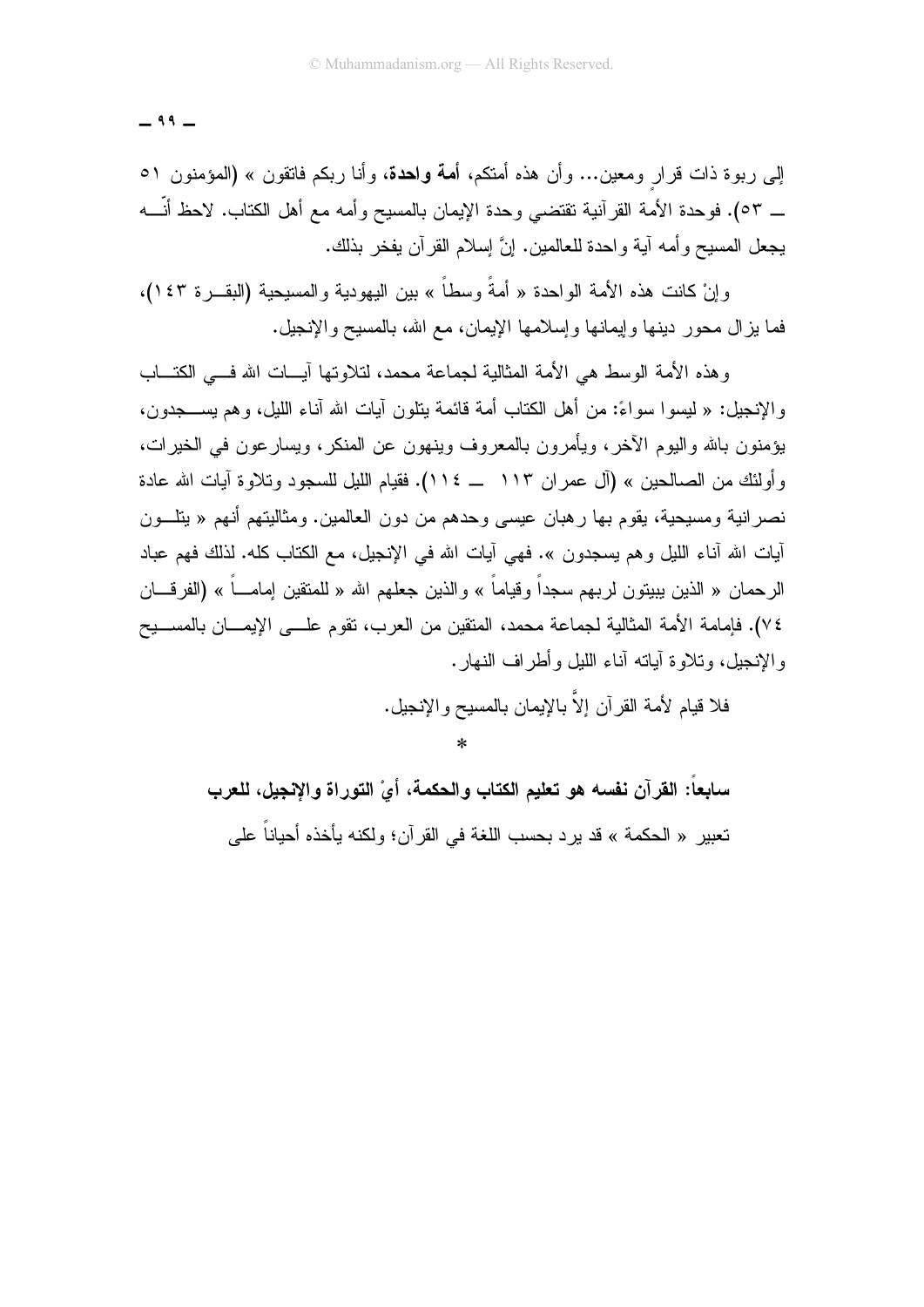$\cdots$   $-$ 

الاصطلاح كنـــاية عن الإنجيل تجاه الكتاب: « ولما جاء عيسى بالبينـــات قـــال: قـــد جئـــتكم بالحكمة » (الزخرف ٦٣). وهو يرادف، في عطف بيان، بين « الكتاب والحكمـــة، والتـــوراة والإنجيل » (آل عمران ٤٨، المائدة ١١٣).

وِغاية القرآن أنْ يعلّم العرب الكتاب والحكمة أي التوراة والإنجيل: « كمـــا أر ســـلنا منكم رسولاً منكم بنلو عليكم أياتنا وبزكيكم، ويعلمكم الكتاب والحكمة، ويعلمكم ما لم نكونـــوا تعلمون » (البقر ة ١٥١). ففي تلاو ة آبات الله في القر آن، إنَّما هو يعلمهم النَّور اة والإنجيل.

فليست أيات القرآن سوى تعليمهم النوراة والإنجيل: « لقد منّ الله علـــي المـــؤمنين إذ بعث فيهم رسولاً من أنفسهم بنلو عليهم آباته وبزكيهم، ويعلمهم الكتاب والحكمـــة، وإنْ كـــانوا من قبل لفي ضلال مبين » (آل عمر ان ١٦٤). فالقر آن ينتشل العرب مـــن الضــــلال المبـــين بتعليمهم الكتاب والحكمة، أيَّ النَّور اة والإنجيل.

وهذه عقيدة راسخة يرددها في أدوار التتزيل كلها: « هو الذي بعــث فـــي الأمّيـــين رسولاً منهم يتلو عليهم أياته ويزكيهم، ويعلمهم الكتاب والحكمة، وإنْ كانوا مـــن قبـــل لفــــي ضلال مبين » (الجمعة ٢). فما القرآن سوى تعليم التوراة والإنجيل للعـــرب، لينتشــــلهم مـــن الضلالة المسن.

ويعتمد في ذلك على « المثَّل » النصر اني الموجود عند النصارى من بني إســــرائيل، فقد « **شهد شاهد من بني إسرائيل على مثله** » (الأحقاف ١٠)، وهو ليس من بني إســــرائيل اليهود، « أول كافر به ». فإن « مثَّل » القرآن عند النصاري، فالقرآن فـــي دعوتـــه وتعلـــيم العرب، « نصراني »، بالإيمان بالمسيح والإنجيل، « ومن قبله كتاب موسى إمامـــاً ورحمـــة، وهذا كتاب مصدّق لساناً عربيّاً » (الأحقاف ١٣). فكتاب موسى هو الإمام البعيد، و« المثّل » النصر اني هو النسخة الأصلية للقرآن العربي، الذي لا يمتاز عن « مثله » إلاّ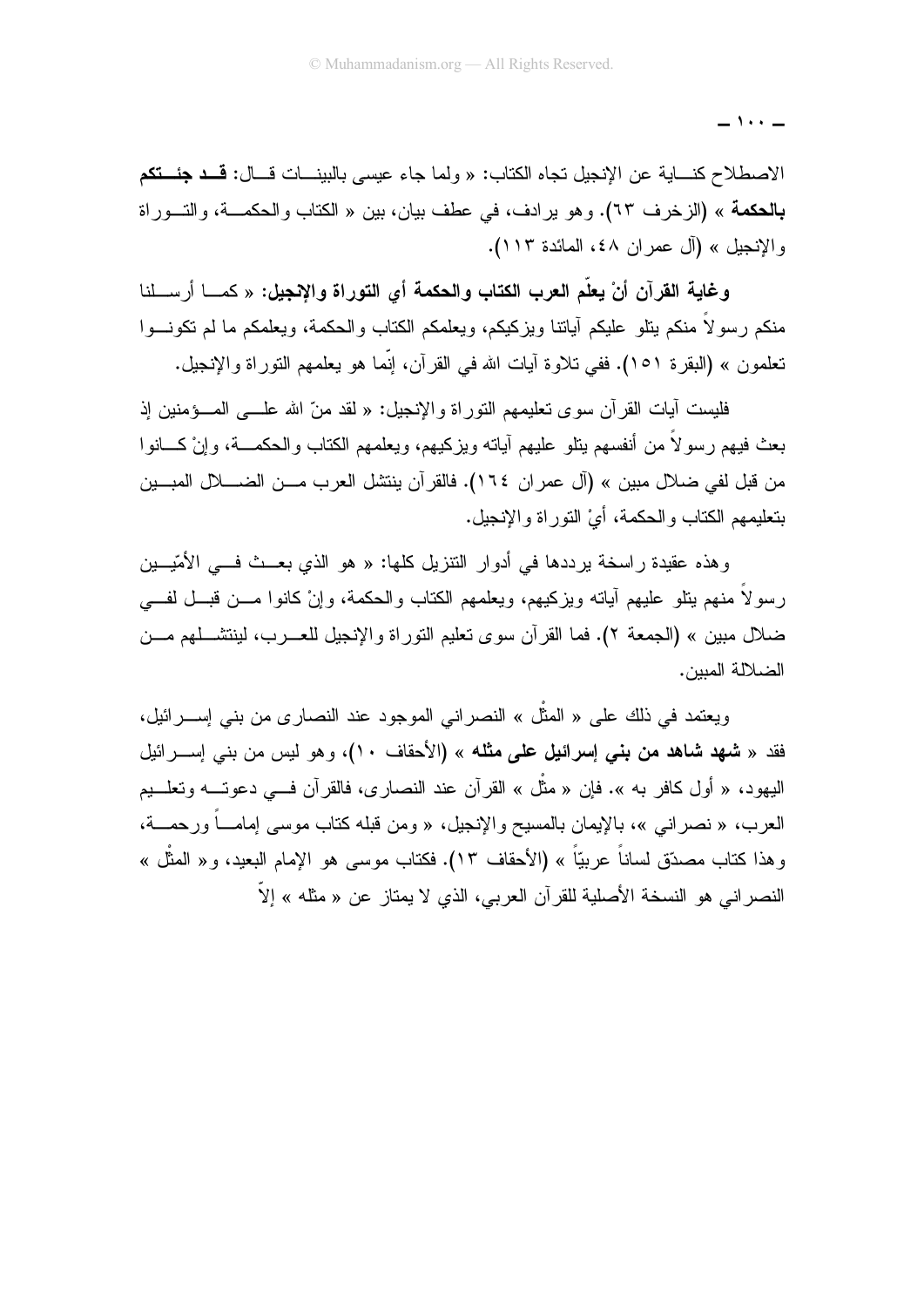$-1.1 -$ 

باللسان العربي. **لذلك فالقرآن هو خصوصاً تعليم العرب الإنجيل.** والإنجيل هو الإيمـــان بـــالله والمسيح.

 $\ast$ 

ثامناً: الإنجيل كمال الوحى والتنزيل

هـذا ما يعلنه بصر احة في لغة « التقفية » على رسل الله وكتبه، بالمسيح والإنجيــل: « ثم قُفِّينا علي أثارهم (نوح وإبراهيم وموسى) برسلنا، وقُفِّينا بعيســـي ابـــن مــــريم، وأننينــــاه الإنجيل » (الحديد ٢٧). ولا ينصَّ على الإطلاق أنه قفي على المسيح والإنجيل: فالمسيح فــي نظر القرآن خاتمة الرسل، والإنجيل خاتمة الكتاب: فالإنجيل كمال الوحي والنتزيل.

ويقرِّ القرآن مبدأ المفاضلة بين الرسل: « ولقد فضَّلنا بعض النبيـــين علــــي بعـــض » (الإسراء ٥٥). وكان نفضيل المسيح على الرسل أجمعين بالبينات ونأييد روح القدس له فسي الوحي والنتزيل، كما عند جميعهم، وانفرد عنهم أجمعين بتأييده في رسالته كلها وفـــي ســـيرته كلها، « يسير معه حيث سار »، « لا يفارقه ساعة » (الجلالان)، وخصوصـــاً بتأييـــده فـــي شخصيته نفسها: « ولقد آتينا موسى الكتاب، وقفينا من بعده بالرسل، وآتينا عيسى ابـــن مـــريم البينات و أيدناه بروح القدس » (البقر ة ٨٧). فتفضيل المسيح على الرسل أجمعين كان بالبينات التي لم يستجمعها سواه، خصوصاً بتأبيد روح القدس له: « نلك الرسل فضلنا بعضــــهم علــــي بعض: منهم من كلَّم الله؛ ورفع بعضهم درجات (؟)؛ وأتينا عيسى ابن مريم البينـــات وأيــــدناه بروح القدس » (البقرة ٢٥٣). وتأييد روح القدس للمسيح يشمل رســـالته وسيرته وشخصيته: « قوله (إذ أيدتك بروح القدس) أي جبريل؛ أو روح عيسى، فالله خصَّـــه بـــالروح الطــــاهرة النور انية المشرفة العلوية الخيّرة » (الرازي على المائـــدة ١١٣). وتفضـــيل المســـيح علــــي المر سلبن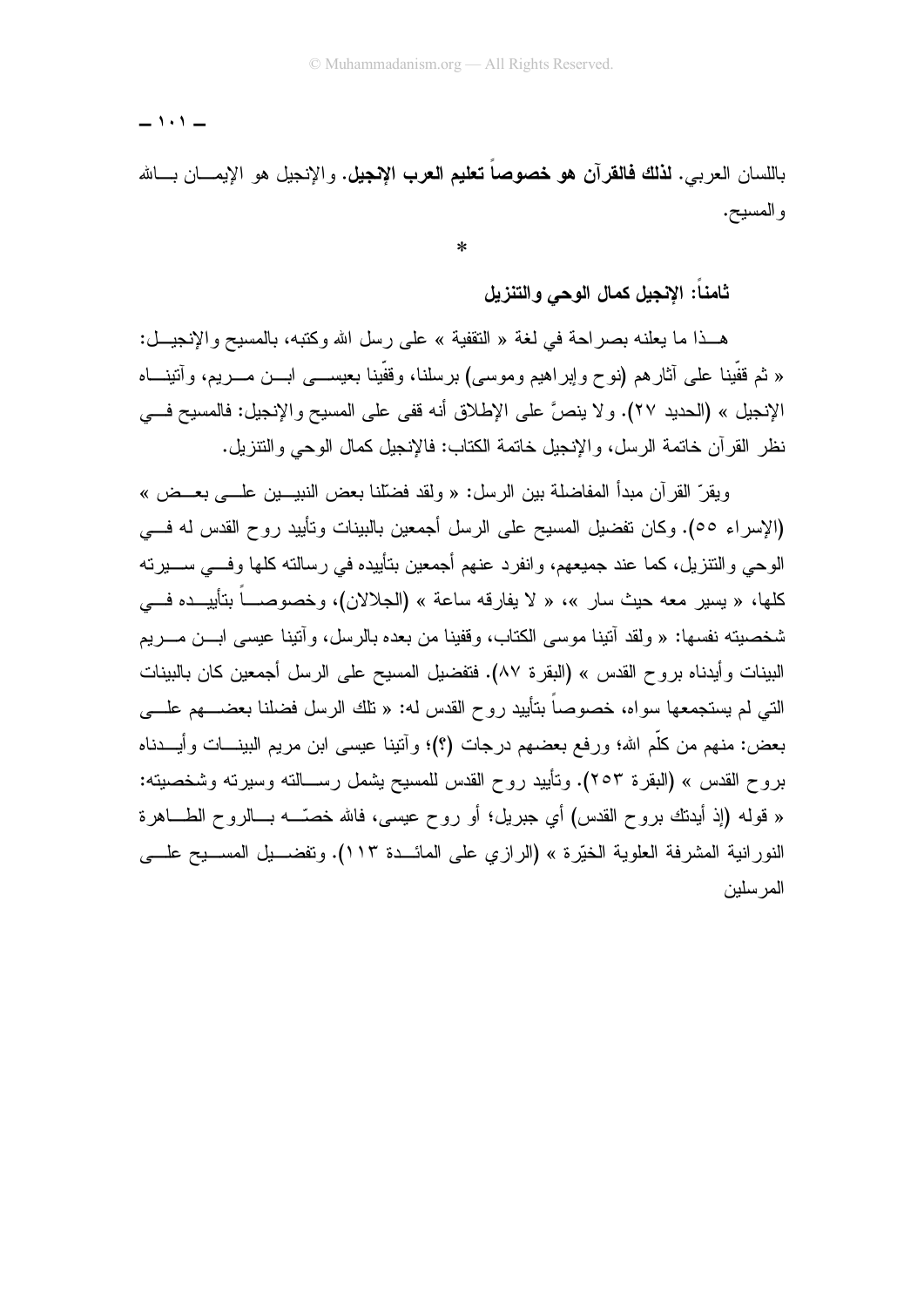$-1.7-$ 

أجمعين يقتضيي **تفضيل الإنجيل على كتب الله كلها، ف**هو خاتمتها: « ثم قفينـــا علـــي آثـــار هم برسلنا، وقفَّينا بعيسى ابن مريم، و آنيناه الإنجيل » (الحديد ٢٧).

وقد استجمع الله الوحي كله بالمسيح في الإنجيل: « ويعلَّمه الكتاب والحكمة، والنَّور اة والإنجيل » (أل عمران ٤٨)؛ « وإذ علمتك الكتاب والحكمة، والتوراة والإنجيــل » (المائـــدة ١١٠). لذلك سمت رسالته على المرسلين أجمعين، « إذ أيدتك بروح القدس، تكلَّم الناس فـــي المهد وكهلاً » (المائدة ١١٠)، « وهذه خاصبة شربفة كانت حاصلة له، وما حصلت لأحد من الأنبياء قبله و لا بعده » (الر از ي). و امتاز الوحي و التنز بل للمسيح على الجميع بأنه كان **كلامـــاً** مباشراً اليه، لا من وراء حجاب مثل موسى، ولا يواسطة جبريل مثل محمــد: « ومـــا كـــان لبشر أنْ يكلمه الله إلاَّ وحياً (المسيح) أو من وراء حجاب (موسى) أو يرسل رســـولاً فيـــوحى بإذنه ما بشاء، أنه عليّ حكيم. وكذلك أوحينا إليك روحاً من أمرنا » (الشورى ٥١) أيْ «نزَّله روح القدس (جبريل) من ربك بالحق» (النحل ١٠٢). فوحــده الســـيد المســـيح، خاطبــــه الله مباشرةً، وعياناً، بدون حجاب. لذلك كان الإنجيل، بين كتب الله كلها، **الكتـــاب المنيــــر**: « و إنْ يكذبوك، فقد كذَّب الذين من قبلهم جاءتهم رسلهم بالبينات (موسى) وبـــالزبر (داود) وبالكتـــاب المنير » (الإنجيل) (فاطر ٢٥)؛ ويكرر ها في المدينة (آل عمر ان ١٨٤). و لا نجد بحق محمــد والقرآن مثل هذه الميزات الفريدة؛ ولا بحق موسى. إنها ميّزة المســـيح والإنجيـــل وحـــدهما. فالإنجيل كمال الوحي والنتز بل، في نظر القر آن نفسه.

 $\star$ 

تاسعا: الإنجيل « نور وهدى للمتقين »

يقول في الكتاب على العموم: « ذلك الكتاب، لا ريب فيه، هدى للمتقين.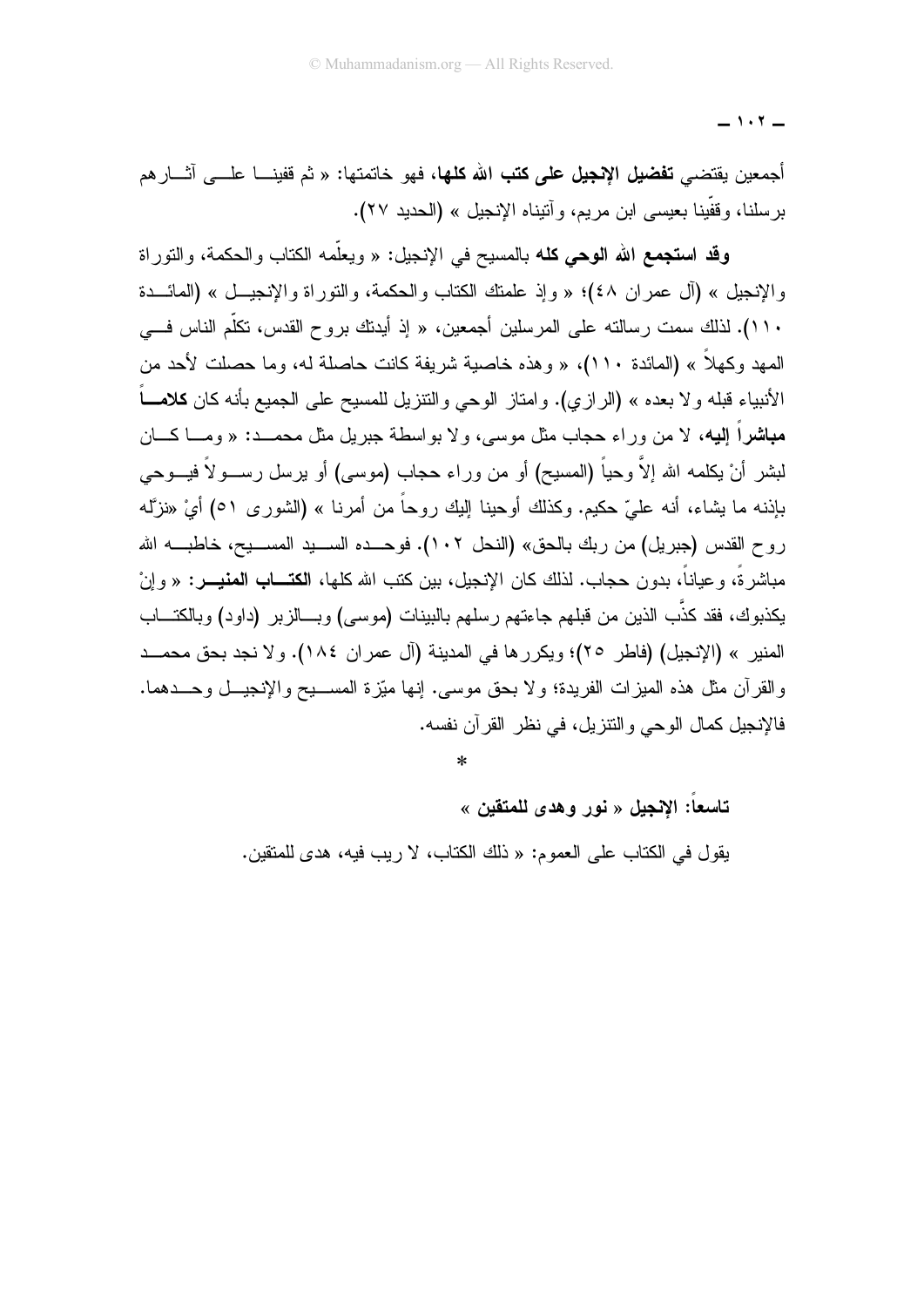$-1.7-$ 

الذين يؤمنون بمــــا أُنزل إليك، ومــــا أُنزل من قبلك » (البقرة ٢ و ٤). ويفصل ذلك في قولــــه: « إنَّا أنزلنا النوراة **فيها هدى ونور**، يحكم بها النبيّون الذين أسلموا للذين هــادوا، والربـــانيون و الأحبار بما استُحفظو ا من كتاب الله... وقفّينا على آثار هم بعيسى ابن مر يم مصدّقاً لمـــا بـــين بدبه من النور اة، و آنبناه الإنجبل فبه هدى ونور ، ومصدقاً لما بين بدبه من النّــور اة، وهــدى وموعظة للمتقين » (المائدة ٤٧ و ٤٩). فالتوراة « فيها هدى ونور » لكن لليهود وحدهم؛ أما الإنجيل « ففيه هدى ونور » لكنه « هدى وموعظة للمتقين » من العرب مع محمد. فالإنجيل، بنص القرآن القاطع، هو « هدى وموعظة » للمسلمين أنفسهم، فلا يكونـــون مســـلمين إذا لــــم بهتدوا به وبتعظوا به.

و القر آن « يعلمهم الكتاب و الحكمة » أيْ النور اة و الإنجيل. و في ذلك علـــي النبـــي أن يقتدي بهدى من يؤمن بها إيماناً واحداً، أيْ أهل الإنجيل، لا أهل التـــوراة: « أولئـــك الـــذين أنيناهم الكتاب والحكم (الحكمة) والنبوة ـــ فإنْ يكفر بها هؤلاء (العرب المشركون)، فقد وكلنــــا بها قوماً ليسوا بها بكافرين ــ أولئك الذين هدى الله **فبهداهم اقتـــدهْ** » (الأنعـــام ٨٩ ـــ ٩٠). فالنبي العربي مأمور أنْ يقتدي بهدى أهل الإنجيل، الذين آناهم الله الكتاب والحكمة والنبوة.

و القرآن يعتبر أهل الإنجيل، خصوصاً رهبانهم، إماماً للمتقين مـــن العـــرب، جماعـــة محمد: فهم « عباد الرحمان... الذين يبيتون لربهم سجّداً وقياماً... والذين يقولـــون: ربنــــا... وا**جعلنا للمتقين إماماً** » (الفرقان ٦٣ و ٦٤ و ٧٤). إن قيام الليل للسجود وتلاوة آيات الله عادة رهبانية، لا عربية ولا يهودية، ولا قرآنية، إنما هي « نافلة للنبي » وحــده (الإســراء ٧٩). لذلك فهو يسمى أهل الإنجيل ور هبانهم « عباد الر حمان » ويجعلهم « إمام » المسلمين، لأنهـــم الأمة المثالية لمهم: « ليسو ا سو اء؛ من أهل الكتاب أمة قائمة بِتلون آيات الله آناء الليـــل و هـــم يسجدون؛ يؤمنون بالله واليوم الآخر ؛ ويأمر ون بالمعر وف وينهون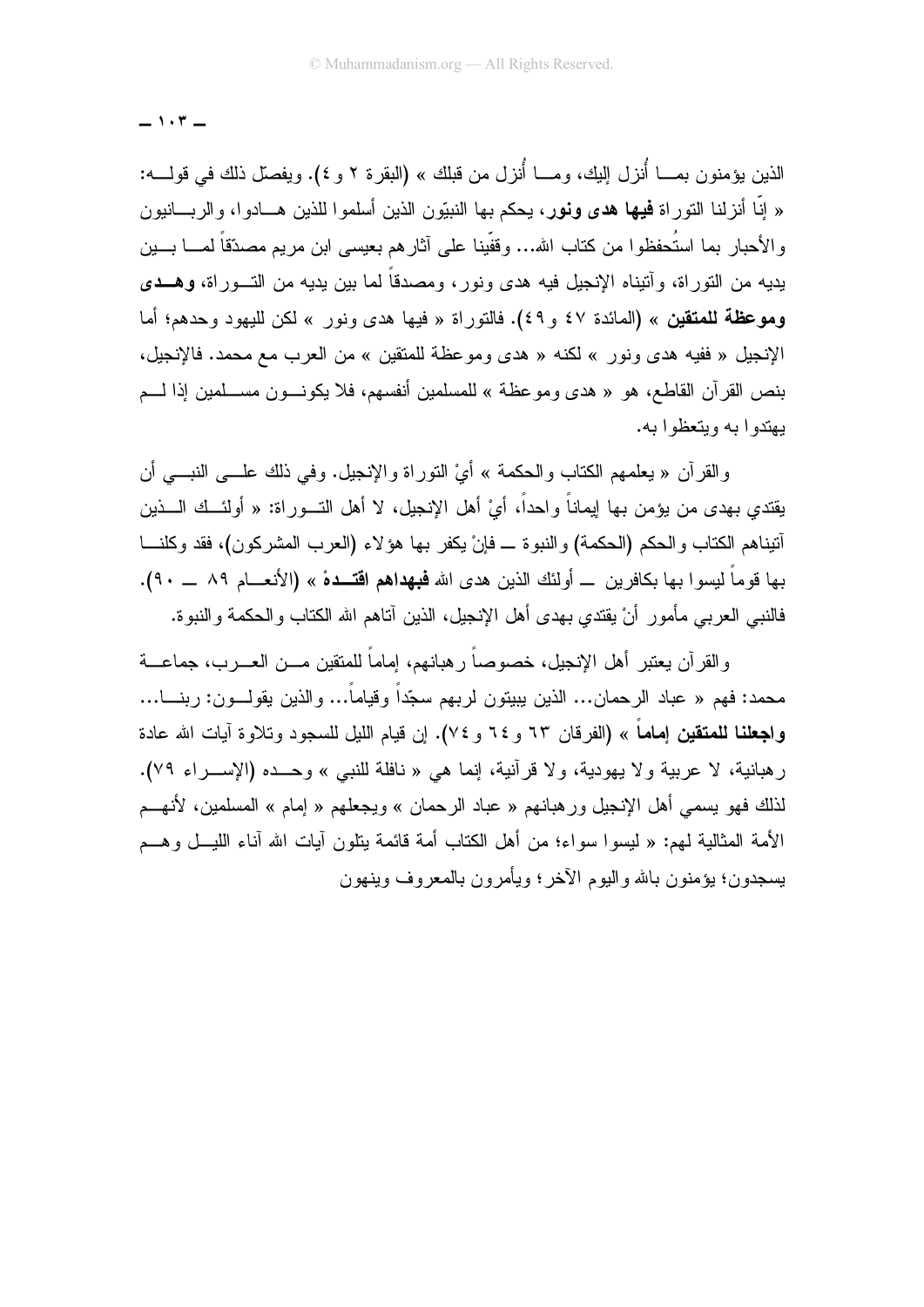$-$  1.2  $-$ 

عن المنكر؛ ويسار عون في الخيرات؛ وأولئك من الصالحين؛ وما يفعلوا من خير فلن يُكفروه. والله عليم بالمتقين » الذين بهم يقتدون (آل عمران ١١٣ ــ ١١٥).

فالانحيل « نور وهدي للمتقين »، حماعة محمد المسلمين.

 $\ast$ 

عاشراً: جهاد القرآن كله في سبيل المسيح

غاية القرآن في دعونه أنْ يشرّع للعرب دين موسى وعيسى ديناً واحداً: « شرع لكــم من الدين ما وصبي به نوحاً ــــ و الذي أوحينا إليك ــــ وما وصّينا به إبر اهيم وموسى وعيســــى: أن أقيمو ا الدين، و لا تتفرّقو ا فيه! كبر ٍ على المشر كين ما تدعو هم إليه!... و قلْ: آمنت بما أنز ل الله من كتاب، وأُمرتُ لأعدل بينكم » (الشورى ١٣ و ١٥). ما وصنَّى به الله نوحاً وإبراهيم لـــم يصلنا إلاَّ بالنَّوراة. فيقتصر إيمان النبي العربي على الكتاب (١٥)، أيْ « الكتـــاب كلــــه » (آل عمران ١١٩)، ويشرَّع للعرب دين موسى وعيسى ديناً واحداً، بلا تفريق ولا تفرقة. فينفر من ذلك اليهود (١٤) ويستكبر العرب (١٣). وهذا دليل على أن محور الدعوة المختلف فيها هـــو المسبح الذي إليه بدعو القرآن.

ثم « إن هذا القرآن يقصّ على بني إسرائيل أكثر الذي هم فيه يختلفون » (النمل ٧٦). وقد اختلفوا إلى يهود ونصارى من بني إسرائيل، لا في موسى والنوراة، بـــل فـــي المســــيح و الإنجيل. فالقرآن دعوة لليهود للإيمان بالمسيح والإنجيل، ودعوة صريحة لمهم بإقامة التسوراة و الإنجيل شر عاً و احداً و دبناً: « قلْ با أهل الكتاب (و الخطاب للبهود) لستم على شــــىء حتــــى نقيمو ا النور اة والإنحيل وما أُنزل البكم من ريكم » (المائدة ٧١).

ولَّمَّا رفض المشركون واليهود، وتحزَّبوا على الدعوة القرآنية لله والمسيح،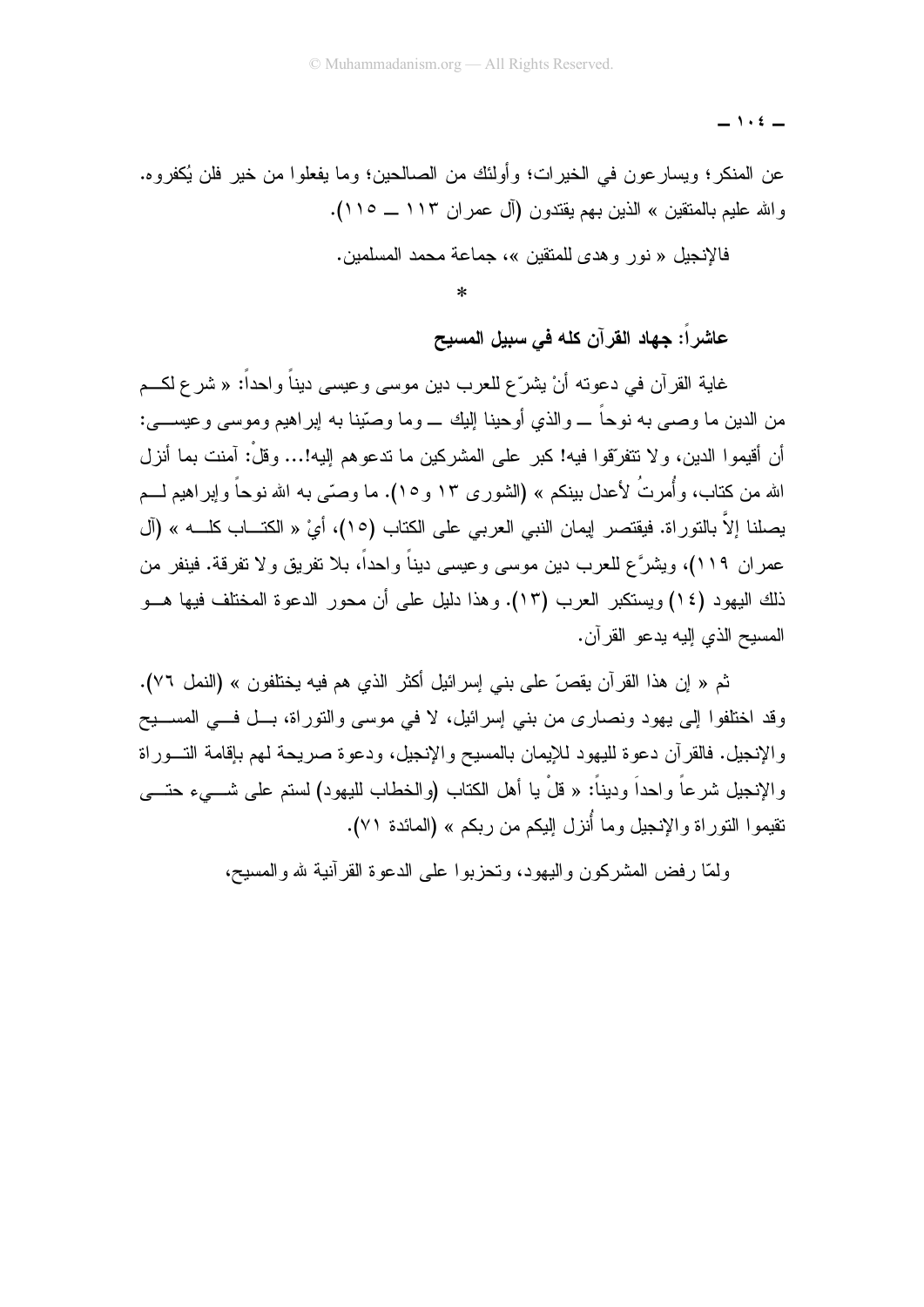$-1.0 -$ 

أذنهم بالجهاد المقدس. فدعا جماعته أنْ يكونوا أنصار الله، مثل حــواريبي عيســـي، لنصــــرة الإيمان بالمسيح، على الكافرين به: « يا أيها الذين آمنوا، كونوا أنصار الله، كما قـــال عيســــي ابن مر بم للحو ار بين: مَن أنصار ي إلى الله؟ قال الحو ار بون: نحن أنصار الله! **فآمنــت طائفــة من بني إسرائيل،** وكفرت طائفة: فأيدنا الذين آمنوا على عدوهم فأصبحوا ظاهرين » (الصف ١٤). فجهاد القرآن هو لتأييد الطائفة من بني إسرائيل التي آمنــت بالمســـيح، علـــي عـــدوها اليهودية التي كفرت به. وهكذا انتصر الإيمان بالمسيح بين العرب بفضـــل الـــدعوة القرآنيـــة والجهاد الإسلامي.

فالإيمان بالمسيح هـو محور الإسلام القرآني الذي يشهد به « أولـوا العلـم قائمــاً بالقسط » ــ أي النصـار ي المقسطون، لا اليهود الظَّالمون ـــ « إنَّ الدِّينَ عندَ اللَّه الإِسْـــلاَمُ »، لأن شهادتهم من شهادة الله وملائكته، في عقيدته. والقرآن يشهد لهذا الإسلام على شــــهادتهم. فالقرآن إذن شهادة للإسلام « النصرانبي »؛ فهو شهادة للمسيح والإنجيل.

.<br>ناك أ**بواب عشرة** تشهد شهادة جامعة مانعة أنَّ القر آن بنتسب فسي إيمانــــه ودعوتــــه وجهاده إلى المسيح، وإلى الإنجيل وأهله.

\*\*\*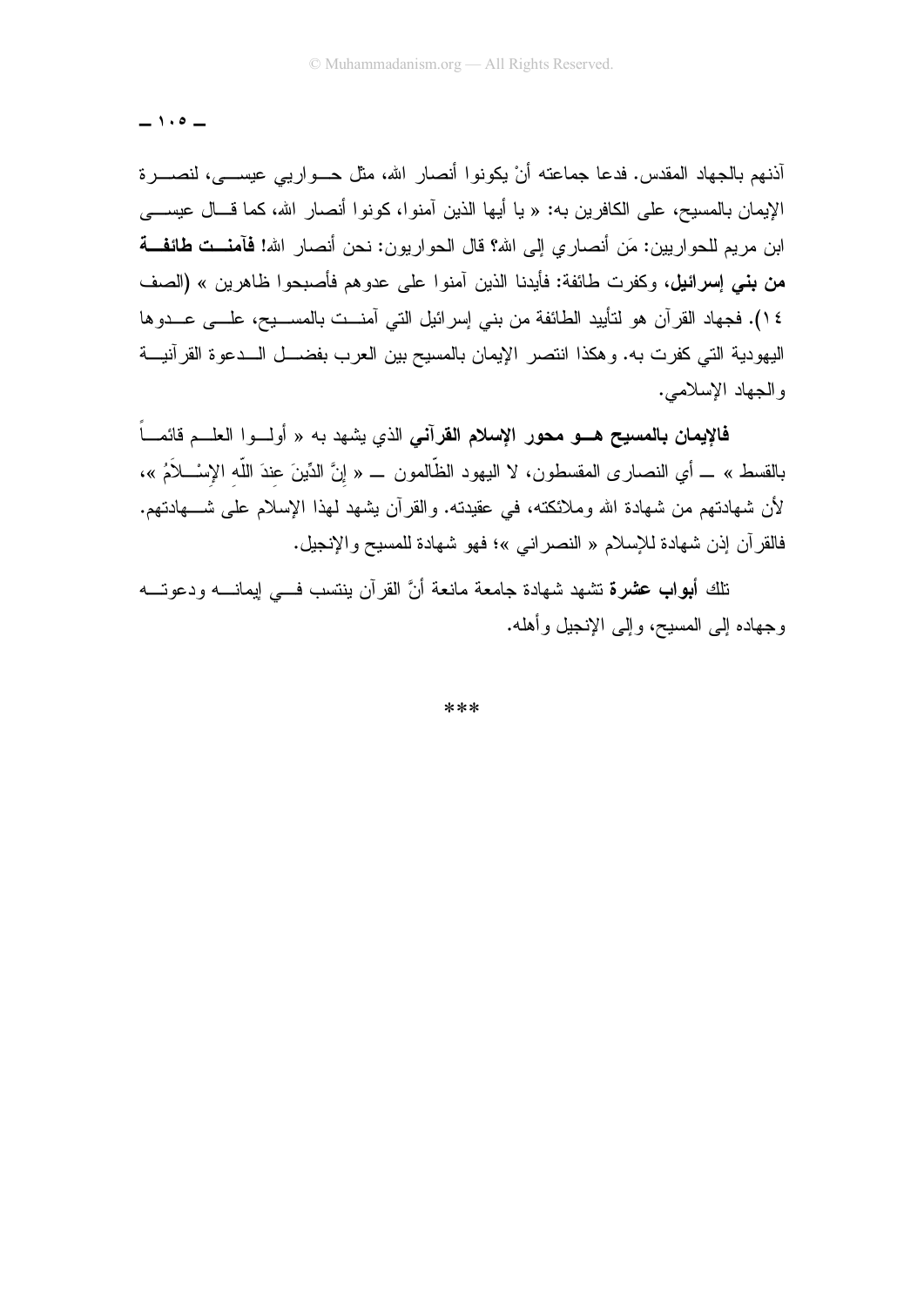$-1.5 -$ 

## ىحث ثالث

انتساب القرآن إلى « النّصرانية »، « الأمة الوسط » بين اليهودية والمسيحية

هذا هو موضوع كتابنا السَّابق: (القرآن دعوة « نصر انية »). فلا حاجة إلى بيان بعد. و هذه هي الظاهر ة القر آنية الكبر ي الثالثة.

١ ــــ نعرف سرِّ القرآن من جهاده: « فأمنت طائفة مـــن بنــــى إســـرائيل (بالمســـيح) وكفر ت طائفة: فأبدنا الذين آمنو ا على عدو هم فأصبحو ا ظاهر بن » (الصف ٤ ١). إنَّ القـــر آن ينتصر إلى الطائفة من بني إسرائيل التي آمنت بالمسيح. و هذه هـــي « النصـــر انية » عينهـــا باسمها الصر بح. لذلك فالقر آن دعو ة « نصر انبة ».

وبعد ما فرغ من تصفية اليهودية في الحجاز والجزيرة، النفت في أخـــر أُمـــره إلــــي المسيحية العربية في الجنوب وفي الشمال. في الجنوب بجدال وفد نجران المسيحي اليعقوبي، في عام الوفود. فوادعه على جزية وانصرف. وفي الشمال قام بغزوة مؤنة الفاشـــلة. فشـــرَّع حينئذ الجهاد ضد المسيحية العربية (بر اءة ٣٠ \_\_ ٣٥) فكانت غز و ة تبوك الناجحة التي تر و ي ملابساتها سورة (التوبة). وذلك بحسب الوصية الأخيرة لأمته: « لا **يجتمعن في جزيرة العرب** دبنا*ن ».* 

فالقر آن أعلن الجهاد على اليهودية، و على المسيحية العربية، انتصار أ « للنصر انية ». فهي « ا**لأمة الوسط** » التي على مثالها يكوّن جماعته: « وكذلك جعلناكم أمة وسطاً، لتكونـــوا شهداء على الناس » (البقرة ٤٣).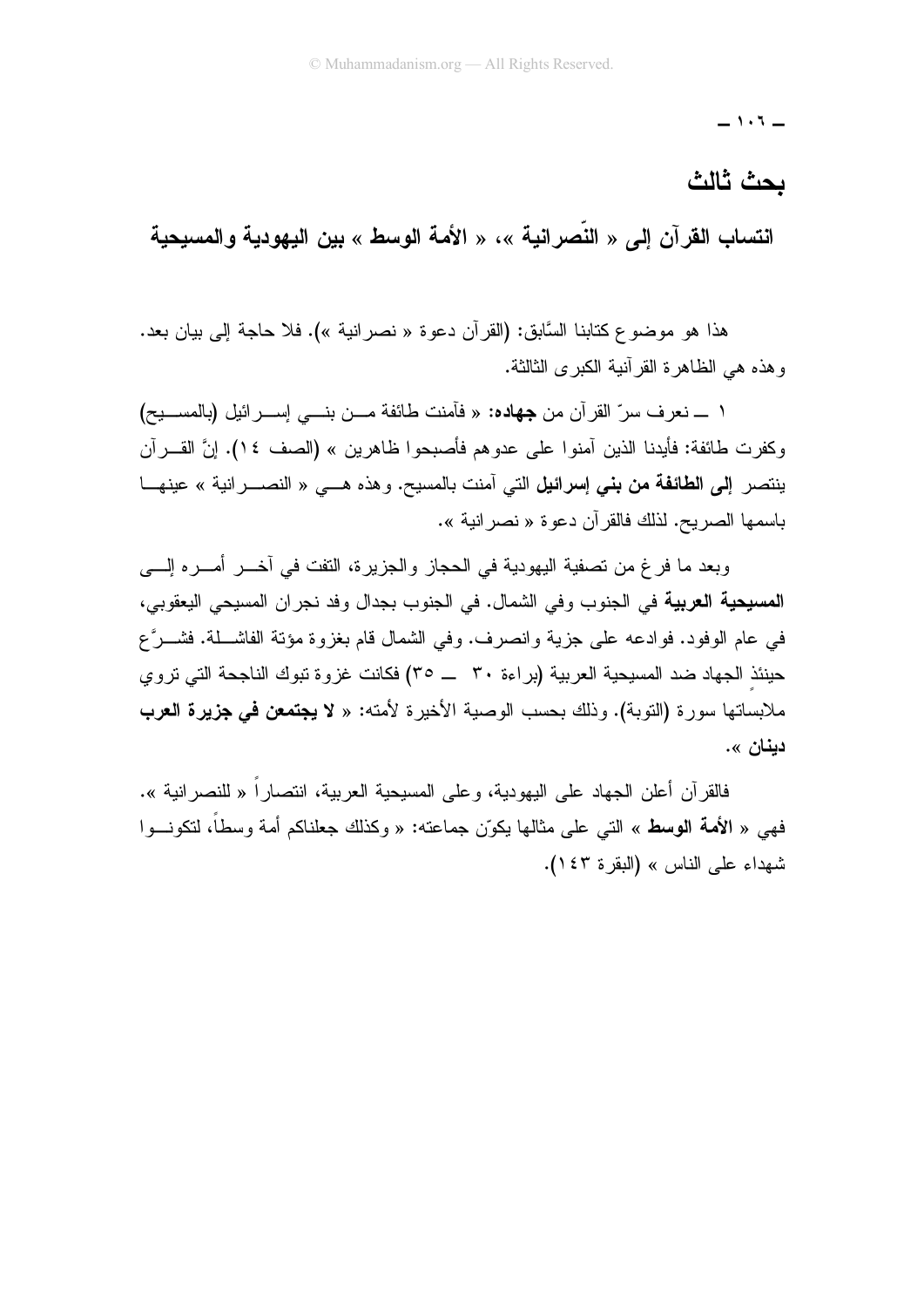$-1.7 -$ 

وهذه « النصرانية »، « الأمة الوسط » بين اليهودية والمسيحية، هي نلَّــك « الأمــــة الواحدة » التي أعلن قيامها منذ العهد المكي (الأنبياء ٩١؛ المؤمنون ٥٢).

٢ ـــ ونعرف سر القرآن **من إسلامه. ف**هو يعلن عن محمد: « وأمرت أن أكون مـــن المسلمين، وأن أنثو القرآن » معهم (النمل ٩١)، فإن « هذا القرآن يقص على بنـــي إســـرائيل أكثر الذي هم فيه يختلفون » (النمل ٧٦). وما اختلف بنو ٳسرائيل ٳلبي يهود ونصارى إلاّ فــــي المسبح و الإنجيل؛ وبما أن البهود كانوا « أول كافر به » (البقر ة ٤١)، فالنصبار ي مـــن بنــــي إسر ائيل هم « المسلمون » من قبله الذين أمر بأن ينضم إليهم و يدعو بدعو تهم.

فإسلام القرآن هو الإسلام « النصر إني »، إسلام « الر اسخين في العلم » (آل عمر إن ٧)، إسلام « أولـى الـعلم فائماً بالقسط » الذين يشهدون مـع الله وملائكنـه « إنَّ الدِّينَ عنـــدَ اللّــــه الإِسْلاَمُ » (آل عمر ان ١٨ \_\_ ١٩).

٣ \_ فالمحسنون، المقسطون، المسلمون، الراسخون في العلم، هــم فــي اصـــطلاحه النصاري من بنبي إسرائيل، ومَن « تنصَّر » معهم من العرب، بإمامة قس مكـــة، ورقـــة بـــن نوفل. فهم مع « الذين تابوا معك » من العرب « أ**مة واحدة** »: « يرفع الله الذين آمنوا منكم، والذين أوتوا العلم، درجات » (المجادلة ١١)؛ « لكن الراسخون في العلم منهم، والمؤمنون، بِوَمِنون بِمِـــا أُنزِ ل البِكِ، وما أُنزِ ل مِن قبِل » (النساء ١٦١). هـــذه « الأمـــة الواحدة » هـــي « الأمة الوسط»، الإسلام.

٤ \_ ونعر ف سر ّ القر آن من ا**لدين الذي يشرعه:** « شر ع لكم من الدين ما وصبّى بــــه نو جاً \_ و الذي أو حينا البك \_ و ما و صنّينا به اير اهيم و موسى و عيسى: أن أقيمـــو ا الــــدين و لا تتفرّقو! فيه! كبر ٍ على المشركين ما تدعو هم اليه... وقلْ: آمنت بما أنزل الله من كتاب وأمرت لأعدل بينكم » (الشور ي ١٣ و ١٥). دين نو ح و اير اهيم نعر فه من نور اة موسى. فالدين الذي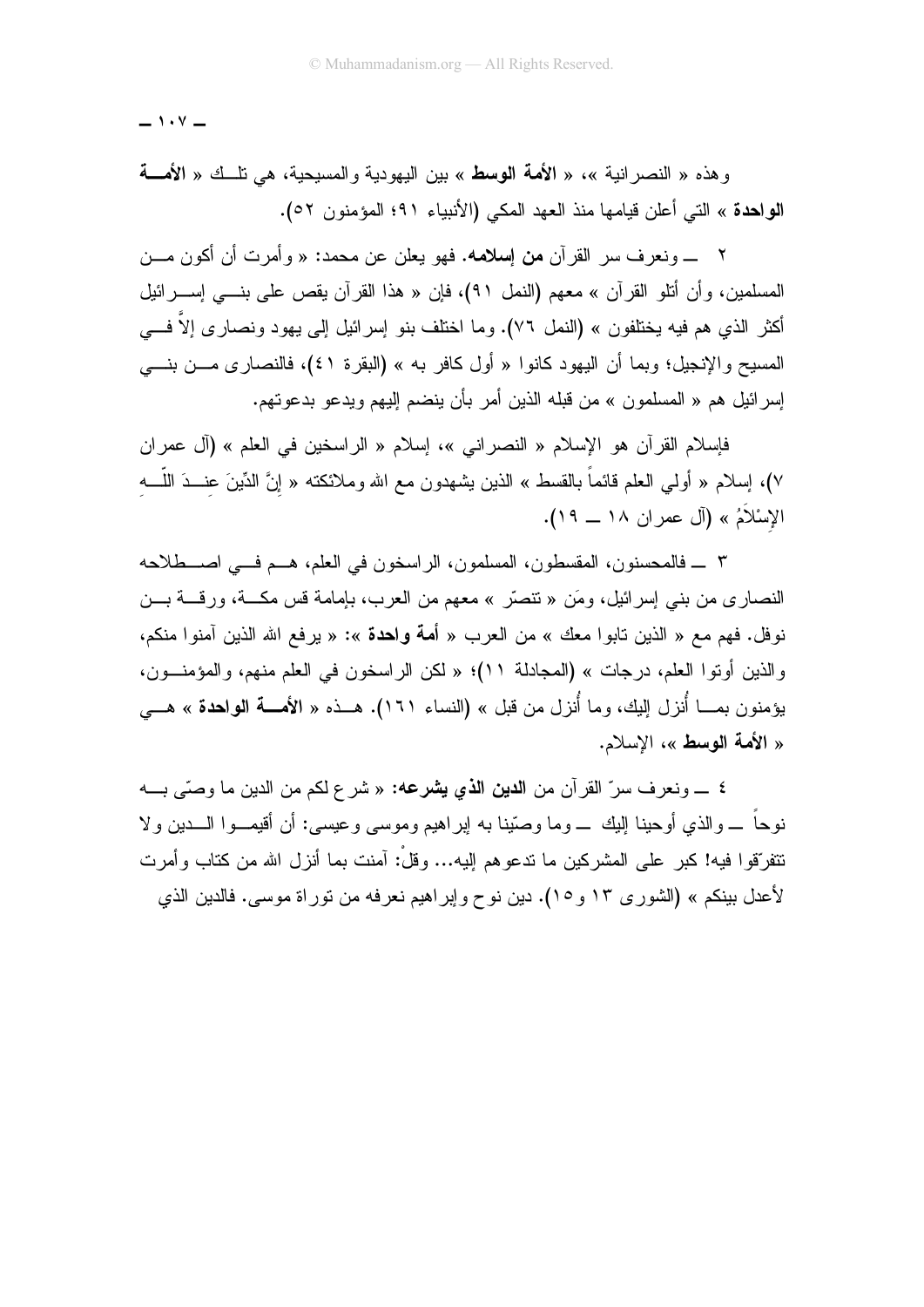$\overline{\phantom{0}}$   $\overline{\phantom{0}}$   $\overline{\phantom{0}}$   $\overline{\phantom{0}}$   $\overline{\phantom{0}}$   $\overline{\phantom{0}}$   $\overline{\phantom{0}}$   $\overline{\phantom{0}}$   $\overline{\phantom{0}}$   $\overline{\phantom{0}}$   $\overline{\phantom{0}}$   $\overline{\phantom{0}}$   $\overline{\phantom{0}}$   $\overline{\phantom{0}}$   $\overline{\phantom{0}}$   $\overline{\phantom{0}}$   $\overline{\phantom{0}}$   $\overline{\phantom{0}}$   $\overline{\$ 

يشرعه للعرب هــو **دين موسى وعيسى معا دينا واحد**ا، وهــذه هي « النصر انية » عينهــا، « الأمة الوسط » بين يهودية موسى ومسيحية عيسى. ودين « النصر انية » هو الذي يعدل به ببن أهل الكتاب.

بهذا الدين الإسلامي « النصراني » يتحدى أهل الكتاب والأمّيين العرب الذين لا كتاب لمم: « وقلْ للذين أوتوا الكتاب والأمّيين: أأسلمتم؟ فإنْ أسلموا فقد اهتدوا » (آل عمران ٢٠).

<sup>0</sup> ـ ونعرف سرّ القرآن **من الشريعة** التي ينتهجها: « بريد الله ليبيّن لكــم ويهـــديكم سنن الذين من قبلكم » (النساء ٢٥): فليس عنده شريعة جديدة، إنما هو هدايـــــة إلـــــى شــــــريعة قائمة قبله، مع تخفيف لها: « بريد الله أن يخفف عنكم، وخلق الإنسان ضعيفاً » (النساء ٢٧). و هذه الشر بعة القائمة التي بدعو البها هي إقامة التور اة و الإنجبل معاً شر عاً و احداً: « قلْ: بـــا أهل الكتاب، لستم على شيء حتى تقيموا النوراة والإنجيل وما أُنزل إليكم من ربكم. وليزيــــدنّ كثيراً منهم ما أُنزل البك من ربك طغياناً وكفراً، فلا تأسَ على القوم الكافرين » (المائدة ٧١). فاِقامة النوراة والإنجيل شرعاً واحداً هي الشريعة « النصـــــرانية » مــــن دون اليهوديــــة، ولا المسبحية. فالقرآن دعوة « نصر انية » يشر بعنه.

٦ \_ ونعرف سرِّ القرآن **من إيمانه.** فهو يأمر جماعته: « قولوا: آمنا بالله وما أنـــزل البنا وما أنزل إلى إبر اهيم وإسماعيل وإسحاق ويعقوب والأسباط؛ وما أوتسي موسى وعيســــي؛ وما أو تي النبيون من ربهم: لا نفر ّق بين أحد منهم، ونحن له مسلمون » (البقر ۃ ١٣٦). وهــو بِأمر النبي نفسه: « قلْ: آمنا بالله وما أُنزل علينا، وما أُنزل على لِبراهيم واِسماعيل واِســحاق ويعقوب والأسباط؛ وما أوتى موسى وعيسى والنبيون من ربهم: لا نفرِّق بين أحد منهم، ونحن له مسلمون » (آل عمر ان ٨٤). فالأنبياء قبل النور اة حفظت لنا النور اة ذكر هم؛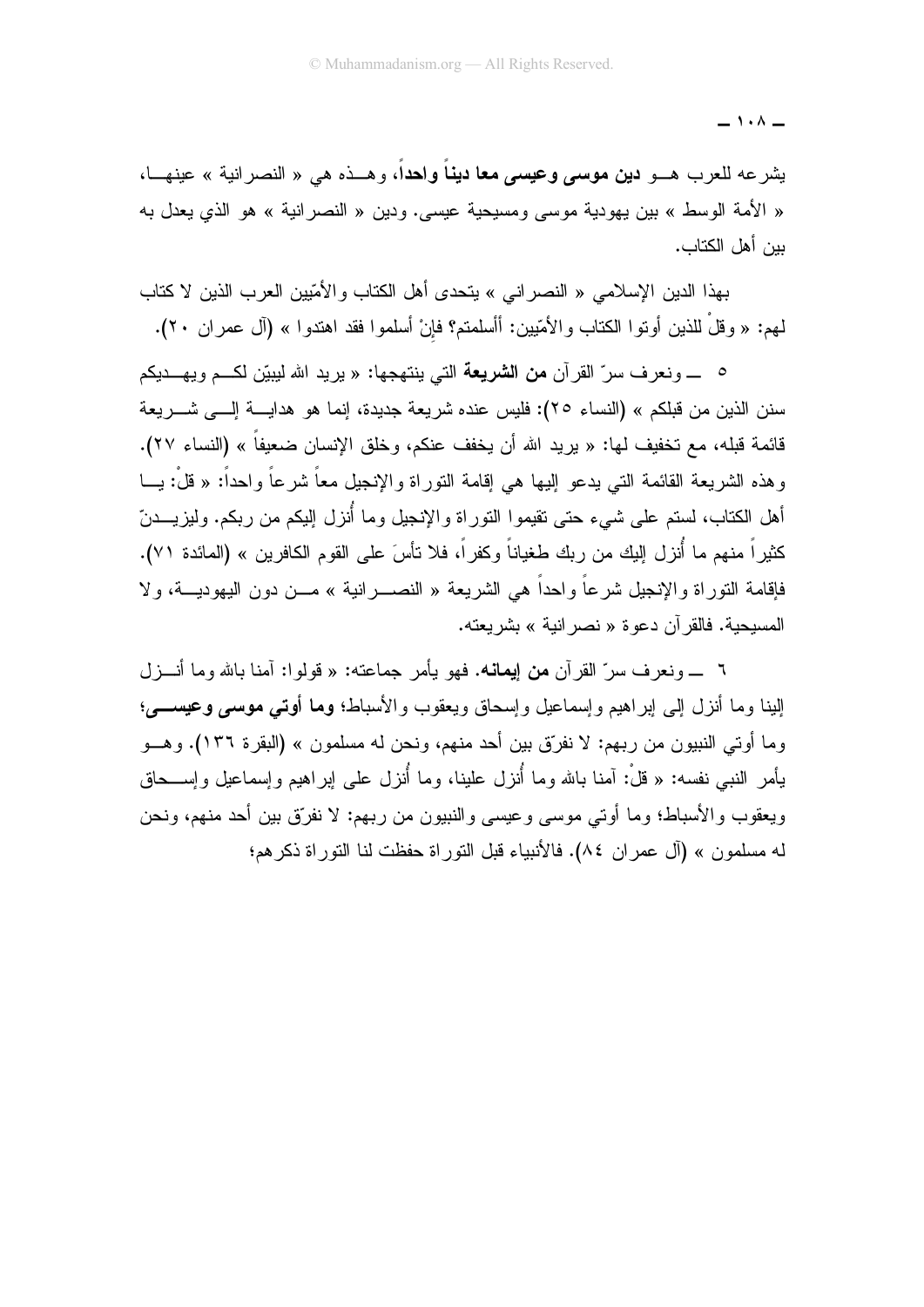$-1.9-$ 

والأنبيـــاء بعد النوراة، كلهم على شرع موسى. **فالإيمـــان محصور** « **بمـــا أوتــــى موســــ**ى وعيسم ». والإيمان بموسى وعيسى لِيماناً واحداً هو « النصرانية » عينها، من دون اليهودية التي تكفر بعيسى والإنجيل، ومن دون المسيحية التي نؤمن بموسى، ولكن لا نقـــيم إلاَّ شــــر ع الإنجيل. فإيمــــان القرآن بموسى وعيسى لِيمــــاناً واحداً، ودينــــاً واحداً هو الإســــلام القرآنــــى « النصر انـي ». وهذا هو الإسلام الذي لا دين غيره، فـي اِيمانـه: « ومَن يبتـغ غير الإسلام ديناً فلن يقبل منه، وهو في الآخرة من الخاسرين » (آل عمر ان ٨٥).

٧ ـــــ و نعر ف سرّ القر آن **من عقيدته في المسيح:** « يا أهل الكتاب لا تغلو ا في دينكم، و لا نقولوا على الله إلاَّ الحق: إنما المسيح عيسى ابن مريم رسول الله وكلمته ألقاها إلى مـــريم وروح منه » (النساء ١٧٠). يقول لليهود بأن عيسى هو المسيح، رسول الله، فلا إسلام بـــدون الإيمان به. ويقول لوفد نجر إن المسيحي: « لا تغلوا في دينكم و لا تقولوا على الله إلاَّ الحق ». أجل المسيح هـــو « كلمـة الله وروح منـه » تعالى، لكن هذا لا يجعله إلـهاً، لأن « **كلمتـه** » هـــو « روح منه » تعالى أي ملاك « من المقربين » (أل عمـــران ٤٥)؛ لـــذلك « لـــن يســـتتكف المسيح أن يكون عبداً لله، ولا الملائكة المقربون » (النساء ١٧١). فعقيدته « أمة وسط » بين اليهودية التي تكفر بالمسيح، وبين المسيحية التي تجعله « ابن الله » (براءة ٣١). وهـذه هـــي « نصر انية » القرآن كما توارثها النصاري من بني إسرائيل طــوال « عهــد الفتــرة » بــين الانجبل والقر آن.

وهكذا بِثبت لنا بإيجازٍ أن القرآن في أ**ركانه السبعة:** في عقيدته، وفي شريعته، وف*ــ*ي دينه، وفي إيمانه، وفي إسلامه، وفي أمته، وفي جهاده، هو « **دعوة نصرانية** ». إن الإســــلام في القرآن هو « النصرانية » عينها قام محمد بالدعوة لها باسم الإسلام مــــع « النصـــــار ي » أنفسهم، بصفة كونه « أ**ول المسلمين** » (الأنعام ١٦٣؛ الزمر ١٢) أي « رئيس النصــــار ي » في الحجاز والجزيرة؛ فقد « أمرت أن أكون من المسلمين » (النمل ٩١)، ثــم « أمـــرت لأن أكون أول المسلمين » (الزمر ١٢)؛ « بذلك أُمرتُ، وأنا أول المسلمين » (الأنعام ١٦٣).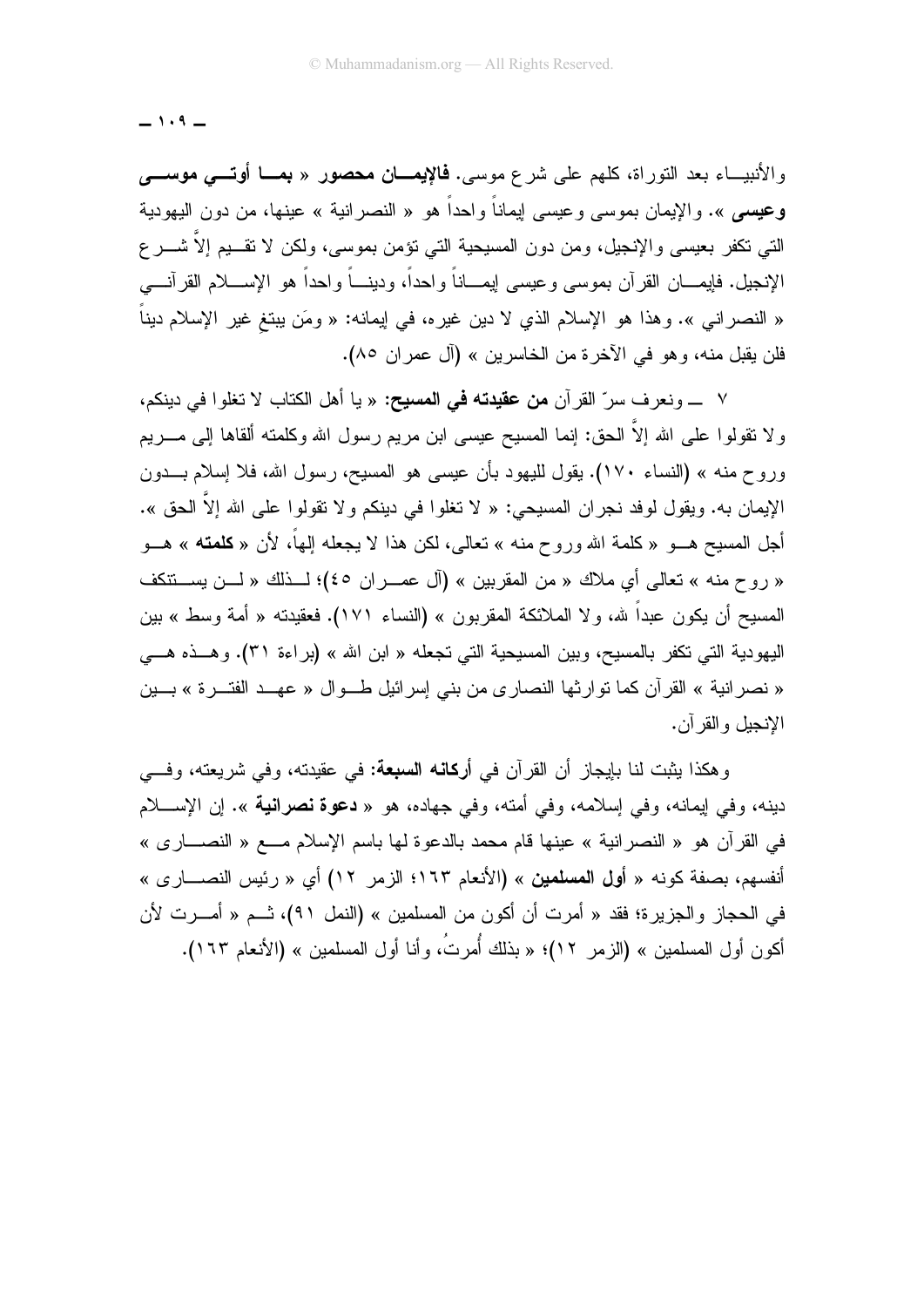$-11.1$ 

فالإسلام هو « النصر انية » عينها، نلك « الأمة الوسط » بين اليهوديــــة والمســـيحية، التي دعت للإسلام « النصر إني » بز عامة النبي العربي؛ ثم ذابت فيه: « ربنا آمنا فاكتبنا مـــع الشاهدين » (المائدة ٨٦).

 $\ast$ 

#### خاتمة:

#### الإسلام دين إنجيلي مبنى على الشهادة لله وللمسيح

و هكذا فالإسلام بنتسب انتساباً مطلقاً إلى الإنحيل و أهله.

والقرآن دعوة « نصرانية »، في « أمة وسط » بين اليهودية والمسيحية، كما شـــاهدنا في أر كانه السبعة.

وهذا الواقع المشهود في القرآن يجعل الإسلام **ديناً إنجيلياً** مبنيّــاً علــــى الشــــهادة لله وللمسيح، « رسول الله وكلمته ألقاها إلى مريم وروح منه » (النساء ١٧٠). فالسيد المسيح هو « عيسى ابن مريع »؛ وهو أيضاً في ذاته السامية « كلمته وروح منه » تعالى.

وبما أن الإسلام القرآني دين إنجيلي، على طريقة « النصــــرانية »، يـــدعو إلــــي الله والمسيح، ويجاهد في سبيل الله والمسيح، انصرف عنه المشركون واليهود، وتحزبوا وتسأمروا عليه، « ومكروا ومكر الله بهم والله خير الماكرين »؛ ووقف المسيحيون العرب منــــه موقـــف الجباد الإيجابي، كما ظهر ٍ من موقفٍ وفد نجر ان.

والقرآن يعتبر الإنجيل نفسه « هدى وموعظة للمتقين » (المائـــدة ٤٩) أيَّ لجماعـــة محمد « الذين أمنوا » من العرب. أجل أن النوراة مثل الإنجيل « فيهـــا هدى ونور »، لكـــن « يحكم بها النبيون الذين أسلموا، والربانيون والأحبار بما استُحفظوا من كتاب الله وكانوا عليه شهداء » (المائدة ٤٧). أما الإنجيل فهو وحده « هدى ومو عظة للمتقين » من العرب.

فالإسلام دين إنجيلي مبنى على الشهادة لله وللمسيح.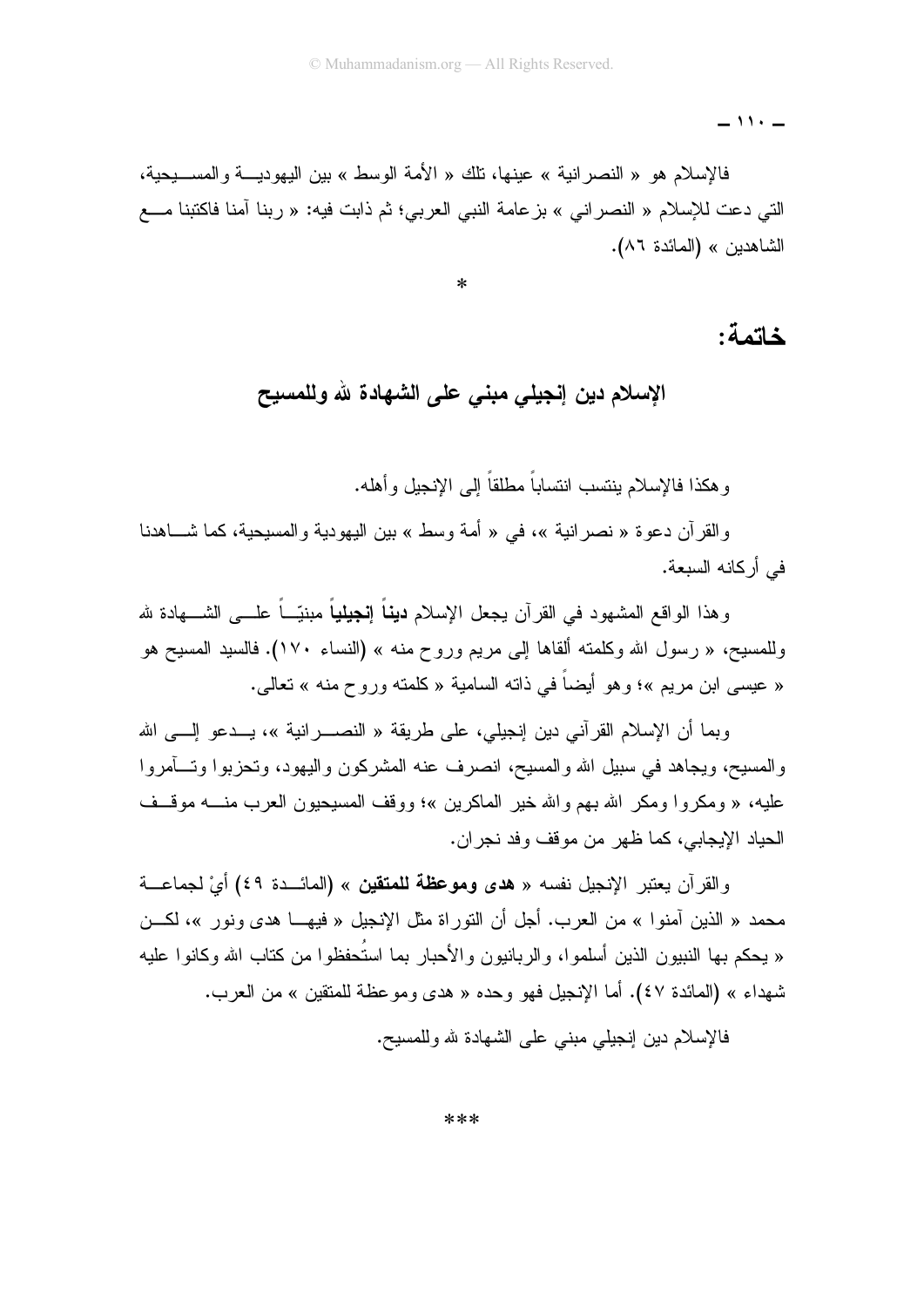# الفصل الخامس

# جدال القرآن لليهود في المسيح وأمه

- **توطئة** : يذكر القرآن أخرة المسيح بأسلوبيْن.
	- **بحث أول :** أسلوب التصريح والتعليم.
		- **بحث ثان**ِ : أسلوب جدال اليهود.
- : لا ينكر القرآن قتل المسيح وصلبه، بل يؤيدهما. خاتمة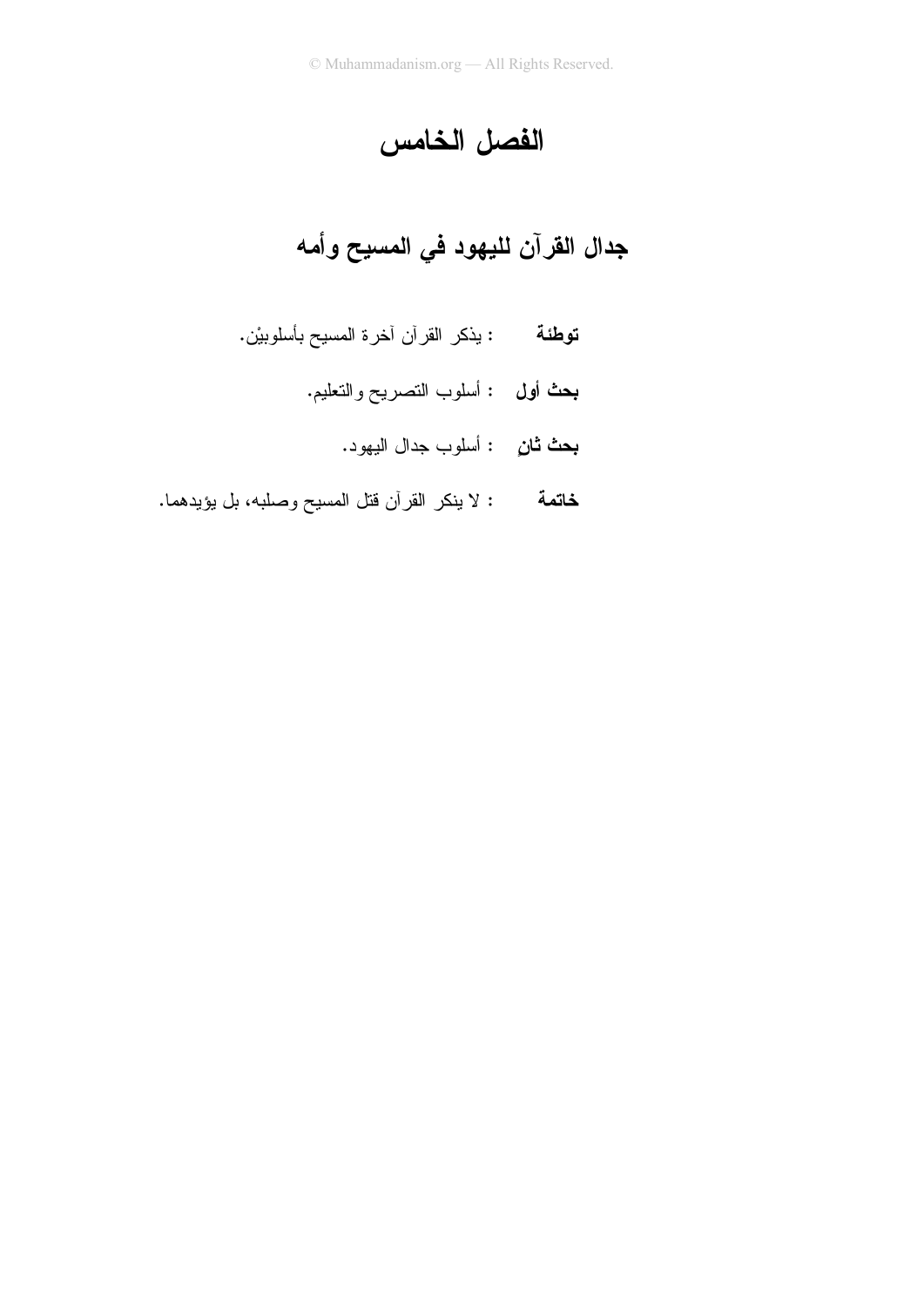$-117-$ 

#### توطئة

### يذكر القرآن آخرة المسيح بأسلوبيْن

كانت آخرة المسيح على الأرض موضوع بحث وجدل بين أهل الكتاب، مـــن يهـــود ونصار ي ومسيحيين. ويأتي القر آن علي ذكر آخر ۃ المسيح بأسلوبيْن.

ففي تعلميه العادي بصرّح مراراً بموت المسيح وبعثه ورفعه حبّاً إلى السماء، كما هو الحال عند أهل الإنجيل كلهم.

لكنه في جدال البهود في المسيح وأمه يأتي ظاهره على غير باطنه، فيظهر أنه يعلـــن « وما قُتلوه وما صلبوه، ولكن شُبَّه لمهم ». وإذا تدبَّرنا هذا الردِّ على اليهود رأينا أنه إثبات في معرض النفي، لتسفيه تبجّحهم بقتله وصلبه، كما يقول عنهم في موســـي وعيســـي: « ففريقـــاً كذبتم، و فر يقاً تقتلون ».

وعقيدة كتاب منزل لا نؤخذ من آية مبتورة عن نصها، بل من مجموع الشهادات فـــي الموضوع الواحد. فتعارض قوله « وما قتلوه وما صلبوه » على ظاهره، يجب أن يفهـــم مـــن قرائن النص، وأن يفسِّر على ضوء جميع شهادات القرآن فسي آخـــرة المســـيح، لاخــــتلاف الأسلوب ببن التعليم وببن الجدال.

\*\*\*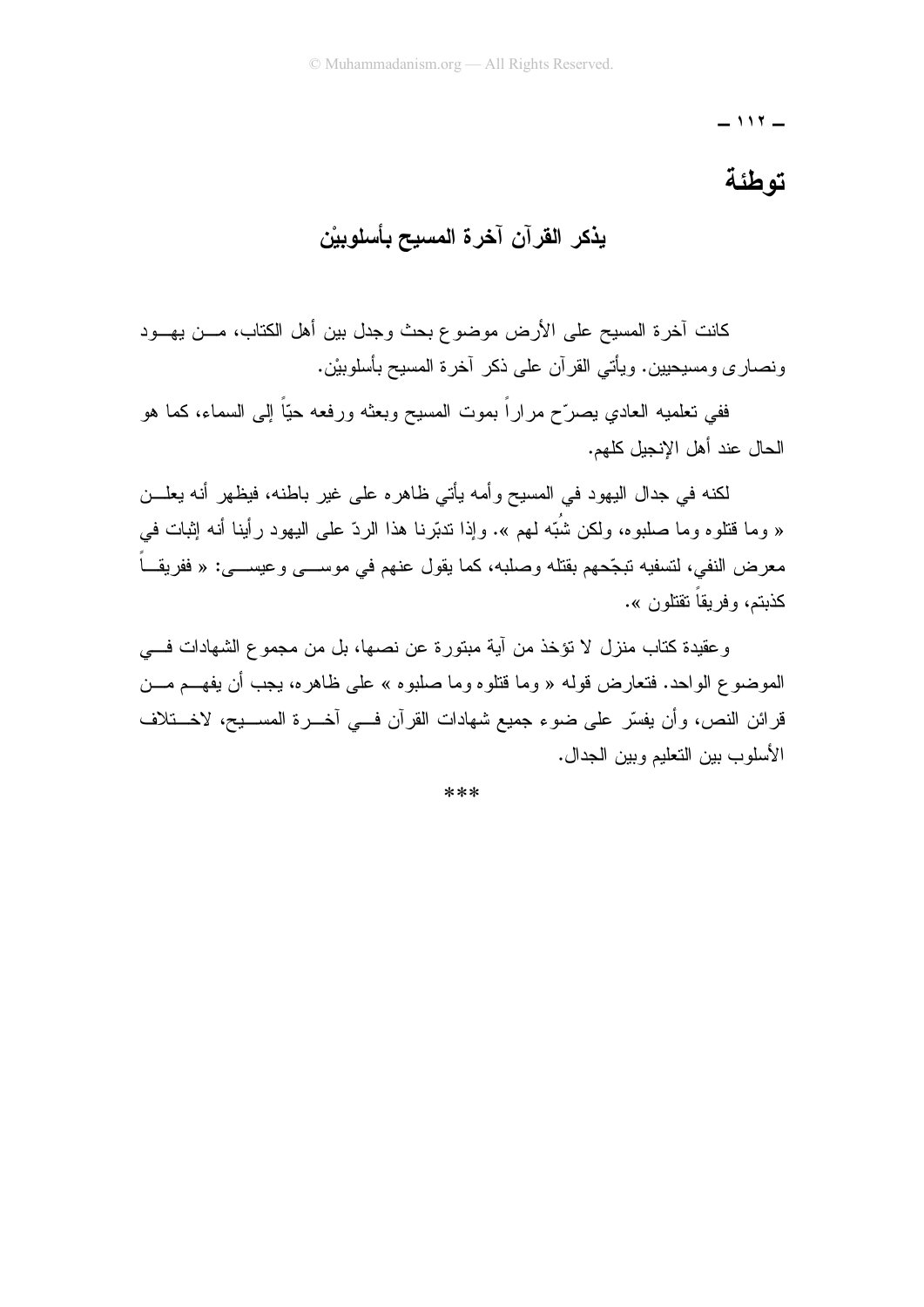$-117-$ 

## أسلوب القرآن بتعليمه في آخرة المسيح

يذكر القرآن آخرة المسيح، بتعليمه، في ثلاثة مواطن. وكلها تؤكد وتصـــرّح بمـــوت المسيح وبعثه ور فعه حيّاً إلى الله، في السماء.

> النص الأول: في سورة مريم: « والسلام عليّ يوم وُلدت ويوم أموت ويوم أبعث حيّاً » (٣٣)

أجمعت الروايات على أن سورة مريم كانت دستور إيمان المسلمين الذين هاجروا من مكة إلى الحبشة، يستجيرون بالنجاشي من أذى قومهم`. فشهادة كتابهم للمسيح وأمه نتثىفع لهـــم عند ملك الأحباش المسيحيين.

فهذه الشهادة هي إذن إيمان القرآن الجوهري الصحيح في أخرة المسيح. وهي شــــهادة لا جدال فيها. وما أعقبها من جدال (٣٤ ـــ ٤٠) هو مقحم على السورة من زمن آخـــر فـــي النتزيل، كما بشهد بذلك اختلاف الروي.

ونَأْتِي الشَّهادة على لسان المسيح نفسه، ونطقه منذ مولده. فمعجزة نطقه فـــي مولـــده برهان على صحة نبوته في موته وبعثه حيّاً. فلا بدَّ أن نتحقق النبوة.

والشهادة تتعلق بأخرة المسيح ع**ند مجيئه الأول،** لا بأخرة المسيح عند رجعتــــه ليـــوم الدين، كمــــا يتحذلق بعضـهم زور اً وتضليلاً. يشهد بذلك مقارنتهـــا مـع آخرة يـحيى بن زكريـا: « وسلام عليه بوم وُلد ويوم بِموت ويوم يبعث حيًّا » (١٤). فلا أحد بِشك في مـــوت بِحيـــي، و في بعثه يو م البعث. أما القر آن

<sup>(</sup>١) جاء في (الإتقان ١: ١٩): « ينبغي أن يمثل لما حمل إلى الحبشة بسورة مريم، فقد صحِّ أن جعفر بن أبي طُالْب قرأها على النجاشي. أخرجه أحمد في مسنده ».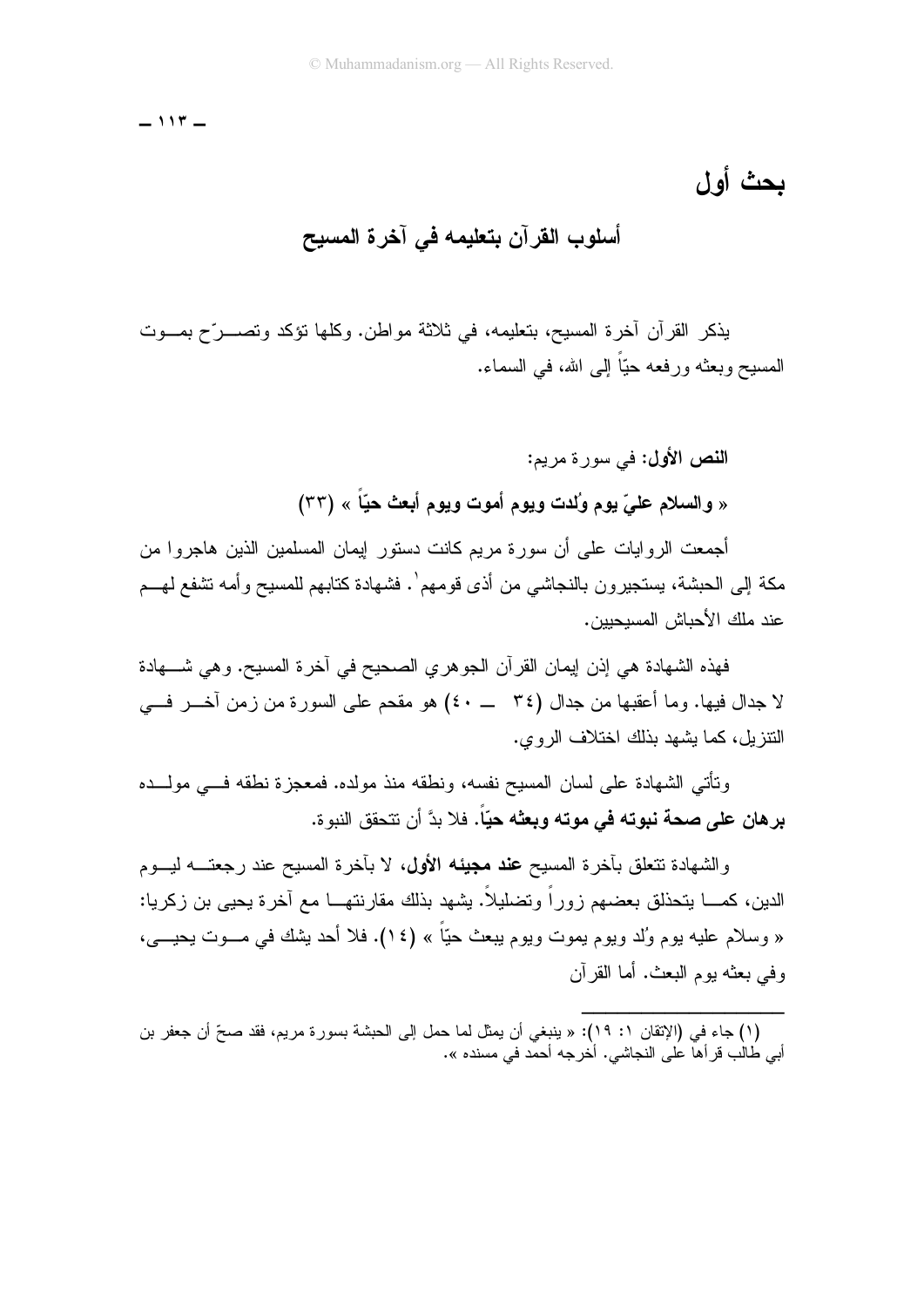$-116-$ 

فهو صريح بأن بعث المسيح يعقب حالا مونه (آل عمران ٥٥؛ المائدة ١٢٠). ولاحظ الفـــارق بين بحيي وعيسي في سلام الله؛ يقول في يحيى « وسلام عليه » على النكرة؛ بينما يقول فـــي المسيح: « والسلام عليَّ » على المعرفة والشمول، فسلام الله كله يشمل المسيح في مولده وفي مونـّه وفي بعثه ور فعه حبّا إلى الله في السماء. و هذا النكر بم الإلهي لا بقوله بحق أحد من أئمة الرسل مثل ابر اهيم وموسى ومحمد: إنه مبَّزة المسيح على العالمين والمرسلين.

فالقرآن في دستور ٳيمانه بالمسيح يشهد بمونـُه وبعثـُه ورفعه حيّاً. فهذه هــــي الشـــــهادة الأساسية التي يجب أن يُرجع الِيها في تعليمه كله، لأنها دستور ايمــــان مرســــل الــــي مليـــك مسيحي': « فقد صحَّ أن جعفر بن أبي طالب قر أها على النجاشي » (الإتقان ١: ١٩).

إذا كان علم العلامة الأستاذ دروزة يصل إلى هذا الجهل في الفرق المسيحية، فكيف حال غيـــره! إنَّ اليعقوبيين وحدهم « كانوا يعتقدون بأن المسيح ذو طبيعة واحدة مزيجة من الناسونية واللاهونية »، بخــــلاف النسطورية التي نعتقد أن في المسيح طبيعتيْن وأقنوميْن؛ والقول « بأنه لا يجوز بسبب ذلك أن تسمى مريع أما لله » هو قول النسطورية، لا قول اليعقوبية. وليست عقيدة اليعقوبية هي التي سهّلت على أهلها دخول الإسلام، لأن نكفير القرآن « لقد كفر الـــذين قالوا: إنَّ الله هو المسيح ابن مريم » (المائدة ١٩ و ٧٥) ردّ على اليعقوبية « حيث جعلو ه إلها و هم البعقوبية، فرقة من النصار ي » (الجلالان).

<sup>(</sup>١) نستغرب، في تعليق الأستاذ دروزة على أيات مريم (١٦ ـــ ٣٦)، قوله: « والثابت تاريخياً أن غالبة نصارى بلاد الشام ومصر والعراق من اليعقوببين والنسطوريين الذين كانوا يعتقدون بأن المسيح ذو طبيعـــة واحدة مزيجة من الناسونية واللاهونية، وأنه غير متساو لذلك مع الله الأب، أو أنه إنسان حلَّ فيــــه اللاهــــوت فصار هيكلاً لله، وأنه لا يجوز بسبب ذلك أن تسمَّى مريم أما لله الخ. وكانوا موضع اضطهاد ومطاردة مـــن السلطات الرومانية التي كانت صاحبة الحكم وكانت تدين بعقيدة ثنائية الطبيعة في المسيح، فكان التقارب بسين ما يقرره القرآن وما يعتقده غالب النصاري في هذه البلاد. ممّا سهّل عليهم التحوّل إلى الإســــلام » (التفســـير الحديث. الجزء الثالث. ص ٤٧).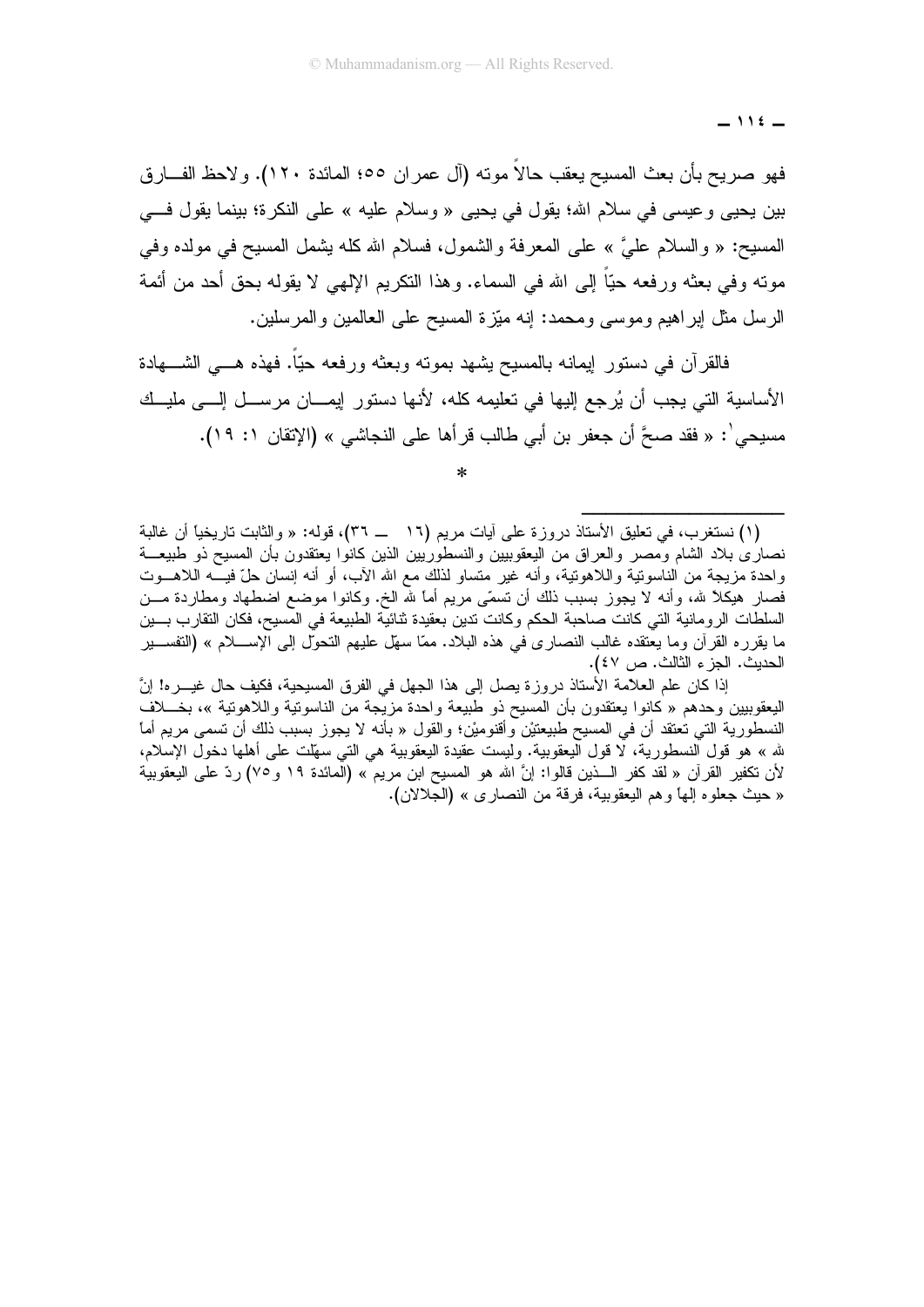$-110 -$ 

ا**لنص الثاني:** في سورة آل عمر إن

« ومكروا ومكر الله بهم والله خير الماكرين. إذ قال الله، **يـــا عيســــى إنـــــى متوفيـــك** ورافعك إلىّ ومطهّرك من الذين كفروا، وجاعل الذين اتبعوك فوق الذين كفـــروا إلــــي بـــوم القيامة. ثم إليّ مرجعكم فأحكم بينكم فيما كنتم فيه تختلفون » (٥٤ ـــ ٥٥).

هذا النص من قصص آل عمر ان الذي ينتهي بقصة المسيح (آل عمر ان ٣٣ ــــ ٢٤). وقد أجمع الرَّواة على أنه الفصل الأول من حوار القرآن لوفد نجران. لكن بسبب مجيئــــه فــــى سورة آل عمران، ظهر بعض الخلاف في زمن زيارة وفد نجران للنبي العربي. فظنّ بعضهم أنه وقع بعد نصر بدر؛ ولكن ظروف السيرة لا نشير بشيء من ذلك، والمتــواتر أنّ محمــداً كتب عهداً لوفد نجران شهد عليه أبو سفيان، فيكون ذلك دليلاً على أن وفد نجران إلى النبـــي كان في عام الوفود سنة ٦٣١ م'.

وحوار وفد نجران قد وزعوه على سور أل عمران والنساء والمائدة؛ وهذا ما أوهـــم المفسرين في تعدّد مواقف القرآن من المسيحية، إنما هو **موقف واحد مع وفد نجران وحــده.** وهذا ما يحدّد معناه ومداه.

فقصص (آل عمران ٣٣ \_ ٢٤) هو ا**لفصل الأول** من حوار وفد نجران. وهذا الواقع التاريخي يجعل قصص (آل عمر ان ٣٣ \_ ٢٤) إعلان عقيدة القرآن فــي المســـيح، لأعلـــي سلطة مسيحية في الجزيرة.

و هذا الإعلان عن إيمان القر آن يشهد بصر احة مطلقة أنَّ الله تعالى يخاطــب عيســـى، عند مكر اليهود به، بقوله: « ا**ني متوفيك ورافعك إلي**ّ ». فإذا نجح

(١) قابل در وز ة: التفسير الحديث. الجزء الثامن، ص ٧٠ ــ ٧١.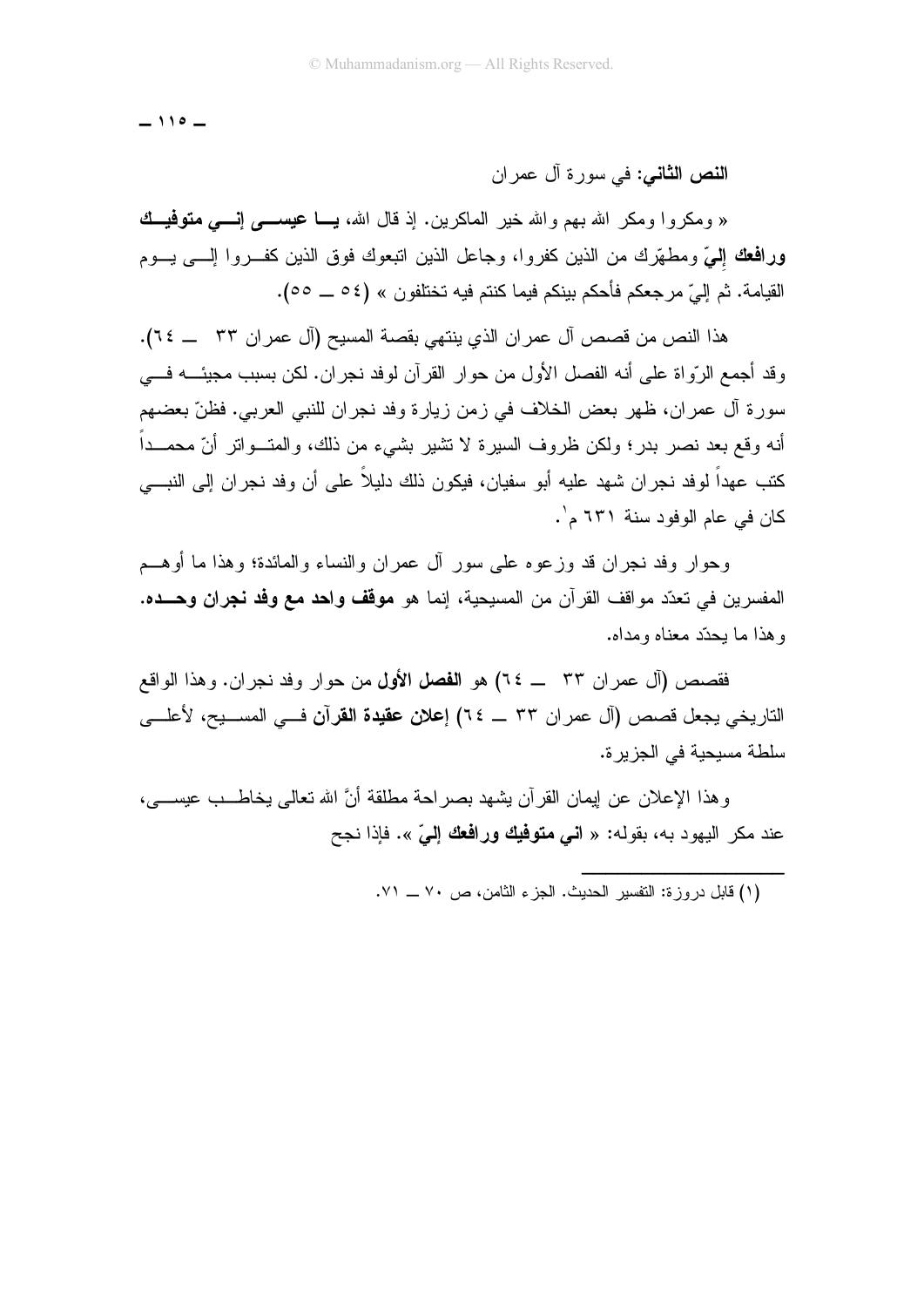$-115-$ 

مكر اليهود في وفاة عيسى؛ فقد نجح أكثر مكر الله بهم، « والله خير الماكرين »، برفع عيسى ۔ بعد موته وبعثه ۔ حبّا إلى السماء.

فالتصريح في شهادة القرآن بموت المسيح قائم صريح.

قال بعضهم: إن الوفاة هنا لا نعني الموت، بل سنَّة الكرى كأن الله رفع عيسى إليه في حالة النوم. وفاتهم أن القرآن يستخدم الوفاة على الدوام بمعنى الموت نحو خمـــس وعشــــرين مر ة، إلاَّ في موضعيْن لقرينة لفظية تحوّل الوفاة من المعنى الحقيقي إلى المجـــاز ي (٣٩: ٤٢؛ ٦: ٦٠). وليس في قوله « إني متوفيك ورافعك إليَّ » من قرينة تحوّل معنى الوفاة هنـــا مـــن الحقيقة إلى المجاز . فالنص صريح بالشهادة بموت المسيح ورفعه حيّاً.

وتحذلق أخرون فقالوا: إن خطاب الله لعيسى هنا لا يعني وفاتسه فسي أخرتسه علسي الأرض عند ظهوره الأول، بل يقصد وفاته وبعثه ورفعه حيًّا عند رجعته ليوم الـــدين. وفـــات هوَ لاء المتحذلقين أ**ن الخطاب يأت***ى* **ردّاً على مكر اليهود لقتل المسيح، (**آل عمر ان ٥٤) فكان مكر الله بهم خيراً من مكرهم بالمسيح، إذ نوفاه وبعثه ورفعه حيّاً الِيه.

وتحذلق آخرون فقالوا: القرآن يذكر الوفاة، و لا يذكر القتل و لا الصــــلب. وفـــاتهم أن تقريره **لمكر اليهود بالمسيح (٤٥) ل**قتله، هو شهادة وبرهان على صريح قولهم: « إنـــا قتلنـــا المسيح عيسى ابن مريم » (النساء ١٥٥).

فصراحة النص وقرائنه تجعله **شهادة رسمية لسلطة مسيحية** بسأن اليهـــود مكـــروا بالمسيح فقتلوه وصلبوه، فكان مكر الله بهم خيراً من مكرهم، إذْ بعث عيسى حيّاً، بعـــد قتلــــه وصلبه، ورفعه اليه.

فالشهادة بموت المسيح، حين مكر اليهود بـه، **شـهادة بقتلـه؛** والشـهادة بفضل مكــــر الله علمي مكر اليهود في قُتل المسيح شهادة بأنه بعثه ورفعه حيّاً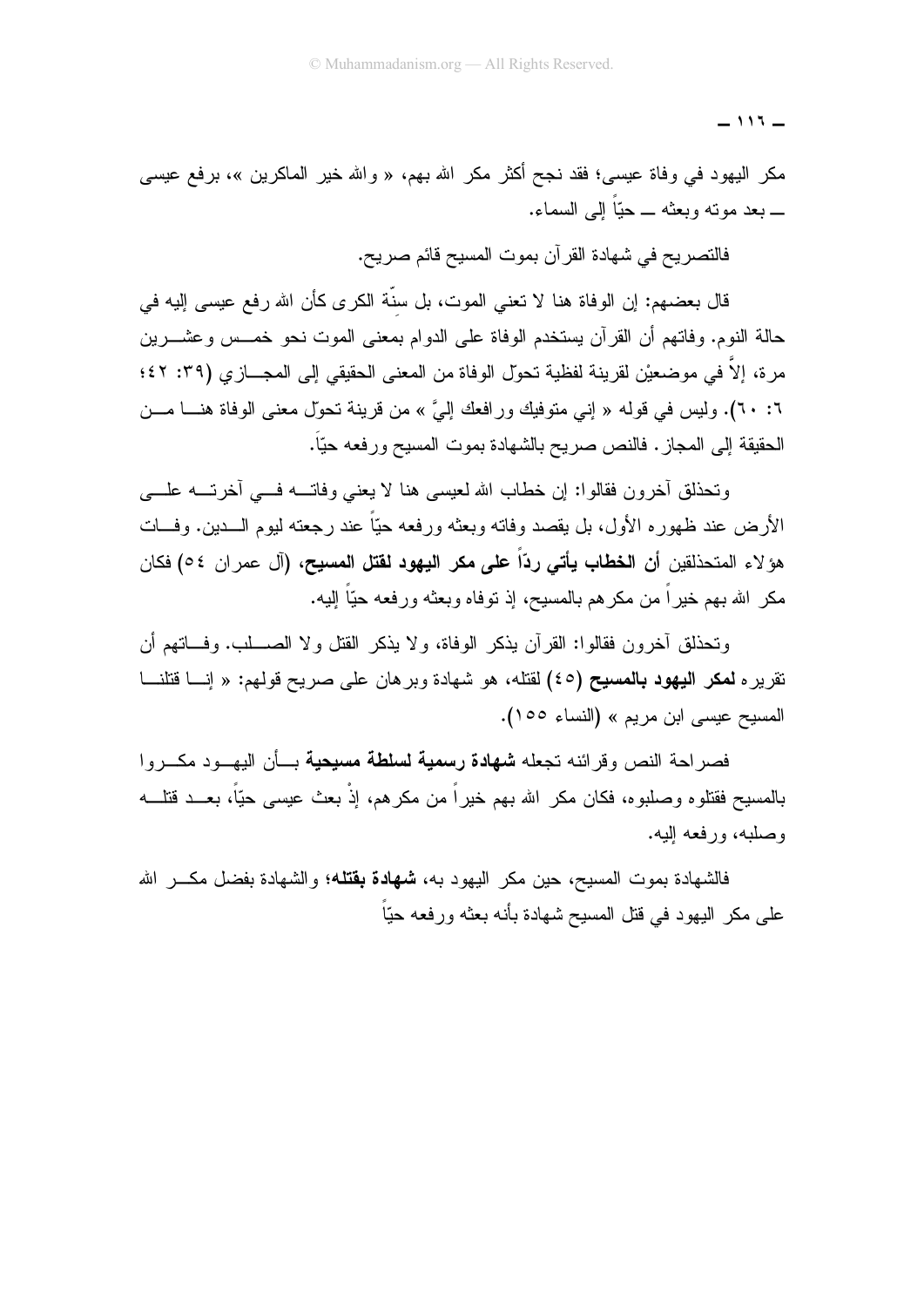$-114 -$ 

إليه. فهي شهادة ناريخ، ودستور إيمان. وهذا هو النفسير المروي عن ابن عبـــاس نرجمـــان القرآن: « إن الله أماته ثم رفعه إليه لنكريمه<sup>\</sup> ».

ا**لنص الثالث: ف**ي سورة المائدة

« وكنت عليهم شهيداً ما دمت فيهم؛ فلما توفيتني كنــت أنــت الرقيــب علــيهم »  $.(\rangle \Upsilon \cdot )$ 

هــذا التصريح من فصل في محاسبة الرسل والمسيح في يوم الدين (١١٢ \_ ١٢٢)، « يوم يجمع الله الرسل » (١١٢)، « قال الله: هذا يوم ينفــع الصـــادقين صـــدقهم » (١٢٢). فالتصدير والاختتام بذكر اليوم الموعود يجعل الفصل وحدة فنية، والمشهد من يوم الدين. لذلك فالتصريح فيه عن آخرة المسيح هو ا**لتصريح الأخير والنهائي.** وهو قول الحق، فـــي موقـــف الحق، بعيداً عن ملابسات الخلق والناريخ، في مطلق الحق والحقيقة.

ينهي محاكمة الرسل بآية واحدة (١١٢) حيث يفوض الرسل أمرهم إلى الله تفويضـــاً. ويقتصر المشهد كله على محاسبة المسيح، وهذا ما يرفعه على المرسلين أجمعين. ويزيد فسي رفع المسيح خطاب الله له، بتذكير المسيح بالميزات التي انفرد بها على العالمين والمرســـلين، خصوصاً بمعجزة المائدة التي اكتسحت ايمان الحواريين والعالمين بــــه. حينئـــذ، بعـــد تلكمــــا المقدمتيْن، يستجوب الله عيسى في مقالة « الثلاثة »: « أأنت قلت للناس اتخذوني و أمي إل<u>ه بيْن</u> من دون الله؟ » (١١٩). فيجيب المسيح بأدب جم معجز مستنكراً المقالة. ويُقسم جواب المسيح ثلاثة أقسام. في الأول، بثلاثة تصاريح يشهد بأنه في دعوته لم يعلَّم إلاَّ التوحيد

<sup>(</sup>١) در وز ة: التفسير الحديث. الجزء الثامن، ص ١٠٨.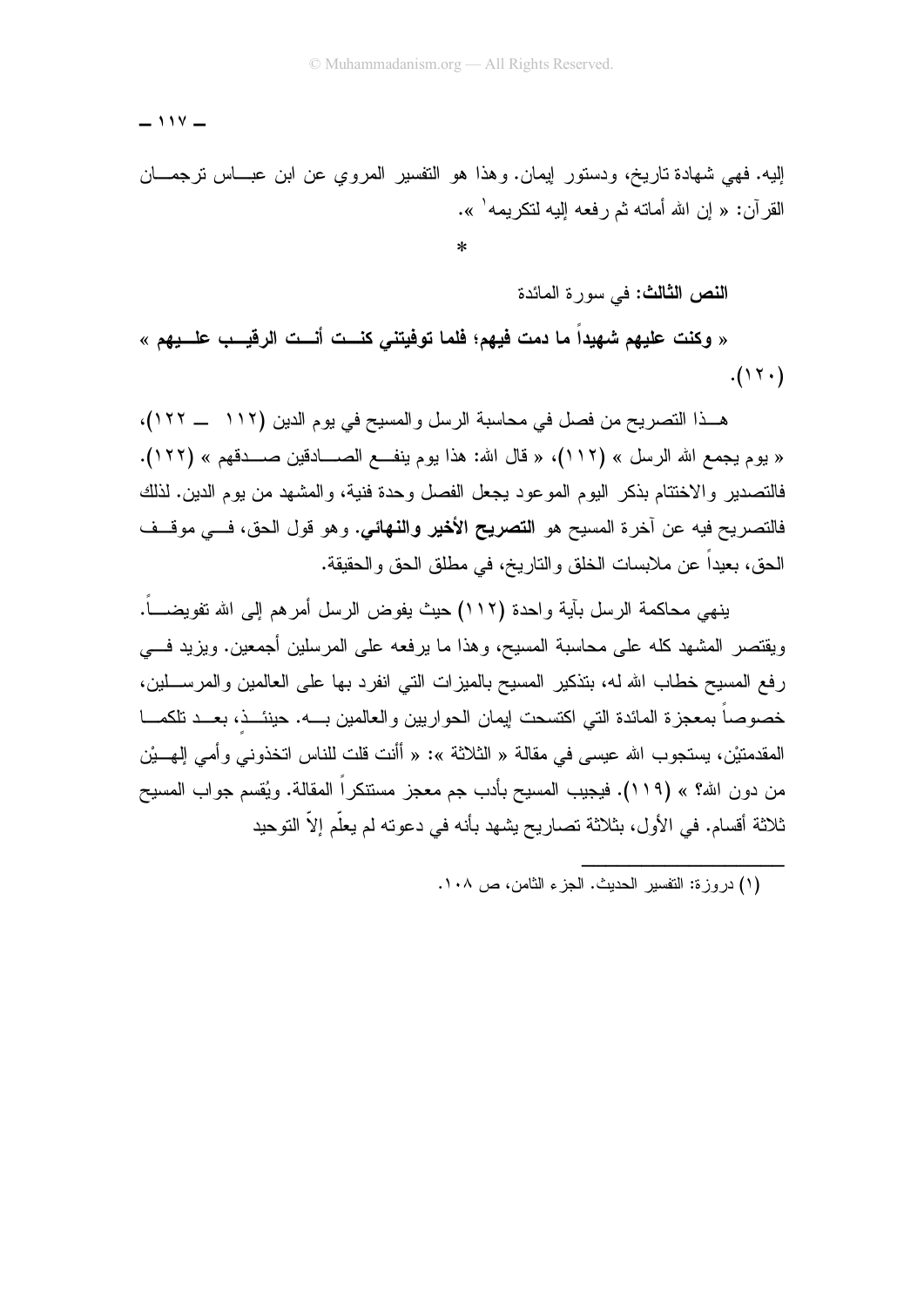$\lambda$   $\lambda$   $-$ 

« ١١٩ \_\_ ١٢٠). وفي الثاني بِشهد بأنه على حياته كان شهيداً على أمته، أمَّا بعد وفاته فكان الله نفسه الرقيب عليهم؛ وهذا السياق يدل على أن موت المسيح كان في آخر حياته ودعوته. وفي القسم الثالث يقوم بالشفاعة لأمته (١٢١)؛ وهذا أيضاً دورٍ فريدٍ ينفرد به المسيحٍ وحده في يوم الدين.

فتصريح المسيح في يوم الدين: « وكنت عليهم شهيداً ما دمت فيهم؛ فلمَّا توفيتني كنت أنت الر قبب عليهم » يعني:

أو لاَ إن الوفاة، في لغته، عكس الحياة: « ما دمتُ فيهم ».

ثانياً إن وفاة المسيح بالموت الحقيقي تمت في آخر حياته ودعوته.

ثالثاً إن المسيح أجمل كل الظر و ف استشهاده بقوله: « فلمَّا توفيتني ». و هذه الظر و ف يجب استجماعها من القر آن كله. فلا يعني الاكتفاء بذكر الوفاة أن القر آن ينكر القتل والصـــلب الذي يشهد به أهل الكتاب كلهم، ويتبجّح به اليهود!

وهكذا ففي **تعليم القرآن**، بعيداً عن أجزاء الجدال، فـــي إعــــلان الحقيقـــة التاريخيـــة والإيمانية، يشهد القرآن بموت المسيح وبعثه ورفعه حيّاً إلى السماء، في ثلاث سور .

وبما أن (آل عمران ٥٥) نقرن موت المسيح ورفعه حيّاً إلى الله، **بمكر اليهود لقتلــــه**، فهذا يعني أن القرآن لا يُنكر على اليهود قولهم: « إنَّا قتلنا المسيح » (النساء ١٥٦). لكنه يعلن لهم أ**ن مكر الله بهم كان أكبر من مكرهم بالمسيح**، لأنهم بعد أن قتلوا المسيح صلباً، بعثه هو حبّاً ورفعه إليه. فتفشيل موأمرتهم بقتل المسيح عاد عليهم بالعار والمذلة، لأن فضاء الله كـــان « إنبي متوفيك ور افعك إليّ »؛ فكأنهم ما قتلو ه وما صليو ه، القتل والصلب الذي يتو همون،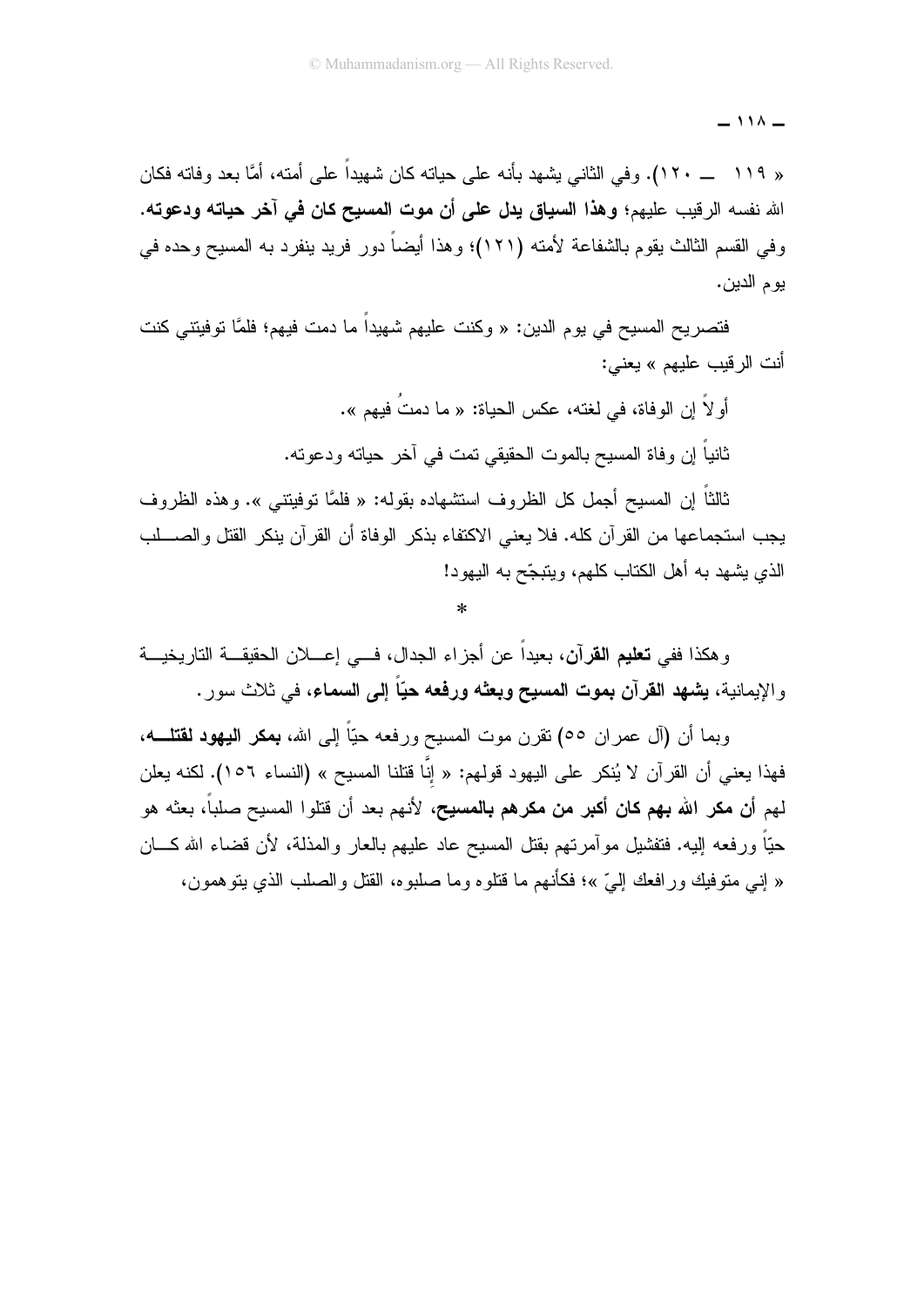#### $-119 -$

بالقضاء المبرم عليه. بل هو حي عند الله يشهد رفعة المؤمنين بالمسيح على مذلة الكـــافرين، إلى يوم الدين (آل عمر ان ٥٥).

\*\*\*

### بحث ثان

أسلوب جدال اليهود في آخرة المسيح

ذاك هو نعليم القرآن الحق. وعلى ضوئه يجب فهم جدال القرآن لليهــود فـــي أخـــرة المسيح و في تبجّحهم: « إنا قتلنا المسيح! »

إن سورة (النساء) هي السلسلة الثالثة، بعد (البقرة وأل عمران)، في جــدال البهـــود، و الر د المتو اصل علي شبهاتهم.

وفي سورة (النساء) فصل (١٤٩ ــــــ ١٦١) في تكفير اليهـــود علــــي مقـــالاتهم: ١) نكفيرهم لأنهم يفرّقون بين رسل الله وكتبه أيْ يكفرون بالمسيح والإنجيل (١٤٩ ـــ ١٥١)؛ ٢) تكفير هم لطلبهم: « أ**ن تنزّل عليهم كتاباً من السماء** » (١٥٢ ـــ ١٥٣)؛ ٣) تكفير هم لكفـــر هم بآيات الله في الكتاب وقتلهم الأنبياء بغير حق (١٥٤)؛ ٤) **تكفير هم لكفر هم بمــــريم والمســــيح**  $(100 - 100)$ 

ففي هذا ا**لتكفير الرابع** يأتي قوله:

« وبكفر هم وقولـهم علـى مريم بـهتانـاً عظيماً؛ وقولـهم: إنـا قتلنـا المسيح عيسـى ابن مــــريم رسول الله! ـــ **وما فتلوه! وما صلبوه!** ولكن شبّه لمهم؛ وإن الذين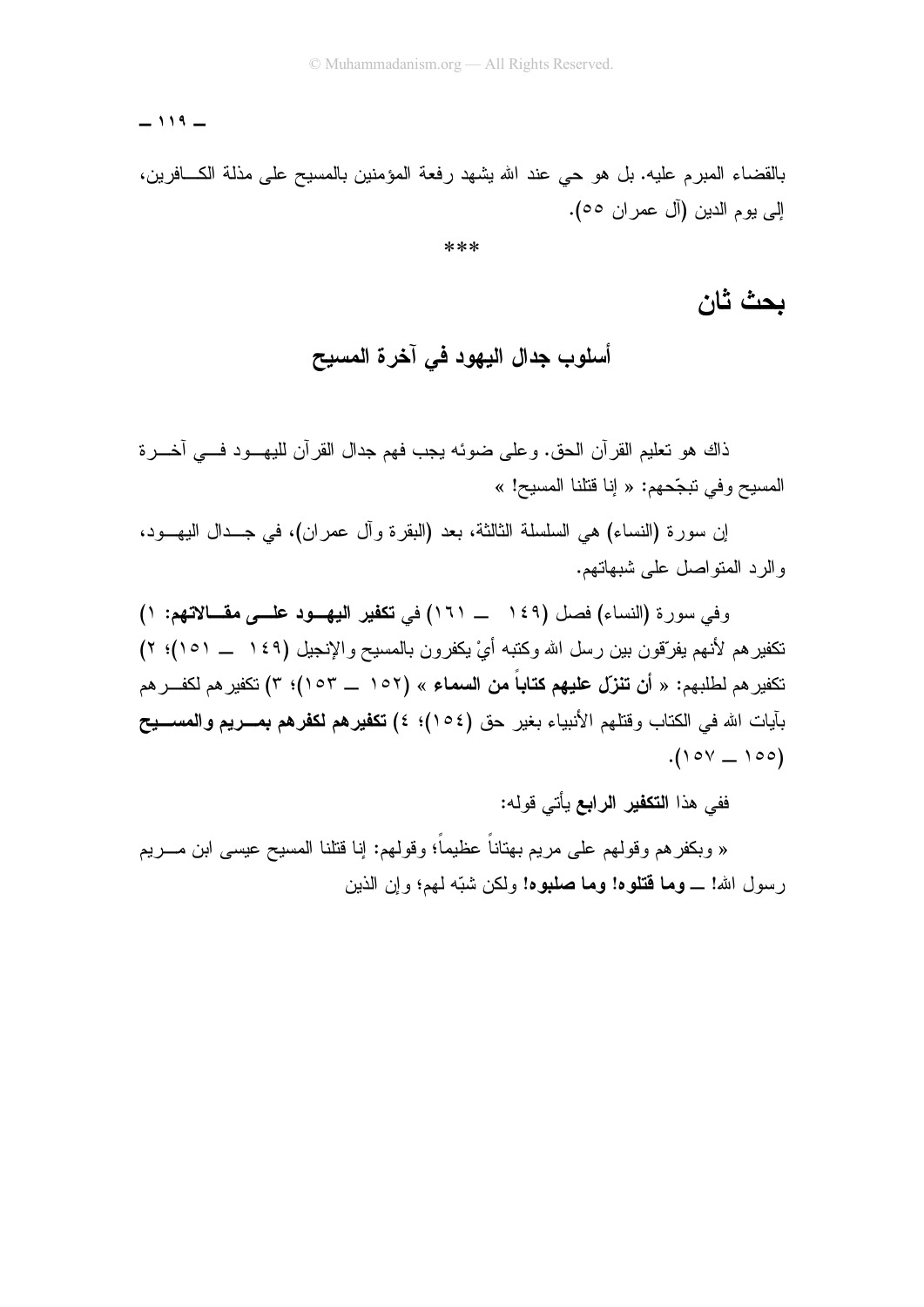$-11. -$ 

اختلفوا فيه لفي شك منه؛ ما لهم به من علم إلاّ اتباع الظن! **وما قتلوه يقينــــاً، بـــل رفعــــه الله اِلْيِه.** وكان الله عزيز اً حكيماً » (١٥٥ ــ ١٥٧).

فالموقف موقف جدال مع اليهود ونكفير لمهم بمقالتهم في عيسى وأمه. وهذا الموقف الجدلي في الردّ عليهم يجب أن يفهم على ضوء تعليمه الصريح المتواتر فــي مكـــة (مـــريم) و المدينة (آل عمر ان و المائدة).

ـــــ فاليهو د يتبجَّحو ن: « إنا قتلنا المسيح! » و القر آن يسمَّى هذا القول مـــنهم كفـــر اً كقولهم في مريم. **فما معنى قولهم؟** لأنه من معنى قولهم يفهم معنى ردّ القرآن علـــبهم. قتْـــل المسيح حدث تاريخي بشهد به اليهود والنصاري والمسيحيون منذ ستماية سنة! فـــلا يعقـــل أنْ يأتي القرآن لينكر على الجميع حدثاً تاريخياً صار محور الناريخ! ولا يعقل أنْ ينكـــر القـــرآن تعلميه المتواتر في قتل المسيح بمكر من اليهو د (آل عمر ان ١٥٥). فمعنى قول اليهو د تبجّحهم بالقضاء على المسيح، فلا يتعب النبي العربي بالدعوة له!

فكان **ردّ القرآن عليهم**، لا انكاراً للحدث التـــاريخي، بـــل اســـنتكاراً للمعنــــي الـــذي يستخلصونه منه: لقد « شبّه لمهم » أنهم قتلوه وصلبوه، أي ظنوا ذلك، وخُبّل البيهم أنهم قضــــوا عليه؛ ولكن « ما قتلوه وما صليوه »، أي « ما قتلوه **يقيناً**، بل رفعه الله البـــه ». ففـــ<sub>ـه</sub> بعــث المسيح حيّاً ورفعه إلى الله في السماء، **كأنهم ما قتلوه وما صلبوه!** فالمسيح الحي عند الله في السماء بقضبي على نبجّحهم وكفر هم!

فجواب القرآن عليهم أ**سلوب بياني مشهور**: الإثبات في معرض النفي، وهـــو توكيـــد أفحم للخصم. هذا ما يقضي به سياق النص في معرض نكفير اليهود على مقــالاتهم. وقـــول القرآن شبيه بمقالة بولس الرسول: « المسيح يسوع مات؛ بل بالحرى قام وهو عن يمـــين الله ليشفع فينا » (الرسالة إلى الرومانيين ٨: ٣٤).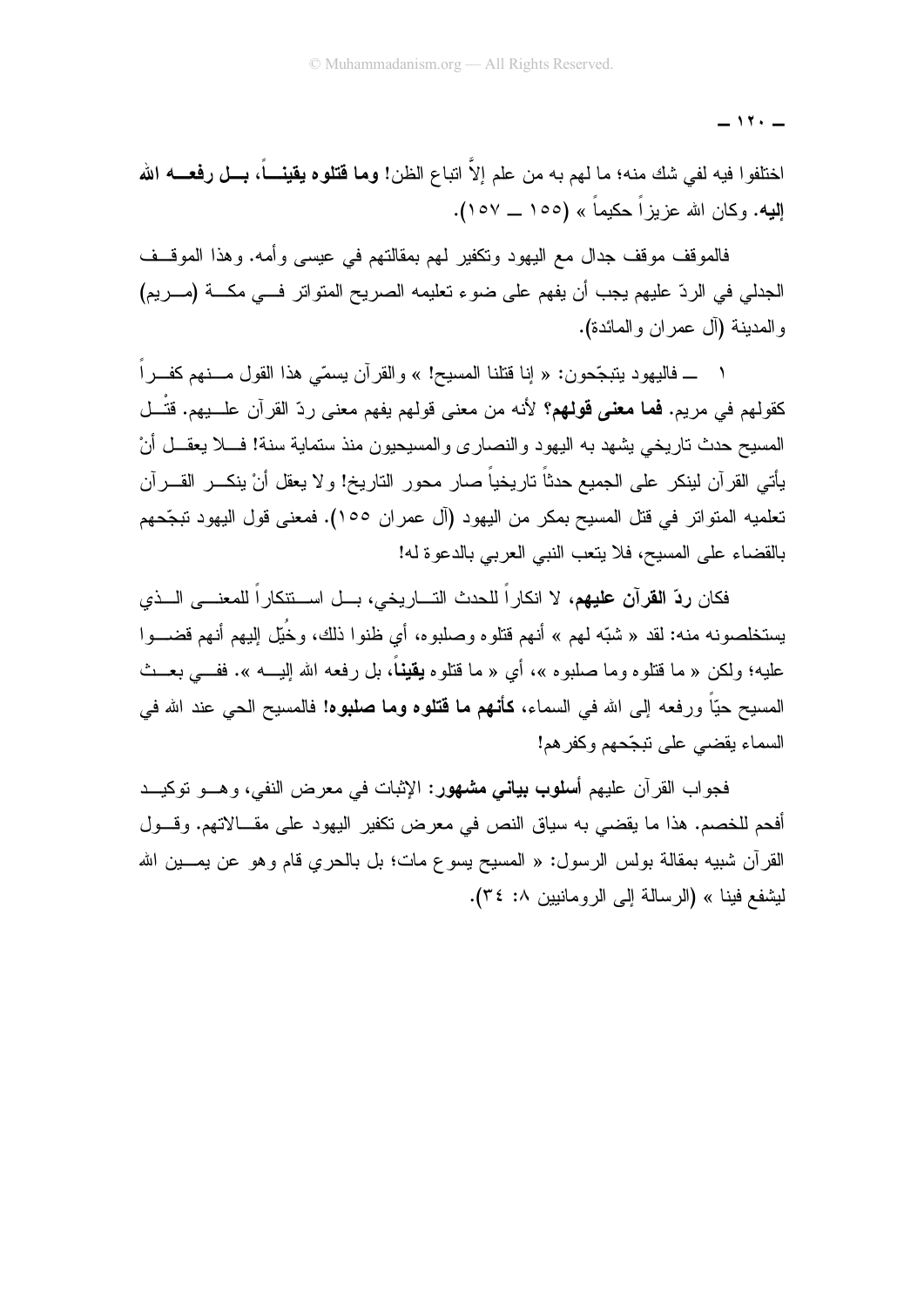$-111 -$ 

٢ \_ أما **قصّة الشبه** أي ألقى الله على أحدهم شبه عيسى فظنوه إياه، فهي ناتجة عـــن تحريف مقصود لحرف القرآن: فالقرآن لا يقول: « شُبّه له » أيْ لعيسى؛ بل « شُبّه لهم » أيْ لليهود. ولا يعني التعبير « شُبّه لهم » أنّ عيسى شُبّه لهم، بل أن الأمر شُبّه لهــم، أيْ ظنــوا ذلك. قال الزمخشري: « شُبّه، مسندٌ إلى ماذا؟ إنْ جعلته مسنداً إلى المسيح، فالمسيح مشبّهٌ به، وليس بمشبّه؛ وإنْ أسندته إلى المقتول (بدل عيسى) فالمقتول لم يجر له ذكر ! قلتُ هـــو مســـند إلى الجار والمجرور (لهم)، كقولك: (**خَيَّل إليهم**) كأنه قيل: وقع لهم التثنيبه. ويجوز أن يســـند إلى ضمير المقتول ». فرأي الزمخشري، أفضل مفسّر لإعجاز القرآن وبيانه، أن التعبير (شبّه لمهم) يعني (خُبِّل الِيهم). ولكنه يُسلَّم تسليماً لا تقرَّه اللغة، ولا البيان، بإسناد التشبيه إلى ضــــمير المقتول، استدر اكاً لمقالة العامة.

والرازي (علي أل عمران ٥٥) يقضي « بإشكالاته » الستة قضاءً مبرماً علي قصــــة الشبه. ومنها قوله: « والإشكال الخامس أنّ النصاري علـــي كثـــرتهم فـــي مشــــارق الأرض ومغاربها، وشدة محبتهم للمسيح وغلوهم في أمره، أخبروا أنهم **شاهدوه مقتولاً مصلوباً:** فلـــو أنكرنا ذلك، كان طعناً فيما ثبت بالتواتر ؛ **والطعن في التواتر يوجب الطعن في نبــوة محمــد** وعيسى وسائر الأنبياء ».

٣ ــ وأدهى ما في الأمر أن آية (النساء ١٥٦)، على ظاهر ها، **تتعارض مع القـــرآن** كله، في تعليمه الصريح بموت المسيح بمكر ومكيدة من اليهود. ولا يصحِّ أن يكون في القرآن نتاقض في شأن جلل \_ والنسخ يقع في الأمر ، لا في الخبر \_ ومن مبادئ التفسير القويم فـــي كل الآداب، أن يفسّر ا**لجزء على ضوء الكل**، لا الكل على ضوء الجزء. فـــلا يصــــح تفســـير القرآن كله في آخرة المسيح، بآية (النساء ١٥٦) على ظاهرها؛ بل يجب تفســـيرها بمجمـــو ع تعليم القرآن في آخرة المسيح. وهذا الموقف الحرج المتعارض، مع سياق النص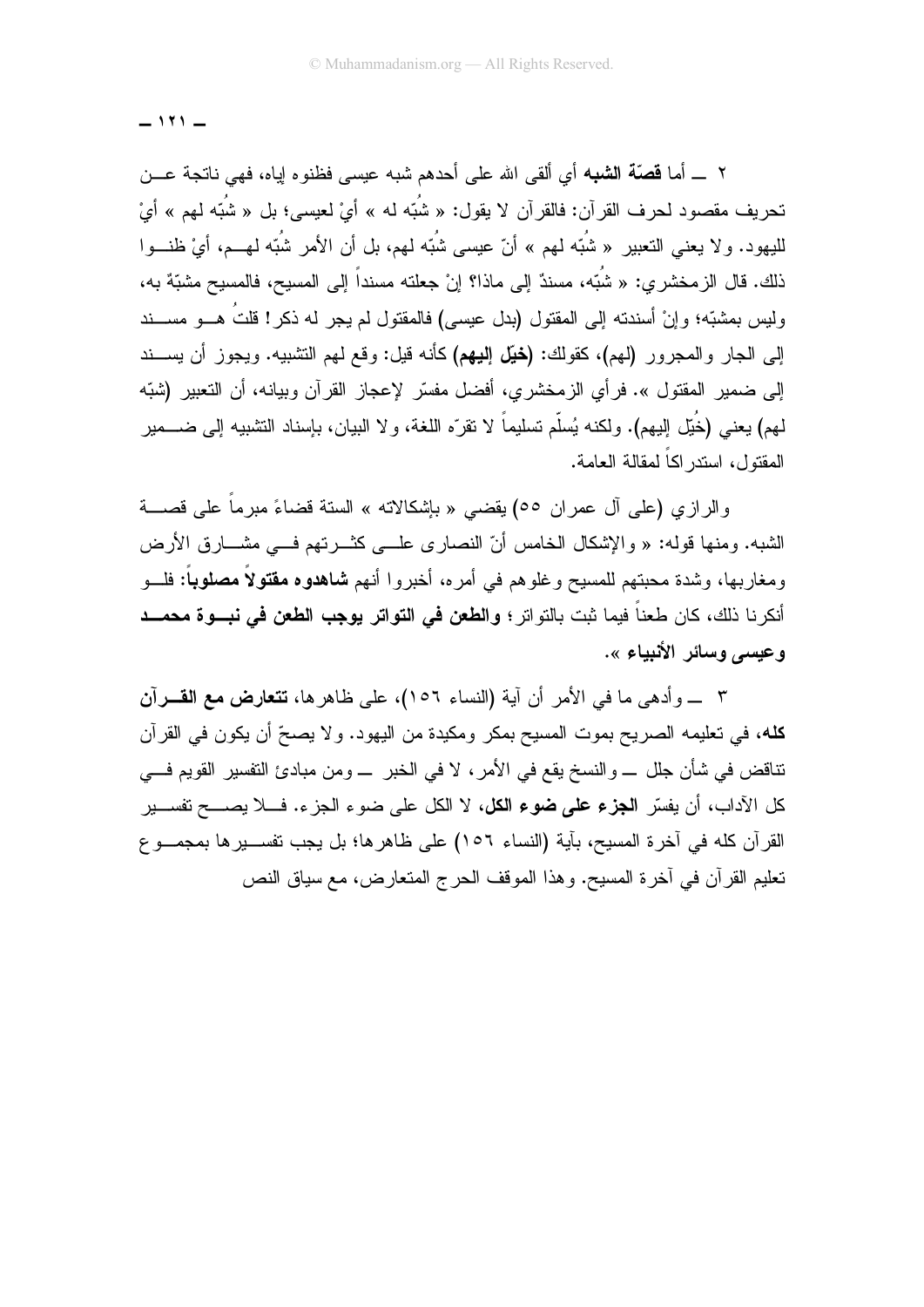$-111 -$ 

النكفيري في آية (النساء ١٥٦)، يرغم على فهم ظاهر النفي، بأنه أسلوب بياني هو الإثبات في معرض النفي. وهكذا ينسجم القرآن كله في تعلميه.

فلا يتعارض القرآن مع نفسه!

و لا يتعارض القر آن مع الإنجيل!

ولا يتعارض القرآن مع الناريخ الذي ينادي به اليهود والنصارى معاً!

٤ \_ أخيرٍ اً، بما أن القرآن دعوة « نصر انية » \_ كما أبنَّا في كتابنا الســـابق \_ فقــد يكون موقف القرآن في الرد على اليهود، موقف النصاري من بني إسرائيل أنفسهم، في السرد على بني قومهم. كان هؤلاء « النصاري » يقولون بأن المسيح، كلمة الله، فارق عيســـي ابـــن مريع قبل استشهاده صلباً؛ وبعد قتل عيسى ابن مريع رجع المسيح كلمة الله إليه، فبعث عيســـي حيّاً و ارتفع إلى السماء. فيكون ردّ القر آن على اليهود أ**نـهم قتلوا عيسى، وما قتلــوا المســـيح نفسه كلمة الله.** قد يكون ذلك معنى « **شبّه لهم** » أنهم قتلوا المسيح، وهم لم يقتلوا إلاّ عيســـي ابن مر يم.

فعلي الحالتيْن، وفي التفسير بْنِ اللَّذِيْنِ لا ثالث لهما، لا ينكر القرآن قتل عيســـي ابـــن مريم، و لا صلبه، كما يو همون ويتو همون. فالقر آن بر اء من ذلك.

0 ـــ ويختم ذكر قتل المسيح وصلبه، بقوله: « وإن من أهل الكتاب إلاَّ ليؤمنَنَّ به **قبل موت**ه، ويوم القيامة يكون عليهم شهيداً » (١٥٨). أي ما من أحد من أهل الكتاب إلاّ ليـــؤمننَّ بعيسى « **قبل موته** ». فالضمير في (موته) قد يعود إمّا إلى عيسى، وإما إلى كل كتـــابي. ولا يُعقل أن يعود إلى كتابي، فيكون المعنى أن كل كتابي، حتى اليهودي ـــ والخطاب كلــــه فــــي اليهود \_ يؤمن « قبل موته » بعيسى. وواقع الحال التاريخي الدائم المتواصـــل غيـــر ذلــك، فينقض الواقع القر آن \_ حاشا وكلاً! فالضمير ۖ في (مونـه) يعود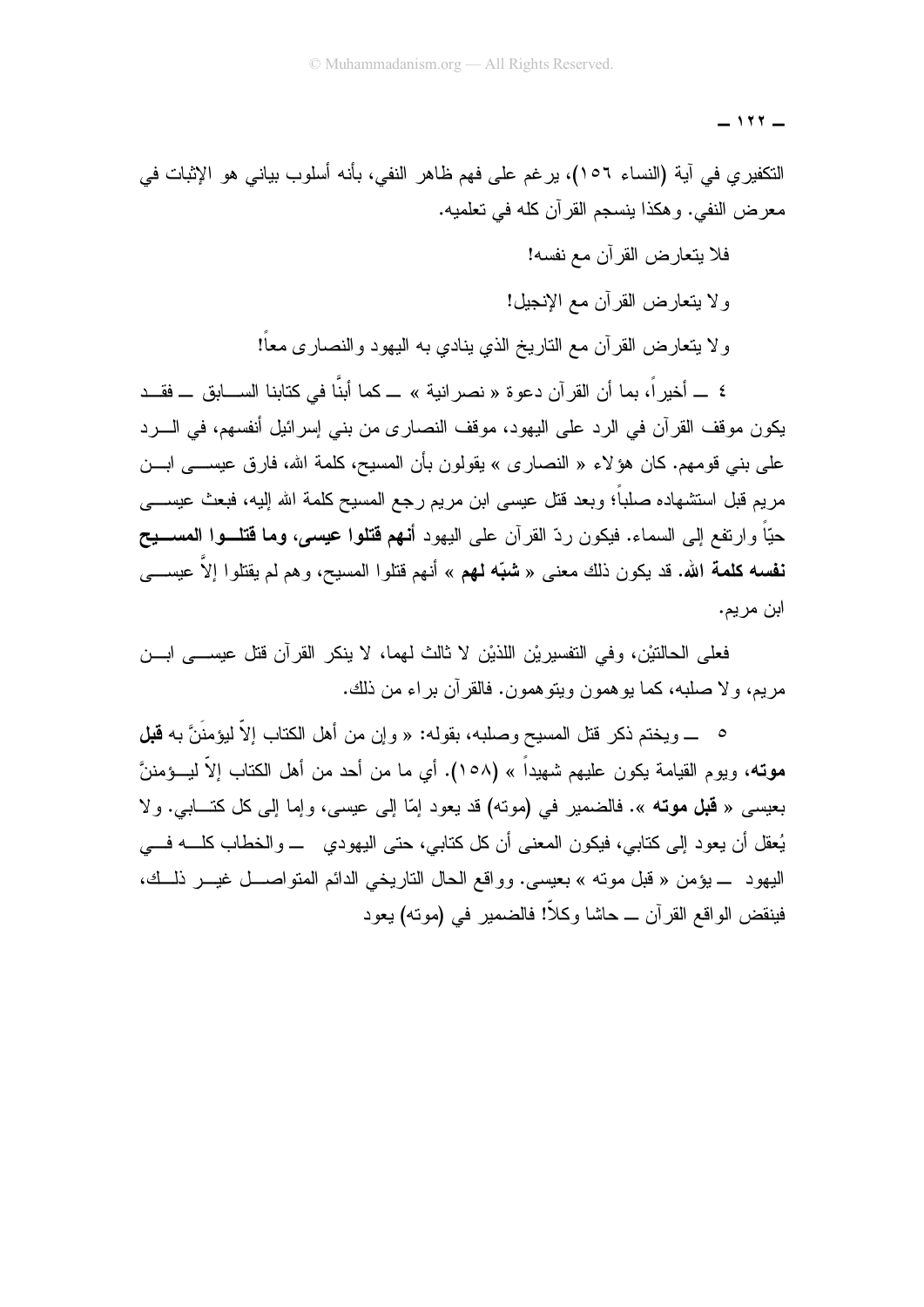$-117 -$ 

للمسيح: وهكذا فالآية (١٥٨) نؤكد معنى الآية (١٥٧) في قتل المسيح وصلبه. فيكون معنـــي الآية (١٥٨) أن اليهودي قد يؤمن بالمسيح لولا قصبة الصلب! وهذا هو موقف بولس الرســول في الردّ على شك اليهود في المسيح بسبب صلبه. فلا يصحّ أن يكون صــــلب المســـيح شـــكاً لأحد، لأنّ الله ببعثه حيّاً ورفعه إلى السماء، قد حوّل عار الصليب إلى مجد برفع المسيح على العالمين! « ومكر و ا ومكر الله بهم و الله خير الماكر بن ».

وفي سورة (البقرة ٨٧) أية ندل على تصريح القرأن بقتل المسيح: « ولقد أننينا موسى الكتاب، وقفينا من بعده بالرسل، وأتينا عيسى ابن مريم البينات وأيدناه بروح القـــدس: أفكلمــــا جاءكم رسول بما لا تهوى أنفسكم استكبرتم، ففريقاً كذبتم، **وفريقاً تقتلون** ». فالتكـــذيب يقــــع على فريق موسى والرسل من بعده الذين هم كلهم على شريعته؛ والقتل يقع على عيســـى ابـــن مريم المذكور وحده في الفريق المقتول. وهذا يؤيد أنَّ القرآن لا ينكر قتل المسيح.

وفي سورة (آل عمران ١٨٣) أيضاً شهادة أصرح على قتل المسيح: « قـــالوا إن الله عهد إلينا ألا نؤمن لر سول حتى يأتينا بقر بان تأكله النار . قلْ: قد جاءكم ر سل قبلـــى بالبينــــات، وبالذي قلتم، فلمَ قتلتموهم إنْ كنتم صادقين ». إنّ الرسل الذين جاؤوا بالبينات هم موسى ومَـــن بعده على شريعته؛ ومن جاء بالقربان وقتلوه فهو المسيح؛ وهذا القربان هو المائدة النازلة على المسيح وحواريه من السماء.

فتلك الآيات الثلاث (النساء ١٥٨، البقرة ٨٧؛ آل عمر إن ١٨٣) إشار إت و اضحة إلــــى شهادة القر آن بقتل المسيح.

\*\*\*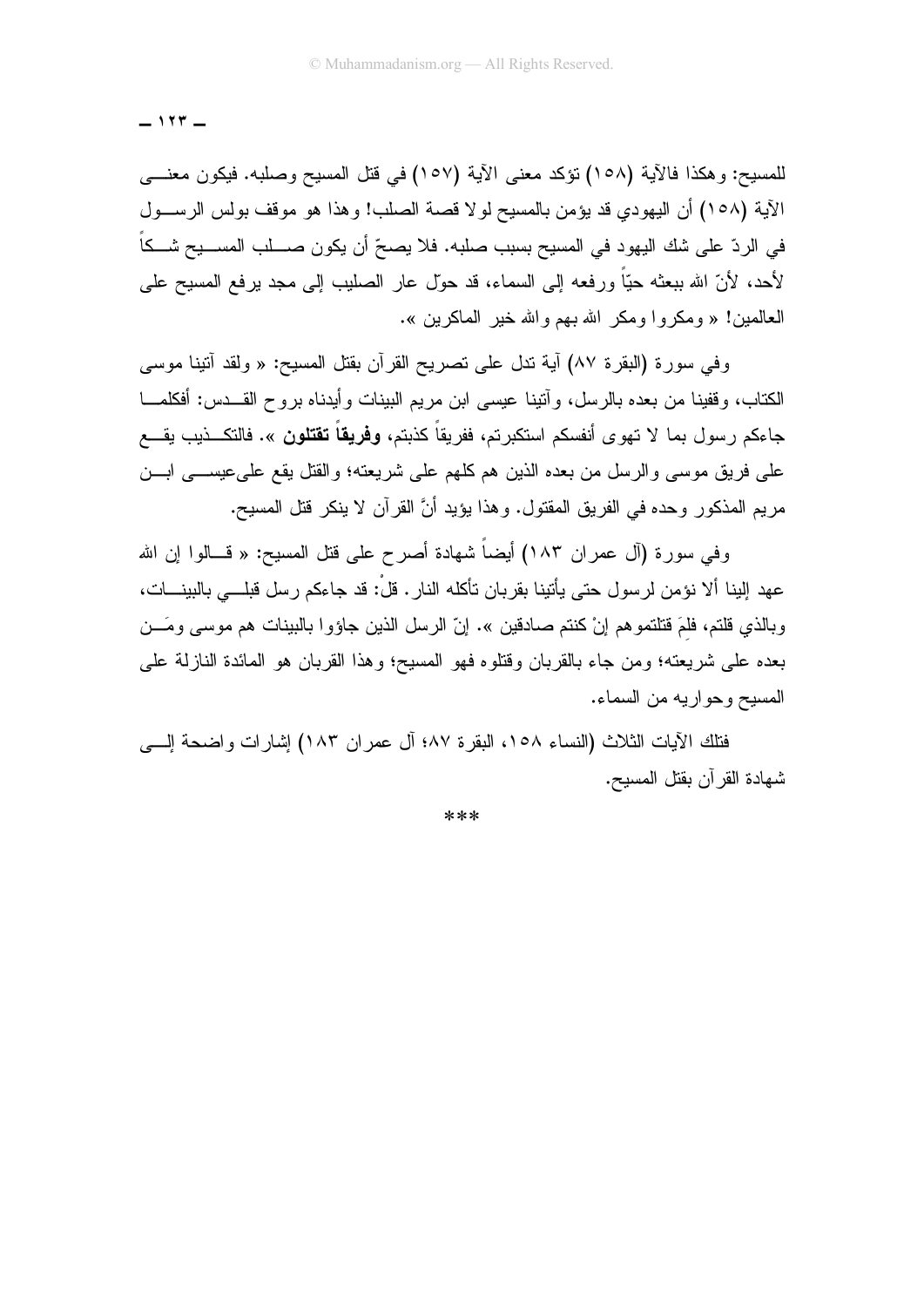$-115$ 

#### خاتمة:

## إنَّ القرآن لا ينكر فتل المسيح وصلبه، بل يؤيده

هذه هي النتيجة الحاسمة التي تقضي بها ١) تصاريحه في تعليمه ٢) وإشـــار اته فـــي جداله لليهود، مع أسلوبه في جدال اليهود وكفر هم « وقولهم: إنا قتلنا المسيح ».

فمجموع تعليم القرآن بشهد بقتل المسيح وصلبه. وما ظاهر آيسة (النســـاء ١٥٦) إلاَّ أسلوب بياني، لإثبات قتل المسيح وصلبه، في معرض النفي لمقالة البهود. فــالقرآن لا ينكـــر الحدث التار بخي، بل **بستنكر معناه في تبجح اليهود ب**ه.

فأن لأهل القرآن ولأهل الإنجيل أن يفهمو اجميعاً أن لا تعارض بين الإنجيل والقــــرآن في صلب المسيح.

فليس الموضوع بعقبة على الإطلاق في الحوار الصحيح بسين الإسسلام والمسسيحية. والاستشهاد هو مجد الرسل والأنبياء في سبيل دعوتهم لله. واستشهاد المسيح الذي سما علـــي كل استشهاد كان أفضل شهادة على صحة دعوته؛ كما كان بعثه ورفعه حبّاً إلى السماء أفضل شهادة على سرّ شخصيته. فخلوده وحده حيّاً مع الله في السماء يرفعه على المخلوقين أجمعين.

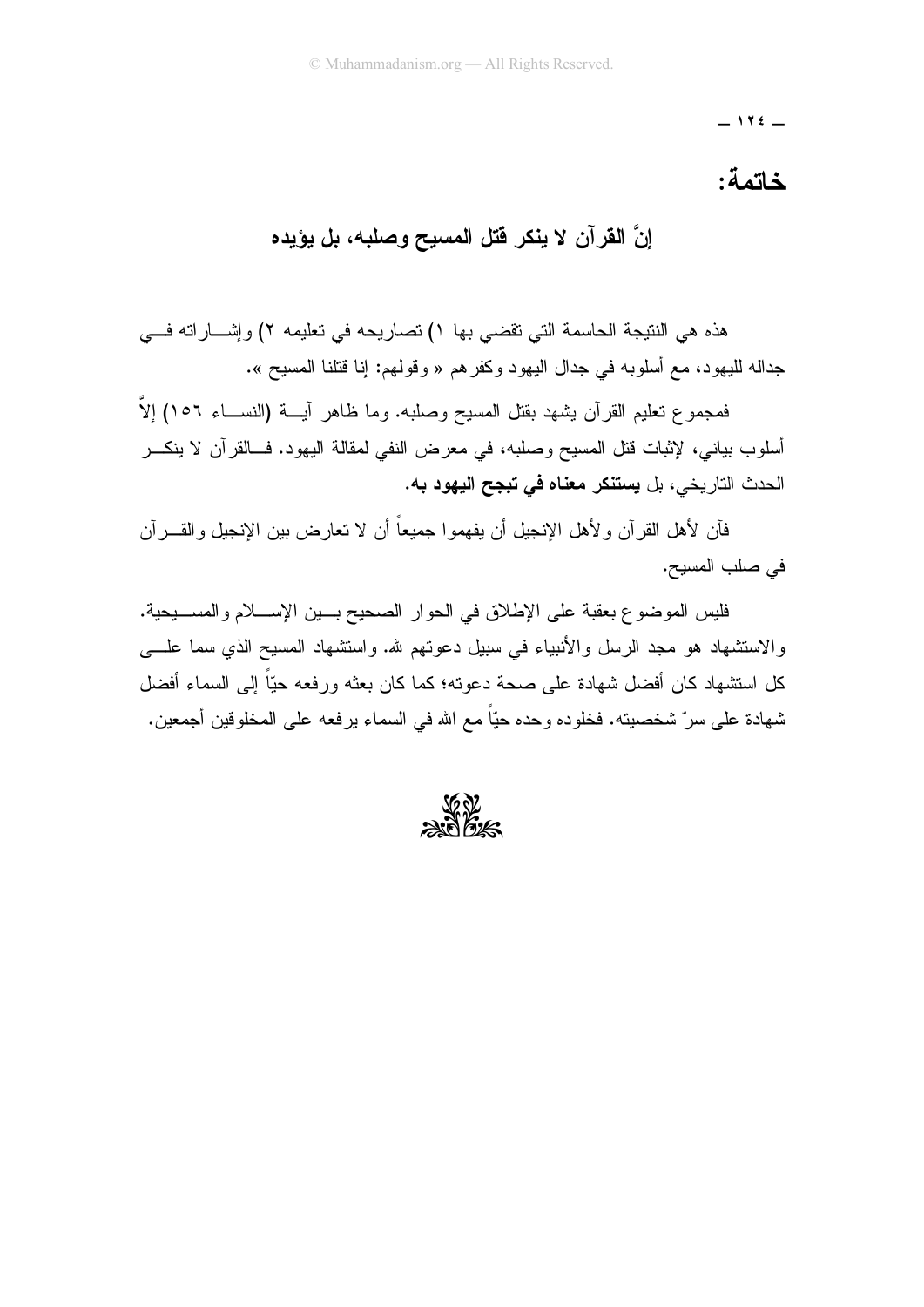### الفصل السادس

# جدال القرآن لوفد نجران في المسيح وأمه

- : جدال وفد نجران موزّع على سور. توطئة
- بحث أوّل : الفصل الأول من جدال وفد نجران (أل عمران).
	- بحث ثانٍ : الفصل الثاني من جدال وفد نجران (النساء).
	- بحث ثالث : الفصل الثالث من جدال وفد نجران (المائدة).
- : جدال القرآن لوفد نجران لسيس جلدال المسليحية خاتمة الر سمية.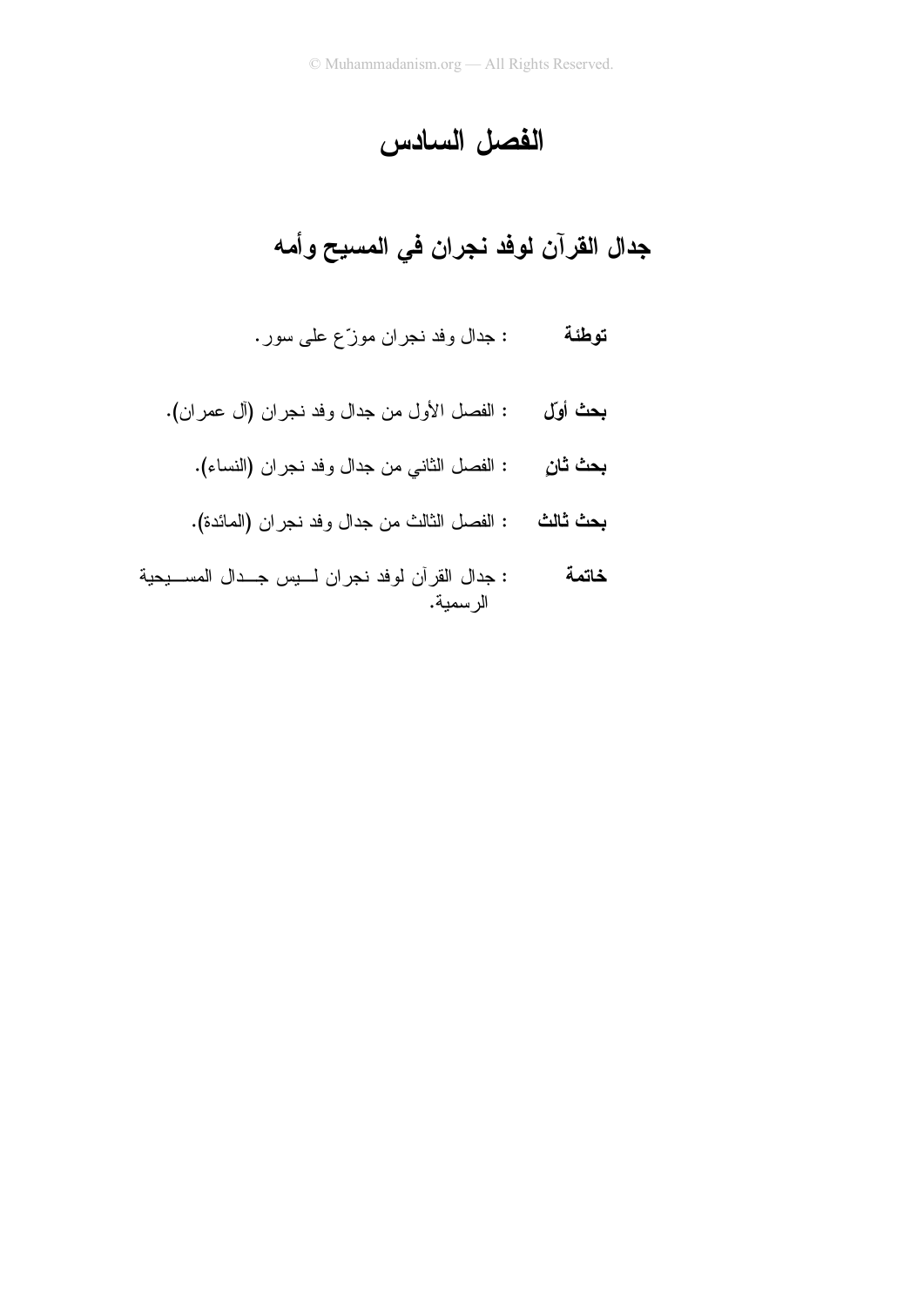$-111 -$ 

#### توطئة:

#### جدال وفد نجران موَّزعٌ على سور

في فاتحة آل عمر ان (١ \_\_ ٦٤) بر ي المفسر ون أنها نزلت بمناسبة قدوم وفد نجـــر ان المسبحي على النبي العربي في المدينة. ووجود قصص (آل عمر ان ٣٣ ــ ٢٤) في سور ة آل عمر ان حمل بعضهم على القول بأن زيار ة المناظر ة تمّت بعد نصر بدر ، أو كان لمهم زيار تـــان الأولى بعد نصر بدر، والأخرى في عام الوفود. لكنّ ظروف السيرة النبوية تجزم بأن زيـــارة الوفد المسيحي النجر اني للنبي لم تقعْ إلاّ في عام الوفود، لأنه بعد نصر بدر لم يـــزل محمـــد والإسلام تحت رحمة المشركين والمنافقين والبهود، فليس من شيء يقلق أهل نجران ويحملهم على النفاوض مع الداعية القر شي.

ووجود قصص (آل عمران ٣٣ \_ ٢٤) في السورة مقحم عليها من زمن عام الوفود، والإقحام ظاهر، لأن السورة كلها في جدال اليهود، ولا أثر من القرآن والحديث والسيرة بشير إلى جدال مع المسيحيين، ما بين واقعتيْ بدر وأُحد المذكورتين في السورة. وما كانت حكمـــة القرآن والنبي، في ذلك الزمن العصيب، لنوسع جبهات الجدال والقتال؛ يكفيـــه مــــن الخــــار ج هجمات مشركي مكة، ومن الداخل مو آمر ات اليهود و المنافقين.

فوجود قصص (آل عمران ٣٣ \_ ٢٤) في هذه السورة برهان على أن جدال القـــرآن لوفد نـجران **قد وزّع، عند جمـع القرآن، علـي سور (**آل عمران والنساء والمائـــدة)، ليـــوهم أن جدال القرآن للمسيحية قد استغرق العهد المدنى كله، مثل جدال القرآن لليهودية. وقــد قضــت بذلك ظر و ف الفتح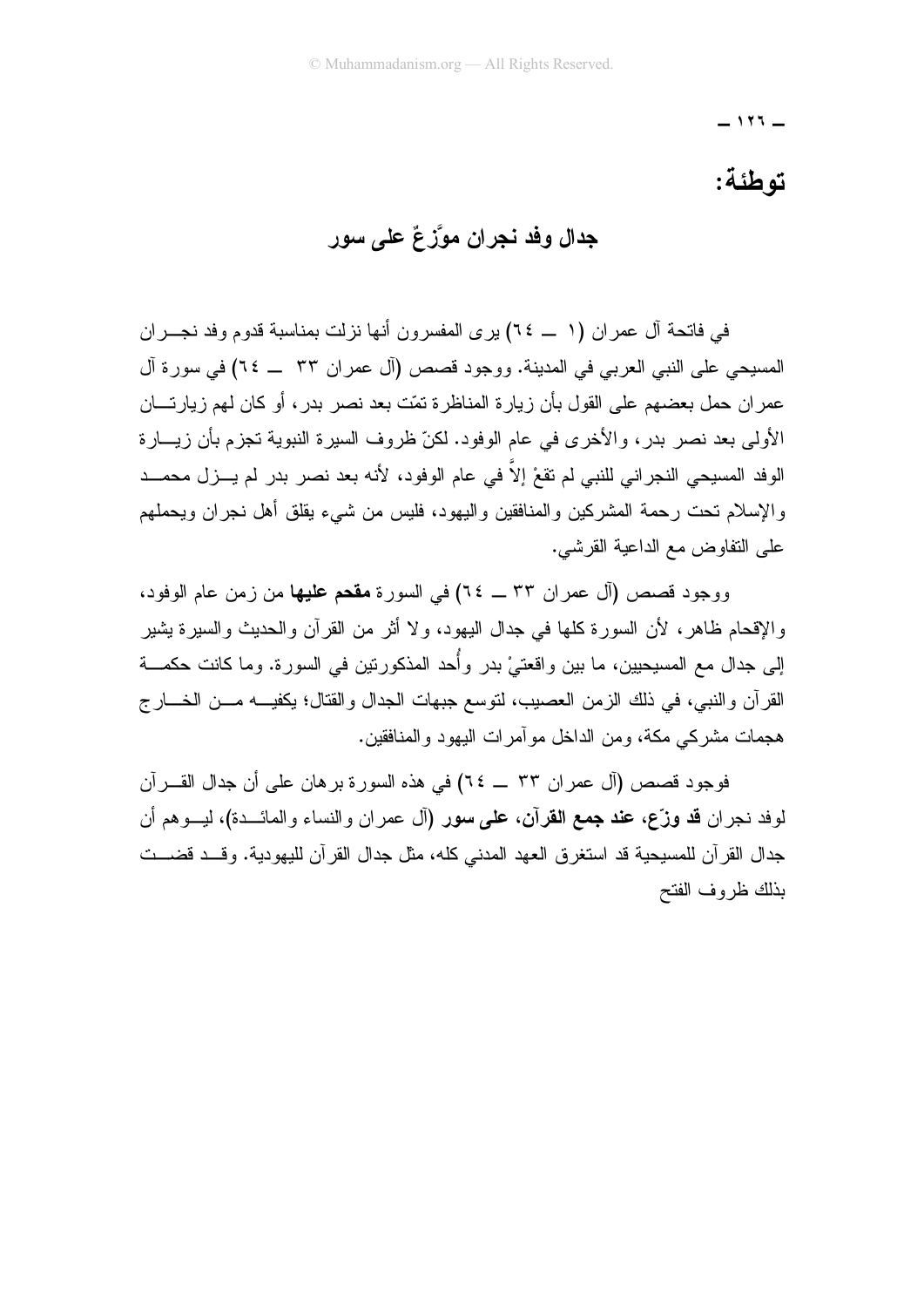$-111 -$ 

الإسلامي للديار المسيحية. لكن الواقع القرآني والحياتي والتساريخي يسنقض ذلسك. فجــدال المسبحية في سورتيْ (آل عمران والنساء) اللنئيْن هم سلسلتان من جدال اليهود، يظهر مقحمــــاً علمي السورتيْن. ووحدة موضوع الجدال في (آل عمر ان والنســـاء والمائـــدة) مـــع المســـيحية اليعقوبية الممثلة بوفد نجر ان تقطع بأنه كله من زمن سورة المائدة، ومن جدال وفد نجر ان في عام الوفود ٦٣١ م.

و هكذا بتضح جلبّاً أنَّ جدال القر آن للمسبحية **لم يظه**ر ْ إلاّ **في آخر التنزيل و الســـير ة. فقد ظلت المسيحية على الحياد** في صراع القرآن مع المشركين، وفي صراعه بـــين اليهـــود والنصاري من بنبي إسرائيل، بحسب نصريحه « إن هذا القرآن يقصَّ على بنبي إسرائيل (مـــن يهود ونصاري) أكثر الذي هم فيه يختلفون » (النمل ٧٦)، حتى غزوة تبوك، أخـــر غـــزوات النبي.

كانت غز و ة تبوك الناجحة، سبب زيارة وفد نجران للنبي وموادعته على الجزية. فبعد الفتح الأعظم لمكة، دان الحجاز كله لمحمد والإسلام. حينئذ فكر بفرض الإسلام على شـــمال الجزيرة العربية وعلى يمنها. فكانت غزة تبوك. وكان عام الوفود الذي ســـار ع النــــاس فيــــه لمبايعة النبي. فإخضاع شمالي الجزيرة للإسلام، والمبادرة لإخضاع اليمن بسيف خالــد، كانـــا سبب زيارة وفد نجر ان إلى المدينة لموادعة النبي على الجزية.

وكان وفد نجر ان أ**عظم الوفود وأخطرها شأناً.** كتب دروز ة<sup>٠</sup>: « وخلاصـــة مـــا رواه المفسرون وكتَّاب السيرة عن وفد نصارى نجران أنه قدم المدينة في **ستين راكب**اً، فيهم أربعـــة عشر من أشرافهم. وفي هؤلاء ثلاثة هم الرؤساء فيهم،

<sup>(</sup>١) التفسير الحديث. الجزء الثامن، ص ٧٣. وهذه مصادره: « انظرْ نفسير الطبري وابن كثير والخازن والطبرسي وابن هشام ج ٢، ص ٢٠٤ ـــ ٢١٦، وطبقات ابن سعد، ج ٢ ص ٥٥ و ١١٩، وكتاب الأمـــوال للإمام أبني عبيد بن القاسم، ص ٢٧. وكتاب الخراج للإمام أبني يوسف، ص ٤٠ ».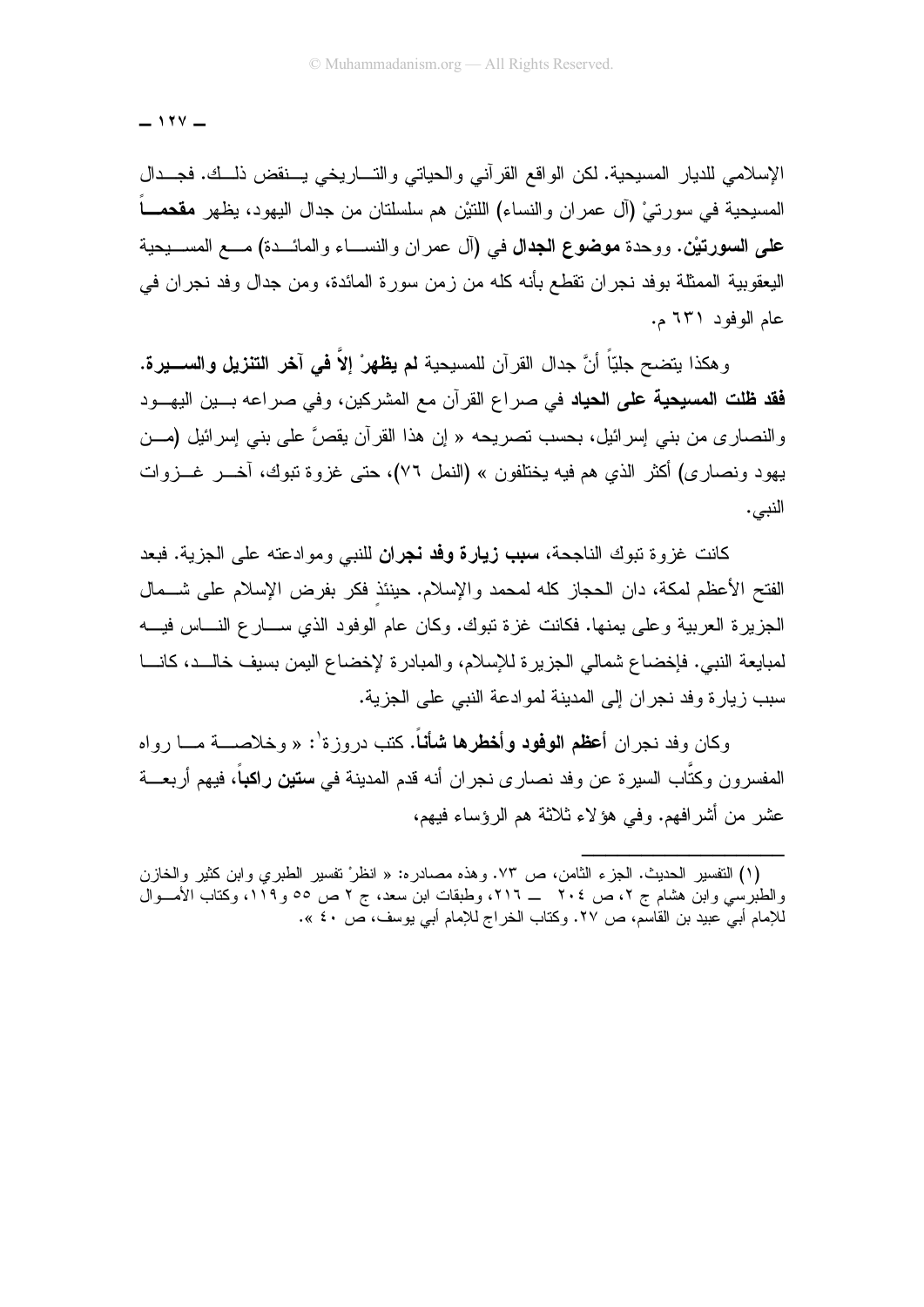$171 -$ 

وهم عبد المسيح أمير القوم **وعاقبهم** وصاحب مشورتهم؛ والأيهم ثمـــالهم **وصــــاحب** رحلهـــم ومجتمعهم؛ وأبو حارثة أ**سقفهم** وحبرهم وإمامهم. وقد أنزلهم النبي في م**سجده، وسمح لهــم** بالصلاة فيه إلى الشرق.

« وقد ناظروه وجادلوه في أ**مر عي***سي* **وألوهيته ونبوته.** وتلا علـــبهم مــــا ورد فــــي القرآن عنه. ودعاهم إلى الرجوع عمًّا في عقيدتهم فيه من انحراف. فماروا وكابروا. فعـــرض عليهم ا**لمباهلة** والملاعنة، حيث بدعو كل فريق منهم أن بلعن اللهُ الكاذب فيهم. فاستمهلوه إلى الغد وتشاورًا فيما بينهم. فقال لـهم عبد المسيح: لقد عرفتم، والله، أن محمداً مرسل؛ ولقد علمتم أنه لم يلاعن قوم نبيّاً قطّ إلاّ استأصلهم الله؛ فإنْ كنتم أبيتم إلاّ إلف دينكم، فوادعوا الرجـــل ولا تلاعنوه. فغدوا علي رسول الله وقالوا له: قد رأينا أنْ لا نلاعنك، وأن نتركت علمي دينــك، ون**رجع على دينن**ا. وسألوه: ألست نقول إن عيسى **كلمة الله وروح منه'؟ قال:** بلـــى. فـــالوا: فحسينا هذا منك.

ثم طلبو ا منه أن بكتب لهم **كتاب أمان وعهد.** فكتب لهم كتاباً أعطـــاهم فبــــه ذمتـــه. وضمن لهم حريتهم الدينية، وبقاء كل صاحب منصب في منصبه دون تغيير؛ وفرض علـــبهم ألفي حلة في السنة، وعارية ثلاثين درعاً وثلاثين رمحاً وثلاثين بعيراً وثلاثين فرساً لرجالــــه، إنْ صارٍ ببنهم وبين أهل اليمن قتال في وقت ما.

« وممَّا رِ ُو ي أن أبا حارثة (أسقفهم) اعتر ف لأخ له اسمه كوز بصدق نبوءٌ محمــد. فقال له: وما يمنعك منه وأنت تعلَّم هذا؟ فقال: ما صنع قومنا لنا، شرِّفونا ومولَّونا وقد أبوا إلاَّ مخالفته.

(١) والإشارة إلى ذلك نزد في سورة (النساء ١٧٠)، وهذا يؤيد قولنا بأن جدال وفد نجران موزّع علـــي سور .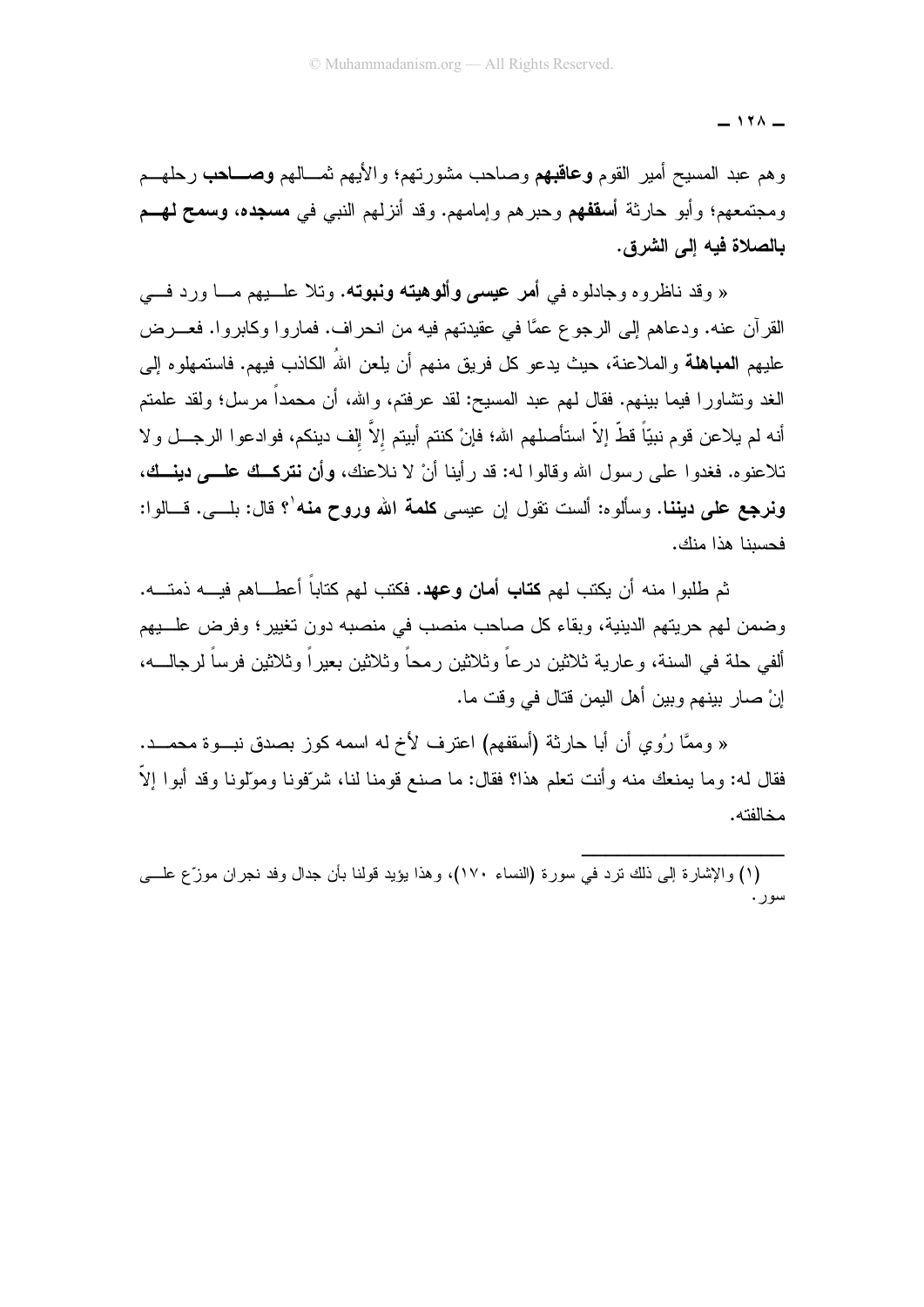$-119 -$ 

وشهد على نلك المعاهدة أبو سفيان بن حرب، وغيلان بن عمرو، ومالك بن عـــوف، و الأقرع بن حابس، و المغير ة بن شعبة.

**فغاية الوفد** كانت إذن استطلاع ايمان محمد بالمسيح وأمه، وهذا ما جاء في قصـــص آل عمر ان (٣٣ – ٢٤)؛ وقبام معاهدة أمان وعهد معه، وهذا ما نتَّرفي عهده لأهل نجــر ان. وهذا هو ا**لفصل الأول** من الجدال. وما سوى ذلك من الأحاديث المروية عــن الجــدال فهــو موضوع؛ مثل الحديث الذي بنقله الأستاذ دروز ة وغير ه عن أسقفهم أبي حارثة، بأنه اعتــر ف لأخ له بصدق نبو ة محمد. وتكفير ات القر آن في سور ة (النساء) لعقيدة وفد نجـــر ان، لا تشـــير بذلك. وهي ا**لفصل الثاني** من جدال وفد نجر ان. وما ورد في سورة المائدة **هو الفصل الثالث،** في صور ة تعليقات على الجدال، بعد سفر الوفد.

و هكذا نجد أن جدال وفد نجر ان وما أعقبه من تعليقات قر آنية قد وزّع علــــى الســـور المدنية. وكله من عام الوفود.

فلم يقم من جدال بين الدعوة القرآنية والمسيحية إلاّ **في آخر سنة من الدعوة،** في عام الوفود. فجدال القرآن كله مع المسيحية محصور بمذهب أهل نجران، الذي كان أيضاً مـــذهب أهل مشار ف الشام في شمال الحجاز ، أي **مع المسيحية اليعقو**يية، التي كانــت **بدعــة تجـــاه** المسبحية الرسمية في دولة الروم.

وال**نتيجة الحاسمة** لهذا الواقع القرآني أنَّ القرآن لم يحاور في المسيحية إلاَّ بدعة، **ولم** يحاور المسيحية الرسمية على الاطلاق.

فمن الظلم للحقيقة والقُرآنُ وَالمَسيحيَّة **تعميم جدال القرآن لليعقوبية** علـــى المســـيحية جمعاء، و هي اليوم ألف مليون، نجاه بضعة ملايين قليلة. ولكن من نكــد الـــدنيا أن الأز هـــر الشريف يعيش في جوار نلك المسيحية اليعقوبية، فيتوهم علماؤه أنها المســــبحية جمعــــاء، وأن تكفير ات القر آن للبدعة البعقويبة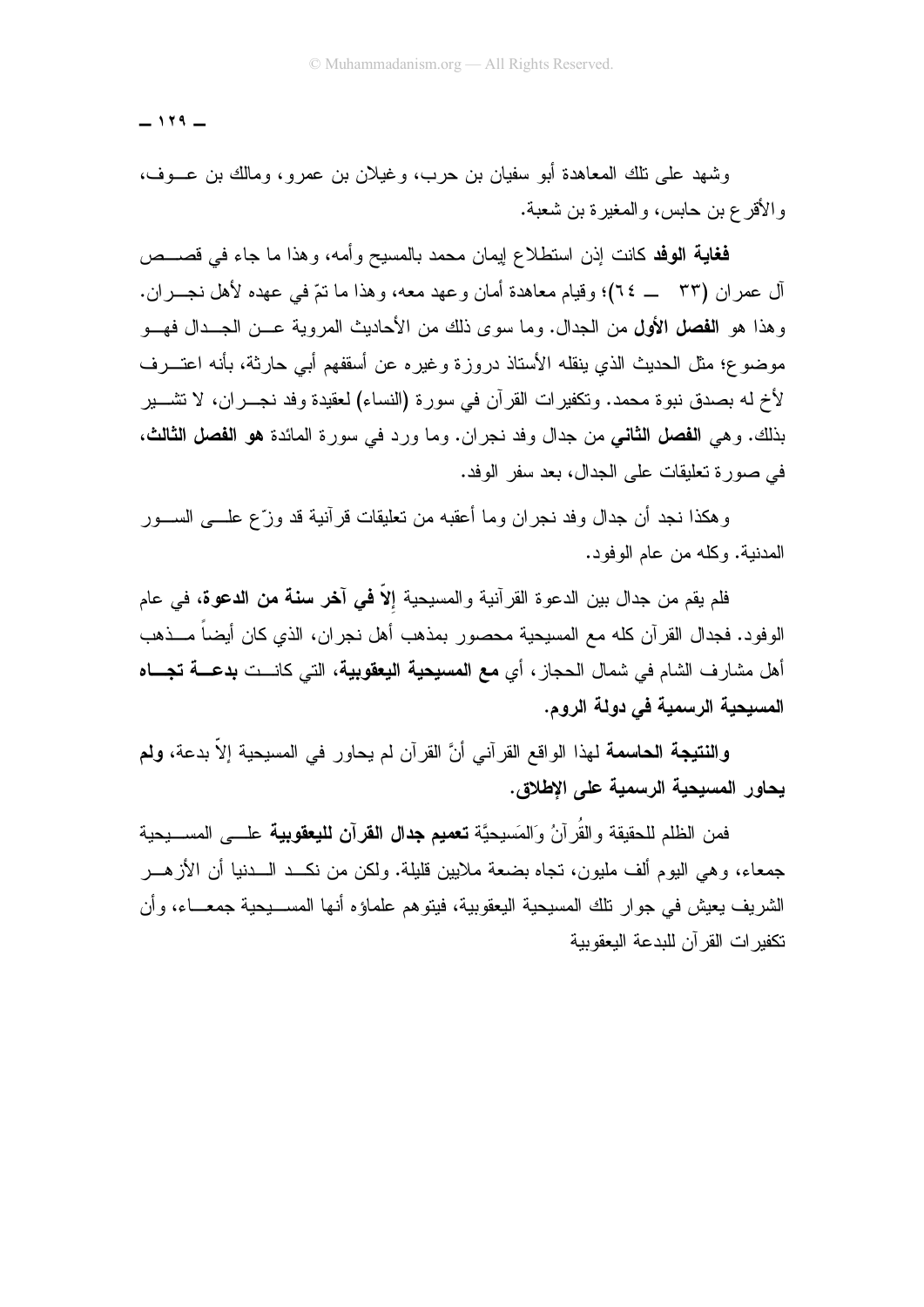$-11. -$ 

نتنمل المسيحية جمعاء. وهذا ظلم وجهل. إن القرآن لم يحاور المسيحية الرسمية السائدة مـــن عهده إلى اليوم في العالم كله، على الإطلاق.

فالاعتماد على جدال القر آن لوفد نجر ان، **في الحو**ار **بين الاسلام والمســــيحية،** هـــو اعتماد خاطئ، وأساس لا صحة له على الإطلاق.

\*\*\*

## بحث أول

# الفصل الأولّ من جدال وفد نجر ان (آل عمران ٣٣ \_ ٦٤)

جاء في (أسباب النزول) للسيوطي: « أخرج ابن أبي حاتم عن الربيــــع أن النصـــــار ي (أي المسيحيين) أتوا إلى النبي ص فخاصموه في عيسى. فأنزل الله (آلـــم الله لا إلــــه إلاّ هـــو الحي القيوم) إلى بضع وثمانين آية منها. وقال ابن إسحاق: حدثني محمد بن ســــهل بــــن أبــــي أمامة قال: لما قدم أهل نجر ان علي رسول الله ص يسألونه عن عيسى ابن مريم **نزلت فاتحـــة** آل عمران إلى الثمانين منها. أخرجه البيهقي في الدلائل ».

وواقع السورة وفاتحتها بِشهدان بأنهم وإهمون. فالآية (١ \_ ٣٢) مثل الآيــات (٦٥ \_ ٨٥) هي في جدال اليهود، الذين يميّز عنهم النصارى من بني إسرائيل، ويسميهم « الراسخين في العلم »، يؤمنون بمنشابه القرآن مثل محكمه (٧)، أو « أولـي العلم قائماً بالقســـط » الــــذين بشهدون مع الله وملائكته « أنّ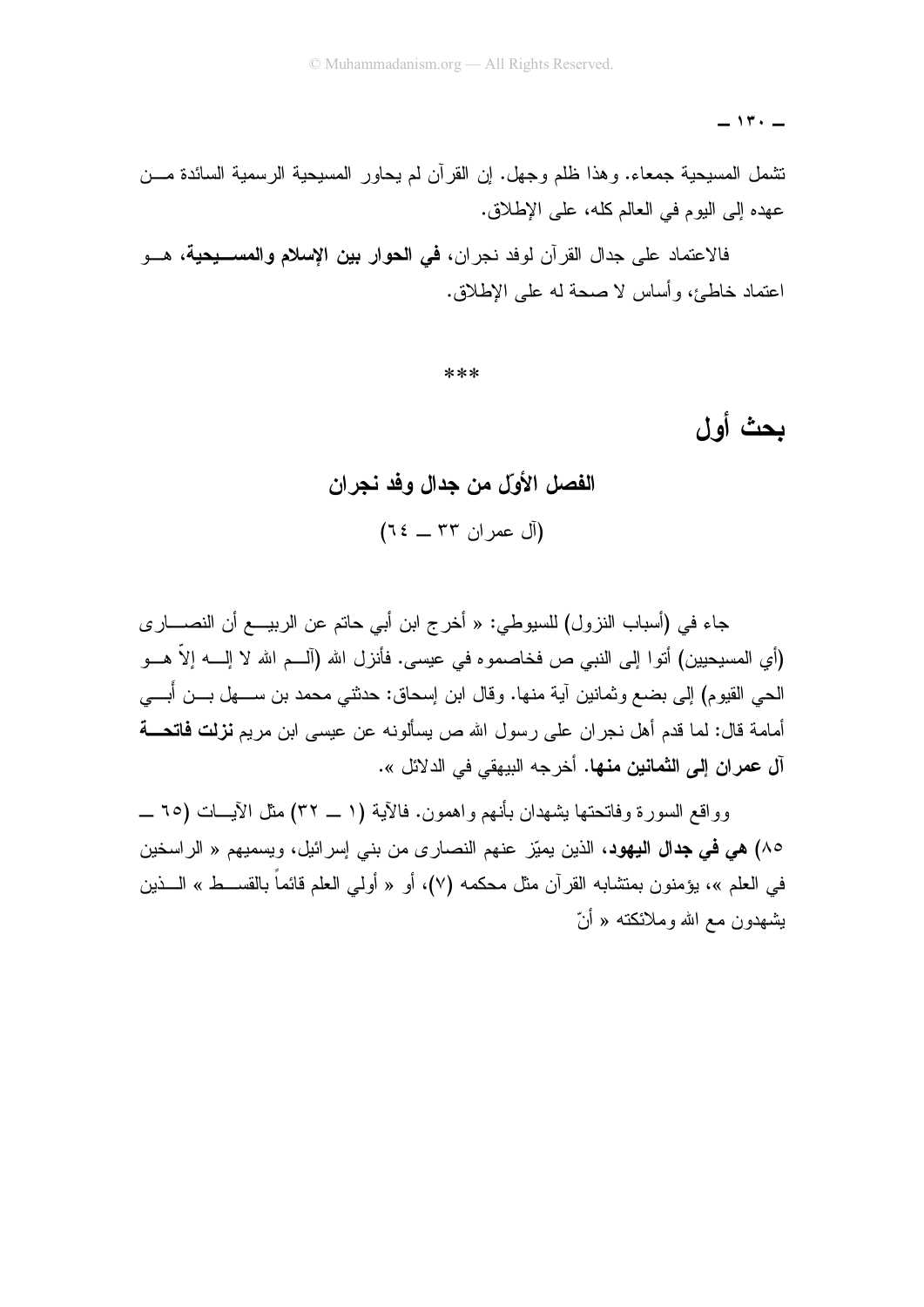$-111 -$ 

الدين عند الله الإسلام (١٨ \_ ١٩). وخلط القوم بين النصار ي والمسيحيين أوقعهم فـــي نلـــك الشدمات .

 $\ast$ 

فليس في سورة آل عمران من جدال وفد نجران المسيحي سوى « قصص آل عمران ٣٣ \_ ٢٤ » الذي أقحمو ه في جدال القرآن لليهود، في السورة كلها.

يستفتح القصص **باصطفاء آل عمران على العالمين،** بسبب المســـيح وأمــــه: « إن الله اصطفى آدم ونوحاً وأل إبراهيم. وأل عمران على العالمين: ذريةً بعضــــها مـــن بعـــض والله سميع عليم » (٣٣ \_ ٣٤). فالمسيح وأمه خاتمة الذرية المصطفاة علـــي العـــالمين، منـــذ آدم ونوح وإبراهيم، إلى أل عمران. وهذه الفاتحة نرفع المســـبح وأمــــه علــــي العــــالمين وعلــــي المرسلين أجمعين، إذ تجعلهما خاتمة الذرية المصطفاة في البشرية على الناس أجمعين.

١ ــ ثم يتلو قصة مولد مريم (٣٤ ــ ٣٧)، ويشيد بعصمة مريم مــن الخطيئـــة فـــى مولدها: « وإني أعيذها بك وذريتها من الشيطان السرجيم » (٣٦). قــال الجـــلالان: « فـــي الحديث: ما من مولود يولد إلاّ مسّه الشيطان حين يولد، فيستهلّ صارخاً، إلاّ **مـــريم وابنـهــــا**. ر و اه الشيخان ».

فالقرآن يفسره الحديث الصحيح يرفع المسيح وأمه على العالمين وعلى أئمة المرسلين أنفسهم، بعصمتهما من مسِّ الشَّيطان حين مولدهما. وهذا ما تسميه المسيحية « العصمة مـــن الخطيئة الأصلية » الموروثة بالولادة عن أدم الخاطئ.

٢ ــــ ثم يتلو قصة مولد يحيى بـــن زكريـــا (٣٨ ــــ ٤١). فيصـــف يحيـــى « ســـيداً وحصوراً (أي بنو لاً) ونبيّاً من الصالحين ». ويصف رســـالنه ودعوته « مصدّقاً بكلمـــة مـــن الله ». فدعو ة يحيى كانت للمسيح بصفة كونه « كلمة الله ».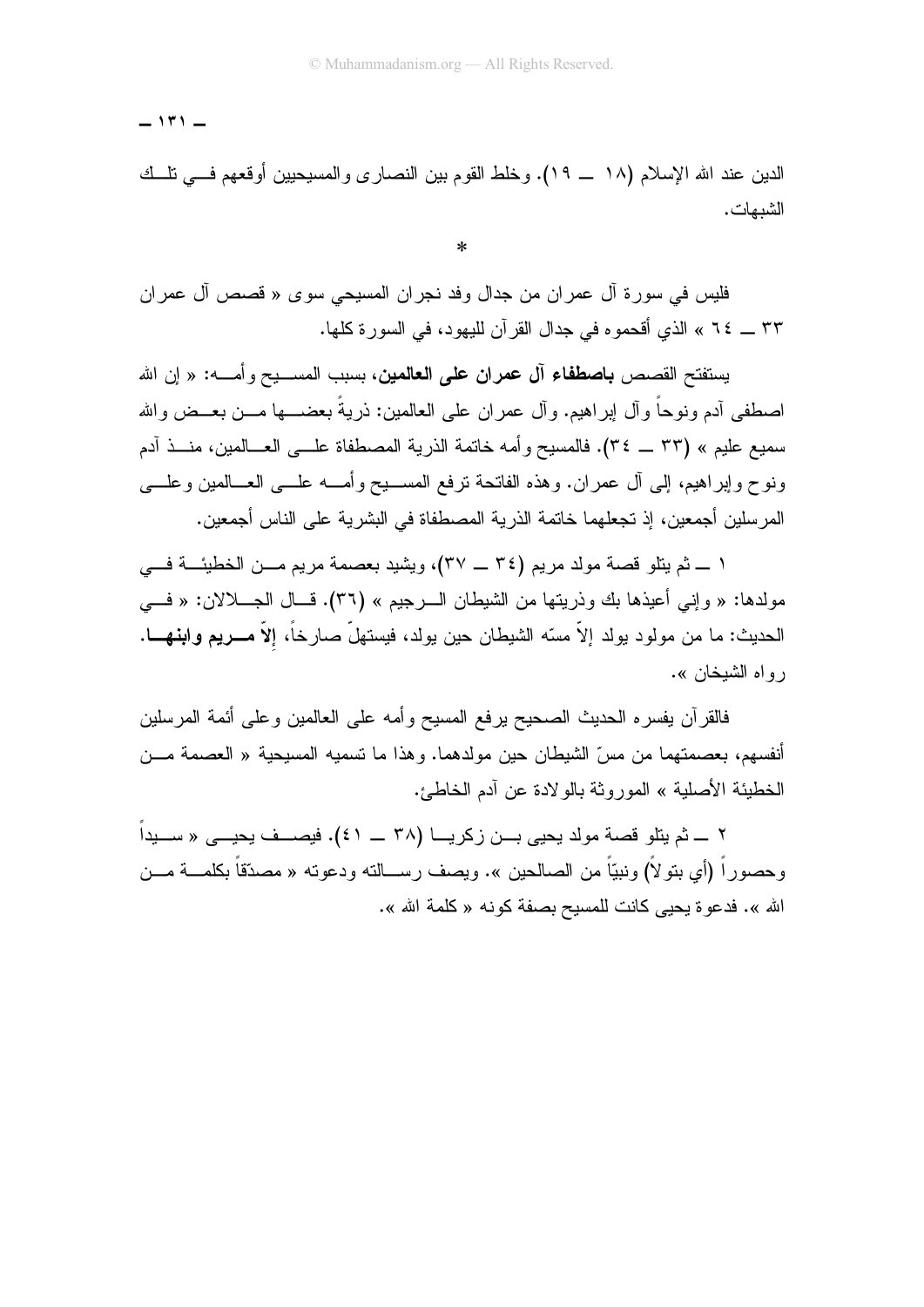$-111 -$ 

٣ ــــ قصنة مولد المسيح (٤١ ـــ ٥٧) تبدأ بإعلان اصطفاء مريم على نساء العالمين؛ ثم بقصة كغالتها في حداثتها (٤١ \_ ٤٢). ونأتي بشارة الملاك، بل الملائكة، لمريم « **بكلمة منه** اســـمه المسيح عيسى ابن مريم، وجيهاً في الدنيا والآخرة، ومن المقربين، ويكلَّم النــــاس فـــي المهـــد وكهلاً ومن الصالحين (٤٣ \_ ٤٥).

الله يعلن **شخصية المسيح** منذ مولده: إنه كلمة الله. نلاحظ نركيز القرآن علـــى هـــذه الصفة التي ترفع المسيح على المرسلين أجمعين. ونؤيدها الصفات التي تليها. ففي شخصــــيته يكون عيسى وجه الدنيا ووجه الآخرة. وذلك لأنسه « مـــن المقـــربين » (٤٤) أي الملائكـــة المقرِبين (قابل النساء ١٧١). فعيسى ابن مريم، مع كونه ابن مريم، هو أيضاً مـــن الملائكـــة المقربين. وعلى هذا المعنى يفسّر الرازي قوله « إذ أيدنك بروح القدس: فالله خصّه بـــالروح الطَّاهرة النورانية المشرّفة العلوية الخيّرة ». **فالمسيح ملاك في إنسان.** تلك هي ا**لثنائية** فـــي شخصية السيد المسيح، بحسب القرآن. يؤيد ذلك كونه « كلمة الله » في سرّ ذاته. قال الرازي (علي آل عمران ٣٩): « واعلم أنّ كلمة الله هي كلامه، وكلامه علي قول أهل السنَّة، صفة قديمة قائمة بذات الله ». وأضاف (على آل عمران ٤٥): « سُمَّى كلمة الله **كأنه صـــار عـــين كلمة الله، ال**خالقة له بوجود المعجز ، أو لأنّه أبان كلمة الله أفضـــل بيـــان ». وبر هـــان هـــذه الشخصية السماوية هو مولــده المعجز من أم لم يمسها بشر (٤٧). وتفسير الرازي « لكلمـــة الله » قريب من المسيحية.

ورسالته نسمو على كل الرسالات: وحده وُلد على الهدى والنبوة، « يكلُّم النــــاس فــــى المهد وكهلاً، ومن الصالحين » (٤٦). وكلام المسيح في مهده معجزة مزدوجة: وحده نطـــق في مهده؛ ووحده نتبًّا منذ مهده؛ ومعجزة نطقه برهان معجزة نبؤته. ولن نشوب رسالته شائبة لأنه يكون « من الصالحين ». ومنذ مولده « يعلمه الكتاب والحكمة، والتـــوراة والإنجيـــل » (٤٨) أي ا**لوحي والتنزيل كله.** فليس بعده من تتزيل جديد، إنما « تفصيل الكتاب ». فقد بلــــغ الوحي،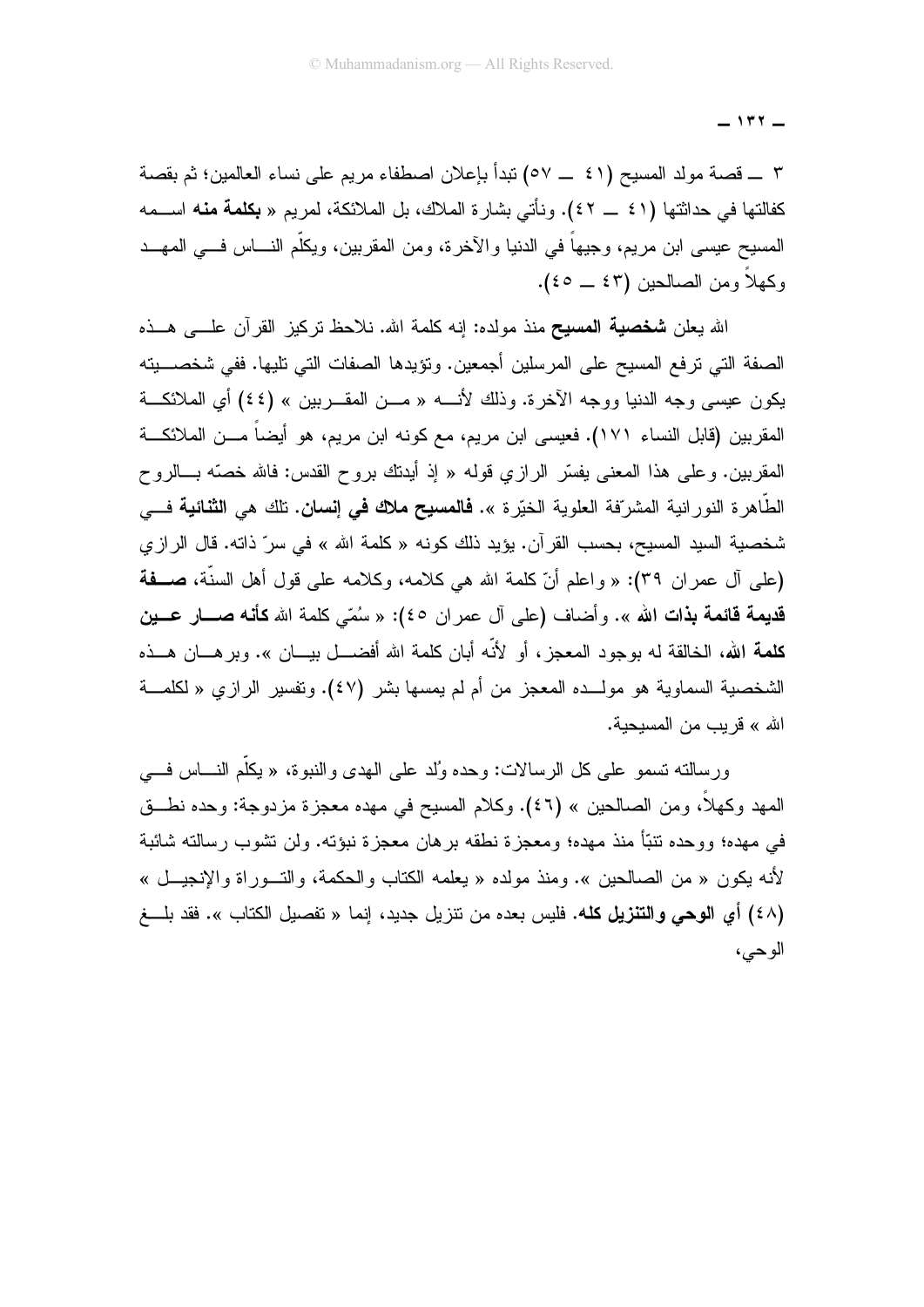$-114 -$ 

في إنجيل المسيح، **قمته وكماله.** فلن يُقال فيه كما في غيره: « وما أوتيتم من العلم إلاّ قليلاً » (الاسراء ٨٥).

٤ \_ قيام المسيح برسالته. قامت رسالة المسيح على المعجزة. « إنَّه حكى هنـــا (٤٩) خمسة أنواع من معجزات عيسى » (البيضاوي). نردها إلى أربعة: معجزة ابراء المرضــــى؛ ومعجزة علم الغيب، غيب المخلوق وغيب الخالق؛ ومعجزة إحيـــاء الموتبي؛ ومعجزة الخلـــق: « إني أخلق لكم من الطين كهيئة الطير فانفخ فيه فيكون طير اً بإذن الله ». و القر آن لا يستعمل فعل الخلق بحقِّ مخلوق على الإطلاق، إلاَّ بحق المسيح؛ فهو يرفعه بذلك فوق المخلوق إلــــى الخالق، ولو قدد ذلك يقوله « باذن الله ».

وغاية رسالته، تصديق التوراة، مع تحليل بعض أحكامهـــا (٥٠) وإعــــلان التوحيـــد الكتابي: « إن الله ربي وربكم، فاعبدوه، هذا صراط مستقيم » (٥١).

٥ \_ آخرة المسيح (٥٢ \_ ٥٥). مكر اليهود بالمسيح لاغتياله، لكن مكر الله بهم كان خيراً، فتوفاه الله ورفعه البيه. وقبل وفاته ورفعه سلَّم حواريه وصحابته الإسلام. **فالإسلام الحق**ُّ الكامل هـــو من المسيح، وفي المسيح، وللمسيح. لا إسلام في القرآن ســـواه. لذلك فـــانّ الله « جاعل الذين اتبعوك فوق الذين كفر و ا إلى يوم القيامة » (00).

٦ ـــ مصير العالم والتاريخ قائم على الإيمان بالمسيح: « فأما الذين كفروا (بالمسيح) فأعذبهم عذاباً شديداً في الدنيا والأخرة، وما لهم من ناصرين » (٥٦)؛ وأمـــا الـــذين آمنـــوا (بالمسيح) وعملوا الصَّالحات فيوفيهم أجورهـــم، والله لا يحب الظّـــالمين » (٥٧) \_ وتعبيــــر « الظالمين » كناية متواتر ة فيه عن اليهود الذين كفر وا بالمسيح.

٧ ــ ختام القصص: « ذلك نتلوه عليك من الأيات والذكر الحكيم » (٥٨).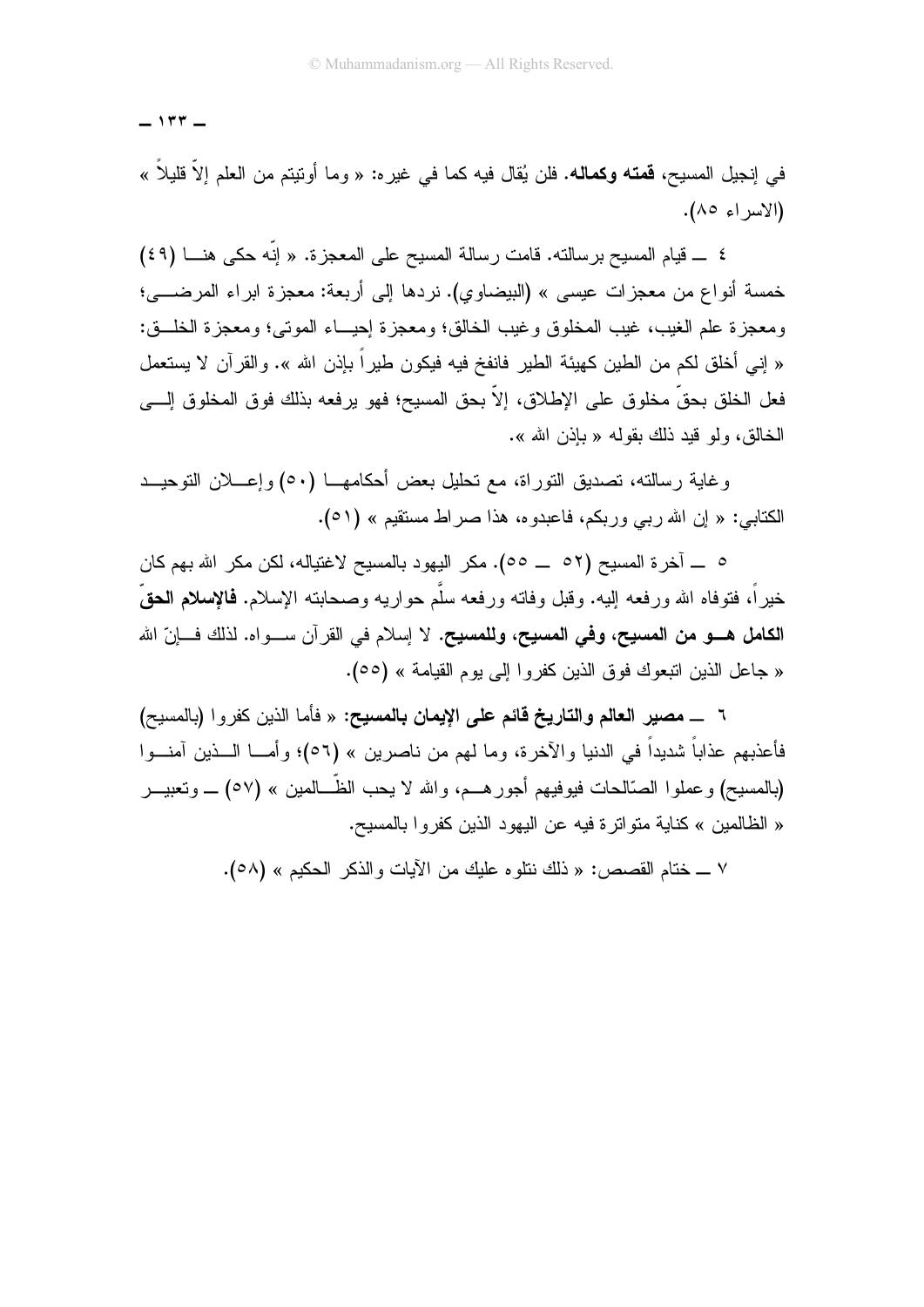$-115$ 

لا شك أنّ مصدر هذا القصص هو الإنجيل بحسب « المثّل » الذي عند النصـار ي مــــن بنــــي إسرائيل كما « شهد شاهد من بني إسرائيل على مثله » (الأحقــاف ١٠). فيكــون « ا**لـــذكر** الحكيم » كناية عن الانجيل، لا عن غير ه.

 $\ast$ 

بعد تلك المناظر ة الأولى، وإعلان إيمان القر آن بالمسيح، ظل الفريقان على موقفهمـــا. فتمسك نبي القرآن بالنوحيد المطلق، وتمسك أهل نجران بإلهية المســـيح، فكانـــت ا**لمنــــاظرة** الثانية، حيث تحداهم النبي العربي بالمباهلة والملاعنة (٥٩ \_ ٢٤).

أوجز أهل نجران إيمانهم وأسندوه إلى مولد المسيح المعجز. فردّ عليهم ثلاثــــة ردود؛ وكلها تتطلق من موقف قوة:

الردّ الأول على حجتهم: « إنّ مثل عيسى عند الله كمثل آدم: خلقه من نراب، ثم قـــال له: كن! فيكون. الحقُّ من ربك فلا نكوننّ من الممترين » (٥٩ ـــ ٦٠). قال الجلالان، وعليه جميعهم: « إن شأنه الغريب كشأنه في خلق أدم من غير أم ولا أب؛ وهو من تشبيه الغريـــب بالأغرب، ليكون أقطع للخصم وأوقع في النفس ». وفاتهم جميعاً أن الخلق بداء، وهــو عصــل الله، لا معجز ة فيه، إذْ المعجز ة « خر ق العادة » كما حدّد السيوطي نفسه. ففي خلق آدم لـــبِس من معجزة، بل المعجزة، في مولد المسيح من أم بتول. فمولده آية له.

الرد الثاني: التحكيم بالمباهلة والملاعنة (٦١). فامتتع عنها أهل نجران.

الرد الثالث: دعــوة أهل نجر إن إلى « كلمة ســواء »، كلمة التوحيد الخالص (٢٤)؛ « فإن نولوا، فقولوا: اشهدوا بأنا مسلمون » (٢٤).

ذاك هو الفصل الأولّ من جدال أهل نجر ان؛ و هو يقتصر على عرض إيمان القـــر آن بالمسيح وأمّه.

\*\*\*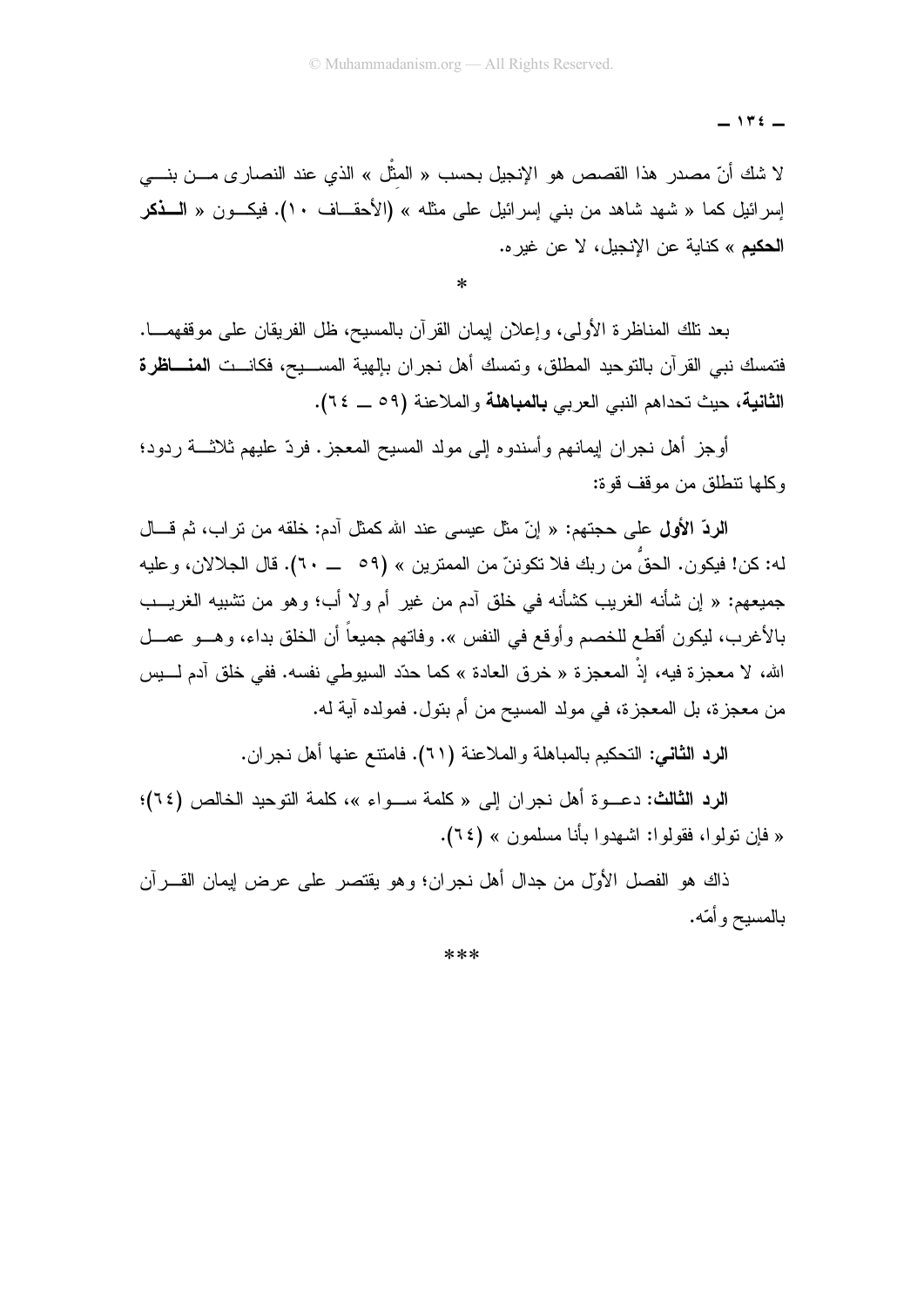$-110 -$ 

بحث ثان

## الفصل الثاني من جدال القرآن لأهل نجران  $(118 - 114)$

سورة النساء، ما بين تشريع وجهاد وكشف عن المنافقين، نؤلف ـــ بعد سورتيْ البقرة وآل عمران \_ السلسلة الثالثة من جدال اليهود. وفي آخر فصل منها (١٦٢ \_ ١٧٥)، فــي حملة على المشركين « الذين كفروا وصدوا عن سبيل الله » (١٦٦)، وعلى اليهـــود « الــــذين كفر و ا و ظلمو ا » (١٦٧)، أقحمو ا فصلاً صغير اً من جدال وفد نجر ان فـــي شخصـــية الســـيد المسبح (١٧٠ \_ ١٧٢).

وهذا الفصل الصغير كان محور الجدال مع أهل نجران في المسيح. وإنما أقحموه هنا ليشمل جدال القر آن فئات أهل الكتاب كلها، كما شمل فئات العر ب كلها. و إقحام الفصــــل فــــى المسيح ظاهر ، لأنّ جداله كله كان ردّاً على المشركين واليهود، لتشـــكيكهم بنتزيـــل القـــر آن  $(170)$ 

يقول لوفد نجران: « يا أهل الكتاب لا تغلوا في دينكم، ولا تقولوا على الله إلاّ الحـــق: إنما المسيح عيسى ابن مريم، رسول الله **وكلمته ألقاها إلى مريع وروح منــــه؛** فـــآمنوا بـــالله ورسله، ولا تقولوا « ثلاثة »! انتهوا، خيراً لكم. إنما الله إله واحد، سبحانه أن يكون له ولـــد: له ما في السماو ات و ما في الأر ض؛ و كفي بالله و كيلاً. لن يستنكف المسيح أنْ يكون عبـــداً لله، و لا الملائكة المقربون! ومن يستنكف عن عبادته ويستكبر فسيحشر هم إليه جميعـــاً » (١٧٠ ـــ  $.$ ( \  $\vee$  \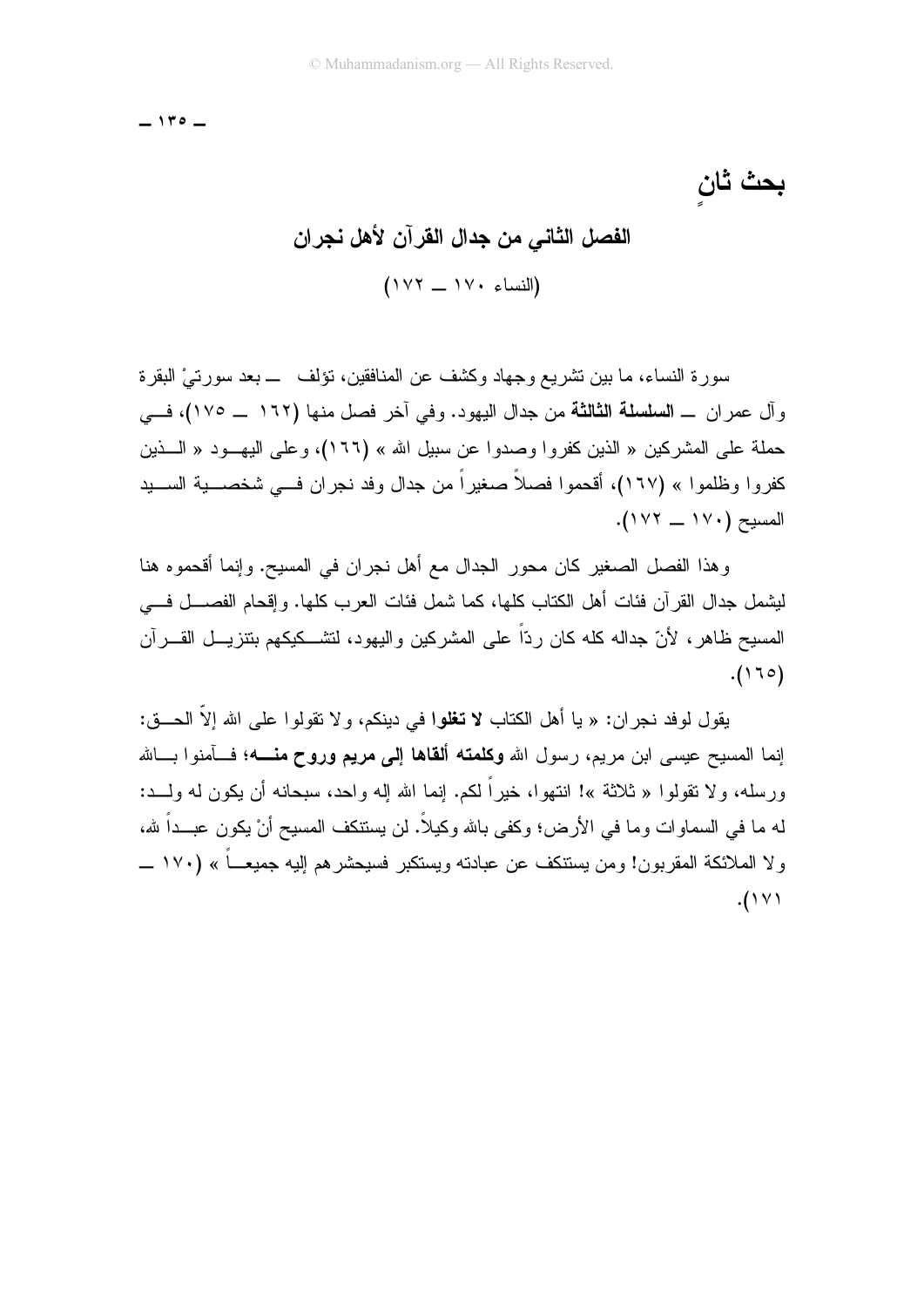$-111 -$ 

١ ـــ نلاحظ أنه في خطابهم مواجهة لا يكفر مسيحي نجران، بل يدعوهم إلى الكــف عن « الغلو »: « انتهوا، خبر أكم ».

ثم يعطي التعريف الكامل بعقيدة القرآن في المسيح: إنه « عيسى ابن مـــريم »؛ لكنـــه في ذاته « كلمته ألقاها إلى مريع وروح منه ». وحرف العقيدة واحد بـــين « النصــــرانية » والإسلام من جهة، وبين المسيحية من جهة أخرى. لكن الا**ختلاف كان على التأويل.** 

فالتعريف صريح **بالثنائية** في شــخصية المســيح: ابن مريم وكلمـــة الله. وتفسير هم « كلمة الله » بأنه كلام الله، أو أمر الله النكويني له، بحسب قوله: « إن مثل عيسى عنــد الله، كمثل أدم: خلقه من نراب ثم قال له كن فيكون » (أل عمران ٥٩) هو مغالطة وتضليل. فأيـــة (آل عمران ٥٩) لا ننكر إلا عيسى ابن مريم، فهـــو مخلوق في مريم بأمر الله الخلاق. لكـــن في (النساء ١٧٠) النعريف هــو بالمسيح أنه ابن مريم وكلمة الله معاً. وفي هــذا النعريــف، « كلمته » هو « روح منه » تعالى، فهو ذات قائمة بنفسها قبل إلقائها إليه مسريع. وهــذا النر ادف بين « كلمته » و « روح منه » يمنع من نفسير « كلمته » بكلام الله الخلاَّق لعيسى.

ونلاحظ تعريفه «كلمته » أنه « **روح منه** » تعالى. وتعبير « روح منه » لا يرد في القرآن إلا بحق المسيح، ويختلف فيه عن كل تعبير في الروح.

فقوله « روح منه » يختلف عن قوله « من روحنا »: « والتي أحصنت فرجها فنفخنا فيها **من روحنا** » (الأنبياء ٩١)، « فنفخنا فيه **من روحنا** » (التحـــريم ١٢)، حيـــث جبريـــل، ر و ح الله، هو النافخ في مريم؛ كقوله: « فأرسلنا البها ر وحنا » (مريم ١٦).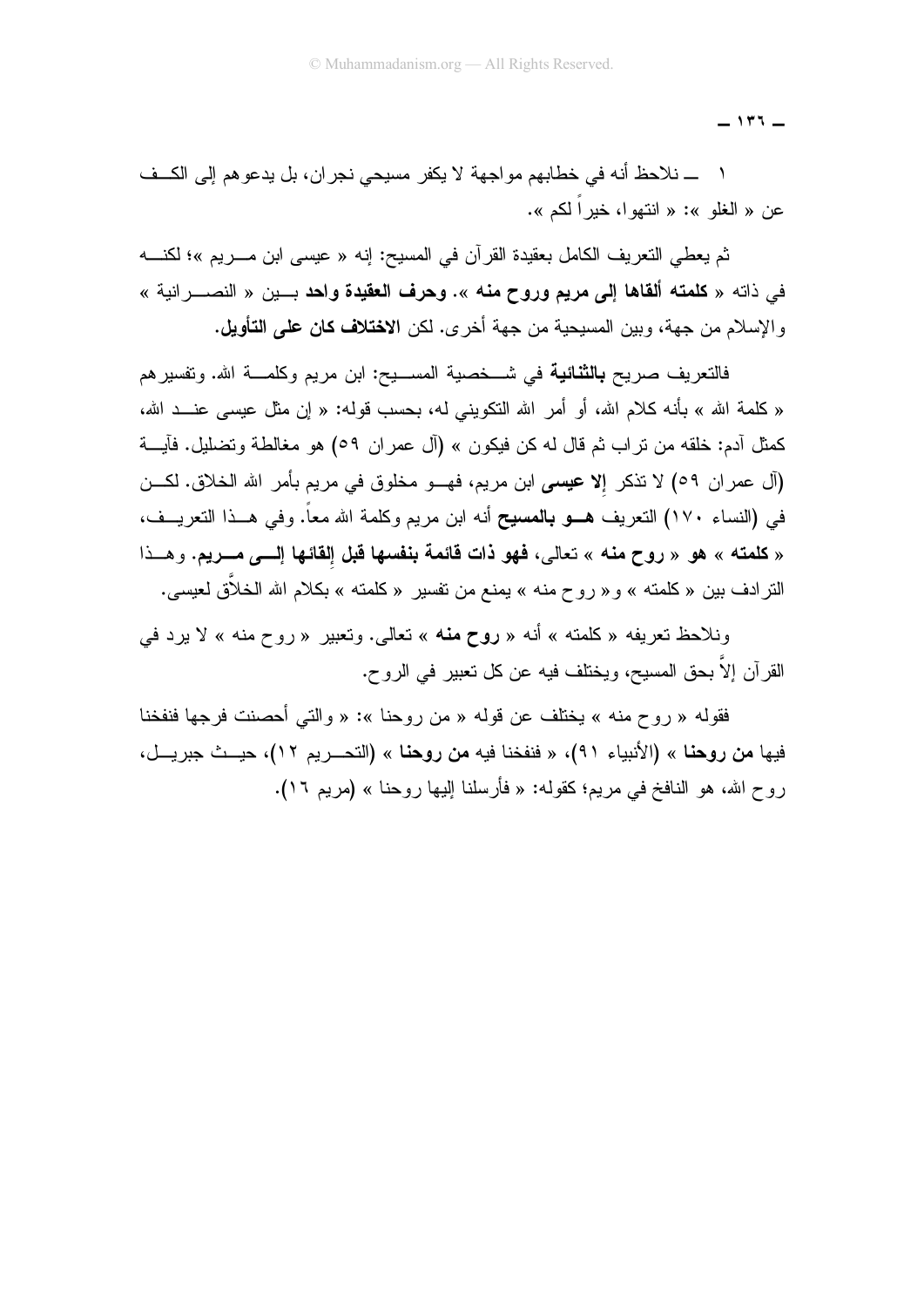$-144$ 

وقوله في أدم: « ثم سوَّاه ونفخ فيه من روحه » (ألم السجدة ٩)، يعني أن أدم نفخـــة من روح الله، لا أن آدم « روح منه » تعالى أي ملاك. كذلك قوله في آدم: « ونفختُ فيه من روحي » (الحجر ٢٩؛ ص ٧٢)، لا « روحاً منه » ففارق التعبير ظاهر .

وقول بعقوب لبنيه: « لا نتيأسوا من روح الله، إنه لا بيسـأس مـــن روح الله إلاّ القـــوم الكافرون » (يوسف ٨٧)، حيث « روح الله » نعني رحمته (الجلالان) أو ملاكاً الحارس، فلا بقارن علي الإطلاق بقوله « روح منه ».

في القرآن تعبير واحــد وحيد شبيه لفظاً بتعريف المسيح « روح منه »، هـــو قولــــه: « وأيدهم بروح منه » (المجادلة ٢٢) يعني المؤمنين الذين « كتب في قلوبهم الإيمان، وأيدهم بروح منه ». فالآية كلها تعني أن تأييــدهم « بـــروح منــــه » **مجـــاز**، أي « بنـــور منــــه » (الجلالان).

وهكذا ينفرد المسيح في القرآن كله بهذا النعريف الجامع المانع: « كلمته ألقاهـــا الٍــــي مريم وروح منه »، حيث « روح منه » هو ذات اسمه « كلمته أُلقاها إلى مريم ».

وما يعني القرآن بأن المسيح، كلمة الله، هو « روح منه » تعالى؟ يعني أنه مـــلاك، ولذلك فهو عبد مخلوق: « لن يستنكف المسيح أن يكون عبداً لله، ولا الملائكـــة المقربـــون » (١٧١). فمقارنة المسيح، كلمة الله، بالملائكة المقربين، **يجعله أحدهم**، كما في قوله: « ومــن المقربين » (آل عمر ان ٤٥). فالمسيح، في القر آن، هو ملاك من المقربين اسمه كلمة الله، قبل أن يلقيه الله إلى مريم. فسر المسيح في ذاته أنه **ملاك وإنسان معاً.** هذه هي الثنائيــــة القرآنيـــة في شخصية المسيح.

وتأويل القرآن « لكلمة الله » بأنه « روح منه » هو تأويل « النصر انية » مـــن قبلــــه، فقد كانوا يقولون: « **ملاك كلمة الله** ». وهذا سبب خلافهم مع المسيحية، ذاك الخــــلاف عينـــــه الذي عبر إلى القرآن.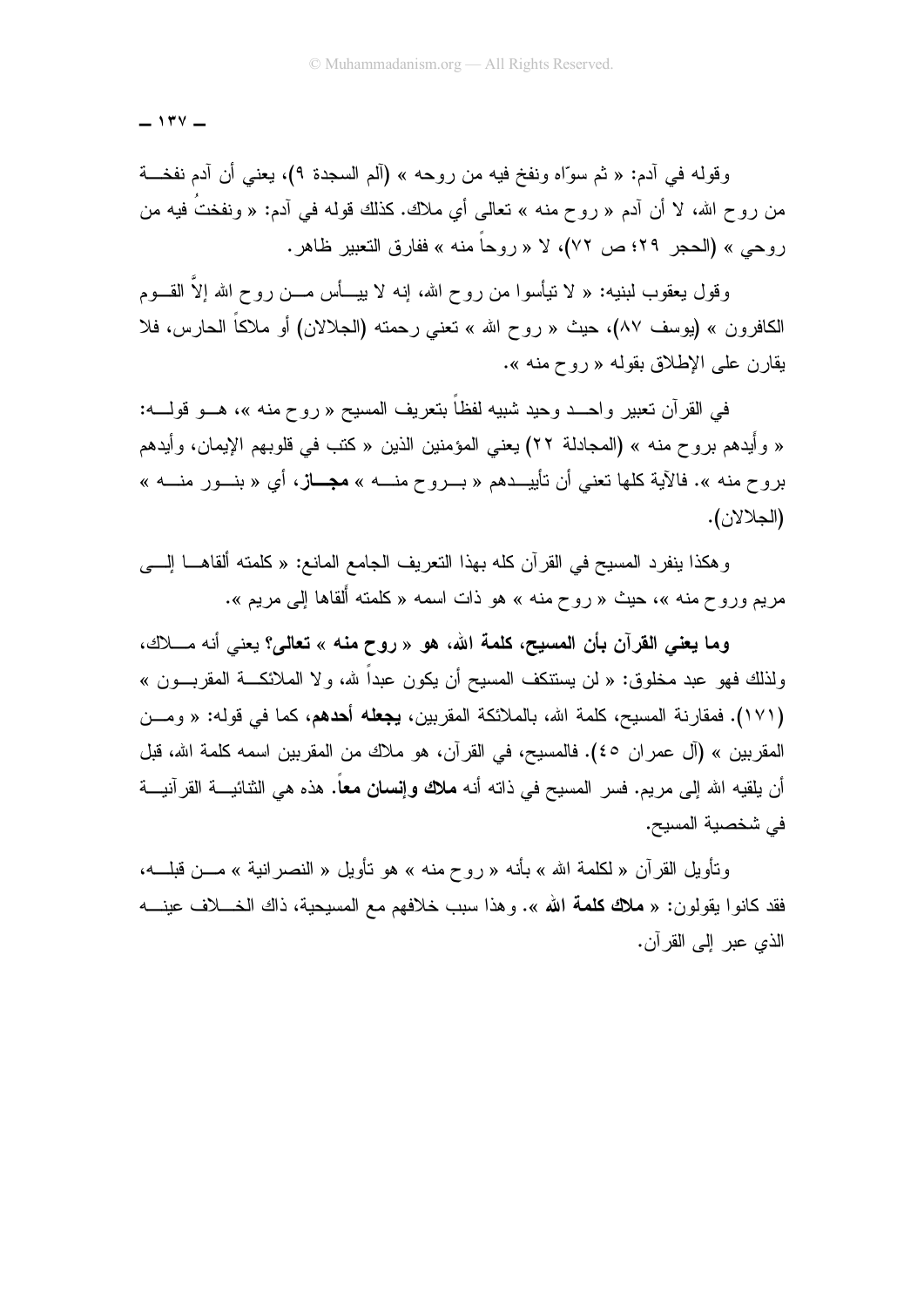$-171 -$ 

فحرف العقيدة واحد بين الإسلام والمسيحية في المسيح « كلمته وروح منه ». لكـــن التأويل يختلف. و المسيحيون يؤولونه بحسب فاتحة الإنجيل عند يوحنا (١: ١ ــ ٤)، وبحســب تفصيل الفاتحة كلها (١: ١ ـــ ١٨). ففيها إن « كلمة الله » يعني نطـــق الله الـــذاتي، بحســـب النعبير اليوناني: « **لوغس** » كما نصفه الآيات: « في البدء كان الكلمة، و الكلمة كان فـــي الله، و الله كان الكلمة، فهو منذ البدء في الله... والكلمة صار بشراً وسكن في ما بيننــــا » (١: ١ ـــ ٤ مع ١٤).

لذلك اكتفى وفد نجران من النبي بالنصريح بحرف عقيدتهم، وإنْ اختلف معهـــم فـــي النَّأويل: « وسألوه: ألست نقول أن عيسى (كلمة الله وروح منه)؟ قال: بلي! قالو!: فحسبنا هــذا منك ». وهذه الشهادة تجعل الإسلام والمسيحية ديناً واحداً بحرف الشهادة الواحـــدة للمســـيح، و انْ اختلفا في التأويل.

وفي الحوار بين الإسلام والمسيحية يحق التساؤل: هل المسيح ملاك وإنسان معا كمــا قالت « النصر انية » وأيدها القرآن؟ أم المسيح هو **نطق الله الذاتي** الذي تجسّــد مـــن مــــريم، بحسب مقالة المسبحبة؟

يمنع من قول المسيحية **شبهتان:** شبهة بشرية المسيح الذي يعيش مثـــل كـــل إنســــان (المائدة ٧٨). وشبهة القول « بالثلاثة » (النساء ١٧٠).

أجل يعيش عيسى ابن مريع مثل كل إنسان، بصفة كونه عيسى ابن مريع. ولكن هذا لا يمنع أنه في ذاته السامية « كلمته ألقاها إلى مريع وروح منه » أيْ « والكلمـــة صــــار بشــــراً وسكن في ما بيننا ».

 $\ast$ 

٢ \_ والشبهة الثانية: « **ولا تقولوا: ثلاثة!** انتهوا، خيراً لكم ». إن القرآن بردِّ هذه المقالة بإعلان التوحيد: « إنما الله إله واحد » (١٧٠).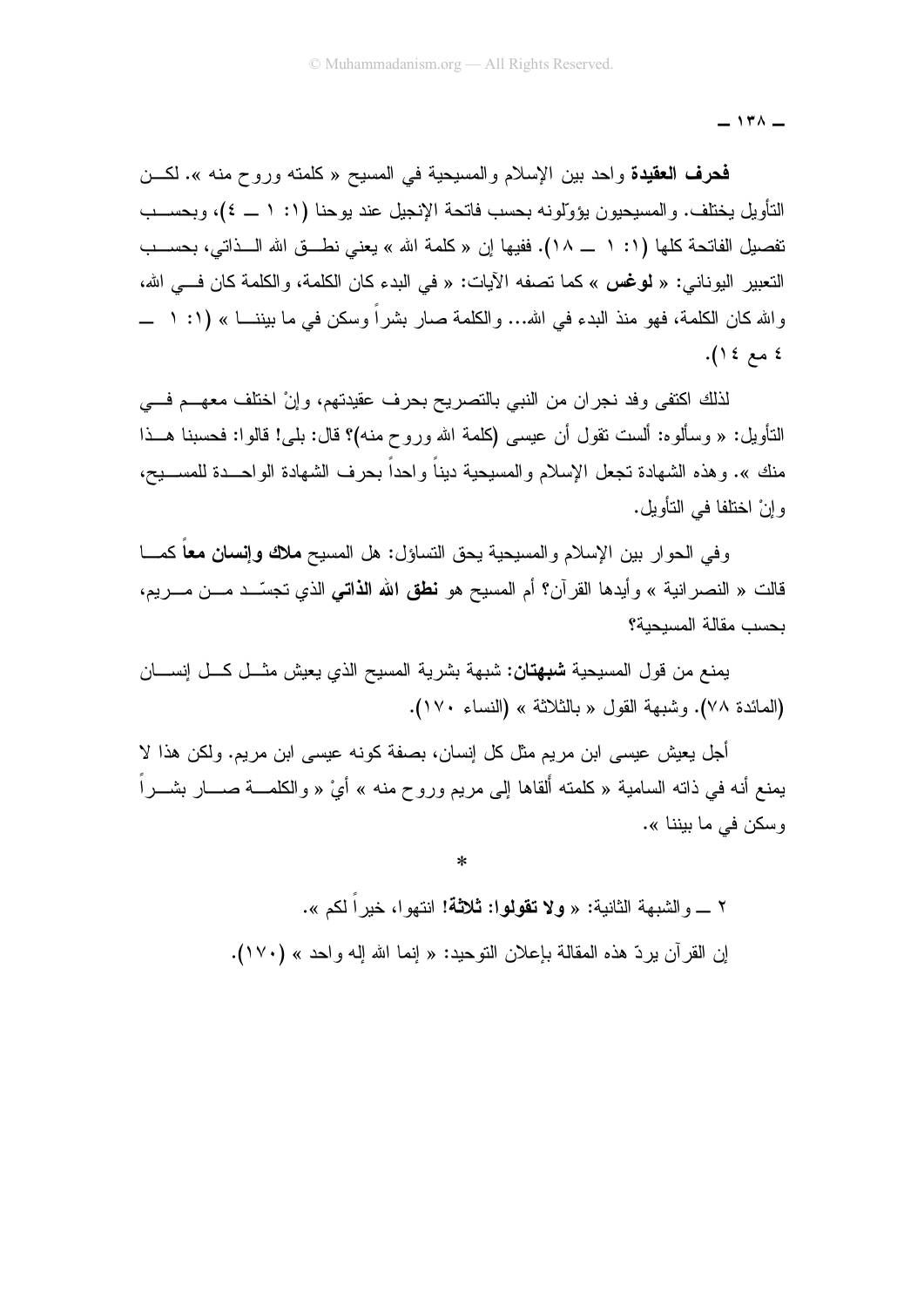$-114 -$ 

ويعلَّل هذه الوحدانية بقوله: « سبحانه أنْ يكون له ولد! له ما في السماوات ومـــا فـــي الأرض! » (١٧٠). ونعرف أنّ هذه الولادة التي يستتكرها إ**نما هي ولادة جسدية تناسلية من** امرأة: « أني يكون له ولــد ولم تكن له صاحبة؟ » (الأنعام ١٠١)؛ « ما اتخــذ صـــاحبة ولا ولداً » (الجن ٣). هذا كفر محض، لا يليق بالله، الروح المطلق. والله لا جسد له حتى يســـتولد ولدا من صاحبة!

لكن في الإنجيل، إن كلمة الله هو « لو غس »، نطق الله الذاتي، الذي بصدر عــــن ذات الله الناطقة، صدور اً روحيّاً ذاتيّاً نطقيّاً، لا بمت الى المخلوق بصلة.

وفي سورة (النساء) لا يفسِّر لنا المقصود « بالثلاثة ». سنراه في ســورة (المائــدة)، الفصل الثالث من جدال وفد نجر ان.

\*\*\*

يحث ثالث

#### الفصل الثالث من جدال وفد نجران (المائدة)

سورة المائدة نتتازع آخر القرآن نزولاً مع سورة النوبة. وكلاهما بسين يسدي غسزوة نبو ك.

وسور ة المائدة هي ا**لسلسلة الرابعة** من جدال البهود، ما بين فصول عديدة تشــر بعية وجهادية واجتماعية وأخلاقية وسياسية وشخصية. وفيها فصل عن استفتاء اليهود للنبي في زانييْن محصنيْن من خيبر، أعطي القرآن بمناسبته تشريعه باستقلال أهل التوراة وأهل الإنجيل علم شريعتهم.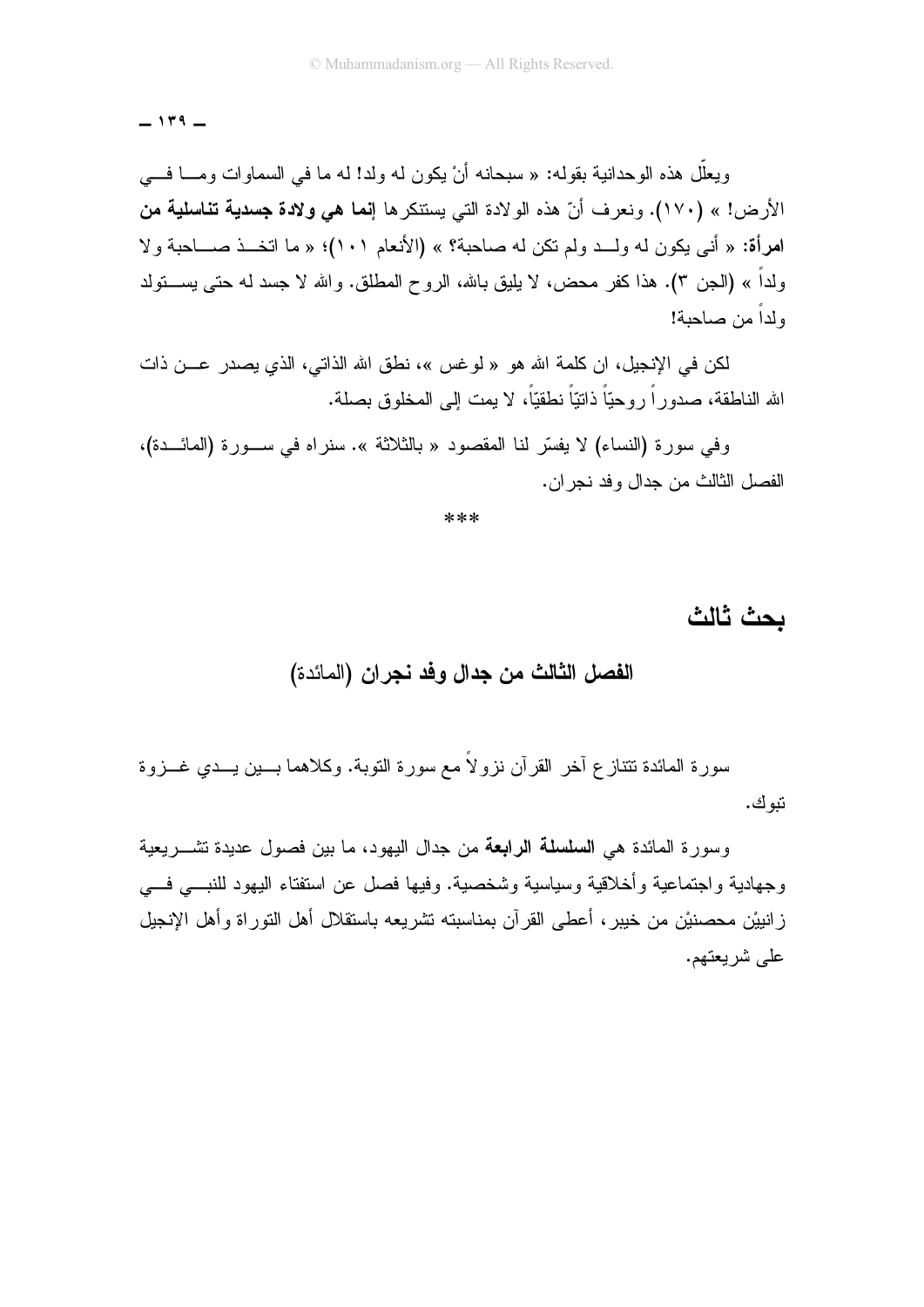$-$  12.  $-$ 

وبما أنه في زمن **سورة المائدة** كان الإسلام قد صفّى اليهود من المدينة، وأخضــــعهم في خيبر وفدك، فلا نشير ظروف السيرة بإمكان قيام جدال لهم مع الإســــلام. لــــذلك فجــــدال البِهود، في سور ة المائدة، مقحم عليه، من ز من قبلها.

وفي غمرة جــدال القرآن لليهود يأتي ا**لفصل الثالث** من جداله لوفــد نجــران، بعـــام الوفود (٧٥ \_\_ ٨٠) **تعليقاً على الزيارة والمناظرة.** وقد عزّزه باستنكار المسيح لإلهينه وإلهية « أمه »، في قصص رائع في محاسبة الرسل في يوم الدين (١١٢ ــ ١٢٢).

١ ــــ التعليق الأول على مناظرة أهل نجران (٧٥ ـــ ٨٠).

ليس هــذا فصـلاً مستقلاً لا يُعرف المخاطبون فيه؛ إنمـــا هو فصل تعقيبي على القول « بالثلاثة » (النساء ١٧٠) في جدال وفد نجران. فبعد ذهابهم إلى بلادهم، أطلق القرآن هذيْن التكفير يْن:

التكفير الأول: « لقد كفر الذين قالوا: إن الله هو المسيح ابن مريع. وقال المســـيح: يـــا بنبي إسرائيل اعبدوا الله رببي وربكم! إنه من يُشرك بالله فقد حرّم الله عليه الجنة ومأواه النسـار، وما للظالمين من أنصار » (٧٥).

وهذا النكفير ورد مقحماً في آية سابقة: « لقد كفر الذين قالوا: إن الله هو المسيح ابـــن مريم! قلَّ: فمن بملك من الله شببًا إنْ أراد أن يهلك المسبح ابن مريم وأمه ومَـــن فــــى الأرض جميعاً؟ ولله ملك السماوات والأرض وما ببنهما، يخلق ما بشاء، والله على كل شيء قـــدير »  $.()9)$ 

و أصبحاب هذه المقالة الكافر ة هم « ال**يعقوبيـــة، فرقـــة مـــن النصــــار ي** » (الــــر از ي و الجلالان). و هذا هو الشاهد علي أنَّ الفصل تعليق علي جدال وفد نجر ان.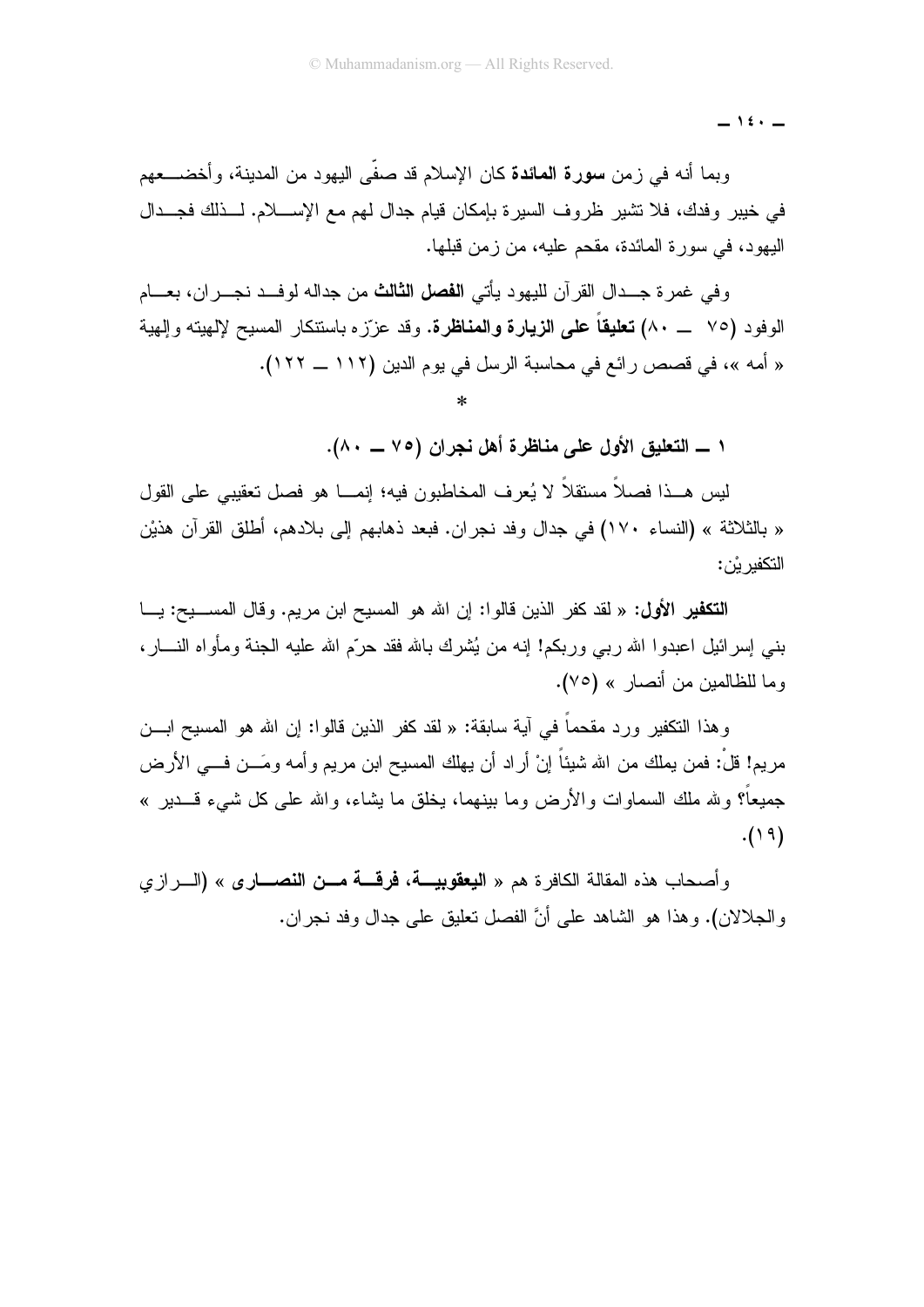$-151-$ 

وثورة القرآن على مقالة البعقوبية، **صدى لثورة المسيحية الرسمية** عليها مـــن قبلــــه، في المجمع المسكوني الرابع بخلقيدونية عام ٤٥١ م.

فالقر آن إذن لا يكفِّر المسبحية على الإطلاق؛ إنما هو يكفِّر بدعة مسبحية، كـــان وفــد نحر ان من أهلها.

فالقول بأن « الله هو المسيح ابن مريم » فيه مغالطات كثيرة للعقيـــدة المســــيحية فــــي النثليث، قبل أنْ يكون شبهة على التوحيد تستحق التكفير .

والقرآن برردّ المقالة لأسباب: الأول نعليم المسيح نفسه: « وقـــال المســــيح: يــــا بنــــي إسرائيل اعبدوا الله ربـي وربكم »؛ الثانـي، يستطيع الله أن « يـهلك المسيح ابن مريم وأمـه ومَن في الأرض جميعاً »، فعجزه نجاه الله دليل خلقه؛ الثالث، كل الخلق ملك لله، والله علـــي كـــل شيء قدير . لذلك فهو يعتبر ًمقالة اليعقوبية شركاً باشه.

لكن مقالة المسيحية الر سمية، في فر قها الثلاث الكاثوليكية والأر ثذكسية والبر و تستنتية، هي غير ذلك. فلا يمسها تكفير القرآن.

ا**لتكفير الثاني:** « لقد كفر الذين قالوا: إن الله ثالث ثلاثة! وما من إله إلاَّ واحد… مـــا المسيح ابن مريم إلاَّ رسول قد خلت من قبله الرسل، وأمه صديقة، كانا يأكلان الطعام... قـــل: أنتعبدون من دون الله ما لا يملك لكم ضرّاً ولا نفعاً، وهو السميع العليم » (٧٦ ــ ٧٩).

هنا صورة أولى عن « الثلاثة »: الله والمسيح ومريع. إن عيسى ابن مــــريم رســــول بشر، وأمه صديقة، فلا يصح أنْ يكون الله « ثالث ثلاثة ».

وتاريخ المسيحية كله، خصوصاً تاريخ اليعقوبية، يشهدان بأن أحداً لم يجعل مـــريم أم المسبح من النتثليث في شيء، مهمـــا غالوا في إكرامها. وسنرى صبغة ثانية بستقيم فيها القول « بالثلاثة » وإن كفر ه.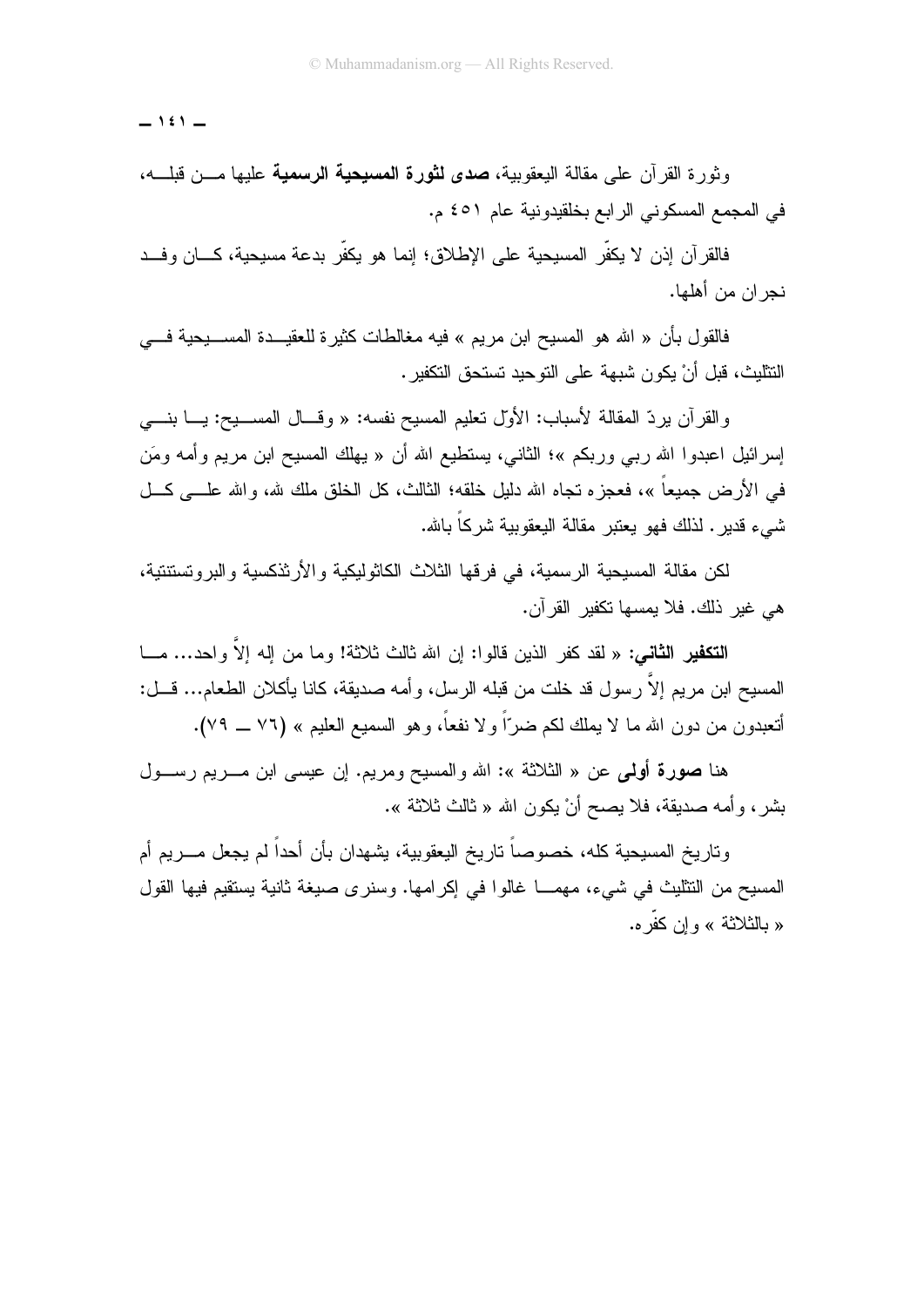$-157-$ 

فمريم خارج موضوع الحوار في « الثلاثة ». والبرهان الذي يعطيـــه القــــرأن علــــي بشرية المسيح إنه مع أمه « **كانـا يـأكلان الطعام** »، والطعام دليل الحيوانية البشرية، فلا يصــــح معها إلهية؛ كذلك عجز ه عن الضر ّ و النفع تجاه الله القدير .

لكن المسيح كان يأكل الطعام بصفة كونه « ابن مريم »؛ وهذا لا يمنع أنه فـــى ذاتــــه السامية « كلمته وروح منه » تعالى قبل القائه إلى مريع. فيبقى سرّ الثنائية في شخصية الســـيد المسيح قائم.

نلاحظ أن القرآن يذكر ا**لتثليث** المسيحي، حتى اليعقوبي، بصيغة « ا**لثلاثة** » (النســـاء ١٧٠؛ المائدة ٧٦). ومجرِّد التعبير ، « الثلاثة »، بر هان ا**لتعدُّد**، فلا يستقيم مع التوحيــد. أمـــا المسيحية فتقول « التثليث » في التوحيد الخالص. وشتان ما بين التعبير يْن.

وبختم التعليق الأول بقوله: « قلَّ، با أهل الكتاب لا تغلوا في دينكم غيـــر الحـــق، و لا نتبعوا أهواء قوم قد ضلوا من قبل، وأضلوا كثيراً، وضلوا عن سواء السبيل » (٨٠). وبما أن مؤسسي البدعة اليعقوبية قد كفرتهم المسيحية الرسمية، فهي تقبل بالتنديد بذلك التضليل، الـــذي يذيب بشرية المسيح في الهيته.

ومحور المسألة أن اليعقوبية تنادي **بالوحدانية** في « المسيح ابـــن مــــريم »؛ مــــع أن المسيحية والقرآن يقولان **بالثنائية** فيه: إن « المسيح (هو) عيسى ابن مــــريم، رســــول الله ـــــ وكلمته ألقاها إلى مريع وروح منه »أي « والكلمة صار بشراً وسكن فيما بيننا »؛ فحرف هـــذه الثنائية واحد، وإنْ اختلف النأويل.

 $\ast$ 

٢ ــــ التعليق الثاني على مناظرة أهل نجران (١١٢ ـــ ١٢٢)

يأتـي هذا النعليق الثانـي بصـورة مشـهد رائـع لمحاسبة الرسل فـي يوم الدين. وهو خطاب معجز ، بندر ج فيه بمقدمتيْن إلى استجواب المسيح بإيمان أمته في اتخاذه وأمه « إل<u>ه يْن</u> مـــن دو ن الله ».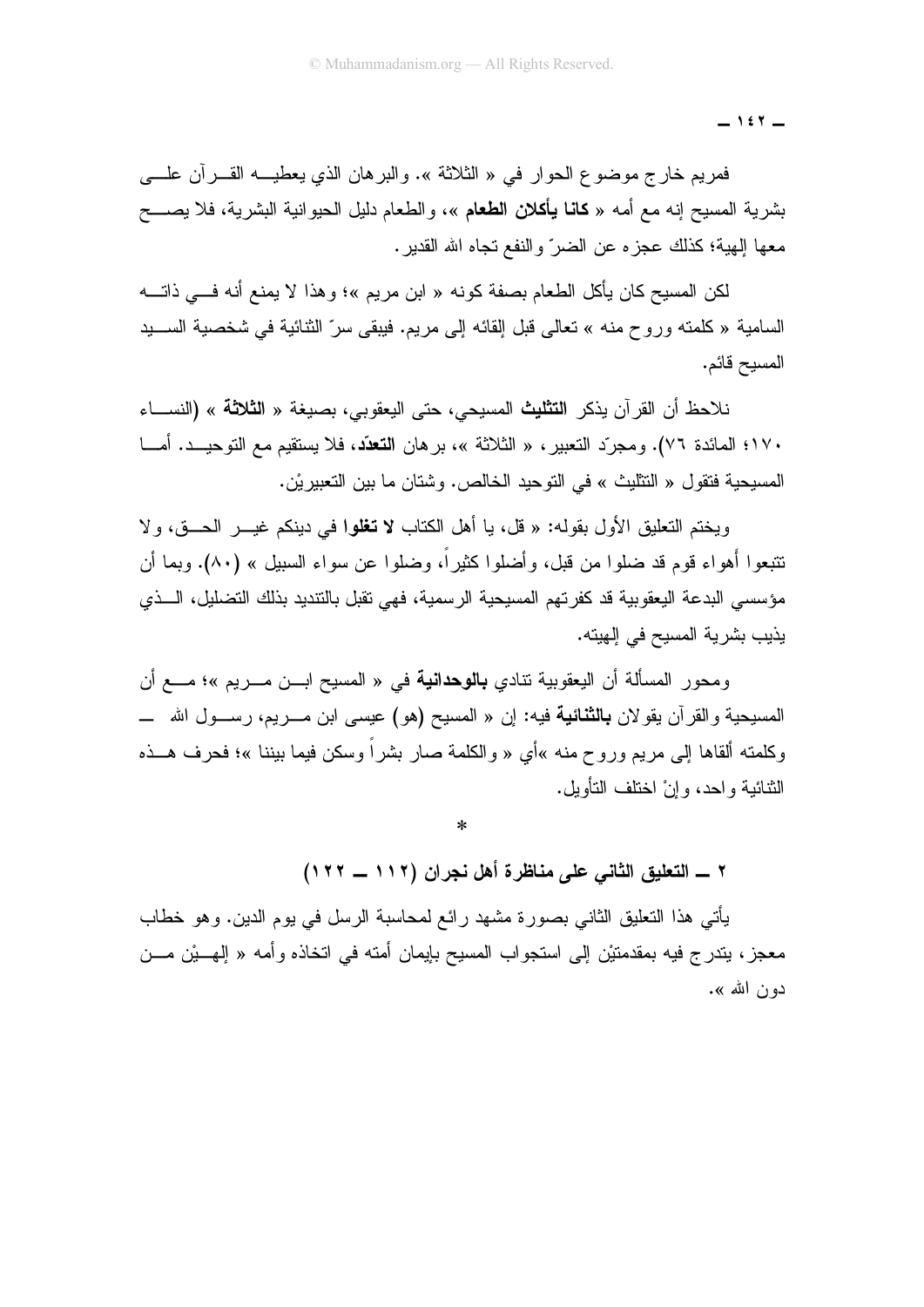$-157-$ 

« وإذ تخلق من الطين كهيئة الطير بإذنـي، فتتفخ فيها فتكون طيـــراً بــــإذنـي؛ وتُبــــرئ الأكمه والأبر ص بإذنبي؛

« وإذ تخرج الموتى بإذنبي؛

« وإذ كففت بني إسرائيل عنك، إذ جئتهم بالبينات، فقال الذين كفروا منهم: إنْ هـــذا إلاَّ سحر مبين؛

« وإذ أوحيت إلى الحواريين: أنْ آمنــوا بـي وبرسولـي! قـــالوا: آمنَّـــا واشـــهد بأنَّـــا مسلمون ».

فتلك ست، أو سبع معجزات اختصّ الله بها المسيح على العالمين والمرســـلين. وهـــي شبيهة بما ورد في (آل عمران)، ونكرارها يعني أنها عقيدة راســـخة عنـــده. وإذ ســـبق لنـــا نفسيرها، فلا نعود إليه. إنَّ نلك المعجزات في شخصية المسيح وسيرنه ورسالته، نجعله وحيداً فريداً على العالمين والمرسلين والمخلوقين.

وفي ال**مقدمة الثانية (١١٥ ـــ ١١٨)** يورد الله قصـة **معجزة المائدة** التي أنزلها مـــن السماء على صحابة المسيح، فكانت « عيداً لأولنا وآخرنا ».

ويذهب المحدثون والمفسر ون مذاهب شتبي في تفسير قصبة المائدة. وينقل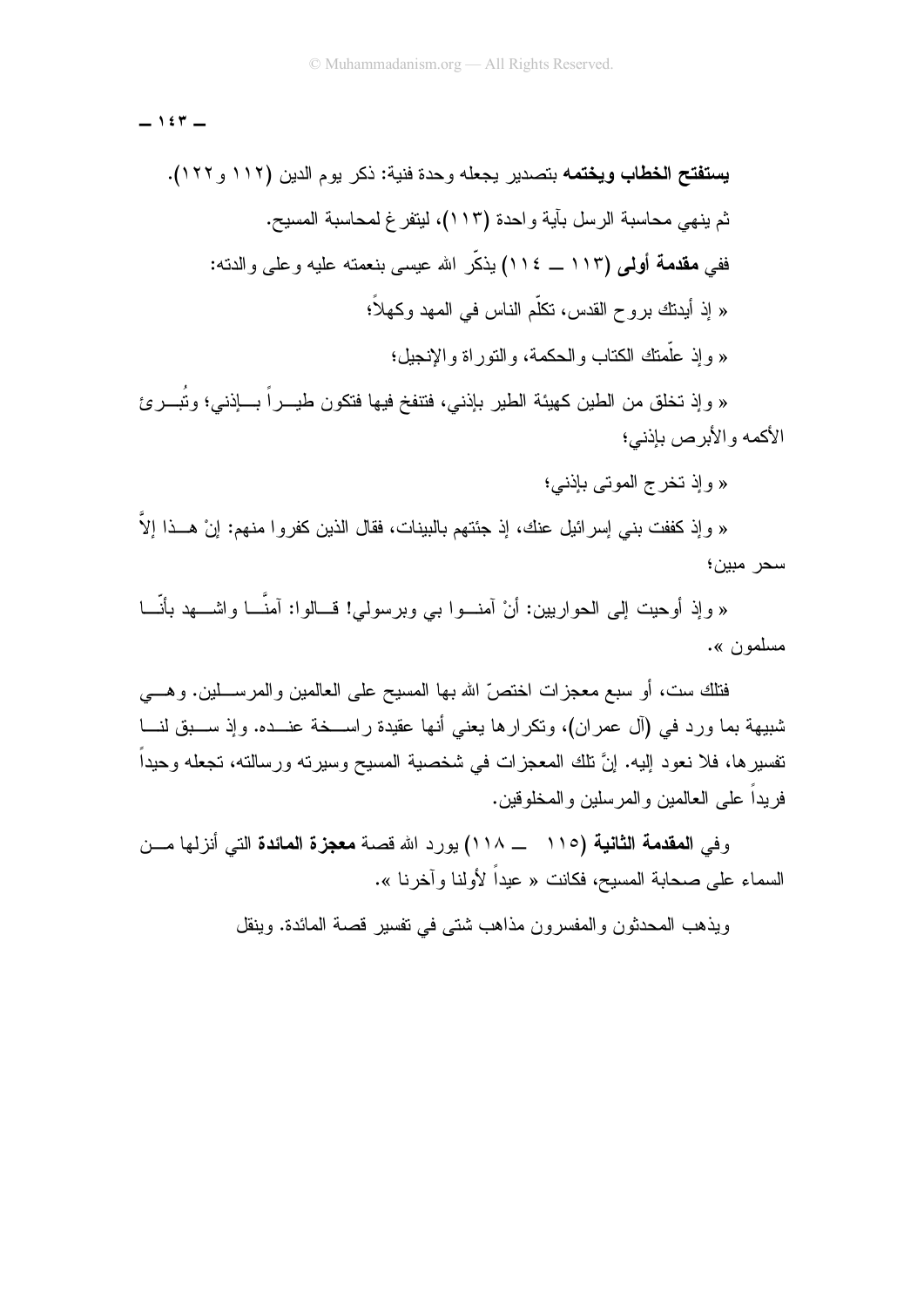$-$  122  $-$ 

الأستاذ دروزة' ما يقابلها في الإنجيل مثل معجزة تكثير خمسة أرغفة وسمكنيْن لخمســـة آلاف رِجِل (متى ٢، لوقا ٩ يوحنا ١٥)؛ ومعجزة المائدة الهابطة على سمعان بطرس (سفر الأعمال ف ١٠)، و هي روِّيا لا واقع. ويختم بقوله: « غير أن المتبادر أن هذه القصبة وتلك ليستا همــا المائدة القر آنية ».

نقول: إن المائدة القرآنية هي ا**لقربان المسيحي** الذي كانوا يسمونه « سرّ المائـــدة ». و تفسير م في خطاب المسيح لليهو د (يو حنا ٢) حيث يعلن لهم مر ار أ: « أنا الخبز الحيِّ النـــاز ل من السماء ». وبما أن النصار ي والمسيحيين كانو ا يقيمون القربان، سر المائدة، يسوم الأحسد، فكان عبداً عندهم، دلٍّ قوله « تكون عبداً لأولَّنا وآخرنا، وآبة منك » (١١٧) على أنّ المائـــدة القر آنية هي القربان المسيحي.

ومن تلكما المقدمتيْن، بتدرَّج الله إلى ا**ستجواب المسيح** في يوم الدين: « إذ قال الله: يا عيسى ابن مريم، أأنت قلت للناس اتخذوني وأمي إلهيْن من دون الله؟ » (١١٩). فيستنكر ذلك بأدب جم. ويعلن: « ما قلت لهم إلاَّ ما أمرنتـي به: أن اعبدوا الله ربـي وربكم » (١٢٠).

فما معنى قوله: « ا**تخذوني وأمي إلـهيْن** »؟ من قوله: « اذكر نعمتي عليــك وعلـــي والدنك » (١١٣) يظهر أنَّهما المسيح ومريم أمه، كما في (المائدة ٧٨).

لكن بما أنَّ جميع المسيحيين \_ مهما غالوا في تكـــريم مــــريم \_\_ يكفّـــرون تأليههــــا، ويستنكرون اعتبارها من « الثلاثة »، فلا شك أن هناك **صيغة ثانية** عناها القرآن.

إن (إنجيل النصاري) كان يعتبر الروح القدس أمّ المسيح، حيث يقول

<sup>(</sup>١) التفسير الحديث. الجزء الحادي عشر ، ص ٢١٥.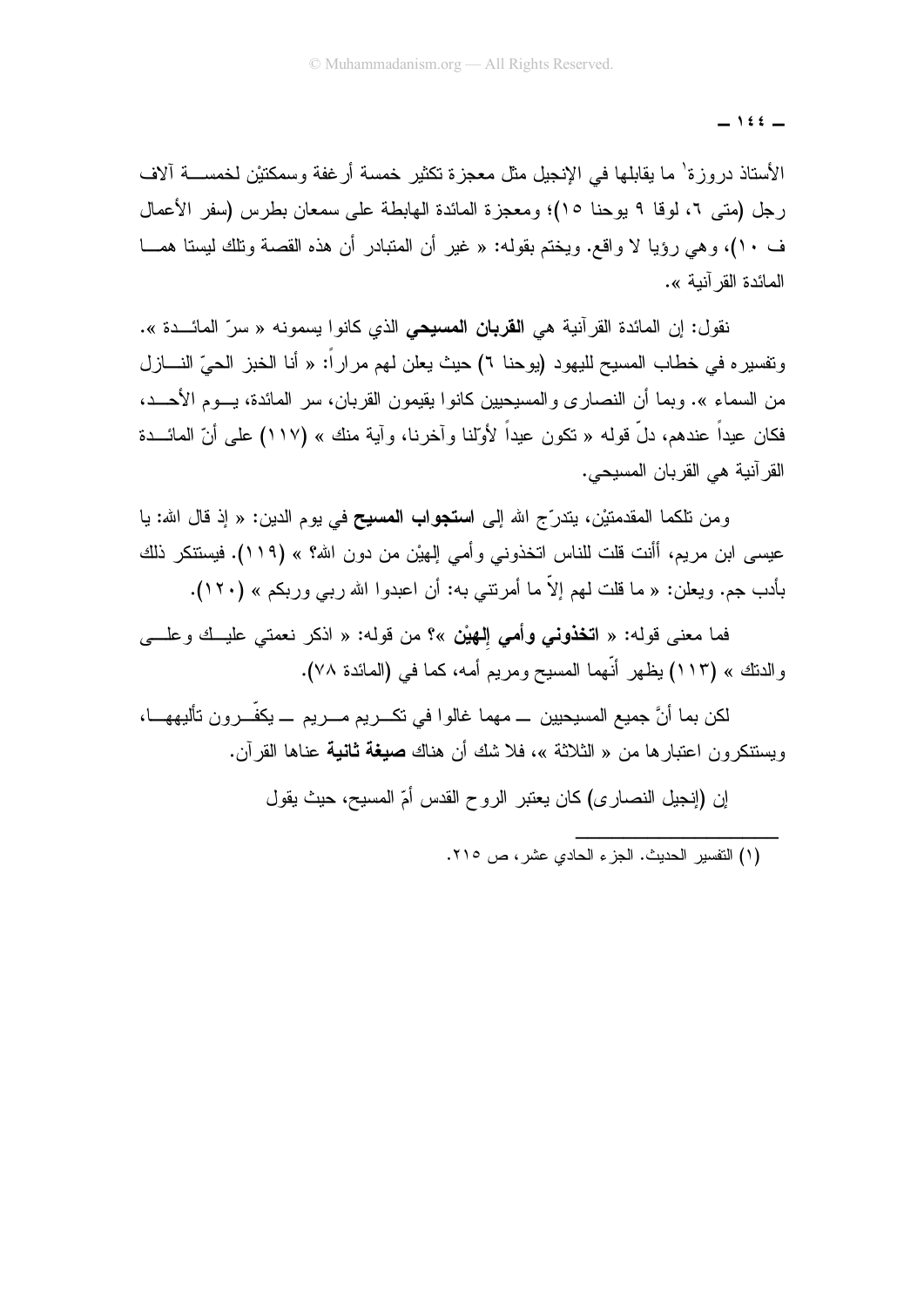$-$  120  $-$ 

المسيح فيه مرارًا: « أمي الروح ». وفي (إنجيل يوحنا) المنحول الذي اكتشــــفوه فــــي (نجــــع حمَّادي) يرى يوحنا في رؤيا أن السماء انفتحت له، فشاهد شخصية سامية بهيئة شــــيخ وأنثـــي وابن نقول لــــه: « أنا الآب والأم والابن ». فالروح القدس عندهم أنثى هي أم المسبح. فيكون « الإلهان من دون الله » المسيح وروح القدس.

فالقرآن يستنكر أنْ يكون المسيح، « كلمته وروح منه »، وروح القدس « الِمهيْن مـــن دون الله ». هــذه هي ا**لصيغة الثانية** للتعبير . وهكذا يلتقي القـــرآن مع المسيحية في أســـماء « الثلاثة »؛ لكنه بختلف معها في التأويل، كما اختلفت « النصر انية » فيه مع المسيحية.

فقد كانت « النصر انية » تقول: « ملاك كلمة الله »، و « ملاك روح القدس ». فهمــا إذن ملاكان مخلوقان لله؛ فلا يصح أنْ يكونا « الِهيْنِ من دون الله ». وبهذه العقيدة عينها جابه القرآن عقيدة وفد نجران. ففي هذه ا**لصيغة الثانية** « للإلهيْن من دون الله »، بزول ذكر مـــريم أم المسيح من « الثلاثة »؛ ويزول نفور المسيحيين من ذكر مريع في التثليث.

لكن يبقى أن القرآن يرى في ا**لتثليث** المسيحي « **ثلاثة** »، وهذا التعبير عينه هو الذي يخلق **تعدّد**اً في الله الواحد الأحد. وهذا ما لا تقول به المسيحية في كل فرقها على الإطـــــلاق. إنها نتكر اعتبار كلمة الله والروح القدس ملاكيْن كما يعتقد القرآن مع « النصــــــرانية ». إنمـــــا تؤمن أن كلمة الله والروح القدس، في وحدة الجوهر الإلهي الفرد، صفتان ذاتيتان، كيانيتـــان، في ذات الله الواحد الأحد، لا هما عين الذات ولا هما غيرها، بحسب تعبير الأشعرية، منذهب أهل السنة والجماعة. ففي الله نتليث، لا « ثلاثة ».

أما القرآن فهو منسجم مع نفسه، إذ يجعل المسيح، كلمة الله، وروح القـــدس، روحــــيْن أى ملاكيْن. على هذا الاعتبار بصح استنكاره لاعتبار هما « الِهيْن من دون الله ».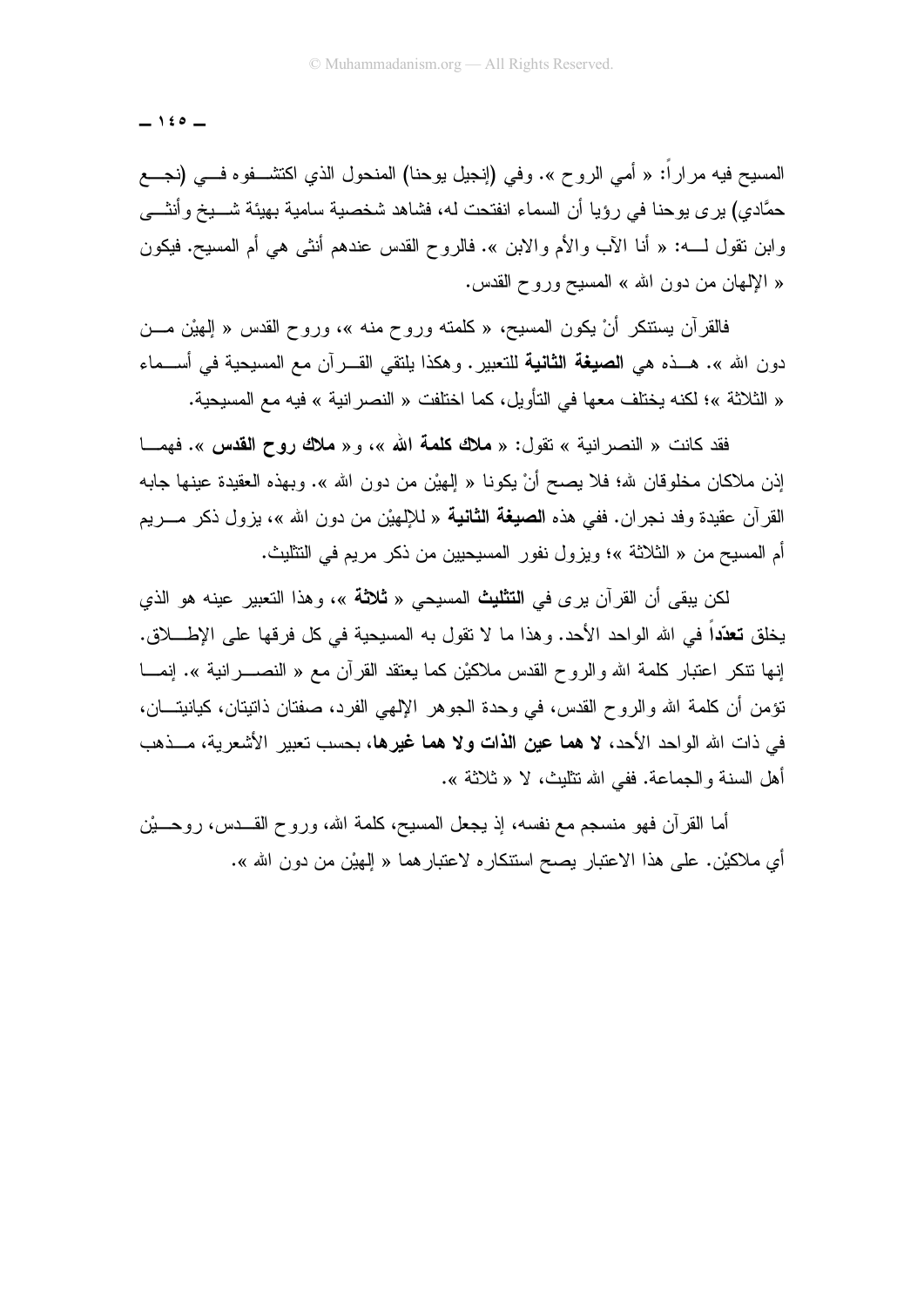$-157-$ 

فحرف العقيدة في « الثلاثة »: الله والكلمة والروح، واحد؛ لكن الخلاف كل الخــــلاف، في التأويل.

لذلك فالعقيدة ا**لواحدة بحرفها** ما بين القرآن والإنجيل، في التثليــث أو « الثلاثـــة »، تختلف في **موضوعها ومعناها** اختلافاً مطلقاً. فلا يصح بحال مـــن الأحـــوال أنْ يُقـــال بـــأن القرآن، بتكفير مقالة « الثلاثة »، إنما يكفّر عقيدة التثليث المسيحي. هذا ظلم وجهـــل بــــالقرآن وبالمسبحية: إن الموضوع، في الأسماء الواحدة بحر فها، مختلف على الإطلاق.

#### خاتمة:

#### إن جدال القرآن لوفد نجران ليس جدالا للمسيحية الرسمية

يقتصر حوار القرآن للمسيحية على وفد نجران. ولا خطاب فيه مع أحد سواه من أهل الإنجيل. فجدال القرآن يقتصر إذن على بدعة في المسيحية، **ولا يطال المسيحية الرسمية على** الإطلاق.

والقرآن يجــادل مسيحيى نجـــران، بجـــدال « النصرانية » عينه. فيقـــول لهـــم مع « النصاري » بأن كلمة الله هو « روح منه » تعالى، أيْ أنه « مـــلاك كلمــــة الله »؛ وبـــأن الروح هو « روح القدس »، جبريل، فهو « ملاك الروح القدس ». لذلك فالقول « بالثلاثــــة » يجعلهما « الهين من دون الله ». والمسيحية كلها تسلَّم بأن ذلك التأويـــل كفـــرٌ فـــي التوحيـــد الكتابي.

لكن أهل نجران لم يكونوا يعتبرون كلمة الله وروح القدس ملاكيْن؛ بل هما مـــن ذات الله، بمنز لة نطقه الذاتي ور وحه الذاتي؛ فلا دخل لمخلوق فـــي تتلبـــث الصــــفات الذاتبـــة، أيْ الأقانيم الكيانية في ذات الله.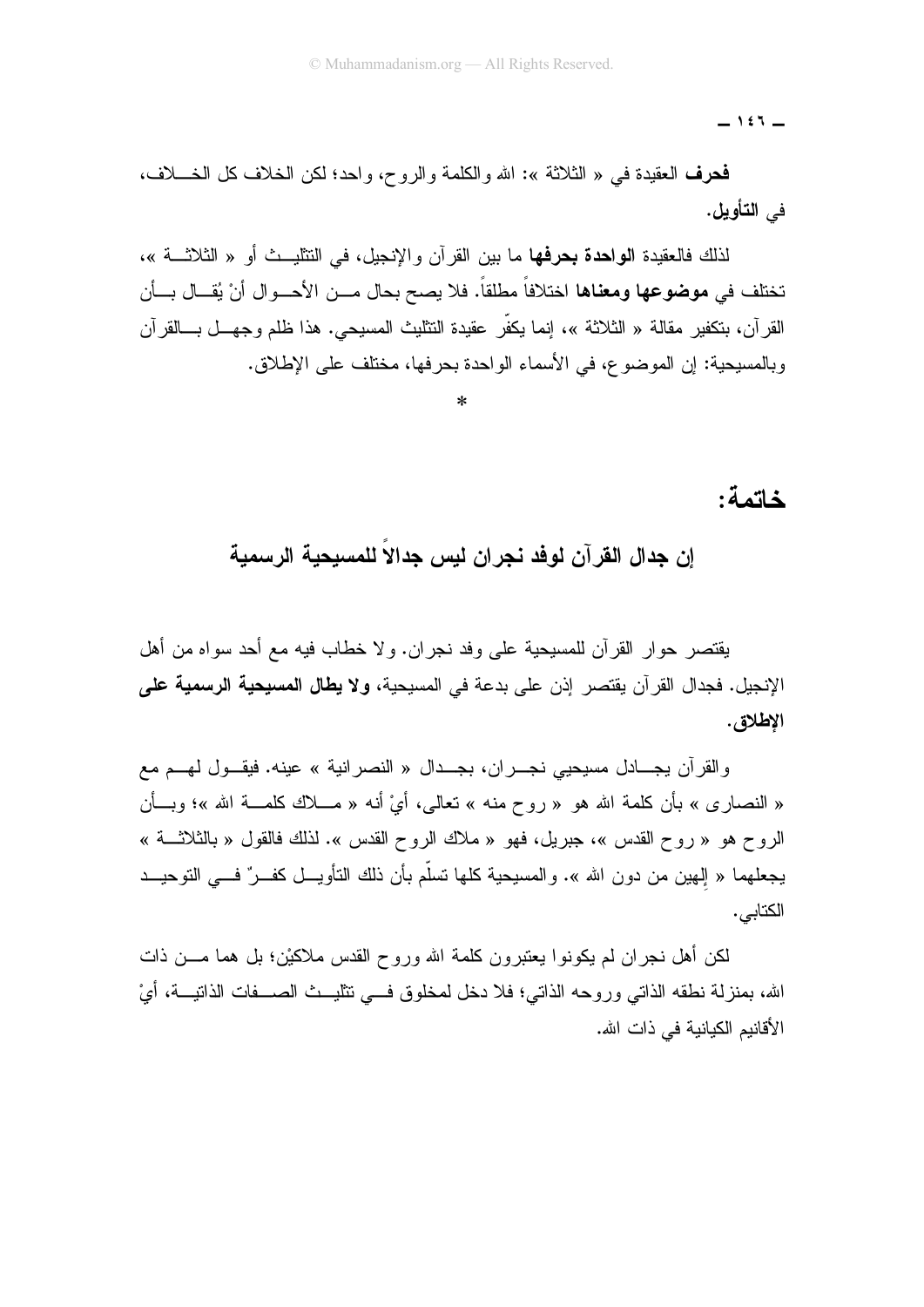$-154$ 

إنمــــا عقيدتهم في **وهدة الذات والطبيعة** في المسيح عيسى ابن مريم، جعلتهم يقولون: « إن الله هو المسيح ابن مريم » (المائدة ١٩ و ٧٥). فكفَّر هم القرآن لكن المسيحية الرسمية قد كفَّرت مقالتهم من قبل القرآن، سنة ٤٥١ م في المجمع المسكوني بخلقيدونية، الذي يتبعه اليوم جميع المسيحيين من كاثوليك و أرثذكس وبر وتستنت. فتكفير المقالة المونوفيسية أيْ اليعقوبيـــة، في القرآن، لا يطال المسيحية الرسمية على الإطلاق.

وبما أنّ جدال القرآن للمسيحية **يقتصر وينحصر** في تكفير مقالة لبدعة في المســـيحية، كفرتها المسيحية الرسمية من قبله، فإنّ القرآن لا يحاور المسيحية الرسمية بطوائفهـــا الـــثلاث على الاطلاق.

هذا هو ا**لواقع القرآني** الذي يغيب عن بال المتحاورين في الإسلام والمسيحية. فمـــن الظلم للمسبحية، ومن الخيانة للقر آن نفسه، ا**عتماد تكفير اته لبدعة**، خطاباً للمسبحية كلهــــا. و لا يجوز تطبيق وإقع مصر بين الأزهر والقبطية، على الحوار بين الإسلام والمسيحية في العسالم كله. هذا أيضاً ظلم وخيانة.

إن حوار القرآن كله للمسيحية **يقتصر وينحصر** بوفد نجـــران، وبقتـــال أهـــل شــــمال الحجاز ، و هم جميعاً على بدعة في المسيحية. هذا هو الواقع القرآني والتاريخي. **فلــــيس فــــي** ا**لقرآن من خطاب للمسيحية الرسمية على الإطلاق،** حتى يصح اعتماده أساساً للحـــوار بــــين الإسلام والمسيحية. فالانطلاق من موقف القرآن من بدعة مسيحية، للحـــوار الحقيقـــي بـــين الإسلام والمسيحية، إنما هو ظلم وخيانة للإسلام والمسيحية؛ وللحوار فيما بينهما.

إنّ صحة الحوار تعتمد على كون القرآن دعوة « نصر انبة »، كفّرت بدعة مســبحبة، لا المسبحبة الر سمبة.

 $2007/15$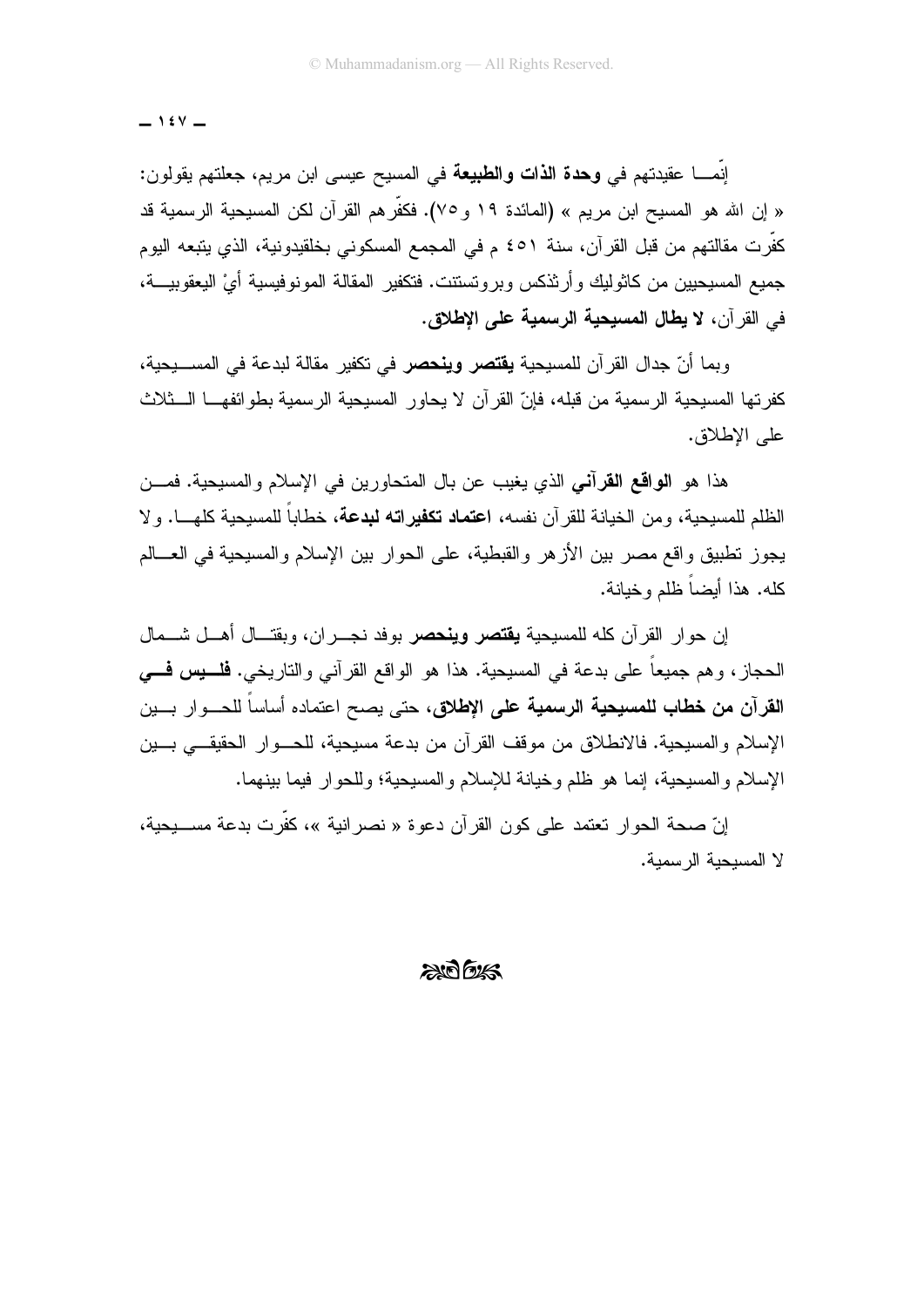# الفصل السَّابع

- **بحث أوّل :** الواقع القرأني لشريعة جهاد المسيحيين بين بـــراءة<br>والنوبة.
	- : الواقع الناريخي: (أسباب النزول) في غزوة تبوك. بحث ثان
		- **بحث ثالث :** الشبهة على الصّحة.
		- **بحث رابع :** المعنى الحق المحدود لشرعة قتال المسيحيين.
		- : الفصل تشريع لقتال المسيحيين العرب في تبوك. خاتمة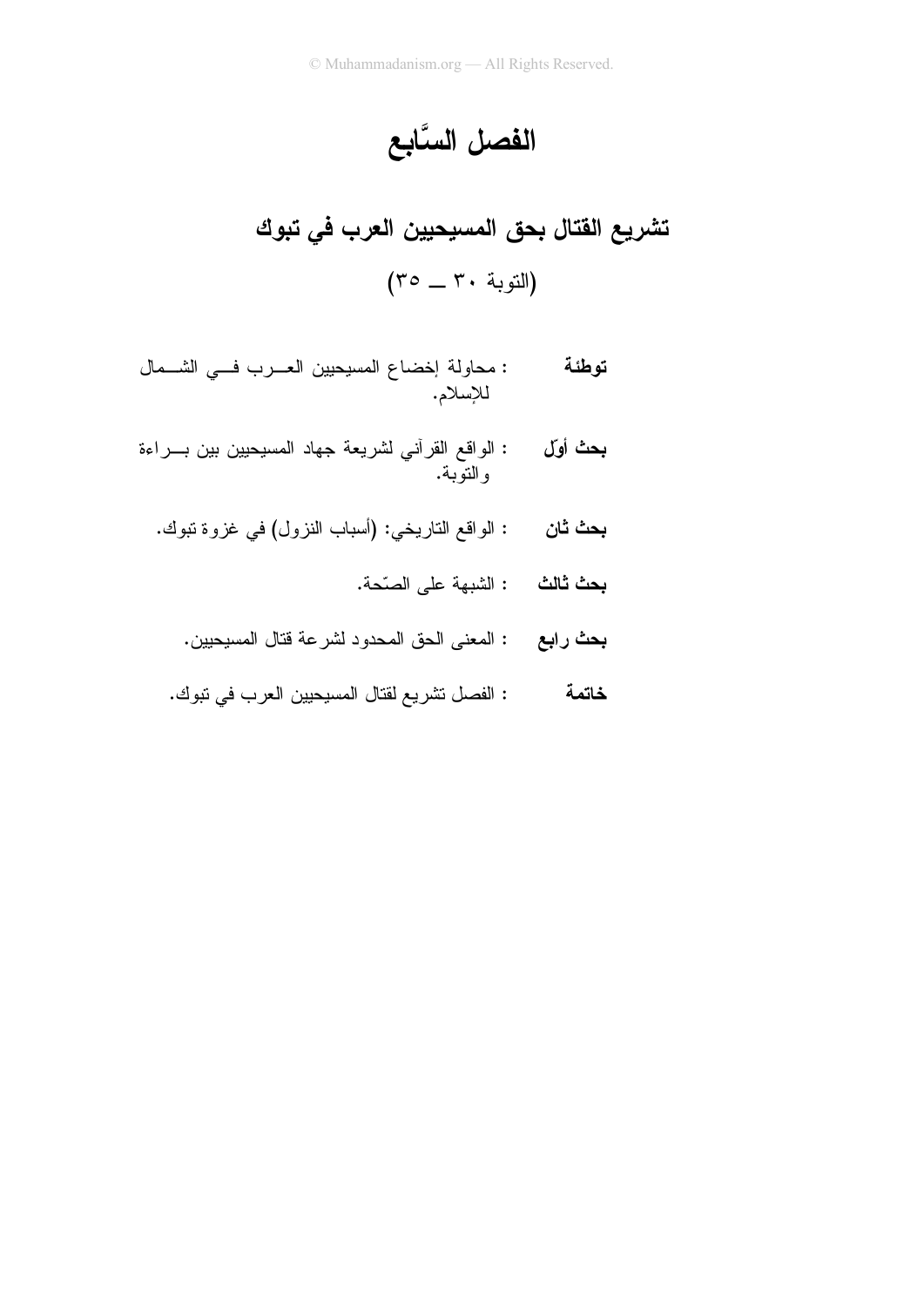$-159-$ 

#### تو طئة

# محاولة إخضاع المسيحيين العرب في الشمال للإسلام

إنّ فصل تشر بـع القتال بـحق المسبحبين (التوبة ٣٠ \_\_ ٣٥) **فصل فريد** في القر آن كله. وقد أجمعت (أسباب النزول) على أنه نزل بمناسبة غزوة نبوك ضد المسبحبين العرب فيهــا، لمعو امل عدّة.

فإن النبي العربي بعد أن اطمأنّ، بعهد الحديبية، إلى كسر سلطان قريش على الحجاز ؛ وإلى كسر شوكة البهود بعد غزوة خيبر وفدك وخضوع اليهود العرب للإسلام؛ أخــذ يحـــاول إخضاع المسيحيين العرب في شمال الجزيرة للإسلام.

« وكان بث السرايا في **فيافي نجد** من أهم ما شغل المسلمين، بعد مــــا رجعـــوا مـــن خيبر ، في صفر ٍ من السنة السابعة، حتى شدّوا الرحال إلى مكة لعَمْرٍ ة القضاء كما نص علـــى مو عدها في عهد الحديبية... والهدف الأكبر من بعثها توطيد الأمن، ومنسع الغسار ات علسي المدينة، وتمكين الدعاة إلى الله، من أن يجوبوا الآفاق بتعاليم الرسالة دون غدر أو خيانة' ».

وكان خضوع الأعراب، حول نجد، سهلاً، مثـــل فبائـــل طــــى وتمـــيم، المتمسّـــحة بالمسيحية. و قبائل كندة المسيحية في نجد خضعت في عام الو فو د.

يقول دروزة': « أما بالنسبة إلى خار ج المدينة فالأمر مختلف: حيث كان

(١) محمد الغزالي: فقه السبر ة، ص ٣٨٢. (٢) دروزة: سيرة الرسول ٢: ١٦٤.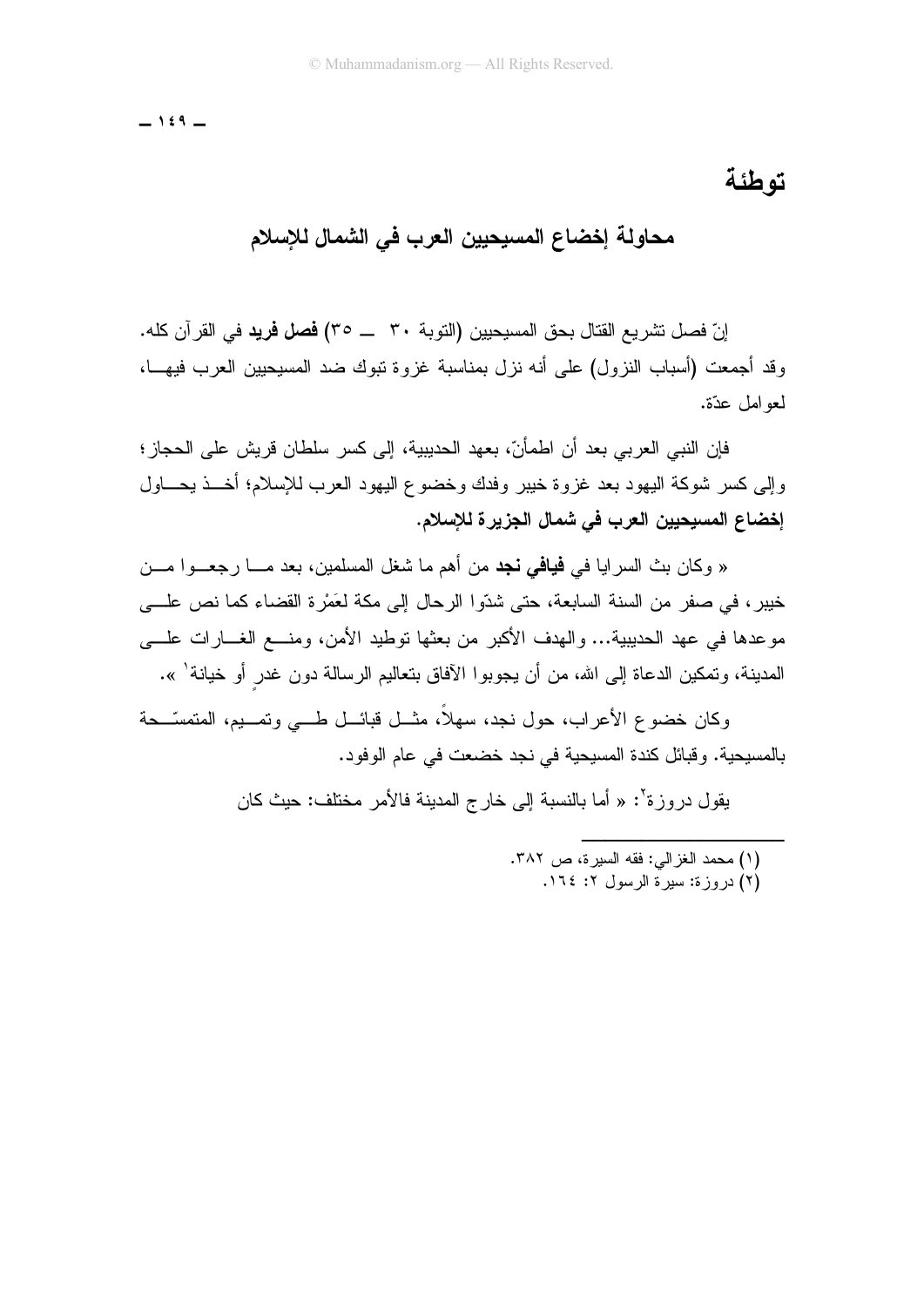$-10.$ 

غالب سكان مشارف الشام نصار ى (مسيحيين) تابعين لنفوذ دولة نصرانية (مسيحية) كبر ى. وقد ذكرت الروايات أخبار اعتداء بعض قبائل هذه المشارف **كقضاعة وبنبي كلب** على قوافـــل النجار؛ وخبر مقتل أحد رسل رسول الله في هذه المنطقة، وأُخبار سرايا جهادية مثـــل ســــرية ذات الاطلاع التي قُتل أكثر رجالها بيد قبائل العرب، ومثل **سرية دومة الجندل**، ومثل **ســـريـة** مؤتـَّة المشهورة التي وصلت إلى أبواب البلقاء، ودارت الدائرة فيها على المســـلمين، إذْ قُتـــل ثلاثة من قوادهم وعدد من رجالهم، ونجت بعد ذلك برجعة ماهرة تولاًها خالد بن الوليد. وقـــد بدأت هذه السرايا منذ السنة الهجرية السادسة على ما يستفاد من تلك الروايات التي ليس بينهـــا خلاف جوهري، والتـى يصـح أنْ يكون ما ذكرته معتبراً من حيث الأساس بقطع النظــــر عـــن التفصيل، وهكذا يكون ا**لصدام المسلح** بين النبي والمسلمين من جهة، وسكان نلك المشـــارف من جهة أخرى، قد بدأ منذ أوائل النصف الثاني من العهد المدنى واستمر ».

فالصدام المسلح بين الإسلام والمسيحيين العرب في مشارف الشام كــان ســـببه إذن محاولة إخضاع أولئك المسيحيين العرب للإسلام، **لتأمين الوحدة الدينية في الجزيرة العربية**، حلم محمد الأكبر ، أكثر منه بسبب أحداث فردية صغير ة من كلا الطرفيْن.

ونلك المحاولة كانت سبب الغزوات الثلاثة الفاشلة: ذات الاطلاع، وذات السلاســل، ومؤنة. وهي كانت سبب الاعتداء على بعض قوافل النجار، وسبب اعتداء شرحبيل بن عمرو الغساني على مبعوث محمد، الحارث بن عمير الأزدي، على أمير بصري: « سأله: أأنت مـــن ر سل محمد؟ قال: نعم. فأمر به شر حببل فقُتل ».

وكانت غزوة مؤتة التأديبية الفاشلة، هي التي تركت أصعب الآثـــار الانهزاميـــة فـــي نفوس المسلمين. ولم يعكسها إلاَّ فتح مكة الأكبر . وما فر غ النبي من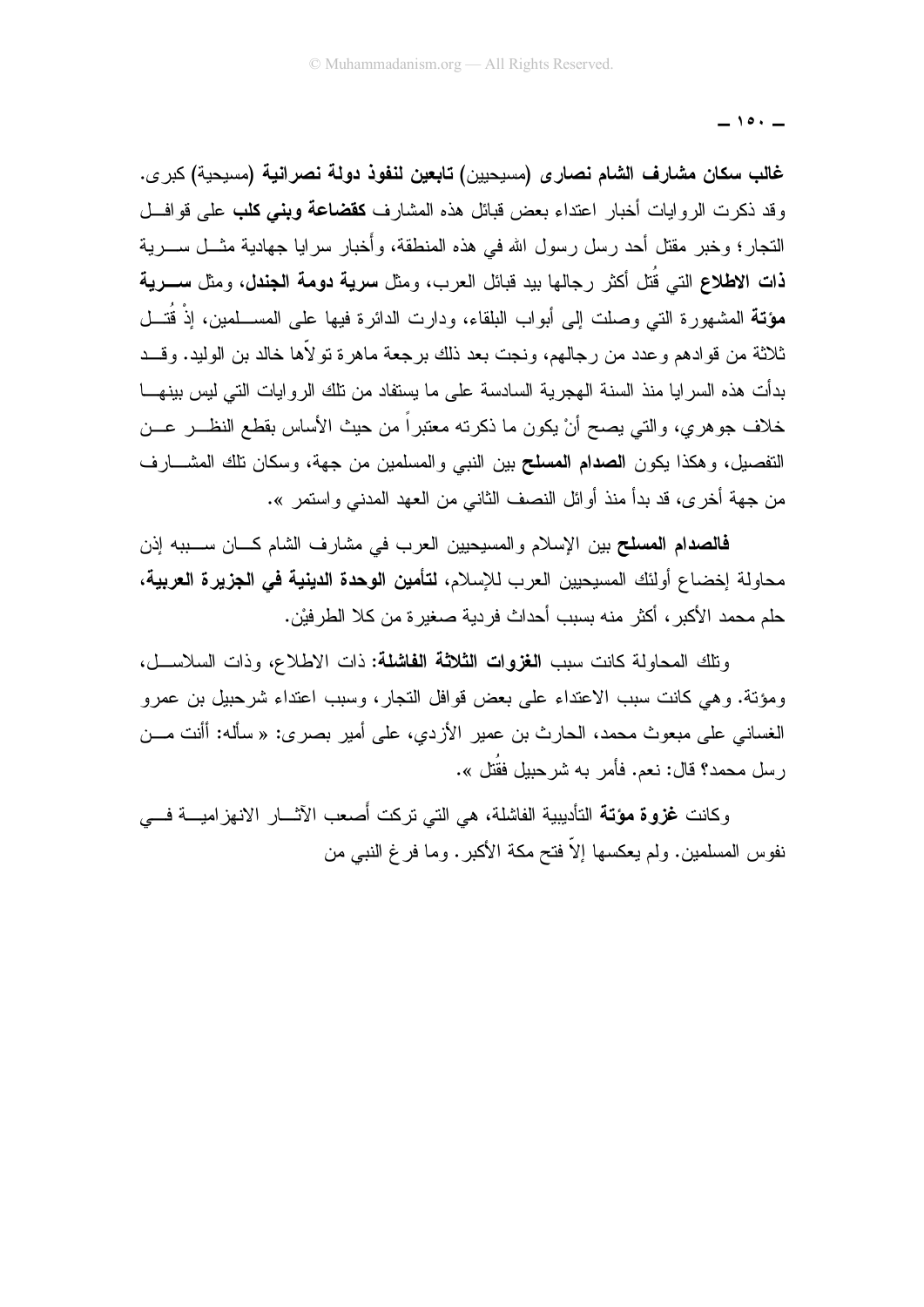$-101 -$ 

# غزوة حُنين لإخضاع الطائف، حتى رجع إلى المدينة يجهّز جيشاً عظيماً **لغزوة تبوك**، يقضــــ*ي* نهائياً على المقاومة المسبحية العربية في الشمال، لنوحيد الجزيرة السياسي والديني.

في هذه الظروف نزل الفصل (التوبية ٣٠ \_ ٣٥) في تشريع القتــال لإخضـــاع المسيحيين العرب في الشمال ـــ إذا لم يكن على صحته من شبهة.

 $***$ 

# بحث أول

الواقع القرآني لشرعة جهاد المسيحيين (٣٠ \_\_ ٣٥) بين براءة والتوبة

فصل التشريع في قتال المسيحيين (التوبة ٣٠ \_\_ ٣٥) يقع ما بين سورة بـــراءة (١ \_\_ ٢٩) وسورة التوبة (٣٦ الخ): فهما سورتان في واحدة، لكنهما تختلفان في الزمان والظــروف والموضوع. فسورة النوبة نزلت أوٌلاً في ملابسات غزوة نبوك، كما سنرى. ثم نزلت ســـورة براءة (١ \_ ٢٩) في الحجّ الأكبر : « وأذان من الله ورسوله إلى الناس بوم الحج الأكبـــر : إن الله بريء من المشركين، ورسوله » (براءة ٣).

(أسباب النزول) نقول: « روى البخاري عن البرّاء أنها (النوبة) آ**خر سورة نزلــت** ». وجاء في (الإنقان) للسيوطي: « نقل الفريابي: إن أول ما نزل من براءة (انفروا خفافاً وثقـــالاً ۖ \_ ٤٢)؛ ثم نزل أولَّها، ثم نزل آخرها. وأخرج ابن أشته في (المصاحف): إن قوله (انفــروا) هو أَوَّل آية نزلت منها في الغزوة؛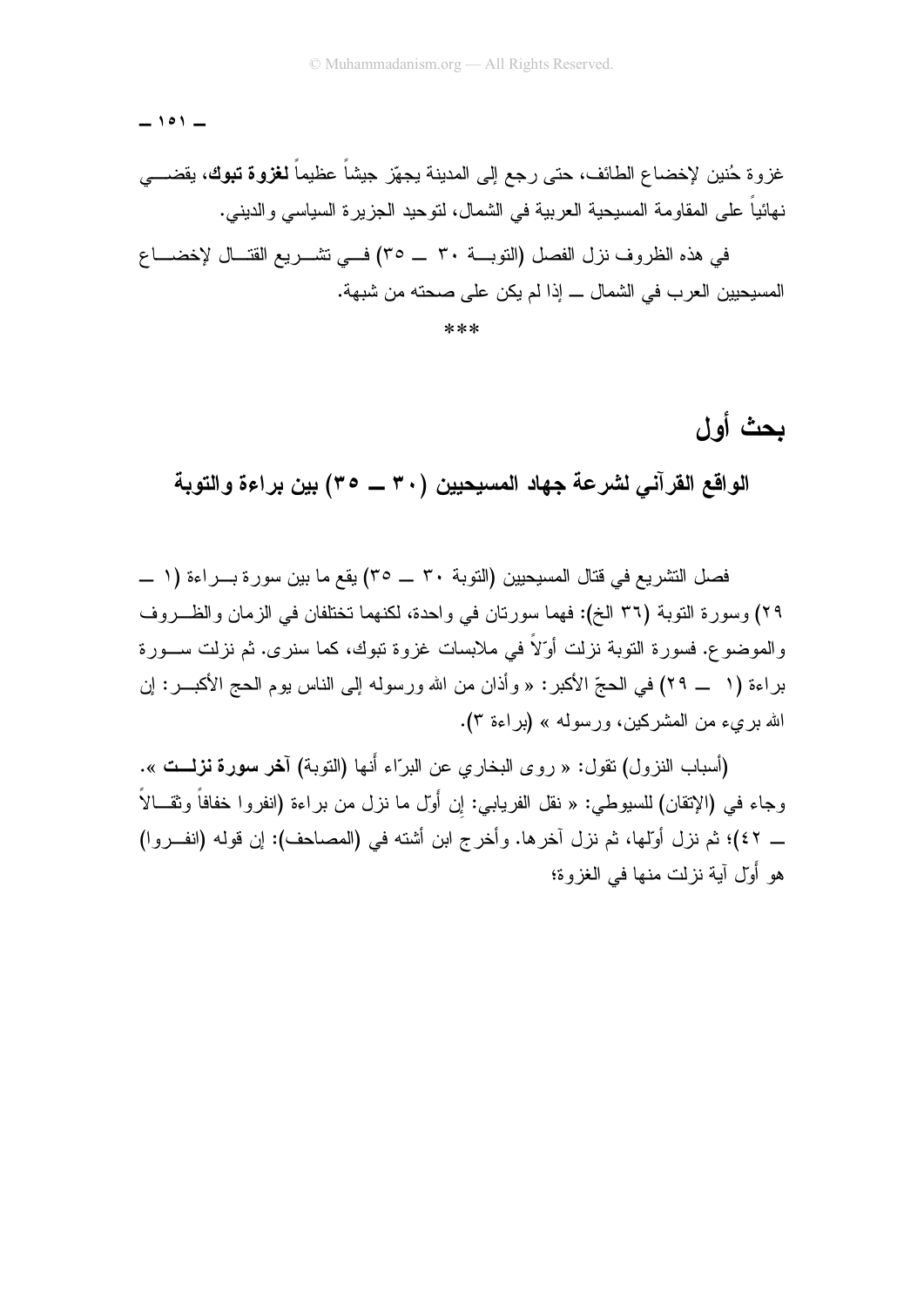$-101 -$ 

فلما رجع من تبوك نزلت (براءة)، إلاّ ثمانياً وثلاثين آية من أولها، فهذه نزلت من بعد في يوم الحج الأكبر ».

وهكذا فالسورة من سورتيْن: **سورة التوبة (**٣٩ \_ ١٢٠) في غزوة تبوك، وقد نزلت في ظروفها من قبل ومن بعد؛ وسورة براءة (١ \_ ٢٩) في براءة الله من المشركين؛ وفرض الإسلام على العرب بالجهاد: « فإذا انسلخ الأشهر الحرم، فاقتلوا المشركين حيث وجدتموهم » (٦)؛ « و قاتلو ا المشر كبن كافةً كما بقاتلونكم كافة، و اعلمو ا أن الله مع المتقبن » مـــن العـــر ب  $.(\tau \vee)$ 

و هكذا يظهر بصر احة أن الفصل (٣٠ \_\_ ٣٦) في قتال المســـيحيين العـــرب، مثـــل اليهود، **مقحم على (براءة)**، ويخرج عن موضوعها في قتال المشركين حتى بســلموا؛ فهــو بستفتح (٦) وبختم (٣٧) بقتال المشر كبن كافة كما بقاتلو نكم كافة.

فالظاهرة الثابتة على الواقع القرآني أن الفصل (براءة ٣٠ \_ ٣٦) في تشـــريع قتـــال المسيحيين، أسوة باليهود، **دخيل على السورة.** وتفسير صحته، بأنه على سبيل الاســـتطراد لا يقوم، لأنه يتنافى **موضوعاً وزماناً:** موضوعاً لأن (براءة) في قتال المشركين، والفصـــل (٣٠ ـــ ٣٦) في قتال المسيحيين؛ وزماناً لأن (براءة ١ ـــ ٣٨) نزلت بعد (التوبة ٣٩ ـــ ١٢٠) في ملابسات غز و ة تبوك التي سبقت حجة الوداع بنحو سنة.

فهذا الواقع القرآني، للفصل (٣٠ \_\_ ٣٦) يحمل الشبهة بأنه مقحم على القـــرآن، فـــى ز من جمعه وتدوينه، من ز من الفتوحات الإسلامية للبلاد المسبحية.

\*\*\*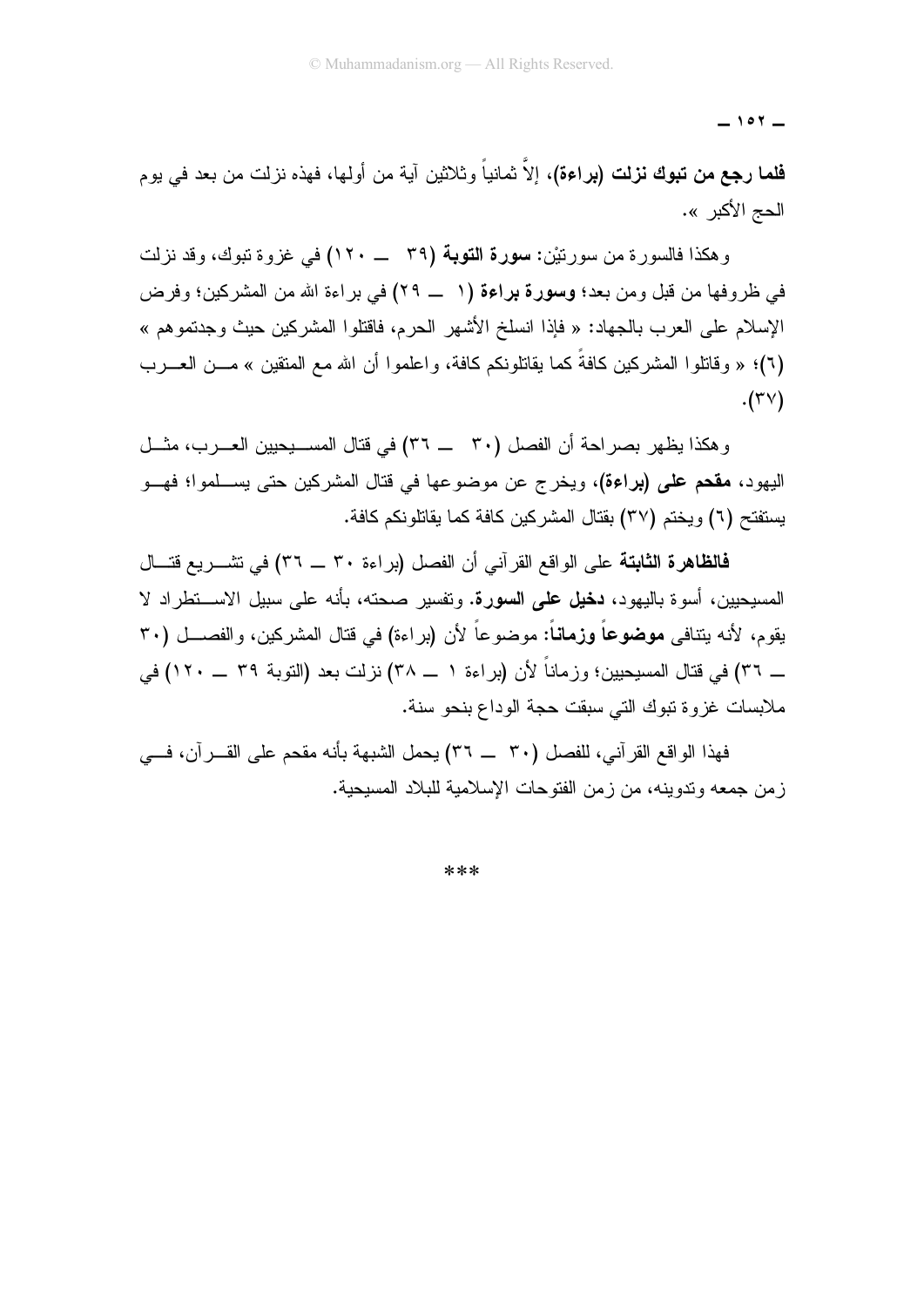$-104-$ 

بحث ثان

الواقع التاريخي: (أسباب النزول) في غزوة تبوك

لقد أجمعت (أسباب النزول) على أن سورة (التوبية ٣٩ ـــــ ١٢٠) قبد نزليت في ملابسات غزوة نبوك وفي ظروفها السابقة والقائمة واللاحقة؛ وأن ظاهر الفصل (٣٠ \_\_ ٣٥) في قتال المسيحيين، وإنْ أقحم على (براءة ١ ــ ٣٨)، فهو في صدد الاســتنفار إلـــي غــزوة تبوك، أخر غزوات النبيِّ العربي، وأعظمها، والتي فرضت هيبـــة الإســــلام علــــي العــــرب فأسر عو ا إلى المبايعة في عام الو فو د، ما بين نبوك و الحج الأكبر ، حجة الو داع.

.<br>ففي الفصل في تشريع قتال المسيحيين، أسوة باليهود (٣٠ \_\_ ٣٥)، « الآيـــة الأولــــى تشريعية، والأخرى نتطوى على حكمة التشريع؛ بالإضافة إلى ما في الأولى من هذه الحكمـــة. وقد يدخل في الأيات اليهود والنصارى (المسيحيون) معاً. غير أن الأيات قد **نزلت بعد الفـــتح** المكي، على ما تلهمه ظروفها، ولم يكن قد بقى يهود في الحجاز؛ كما أنها نزلت بسين يــدي غزوة تبوك التي هي من مشارف الشام، والتي غالب سكان مناطقها نصـــارى (مســـبحيون)، وبين يدي آيات أُجمعت الروايات على أنها في صدد الاستنفار إلى هذه الغزوة. وقـــد احتـــوت وصفاً يُلهم بقوة أنه وصف لها كما ترى في ٣٩ ـــ ٤٣ / »...

و هكذا يتضح بجلاء أن فصل النشر يع في قتال المسيحيين، أسو ة باليهو د، **قد نزل فـــ**ي مناسبة غزوة تبوك، بحسب ظاهر السورة.

(١) در وز ة: سير ة الرسول ٢: ١٦٥.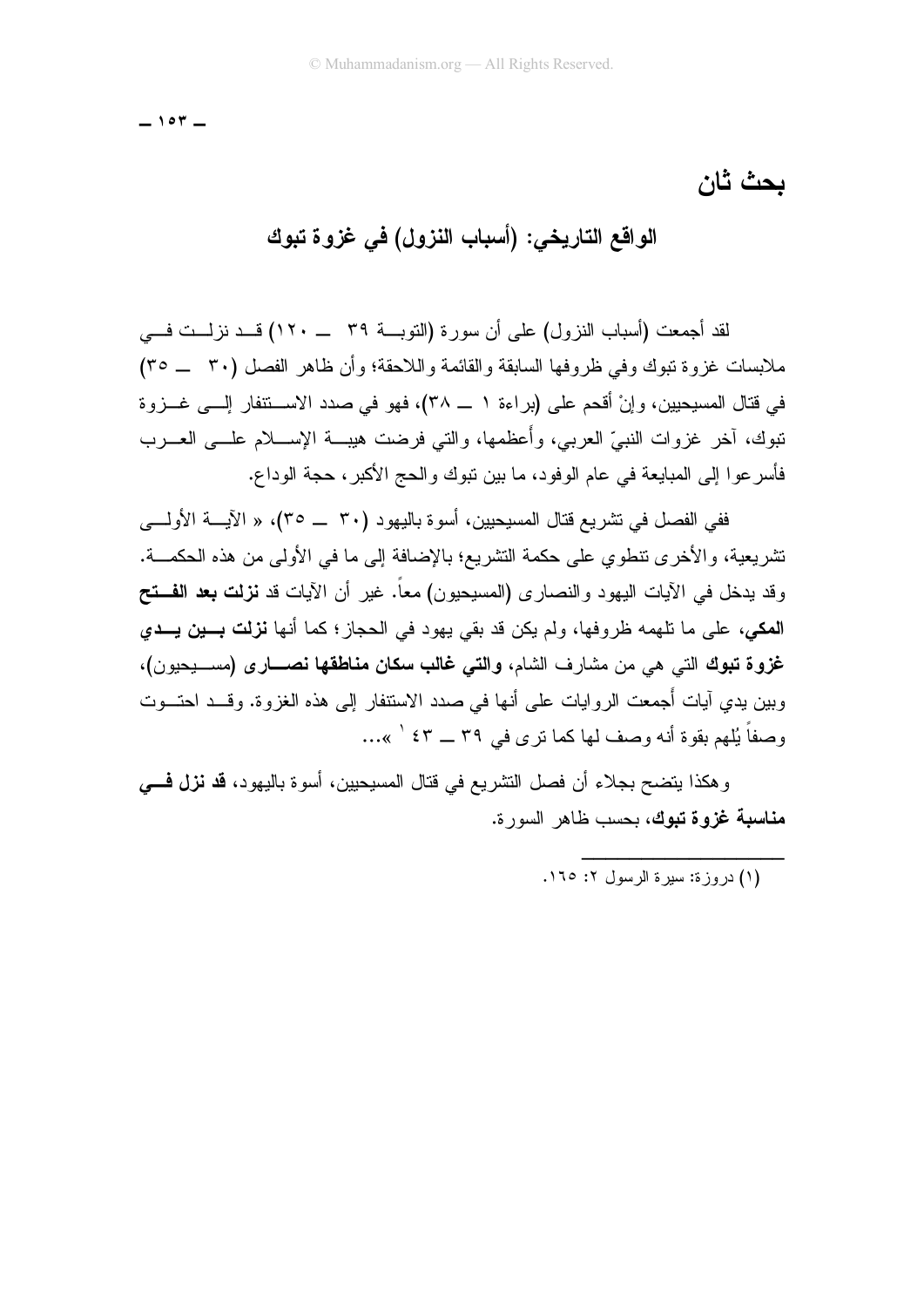$-105-$ 

فهذا الواقع الناريخي يحدّد (أسباب النزول)، كما يحدّد **معنى ومدى التشريع.** فليس هو نشريعاً مطلقاً في قتال المسيحيين على العموم.

إنَّما هو تشريع **ينحصر ويقتصر على قتال المسيحيين العرب** حتى يخضب والدولية الإسلام، في سبيل وحدة الجزيرة، كي « لا يبقى في جزيرة العرب دينان » بحســب وصـــية محمد الأخد ة.

و لا يصبح مجال من الأحوال اعتبار ذلك التشريع تلقينـــا دســـتور ياً مســـتمر ّ المـــدى والمفعول. فقد نزل أكثر القرآن في المشركين العرب، وفي المنافقين مـــنهم، وخَـــنم القـــرآن بتحريم المسجد الحرام عليهم « بعد عامهم هذا » (٢٩) وأمر بقتالهم « حيث وجدتموهم » في كل مكان من الجزيرة (٦)؛ مع ذلك فقد أسلموا وقاموا بنشر الإسلام، **فسقط عنهم** كــل تتديــد وتهديد، وكل وعيد وقتال. كذلك سقط عن المسيحيين العرب في الجزيرة الأمر بقتـــالهم، بعـــد إسلامهم؛ وليس في الأمر قرائن تحمل على تطبيق شريعة قتال المسيحيين خارج الجزيرة.

فالفصل (٣٠ \_\_ ٣٦) بحسب ظاهره في قتال المسيحيين كان أمراً واســـنتفاراً لغـــزوة نبوك؛ وليس دستوراً في قتال المسيحيين. هذا هو الواقع التاريخي كما يثبت من الـــنص فـــي السورة كلَّها، وفي أسباب نزولها.

 $***$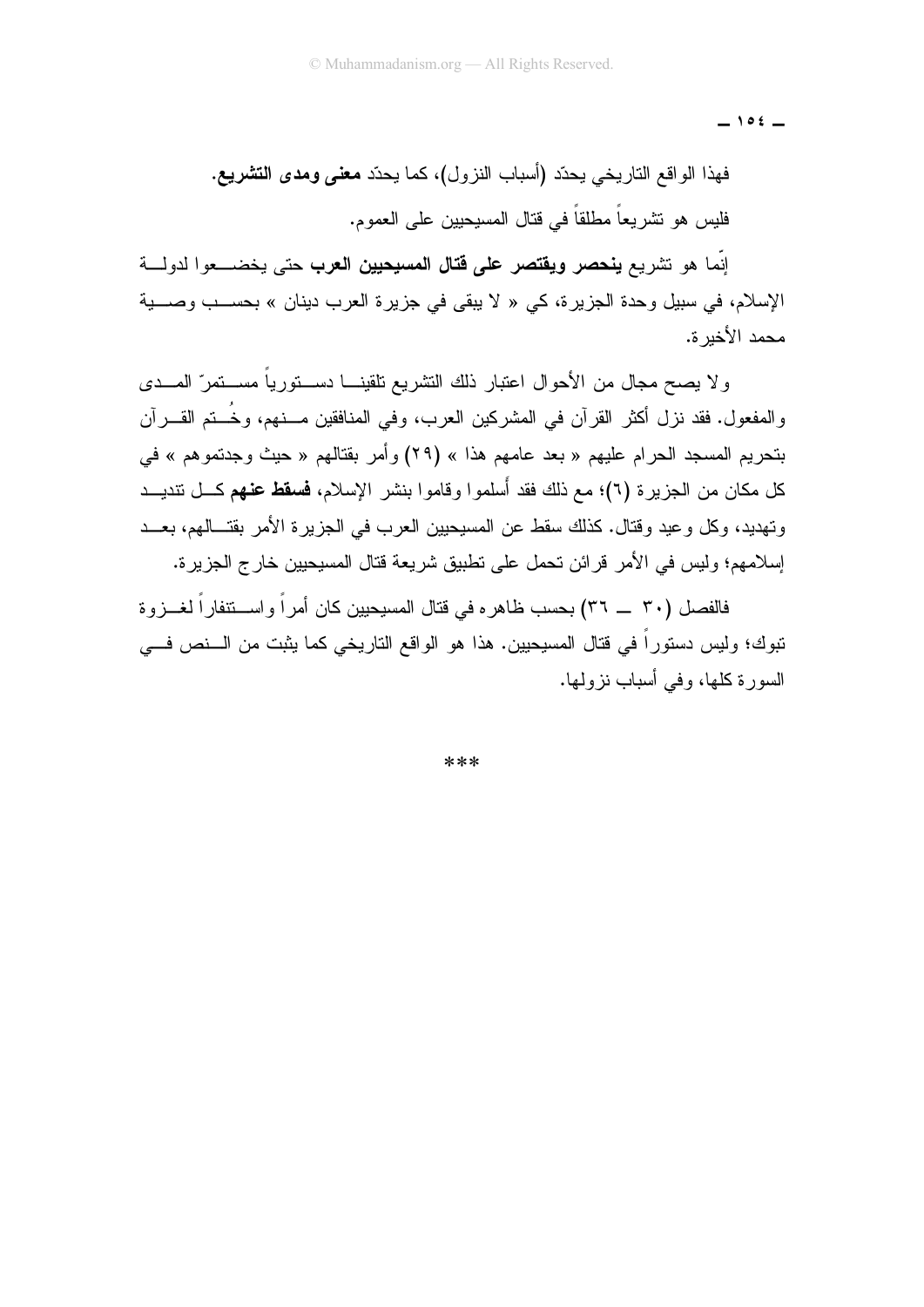$-100 -$ 

الشبهة على صحة الفصل (براءة ٣٠ \_ ٣٦)

إن على صحة نشر بع القر آن في قتال المسبحبين شبهة قائمة على **ثلاثة مصاد**ر : آخر السور ِ نزولاً، والإقحام الظاهر على التشريع، ومضامينه المشبوهة. وقد سبق لنا تفصيل هــذه الشبهة في كتابنا « مدخل إلى الحو ار الإسلامي المسيحي ».

#### أولاً: هل تشريع قتال المسيحيين محكم قائم أم منسوخ؟

بر جع ذلك إلى الخلاف في آخر السور نز و لاً.

جاء في (الإتقان ١: ٢٨): « أَخر ج مسلم عن ابن عباس قال: آخر سور ة نز لــت (إذا جاء نصر الله و الفتح) ـــ أي سور ة النصر ـــ و أخر ج النر مذي و الحاكم عـــن عائشــــة فالـــت: آ**خرة سورة نزلت (**المائدة**)** فما وجدتم فيها من حلال فاستحلوه ــ الحديث. وأخرجا أيضاً عن عبد الله بن عمر قال: أخر سورة نزلت سورة المائدة والفتح. وفي حديث عثمـــان المشــــهور: (بر اءة) من أخر القر أن نزو لاً ».

نقول: سور ة (النصر ) بدل مضمونها أنّها من عـــام الوفود « بـــدخلون فــــى دبــــن الله أفواجاً ». بقي الخلاف بين (براءة) و(المائدة). لا يشهد لسورة براءة نصاً آخر ســـورة ســـوى البرّاء. وشهادة عائشة وعبد الله بن عمر علمي أن آخر سورة نزلت (المائدة) أَصــــح \_ ولعـــلّ نز ول السور نَبْن مِنز امن.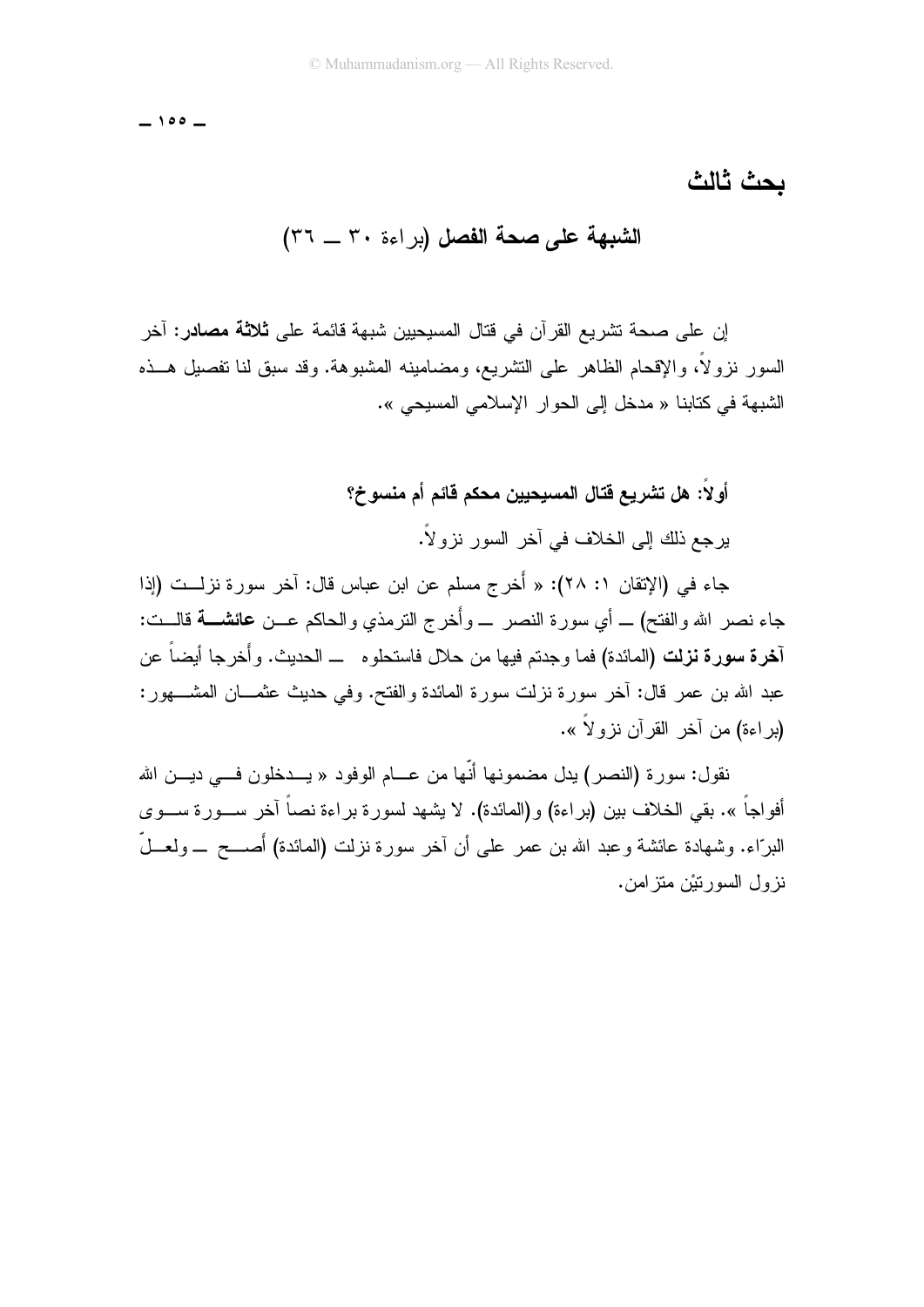$-107-$ 

والواقع القرآنـى بشـهد فـى سورة (المـائدة ٨٥): « ولتـجدن أشدّ النـاس عداوةً للذين آمنوا اليهود والذين أشركوا؛ ولتجدنّ أقربهم مودة للذين آمنوا الذين قالوا (إنا نصارى) ذلــك بــأن منهم قسسين ور هياناً و أنهم لا بسنكبر ون ».

كما يشهد في سورة (براءة ٣٠): « فاتلوا الذين لا يؤمنون... من الذين أوتوا الكتاب، حتى يدفعوا الجزية عن يد وهم صاغرون ». وتظهر الأية (٣١) أن يقصد اليهود والنصاري.

ففي الآيتين **تعارض ظاهر:** فآية المائدة تشيد بمودة النصار ي؛ و آية بر اءة تدعو لقتالهم أسوةً باليهود؛ فما هو الأخير؟ (أسباب النزول) تميل إلى أن (المائدة) آخر سورة نزلت: لـــذلك فآية مودة النصارى (المائدة ٨٥) نتسخ الأمر بقتال النصارى في (براءة ٣٠) \_ إلاَّ إذا كـــان النصاري في (المائدة ٨٥) غير النصاري في (براءة ٣٠)، كما نرى.

وإنْ صحِّ أنّ (براءة) آخــر السور نزولاً، فهي نتقض القــرآن كلـــه فـــي « مـــودة النصاري » كما انتهى في تصريحه. فالقرآن كله، قبل آية (براءة ٣٠) لا يذكر على الإطــــلاق وجوب قتال المسيحيين حتى يدفعوا الجزية للمسلمين. هذا موقف فريد غريب يعـــارض روح القر آن كله.

> لذلك فالشبهة على صحته قائمة. والأصح، إنْ صحَّ نزول الفصل، أنه منسوخ بآية المودة (المائدة ٨٥).

ثانيا: ظاهرة الإقحام بادية على شرعة قتال المسيحيين

قلنا إنَّ سورة (براءة ـــ النوبة) سورتان تختلفان موضوعاً وزماناً: فسورة النوبة (٣٩ \_ ١٢٠) نزلت في ملابسات غزوة نبوك التي نمت في رجب سنة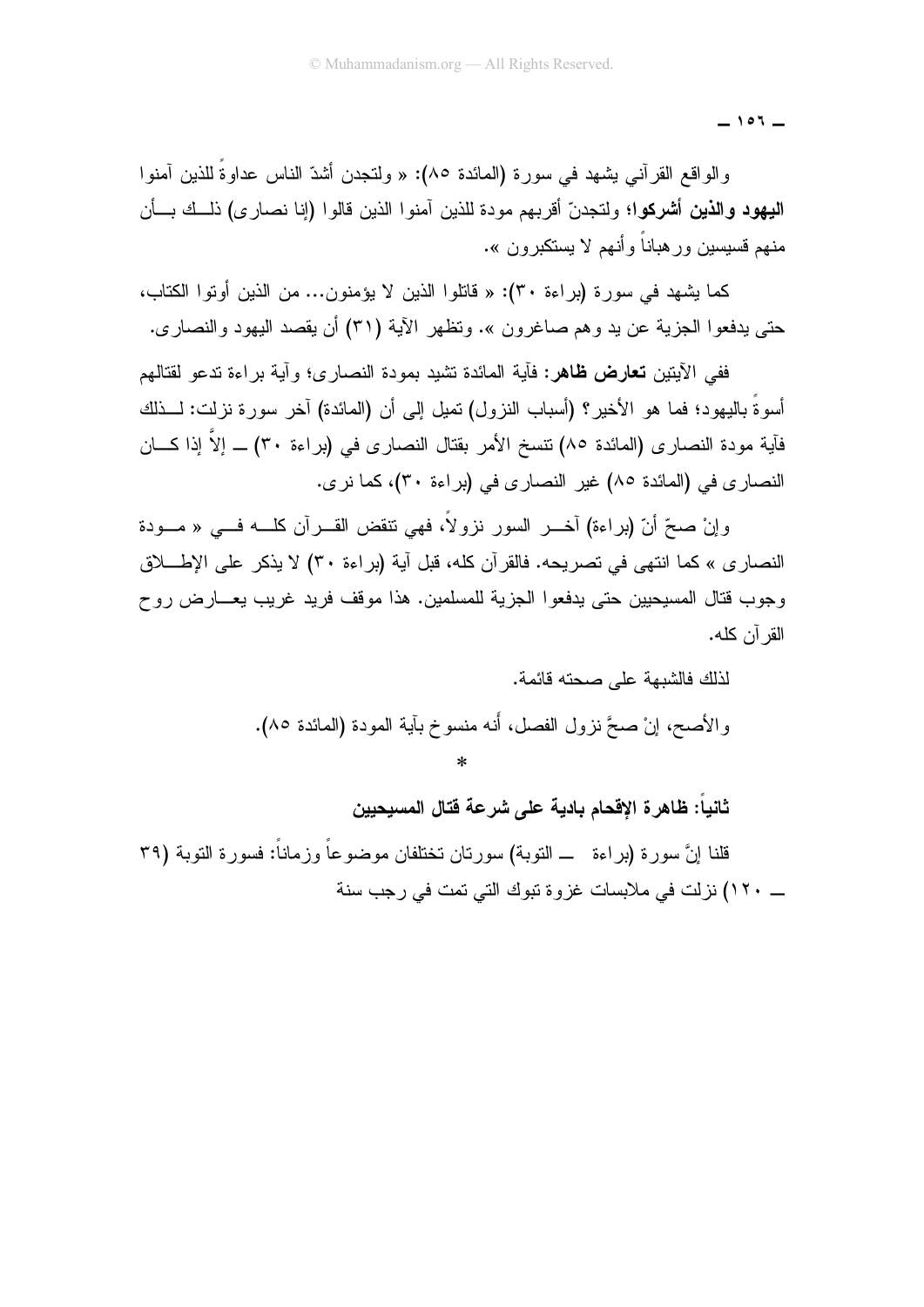$\overline{\phantom{0}}$  10Y  $\overline{\phantom{0}}$ 

تسع هجرية أيْ في تشرين الأول سنة ٦٣٠ م. وسورة براءة في « يوم الحج الأكبــر » ســـنة تسع هجرية، بعد غزوة تبوك بثلاثة أشهر، على ما جاء في السيرة لابن هشـــام (٤: ١٨٨ ـــ ١٩٣): « أَقام ر سول الله ص بقية شهر ر مضان وشوّالاً وذا القعدة. ثم بعث أبا بكــر أُميــر اً على الحج من سنة تسع في (ثلاثماية مسلم) ليقيم للمسلمين حجهم، والناس من أهــل الشـــرك على منازلهم من حجهم ». ثم « دعا عليَّ بن أبي طالب. فقال له: لا يؤدِّي عني إلاَّ رجل من أهل بيتي، أُخرج بهذه القصة من صدر براءة وأَذَّن بالناس يوم النحر إذا اجتمعوا بمني: أَنه لا يدخل الجنة كافر! ولا يحج بعد العام مشرك! ولا يطوف بالبيت عريان! ومن كان لــــه عنـــد رسول الله عهد فهو إلى مدته! فخرج على على ناقة رسول الله، العصباء، حتى إذا كان يسوم النحر، قام عليّ فأذَّن بالناس بالذي أَمر رسول الله ص ». فسورة (براءَة ١ ـــ ٣٨) هـــي فـــي المشركين العرب. ولا دخل للنصارى المسيحيين فيها.

وفي الواقع فإن سورة (براءة ١ ـــ ٣٨) كلَّها في تشريع قتال المشركين العرب حتَّـــي يدينوا بالإسلام. ومطلعها « فإذا انسلخ الأشهر الحرم فاقتلوا المشركين حيــث وجـــدتموهم » (٦)، وخاتمتها « وقاتلوا المشركين كافة كما يقــاتلونكم كافـــة » (٣٧)، يشـــهدان إن ســـورة (براءة) كلها في فتــال المشركين العرب حتى بدينو ا بالإسلام، وتحريم المسجد الحرام علـــبهم « بعد عامهم هذا ». فكيف دخل الفصل (٣٠ ـــ ٣٦) في قتــال أهــل الكتــاب مــن بهــود ونصار ی؟

إنَّ **ظاهرة الإقحام** في شرعة قتال المسيحيين (٣٠ \_\_ ٣٦) بادية، لا شك فـــى ذلـــك، على شرعة قتال المشركين العرب (١ ــ ٣٨).

يشهد بذلك واقع الإقحام في السورة؛ كما يشهد به نعارض شرعة قتال النصاري، مـــع إعلان القرآن بأنهم « أهل المودة » (المائدة ٨٥) حتى النهاية.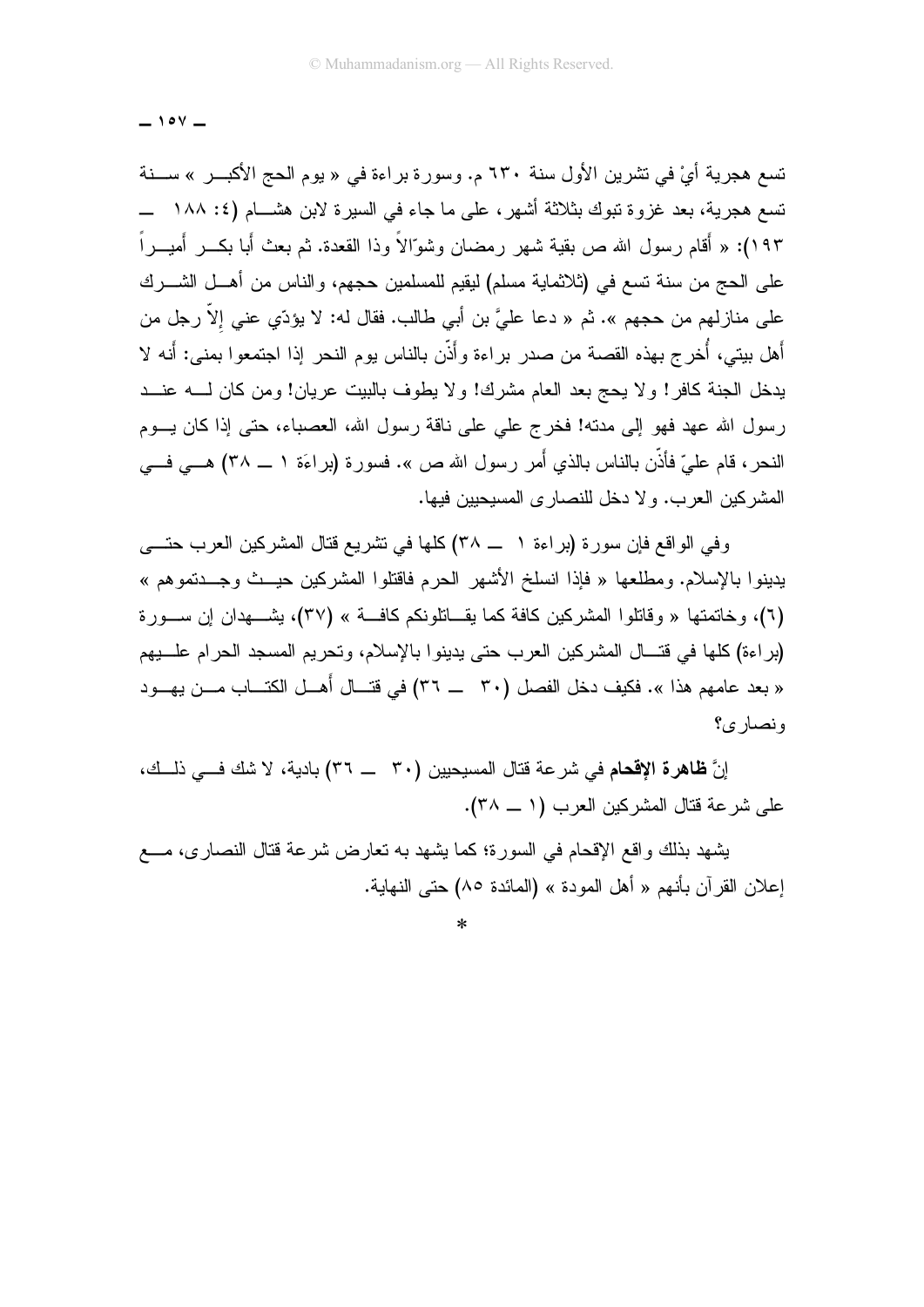$\overline{\phantom{0}}$  10 $\wedge$   $\overline{\phantom{0}}$ 

#### ثالثاً: مضامين شرعة قتال المسيحيين متشابهة مشبوهة (٣٠ ــ ٣٦)

هذه هي الشرعة: « قاتلوا الذين (١) لا يؤمنــون بـــالله ولا بـــاليوم الأخـــر (٢) ولا يحرمون ما حرّم الله ورسوله (٣) ولا يدينون دين الحق، من الذين أونوا الكتاب حتى يـــدفعوا **الجزيـة** عن يد وهم صـاغرون. (٤) وفالت اليهود: عزير ابن الله! وفالت النصــــاري: المســـيح ابن الله؛ ذلك قولهم بأفواههم، يضاهئون قول الذين كفروا من قبل؛ قاتلهم الله أنّي يؤفكون. (٥) اتخذوا أحبار هم ور هبانهم أرباباً من دون الله، والمسيح ابن مريم؛ وما أُمروا إلاَّ ليعبـــدوا المهـــاً واحداً، لا إله إلاَّ هو، سبحانه عما بِشركون! (٦) بريدون أن بطفئوا نور الله بأفواههم، ويـــأبـي الله إلاَّ أن بتم نور ه ولو كر ه الكافر ون! هو الذي أَر سلَّ رسوله بالبهدي ودبن الحــــق، لبظهـــر ه علمي الدين كله، ولو كره المشركون! (٧) يا أيها الذين آمنوا إن كثيراً من الأحبـــار والرهبـــان ليأكلون أمو ال الناس بالباطل، ويصدون عن سبيل الله »…

فهذه الشرعة نبررٍّ **بسبعة أسباب** قتال النصارى المسيحيين أسوة بقتال اليهـــود ــــولا نقول النصاري من بنبي إسرائيل لأنهم « أمة واحدة » مع محمد.

ففيها أو لاً **ظاهرتان** نتعارضان مع القرآن كله. **الظاهرة الأول***ى* **إ**ن هذه الشــــرعة هــــي النص الوحيد الذي بشر ع قتال النصار ي؛ بينما القر آن كله بشيد بمـــودتهم (المائـــدة ٨٥): وإذا كفَّرٍ وفد نجرٍ إن، فقد دعاه إلى المباهلة والملاعنة، ولم يدعه إلى المبارِ ز ة والقتال! فهي تسنقض مو قف القر آن كله منهم. **والظاهر ة الثانية أَن قصة الجزية** تر د للمر ة الأولــــ<sub>ي</sub> و الوحبـــدة فــــي القرآن كله وهو تعبير يستخدمه أهل الامبراطوريات على رعاياهم المستعبدين؛ ولا وجود لــــه في نص القر آن وروحه. فقد أُقحموه على القر آن، عند جمعه وندوينه، مـــن زمـــن الفتوحـــات الإسلامية، وتشبّهها بالفتوحات الفارسية.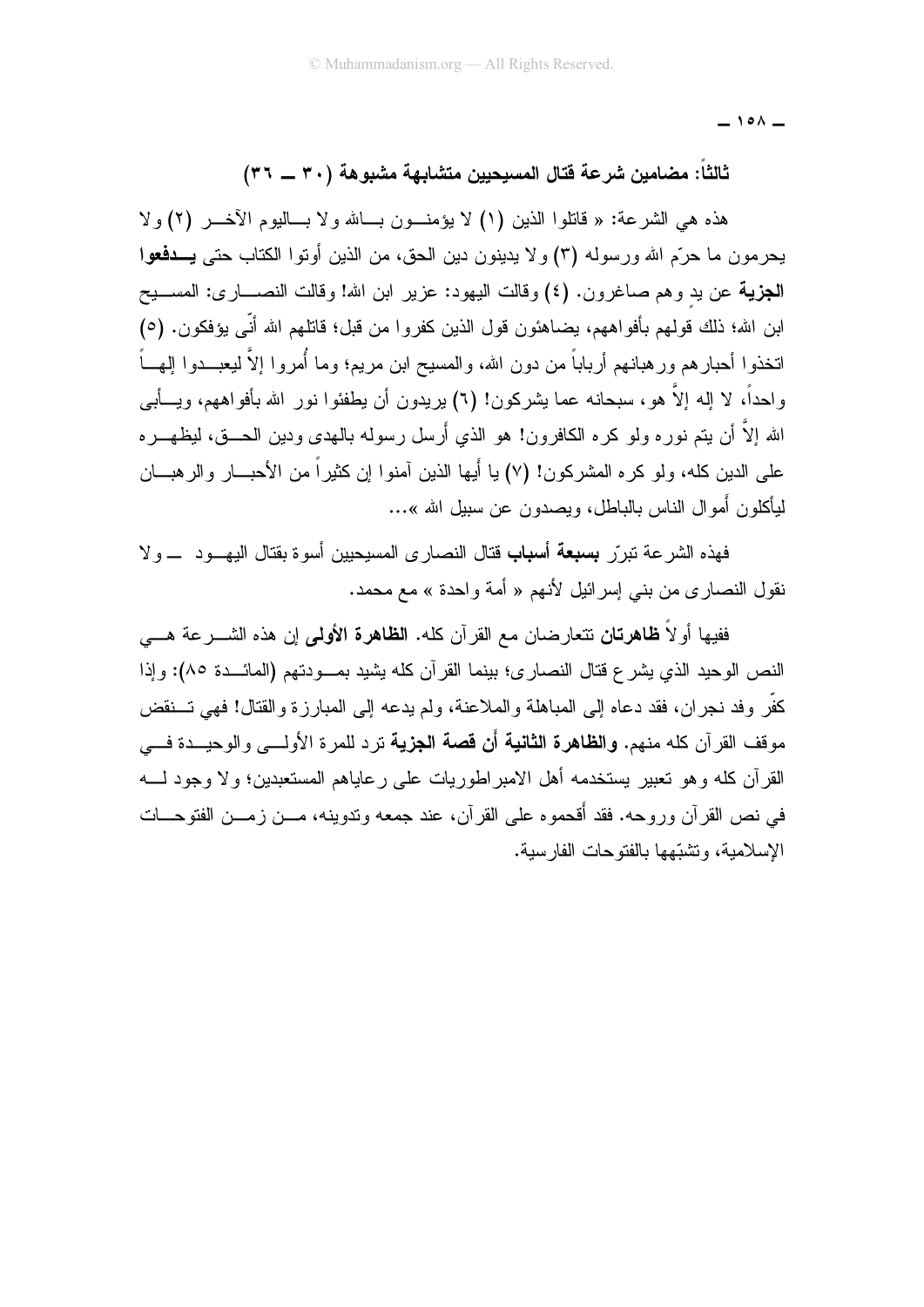$-109 -$ 

#### ثانياً: موجبات التشريع تتناقض مع القرآن كله:

١) يقول: « لا يؤمنون بالله ولا باليوم الأخر! » أصـــحيح أن القـــرآن يشــــهد بـــأن النصاري المسيحيين « لا يؤمنون بالله ولا باليوم الأخر »؟ فقد أعلن مراراً: « ليسوا ســـواءً! من أهل الكتاب أمة قائمة بتلون آبات الله أناء الليل وهم بسجدون؛ بؤمنون بالله واليوم الآخر » (آل عمران ١١٣ \_ ١١٤)، وقيام الليل للصلاة والسجود وتلاوة أيسات الله ميسزة نصسرانية مسيحية، لا عربية، و لا يهودية، و لا إسلامية إذ هي « نافلة لك » (الإسر اء ٧٩). فأول بند من الشر عة بنقضه القر آن كله.

٢) بقول: « ولا يحرِّمون ما حرَّم الله ورسوله ». وهو في الوقــت ذاتـــه بقــر ِّ أهــل الإنجيل على شريعتهم، ولا يلزمهم بشريعة القرآن: « وليحكم أهل الإنجيل بما أنزل الله فيــــه، ومَن لم يحكم بما أنز ل الله فأولئك هم الفاسقون... **لكل جعلنا منكم شرعةً ومنهاجاً**، ولو شـــاء الله لجعلكم أمة واحدة » (المائدة ٥٠ \_ ٥١). ولا دليل فيه على نسخ!

٣) بقول: « ولا يدينون دين الحق ». كيف لا يدينون دين الحق وهم يدينون بالإنجيــل الذي قال فيه: « وآتيناه الإنجيل فيه هدى ونور، ومصدقاً لما بين يديه مـــن التـــوراة، وهـــدى وموعظة للمتقين » من العرب (المائدة ٤٩). فالقرآن لا يفرض الإســـلام على المسيحيين، بل « حتى يدفعوا الجزية عن يد وهم صاغرون »؛ بينما يجعل الإنجيل نفسه « هــدي وموعظــة للمتقبن » من العرب!

٤) والسبب النفسيري لموجب النشريع الجديد هو: « وقالت اليهود: عزيـــر ابـــن الله! و قالت النصار ي: المسيح ابن الله ».

هذه هي المرة الوحيدة في القرآن كله الذي يرد فيه مثل هذيْنِ القوليْن! وهـــو خطــــاب منواصل مع أهل الكتاب من يهود ونصارى. أجل يندّد باليهود: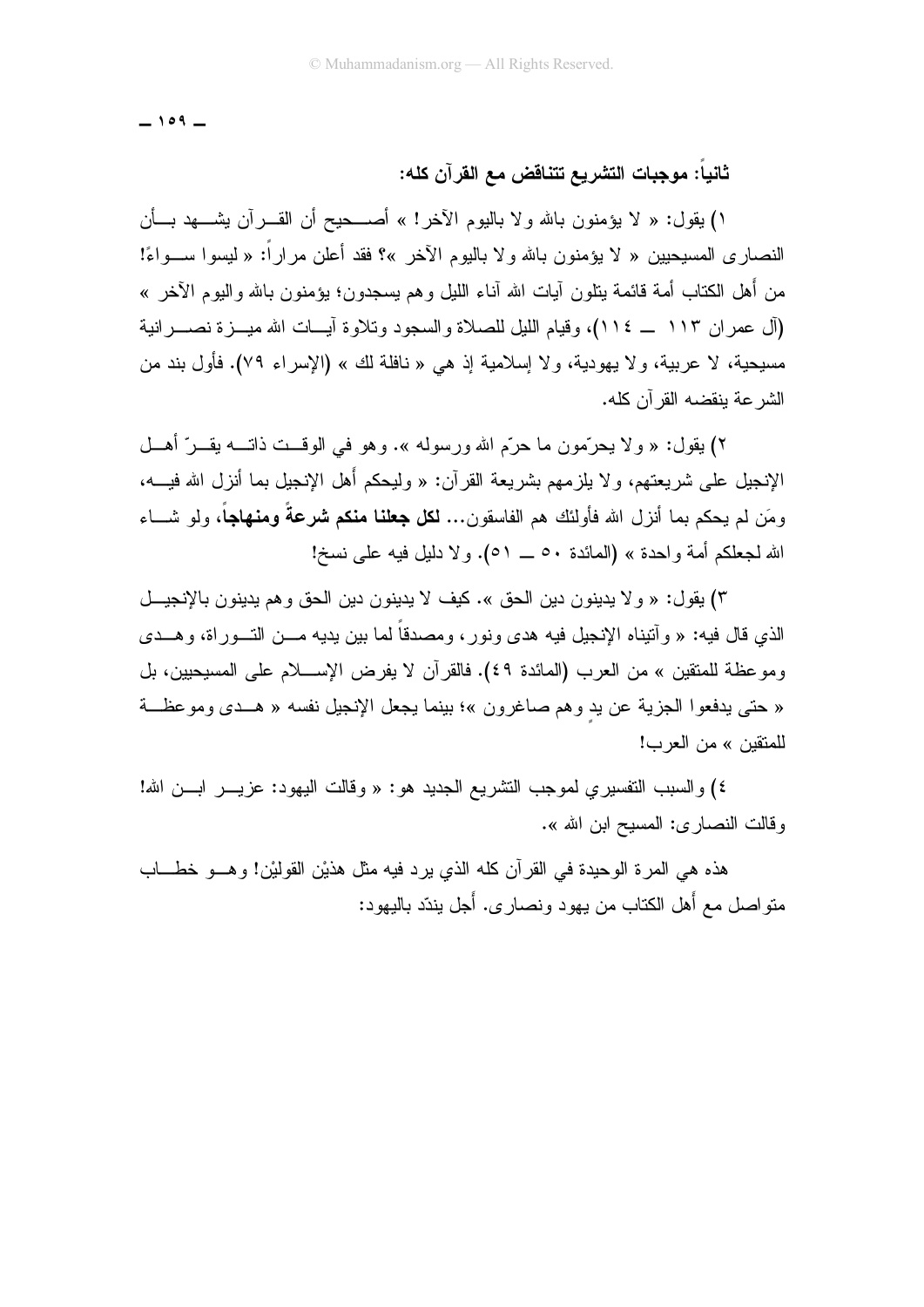$\overline{\phantom{0}}$  11.  $\overline{\phantom{0}}$ 

« ولا يأمركم أن نتخذوا الملائكة والنبيين أَرباباً! أيأمركم بالكفر **بعد إذْ أنـــتم مســـلمون** » (آل عمر إن ٨٠)؛ فهـــو يشهد بإسلامهم، ويندّد بنربيبهم للنبيين، لكـــن لا نجـــد في القرآن كلّه أن « قالت اليهود: عزيز ابن الله »! وهل يقول المسيحيون « المسيح ابن الله » كما تقول اليهـــود « عزير ابن الله »؟ وشتان ما بين حقيقة المسيحيين ومجاز اليهود! ومتى كان الاختلاف فـــى العقيدة سبباً للقتال، في القرآن نفسه؟ وشعاره: « لا إكراه في الدين »! (البقرة ٢٥٦).

٥) يقول: « انخذوا أحبارهم ورهبانهم أرباباً من دون الله، والمسيح ابن مريم! » ــــــــــــــــــــــــــــــــــ هذا قول لا يقولـه القرآن، فما كان منـه، وهو القائل في المسيح أنـه « كلمته أَلقاها إلـــي مـــريم وروح منه » (النساء ١٧٠)، أن ينزل المسيح منزل الأحبار والرهبان!

و هل من نصر اني أو مسيحي يُنز ل السيد المسيح منز لة الر هبان!

و هل يصحِّ من القرآن القائل « لا إكراه في الدين » أن يشرِّع قتـــال المسيحيين لأنـهم « اتخذوا رهبانهم أرباباً من دون الله، والمسيح ابن مريم »؟!

و هبهم سقطوا في مثل ذلك الشرك، فالقرآن كله دعوة لجهاد المشركين العسرب حتـــي يدينوا بالإسلام؛ ولكن ليس في القرآن كله من جهاد ضد شرك النصاري، إنْ صحِّ أنَّ عنـــدهم شركاً! فهو يعطي صحة إسلامهم أسوة للمسلمين (آل عمران ١١٣). كما أنّه وادع وفد نجران المسيحي، ولم يقاتله.

٦) بقول: « بريدون أنْ يطفئوا نور الله **بأفواههم** »! لاحظ دقة التعبير « بأفواههم ». إنها دعوة باللسان، لا بالسنان: فكيف يصح منه أن يردّ بالسيف على الدعوة بالفم! وأين المبدأ: « لا إكر اه في الدين »! أجل يقول: « و الفتنة أشدَّ من القتل »! لكنه يقول ذلك بحق المشـــر كين العرب، وبحق اليهود والمتأمرين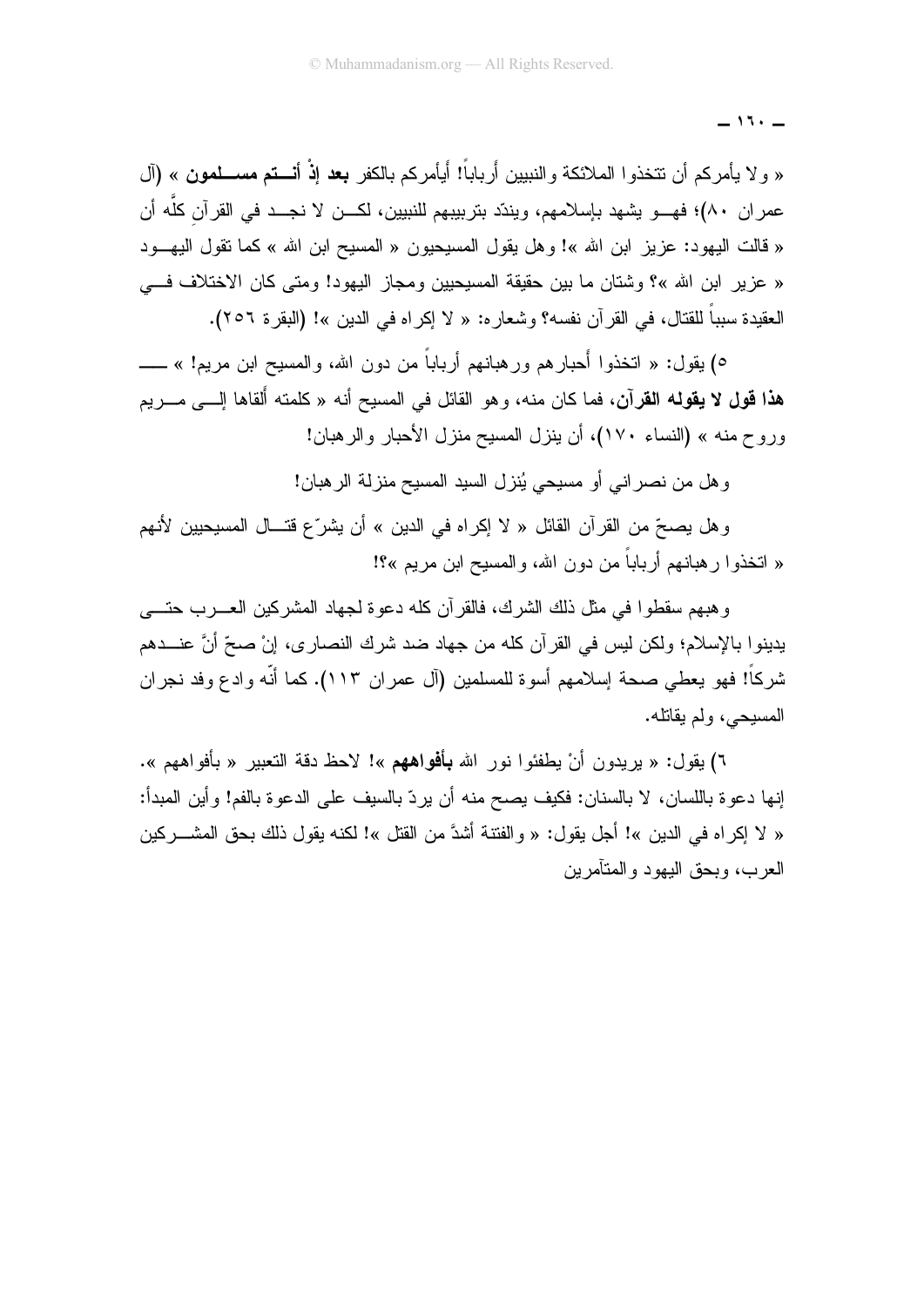$-131 -$ 

معهم. فموقف القرآن كله من المسيحية على السلطان في الجزيرة، لا على الدين (الحديد ٢٩؛ براءة ٢٩).

٧) و أخير اً يقول: « يا أيها الذين آمنو ا إن كثير اً من الأحبار و الر هبان ليأكلو ن أمـــو ال الناس بالباطل، ويصدون عن سبيل الله ». ما لنا ولليهود وأحبارهم. فهل في القرآن كلــــه مـــن إشارة إلى رهبان بصدون عن سبيل الله؟ وهو في أخر أمره يشيد بمودة النصارى، « ذلك بأن منهم قسيسين ور هباناً وأنهم لا يستكبر ون » (المائدة ٨٥). وقد قال فيهم: « يأمر ون بالمعر وف وينهون عن المنكر، ويسار عون في الخيرات، وأولئك من الصالحين » (آل عمران ١١٤).

وهكذا يتضح لنا أن شرعة قتال النصارى والمسبحيين غريبة عــن القـــرآن كلـــه؛ وموجباتها مناقضة لنص القرآن وروحه.

**والنتيجة الحاسمة** إن شرعة قتال النصارى والمسيحيين، أسوة باليهود المتآمرين على الإسلام، **دخيلة على القرآن**، من زمن جمعه وتدوينه، ايّان الفتوحات الإسلامية، لتكون م**سـبب**اً قرآنياً لها، والقرآن براءٌ منها.

وما كان القر أن ليأمر بقتال « النصار ي » وهو معهم « أمة واحـــدة »، يـــدعو إلــــي إسلامهم، إسلام « أولى العلم قائماً بالقسط » (آل عمر ان ١٨ \_ ١٩). وما كان ليسأمر بقتـــال المسيحيين وهم « الروم » الذين يفرح المسلمون بنصرهم على الفرس الوثنيين، حماة اليهــود الكافرين بالمسيح ومحمد.

\*\*\*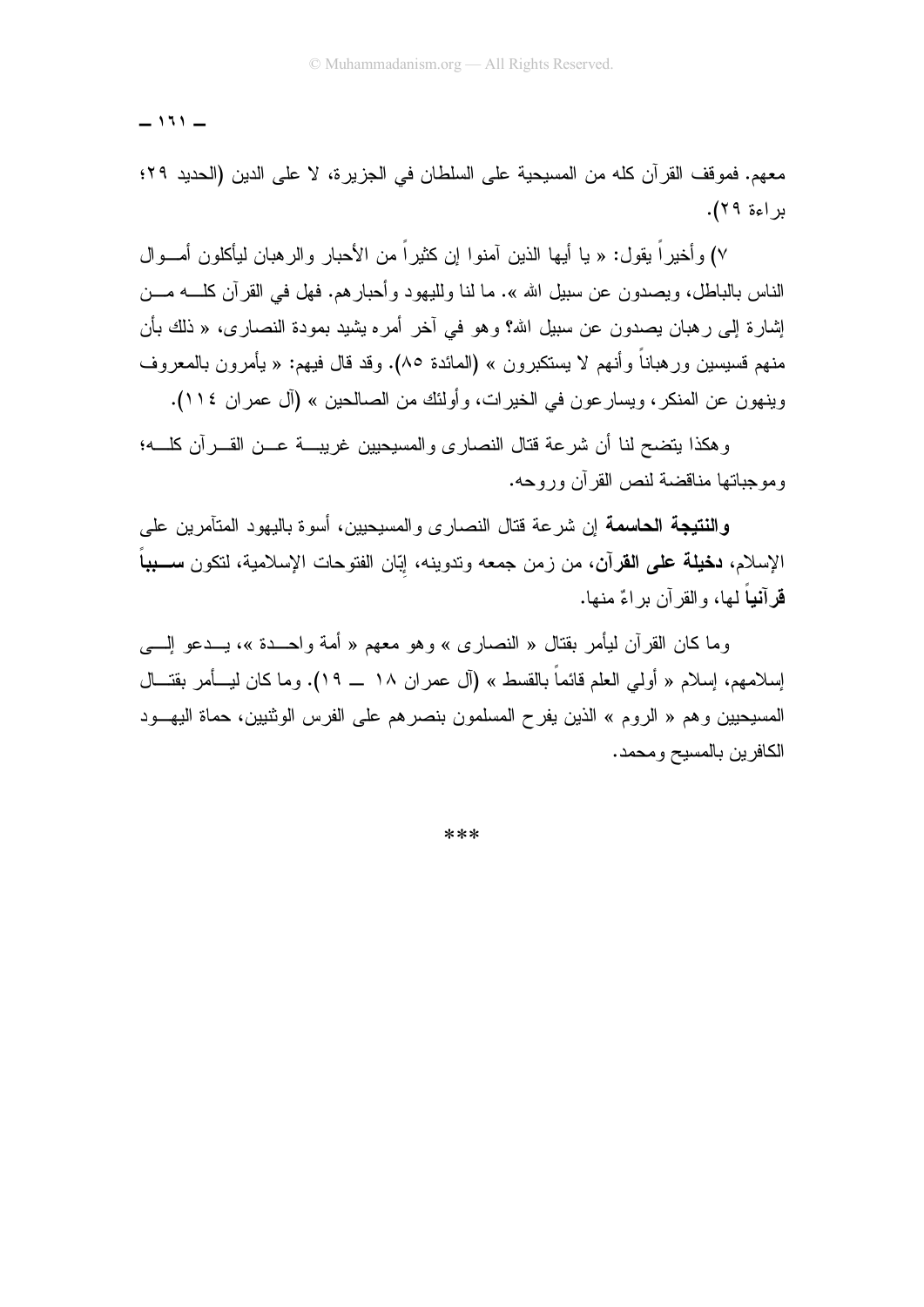$-111 -$ 

# بحث رابع

المعنى الحقِّ المحدود لشرعة فتال المسيحيين

نأخذه أو لاً عن الأستاذ دروز ة': « ومع أن كثير اً من المفسر بن قد صر فوا الأوصـــاف الثلاثة المذكور ة في الآية الأولى (٣٠) إلى أن كفر الكتابيين بر سالة النبي والدين الذي أتى بـــه **سبب مطلق،** وقالوا إنه **موجب التشريع**، فإنَّ هناك ما يحمل على التوقف في التســليم بـــذلك، لأنه يقتضمي أن يكون المسلمون مأمورين **بمقاتلة كل كتابي إطلاقاً** إذا جحد رسالة النبي، مــــع أن الآية قد احتوت **حرف التبعيض** « **من** » الذي لا شك في أنه يعترض ذلك القول الإطلاقي، ويسوِّغ صرف الأوصاف المذكورة إلى حالات أوسع نتاولاً، ويجعل أمر القتال منوطاً بأسباب أخر ي...

« هذا إلى أنَّ قولهم ذاك ينقض ا**لمبدأ القرآن في المحكم (**في آية الممتحنة ٨ خاصـة، وفي البقرة ٢٩ \_ ٤١ و ٢٩٠ \_ ٢٩٤، والنساء ٩٠ \_ ٩١ وغيرها) من أن الجهاد الإسلامي **دفـــاعي**، وردّ لبغي وعدوان سابقين، بِشملان الطعن في الدين، والفتنة عنه، والوقوف في وجه حريّة الدعوة اليه وممارسة شعائره. إلى مناقضته كذلك لما هو ثابت من ا**لنهي النبــوي** عـــن قتال غير المحاربين من الكتابيين كالرهبان والشيوخ والنساء والأطفال؛ إذ ينطوي فيــــه أن لا يكون عدم إسلام إنسان ما سبباً لقتله.

« وعلى هذا كله نقرر بشيء من الجزم أن الآيات قد نزلت في قتال

.<br>(١) سير ة الرسول ٢: ١٦٦ \_ ١٦٧.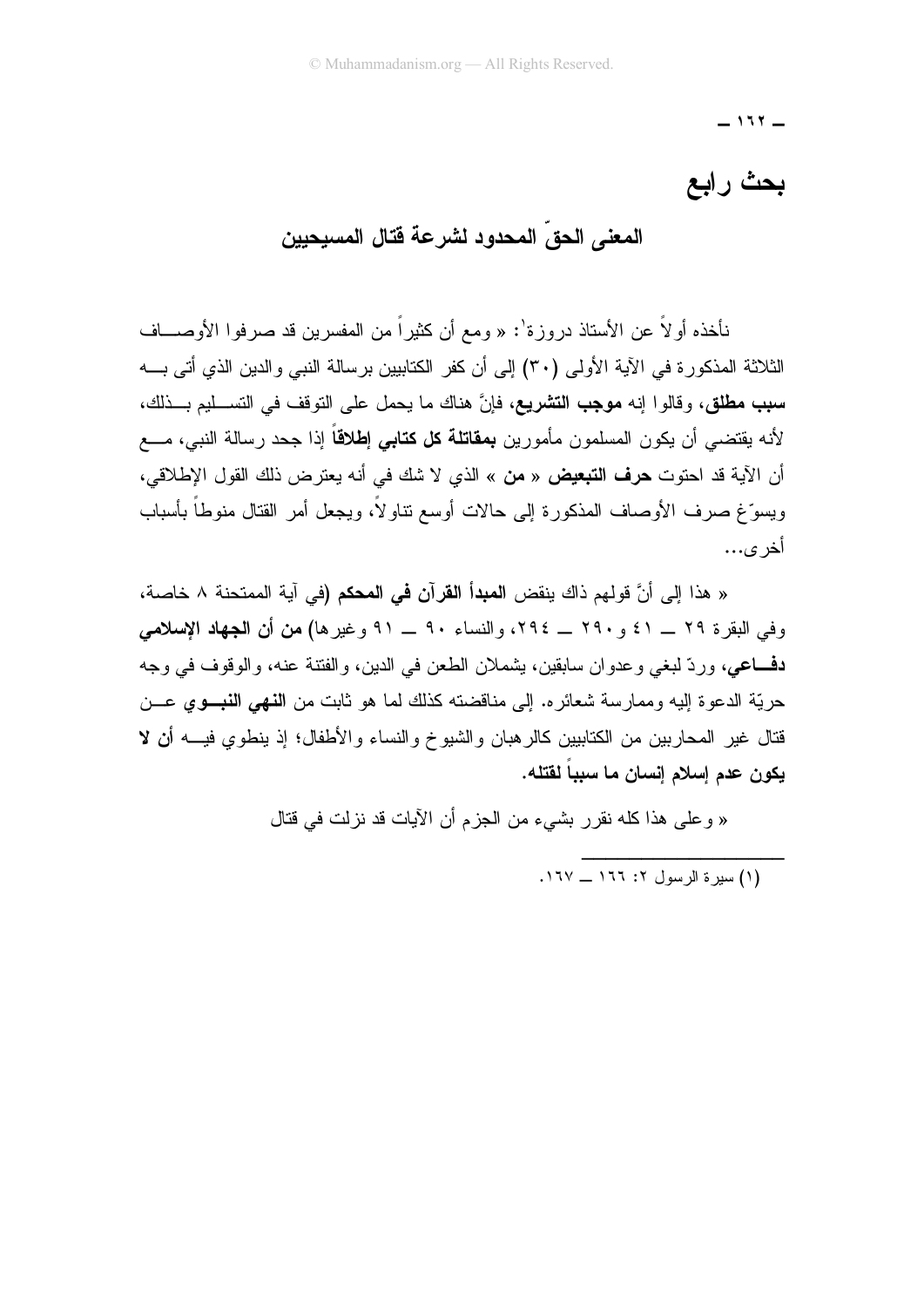$-117 -$ 

الكتابيين الذين يبدو منهم بغى وعدوان، حتى تُخضـــد شـــوكتهم ويـــؤمن بغـــيهم وعـــدوانهم بالخضوع النام، ودفع الجزية للسلطان الإسلامي. وهو ما يتسق مـــع المبـــادئ والنقريـــرات القر آنبة بوجه عام.

« وما دام الأمر كذلك، فإنَّ من الممكن القول بجز م أبضياً أنّ **غزوة تبــوك** التي استتفر الِبِها بِالآيات الَّتي أوردناها آنفاً، والتي نزلت تلك الآيات بين يديها، قد كانـــت **غــزوة مقابلـــة** علي عدوان ويغي سابقين ».

ونقول نحن إنَّ ا**رتباط شرعة قتال المسيحيين بغزوة تبوك**، مهما كانت الملابســـات، هو الذي يحدّد معناها ومداها. إنها شرعة لقتال المســـيحبين العــــرب ولإخضـــــاعهم لســــلطان الإسلام: « فانلوا... حتى يدفعوا الجزية عن يد وهم صاغرون »!

فلبست هي شر عة لقتال المسبحبين على الإطلاق!

وبما أن الجزير ة العربية كلها قد خضعت للإسلام، فالشر عة انتهى مفعولها في حبنها.

و لا يصح أن نُتَّخذ شرعة، ولو على سبيل القياس، للعمل بها خارج الجزيرة العربيـــة، لأن وصية النبي الأخيرة نفسّرها: « لا **يجتمعن في جزيرة العرب دينان** ».

خاتمة

الفصل (براءة ٣٠ ـــ ٣٥) تشريع لفتال المسيحيين العرب في تبوك

و النتيجة الحاسمة لهذا الفصل كله نتائبة.

نر ى أنّ **شر عة قتال المسيحيين دخيلة على القر**آ**ن (**بر اءة ٣٠ ـــ ٣٥) مقحمة إقحاماً ظاهراً على نشريع قتال المشركين حتى يدينوا بالإسلام (١ ــ ٣٨).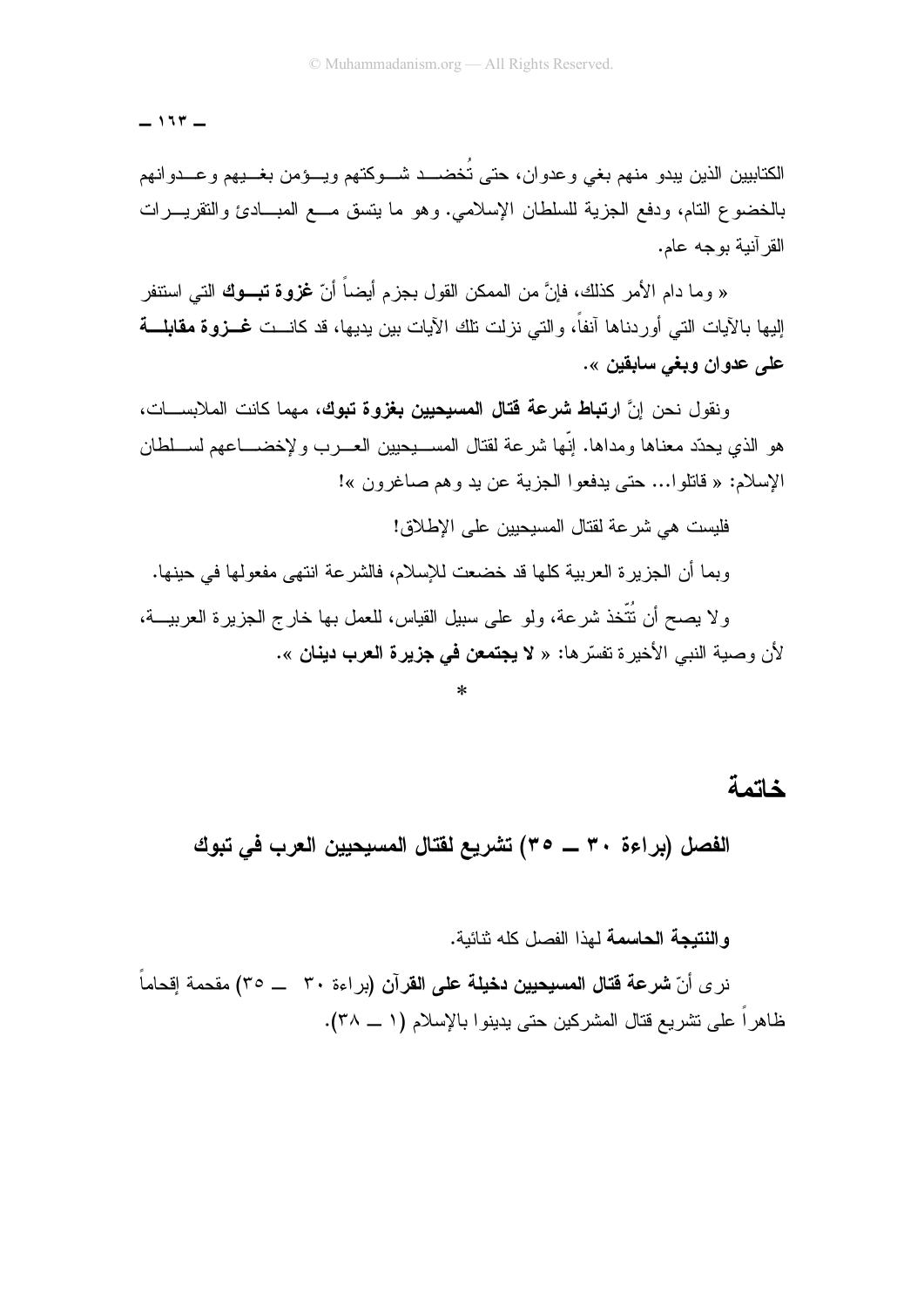$-115$ 

و هبها صحيحة، فهي **شرعة محدودة الزمان والمكان والأشخاص.** إنهـــا نـــداءٌ ـــ لا تشريع \_ واستنفار لقتال المسيحيين العرب في نبوك. فهذا حدث تاريخي قد انقضي وشرعته.

و إنْ صبح القباس على النقر بر ات الشر عبة، فشر عة قتال المسبحبين العب رب لا بصبحِّ القياس عليها خارج الجزيرة، لأنّ **وصية محمد الأخيرة** تفسرها كمـــا تفسّـــر جهـــاد القــــرآن والإسلام كله: « لا يجتمعن في جزيرة العرب دينان »!

ولا يصح على الإطلاق نقل وصية محمد الأخيرة إلى ما يســمى « **دار الإســـلام** ». فليس في القرآن من أساس للنفرقة الدينية والعنصرية في « دار الإسلام ». وقد رأينا أنّ قوله: « يا أيها الذين آمنو ا لا تتخذو ا **النصارى واليهود** أولياء؛ بعضهم أولياء بعض، ومـــن يتـــولهم منكم فإنه منهم، إن الله لا يهدى القوم الظالمين » (المائدة ٥٩)، قد أبدلوا فيها عنــد التــدوين المشركين بالنصاري بحسب تصريحه عن مودة النصاري، وعن عداوة اليهود والمشـــركين للذين آمنو ا (المائدة ٨٥)؛ وبحسب نشر بعه: « با أبها الذين آمنو ا لا نتخذو ا الذين اتخذو ا دينكم هزواً ولعباً **من الذين أوتوا الكتاب** من قبلكم والكفار أولياء » (المائدة ٦٠)؛ فقوله « من الذين أوتوا الكتاب » تبعيض يقصد اليهود الذين « كلما أوقدوا ناراً للحرب أطفأها الله، ويسعون في الأرض فساداً، والله لا يحب المفسدين » (المائدة ٦٧). وفي القرآن كلــــه لا نــــرى النصــــاري واليهود « **بعضهم أولياء بعض** »؛ إنما « قالت اليهود: ليست النصارى على شـــيء! وقالـــت النصاري: ليست اليهود على شيء »! (البقرة ١١٣).

فالشر عة محدودة بز مان ومكان. وقد انقضبي ز مانها ومكانها. ولو « تـــدبر القـــر آن » أجدادنا، من مسلمين ومسيحيين، لتغيّر وجه التاريخ.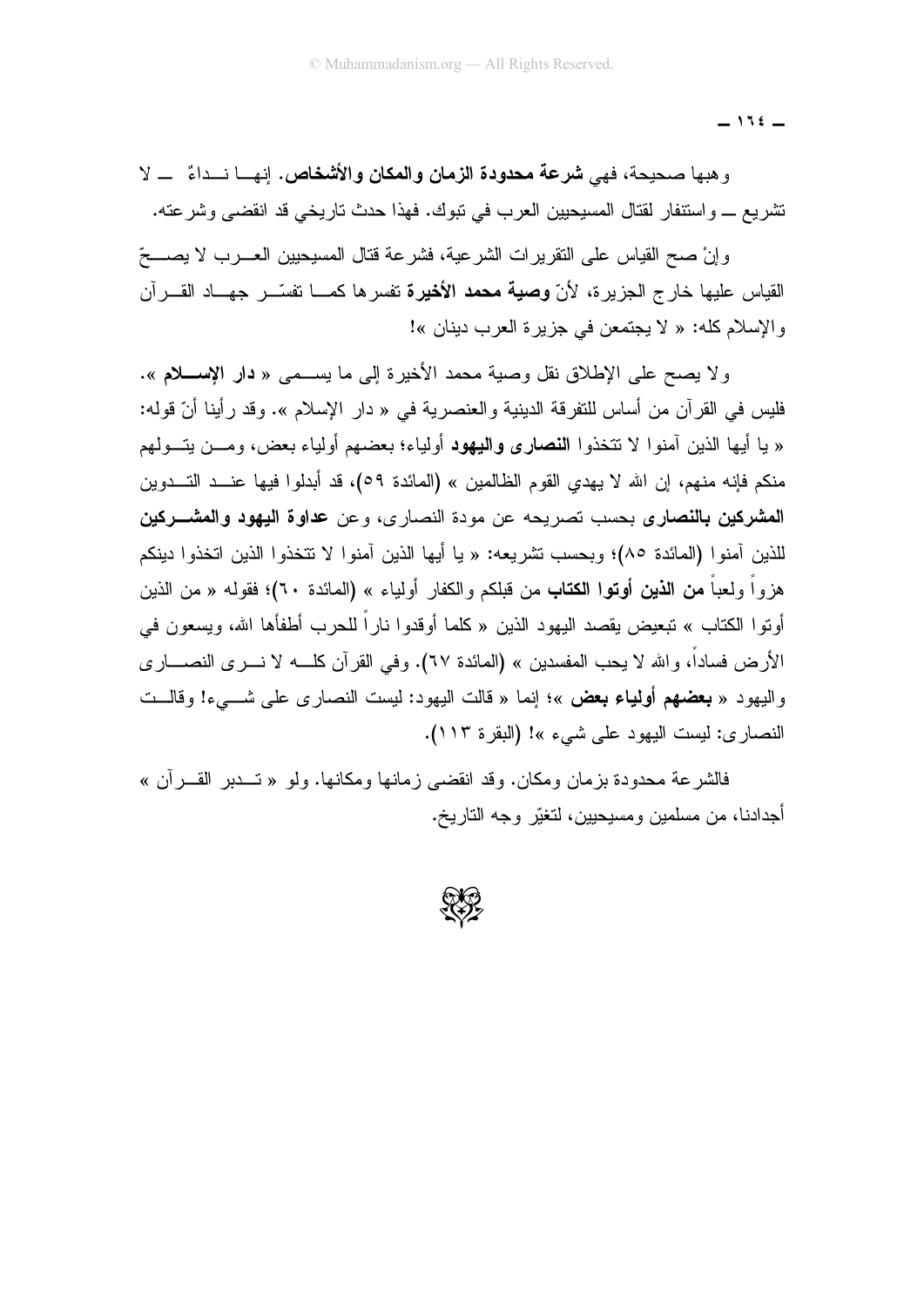الفصل الثّامن

# شخصيّة السيد المسيح في القرآن

- **توطئة :** الثنائية القرآنية في شخصية المسيح.
	- **بحث أول :** الواقع القرآني في حقيقة المسيح.
- **بحث ثانِ** : التحليل الصحيح لعقيدة القرآن في المسيح.
	- : العقيدة القرآنية في المسيح متشابهة. خاتمة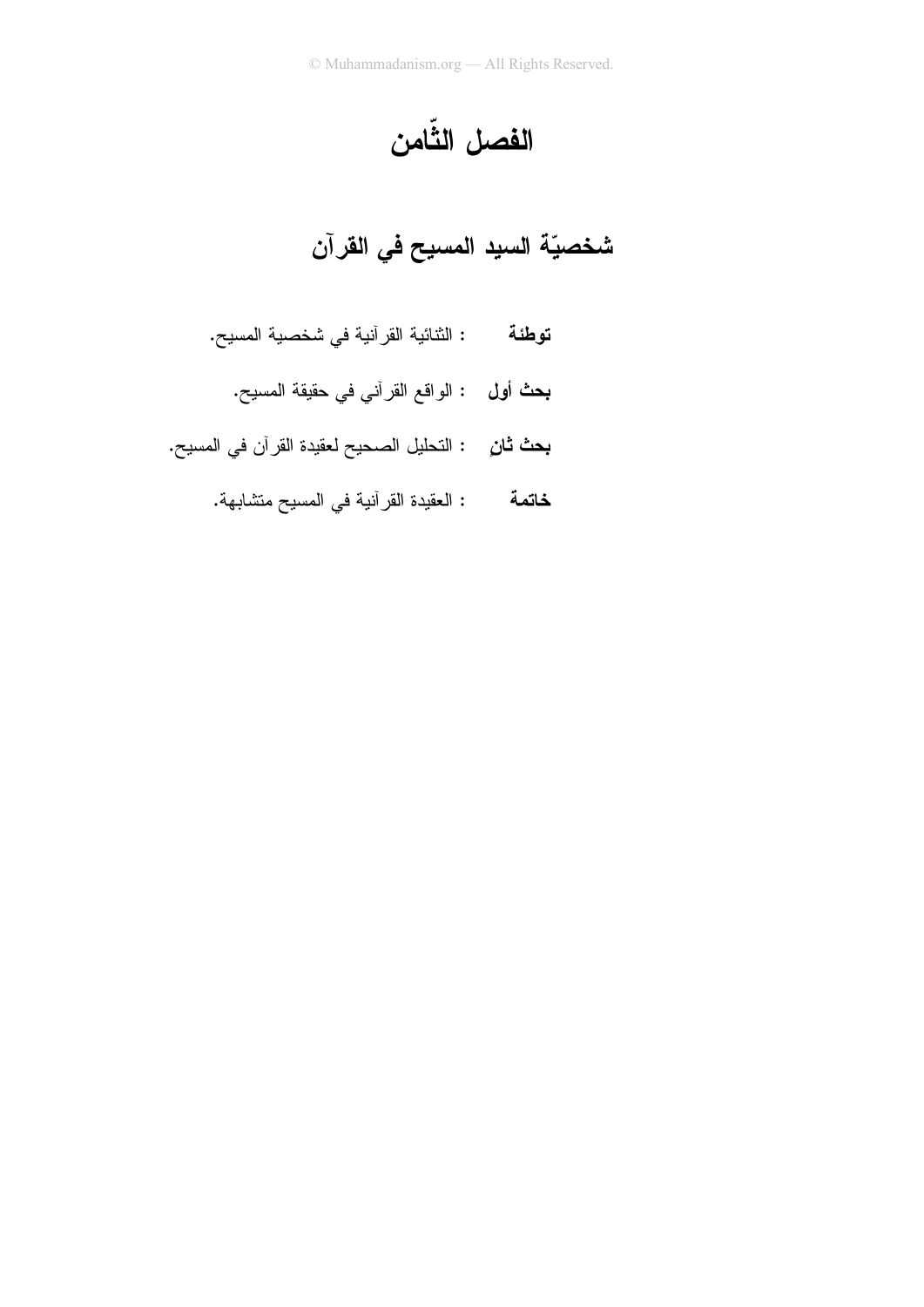$-111 -$ 

# توطئة

### الثنائيّة القرآنيّة في شخصية المسيح

النعريف الجامع المانع لعقيدة القرآن في شخصية المسيح هو : « يـــا أهـــل الكتـــاب لا تغلُّوا في دينكم، ولا نقولوا على الله إلاَّ الحقَّ: إنَّما المسيح، عيسى، ابـــن مــــريم، رســــول الله وكلمته ألقاها إلى مريع وروح منه. فأمنوا بالله ورسله ولا نقولوا (ثلاثة)! انتهوا، خيـــراً لكــــم! إنما هو إله واحد، سبحانه أن يكون له ولد؛ له ما في السماوات والأرض! وكفي بالله وكــــيلاً. لن يستنكف المسيح أن يكون عبداً لله، ولا الملائكة المقربون! ومـــن يســـتنكف عـــن عبادتــــه فسيحشر هم إليه جميعاً » (النساء ١٧٠ \_ ١٧١).

فالمسيح هو من جهة « عيسى، ابن مريم »؛ وهو أيضاً « كلمته ألقاهـــا إلــــى مــــريم وروح منه ». فهو «كلمة الله » قبل القائه البي مريم؛ و«كلمة الله » ذات، لا مجرد كــــلام أو أمر، لأنه « روح منه »: فهذا النرادف المتلازم بين اللقبيْن « كلمته وروح منه » يقضي على كل نفسير ، سوى الذات القائمة قبل القائه إلى مريم، وبعده. فالمسيح بصــــفة كونـــــه « كلمتــــه وروحاً منه » تعالى موجود قائم قبل أمه مريم. وهو ابنها بصفة كونه « عيسى، ابن مــــريم ». فالثنائية في شخصية المسيح قائمة صريحة. هذا ما يشهد به الواقع القرآني.

\*\*\*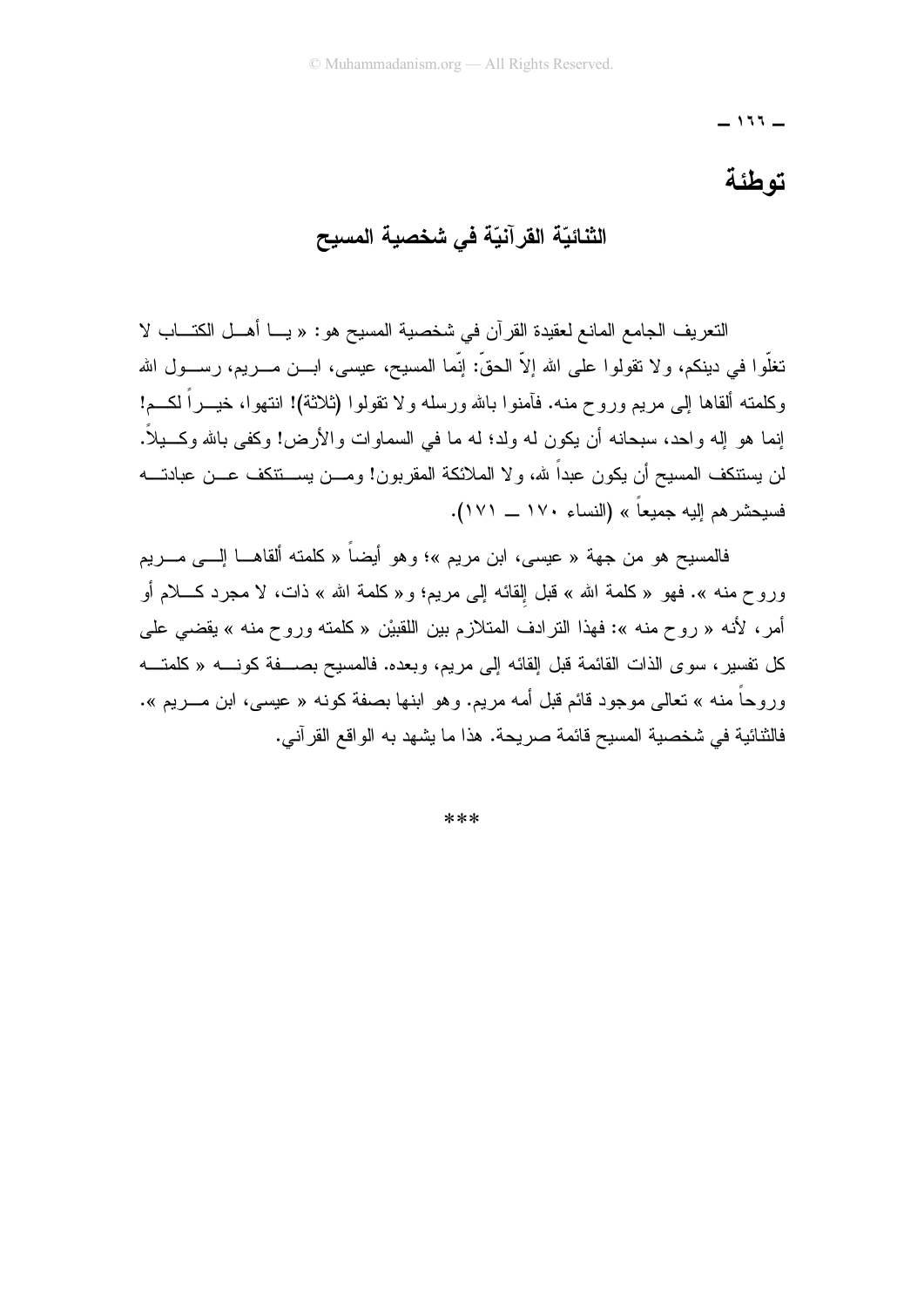$-111$ 

## بحث أول

### الواقع القرآني في حقيقة المسيح

المسيح هو « عيسى، ابن مريم »؛ وهو أيضـاً « كلمنـّه وروح منـه » نـعالـم..

وليس في ذلك من ترادف، إذْ لـــو صحت الـــوحدانية بيـــن الصفتيْن « ابن مـــريم » و « كلمة الله »، لحقٌ للقرآن أنْ يسمّي كل بشر وكل رســول « كلمـــة الله » و « روح الله ». و الحال هذا الإسم المتر ادف محفوظ للمسيح و حده، لا يشار كه فيـــه ســـو اه، بـحســب الو اقـــع القر آني. **فالوحدانية** في شخصيّة المسيح مبنية على **ثنائية** فيه: ابن مر يم ـــ و كلمة الله.

أولاً ــــ إن المسيح **بصفة كونه ابن مريم**، بشر يصح فيه كل صــــفات البشــــرية التــــي بذكر ها القر آن:

١) « ابن مريع » نصح فيه الولادة والموت والبعث: « والسلام عليَّ يوم وُلدت ويسوم أموت ويوم أبعثُ حيّاً » (مريم ٣٢). فهو « غلام زكمي » (مريم ١٨). وهـــو « عجـــد الله »: « قال: إني عبد الله أناني الكتاب وجعلني نبيّاً؛ وجعلني مباركاً أينما كنت، وأوصاني بالصّـــلاة والزكاة ما دمت حيّاً! وبراً بوالدتـي، ولم يجعلنـي جباراً شقيّاً » (مريم ٢٩ ـــ ٣١). وفـــي ولادة عيسى من مريم يصبح قوله: « إذا قضبي أمر أ فإنما يقول له: كـــن! فيكـــون » (مـــريم ٣٥). فبصفة كونه « ابن مريم » عليه أن يقول بكلِّ حق: « و إن الله ربي وربكــم، فاعبـــدوه، هـــذا صر اط مستقيم » (مريم ٣٦).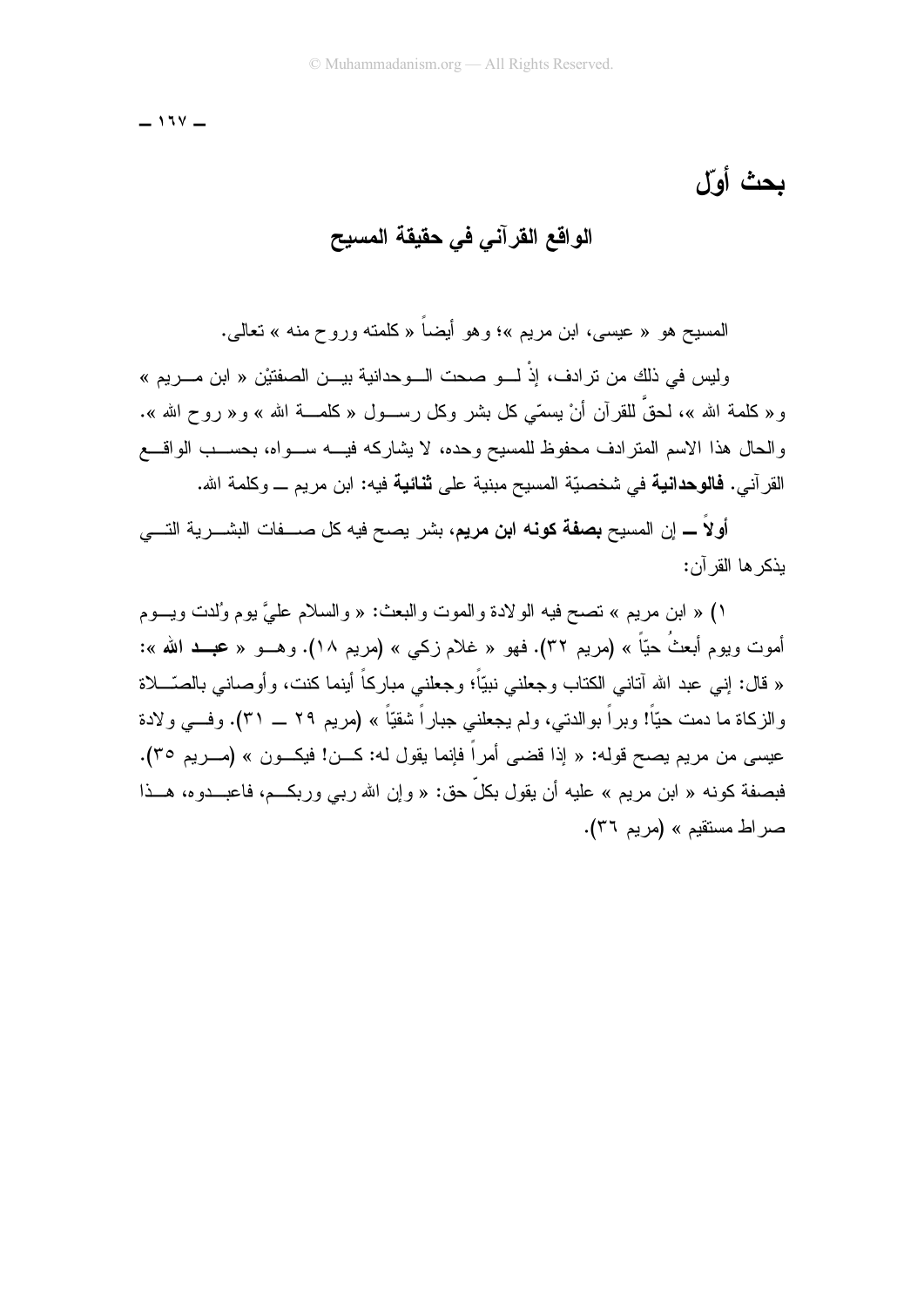$-111 -$ 

۲) « ابن مريم » بصح فيه أنْ يكون عبداً لله ومثلاً لبنـي إسرائيل: « ولمَّا ضـرب ا**بن** مريع مثلاً، إذا قومك منه بصدّون!... إنْ هو إلاّ ع**بد**ٌ أنعمنا عليه وجعلناه مثلاً لبني إسرائيل » (الزخرف ٥٧ و ٥٩). وبهذه الصفة يجب أنْ يقول: « إن الله ربي وربكم فاعبدوه، هذا صراط مستقدم » (الزخرف ٢٤).

٣) « ابن مريع » يصح فيه أنْ يعيش على الأرض مثل الرسل: « وجعلنا ا**بن مــــري**م و أمه آبة، و آوبناهما إلى ربوة ذات قر ار ومعين: با أبها الرسل كلوا مـــن الطبّيـــات واعملــوا صالحاً إني بما نعملون عليم » (المؤمنون ٥١ ــ ٥٢).

٤) « ابن مريم » يصح فيه أن يسلكه القرآن أيضاً في سلك الرسل: « ومن ذريتـــه... زكريا ويحيى وعيسى والياس، كل من الصالحين؛ وإسماعيل واليَسَع ويونس ولوطــــاً، وكــــلاً فضلنا على العالمين » (الأنعام ٨٤ ــ ٨٦).

٥) عيسى، بصفة كونه « ابن مريم » يصح فيه أن يكون من أئمة دين الله مــــع نـــو ح وإيراهيم وموسى ومحمد، « أن أقيموا الدين ولا تتفرَّقوا فيه » (الشورى ١٣).

٦) « عيسى، ابن مريم »، بهذه الصفة، يحق له أن يقفي به على الرسل، مع تمييــز ه عنهم جميعاً بالبيّنات وبتأييد روح القدس له في سيرته كما في رسالته (البقرة ٨٧)؛ وصح لــــه أنْ يقول: « آمنا بالله... وما أوتى موسى وعيسى، وما أوتى النبيون من ربهم: لا نفرِّق بـــين أحد منهم ونحن له مسلمون » (البقرة ١٣٦ قابل ١٥١). فبصفة كونه « عيسى ابـــن مـــريم » يدخل في باب المفاضلة بين الرسل (البقر ة ٢٥٣).

٧) بصفة كونه « عيسى ابن مريم » جاء « رسولاً إلى بني إسرائيل » بصدّق التوراة ويحلُّ بعض أحكامها، ويدعو: « ان الله ربي وربكم فاعبدوه هذا صراط مستقيم » (آل عمران  $.(\circ) = 19$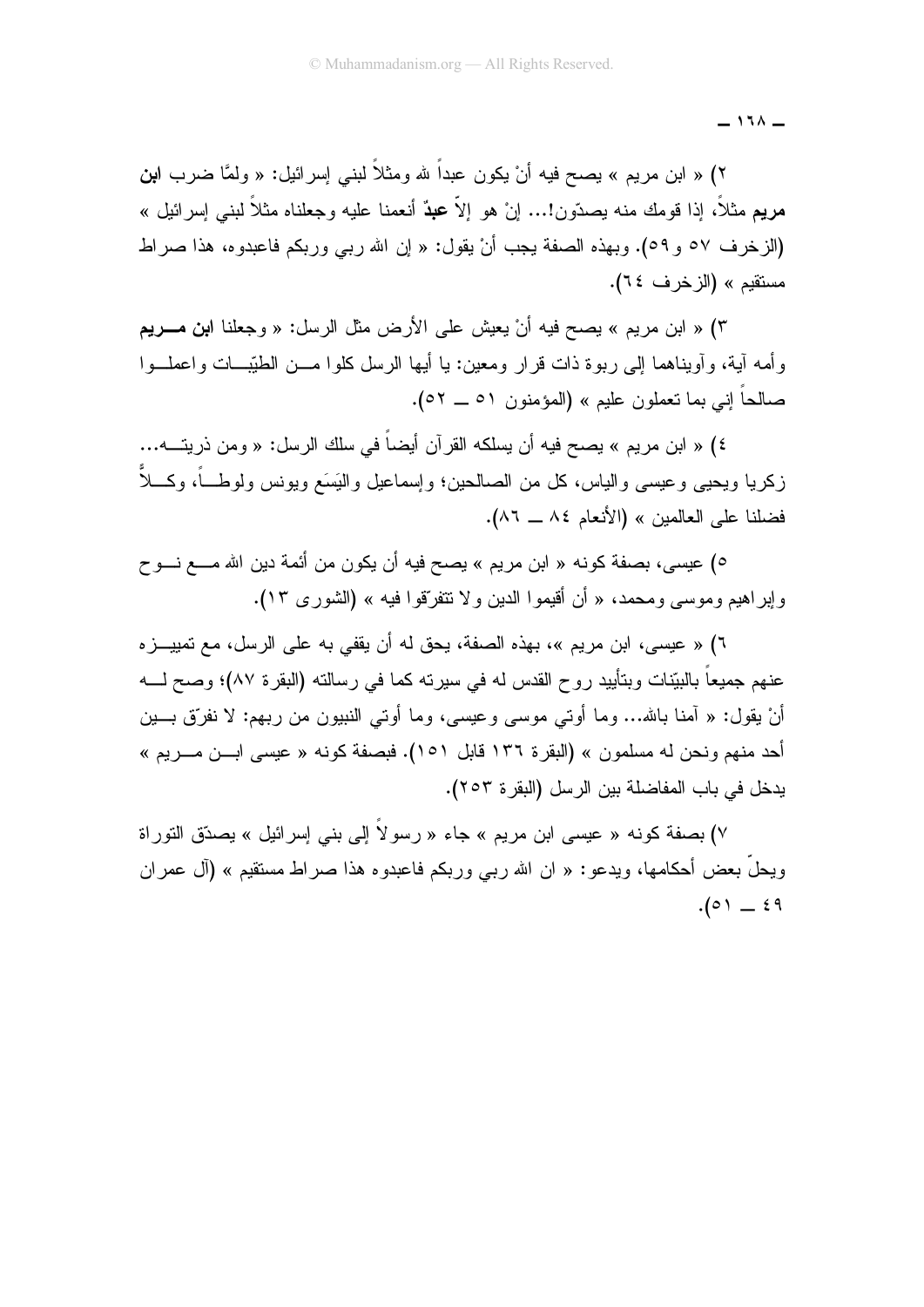$-119 -$ 

بصفة كونه « عيسى » يصح أن يخاطب، « إذْ قال الله: يـــا عيســـى إنّـــى متوفيــك ور افعك إليَّ، ومطهَّرك من الذين كفروا بك » (أل عمر ان ٥٥).

بصفة كونه « عيسى »، « إن مثل عيسى عند الله، كمثل آدم، خلقه من تراب ثم قـــال له: كن! فيكون » (آل عمر ان ٥٩).

۸) بصفة كونه « عيسى ابن مريم » يصح أن يدخل في ميثاق الله مع النبيـــين: « وإذ أخذنا من النبيين ميثاقهم، ومنك ومن نوح وإبر اهيم وموسى وعيسى ابن مريم، وأخـــذنا مـــنهم ميثاقاً غليظاً، ليسأل الصادقين عن صدقهم » (الأحز اب ٧).

٩) بصفة كونه « عيسى » أو حي الله إليه، « كما أو حي إلى نو ح و النبيين من بعده... ر سلاً مبشر بن و منذر بن، لئلا يكون للناس على الله حجـــة بعـــد الر ســـل » (النســـاء ١٦٢ ــــ  $.()$ ٦٤

۱۰) بصفة كونه « عيسى ابن مريم » تقتصر نبوته ور سالته على تصـــديق التــور اة، و التبشير « بر سول يأتي من بعده اسمه أحمد » أي الفار قليط بحسب نفسير الســــير ة (الصــــف .(٦

١١) بصفة كونه « المسيح ابن مريم » لا يكون إلهاً، ويقدر الله، إن أر اد، « أن يهلك المسيح ابن مريم ومَن في الأرض جميعاً » (المائدة ١٩).

بصفة كونه « عيسى ابن مريم » « آنيناه الإنجيل فيه هدى ونور ، ومصدقا لمــــا بــــين يديه من النوراة، وهدى وموعظة للمتقين » (المائدة ٤٩).

بصفة كونه « المسيح ابن مريم »، ليس إلهاً، « وقال المسيح: يا بنى إسر ائيل اعبـــدو ا الله ربي وربكم » (المائدة ٧٥).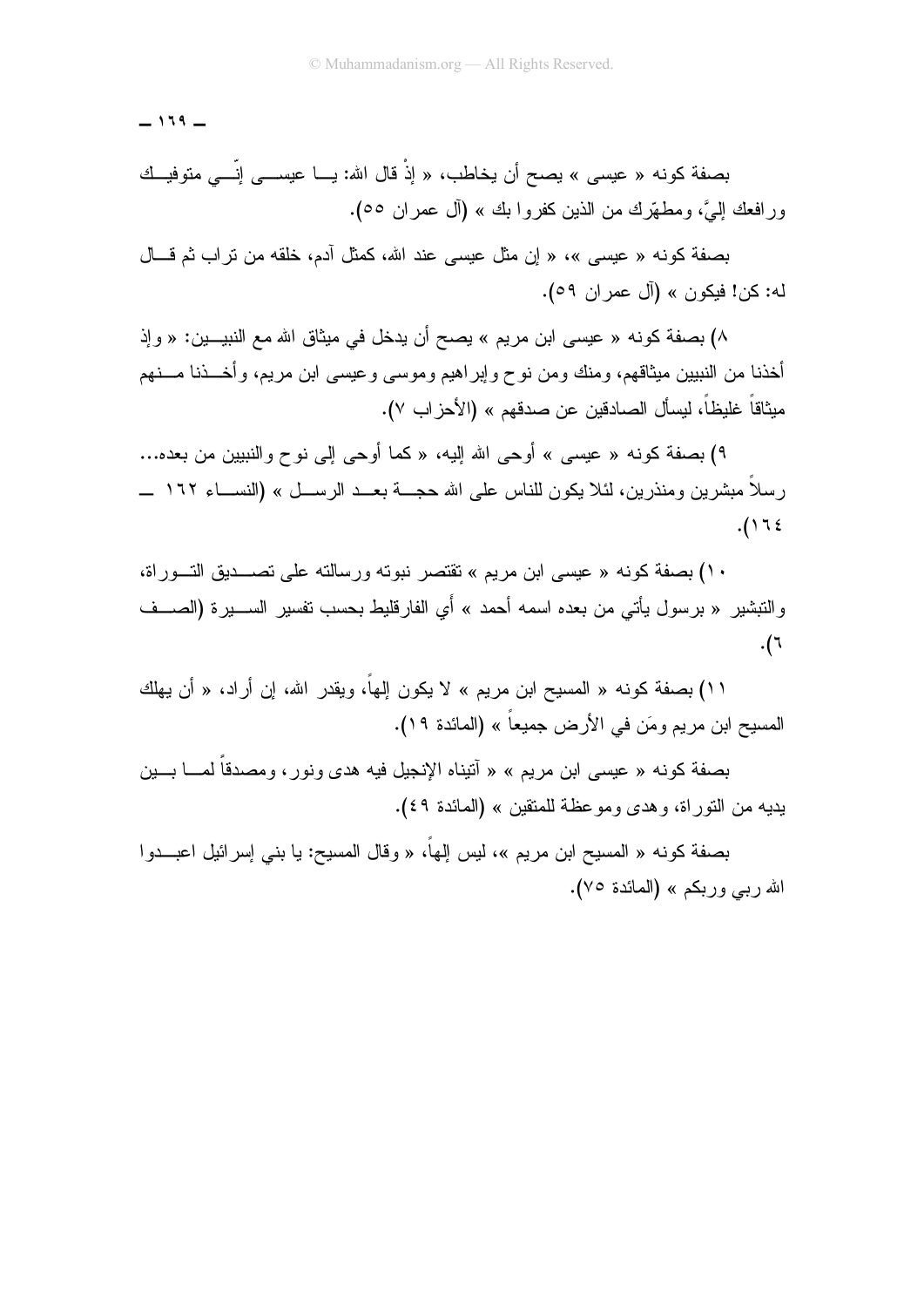$\overline{\phantom{0}}$   $\overline{\phantom{0}}$ 

بصفة كونه « المسيح ابن مريم »، « ما المسيح ابن مريم إلاّ رسول قد خلت من قبله الرسل، و أمه صديقة! كانا يأكلان الطعام » (المائدة ٧٨).

بصفة كونه « المسيح ابن مريم » « لا يملك لكم ضراً و لا نفعاً » (المائدة ٧٩).

١٢) بصفة كونه « عيسى ابن مريم » يستنكر أنه قال: « اتخذوني وأمي إلهـــيْن مـــن دون الله » (المائدة ١١٩)، « ما قلت لهم، إلاّ ما أمرتنى به: أنْ اعبــدوا الله ربـــى وربكـــم » (المائدة ١٢٠).

وا**لظاهرة الحاسمة** إن صفة المسيح في كل تلك المواطن « ا**بــن مـــريم** ». فـــالقرآن بنظر البه فيها من حبث **بشريته.** و لا أحد بمار ي بحق القر آن في وصف « ابن مر بم » بكـــل أوصاف بشريته. فهذه نظرة أولى في ناحية من شخصية المسيح. لكن المسيح ليس فقط « ابن مريم ».

 $\ast$ 

ثانياً: المسبح هو أيضاً « كلمة الله »

بهذا الاسم الكريم يعرّف القرآن أيضاً بالمسيح، قبل ظهوره، وحــــين ظهـــوره، وبعـــد ظهوره. فهو بري دائماً أنّ المسيح في سر شخصيته « كلمته وروح منه » تعالى.

١) قبل ظهــور المسيح، تبشَّر الملائكة زكريـــا بيحيى، وتصف لـــه ميزة رســـالته؛ « فنادته الملائكة وهو قائم يصلِّي في المحراب: إن الله ببشرك بيحيي، **مصدقاً بكلمة من الله**، وسيداً وحصوراً ونبيّاً من الصالحين » (آل عمر إن ٣٩).

قال الرازي: « كلمة من الله: أيْ كتاب من الله، وهو قـــول أبــــي عبيــــدة. واختيـــار الجمهور أن المر اد (بكلمة من الله) هو عيسى. وقال ابن عباس: إن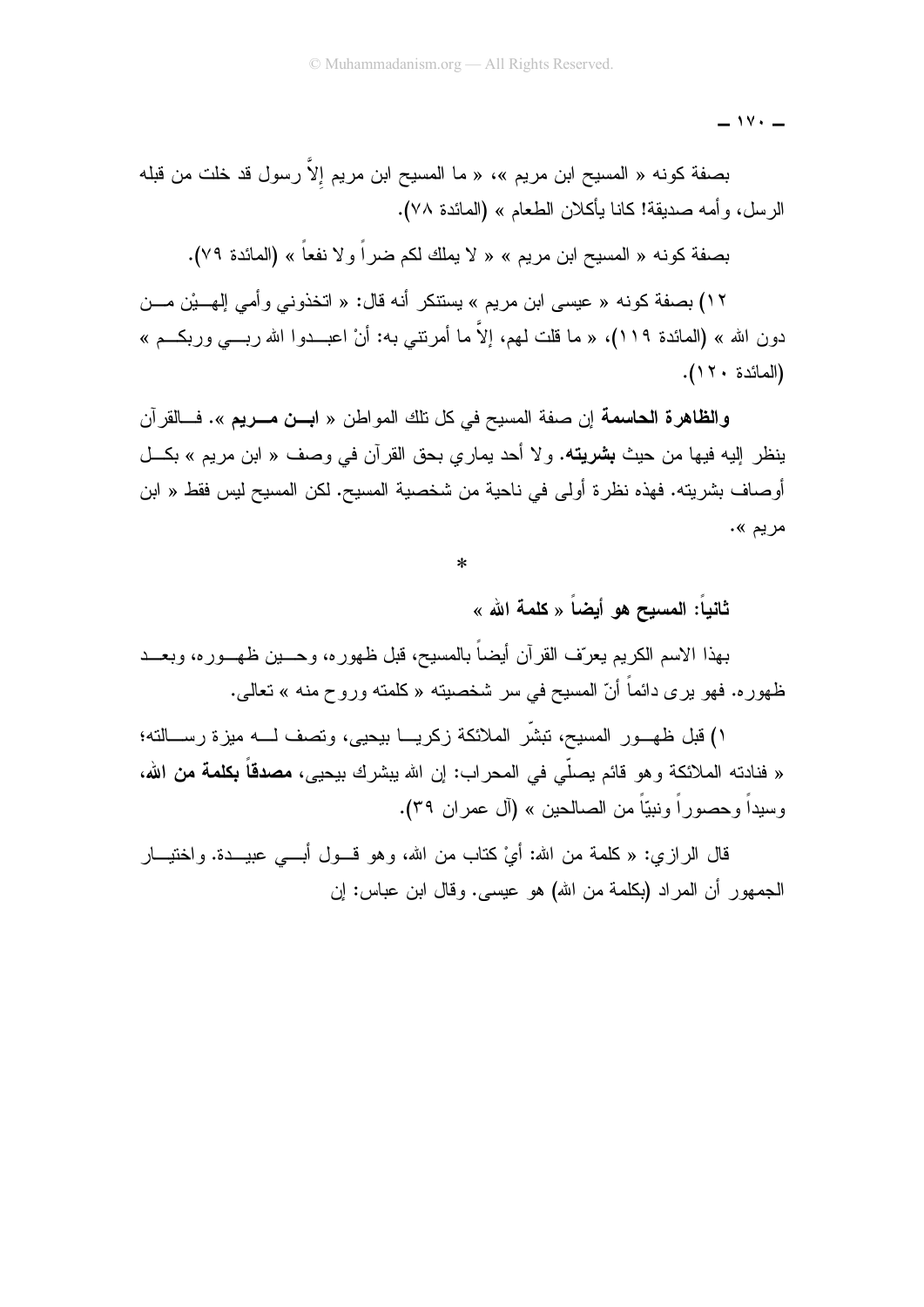$-111 -$ 

يحيى كان أكبر سناً من عيسى بستة أشهر . وكان يحيى أول من آمن وصدّق بأنــــه كلمــــة الله وروحه ». فيحيى يدعو للمسيح أنه كلمة الله وروح الله. فهو أبعد من كونه « ابن مريع ».

۲) حين ظهور ه، تبشر الملائكة مربم بمولده منهـــا وبســـر شخصــــبته، « إذ قالـــت الملائكة: يا مريم إن الله يبشرك بكلمة منه، اسمه المسيح عيسى ابن مريم، وجيهاً فـــى الــــدنيا والأخرة، ومن المقربين » (أل عمران ٤٥).

والقرآن يقطع الطريق على كل تفسير منحرف لمعنى «كلمة منسه » بهـذا البــدل المرادف: « اسمه المسيح عيسى ابن مريم ». فالملائكة تبشر مريم بشخص يولد منها اســـمه كلمة الله، لا بأمر منه نعالمي.

فالمسيح عيسى ابن مريم هو في ذاته السامية « **كلمة منه** » تعالى. فمصدره ليس من الأرض، بل من السماء. وقبل القائه إلى مريم هو « **من المقــــربين** ». ولــــبس مــــن البشــــر المقربين بعد البعث في اليوم الآخر ؛ إنما هو ملقى إلى مريم « من المقربين » في السماء، أي « الملائكة المقربين » (النساء ١٧١).

فشخصية المسيح التي تكشف الملائكة عن سر هـــا لأمه في بشار تها به هـــو « كلمـــة الله »، « من المقربين ». فهو ينزل من السماء ليولد من مريم، فيصير « اسمه المسيح عيسى ابن مريم ». بدأت تظهر الثنائية الكيانية في شخصية المسيح.

٣) و حين ظهور ه، « صدَّقت (مريم) **بكلمة ربها وكتـــابـه** » ـــ و علي قر اءة أخـــر ي: « بكلمات ربها وكتبه » (التحريم ١٢). والقراءة الصحيحة هي « كلمة ربها وكتابه »، وهــي عن مجاهد: « بكلمة الله وكتابه، أَيْ بعيسى و الإنجيل »؛ تؤيدها بشار ة الملائكة لهــــا « بكلمـــة منه اسمه المسيح عيسى ابن مريم ».

وقوله « من روحنا » (التحريم ١٢) قد يعني الواسطة، جبريل المبشر؛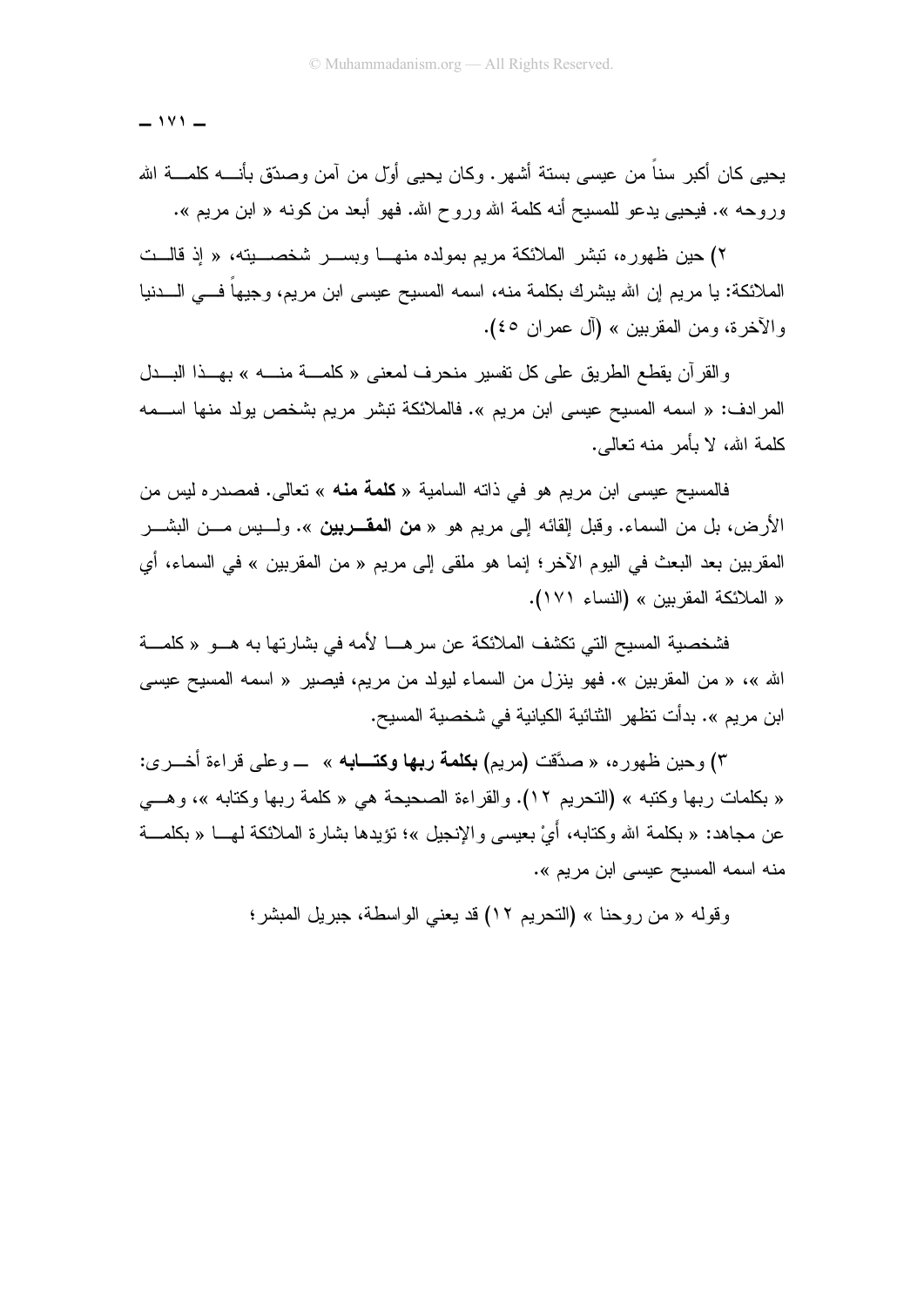$-111 -$ 

وقد يعني وهو الأصـح « من روح خلقناه بـلا نوسط أصل » (البيضـاوي). فمهو روح مـــن الله **نفخه في مريم.** فهو إذن ليس ببشر بحت.

فقد آمنت مريع أن وليدها هو «كلمة ربها »، و« من روحه » نفخه فيها؛ فهـــو حــــي قائم قبل أمه؛ وكائن عند الله بصفة كونه « كلمة الله » و« من روحه ». إن الثنائية الكيانية في شخصية المسيح نيرز رويدأ رويداً.

٤) وبعد ظهورِ ه، يأتي النبي العربي فيقول بأمر الوحي له: « قل: يا أيها الناس إنسي رسول الله الليكم جميعاً، الذي له ملك السماوات والأرض، لا إله إلاَّ هو، يحيى ويميت: فــــأمنوا بالله ورسوله، النبي الأمبي الذي يؤمن **بالله وكلمته**، واتبعوه لعلكم تهتدون » (الأعراف ١٥٧). وهناك قراءة أخرى: « **بالله وكلماته** ». وهذه قراءة ضعيفة لا نستقيم مـــع الســـياق: فلـــيس لرسول من فضل في إيمــــانـه بكلمات الله. إنمـا ميز ة النبي الأمي في دعو ة الناس جميعاً إيمانـــــه « بالله وكلمته » أي بالله والمسبح \_ و هذا موضوع الدعوة القر آنية كلها.

ولتخفيف وطَّـأة تلك الشَّـــهادة « لله وكلَّمته » كانت تلَّــك القـــر اءة الضــــعيفة « الله وكلماته ». ومن لم يستطع أن يستغني عن قراءة « الله وكلمتـــه » فســـرٌ « كلمتـــه » مثـــل البيضاوي: « وقُرٍ يَ (كلمته) على إر ادة الجنس، أو القرآن، أو عبسى عليه الســــلام »، ولكـــن لبس من فضل أو مبز ة أَن بوَمن النبي الأمي بكلام الله في كتابه أو **في القـــر** آ**ن.** فهـــذا مـــن تحصيل الحاصل، لا من ميزة الفاضل، بصفة كونه النبي الأمي الذي يخاطب الناس جميعاً في الحجاز والجزيرة العربية.

٥) أخيراً في محاورة وفد نجران يأتي النعريف الجامع المانع للمسيح؛ « إنما المســـيح عيسى ابن مريع، رسول الله وكلمته ألقاها إلى مريع وروح منه » (النساء ١٧٠). وهنا تظهـــر ا**لثنائية** جليّاً في شخصية السيد المسيح: إنه « عيسى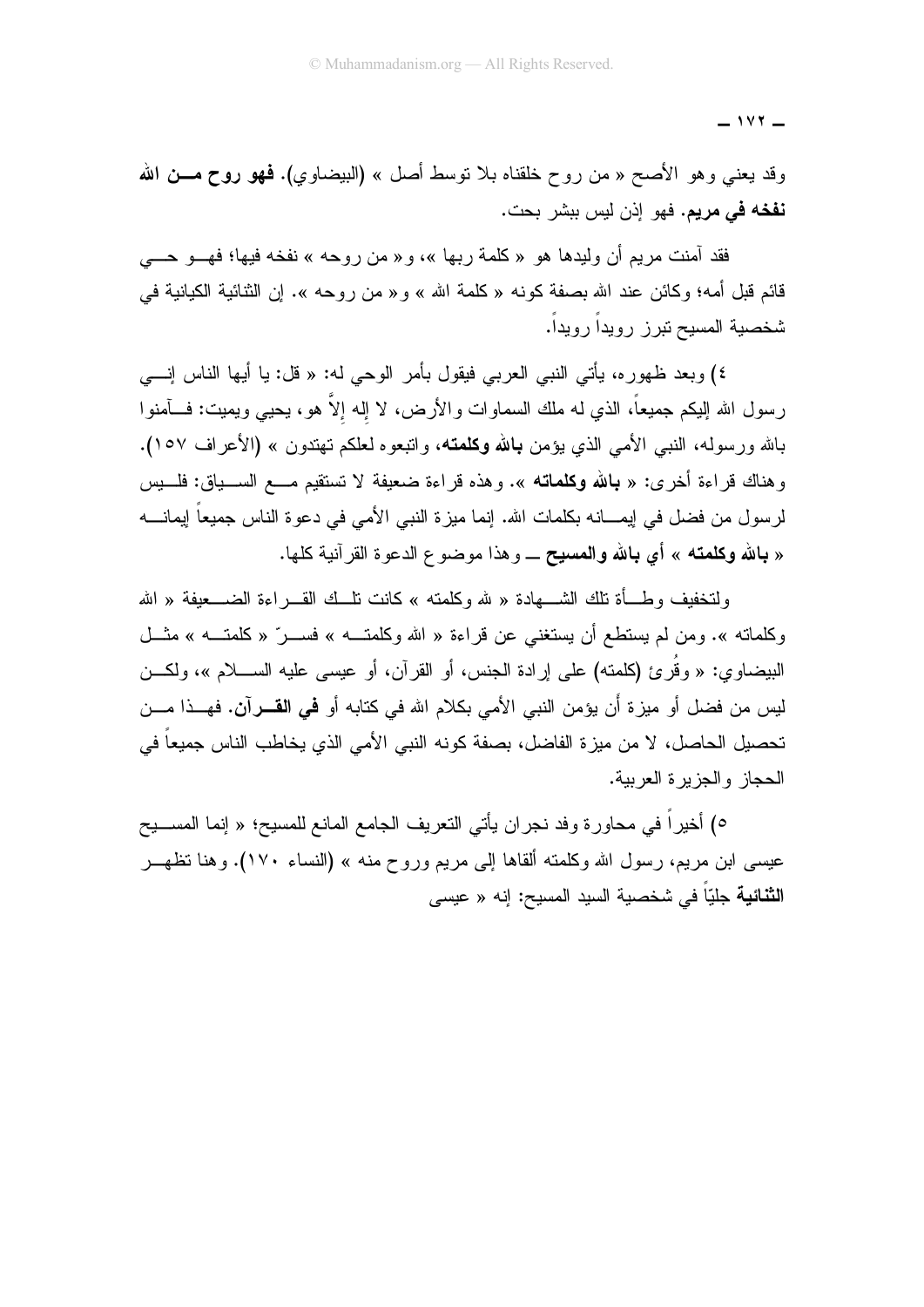$-157-$ 

ابن مريم »، لكنه أيضاً « كلمته ألقاها إلى مريم وروح منه ». فهو « كلمته وروح منه » قبل القائه إلى مريم؛ فهو قائم في الله قبل أنْ يلقيه إلى مريم.

فإن النرادف بين « كلمنه وروح منه » يقطع قطعاً مبرماً بمعنى « كلمنه » أنــــه **ذات** من الله، « روح منه » تعالى. وهــذا « الروح منه » نعالى، الـــذي اسمه وصفته وذاته أنـــه « كلمته »، موجود قبل مريم فهو « **كلمته ألقاها إلى مريم** ». وقوله « روح منه » فريد فــي القر آن، بدل علي مصدر ه: إ**نـه ذات الله.** 

والسؤال في مصدر « كلمته وروح منه » هل هو مـــن ذات الله، أو هـــو روح مـــن الأرواح الملائكية؟ هذا ما نراه في النحليل الصحيح لعقيدة القرآن في المسيح.

\*\*\*

بحث ثان التحليل الصحيح لعقيدة القرآن في المسيح

في القر آن، غير المسيح كان آية من الله في حادثة وقعت، كعزيز الذي أماته الله مايــــة عام وبعثه، « ولنجعلنَّك آية للناس » (البقرة ٢٥٩)؛ أو كفرعون الذي أغرقه وأنجى بدنه لكي يكون « لمن خلقك آية » (يونس ٩٢)؛ أو كقصة خلاص نوح، « **وجعلناها آيـــة للعـــالمين** » (العنكبوت ١٥)، أو قصة قوم نوح، « وجعلناهم للناس آية » (الفرقان ٣٧).

أما المسيح فهـــو آ**يـة في وجوده كله.** هذا ما قـــاله المــــلاك في البشار ة به لأمـــــــه: « ولِنجعله آية للناس، ورحمة منا، وكان أمراً مقضيّاً » (مريع ٢٠). ونعرف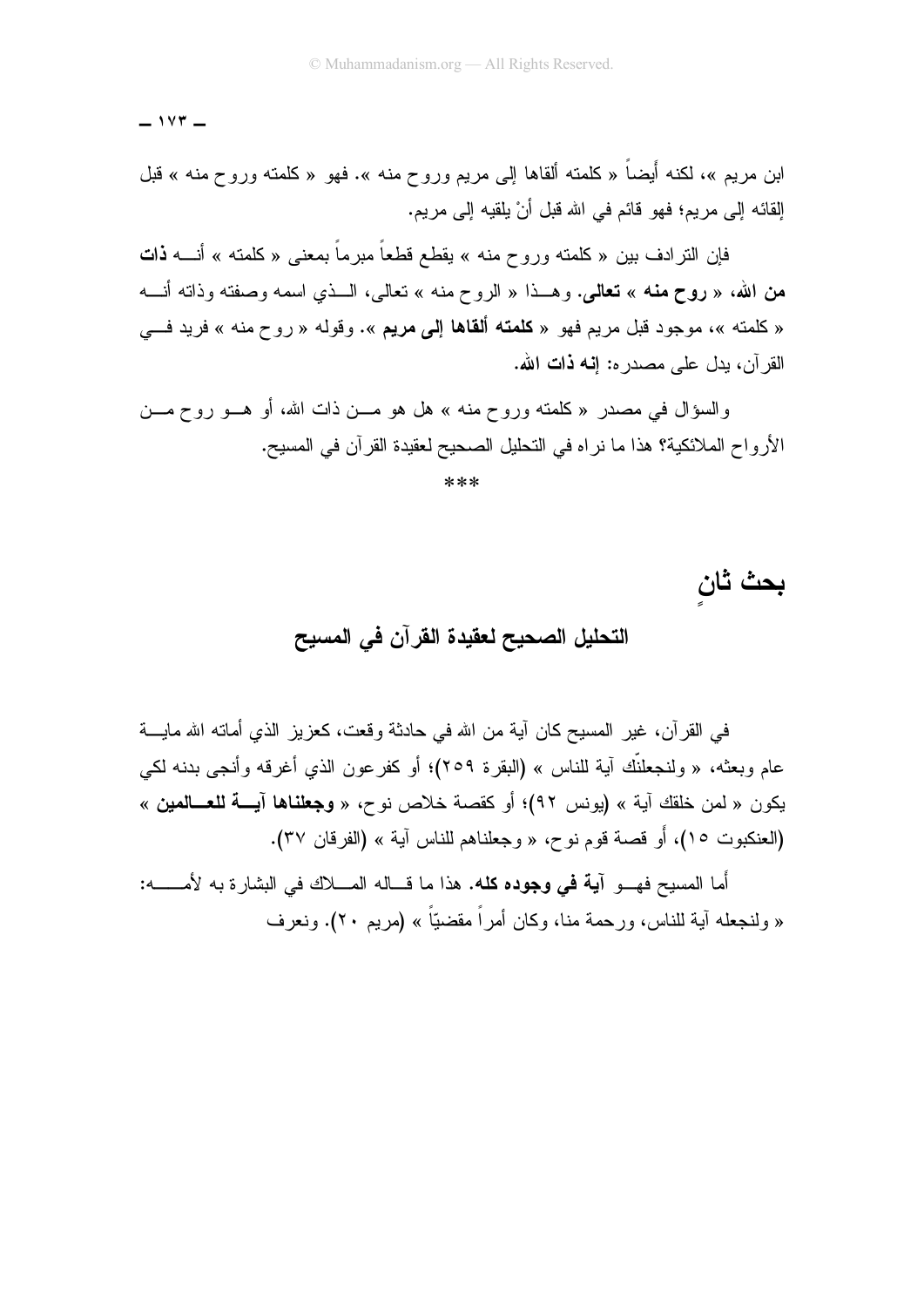$-116$ 

أن المسيح آية الله في وجوده كله، من ختام ذكره بقوله: « والسلام عليَّ بـــوم وُلــــدت، ويـــوم أموت، ويوم أبعث حيّاً » (مريم ٣٣). فكونه آية الله في خلقه تعالى لـــيس مربوطــــاً بمولــــده المعجز فقط، لأنَّ سلام الله بر افقه في المولد والموت والبعث حيّاً إلى الأبد برفعه إلى الله.

فهو آبة الله في الخلق كله منذ مولده المعجز ، وأمه آ**بـة واحدة معه:** « و التـَّى أحصنت فرجها فنفخنا فيها من روحنا **وجعلناها وابنها آية للعالمين** » (الأنبياء ٩١). والإعجـــاز فـــي الوجود والسيرة برافقه على الدوام: « **وجعلنا ابن مريع وأمه آيـة،** وأويناهما إلــــى ربـــوة ذات قرار ومعين » (المؤمنون ٥١).

فالقرآن كيفمــــا و اجه المسيح بر اه آية للعالمين، من دون الناس و الرسل أجمعين. فهـــو « آية » في أسمائه وألقابه وأوصافه وصفاته وميزاته وحالاتـــه وخصـــائص رســـالته؛ لكنـــه خصوصاً آبة الله الفر بدة في شخصبته بصفة كونه مسبح الله وكلمة الله ور و حاً منه تعالى.

أَوِّلاً: مبزَّات المسبح العامة

١ ـــ للمسيح **ثلاثة أســـمـاء** تأتي مجتمعة أو منفردة: « المسيح عيسى ابن مريم » بهذه الأسماء يعرفه القرآن ويعرّف به (النساء ١٧٠). وبها عرفه اليهود وأنكـــروه وحــــاولوا قتلــــه (النساء ١٥٦). وبهذه الأسماء مجتمعة بشر به الملائكة أمه (آل عمر ان ٤٥).

י) اسم المسيح برد في القر آن إحدى عشر ة مر ة، على ثلاث طر ق: تار ة المسيح فقط (النساء ١٧١؛ المائدة ٧٥؛ التوبة ٣١)؛ وتارة « المسيح ابن مريع » (المائدة ١٩ مرتيْن؛ و ٧٥ و ٧٨؛ التوبة ٣١)؛ أخيراً « المسيح عيسى ابــن مـــريم » (آل عمـــران ٤٥؛ النســـاء ١٥٦؛ و ١٧٠). ونلاحظ أنَّ اسم المسيح في القرآن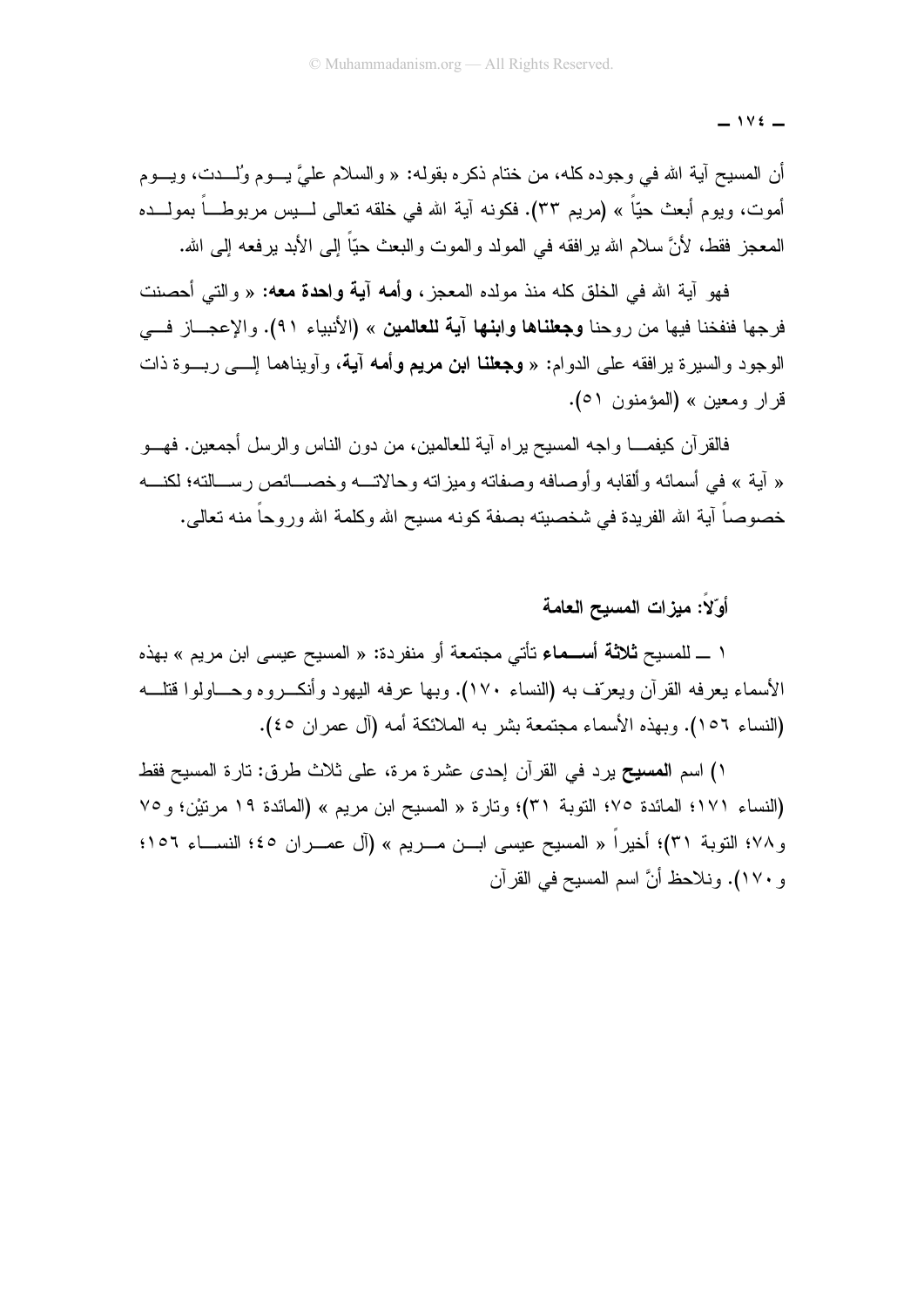$-140 -$ 

لا يأتـي لقباً بل اسماً علـي الـعلمية، فقد اختص بـه من دون الـعالمين؛ لا مسيح سواه.

٢) عيسى هو اسمه العلم الخاص، و هو منقول بحر فه عن اليونانية بطريق الســـر يانية، لا عن العبرية « يشوع »، المرخمة مـــن « يهـــو يشـــوع » أيْ « الله المخلـــص » أو « الله بُخلص' »، كما فسّر ه الإنجيل لأمه (لوقا ١: ٣١).

واسم عيسى نزل من السماء بحسب الإنجيل (لوف) ١: ٣١)، وبحســب القـــرأن (آل عمران ٤٥). وهـــو يـــرد في القرآن خمساً وعشرين مـــرة، على ثلاث طـــرق أيضاً: تـــارة « عيسى » وحده (الزخرف ٦٣؛ آل عمر ان ٥٢ و ٥٥ و ٥٩)؛ فيأتي دائماً على الإف راد فـــي سلاسل الأنبياء (الأنعام ٨٥؛ الشوري ١٣؛ البقرة ١٣٦؛ آل عمران ٨٤؛ النساء ١٦٢)؛ وتارة « عيسى ابن مريم » (مريم ٣٤؛ البقر ة ٨٧ و ٢٥٣؛ الأحــز اب ١٧؛ الحديــد ٢٧؛ الصــف ٢؛ المائدة ٤٦ و ٨١ و ١١٢ و ١١٥ و ١١٧ و ١١٩)؛ أخير اً يتوسط البدلين: « المسيح عيسى ابــن مريم » (آل عمر ان ٤٥؛ النساء ١٥٦ و ١٧٠). فعيسى بمصدر ه و معناه يسمو على العالمين.

٣) « ا**بن مريم** » يأتي على البدلية أو على العلمية ثلاثاً وعشرين مرة، علـــي ثــــلاث طرق أيضاً. أَحياناً وحده (الزخرف ٥٧؛ المؤمنون ٥١) وأَحياناً على الترادف مـــع عيســـى؛ تارة مع « المسيح ابن مريم »، وتارة مع « عيسى ابن مريم ». ولقب « ا**بن مريم** » موروث عن الإنجيل كما كان يسميه أهل الناصر ة بعد و فاة مر بّيه (مر قس ٢: ٣)؛ وكـــان شـــائعاً فــــى الأوساط السور بـة كما نر ي في أناشيد القديس أفر ام بالسر بانية. و « ابن مر يم » لقب شر ف في القر آن، لأنه ابن التي « اصطفاها على نساء العالمين ».

<sup>(</sup>١) قابل تفسير العلامة لاغرنج على الإنجيل بحسب لوقا (١: ٣١).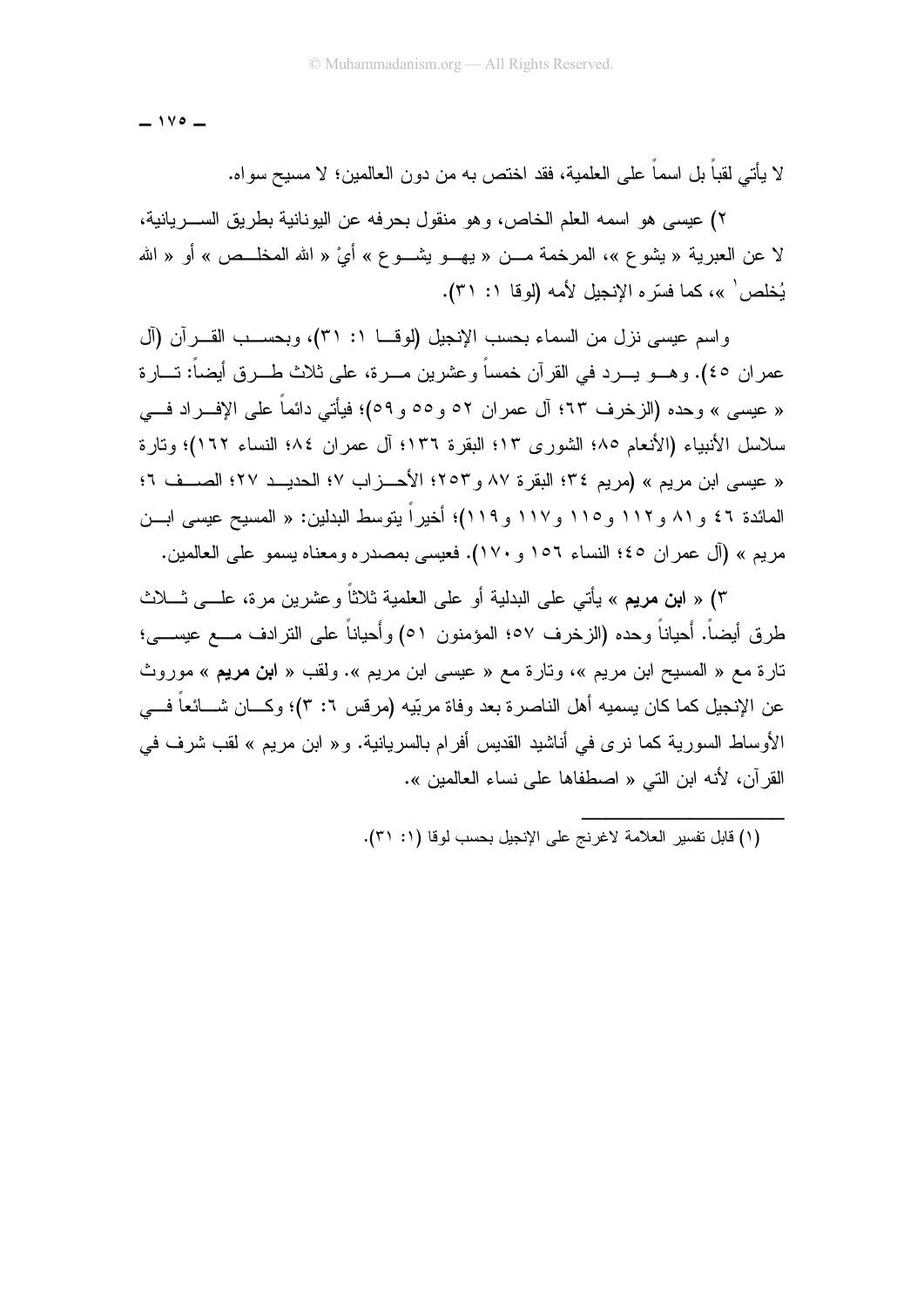$-111 -$ 

فالثــــلاثة « المسيح، عيسى، ابن مريم » أسماء علم له، يحدّد بعضها بعضاً؛ وتحصر « المسيح » في « عيسى، ابن مريم » من دون العالمين.

> ٢ \_ للمسيح أيضاً **ثلاثة أوصاف:** عبد الله، نبي الله، رسول الله. تلك الأوصاف نأتـى مترادفة، وإنْ حملت فـى ذاتها معنـى خاصنًّا.

١) « **عبد الله** » هذا هو اللقب الذي ينطق به عيسى منذ مولده، « قال: إني عبــد الله أنانـي الكتاب وجعلنـي نبيّاً » (مريم ٣١)؛ «إنْ هو إلاّ عبد أنـعمنا عليه وجعلنـــاه مـــثلاً لبنــــي إسرائيل » (الزخرف ٥٩)؛ لذلك « لن يستنكف المسيح أنْ يكون عبــداً لله » (النســـاء ١٧١). وفي نلك الآيات الثلاث معنى « العبودية » المقصودة لله: بالنبوة، وطاعة لله، والقدوة للنــــاس. وهو لقب خاص بالمسيح عند أشعيا (٥٣) حيث « عبد يهوه » أي « عبد الله » هو الضــــحية عن شعب الله، كما فهمه أيضاً دعاة الإنجيل (أعمال الرسل ٣: ٢٦).

٢) « النبي » هو أيضاً اللقب الذي نطق به في مولده: « آناني الكتاب وجعلني نبيّاً » (مريم ٣١). وفيه صفة النبي، مَن أوتـي كتاب الله؛ وهو وحده وُلد نبيّاً. ونبـــوة المســـيح فــــي القرآن تسمو على كل نبوة، لأنّه ختام الذرية النبوية المصطفاة على العالمين، جيلاً بعد جيــل (آل عمران ٣٣)، ولأنَّه ختام النبوة والكتـــاب، قفَّى به الله علـى الرسل، ولم يقفَّ عليه بأحـــد: « لقد أرسلنا نوحاً وإبراهيم وجعلنا في ذريتهما النبوة والكتاب، فمنهم مهتـــد، وكثيـــراً مــــنهم فاسقون. ثم قفّينا على آثار هم برسلنا، وقفّينا بعيسى ابن مريم، وآتيناه الإنجيل » (الحديد ٢٧). فهو خاتمة الأنبياء، بينما محمد « خاتم النبيّين » بمعنى « مصدّق » لهم، كما هو المتواتر فــــى القر آن.

٣) والمسيح هو « الرسول »، وهو من نعريفات القرآن به: « إنما المسيح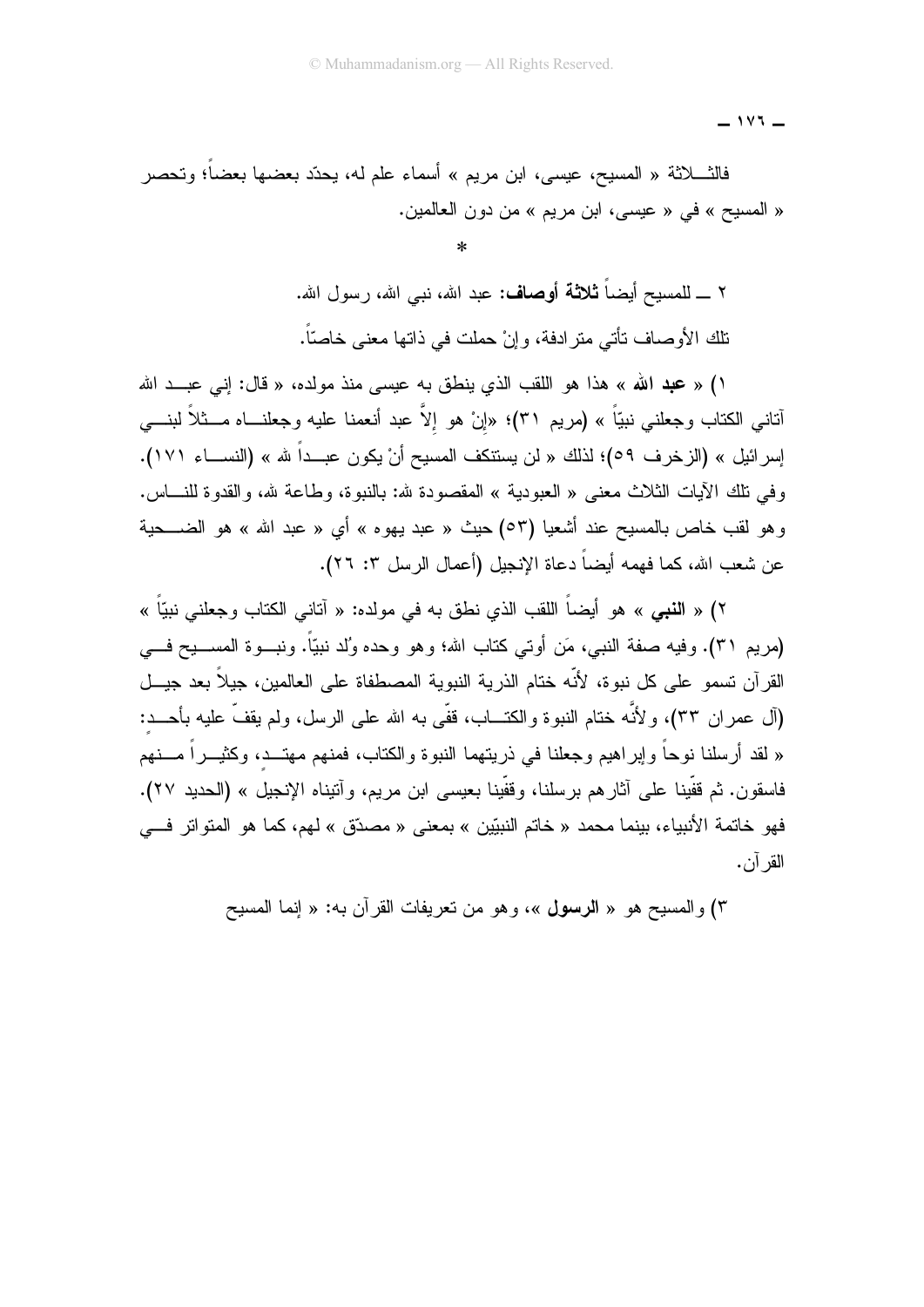$-144$ 

عيسى ابن مريم رسول الله » (النساء ١٧٠). كذلك صرّح لبني إسرائيل: « إنــــى رســـول الله الِيكم » (الصف ٦)، فقد كان « رسولاً إلى بني إسرائيل » قبـــل غيـــرهم (آل عمـــران ٤٩؛ المائدة ٧٨). وكان اليهود يتبجحون: « إنا قتلنا المسيح عيسى ابن مريم رسول الله » (النســـاء ١٥٦). بينمــــا أو حي الله إلى الحواريين « أنْ آمنـــوا بـي وبرسولي » (المـــائدة ١١٤). **فهـــو** « الرسول » على الإطلاق؛ « قال الجواريون: ربنا آمنا بما أنزلت واتبعنــا الرســول » (آل عمر ان ٥٣).

فالأوصياف الثلاثة يفسّر بعضها بعضاً، وتجعل نبوة المسيح ورسالته فسوق النبسوات , الر سالات كلـها، لأنَّه بـها قفَّى عليها جميعاً: « وقفَّينا بـعيسى ابن مريم وآنيناه الإنـجيل »؛ ولـــم يُقفّ عليه بأحد، بحر ف « النقفية » المختص.

٣ \_ هذا ما بظهر ٍ من خصائص رسالته الثلاث:

י) فقد **نال الوحي والتنزيل كله، ومنذ مولده:** « آتاني الكتاب وجعلني نبيّاً » (مـــريم ٣١)، وذلك بأنه تعالى « يعلمه الكتاب والحكمة، والنوراة والإنجيل » (أل عمر إن ٤٨)، بينمـــا غير ه تعلُّم الكتاب كهلاً. وكانت « نعمة » خاصة من الله للمسيح: « و اذكر نعمتي عليك و علي والدنك... إذْ علمتك الكتاب والحكمة، والتوراة والإنجيل » (المائدة ١١٣). وللمفسرين مذاهب في نفسير النعبير، ومحصَّلها أنه نال الوحي والنتزيل كله، لا بعضه، أو جزءاً من الكتاب، فلا يُقال فيه: « وما أونيتم من العلم إلاّ قليلاً »، بل العلم كله.

۲) وامتازت رسالته على الرسالات جميعها **بتأييد روح القدس له،** « إذْ أيدنك بــــروح القدس، تكلُّم الناس في المهد وكهلاً » (المائدة ١١٣). فبر هان تأييد روح القـــدس لــــه، النبـــوْة طفلاً وكهلاً، أيْ « من غير أنْ يتفاوت كلامه في هذيْن الوقتيْن؛ وهذه خاصية شــــريفة كانـــت حاصلة له، وما حصلت لأحد من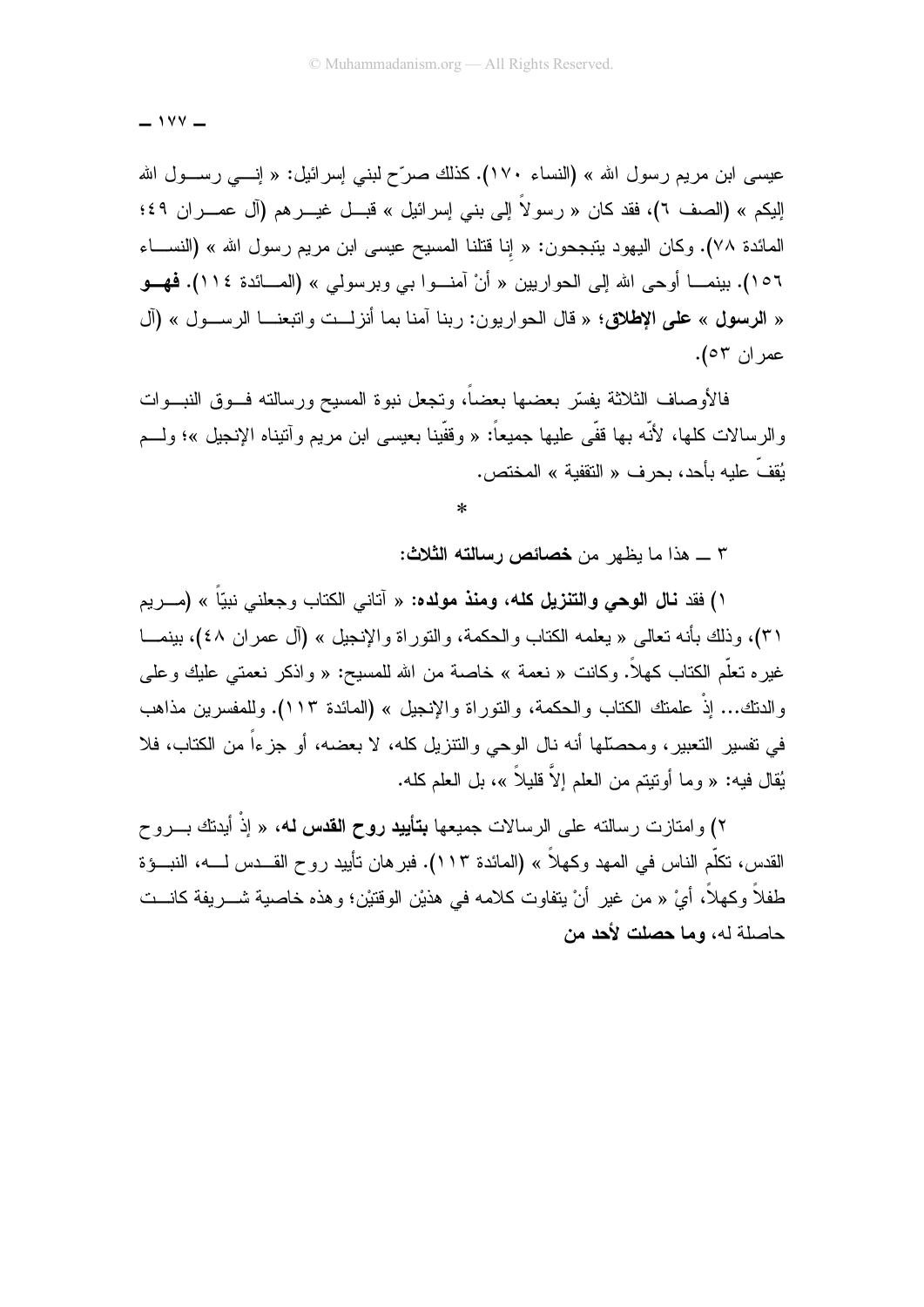$-144-$ 

**الأنبياء قبله ولا بعده** » (الـــرازي). ومن نتـــائج تأييد روح القدس لــــه المعجزات البيّنــــات: « وأتينا عيسى ابن مريع البيّنات، وأيدناه بروح القدس » (البقرة ٨٧ و٢٥٣)، فقــد « جعــل معجز اته سبب تفضيله لأنها آيات واضــــحة ومعجـــز ات عظيمـــة لمـــم يســـتجمعها غيـــره » (البيضاوي). وكان تأييد روح القدس لجميع الرسل يقتصر على حال الوحي؛ بينما تأييـــد روح القدس للمسيح كان دائماً في سيرته ورسالته، في جميع أقواله وأعماله وأحواله، يســـير معـــه حيث سار » (الجلالان)، « لا يفار قه ساعة » (الر از ي). و هناك تأييد في شخصيته نذكر ه بعــد حين.

٣) وامتازت رسالته **باستجماع المعجزات البيّنات**، منها ما تفرّق عند غيره، ومنها ما انفرد به على المرسلين أجمعين: « ورسولاً إلى بني إسرائيل أني قد جئتكم بآية من ربكم: أني أخلق لكم من الطَّين كهيئة الطير فأنفخ فيها فيكون طيراً بإذن الله \_ وأبرئ الأكمه والأبــــرص \_ وأحيى الموتى بإذن الله \_ وأنبئكم بما تأكلون وما تدخرون في بيوتكم: إن في ذلك لآية لكم إنْ كنتم مؤمنين » (آل عمر ان ٤٩ قابل المائدة ١١٣).

يذكر أ**ربعة أنواع من المعجزات:** الخلق، والإبراء، والإحياء، وعلم الغيب.

فالقدر ة الإلهية فيه على الإبراء كانت فوق طاقة البشر والمخلوقين، و خــص ّ بالـــذكر منها لبراء الأكمه والأبرص. « وروي أنَّه عليه الصلاة والسلام ربما اجتمع عليـــه **خمســـون ألفاً من المرضى،** مَن أطاق منهم أناه، ومن لم يطق أناه عيسى. وما كانت مداوانه إلاّ بالدعاء وحده » (البيضاوي)؛ « فأبرأ في يوم **خمسين** ألفا بالدعاء، بشرط الإيمان » (الجلالان).

والنوع الثاني **علم الغيب،** وهذا قد انفر د به عبسي: « وأنبئكم بما تأكلون وما تدخرون في بيوتكم ». ونعرف من الإنجيل أن علم الغيب في المســـيح كـــان يشـــمل غيـــب الخـــالق و المخلوق.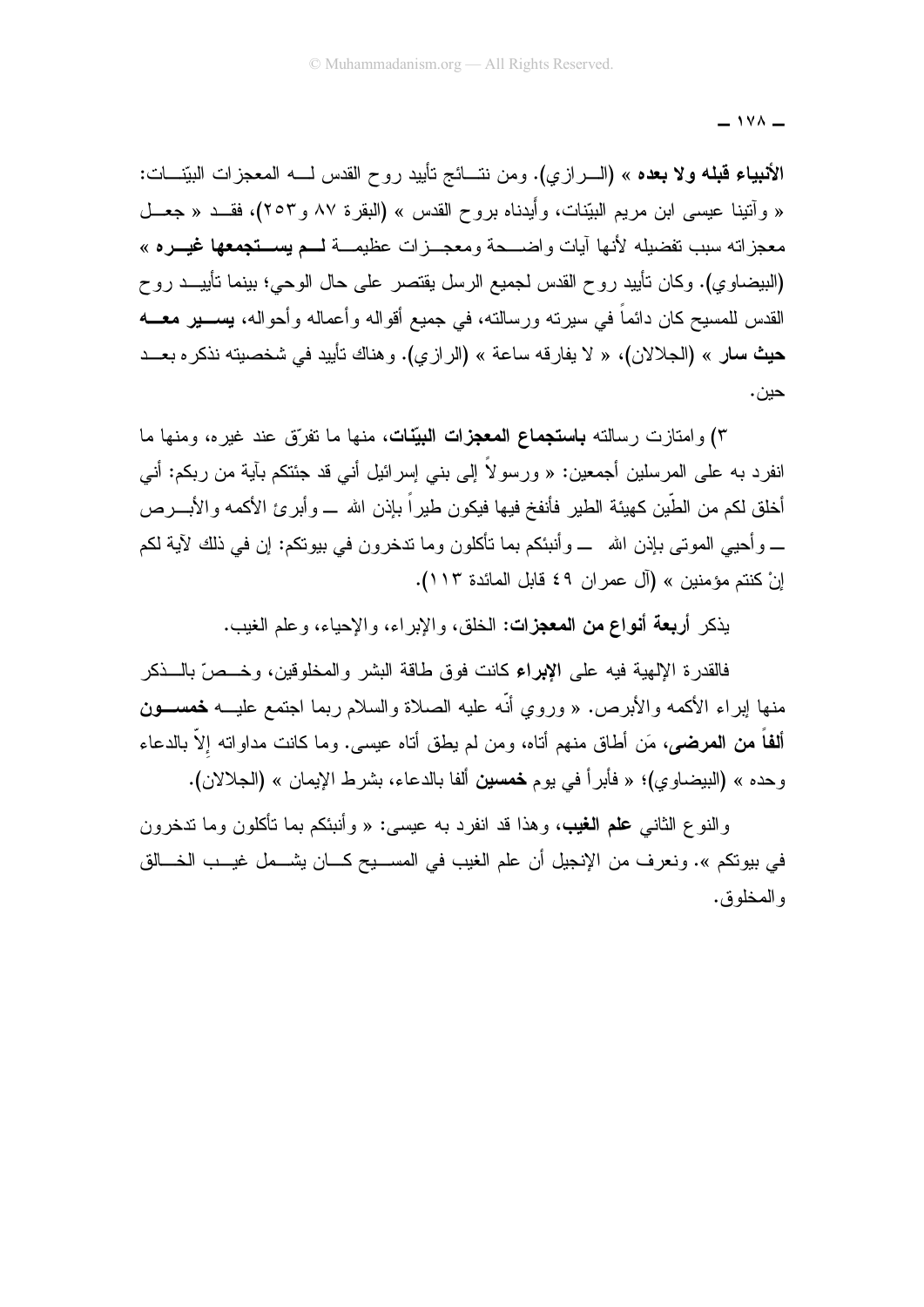$-149 -$ 

النوع الثالث إ**حياء الموتى.** والتعبير يأتي بلفظ الجمع. فلا يقتصر على حـــادث فـــرد، كما جرى لأليشع (اليسع). إنَّما كان إحياء الموتى قدرة إلهية فيه خاصة شاملة. وكانت قـــدرة الِهية فيه، ولو قُيِّد فعلها « بإذن الله ». وهذه القدرة الإلهية ترفـــع المســــيح علــــي المرســـلين أجمعين. كذلك بشهد لها القر آن مر نبْن.

النوع الرابع، وهو الأول في الذكر: « إ**ني أخلق لكم** »، معجزة خلق الطير من طــــين بنفخة من فمه القدوس، هي معجز ة المعجز ات التي لا يذكر القر آن مثلها لأحد مـــن العــــالمين. وهي قدرة الهية فيه، ولو قُيِّدها « بإذن الله ». ونلاحظ أنّ القرآن لا يستخدم تعبير الخلَّــق إلاّ ا بحق الله، سبحانه، وبحق المسيح معه: « إني أخلق لكم »؛ ويكرِّر ها « إ**ذ تخلُّــق** » (المائـــدة ١١٣)، حيث الله تعالى نفسه يشهد للمسيح بالخلق، « بإذني ». لقــد أذن لــــه الله « فخلـــق ». وهذه الميزة الفريدة، بل القدرة الإلهية، ترفع المسيح فوق المخلوقين أجمعين. **فالق**رآ**ن دعـــوة** لله وللمسبح معه.

تلك هي الخصائص الثلاث التي امتازت وانفردت بها رسالة المسيح.

 $\ast$ 

٤ \_ للمسيح في بشريته ثلاث صفات: الزكي، المبارك، البتول.

') قال الملاك لأمه، وهو ببشرها به: « إنما أنا رسول ربك لأهب (ليهب) لك **غلامــــ**اً زكيّاً » (مريم ١٨) أيْ « مزكّى بالنبوة » (الجلالان)؛ « طاهراً من الذنوب، أو ناميـــاً علــــى **الخير** أيْ مترقيــــاً من سنّ إلى سنّ على الخير والصّلاح » (البيضاوي). نلاحظ أن ابن مــــريم « طاهر من الذنوب » منذ البشاره بالحبل به، فقد **ولد على العصمة الأصلية؛** وعـــاش أيضــــاً على ا**لعصمة الفعلية** في ذاته وفي سيرته وفي رسالته؛ بينما تقتصر عصمة الأنبياء غيره على العصمة في الوحي والنتزيل، لا في الرسالة ولا في السيرة ولا في الشخصية، كما قيــل فـــي النبي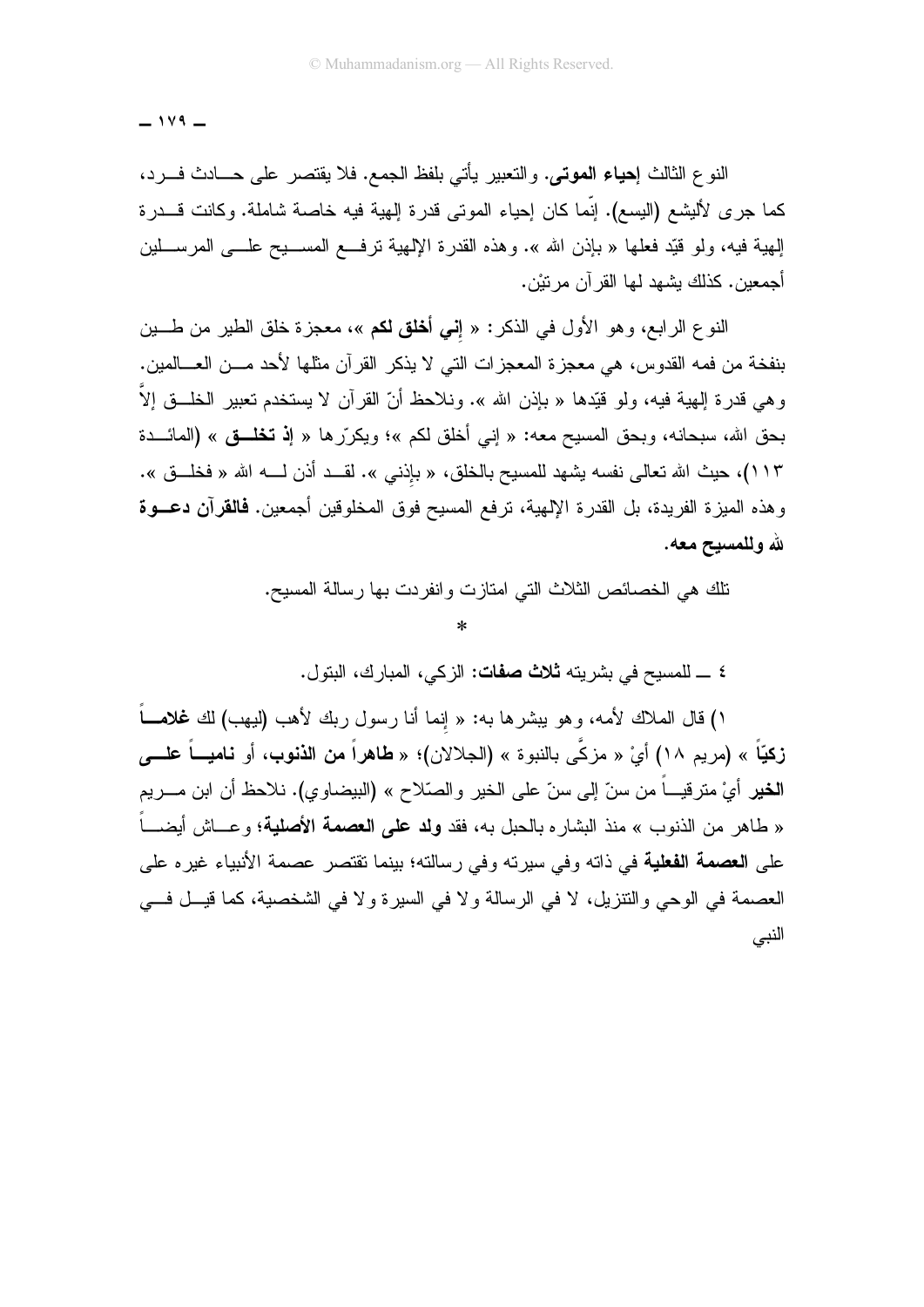$-11.2$ 

العربـي « ليغفر لك الله ما نقدم من ذنبك وما نأخر » (الفتح ٢). ونلكمـــا العصــــمة الأصــــلية والفعلية في المسيح بؤكدها أيضاً في قوله: « وأعيذها بك وذريتها من الشيطان الــــرجيم » (آل عمر ان ٣٦)؛ « وفي الحديث: ما من مولود يولد إلاّ مسّه الشيطان حين يولد فيستهل صار خاً، إلاّ مريع وابنها. رواه الشيخان » (الجلالان)؛ « ومعناه أن الشيطان بطمع في إغــواء كــل مولود بحيث يتأثَّر منه، إلاَّ مريم وابنهـــا فـــاٍن الله تعـــالـى **عصـــمهما** ببركـــة الاســـتعاذة » (الزمخشري والجلالان). فالكتاب والحديث يشهدان بعصمة المسيح منذ مولده.

٢) والمسيح يشهد لنفسه منذ مولده: « **وجعلني مباركاً أينما كنت** » (مريم ٣٠). فهــو ا**لمبارك** على الدوام، فبركة الله كلها تحل عليه، حتى صار « نفَّاعاً، وقيـــل معلمـــاً للخيـــر » (الزمخشري). ومن بركات الله عليه « أوصانبي بالصلاة والزكاة ما دمت حيّاً » (مــــريم ٣٠)؛ فهو رجل الصلاة، ورجل الزكاة من كل إثم مدى حياته. لـــذلك يعتبــــره الصـــــوفيون « ســــيد الأولياء » بل « ختم الأولياء ».

٣) و المسيح هو البتولي، ابن البتول. فقد ولد بتو لاً، و عاش بتو لاً، و ارتفع إلى الســـماء بنولاً. والقرآن بسميه « ابن مريع » لأنه لا أب له؛ ولا يدعوه (أبا فلان) كعادة العرب، لأنــــه عاش بتولاً، أو كما يقول في سابقه المبشّر به، يحيى بن زكريا، « حصوراً » أيْ « مبالغاً في حبس النفس عن الشهوات والملاهي » (البيضاوي)؛ فقد ارتفع فوق حاجة الرجل إلى حـــواء، بحسب الحديث، « المر أة شرّ كلَّها وشرّ ما فيها أنَّه لا بدّ منها ». وهذه خاصــــية انفـــرد بهـــا و حده بين البشر .

فتلك صفات ثلاث للمسيح في بشريته، انفرد بها علـــي العـــالمين وعلـــي المرســـلين أجمعبن.

 $\ast$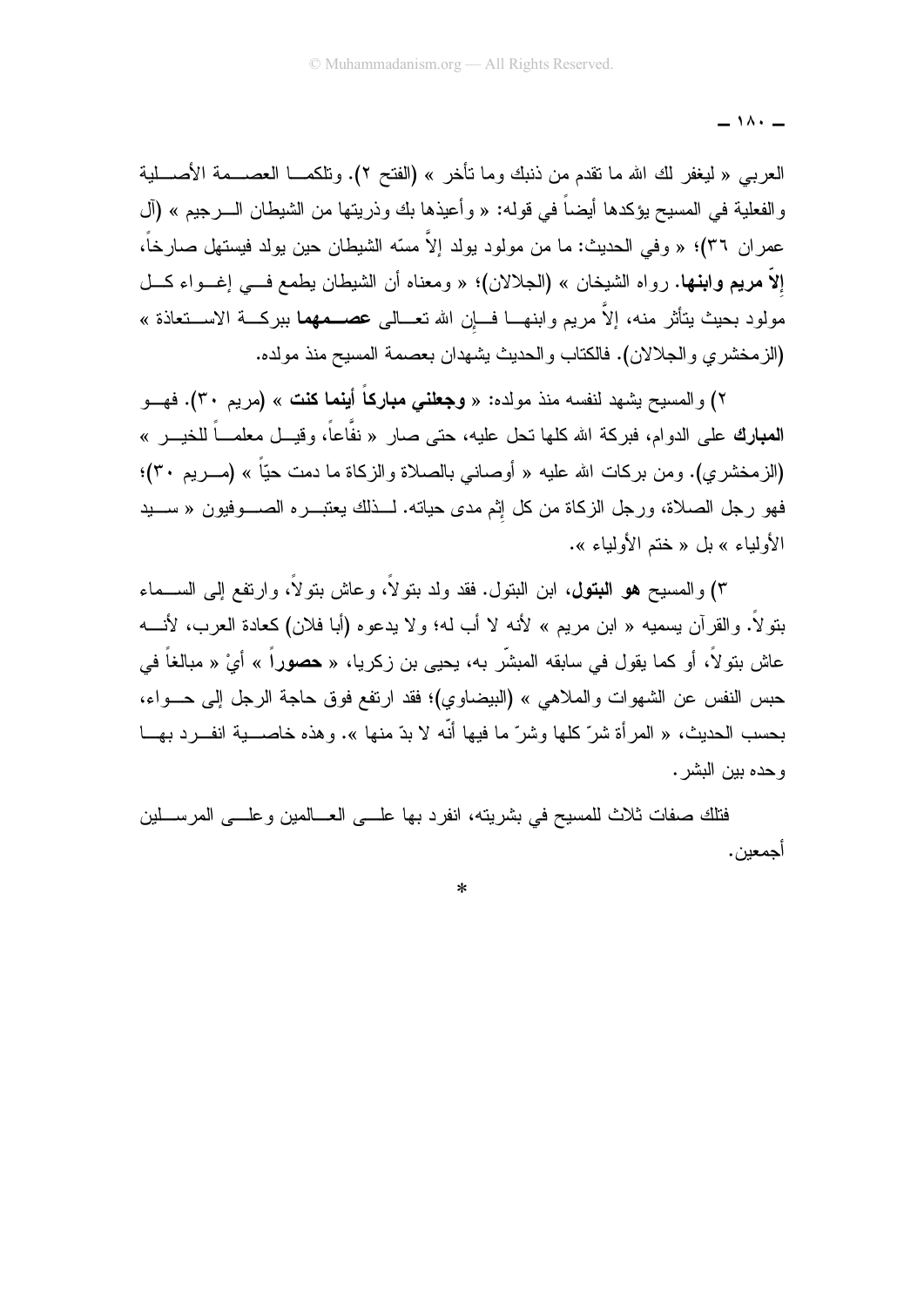$-141 -$ 

و « الوجيه في الدنيا والآخر ة »، « ومن المقربين ».

י) المسيح هو ا**لمثل في الحياة**: « ولما ضُرِب ابــن مـــريم مـــثلاً، إذا قومـــك منـــه يصدون. وقالوا: أآلهنتا خير أم هو! ــ ما ضربوه لك إلاَّ جدلاً، بل هم قوم خصمون؛ انْ هـــو إلاَّ عبد أنعمنا عليه وجعلناه مثلاً لبني إسرائيل » (الزخرف ٥٧ ـــ ٥٩). فالقرآن يضرب ابـــن مربع مثلاً للعرب، أيْ بدعو له \_ **فالق**رآ**ن دعوة للمسيح** \_ فضـــجّوا وضـــحكوا « وقــالوا: أآلهتنا خير أم هو »؛ يفسّره قوله: « لن يستنكف المســـيح أن يكـــون عبـــداً لله ولا الملائكـــة المقربون » (النساء ١٧١). فآلهتهم التي يفاضلون بها دعوة القـــر آن للمســـيح هـــم الملائكـــة المقربون. ولم يجعـــل الله الملائكة مثلاً للبشر. إنمــــا جُعل ابن مريم وحـــده « مـــثلاً لبنــــي إسرائيل » ومن ورائهم للعالمين، كما يقدمه القرآن للعرب. ولا يصح مثلاً في الحياة للعـــالمين إلاّ من جعله الله « مباركاً أينما كنت، وأوصانـى بالصـلاة والزكـاة ما دمت حيّاً ». بينما النبــــى العربي كان « أسوة حسنة » في الجهاد.

٢) وكان المسيح « **وجيهاً في الدنيا والآخرة** ».

إن المسيح بشخصيته ورسالته « **وجه** » الدنيا والآخرة: « وجيهاً **ذا وجه (**في الـــدنيا) بالنبو ة، (والآخر ة) **بالشفاعة والدرجات الع**لا » (الجلالان)؛ « الوجاهة في الدنيا النبوة، وف*ي* الآخر ة الشفاعة » (البيضاوي)؛ « الوجاهة في الدنيا النبوة وا**لتقدم على الناس،** وفي الآخــر ة الشفاعة و علو الدرجة في الجنة » (الزمخشري)؛ « الوجاهة في الدنيا هي النبوة، أو اســـتجابة دعائه، أو براءته من العيوب! وفي الآخرة الشفاعة، أو علو درجته ومنزلته، أو كثرة ثوابــــه » (الر از ی).

فالمسيح في الدنيا وجه الناس بالنبوة والنقدم عليهم وبراءته من العيـــوب، واســـنجابة دعائه فهو الشفيع المشفّع للأنام؛ وفي الآخرة هو وجهها، بالشفاعة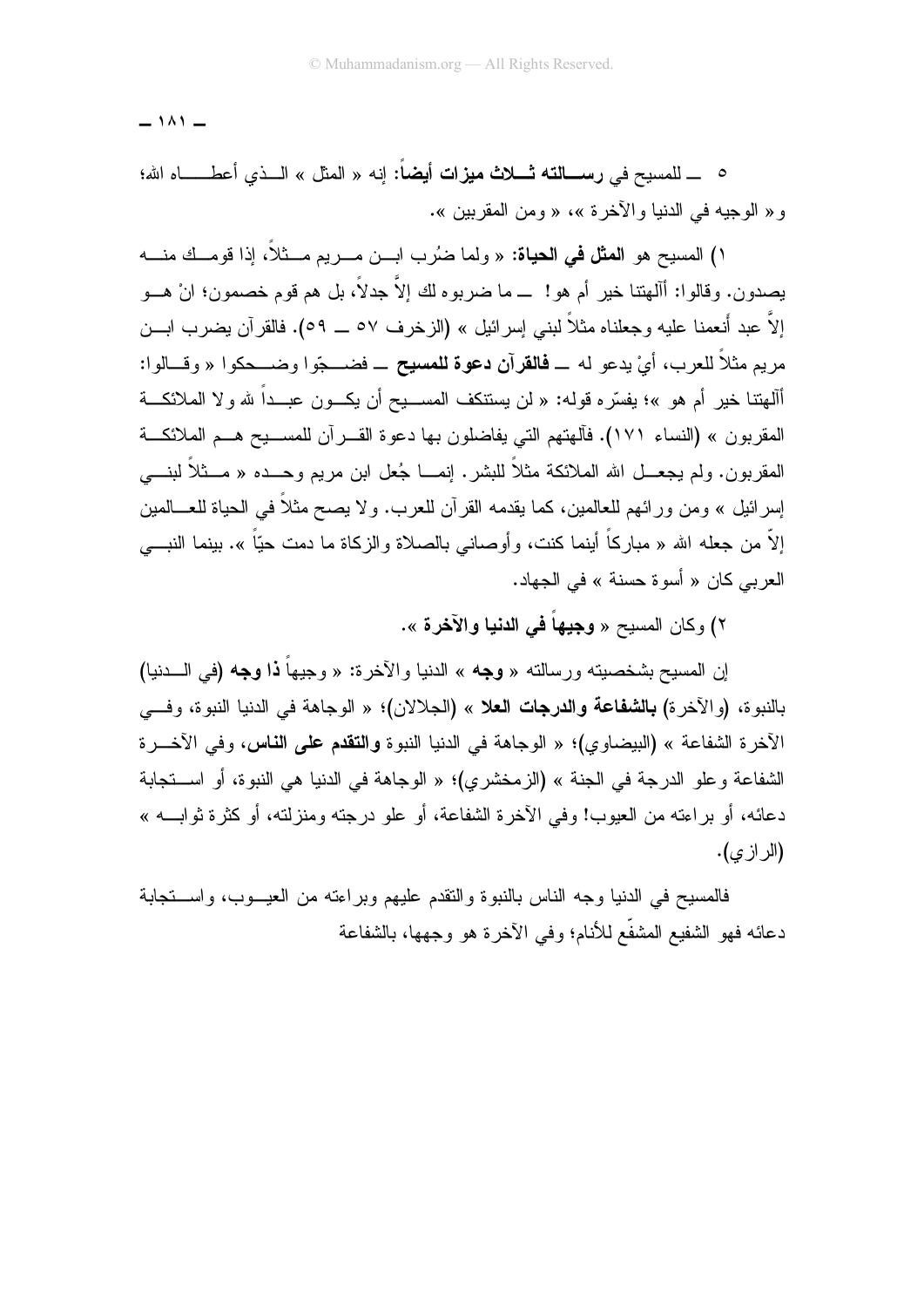$-111$ 

في يوم الدين \_ وهذا بالاجماع \_ وهو دور لا يصرِّح به القـــران إلاّ للمســـيح وحـــده، مــــع الملائكة المقربين، لأنه في ذاته أحدهم (النساء ١٧٠ و ١٧١)؛ وهو وجه بكثرة ثوابـــه؛ وهـــو أخيراً وجه الجنة لعلو درجته فيها، وجلوسه، في الدرجات العلا منها. فالوصف يرفع المســـيح فوق المخلوقين في الدنيا و الآخر ة، وجهاً وجاهاً.

٣) والمسيح « **من المقربين** » كذلك في الدنيا والآخرة. وقد يعني التعبير «المقربين» لدى الله على العموم. إنما يعني على الخصوص « الملائكة المقربين » بصفة كونه « كلمتــه وروحــــاً منه » (النساء ١٧٠ ــــ ١٧١). وبالنصريح بأنه « روح منه » تعالى، أي ملاك مـــن « الملائكة المقرِّبين » يرفِّعه القرآن فوق البشر والمرسلين أجمعين؛ وبما أنَّـــه « وجيـــه فــــى الآخر ة » فهو وجه « الملائكة المقربين » أنفسهم، وهذا يرفعه فــوق المخلــوقين أجمعــين، ويجعله في صلة خاصة مع الخالق، فوق المخلوفين.

فتلك ميزات ثلاث للمسيح في رسالته ومنزلته، ينفرد بها على المخلوفين أجمعين.

 $\ast$ 

٦ \_ للمسيح في سيرته **ثلاثة مواقف** بشمله فيها سلام الله كله: « والسلام علـــيَّ بـــوم ولدت، ويوم أموت، ويوم أبعث حيًّا » (مريم ٣٢).

يقول في يحيى بن زكريا: « وسلام عليه يوم ولد، ويوم يموت ويـــوم يبعـــث حيّـــا » (مريم ١٤). والفروق بين يحيى وعيسى كثيرة. فيحيى يقول فيه « سلام عليه » على النكـــرة النَّبي تفيد التَّبعيض؛ أما المسيح « فالسلام » عليه، على المعرفة الَّتي تقتضـي الشَّمول والكمال: فسلام الله كله يحل عليه في تلك المواقف الثلاثة؛ وهذا برهان انفر اده ومنزلته الوحيدة فيهـــا. و « سلام عليه » خبر ٍ عن يحيى؛ أما المسيح فهو الذي يشهد لنفسه بمعجزة نطقه في مهـــده إن سلام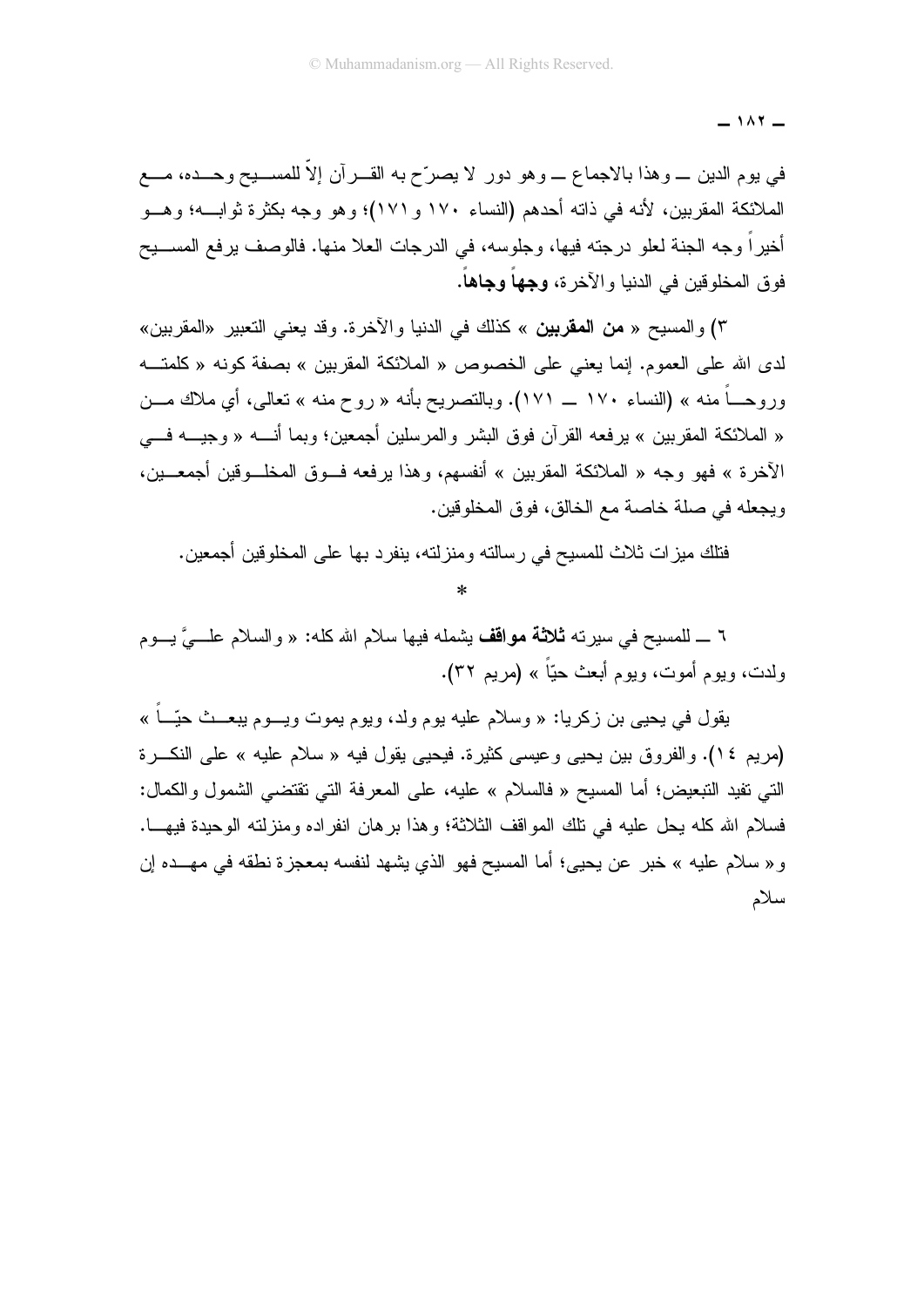$-107-$ 

الله كله سيرافقه في سيرته ورسالته كلها؛ وهذا ما لا يشير القرآن بشيء منه إلى غيره. وقــد اختص بالذكر تلك المواقف الثلاثة « لأنها أوحش المواطن » (الزمخشري)، وفي ذكر ها كناية عن غيرها. فسلام الله كله بِشمل المسيح في سيرته ورسالته وشخصيته جميعاً؛ ومعجزة نطقه بـها فـي مـهده بر هان تحقبق الله لـها.

١) « والسلام علىَّ يوم ولدت »! هذا ختام قصة مولد المسيح المعجــز. والإعجـــاز يكتنفه من كل جهة. جبر بل، أحد المقر بين بيشر به أمه؛ و هذا لم يحدث لر سول. و أمه و حـــدها في القرآن خاتمة الذرية المصطفاة على العالمين (آل عمران ٣٣)، ووحدها يقول فيهـــــا: « إن الله اصطفاك وطهَّرك، واصطفاك على نساء العالمين » (آل عمر ان ٤١)، فقد اصطفاها، أولاً بمولدها في حال العصمة؛ ثم اصطفاها لمولدها المعجز للمسبح. ومولد المسبح المعجز لا مثيل له في أخبار القرآن كلها، انفرد به على العالمين والمرسلين، فاستحق سلام الله كله عليه.

٢) « والسلام عليِّ... يوم أموت »: لقد استحق بعض هذا السلام سابقه والمبشر بـــه يحيى بن زكريا؛ أما المسيح فيستحق سلام الله كله في يوم موته لأنه موت معجز، « إذ قـــال الله: يا عيسى إني متوفيك ورافعك إليَّ » (أل عمران ٥٤) وهذا ما لـــم يحصـــل ليحيـــي ولا لغيره من الرسل، بل انفرد به المسيح وحده. وحده المسيح لم يخضع لسلطان الموت، بينما كل العالمين والمرسلين، بسلطان الموت مقهورون. وانتصار المسيح على سلطان الموت يستحق سلام الله كله.

٣) « وال**سلام عليّ... يوم أبعث حيّاً** ». وهذا البعث حيّاً يتم للحـــال بعد وفاتــــه: « إذ قال الله: يا عيسى إني متوفيك ورافعك إليّ » (آل عمران ٤٢)، بينما جميع الرســـل، ويحيـــي نفسه بنتظرون البعث في اليوم الآخر . فالمسيح وحده في العالمين والمرسلين مبعوث حيّاً منـــذ ألفي سنة. **وهذا البعث يقترن بالرفع إلى الله في السماء:** « بــل رفعـــه الله إليــــه » (النســـاء ١٥٦). قال الرازي (علي أل عمران ٥٥ \_ ٥٦): « واعترفوا بأن الله تعالى شــرّف عيســـي بهذه الآبة بصفات: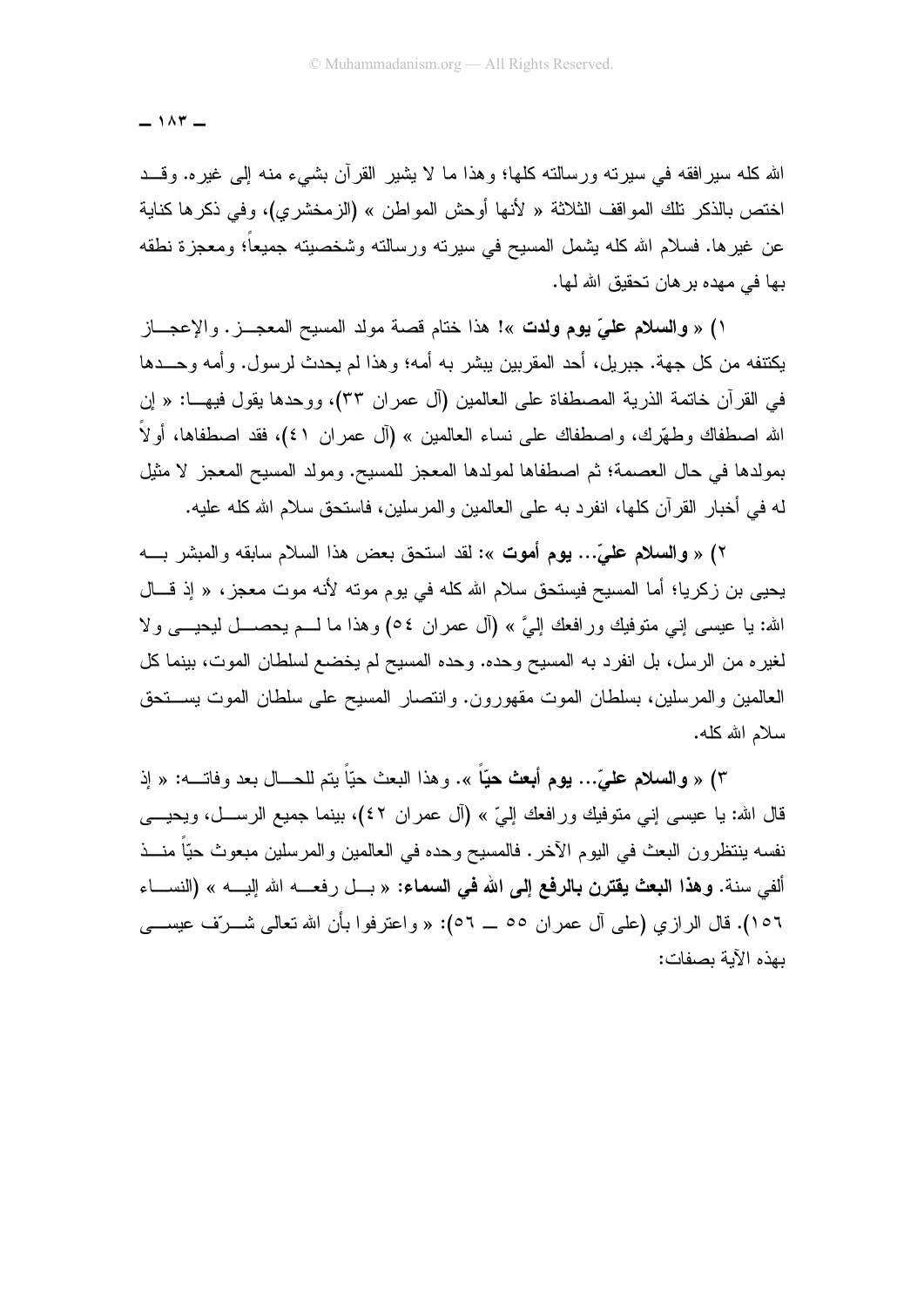$-105$ 

الأولى الوفاة المعجزة؛ الثانية الرفع إلى ملكوت الله، إلى محل كرامته نعــالى، وجعــل ذلــك (رفعاً) إليه للتفخيم والتعظيم؛ الثالثة تطهيره من الذين كفروا، وكما عظَّم شأنه بلفظ الرفع إليه، أخبر ٍ عن معنى تخليصه منهم بلفظ التطهير ؛ والر ابعة تفوِّق المؤمنين بالمسيح على الكـــافرين به، بالقهر والسلطان والاستعلاء إلى بو م القبامة، وبالحجة و البر هان و الفوقية بالر فعة و الدر جة. إنه نعالى بشَّر عيسى عليه السلام بأنه يعطيه في الدنيا نلك الخـــواص الشــــريفة والــــدرجات الرفيعة العالية؛ وأما في القيامة فإنه يحكم بين المؤمنين به وبين الجاحدين برسالته ». وهكــذا يكون الإيمان أو الكفر بالمسيح من موازين يوم الدين؛ وهذا يرفع المسيح فوق المخلوق إلـــي الخالق، ملك يوم الدين.

فتلك مواقف ثلاثة للمسيح في سيرته ومصيره لا يطاله فيها أحد من العالمين.

٧ ـــ للمسيح أخير اً **ثلاث حالات في شخصيته** تر فعه على المخلو قين: تأييـــده بـــروح القدس، واختصاصه بالقدرة الإلهية على الإحياء والخلق، وانفراده بالرفع إلى الله في الســـماء. ذكر ناها بالنسبة لسبر ته ور سالته؛ و الآن نفصلها بالنسبة لشخصبته في ذاته.

١) « وأيدناه بروح القدس » (البقرة ٨٧ و٢٥٣ قابل المائدة ١١٣). قال البيضــــاوي: « أراد به جبريل، أو **روح عيسى**، ووصفها به لطهارنه من مسّ الشيطان، أو لكرامنه علــــى الله نعالى ولذلك أضافها إلى نفسه نعالى؛ أو لأنَّه لم نضمه الأصلاب ولا الأرحام الطوامث ». قال الزمخشري: « بروح القدس أيْ **بالروح المقدسة**، ووصفها (بالقدس) كمـــا قـــال (وروح منه) فوصفه بالاختصاص والنقرب للكرامة ». وقال الرازي: فيه ثلاثة أقوال، منها قول أبـــي مسلم: « إن روح القدس الذي أيده بـه يجوز أنْ يكون الروح الطاهرة التـّي نفخها الله تعالى فيه وأبانه بها عن غيره ممن خلق من اجتماع نطفتي الذكر والأنثبي ».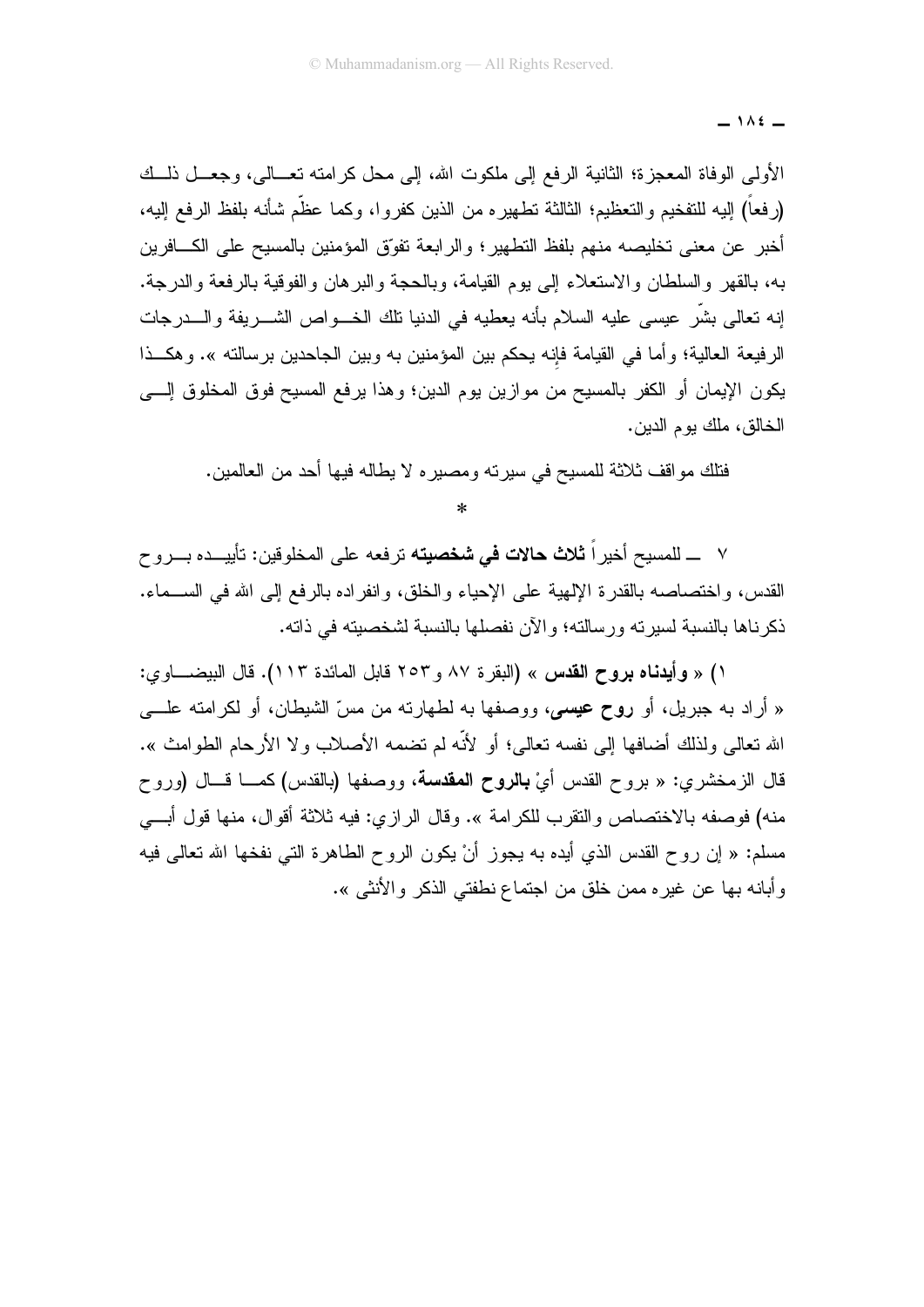$-100-$ 

فمن معاني النعبير « أيدناه بروح القدس » أنه **روح عيسى،** وهي « روح الله » كمـــا قال الحسن، « والاسم الأعظم الذي كان يُحيى يه عيسى عليه السلام الموتى » كما قـــال ابـــن عباس. والرازي يقابل التعبير بالصفة « روح منه » (النساء ١٧٠)، وفي الوجه الخامس مـــن معانيه يقول: « روح منه، أدخل النتكير في لفظ (روح) ولذلك يفيد التعظيم؛ فكـــان المعنــــي: روح من الأرواح الشريفة القدسية العالية. وقوله (منه) إضافة لذلك الروح إلى نفسه نعــالى لأجل التشريف والتعظيم ». **فروح القدس هو روح الله الذي تكوّن منه عيسى؛** فليس روحــاً إنسانية؛ إنما هي فوق الإنسان، بل فوق الملاك، لأنها « روح القدس » أي الله، « روح منه » أي صادرة منه تعالى (البيضاوي).

٢) « وإذ تخلق بإذنـي... وإذ تحيى الموتى بإذنـى » (المائدة ١١٣). فالقرآن ينســب للمسيح القدرة الإلهية على الإحياء وعلى الخلق، ولو قيدها « بإذنبي » أو « بإذن الله ». فهـــي قدرة ذاتية وصوفها « **بالاسم الأعظم** » الذي كان به عيسى يخلق ويحيى. فروح القدس، الاسم الأعظم، الذي به يخلق المسيح ويحيى، هو ذاته السامية التي ترفعه فوق المخلوق إلـــي صــــلة ذاتية خاصة بالخالق نفسه، سبحانه وتعالى.

٣) « ورافعك إلىّ » (آل عمر ان ٥٥) « بل رفعه الله إليه » (النســاء ١٥٧). فــال الرازي: « ورفع عي*سى* عليه السلام إلى السماء ثابت بهذه الآية؛ ونظير هذه الآية قوله ف<sub>سى</sub> أل عمر ان (إنـي منوفيك ورافعك إلـيّ). ودلَّ ذلك علـي أن رفعه إليه أعظم فـي باب الثواب مـــن الجنة ومن كل ما فيها من اللذات ». فقضية رفع المسيح حيّاً إلى الله نفسه في الســـماء ثابتـــة بنص القرآن القاطع، مهما نحذلق المفسرون المعاصرون الذين يحاولون عبثاً النقليل من هـــذه المحقيقة التبي نزفع المسيح وحده ــــ من دون العالمين ـــ إلى جوار الله فـــي ســـمائه وخلـــوده وحياته الصمدانية.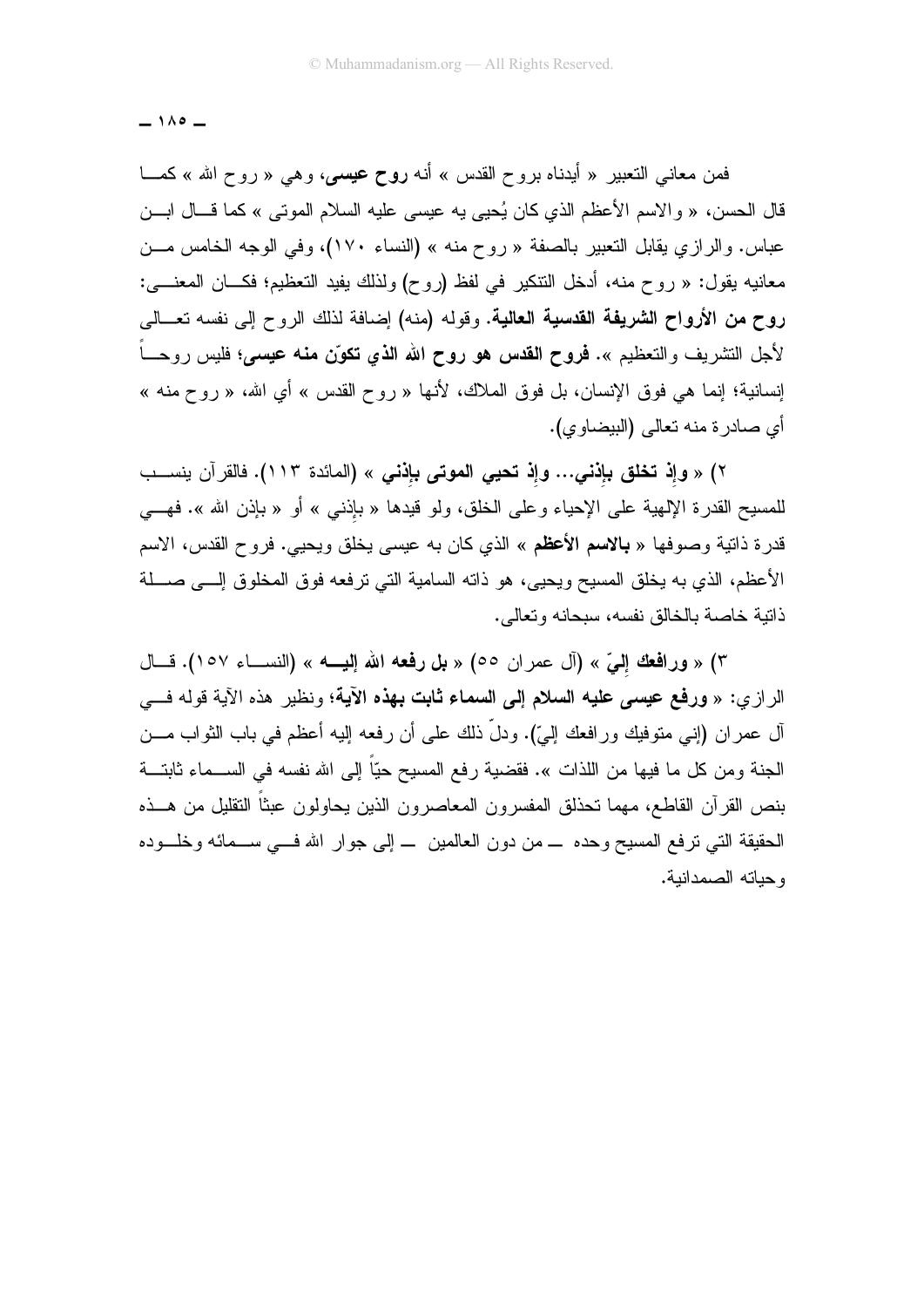$-111 -$ 

فتلك الحالات الثلاث في شخصية المسيح، بحسب القرآن، تجعله أقرب إلى الخالق منه إلى المخلوق، كما سيتضح أيضاً من صفاته الذاتية.

ثانياً: ميزات المسيح الخاصة الذاتية

في النعريف بالمسيح يقول: « إنما المسيح... كلمنه ألقاها إلـــي مــــريم وروح منــــه » (النساء ١٧٠). إنه « ابن مريم »؛ وإنه أيضاً مسيح الله، وكلمة الله، وروح منه تعـــالـي. ففــــي نفسير ها كما فهموها سر شخصية المسيح في ذاته السامية.

۱ ــــ انـه مسبـح الله

لقد أبدع المفسرون بإيضاح معنى هذا الاسم الكريم.

١) قال البيضاوي: « سُمَّى كذلك لأنه مُسح بالبركة » ـــ ولـــم يُمســـح غيــــره مــــن المخلوقين ببركة الله مسحاً؛ فكان هو مسيح الله.

« أو مُسح بما طهّره من الذنوب » ــــ ولم ينلْ أحد هذه ا**لعصمة الفعلية** من الــــذنوب، فهو مسيح الله المعصوم.

« أو مسحه جبريل صوناً له من مسّ الشيطان » ـــ ولم ينلْ أحد من العالمين و لا من المرسلين هذه ا**لعصمة الأصلية** من كلّ شر أو إثم. فهو مسيح الله المعصوم على الإطلاق.

« أو مسح الأرض ولم يقم في موضع » ــــ وهذا عمل أقرب إلى فعل الخالق منه إلى عمل المخلوق. فهو المسيح على الإطلاق لدى الله.

٢) وقال الرازي، مستجمعاً جميع ما قيل في تفسير ه: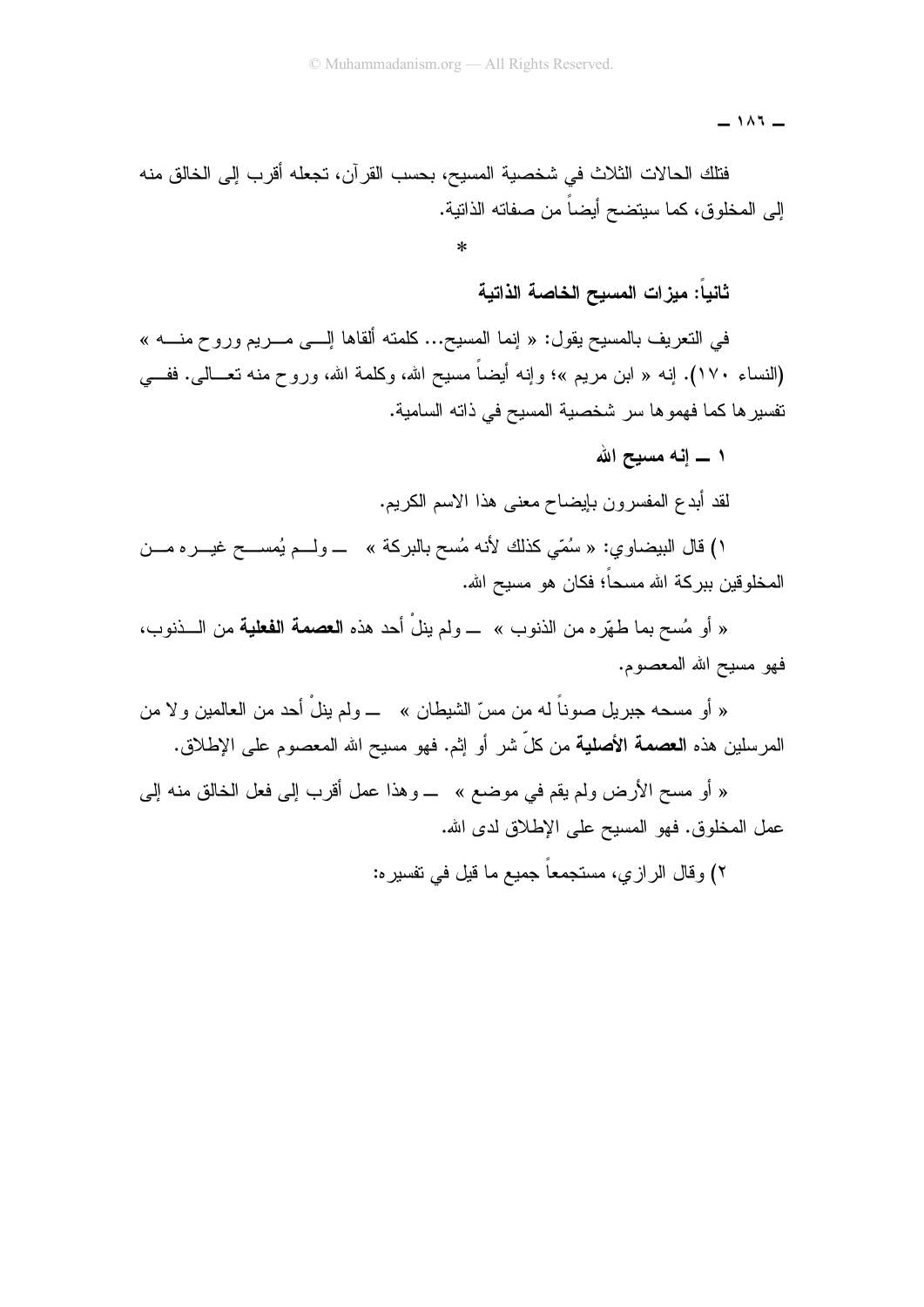$\sim$  1  $\land$  Y  $\sim$ 

« قال ابن عباس: إنما سُمّي (مسيحاً) لأنّه ما كان يمسح بيده ذا عاهة إلاّ بـــــرئ مــــن مرضه » ـــ و هذه قدر ة الِمِية فو ق طاقة المخلو ق.

« وقال أحمد بن يحيى: لأنه كان يمسح الأرض، أيْ يقطعها في المـــدة القليلـــة » ــــــــــــــــــــــــــــــ وهل يقوى بشر على ذلك؟

« لأنه كان بمسح ر أس البِتامي لله تعالى » ـــ فمسحته تقديس لله.

« لأنه مُسح من الأوزار والآثام » ــ فهو وحده المعصوم على الإطلاق كما يدل عليه اسمه، مسيح الله.

« لأنه مسحه جبر بل بجناحه وقت و لادته لبكون له ذلك صوناً من مسِّ الشيطان » ــــــــــــــــــــــــــــــــــ فهو وحده مسيح الله، لا سلطان للشيطان عليه، فهو فوق قدر ة سلطان الظلمة.

« لأنه خرج من بطن أمه ممسوحاً بالدهن » ــ فمسيح الله يمتاز عن كل مولود حتـــي بالمحسو سات.

فالسيد المسيح يدل اسمه على العصمة، و على القدر ة الإلهية، و على القداســـة الذاتيـــة، التي تجعله في ذاته أقرب إلى الخالق منه إلى المخلوق؛ فهو وحده مسيح الله. فترى كما مسحة المسيح ترفعه بلا مقابلة فوق مسحة النبوة؛ وترفعه فوق المخلوق إلى صـــلة خاصــــة ذاتيـــة بالخالق.

 $\ast$ 

٢ \_ إنه « كلمة الله ». قد استجمع الرازي تفاسيرهم بقوله (على آل عمر ان ٣٩): ۱) « سمي عيسى (كلمة الله) من وجوه: إنه خُلق بكلمة الله وهو قوله (كن) من غيـــر و اسطة الأب، كما يُسمى المخلوق خلقاً، و هو باب مشهور ً في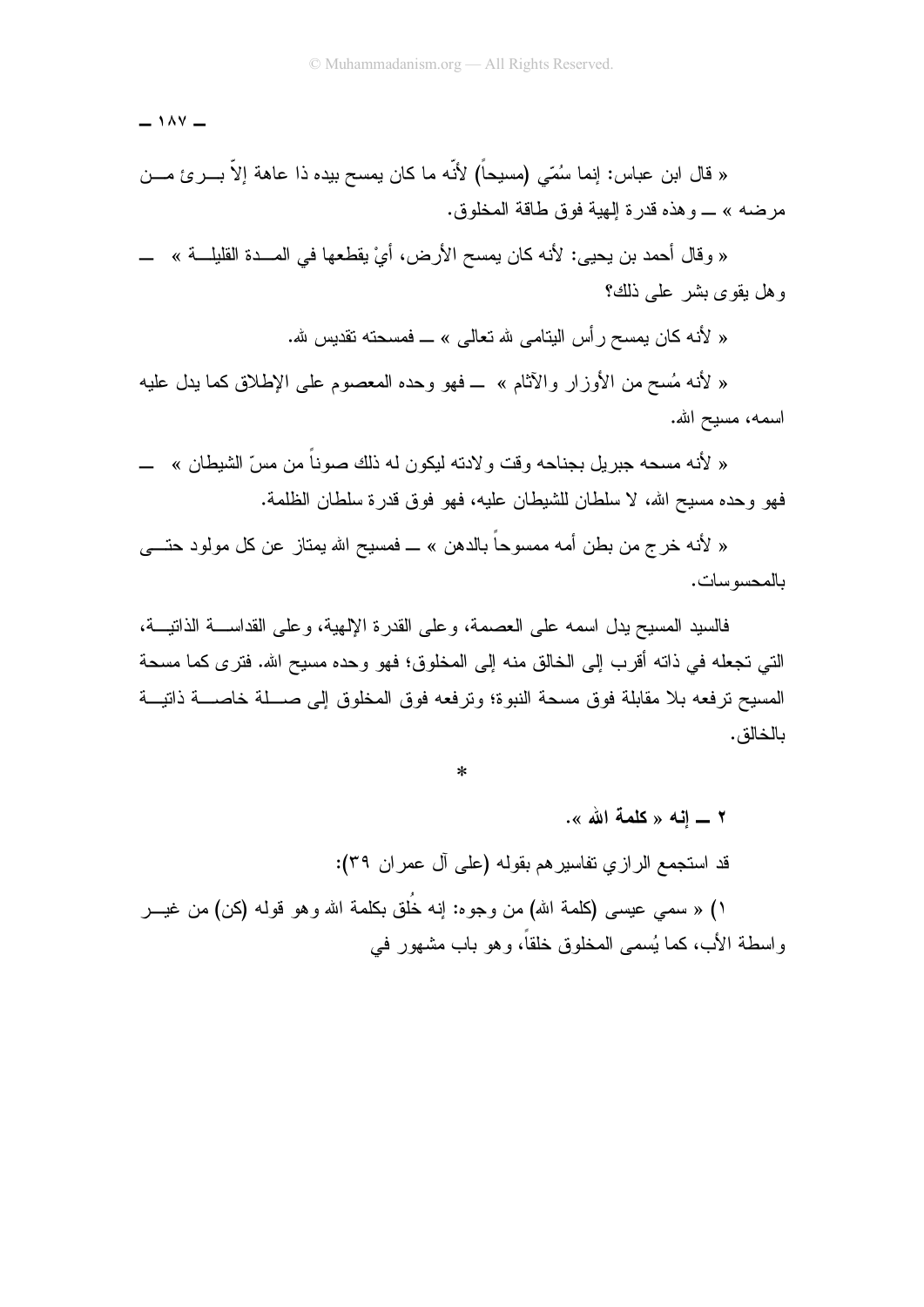$\overline{\phantom{0}}$  1  $\wedge\wedge\overline{\phantom{0}}$ 

اللغة » ــ لو صـح ذلك لكان أدم أولـى بـالاسم؛ لكنـه علمٌ مختص بالمسيح وحده دليلاً علـى ذاتـه.

٢) « إنه تكلَّم في الطفولية، و آتاه الله الكتاب في ز من طفوليته فكان في كو نه متكلمـــاً بالغاً مبلغاً عظيماً؛ فسمى « كلمة » أي كاملاً في الكلام » ـــ فالإعجاز فيه صفة ذاتية، لا في المنزل إليه فقط. وهذا الإعجاز الكامل في الكلام بر هان ذاته.

٣) « إن الكلمة كما أنها نفيد المعاني والحقائق، كذلك كان عيسى **يرشد إلى الحقـــائق** والأسرار الإلهية، كما يُسمى القرآن روحاً » ـــ لم يسمِّ القرآن روحاً، إنما النعبيــــر « أوحينــــا إليك روحاً من أمرنا » (الشورى ٥٢) أيْ ملاكاً جاءه في رؤيا حراء، كما ننل الآية الســـابقة علي طر ق الوحي الثلاث. فالمسيح بصفة كونه (كلمة الله) كان « يرشد إلى الحقائق والأسرار الإلهية »، فهو يعرف غيب الله ويكشفه لعباده. وعلم الغيب صفة إلهية يتمتع بها المسيح لأنسه « كلمة الله ».

٤) « لأنه حقق كلمة بشارة الأنبياء به، كما قال (وحقت كلمة ربك) » ــــ وحده بشّـــر به الأنبياء، وهـــو وحده حقق بشارتهم به، فهـــو « كلمة ربك » في سيرته ورسالته، كما هـــو « كلمة الله » في ذاته.

٥) « إن الإنسان يُسمى (فضل الله) و(لطف الله)، فكذا عيسى عليه السلام كان اســـمه العلم (كلمة الله) و(روح الله) » ـــ ولكنه اسم علم من الله نفسه، لا مــــن البشــــر : « إذْ قالـــت الملائكة: إن الله يبشرك بكلمة منه اسمه المسيح عيسى ابن مريم » (أل عمران ٤٥). وعندما يُنز ل الله اسماً على شخص فهو دليل على ذاته؛ وليس فقط على العلمية.

٦) أضاف الر از ي (علي آل عمر ان ٤٥): « سُمّي كلمة الله **كأنه صا**ر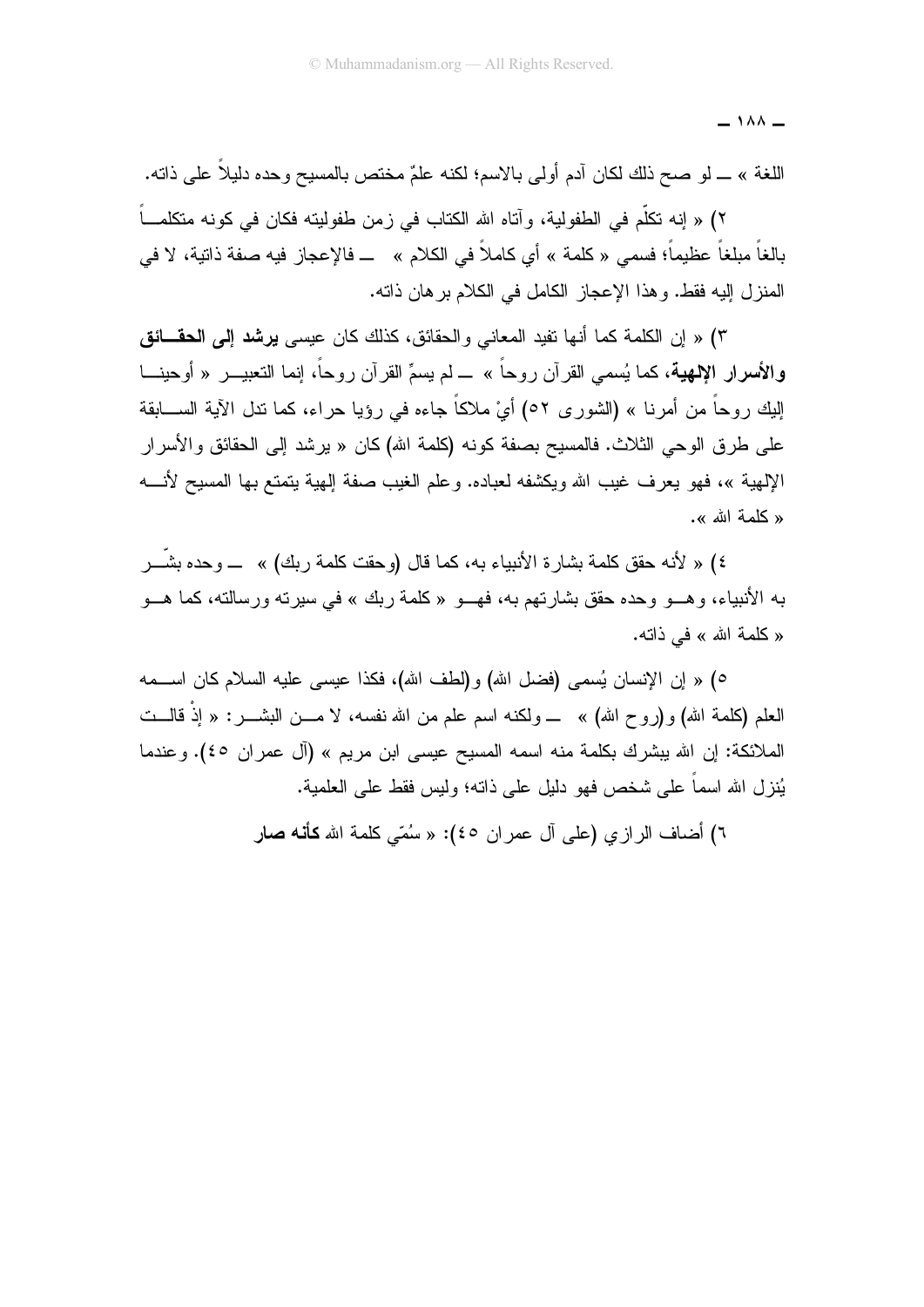$-14 -$ 

عينها.

y) « أو الأنه أبان كلمة الله أفضل بيان » ـــ و هذا بر هان إعجاز ه في كلامــــه، لا فــــي النتزيل البه فقط؛ وإعجاز غير ه بقتصر على النتزيل.

لكن كل تلك التفاسير قاصرة، بسبب الترادف **بين** « **كلمته** » **وبين** « **روح منه** » أي « روح صدر منه » تعالى (البيضاوي). لذلك استدراك الرازي وقال: « اعلمْ أنّ كلمة الله هي كلامه. وكلامه على قول أهل السنة: **صفة قديمة قائمة بذاته** ». لكن الرازي يـــرفض هـــذه النتيجة الحتمية لأنهـــا برهان الِهية « كلمة الله »؛ وكان عليه أنْ لا ينســـى مر ادفهـــا: « روح منه ».

فالمسيح هو « كلمة الله »، أيْ « عين كلمة الله » وهي « صفة قديمة قائمة بذاتــــه » تعالى. هــذا منطوق الاسم الكريم، كما ورد في الإنجيل بحسب يوحنا (١: ١ ـــ ٤)؛ والقرآن « تصديق الذي بين يديه (قبله) وتفصيل الكتاب » (يونس ٣٦). فإنْ تشابه الاسم في القــــرآن، « فاسأل الذين يقرؤون الكتاب من قبلك ». لكن القرآن يرفع التشابه بالجزم أن « كلمــــة الله » هو «روح منه » تعالى.

 $\ast$ 

۳ ــــ إنـه « روح منـه » تـعالـي.

يبلغ النشابه ذروته، في القرآن، في تعبير « الروح ». نرى أولاً الواقع القرآنـــي فـــي تعابير الروح؛ ثم ندرس تفاسير هم لقوله: « روح منه ».

١) تعابير « الروح » في القرآن متعددة متنوعة.

قد يأتي تعبير « روح » على أسلوب ما بين ا**لمجاز** والحقيقة في موضعيْن: « أولئـــك كتب في قلوبهم الإيمان، وأيدهم بروح منه » (المجادلة ٢٢) أي « بنور »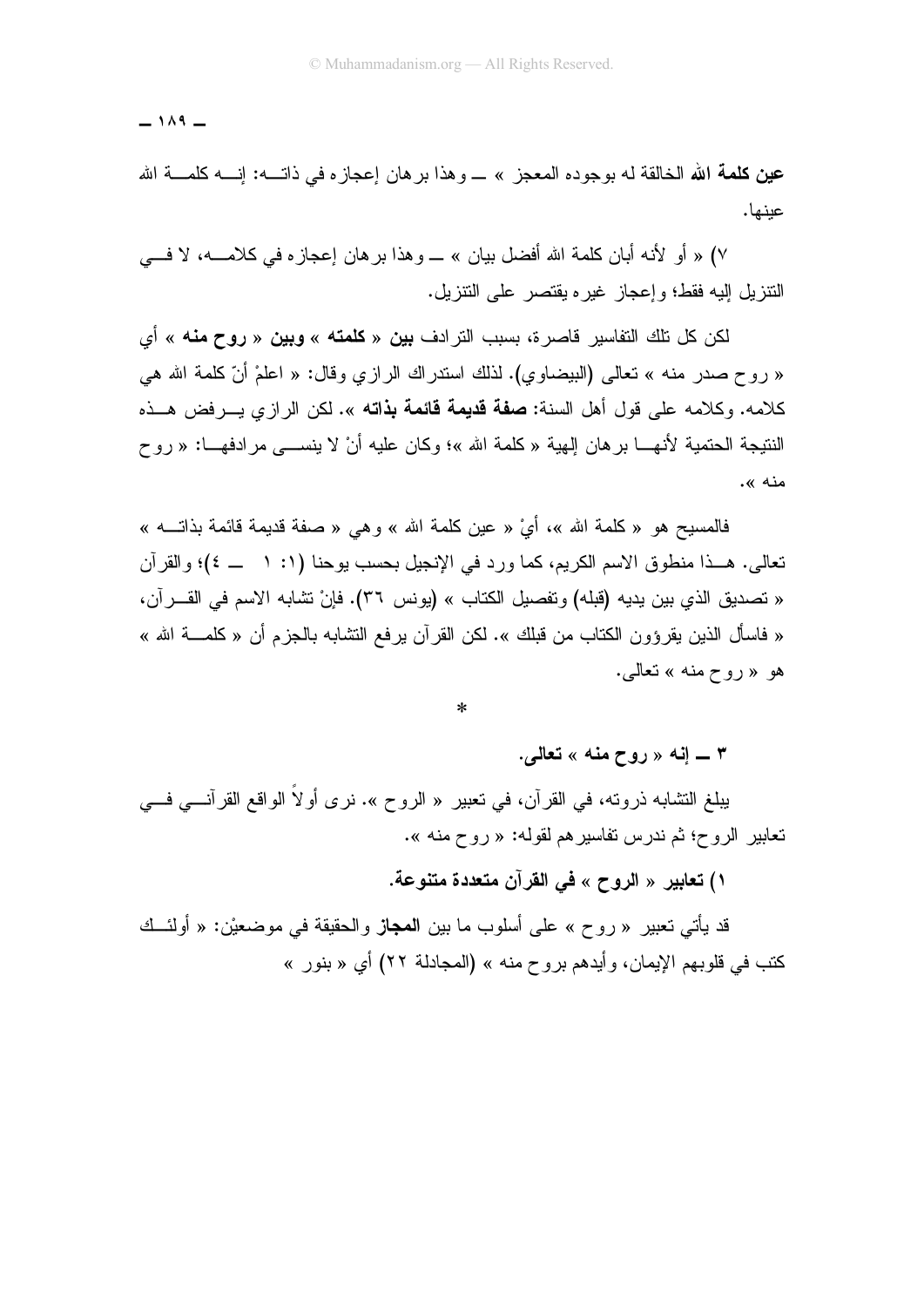$-19. -$ 

(الجلالان). وقال يعقوب لبنيه: « يا بني اذهبوا فتجسَّسوا من يوسف وأخيه، ولا تيأســـوا مـــن روح الله، إنَّه لا بيأس من روح الله إلاَّ القوم الكافــــرون » (يوسف ٨٧)؛ هنا روح الله يعنــــي « ر حمته » (الجلالان). وقد يكون التعبير كناية عن الملائكة الحفظة الذي وكلهم الله بحر اســـة البشر .

\_ وقد يأتي التعبير كناية عن **روح الإنسان**، كما في قوله: « وإذ قال ربك للملائكـــة: إني خالق بشراً من صلصال، من حمإ مسنون: فإذا سويته ونفخت فيه من روحي، فقعـــوا لــــه ساجدين » (الحجر ٣٨ و ٣٩؛ ص ٧٢)؛ وقوله: « ونفخ فيه من روحه » (ألم السجدة ٩).

\_ وقد يأتي كنساية عن **ملاك الوحي** الذي أوجي إلى النبي العربي في غسار حسر اء: « قَــلْ: نزلِّه روح القدس » (النحل ١٠٢)؛ « نزل به الـــروح الأميـــن » (الشـــعراء ١٩٣)؛ « أوحينا إليك روحاً من أمرنا » (الشورى ٥٢). فالروح الأمين، روح القدس، هو روح مـــن أمر الله أي مخلوق، هو جبر بِل نفسه بحسب تصر بِحه: « قلْ: من كان عدوّاً لجبر بِــل، فإنّــــه نزلّه علي قلبك بإذن الله، مصدقاً لما بين يديه، و هدى وبشر ى للمؤمنين » (البقر ة ٩٧). وقــد سمّى جبريل « روح القدس » على الإضافة إلى « القدس » أيْ الله، للتشريف؛ وهو غير قوله في عيسى: « وأيدناه بروح القدس » (البقرة ٨٧ و٢٥٣) كما سنرى. قيل إن « روحـــاً مـــن أمرنـا » (الشورى ٥٢) قد نـعنـى القرآن بسبب القرينـة « أوهينـا إليك روحاً من أمرنـا »، وهـــذا يتعارض مع الآية السابقة (الشورى ٥١) التي تفصل طرق الوحي الثلاث: الوحي المباشر مع عيسي، والوحي من وراء حجــــاب مع موسى، والوحي بالواسطة، واسطة ملاك الوحي، فهـــو « روح من أمرنا ».

\_ والروح هو أيضـاً **الملاك الذي بشَّر مريم بالمســـيح:** « فأرسلنا إليها روحنا فتمثـــل لمها بشراً سويّاً » (مريم ١٦). وهذا الملاك نفخ في مريم فحملت بالمسيح: « ونفخنا فيها مـــن روحنا » (الأنبياء ٩١)؛ فنفخنا فيه (فرجها) من روحنا »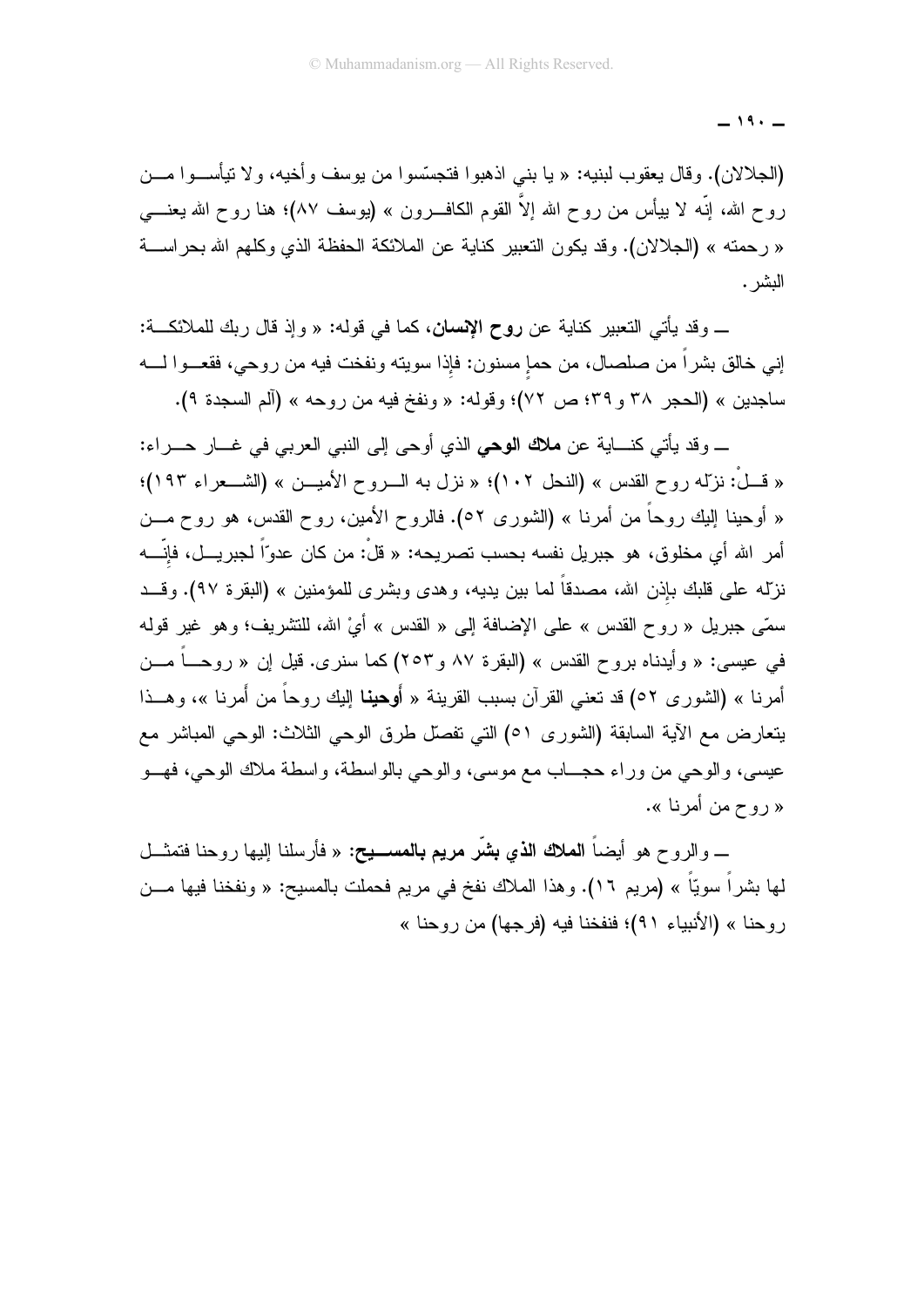$-191 -$ 

(التحريم ١٢). فقوله « من روحنا » يعني على الفاعل الملاك النافخ في مريم؛ وعلى المفعول الروح المنفوخ في مريع، كما سنري.

\_ ويأتي « ا**لروح** » **على العلمية** في صلة مع الملائكة؛ أوّلاً في الـــوحي والتنزيـــل: ينزل الملائكة **بالروح** على مَن يشاء من عباده أن أنذروا أنّه لا إله إلاَّ أنا فاتقون » (النحل ٢) في هذا التعبير قد يكون « الروح » منز لاً الملائكة، على الفاعل؛ أو منز لاً بالملائكـــة، علــــي المفعول: فعلي المفعول يعني « الوحي » (الجلالان)، وعلي الفاعل يكون « السروح » سبيد الملائكة، و هو الأصح. ثانياً في ليلة القدر « تتزَّل ا**لملائكة والروح** فيها بإذن ربهم مـــن كـــل أمر » (القدر ٤) هنا يظهر « الروح » متميز اً عن الملائكة في قضاء أقدار الله من كل أُمـــر : فمن هو؟ ثالثاً في يوم القيامة « تعرج الملائكة **والروح** إليه (الله ذي المعارج) في يـــوم كــــان مقداره خمسين أُلف سنة » (المعارج ٤)؛ هنا أيضاً يتميز الروح عن الملائكة: فمن هو؟ رابعاً في يوم الـــدين، يوم يقوم ا**لروح والملائكة** صفّاً لا يتكلمون إلاَّ من أذن لــــه الرحمــــان وقـــال صواباً » (النبأ ٣٨). هنـــا أيضاً يتميز الروح عن المــــلائكة **ويتقدمهم** كأنه ســـيدهم؛ ومثول « الروح » أمام الخالق الديان الرَّحمان لا ينكلُّم بإذنه، قرينة ظـــاهرة علــــى أن « الــــروح » مخلوق، مثل الملائكة. لكن من هو؟

\_ ويأتي « **الروح** » أ**يضاً على العلمية** في صلة مع الوحي: « رفيـــع الـــدرجات ذو العرش يُلقى الروح من أُمره على مَن بِشاء من عباده، لينذر يوم النلاق » (غافر ــ المـــؤمن ١٥) أي يوم القيـــامة والحشر في (النحل ٢) « ينزل الملائكة بالروح على مَـــن يشـــاء مـــن عباده »، أمَّا في (غافر ١٥) فالروح وحده يُلقى على الأنبياء، فكأنه بتميز عن الملائكة: فمـــن هو ؟

\_ أخيراً يأتي « الروح » كذات المسيح، في ثلاثة تعابير:

النعبير الأول الصريح القاطع هو في النعريف المشهور بالمسيح: « إنما المسيح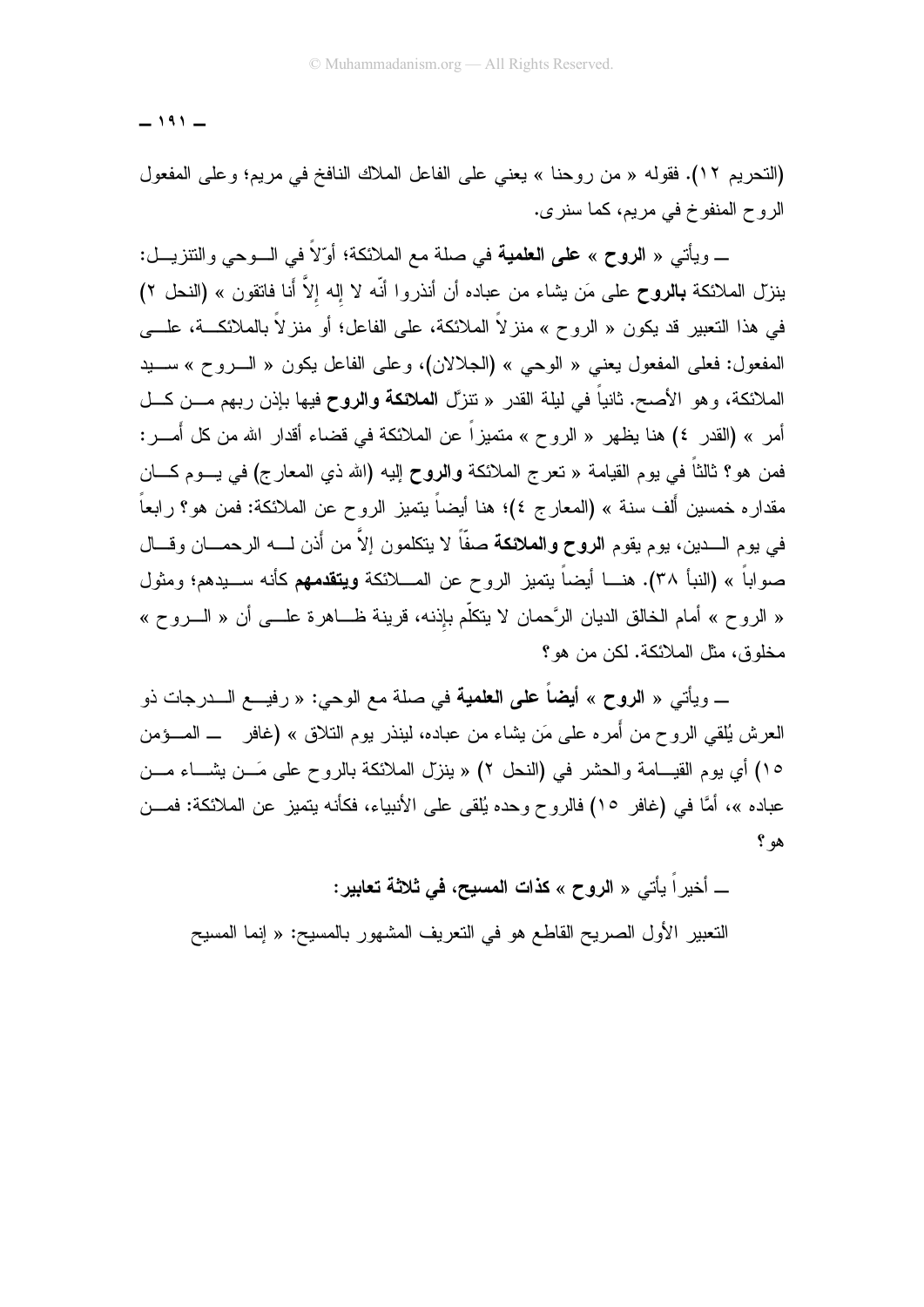$-197-$ 

عيسى ابن مريع، رسول الله وكلمته ألقاها إلى مريع وروح منه... لـــن يســــنتكف المســــيح أن يكون عبداً لله، ولا الملائكة المقربون » (النساء ١٧٠ ــ ١٧١). نلاحظ أولاً أن قولــــه « روح منه » هو مرادف على البدلية من « كلمة الله »، وهذا الترادف يقطع يقطع بــأن « كلمتـــه » **ذات قائمة بنفسها،** لا مجرد كلام الله أو أمر الله؛ وثانياً أن النعبير « **روح من**ه » وحيد فريـــد في القرآن لا يأتي فيه إلاَّ بحق المسيح، وسنرى نفاسير هم لهذا النعبير ، وجوهرها أن كلمة الله بمنزلة « روح منه » تعالى، أيْ بمنزلة ملاك؛ لذلك فهو يجعله مع الملائكة المقربين «عبــداً» لله، لا ربّاً معبوداً؛ مع أن النعبير « روح منه » بدل على أكثر من ذلك، على **صدور خــــاص** من الله؛ وثالثاً إن وصف المسيح بأنه « روح منه » بكشــف معنـــي كامنـــاً فـــي النعبيـــريْن الآخر بْن.

النعبير الثاني: « وأيدناه بروح القدس » (البقــرة ٨٧ و ٢٥٣)؛ « وإذا أيـــدتك بــروح القدس » (المائدة ١١٣) له معنيان: الظاهر وهو أن « روح القدس » هو غير روح المســـيح، وهو الذي يؤيد المسيح في فعله المعجز؛ ومعنى باطن وهو أن « **روح القـــدس** » فـــي هـــذا النعبير يعني **ذات روح المسيح.** وفسّروه: « بروح القـــدس أي بـــالروح المقدســـة، أراد بــــه جبريل، أو روح عيسى \_ ووصفها به لطهارته من الشيطان، أو لكر امتـــه علــــى الله تعـــالـى ولذلك أضافها إلى نفسه تعالى، أو 'لأنه لم تضـــمه الأصــــلاب و لا الأر حـــام الطو امـــث ـــ أو الإنجيل؛ أو ا**سم الله الأعظم** الذي كان يحيى به الموتى » (البيضاوي) ــ « بروح القــدس أي بالروح المقدسة؛ ووصفها « بالقدس » كمــا قــال « وروح منــه » فوصـــفه بالاختصـــاص والنقريب للكر امة؛ وقيل: لأنه لم تضمه الأصلاب ولا الأرحام الطوامث؛ وقيل: بالإنجيل، كما قال في القرآن « روحاً من أمرنا »؛ وقيل **بـاسم الله الأعظم** الذي كان يُحيى المـــوتي بـــذكره (الزمخشري) \_ « في نفسيره أقوال: الأول قال الحسن: القدس هو الله نعالي، وروحه جبريـــل عليه السلام؛ والذي يدل علي أن « روح القدس جبريل عليه السلام قوله نعالمي « قَـــلْ: نزيّـلــــه ر و ح القدس؛ و القول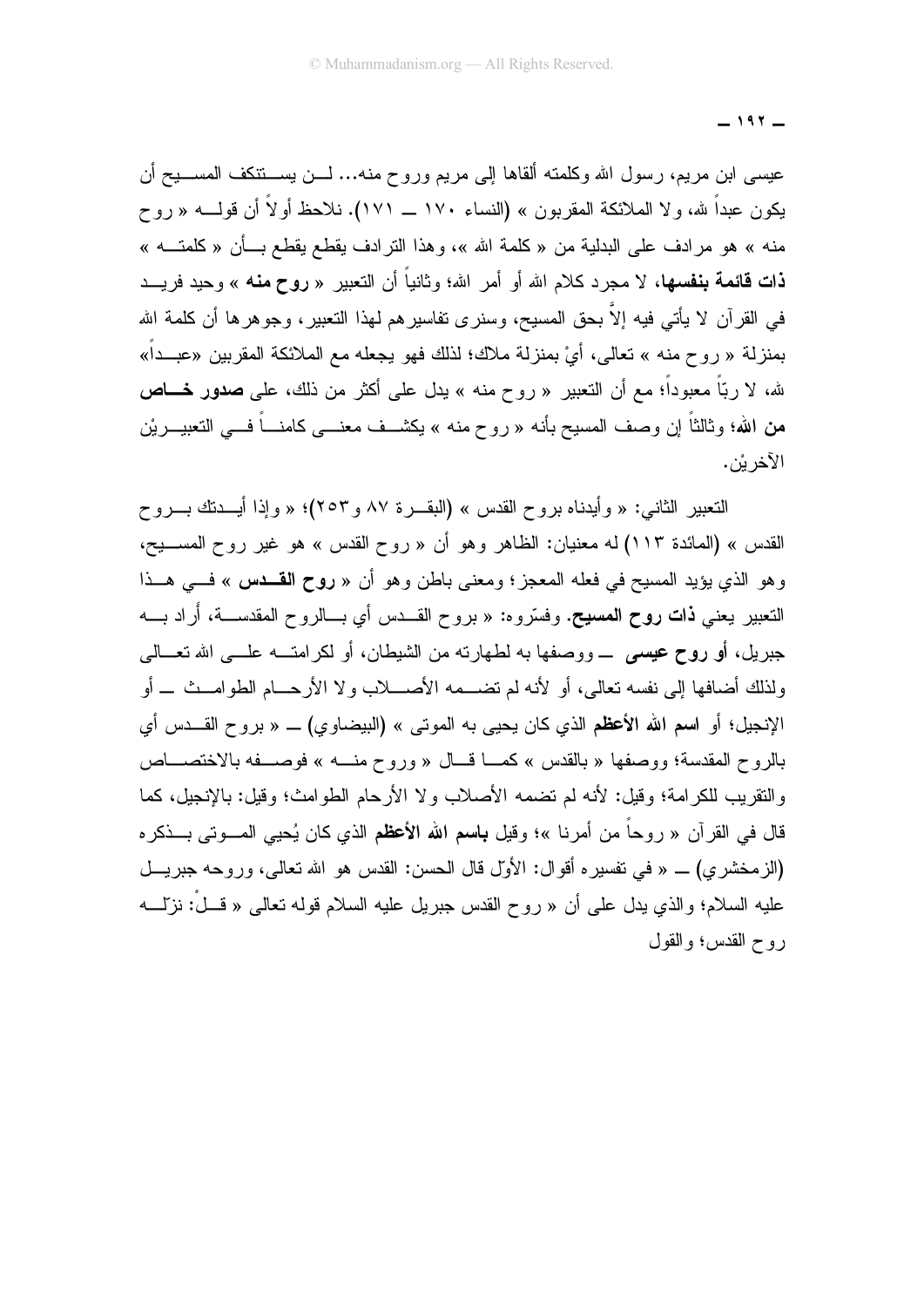$-197-$ 

الثاني وهو المنقول عن ابن عباس: إ**ن روح القدس هو الاسم** الذي كان يُحيى به عيسى عليه السلام الموتبي؛ والقول الثالث وهو قول أبي مسلم: إن روح القدس الذي أيـــده بــــه يجـــوز أن يكون الروح الطاهرة التي نفخها الله تعالى فيه، **وأبانـه بـها عن غيره** ممن خلق مـــن اجتمـــاع نطفتيْ الذكر والأنثى » \_ وهذه الأقوال الثلاثة متواترة منذ الطبري. أمّا قــولهم بــأنّ « روح القدس » الذي نأيِّد به المسيح هو جبريل، فقد جاء على المشاكلة مع « روح القـــدس » الـــذي جاءَ محمداً بالوحي. وأما قولهم بأنه الإنجيل، فهذا بعيد الاحتمال، لأن الإنجيل ليس « روحـــاً منه » تعالى. وأما القول بأنه « الاسم الأعظم » فهو يدل على قدرة إلهية في المســـيح تقـــدر على الإحياء والخلق، ونرفع المسيح فوق المخلوق. أخيراً بيقـــي أن « **روح القـــدس » فـــي** المصيح هو ذات المصيح، ويدل عليه قوله « روح منه »، حيث ذات المسيح روح القــدس أيْ روح الله الحالِّ فيه، فهو روح قدس فوق البشر من عالم الأرواح الملائكية، مثل قوله « مـــن المقربين » (آل عمران ٤٥) أيْ من « الملائكة المقربين » (النساء ١٧١)؛ فيكون ذات عيسى ملاكاً في إنسان.

وهذا ما يعنيه النعبير الثالث: « نفخنا فيها من روحنا »، « نفخنا فيه مـــن روحنــــا ». فعلي الفاعل بكون « روحنا » ملاك البشارة النافخ؛ وعلى المفعول بكــون « روحنـــا » هـــو المنفوخ في المسيح. والنتيجة من التعـــابير الثلاثة أن المسيح « روح منه » تعالى أي مــــلاك « من المقربين » ألقاه إلى مريم فكان المسيح عيسى ابن مريم. فكلها تقود إلـــى **ثنائيـــة فـــى شخصية المسيح:** إنه ملاك ألقى إلى مريم. لكن تعبير « روح منه » يدل على أكثر من ذلك، على صلة مصدرية خاصة من الله تعالى، كما سنر ي.

فتلك ا**لتعابير السبعة** المنتوعة في « الروح » جعلت الناس يسألون النبي العربي عـــن ماهية الروح الذي يذكره: « ويسألونك عن الروح؟ \_ قلْ: الروح من أمر ربـي، ومــــا أونيــــتم من العلم إلاَّ قليلاً » (الاسراء ٨٥). فالتعريف « السروح من أُمسر ربسي » أي « علمــــه لا تعلمونه » (الجلالان)؛ « قلْ: الروح من أمر ربي.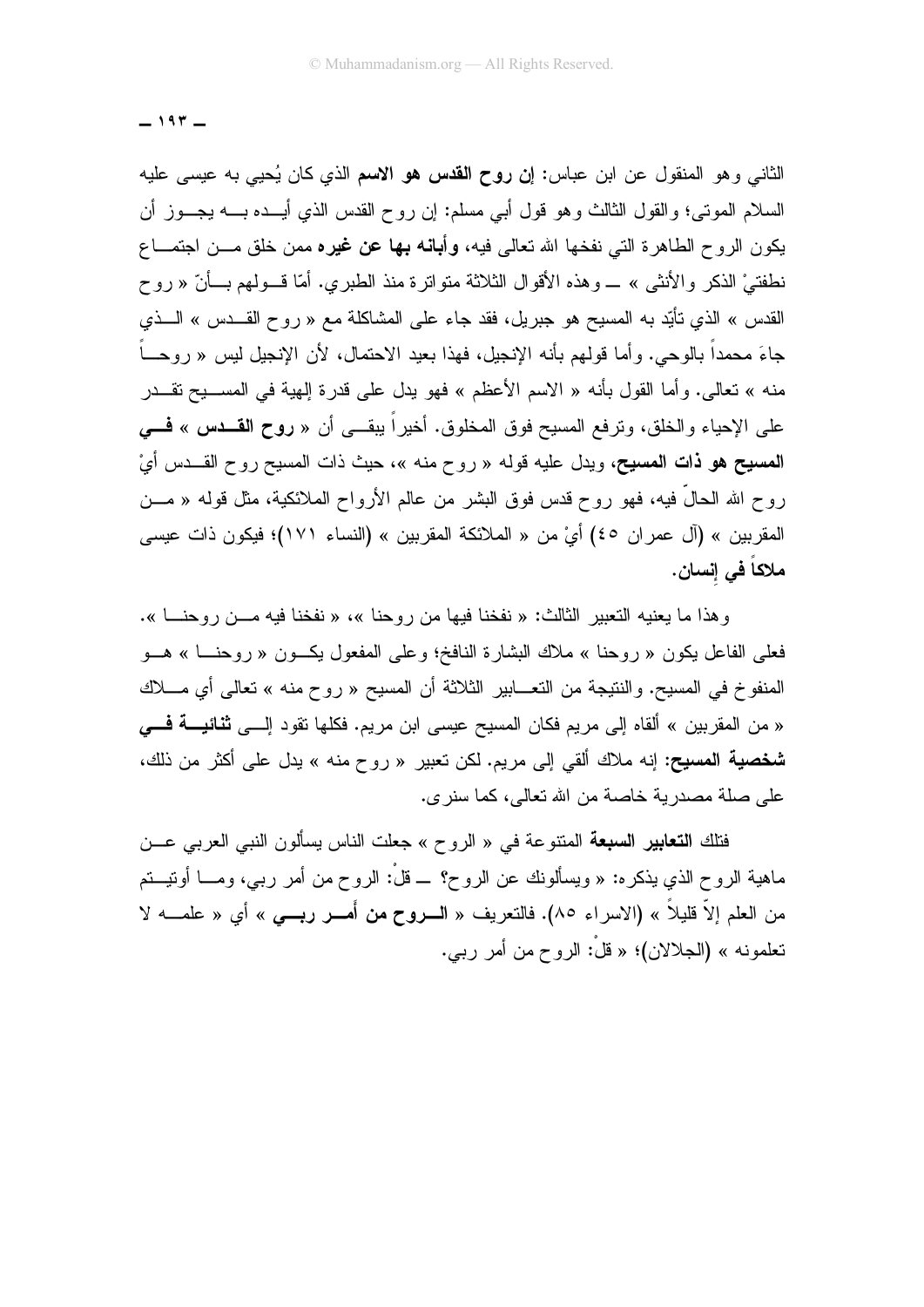$-196$ 

١) من الإبداعيّات الكائنة بكن، من غير مادة، وتولَّد من أصل كأعضاء جســـده؛ ٢) أو وُجـــد بأمر ه وحدث بنكوينه، على أن السؤال عن قدمه وحدوثه؛ ٣) وقيل: ممّا استأثر الله بعلمه... وأبهم أمر الروح **وهو مبهم في التوراة؛ ٤)** وقيل: الروح جبريل؛ ٥) وقيل: **خلق أعظم مـــن** المعلك؛ ٦) وقيل: القرآن. و« من أمر ربي » « معناـــه من وحيه » (البيضاوي). أما كـــون « الروح » جبريل أو القرآن فهذا غريب لأنه يتعارض مع النص « من أمر ربسي » الـــذي استأثر بعلمه. وقول البيضاوي أنه « من الإبداعيات » أو « وُجد بـــأمره وحـــدث بتكوينــــه » فيتعارض مع الإبهام الذي « من أمر ربي، معناه من وحيه » كما يقول. بقى إن « الــــروح »: « خلق أعظم من الملك » أو أنه « مما استأثر الله بعلمه »، والقولان متكاملان. ونلاحظ أنه ي**ستخدم العلمية في تسميته** « ا**لروح** »: فهو كائن فوق الملاك أقرب على الخالق منــــه إلــــى المخلوق.

والنتيجة الحاسمة أن القرآن **يجهل أمـــر** « ا**لروح** » ا**لمطلق،** ويعلن ذلــك بصراحة: « وما أونيتم من العلم إلاَّ قليلاً ». وبما أن القرآن يصرِّح بجهله في أمر « الروح » المطلَّــق، فما علينا إلاَّ العمل بالأمر الذي فيه: فإنْ كنت في شك مما أنزلنا إليك فاسأل الـــذين يقـــرؤون الكتاب من قبلك » (يونس ٩٤). فإن « الروح » على العلمية والمطلق سر من ذات الله نفسه، سيجانه وتعالى.

قال الأستاذ دروزة': « في الآية (٨٥) حكاية لسؤال أُورد على النبي ص عن الروح، وأُمر له بالإجابة بأن الروح من أمر الله نعالى واختصاصه وعلمه؛ وليس مـــن شـــأن البشـــر إدر اكه؛ و أن ما أو تبه الناس من العلم هو قليل بالنسبة إلى علم الله و آباته في كونه ». ليس فقط علم الناس قليلاً في سر « الروح » المطلق، وليس في الآية من مقابلة مع علم الله وآياته فـــي كونه؛ إنما العلم المنزل في القرآن بشأن « الروح » هو القليل. وقال أحدهم: مضــــي محمـــد، ولمَّا يدر ما الروح!

 $\ast$ 

(١) التفسير الحديث، ج ٣، ص ٢٦٢.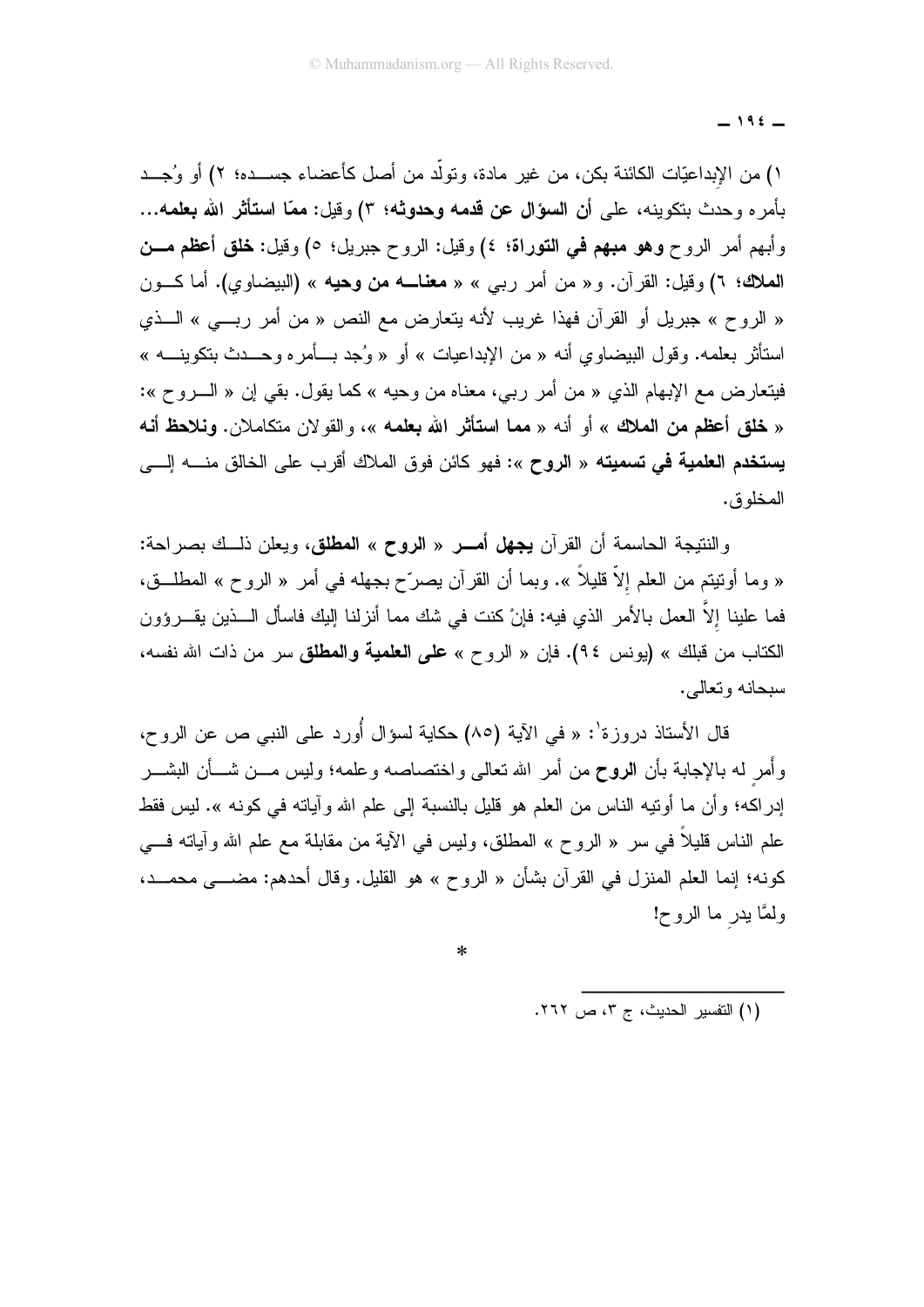$-190-$ 

٢) « روح منه » هو سر المسيح « كلمة الله » \_ تفاسير هم له.

إن « الرَّوح » على العلمية والمطلق ذات غير ذات المسيح، « كلمته ألقاها إلى مريم، وروح منه ».

قـــال الـجلالان: « روح منــــه: (روح) أيْ ذي روح؛ (منه) أُضيف إليه نعالى نشريفاً له » ــ لكن التعبير (منه) لا يعني الإضافة، بل الصدور .

قال الزمخشري: « قَبْل له (روح الله) أو (روح منه) تعالى، لأنَّه ذو روح وجسد، من غير جزء من ذي روح... وإنما اختر ع اختراعاً من عند الله وقدرتــــه الخالصـــــة » ــــ لكــــن التعبير لا يدل فقط على وجوده المعجز بقدرة الله، إنما على ذاته؛ وليس معنى المقابلة « كلمته وروح منه » أنه « ذو روح وجسد من غير جزء من ذي روح ». والزمخشري يكون عـــادة أقرب من غيره لفهم بيان القرآن؛ فكيف به هنا يقصّر عن مدلوله!

قال البيضاوي: « روح منه: **نو روح صدر منه تعــالي**، لا بتوسط ما يجرى مجــرى الأصل والمادة له. وقيل: سمى (روحاً) لأنه كان يحيى الأموات والقلوب ». وهذا هو التفســـير الصحيح لحرف القرآن الوحيد فيه: « ذو روح صدر منه تعالى ». والمشكل الكلامـــي الـــذي اختلف عليه النصاري والمسيحيون، وانتقل إلى الإسلام والمسيحية، هو في **كيفية هذا الصدور** ع**نه تعالى**. وقولـهم: « سمـى (روحاً) لأنه كان يحيى الأموات والقلوب » فيه إشارة إلى كيفيـــة ذلك الصدور، عن طريق الانبثاق من ذاته تعالى، لا عن طريق الخلق والإبداع؛ فمـــن يحيـــي الأموات والقلوب فيه قدر ة من قدر ة الله تدل عليه.

قال الرازي مستجمعاً نفاسيرهم: « أما قوله (روح منه) ففيه وجوه:

\_ « إنه جرت عادة الناس إنهم إذا وصفوا شيئًا بغاية الطهارة والنظافــة قـــالوا: إنـــه روح؛ فلما كان عيسى لم ينكون من نطفة الأب، وإنما نكون من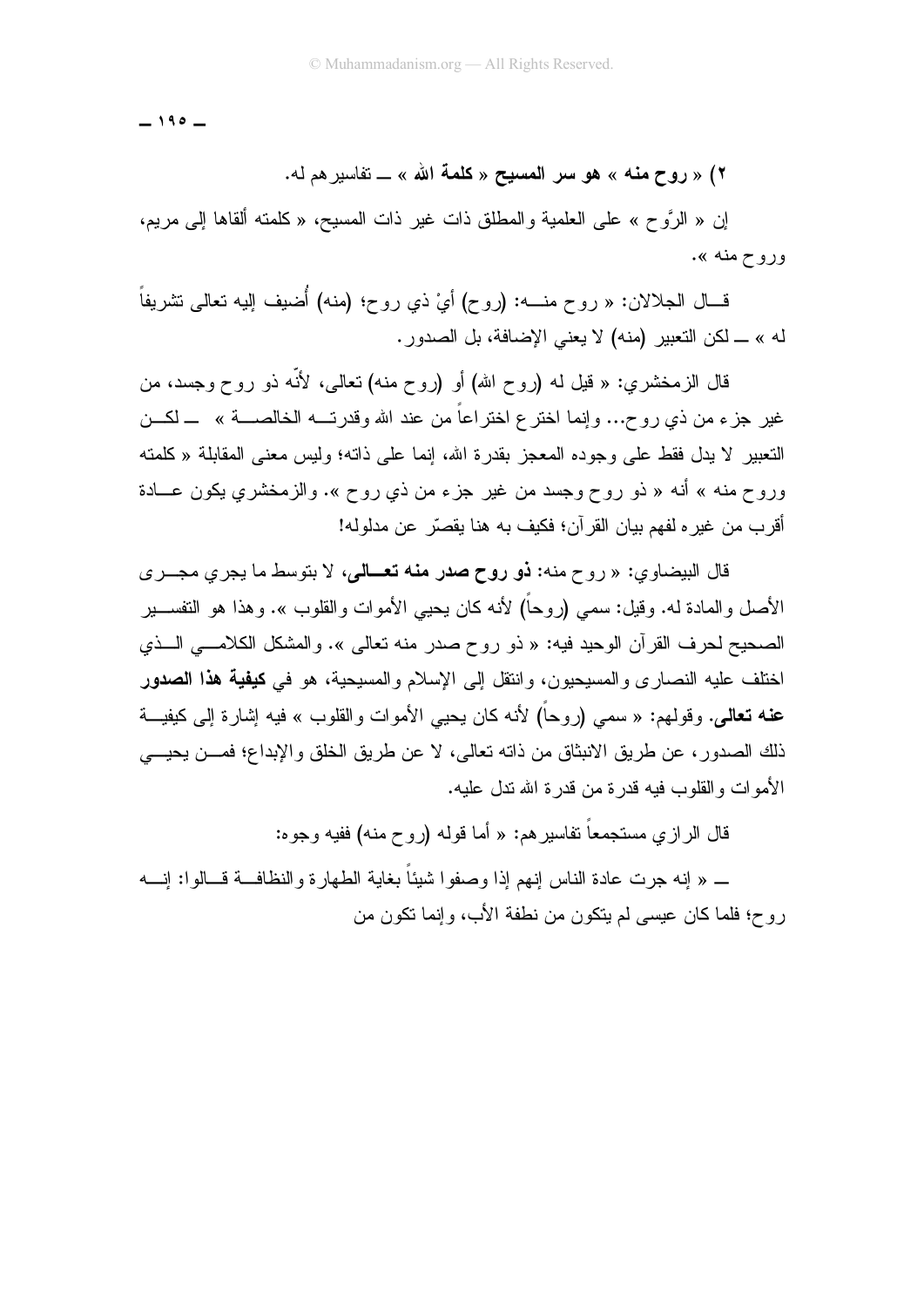$-197-$ 

نفخة جبريل عليه السلام وُصف بأنه روح » ــ لكن النعريف يفسر « كلمته ألقاها إلى مريع » بأنه (روح منه) تعالى، على الترادف، فهو وصف ذاته، لا وصف تكوينه؛ فإنه كلمة الله قبـــل القائه إلى مريم، لذلك فهو « روح منه » تعالى.

\_ « إنه كان سبباً لحياة الخلق، في أديانهم؛ ومن كان كذلك وصـــف بأنـــه روح » \_ فالاسم الكريم يستوعب في ذاتــــه معنى « الســـبب لـحياة الخلق »، وفي ذلك إشــــارة إلــــي أن « روحاً منه » أقرب إلى الخالق منه إلى المخلوق في صدوره (منه) تعالى. والقول بشير إلــــي فاتحة الإنجيل بحسب بو حنــــا في تعريفه بكلمة الله: « فيه كانت الحياة، و الحياة كانـــت نـــور  $\lfloor \frac{2}{2} \rfloor$ الناس » (1: ٤).

ـــ « روح منه أَي رحمة منه: فلما كان عيسى رحمةً من الله على الخلق من حيث أنه كان پر شدهم إلى مصالحهم في دينهم و دنياهم لا جر م أنه سمّي ر و حاً منــــه » ـــ هـــذا القـــول يستند إلى قولــــه: « ولنجعله آية للناس ورحمة منا » (مريع ٢٠). هذا مفعول كونه « روحـــاً منه » تعالى، لا بر هان ذاته بحسب النر ادف « كلَّمته ور و ح منه ».

\_ « قوله (روح) أدخل النتكير ليفيد النعظــيم. فكـــان المعنــــي: روح مـــن الأرواح الشريفة العالية القدسية. وقوله (منه) إضافة ذلك الروح إلى نفسه تعــالى لأجــل التشـــريف والتعظيم » \_ نقول: إن تعريف المسيح بأنه « روح من الأرواح الشريفة العاليـــة القدســـية » يتفق مع وصفه « من المقربين » (آل عمران ٤٥) أي « الملائكة المقربين » (النســاء ١٧١). وهذه هي صفة المسيح في القرآن: إنه « ملاك كلمة الله » أُلقى إلى مــــريم، بـحســـب عقيــــدة النصاري \_ لا المسيحيين \_ ولكن يبقى سر صدوره (منه) نعالى موضع حيرة ونساؤل.

فليس قولــــه « روح منه » فقط إضافة تشريف وتعظيم، بل « ذو روح صـــــدر منــــه تعالى » كما يقول البيضاوي. وليس نسبة مصدرية كسائر المخلوفين، عن طريق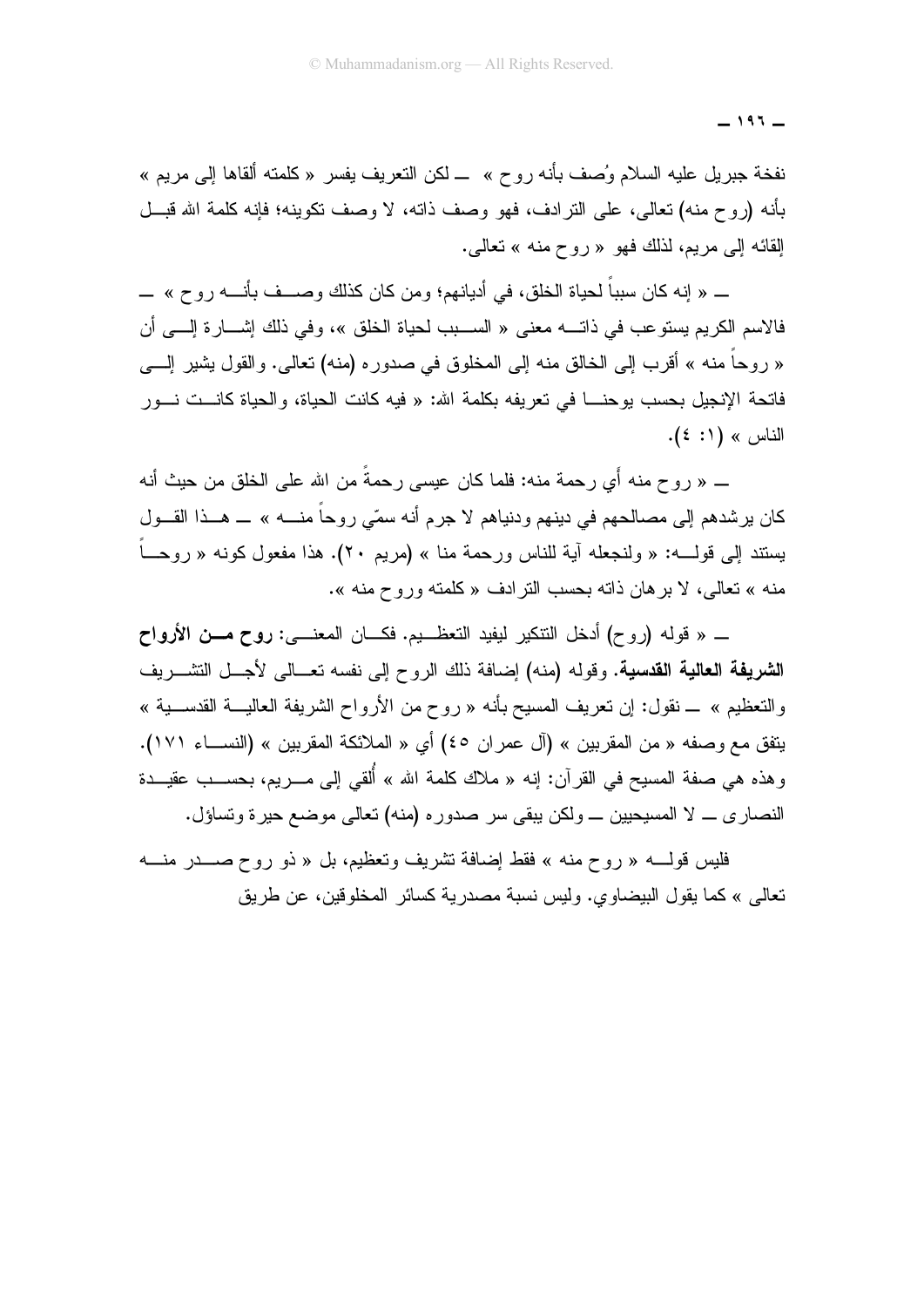$-194$ 

الخلق والإبداع، فإنه « منه » تعالى. فقوله الفريد في القرآن بأن المسيح « روح منه » تعـــالـي يعني **نسبة مصدرية ذاتية.** لذلك يظل التشابه قائمـــاً في معرفة سر المسيح، « كلمتـــه وروح منه ».

 $\ast$ 

#### خاتمة:

### العقيدة القر آنية في المسيح متشابهة

السيد المسيح هو « عيسى ابن مريم » لا شك في ذلك. لكن التعريف بشخصيته الذاتية السامية يقـــول بأنـه « كلمتـه ألقاها إلـى مريم وروح منـه » نـعالـى. والنترادف بين كلمـة الله وبين « روح منه » يجعل ذات المسيح « **روحــــاً من الأرواح الشريفة العالية القدسية** » أي ملاكاً « من المقربين »، من « الملائكة المقربين ». فهو ملاك سلم في إنسان.

تلك هي ا**لثنـــائية الحتمية** في وصف القرآن للمسيح، من حيث كونـه « عيســـى ابـــن مريع » ومن حيث أنه « كلمته وروح منه » تعالى أُلقاه إلى مريع.

والأمانة لحرف القرآن تجعل تفسير علماء المسيحية للقب الكريع على ضوء الإنجيـــل غير صحيح: فالمسيح، مع أنَّه « كلمته وروح منه » « **لن يستنكف أن يكـــون عبـــد**اً لله، ولا الملائكة المقربون » (النساء ١٧١) الـــذين هـــو منهـــم. فالقرآن يفســـر اللقب الكريم بتفسير « النصر انية »: إنه « ملاك كلمة الله ».

هذا هو الواقع القرآني الحقِّ ما بين نفريط المسلمين وإفراط المسيحيين فـــي نفســـيره، بحسب القر آن.

لكن التعبير الفريد في القرآن: « **روح منه** » أيْ « ذو روح صدر منه تعالى » يجعل مدخلاً لعلماء المسيحية بتفسير « كلمته وروح منه » على ضوء الإنجيـــل. ويظـــل المشـــكل الكلامبي قائماً في كيفية صدور كلمة الله روحاً منه تعالى. وتظل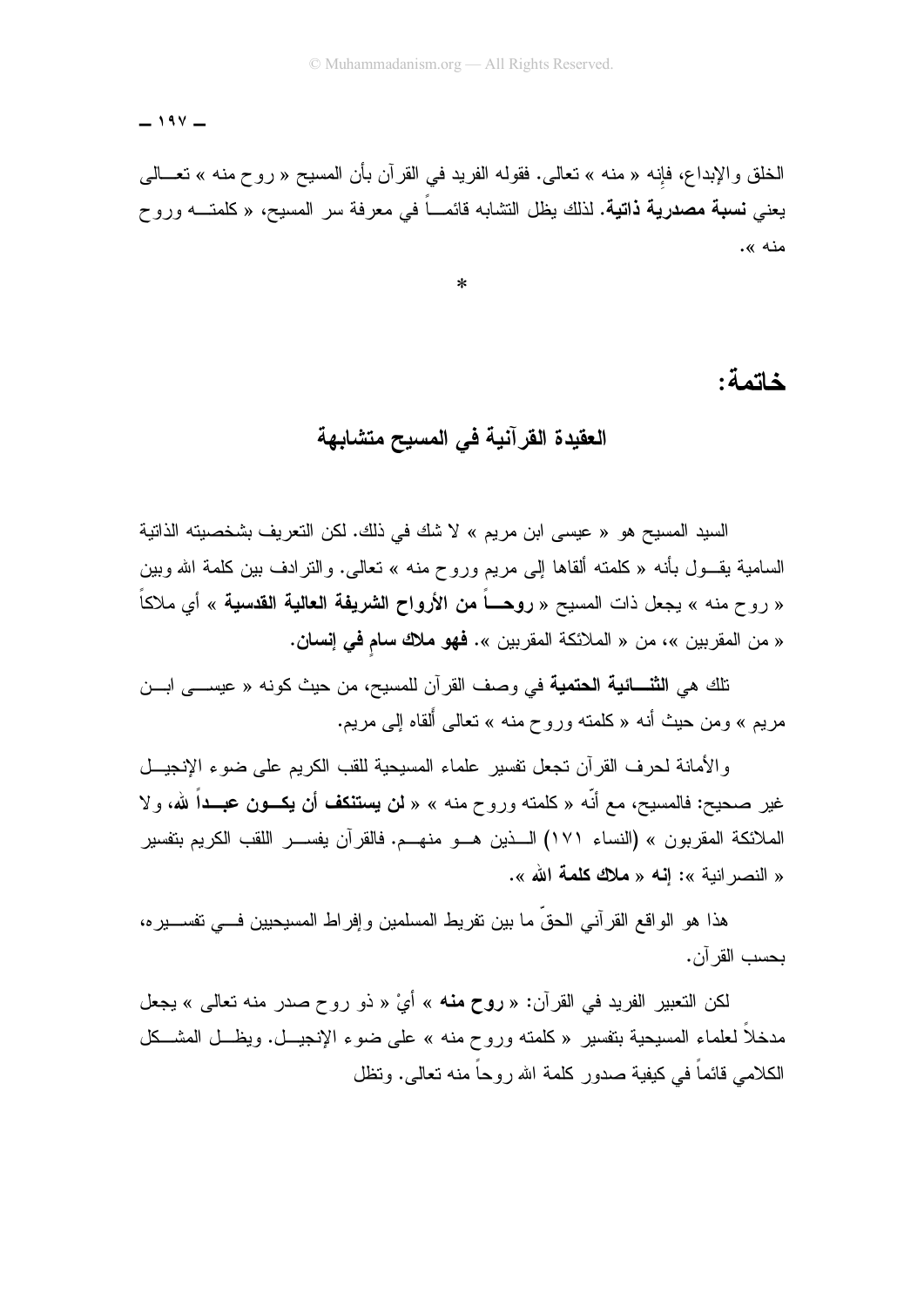$-191 -$ 

الثنائية في شخصية المسيح « ابن مريع » و « كلمته وروح منه » تعالى، قائمة نتحتَّى كـل كلام.

وبما أن « الروح » هو « من أُمر ربي » أيْ « ممَّا استأثر الله بعلمه » فـــي الـــوحي القرآني؛ فهل الأصح أن نقول: المسيح ملاك سام في إنسان، كما يتضح من تحليل القـــرآن؛ أم المسيح هو كلمة الله \_ في الإنجيل: « لوغس » \_ أي **نطقه الذاتي** الذي ليس هو عين الذات و لا هو غيرها، في سر الله، عالم الروح المطلق؟ فأيُّ النِّنائيتين في شخصية المسيح أقرب إلى منطق الإنجيل والقرآن، وإلى منطق العقل والكلام؟ ولا ننس أن كلمة الله أو كلام الله الذاتبي ــــ على حدّ قول أهل السنّة في الإسلام \_ « **صفة قديمة قائمة بذات الله** »، لا هي **عين الـــذات** ولا هي غيرها. فإذا نشابه علينا القرآن، فعلينا أنْ نسأل « الذين يقرؤون الكتاب من قبلــك »، كما أَمر نبيه (يونس ٩٤).

ذاك هو سر شخصبة المسيح في القرآن.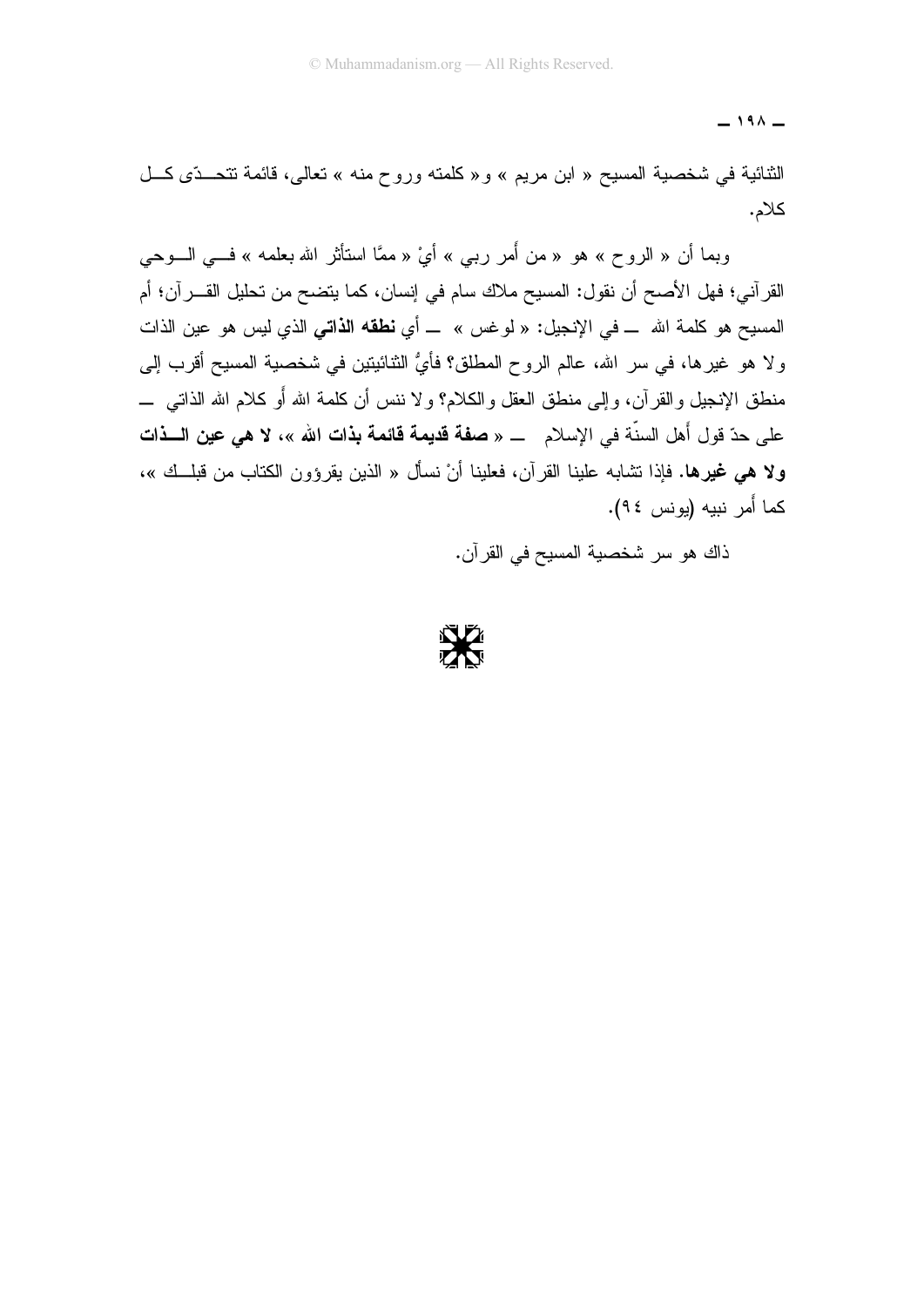الفصل التّاسع

# هل من تثليث في القرآن

- : الواقع القرأني ما بين الظاهر والباطن. توطئة
- **بحث أول :** « الثلاثة » بحسب القرآن ليست من المسيحية في شيء.
	- **بحث ثان :** الله والكلمة والروح، بحسب القرآن.
	- : في القرآن نتثليث باطن غير « الثلاثة » الظاهرة. خاتمة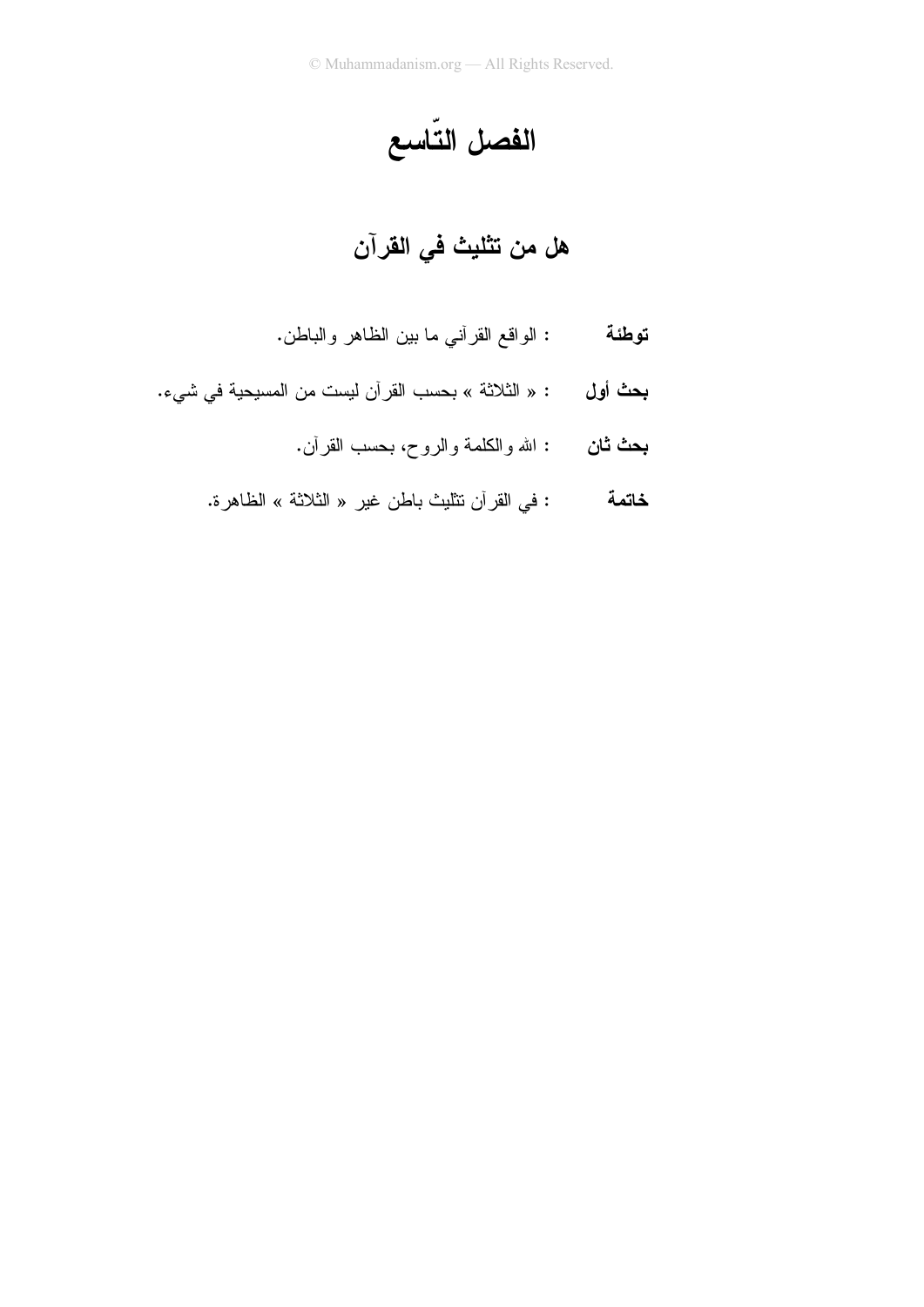$\cdot \cdot -$ 

# توطئة

## الواقع القرآني ما بين الظاهر والباطن

هذا السؤال: « هل من تثلبتْ في القرآن »، بيدو الأول وهلة **من الكفر** بحـــق القـــرآن والإسلام. هذا هو الظاهر، من تصاريحه الثلاثة: « ولا تقولوا: (ثلاثة)؛ انتهوا خيراً لكــم »! (النساء ١٧١)؛ « لقد كفر الذين قالوا: إن الله ثالث ثلاثة » (المائدة ٧٦)؛ « إذ قـال الله: يــا عيسى ابن مريم، أأنت قلت للناس انخذوني وأمي إلهيْن من دون الله »؟ (المائدة ١١٩).

لكن ر أينا في القر آن، كما مر ّ بنا، إ**ن الله والكلمة والروح،** بحسب تفاسير المفســـر بن، **تحمل في بـاطنـهـا** تتثليثاً لا شك فيـه، حيث الكلمـة والروح علمي المطلق همـا كائنـان أقـــــرب الِـــــي ذات الله منهما إلى المخلوق.

فنر ي أو لاً أن « الثلاثة » بحسب القرآن ليست من المسيحية في شـــيء؛ ثـــم شــــهادة القرِّ أن بوجود الله والكلَّمة والرَّوح، في نتثليث كامن لا ربيب فيه.

بحث أول

« الثلاثة » بحسب القرآن ليست من المسيحية في شيء

يستند أهل القر آن لتكفير التثليث المسيحي، إلى تصاريح القر آن في تكفير « الثلاثة ». فهل تطال تلك التكفير ات عقيدة التثليث المسبحي؟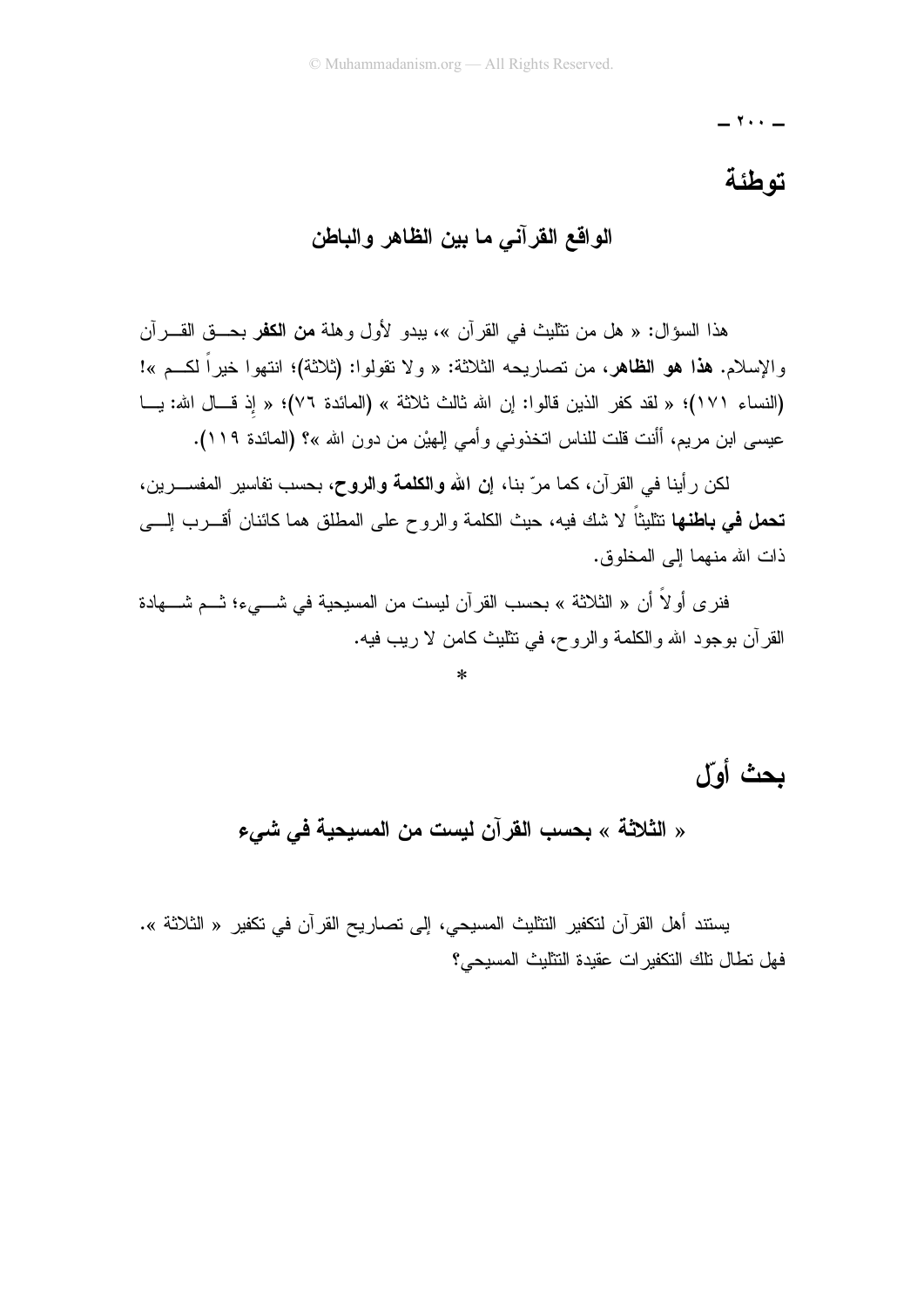$-111$ 

ا ـ التكفير الأول: « ولا تقولوا: ثلاثة » (النساء ١٧٠).

إن تكفير القرآن للمقــالة « بالثلاثة » يأتي بعد التعريف الوافي بالمسيح أنــــه « ابـــن مريع » وأنه « كلمته ألقاها إلى مريع وروح منه »: « فأمنوا بالله ورسله، ولا تقولوا: (ثلاثة)! انتهوا، خيراً لكم! إنما الله إله واحد، سبحانه أن يكون له ولد… لن يستنكف المسيح أن يكـــون عبداً لله، ولا الملائكة المقربون » (النساء ١٧٠ ــ ١٧١).

نلاحظ دقة التعبير : « **ثلاثة** ». و هذا **تعدّد** بنقضه التوحيد الخـــالص: « إنمـــا الله إلــــه واحد ». وينقضه اتخاذ الله ولداً من خلقه: « سبحانه أن يكون له ولد ». وينقضه كون المسيح « كلمته وروحاً منه » تعالى؛ فإنه بفسَّر « كلمة الله » بروح من الله أي مــــلاك مــــن منزلــــة الملائكة المقربين. لذلك فالمسيح، « كلمته وروح منه » هو عبد لن يســـنتكف عـــن عبادتــــه تعالى.

وللقرآن الحق، كل الحق، أن يفسِّر ماهية « كلمة الله » في المسيح بأنه **ملاك كلمة الله** ألقاه إلى مريم؛ فالقرآن دعوة « نصر انية » تختلف في التأويل للاسم الكريم عن المسيحية.

و علي هذا الأساس كله فالمقالة « بالثلاثة » تجعل تعدّداً في و حدانية الله.

لكن تكفير القر آن لنلك المقالة « بالثلاثة » لا **تطال المسيحية في شيء؛** لأن النثليــث المسيحي تفسير ِ منز ل لحياة الحي القيوم في وحدانيته الصمدانية: فلا تعدّد في الجو هر الإلهـــي الفرد؛ ولا اتخاذ ولد لله من خلقه؛ إنما النتايث المسيحي هو نتايث صفاته الكيانيــــة الوجوديــــة، النطق الذاتـي، والروح الذاتـي، فـي ذات الله؛ صفات ذاتية لا هـي عين الذات ولا هـــي غير هـــا. فالقول « **بالثلاثة** » تعدّد في الله الواحد الأحد، لا وجود له في التثليث المسيحي.

٢ ــــ التكفير الثاني: « لقد كفر الذين قالوا: إن الله ثالث ثلاثة » (المائدة ٧٦).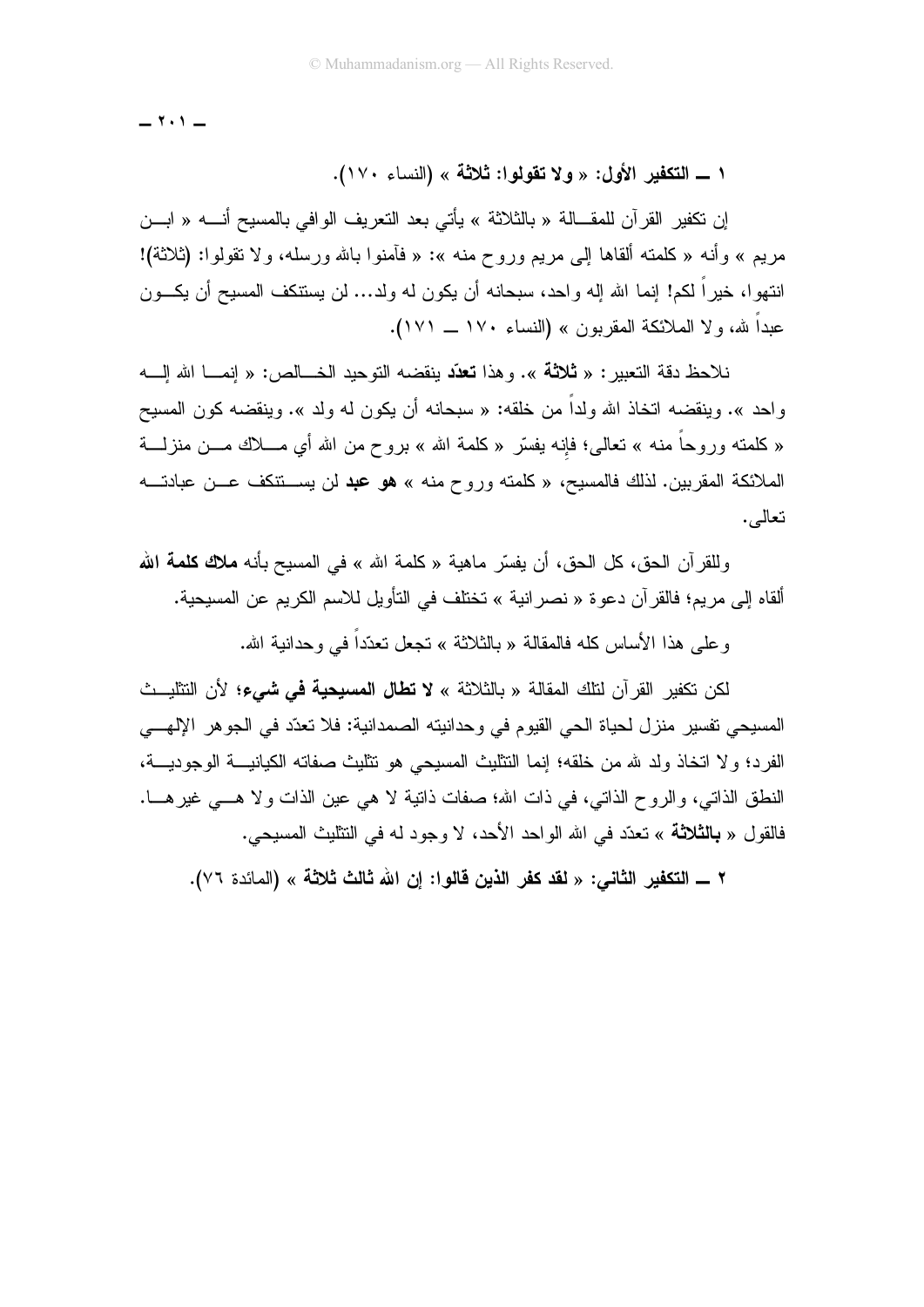$-1.7 -$ 

هذا نفسير قرآني للمقالة بالثلاثة: « لقد كفر الذين قالوا: إن الله **ثالث ثلاثة!** ومـــا مـــن إله إلاَّ واحد… ما المسيح ا**بن مريم** إلاَّ رسول قد خلت من قبله الرسل، **وأمه صـــديقة:** كانـــا يأكلان الطعام... فل: أنعبدون من دون الله ما لا يملك لكم ضرَّاً ولا نفعاً، والله هـــو الســـميع العليم. قل: يا أهل الكتاب، لا تغلُّوا في دينكم غير الحق »! (المائدة ٧٦ ـــ ٨٠).

إن القرآن يرى في نتثليث أهل نجران « **ثلاثة** »، الله ثالثهم؛ والأخران هما « المســــبح ابن مريع » « وأمه الصديقة ». وهو يرد هذه « الثلاثة » بعد نكفير أهل نجران في مقـــالتهم اليعقوبية: « لقد كفر الذين قالوا: إن الله هو المسيح ابن مريم » (المائدة ١٩ و ٧٥).

نلاحظ أنه في التكفيرين (٧٥ و ٧٦) ينظر إلى المسيح بصفة كونه « ا**بن مــــريم** »، لا علي أنه « كلَّمته ألقاها إلي مريع وروح منه ». فالمسيح، من حيث هو « ابن مـــريع » كــــان مثل أمه بأكل الطعام، و هذا بر هان بشر بنه الذي لا بُر دٌ: « و من كان كذلك (بأكـــل الطعـــام) لا يكون إلهاً لتركيبه وضعفه، وما بنشأ عنه من البول والغائط » (الجـــلالان). لـــذلك فهـــو « لا يملك لكم ضرّاً و لا نفعاً » كسائر البشر المخلوقين.

وثالث الثلاثة هو مريع أم المسيح. ومريم لا دخَّل لها على الإطــــلاق فـــي التثليـــث المسبحي.

فهذا النكفير. لا يطال المسيحية في شيء: لأنه لم يقم في تاريخ المسيحية بدعة تــدّعي أن مريم أم المسيح إليهة من النثليث الإلهي في شيء: فهي من عالم المخلوق، والنثليــث مـــن عالم الخالق الواحد الأحد. ولا تقول المسيحية على الإطلاق بأن المسيح، بصفة كونـــــه « ابــــن مريم » (٧٥ و ٧٦) هو من الله في شيء. إنما نقول بأن المسيح، من حيث هو « كلمته ألقاهـــا اِلبي مريع وروح منه » أي نطقه الذاتبي،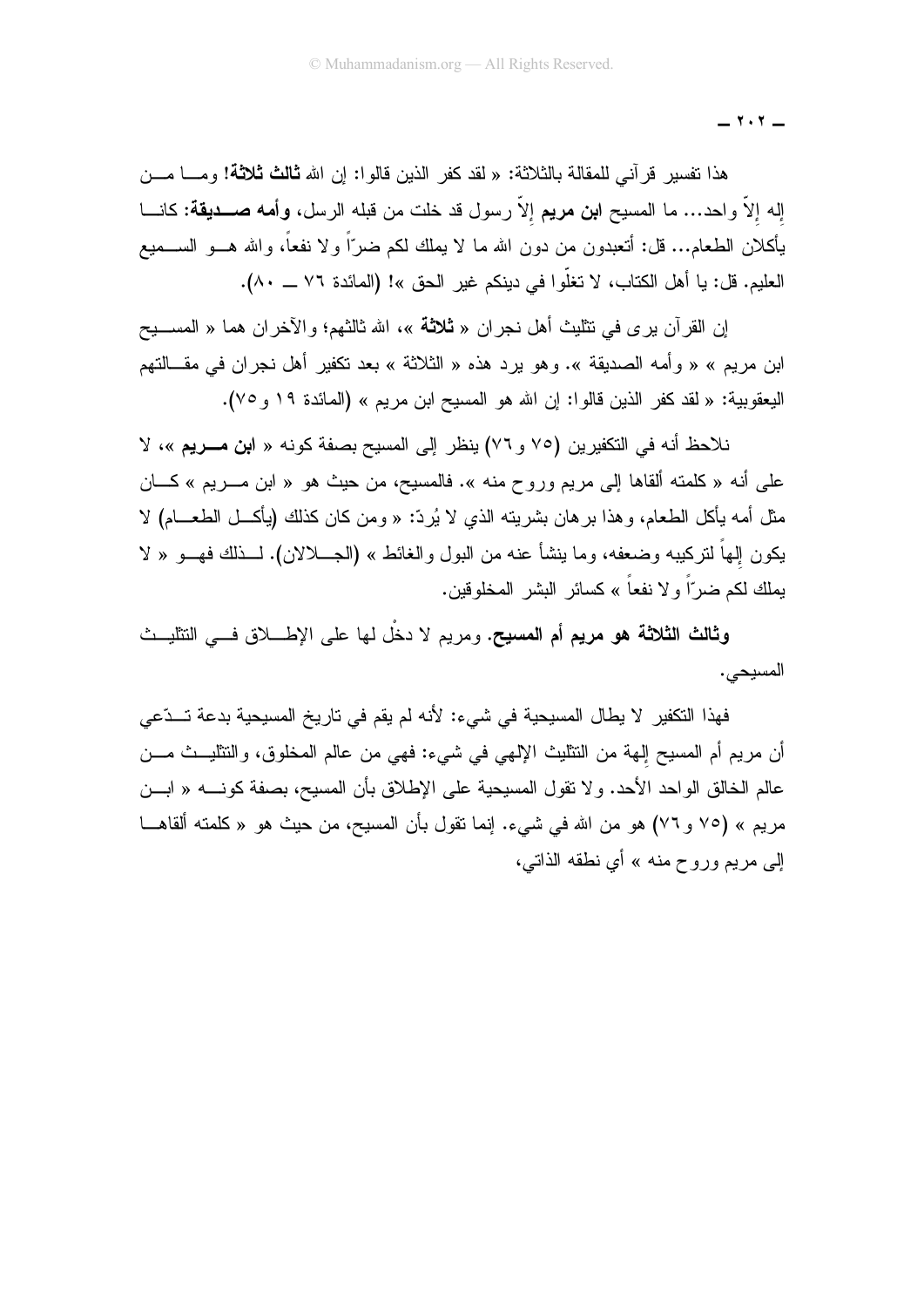$-1.7 -$ 

هو من النتليث في الله الواحد الأحد، بصفة كونه نطقه الذاتي الصادر صدورًا روحيًّا « منه » نعالمي.

٣ ـــ التكفير الثالث: « أأنت قلت للناس اتخذوني و أمي الهيْن من دون الله » (المائـــدة  $.()$  ) ٩

هذا التكفير بأسلوب التورية يأتي في قصص استجواب المسيح في يوم الدين، « يـــوم يجمع الله الرسل » للمحاسبة. وقلنــــا مراراً بأن الاستفهام الانكاري له صبغتان، بحسب معنى « أمي » في هذا النص.

في صيغة أولى \_ وعليها جمهور المفسرين \_ إن القرآن يقصد بتعبير « أمي » فـــي الآية مريع أم المسيح، كمــــا هو ظــــاهر التعبير ، وكمــــا يشير إلى ذلك في مطلع الاستجواب: « اذكر نعمتي عليك **وعلى والدتك** » (المائدة ١١٣)، وكما صرّح فــي الســورة عينهـــا فـــي النكفير السابق: « لقد كفر الذين قالوا: إن الله ثالث ثلاثة... ما المسيح ابن مريم إلاّ رسول قـــد خلت من قبله الرسل، **وأمه صديقة**، كانا يأكلان الطعام » (٧٦ و ٧٨). فيكـــون الاســــنجواب (١١٩) تفسيراً قصصيّاً للتكفير عينه. وفي هذه الحال لا يطال التكفير المسيحية في شـــيء لأن مريم أم المسيح ليست من التثليث في شيء؛ و لأن المسيح، من حيث هو « ابـــن مـــريم » أي بصفته البشرية التي بموجبها يأكل الطعام، ليس من النثليث الذاتي، بـــذات الله، فــــى شــــىء: فليست إليهية المسيح بصفة كونه « كلمته وروحاً منه » نأليه بشر على الإطلاق، أو اتخاذ ولد للخالق من عالم المخلوق.

وعلى هذه الصيغة نقوم حملة مسيحية عنيفة تستنكر إقحام مريم أم المسيح في النثليث الإلهي الصحيح. إنما ذلك نتليث نصراني جاهلي تستنكره المسيحية؛ وهذا الاستنتكار يطسال الموقف القر آني علي ظاهر ه.

لكن هناك **صيغة ثانية** ـــ يجهلها جمهور المفسر بن ـــ تأت*ي* من عقيدة القر آن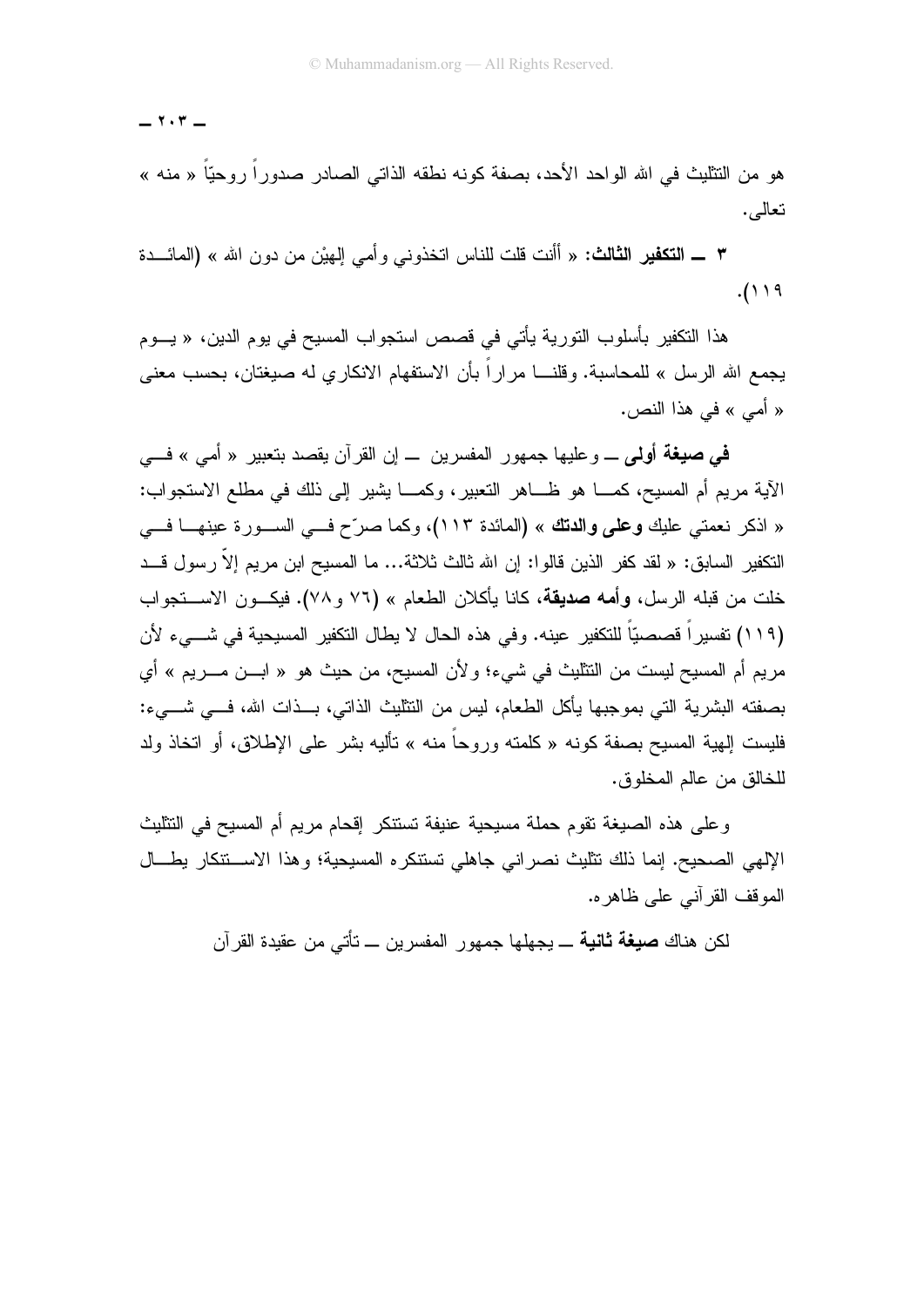$-1.5$ 

« النصر انية » في المسيح. ففي (إنجيل النصاري) الذي كان يترجمه قس مكـــة، ورقـــة ابـــن نوفل، ومحمد بجوار ه، خير شـــاهد، يأتي تعبير « أ*مي* » على لسان المســـيح كنايــــة عـــن الروح القدس. فيكون المعنى: ليس المسيح ولا روح القدس بالِهيْن من دون الله، لأنـــــه يـــؤمن مع « النصاري » بأن المسيح هو « ملاك كلمة الله » و أن الروح « هو ملاك روح القدس »، فلا يكونان الهيْن من دون الله. وهــذا تفسير « النصر انية » وردهـــا على المسيحية في مقالة « الثلاثة ». وعلى اعتبار المسبح « ملاك كلمة الله »، والروح « مـــلاك روح القـــدس »، لا يطال التكفير القرآني المسيحية على الإطــــلاق، لاختلاف التـــأويل في العقيدة: فليس « كلمـــة الله » ولا « الروح القدس » بملاكيْن في المسيحية؛ إ**نما هما نطقه الذاتبي وروحـــه الـــذاتبي،** صفتان كيانيتان وجوديتان في ذات الله، لا هما عين الذات، ولا هما غير ها.

ففي المسبحبة « **تثليث** » كبـــاني في ذات الله الواحـــد الأحد، لا « **ثلاثة** » كما تقول « النصر انية » ومعها القرآن. وهذا النتثليث المسيحي نفسير منزل لحياة الحي القيوم في ذاتــــه ونطقه وروحه.

\*\*\*

بحث ثان

الله وكلمته وروحه، بحسب القرآن

إن القر آن يدعو **للتوحيد الخالص؛** وكل ما يتنافى مع وحدانية الله في صــــمدانيته هـــو شرك وكفر، لأنه ليس لله من «كفوء ». هذا هو إعلانه الصارخ فسي سـورة (الإخـــلاص) للتوحيد: « قُلْ: هو الله أحد، الله الصمد، لم يلد ولم يولد، ولم يكن له كفوءاً أحد ».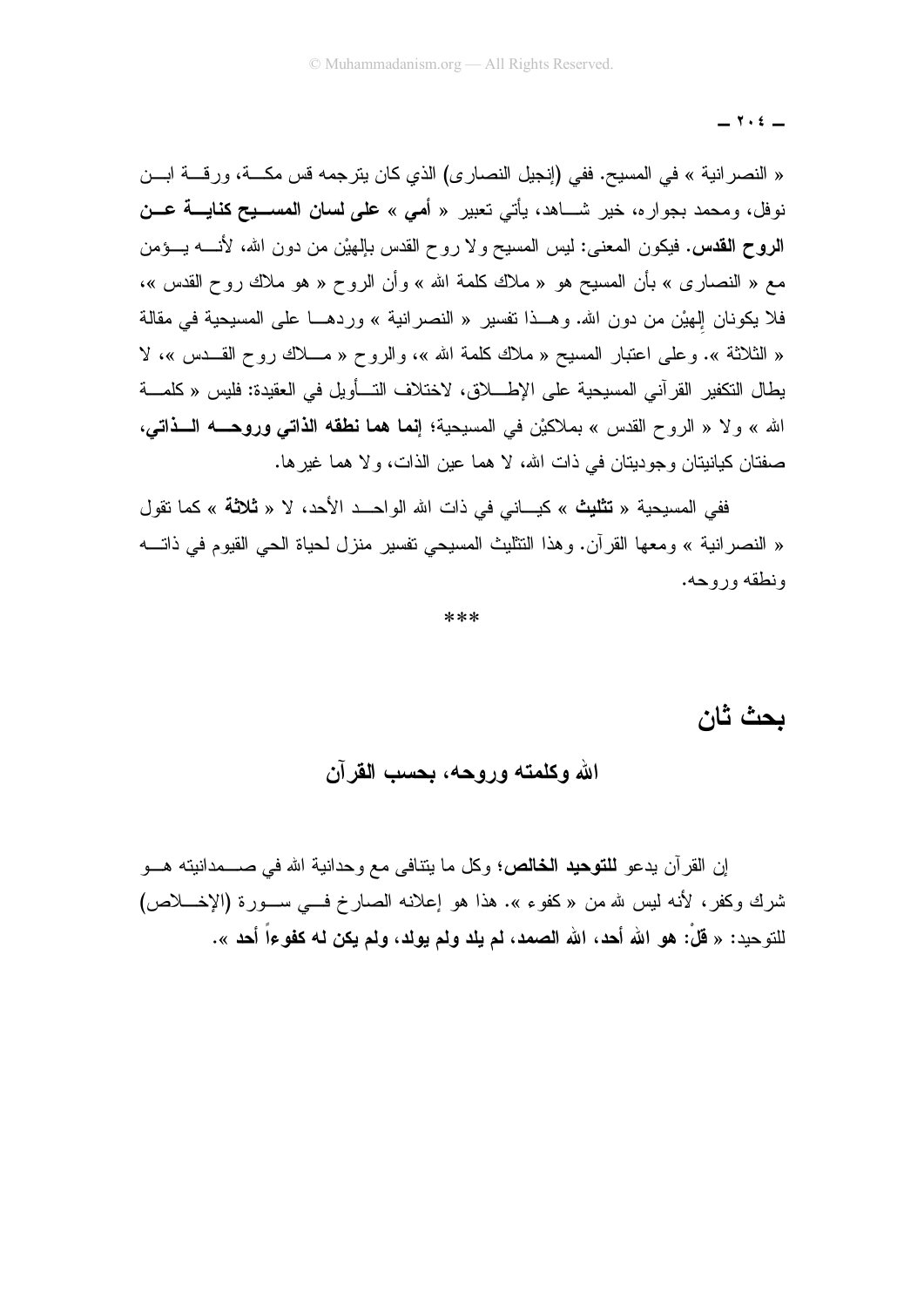$-7.0 -$ 

لكن هذا الموقف الصريح الجازم لم يمنع ا**لتشابه** في تعبيره عمًّا يتَّصل بسر الله؛ حتى قال عنه أهل الكلام: « إ**ن البحث في ذات الله إشراك** »! وإذا سُئل القرآن عـــن « الــــروح » المطلق، عالم الله، « يسألونك عن الروح؟ ــ قلْ: الروح من أمر ربي! وما أونيتم من العلم إلاَّ قليلاً » (الاسراء ٨٥).

والنتثليث المسيحي ليس بحثــــاً في ذات الله؛ إنمــــا هو كشف منزل عن حيــــاة الله فــــي ذاته و في و حدانبته الصمدانية. و نجد له جذور اً في تعليم القر آن. و قد ر أبنا أن مقالة القر آن في « الثلاثة » ليست من التتليث المسيحي في شيء. إنما **مشكل القرآن** في تعـــابير الله والكلمـــة والروح علي الإطلاق.

فما هي معطيات القرآن عن الله؟ وهل فيه من إشارات إلى تتليـــث صــــحيح فـــي الله تعالى؟

 $\ast$ 

١ ـــــ « إن كان للرحمان ولد، فأنا أول العابدين » نقدر ۖ أَنْ نوجزٍ ۖ موقف القرِّ آن من كل أَبِوَّةٍ فَمِي الله بِهذه التصار بِح: ا) إن (الإخلاص) في النوحيد يشهد بأنه تعالى « لم يلد ولم يولد »!

وإذا اعتبر أهل مكة الملائكة بنات الله، صـاح: « ألا أنـهم من أفكـهم ليقولون: ولـــد الله! وإنهم لكاذبون »! (الصافات ١٥١ ـــ ١٥٢). ويطلب شهادة من كتاب: «أم لكم سلطان مبـــين؟ ـــ فأتوا بكتابكم إن كنتم صادقين! » (الصـافات ١٥٦ ـــ ١٥٧). ينتج عن ذلك أن مَـــن عنـــده في كتابه شهادة على أبوّة في الله، فهو له سلطان مبين.

٢) لا ولد سِّه، لأن الكون كله خلقه: « سبحانه أن بكون له ولد: له ما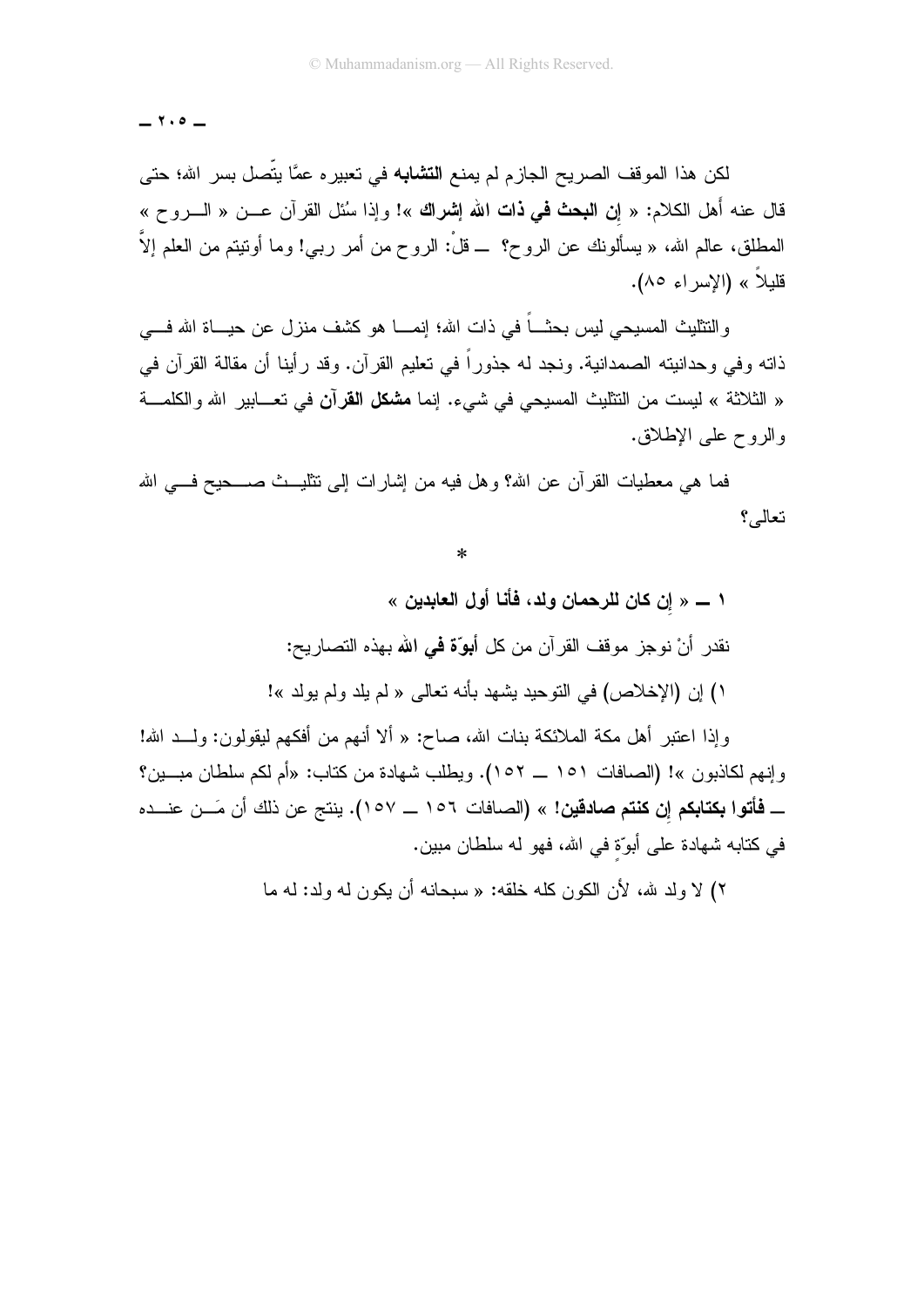$-1.5 -$ 

في السماوات وما في الأرض » ملكاً وعبيداً (النساء ١٧٠). وهذه الاستحالة تأتـي عن ســـببيْن مستحبليْن: الاستبلاد من صاحبة، أو الاتخاذ.

٣) نسبة ولد لله تأتي عن طريق الاستيلاد من المخلوق: « أني يكون له ولد، ولم تكن له صاحبة » (الأنعام ١٠١). والجن أنفسها تشهد: « ما اتخذ صاحبة ولا ولداً »! (الجـــن ٣). و استيلاد الخالق من مخلوقة كفر محض، لا يقول به إلاّ عقل مر يض.

٤) بقيت الطريقة الثانية، في نسبة ولد إلى الله، طريقة الاتخاذ، وهذه يمنع منها عـــدم الكفاءة بين الخالق والمخلوق: « ولم يكن له كفوءا أحد » (الإخلاص). لذلك نأتـي نصــــاريـحه في ذلك جازمة، خصوصاً في سورة (مريم): « ما كان لله أن يتّخذ **ولداً**، سبحانه! إذا قضــــي أمراً فإنما يقول له: كن! فيكون » (٣٥)، فإن الخلق يغنيه عـــن الاتخــــاذ؛ « وقـــالوا: اتخـــذ الرحمان ولداً! ـــ لقد جئتم شبناً إدّاً! تكاد السماوات بنفطَّرن منــــه، وتتشـــقّ الأرض، وتخـــرّ الجبال هدّاً: أن دعوا للرحمان ولداً! وما ينبغي للرحمان أن يتّخــذ ولــداً: إنْ كــلٌ مـــن فـــي السماوات والأرض، إلاّ آتـى الرحمان عبداً! » (٨٩ ـــ ٩٤)، فعبودية المخلوق تمنـع من اتخاذه ولداً لله! فالقول بولد لله على هذه الطريقة نستنكره الطبيعة نفسها. والملائكة أنفسهم لـــــه نعالـي « عباد مكرمون؛ لا يسبقونه بالقول، وهم بأمره يعملون، يعلم ما بين أيـــديهم ومـــا خلفهـــم » (الأنبياء ٢٦ \_\_ ٢٨). فسمة الخلق على المخلوق تمنع من مشاركته للخالق في ملكه: « الــذي له ملك السماوات والأرض، ولم يتَّخذ ولداً، ولم يكن له شريك في الملك، وخلـــق كـــل شــــيء فقدّر م تقدير اً »، سوّاه تسوية (الفر قان ٢).

٥) مع ذلك فهو لا يستبعد فكرة الاتخاذ استبعاداً مطلقاً: « لو أراد الله أن يتَّخذ ولـــداً لاصطفى من خلقه ما بشاء سبحانه هو الله الواحد القهَّار » (الزمر ٤). فكيف إذا كانت الولادة ر وحية نطقية ذاتية، في ذات الله،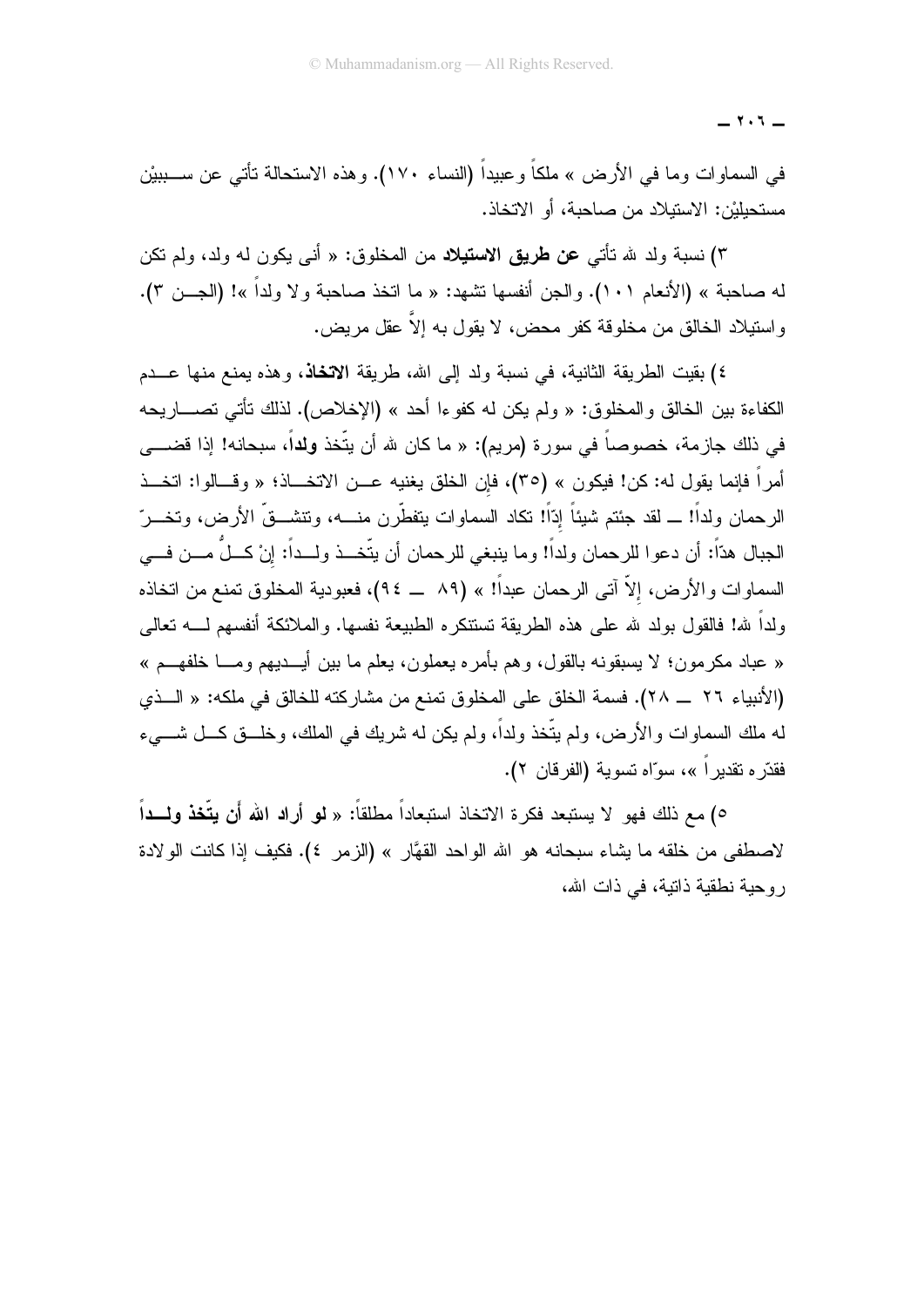$\cdot$   $\cdot$   $-$ 

من ذات الله، ولا صلَّة لـها بالمخلوق؟ هذا سرَّ الله لا يرتقي إليه « العلم القليل » فـــي الـــوحي القرآني (الاسراء ٨٥).

٦) يستحيل الولد على الله من خلقه، لكن إنْ كان في ذات الله ما لم يوح به في القرآن، فالنبي هو أول العابدين: « **قلْ: إنْ كان للرحمــــان ولـــد، فأنـــــا أول الـعابـــدين!** ســـبحان ربّ السماوات والأرض عمًّا بصفون.. وهو الذي في السماء إله، وفي الأرض إله وهـــو الـحكـــيم العليم! ونبارك الذي له ملك السماوات والأرض، وما بينهما، وعنـــده علـــم الســـاعة، وإليـــه ترجعون » (الزخرف ٨١ ـــ ٨٥). فكل استتكار القرآن بنصب على اســتحالة الولــد شامـــن خلقه؛ أمَّا في سرِّ ذاته، فــوق المخلوق، وقبل الخـــلق، وبدون أيّ صلة مع الخلق والمخلوق، « قلْ: إن كان للرحمان ولد فأنا أول العابدين ». فالقرآن لا يستنكر أبوة الله، في ذاتـــه، مـــن ذاته، لذاته، تليق بذاته، في وحدانيته الصمدانية.

٧) وبر هان ذلك هذا القسم: « لا! أقسم بهذا البلد ــــ وأنت حلٌّ بهذا البلد ــــ ووالد وما ولد، لقد خلقنا الإنسان في كبد!... » (البلد ١ ـــ ٤). إنه يقسم بمكة، ثم « بوالد وما ولـــد »: فما معنى قسمه الثاني؟ لقد حاروا في ذلك، فقال الجلالان: « أدم وذريتـــه » \_ ولــــبس مـــن إشارة في النص إلى ذلك. وقال البيضاوي: « والوالد: أدم أو إبراهيم (وما ولــد) ذريتـــه، أو محمد ص. والنتكير للتعظيم. **وايثار (ما) على (من) لمعنــــى التعجـــب** ــــــــــولا ذكــــر لآدم أو لإبراهيم في النص. والمقسم عليه « إنا خلقنا الإنسان في كبد »، يدلُّ على أن المقسم به هـــو غير الإنسان. ويفسّر القسم قوله: « إنما أمرتُ أن أعبد ربّ هذه البلدة الذي حرّمها، وله كـــل شمىء؛ وأُمرتُ أن أكون من المسلمين » (النمل ٩١)؛ فالمسلمون موجودون قبله والنبي العربي يُؤمر بأن ينضم إليهم؛ ونعرف من اصطلاحاته المتواترة أنه يقصـــد بالمســلمين مـــن قبلـــه النصـار ى أولـي الـعلم المقسطين الذين يشـهدون مـع الله ومـلائكتـه « إنَّ الدِّينَ عندَ اللَّه الإسْلاَمُ »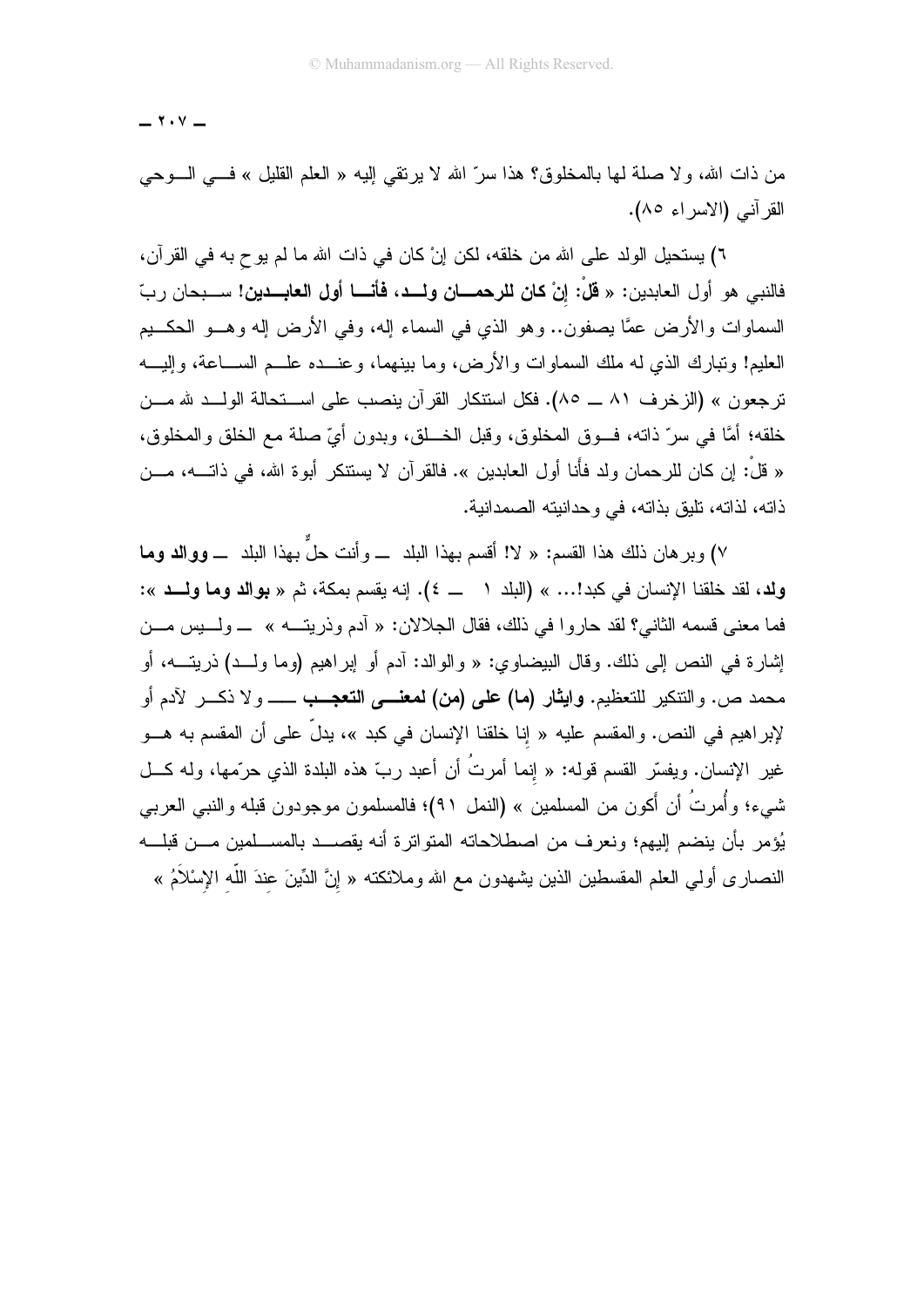$\cdot \cdot$   $-$ 

(آل عمر ان ١٨ ـــ ١٩)؛ قرب مكة المحرّمة الذي يقسم به هو إله المسلمين النصـار ي. فهـــو يقسم بالله الوالد من ولد.

لذلك فقوله: « قلَّ: إنْ كان للرحمان ولد، فأنا أول العابدين » ينتقل **من حيّز التقـــدير**، إلى حيَّز الواقع في قسمه « ووالد وما ولد ».

**والنتيجة الحاسمة ل**تحليل هذه الشهادة أن القر آن يكفّر القول بأبو ة الله من خلقــــه، و لا يستبعد أبوَّة الله من ذاته، في ذاته، فوق المخلوق. فإنْ جاءه أحد بسلطان مبـــين مـــن كتـــاب منزل، بأن للرحمان ولداً، فنبي القرآن هو أول العابدين.

٢ \_ المسيح « كلمته وروح منه » تعالى.

رِ أينا أن النعريف الشامل، والجامع المــــانـع، في المسيح، يقطـع بثنائية في شخصـــــبنـه: « إنما المسيح عيسى ابن مريع رسول الله، وكلمته ألقاها إلى مــــريع وروح منـــــه » (النســــاء ١٧٠). فالمسيح هو « عي*سى* ابن مريم »؛ وهو أيضاً « كلمته ألقاها إلى مريم وروح منه »، أي أنه كلمة الله وروح منه نعالمي قبل القائه الى مريع، وبعد القائه اليها.

فعيسى ابن مريع هو أيضاً مسيح الله، وكلمة الله، وروح من الله.

نسار ع إلى القول بأن القرآن يعتبر « عيسى ابن مريم » من حيـــث هـــو « المســـيح، كلمته وروح منه » عبداً لله مثل الملائكة المقربين (النساء ١٧١). هذا نفسير القـــرآن، علــــى غر ار « النصر انية » من قبله.

لكن استخدامه في وصف شخصية السيد المسيح **تعـــابير المســـيحية** الثلاثـــة، جعلــــه **متشابهاً، يحمل في باطنه أكثر مما في ظاهره،** كما نر ي عند المفسر ين.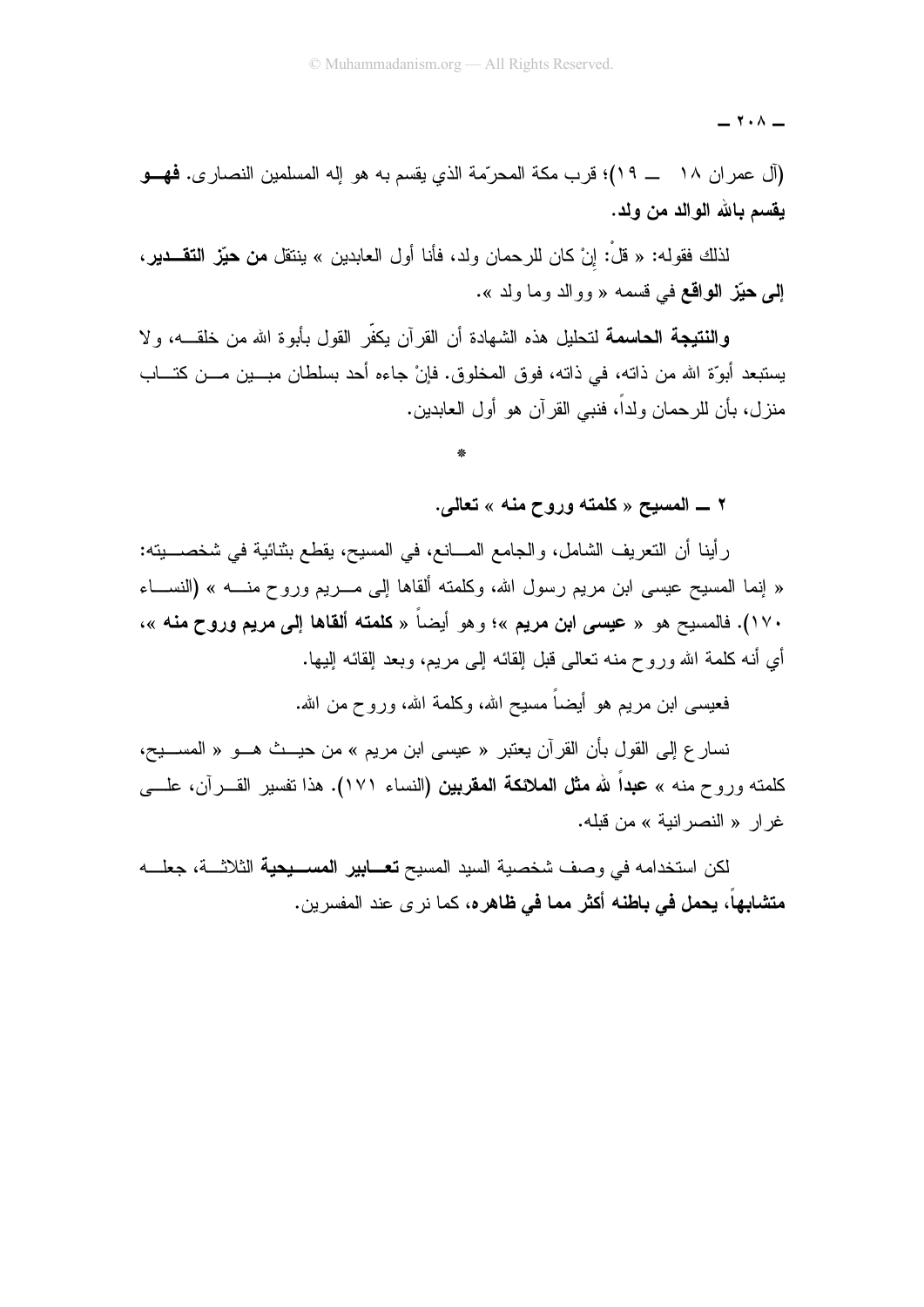$-7.9-$ 

١) فهو م**سيح** الله. وقد نقلوا عن أحمد بن يحيى أنه ســـمّى المســـيح « لأنــــه مســـح الأ**رض ولم يقم في موضع** » و هذا عمل أقرب إلى فعل الخالق منه إلى فعل المخلوق. ونقلــو ا عن ابن عباس، ترجمان القر آن « إنه ما كان يمسح بيده ذا عاهة إلاّ بر ئ مـــن مرضـــــه » ــــــــــــــــــــــ وهذا عمل قدرة الِهية، لا عمل مخلوق. ونقلوا عن غيرهما أنه المسيح « لأنه مُسح بما طهَّره من الذنوب »، أو « مسحه جبريل صوناً له من مسّ الشيطان » ــــ وهذه المسحة الذاتية فيــــه التي تعصمه في ذاته ثم في حياته من مسِّ الشيطان، **دليل على شخصية فوق الإنسان وفـــوق الملاك،** لأن القرآن بنسب الأثم والذنب للملاك الذي صار إبلبس وجنوده، ولآدم وذريته، حتى من الأنبياء المرسلين، فكان هناك « شياطين الأنس والجن »، إلاَّ ما رحم ربك.

.<br>فلقبه **مسيح الله** يجعله أقر ب إلى الخالق منه إلى المخلوق.

٢) « **كلمته ألقاها إلى مريم** ». حرف التعريف والتصريح بدل على أن المسيح كـــان « كلمة الله » قبل القائه إلى مربع. وبما أنه بر ادف بين « كلمته وروح منه »، فكلمــــة الله **ذات** قائمة قبل إلقائه إلى مريم، بصفة كونه « روحاً منه » تعالى. وقوله « منه » تعبير فريد وحيد في القرآن، لا ينسبه إلى غيره، وهو يدل على أنه « **صدر منه** » (البيضاوي). والســـرّ، كـــلّ السرّ، في هل صدر « كلمة الله » روحاً منه تعالى عن طريق الخلق، أم عن طريق الصــــدور الذاتبي.

بعض النفاسير نشير إلى صدور ذاتي فوق المخلوق:

\_ « سمّى (كلمة) أي **كاملاً في الكلام** » وبرهان ذلك كلامه النبوي في طفولته مثــل كلامه في كهولته، « يكلم الناس في المهد وكهلاً » من دون تفاوت. وهذا ليس إعجـــازاً فـــي الوحي والنتزيل فقط، إنما هو إعجاز في الذات.

إنه إعجاز في الذات، فوق الوحي والنتزيل، « لأنه أ**بان كلمـــة الله أفضـــل بيـــان** »، وكان « **برشد إلى الحقائق والأسرار الإلهية** ». ولا برشد إلى سرّ الله إلاّ مَن كان بذاته أقرب إلى الخالق منه إلى المخلوق.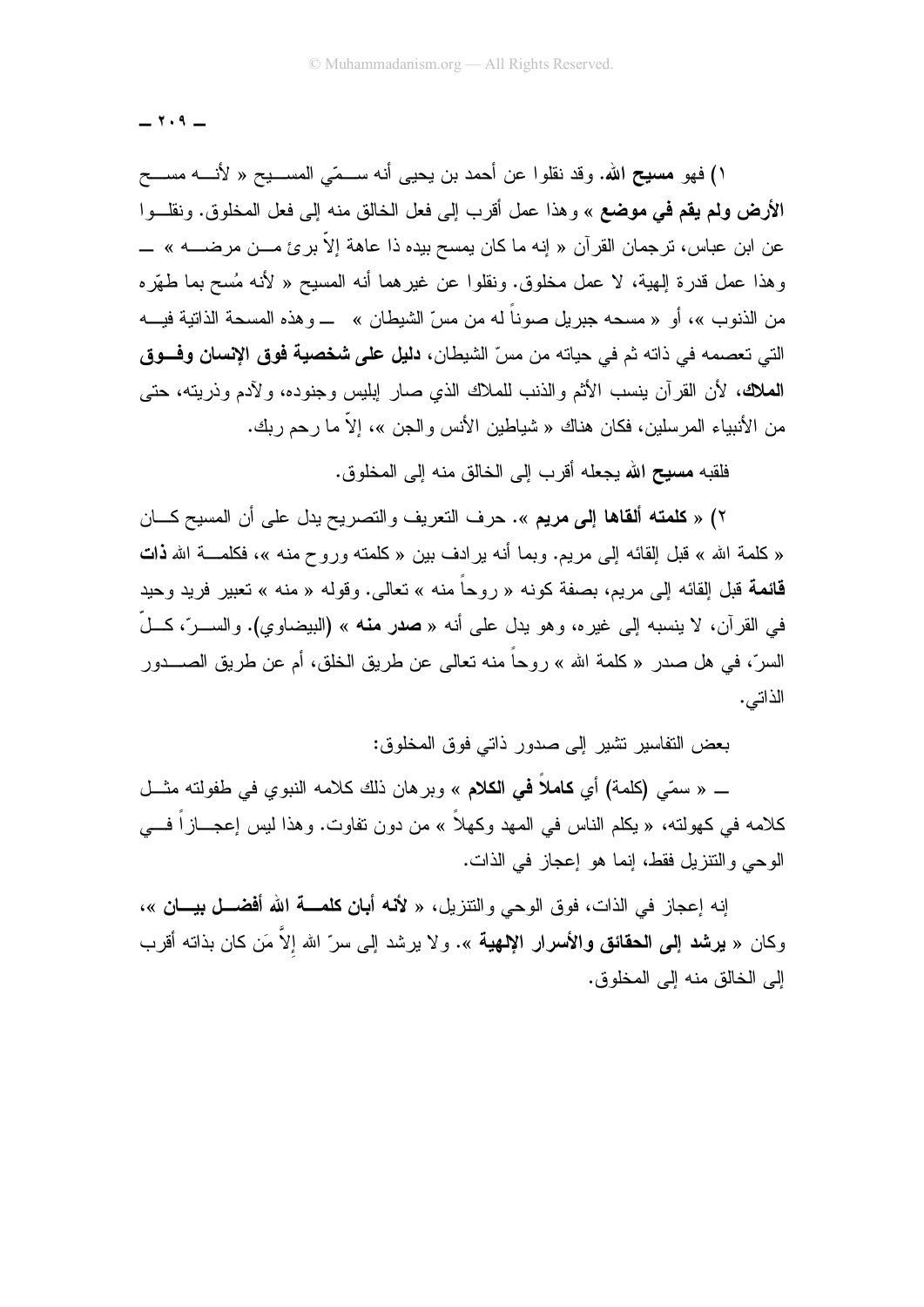$\cdot$   $-$ 

بل إنه إعجاز في الذات فوق المخلوق. قال الرازي (على آل عمران ٤٥): « ســمّى كلمة الله **كأنه صار عين كلمة الله ا**لخالقة له بوجود المعجز »؛ وعلى (آل عمر إن ٣٩) يخستم بقوله: « واعلم أن (كلمة الله) هي كلامه؛ وكلامه، على قول أهل السنة: **صفة قديمـــة قائمـــة بذاته** ». وفي هذيْن القوليْن للرازي الشبهة القائمة في القرآن على لقب « كلمة الله »: « سمّى (كلمة الله) كأنه صار عين كلمة الله الخالقة له بوجود المعجـــز » ـــ فكيـــف تصــــير الـــذات المخلوقة عين كلمة الله الخالقة؟ أليس لأن (كلمة الله) « صفة قديمة قائمة بذاته » تعالى؟

هذه هي النتيجة الحاسمة التي يقود إليها باطن القرآن؛ يشيرون إليهـــا، ولا يتجـــروّون على الأخذ بها. مع ان هذا هو المعنى الناتج من النرادف «كلمته وروح منه »؛ فهو كلمة الله لأنه « منه » تعالى، يصدر « روحاً منه » لأنه « كلمته » في ذاته. فالتعبير القرآنـــي يقـــود حتماً إلى المعنى الإنجيلي، في فساتحة الإنجيل بحسب يوحنــــا: إن « اللو غس » هو « **كلمـــة** الله » أي نطقه الذاتي، « صفة قديمة قائمة بذات الله »، لا هو عين الذات و لا هـــو غير هـــا، إنما هو نطقها الذاتبي. ففي الله تعالى **ذاته ونطقه**.

٣ \_ وفي الله تعالى، مع ذاته ونطقه، روحه، الروح المطلق.

رأينا في بحث سابق، أن القرآن يذكر روح الإنسان، وروح الملاك الذي قد ينسبه إلى نفسه على التشريف: « روحنا ـــ من روحنا ». ويـــذكر « روح القـــدس » جبريـــل، وروح القدس في المسيح.

لكن في القرآن يأتي تعبير « السروح » على المعرفة والعلمية، أي على المطلق، فـــي أر بعة أنواع من التعبير :

ــ في النتزيل، أولاً بصلة مع الملائكة: « ينزل الملائكة بالروح على من يشـــاء مـــن عباده » (النحل ٢)؛ ثانياً مستقلاً بذاته: « يلقى الروح من أمره على مَن يشاء مـــن عبـــاده » (غافر ٢٥). إن « الروح » غير الملائكة، ويظهر سيدهم، بواسطنه يُنزل الله الملائكـــة علــــى أنىيائه.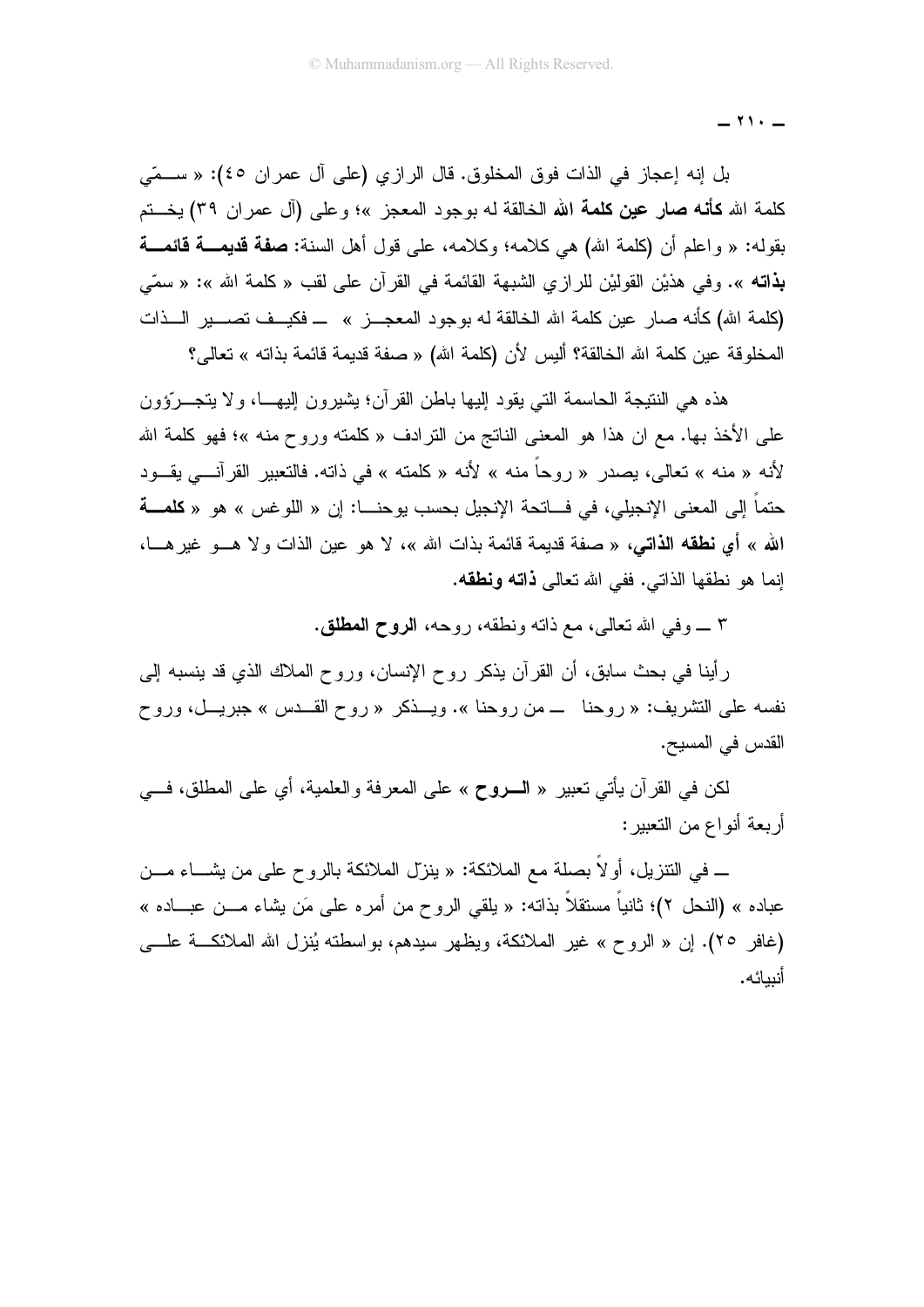$- 111 -$ 

في ليلة القـــدر « تتزَّل الملائكة والروح فيهـــا بإذن ربهم من كل أمر » (القـــدر ٤). « فالروح » مستقل بذاته عن الملائكة.

في بوم القيامة، تعرج الملائكة والروح إليه (الله ذي المعارج) في بوم كـــان مقـــداره خمسين ألف سنة » (المعارج ٤). فالروح بتميّز عن الملائكة.

ـــ في يوم الدين، « يقوم الروح والملائكة صفاً » (النبأ ٣٨). فهو دائماً يميّز الــــروح في ذاته عن الملائكة: فمن هو ؟

هذا هو ا**لسؤال الأكبر** الذي ينتج عن تعليم القرآن، وكان لا بدّ لأهل الحجـــاز مــــن أن يصلوا الِيه، « ويسألونك عن الروح؟ قلْ: الروح من أمر ربـي؛ وما أوننيتم من العلم إلاّ قليلاً » (الإسراء ٨٥). هنا يأتي نعبير « الروح » على المطلق. وجـواب القــرآن أن « الـــروح » المطلق « من أمر ربي » أيْ « ممَّا استأثر الله بعلمه » (الرازي)، أيْ « من أمـــر الله تعـــالـي واختصاصه وعلمه » (دروزة). والقرآن لا يعرف منه إلاَّ « القليل ».

فالروح المطلق، الذي هو فوق الإنسان والملاك؛ والذي هو مـــن ســـر ِّ الله؛ « الـــذي استأثر الله بعلمه » فوق إدراك المخلوق؛ إنما هو في صلة مع الخالق فوق المخلوق: إنه روح الله في ذاته القدوسة.

فليس هو « روح القدس » جبريل؛ وليس هو « روح القدس » الذي يؤيد المسيح في شخصيته. إنما هو ا**لروح القدس على المطلق**، فوق كل روح مخلوق.

فالروح على المطلق، بحسب الواقع القرأنبي، هو روح الله في ذاتــــه. وروح الله فــــي ذاته، مثل كلمة الله في ذاته، هو « صفة قديمة قائمة بذات الله، لا هي عين الــذات ولا هـــي غير ها.

\*\*\*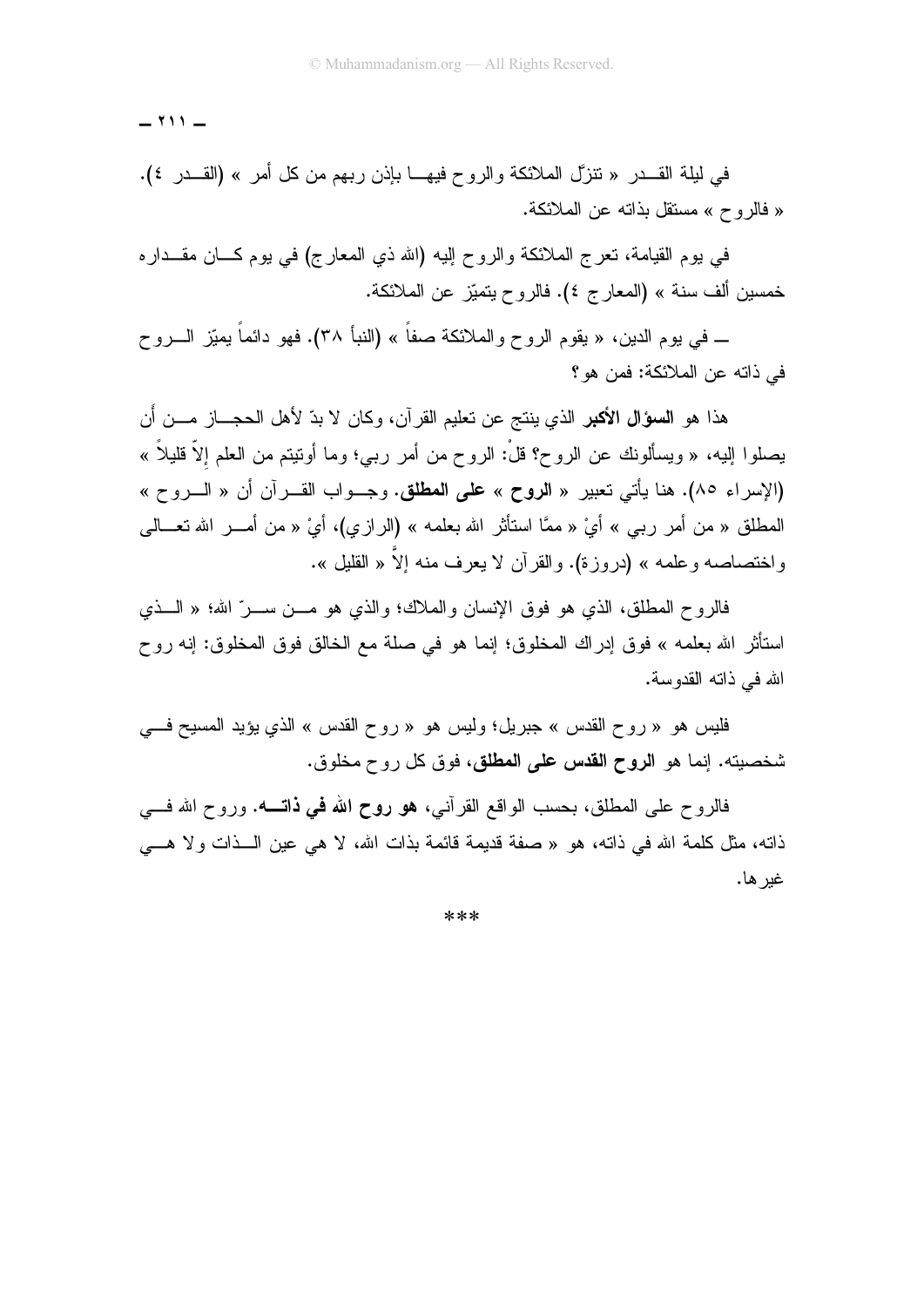$- 111 -$ 

#### خاتمة

## فَفَى القرآن تثليث باطن، هو غير « الثلاثة » الظاهرة

هذه هي النتيجة الحاسمة للواقع القر آني.

ففي القرآن **ثلاثية** قائمة في الله تعالى نفسه: ذاته، وكلمته أيْ نطقه الـــذاتي، والــــروح المطلق أي روحه تعالى الذاتي. **وهل يُعقل الله بدون نطق ذاتـي وروح ذاتـي؟** هذا هـــو ســـر **تثليثه** في وحدانيته الصمدانية.

وإذا أردنا أن نعبّر عن الحقيقة الإلهية كما نتضح من القرآن نفسه، بكـــلام الأشــــعرية وأهل السنَّة، وجب أن نقول: إن **نطــق** الله في ذاته، وروح الله في ذاته، هما في صلة كيانيـــة ذاتية مع **ذات الله،** لا هي عين الذات، و لا هي غير ها.

تلك هي ا**لثلاثية** الكامنة في باطن تعبير القر آن، لا تلك « **الثلاثة** » العددية الظـــاهر ة النبي يكفرها القرآن، كما كفرتها المسيحية، ويكفرها العقل.

ففي الله الواحد الأحد: ذاته، وكلمته أي نطقه الذاتي، وروحه الذاتي، هذا **هو التثليث** الصحيح في وحدانية الله الصمدانية. ففي القرآن نتثليث باطن يقول به هو غيـــر « الثلاثـــة » الظاهرة التبي يكفرها.

وهذا ا**لتثليث الباطن** في القرآن هــو ا**لتثليث الظاهر** في الإنجيل. وما بسملة الاســــلام « باسع الله الرحمن الرحيع »، سوى صدى لبسلمة المسيحية « باسع الآب والابسن والسروح القدس »، بتعبير شعبي لاصطلاح كلامي لعقيدة الإنجيل والقرآن في الله الواحد الأحد: **ذاتـــه** ونطقه الذاتي وروحه الذاتي؛ أي « الله والكلمة والروح » علـــ المطلــق فـــ الوحدانيـــة الصمدانية. هــذا هــو النتثليث الصحيح ا**لكامن** في القرآن، **والظــاهر** في الإنجيل؛ وهو غيـــر « الثلاثة » التي يكفِّرها القرآن.

#### $206$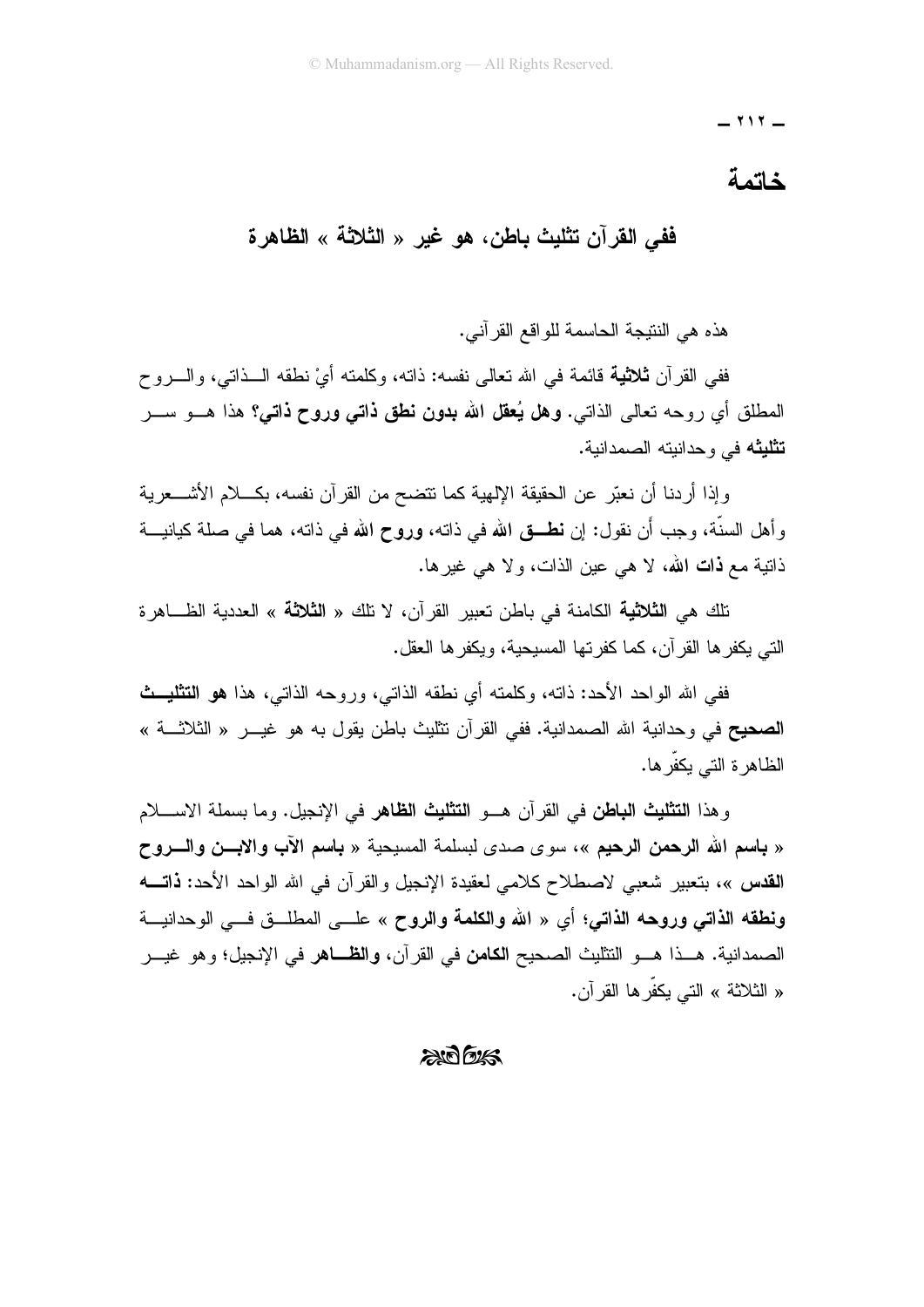الفصل العَاشر

القواعد القرآنيّة للحوار مع المسيحية

- : « قُلْ: يا أهل الكتاب تعالو ا إلى كلمة سواء ». توطئة
	- القاعدة الأولى : الجدال بالحسنى بسبب وحدة الدين.
	- ا**لقاعدة الثانية للغير :** « وما أوتيتم من العلم إلاّ قليلاً ».
	- ا**لقاعدة الثالثة من عند** الله عنه الله عنه عنه الله عنه عنه الله عنه الله عنه الله عنه الله عنه الله عنه الله ع<br>و الله عنه الله عنه الله عنه الله عنه الله عنه الله عنه الله عنه الله عنه الله عنه الله عنه الله عنه الله عنه
		- ا**لقاعدة الرابعة هي :** القرآن يجادل الناس « بالكتاب المنير ».
- ا**لقاعدة الخامسة هي** : « بعلمهم الكتاب والحكمة » أيْ التوراة والإنجيل.
	- القاعدة السادسة : « فاسألوا أهل الذكر إنْ كنتم لا تعلمون ».
	- ا**لقاعدة السابعة من** : « فاسأل الذين يقر أو ن الكتاب من قبلك ».
- القاعدة الثامنة " : « قلْ: كفي بالله شهيداً... ومَن عنده علم الكتاب ».
	- القاعدة التاسعة : « فبهداهم اقتدهْ ».
	- القاعدة العاشرة : « وشهد شاهد من بني إسرائيل على مثله ».
- : « أم لكم سلطان مبين: فأتو ا بكتابكم إنْ كنتم صادقين ». خاتمة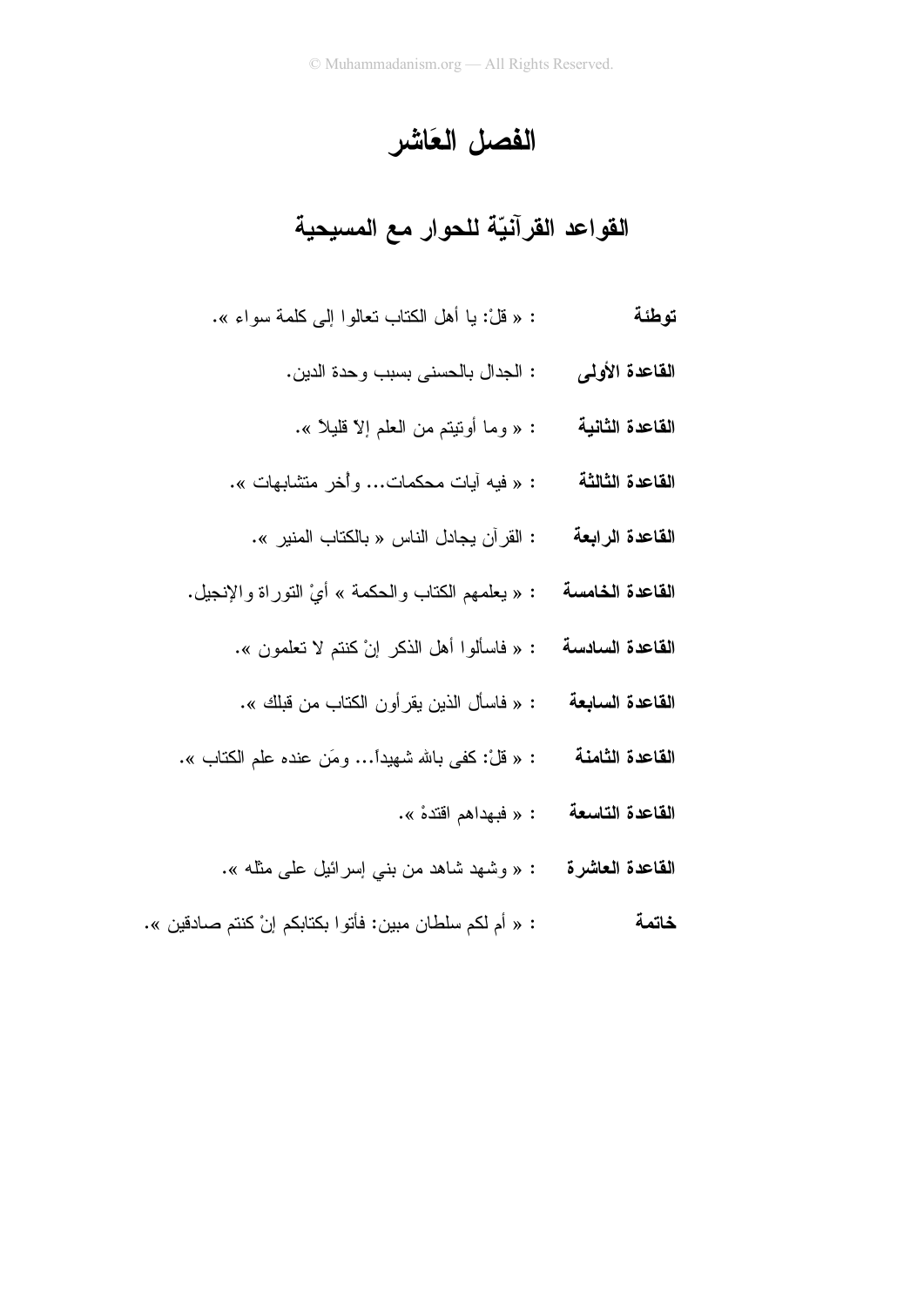$-$  712  $-$ 

# توطئة:

« قُلْ: يا أهل الكتاب تعالوا إلى كلمة سواء »

إن الحوار الوحيد الذي قام بين القرآن وبعض المسيحيين، كان مع وفد نجران. وقــد ختمه بهذا النداء: « قلْ: يا أهل الكتاب تعالوا إلى كلمة سواء بيننا وبينكم ألاّ نعبــد إلاّ الله، و لا نشر ك به شيئاً، و لا يتَّخذ بعضنا بعضاً أر باباً من دون الله! فإنْ تولُّو ا، فقولـــوا: اشــــهدوا بأنـــا مسلمون » (آل عمر ان ٢٤).

هذا النداء ما برح القرآن بوجهه إلى المسيحية منذ نزوله. وفيه يعلن هدف الحوار مع المسيحية: « تعالوا إلى كلمة سواء ». وهي التوحيد الخالص.

فهو برى شبهة على صحة التوحيد عند اليهود والمسيحيين: « وقالت اليهود: عزيـــر ابن الله! وقالت النصار ي: المسيح ابن الله » (بر اءة ٣١).

لكن اليهود يقولون: « عزير ابن الله » على سبيل المجاز، لا علـــي ســـبيل الحقيقـــة والواقع. والشبهة فيه، كالشبهة في عبادة الملائكة والنبيين، لا تمنع من صحة إسلامهم: « ولا يأمركم أن نتَّخذوا الملائكة والنبيين أرباباً! أيأمركم بالكفر **بعد إذْ أنتم مسلمون؟** » (آل عمران ٨٠). فهو بندّد بشبهة، ويشهد بواقع إسلامهم. ومشهور أن اليهود بنلون كل يوم فسي فاتحسة صلاتهم: « يهوه أحد » أي « هو الله أحد » كما في شرعة التوراة (التثنية ٦: ٤).

أما المسيحيون فما ز الو ا يقولون: « ا**لمسيح ابن الله** » على الحقيقة، لا على المجـــاز . وهذا هـــو ا**لـخلاف الأكبر** بين الإسلام والمسيحية القـــائم على **تأويل** سرّ شخصية المسيح. إنه « عيسى ابن مريم »؛ لكنه أيضاً « كلمته ألقاها إلى مريم وروح منه » (النساء ١٧٠). فهــل كلمة الله، الذي هو « روح منه »، قبل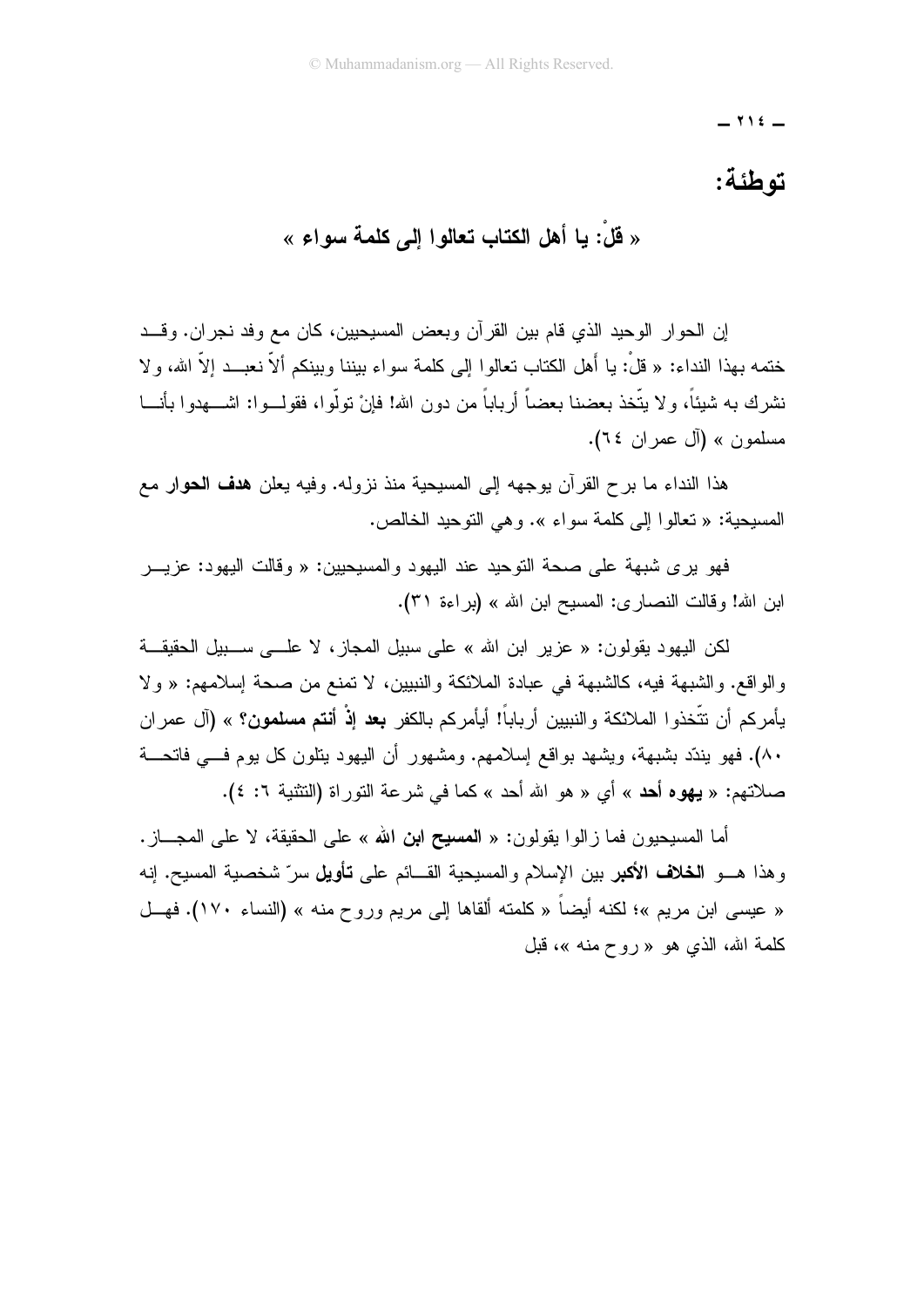$$
- 110 -
$$

القائه إلى مريم، هو « ملاك كلمة الله » أيْ « روح منه » تعالى، كما قالــت « النصـــرانية » ونبنِّي القرآن نأويلها؛ أم هو كلمة الله الذاتية أي **نطق الله الذاتـي،** كما نقلــت المســـيحية عـــن فاتحة الإنجيل بحسب يوحنا؟ إذا اعتبر نا كلمة الله « ر و حاً منه » أيْ ملاكاً « من المقـــر بين » ففي ذلك اتخاذ مخلوق ربّاً من دون الله، بلا شك؛ أمَّا إذا كان « كلمته وروح منه » تعالى هو .<br>**نطقه الذاتبي،** الذي لا هو عين الذات و لا هو غير ها، فليس في ذلك من شرك علي الإطـــــلاق، على الشرط الـــذي وضعه القرآن نفسه: « أُم لكم **سلطان مبين؟ فـــاتوا بكتـــابكم**، إ**نْ كنـــتم** صادقين » (الصافات ١٥٦ \_ ١٥٧).

هـــذه الـجدلية نظهر من القـــواعد القرأنية للـحـــوار مـع المسيحية، للبلوغ في ذلك إلى « كلمة سواءِ ».

القاعدة الأولى: الجدال بالحسني، بسبب وحدة الدبن

ما بين الإسلام والمسيحية وحدة في الدين يبني عليها القرآن صــــحة الحـــوار: « ولا تجادلوا أهل الكتاب إلاّ **بالتي هي أحسن** ــ إلاّ الذين ظلموا منهم ــ وقولوا: آمنا بالذي أنـــزل الِبِنا وأنزل البِكم، والِهنا والِهكم واحد، ونحن له مسلمون » (العنكبوت ٤٦).

هذه هي القاعدة الأساسية في كل حوار بين الإسلام والمسيحية: الجدال بسالتي هـــي أحسن، و هذا هو النعريف الأوفى للحوار .

فهو يقسم أهل الكتاب إلى فريقيْن: الظالمين منهم، وهـــم اليهـــود لكفــــرهم بالمســـيح؛ والمقسطين منهم، المحسنين، وهم النصاري والمسيحيون. فمع اليهود يصــــح الجـــدال بغيـــر الحسني أي بالسيف. أَمَّا مع أهل الإنجيل فلا يصح جدال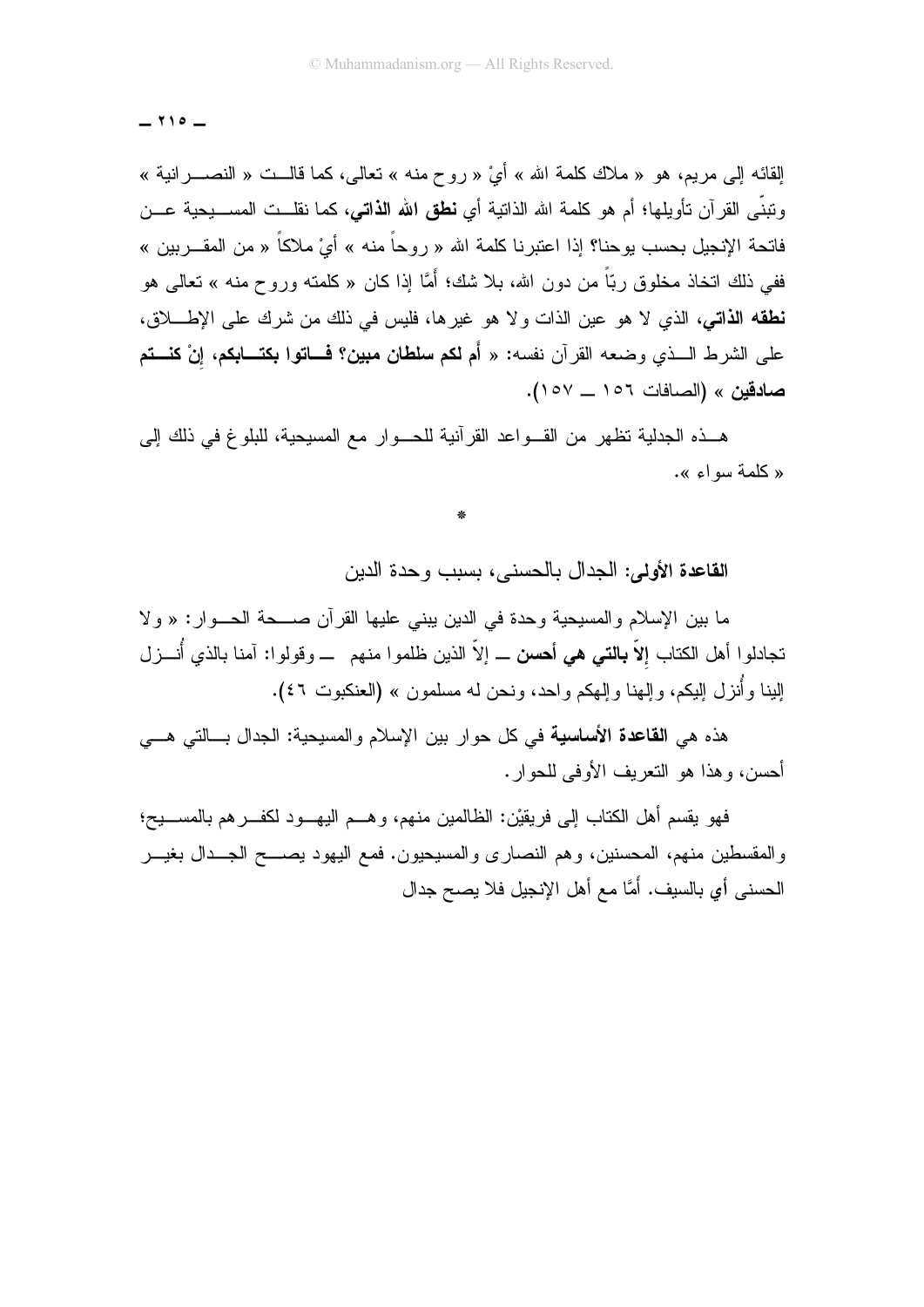$- 115 -$ 

معهم إلاَّ بالحسنبي. والجدال مع أهل الإنجيل « بالتبي هي أحسن » هو الأمــــــر لأهــــل القــــــرآن بالتسليم مع أهل الإنجيل بوحدة الإله، ووحدة التنزيل، ووحدة الإسلام.

فما بين الإسلام والمسبحية **وحدة دينية**، منها بنطلق كل حوار . وبما أن القرآن بـــؤمن « بالذي أُنزل إلينا وأُنزل إليكم »، فلا يصح اقتصار الحوار على القرآن وحــده، بــل يجــب الاعتماد فيه على الإنجيل أيضاً.

والإنجيل الذي كان شائعاً على زمن النبي العربـــي، « فيــــه هـــدى ونـــور ... هـــدى وموعظة للمتقين » من جمـــاعة محمد (المائدة ٤٩). فهو يشـــرع بـــأن الإنجيـــل « هـــدى وموعظة » للمسلمين، فلا يصح إسلامهم بدون إيمان بالإنجيل.

فالحوار بين الإسلام والمسيحية يُبنى على وحدة الإله ووحدة النتزيل ووحدة الإســــلام. نلك هي القاعدة الأولى.

القاعدة الثانية: « وما أونيتم من العلم إلاّ قليلا »

إن « العلم » في لغة القر أن هو اصطلاح يقتصر على العلم المنز ل في الكتاب، لــذلك يسمى أهل الكتاب « أولى العلم »، « الذين أونوا العلم »، « الراسخين في العلــم »؛ ويعتبـــر القرآن نفسه « آيات بيّنات في صدور الذين أوتوا العلم » (العنكبوت ٤٩).

ويصرِّح بمقدار « العلم » المنزل بالقرآن في سرِّ « الروح » المطلق الذي هو عـــالم الله: « ويسألونك عن الروح؟ ــ قلْ: الروح من أُمر ربي؛ وما أوتيتم من العلـــم إلا قلــــيلاً » (الإسراء ٨٥). فليس في القرآن العربي التتزيل كله الذي في « القرآن » الأصـــيل، بحســب قوله: « وننزلٌ من القرآن ما هو شفاء ورحمة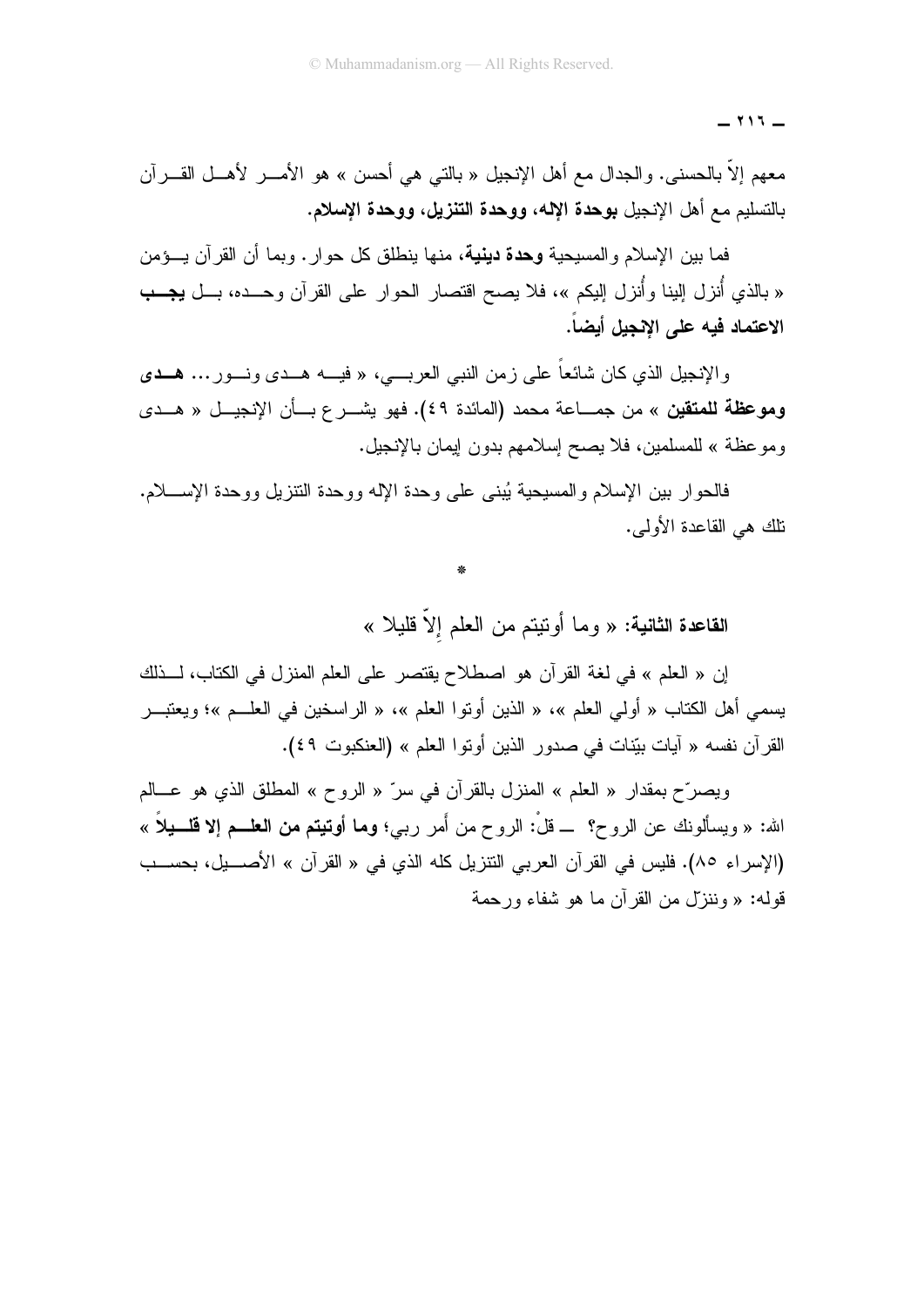$$
- \mathbf{111} -
$$

للمؤمنين » (الإسراء ٨٢). لاحظ حرف التبعيض « من »، الذي يؤيد معنى « العلم القليـل » في القرآن العربي.

فالتصريح قاطع بأنه ليس في القرآن إلاّ « ا**لقليل** » **من** « ا**لعلم** » ا**لمنزل،** خصوصــــاً في مسألة « الروح » المطلق، الذي هو عالم الله، في كامل التجريد والنتزيه عن المخلوق.

و هذا هو الأ**ساس الثاني** لقيام حوار صحيح في سرّ حياة الله، الحيّ القيوم، فـــي ذاتـــه الصمدانية. إنه **تصريح ضخم على كمية** « ا**لعلم** » ا**لمنزل في القر**آن.

القاعدة الثالثة: « فيه آيات محكمات... و أُخر متشابهات »

في القرآن **تصريح ضخم آخر على نوعية** « ا**لعلم** » ا**لمنزل فيه:** « هو السذي أنسزل عليك الكتاب: منه آيات محكمات هنّ أمّ الكتاب، و أُخر متشابهات... و ما يعلم تأويله (المتشـــابه منه) إلاَّ الله، والراسخون في العلم يقولون: آمنا به، كلَّ من عند ربنا؛ ومـــا يـــذكَّر إلاَّ أولـــوا الألباب » (آل عمران ٧). هذا التصريح يقوم على حقيقتيْن: الأولى الإعلان عن « المتشابه » في القرآن، ويقول العلماء بأن المنتثىابه فيه هو أَكثر القرآن، ويقتصر المحكم في القرآن علــــي أحكامه المحكمة التي ليس فيها ناسخ ومنسوخ؛ والحقيقة الثانية إن متشابه القرآن « مـــا يعلـــم تأويله إلاّ الله، و الر اسخون في العلم يقولون: آمنا به »، فيسلمون تسليماً بدون علم.

بحسب (الإتقان ٢: ٢ \_ ٣) « الآيات المحكمات » هي « أو امره الزاجرة ». وســـائر القرآن هو من المتشابه أيْ نعليم القرآن كله. لذلك فشهادته في ســـر الله والكـــون والإنســـان و الآخر ة لا **تقطع بعلم يقين**، يُبنى عليه حوار أمين.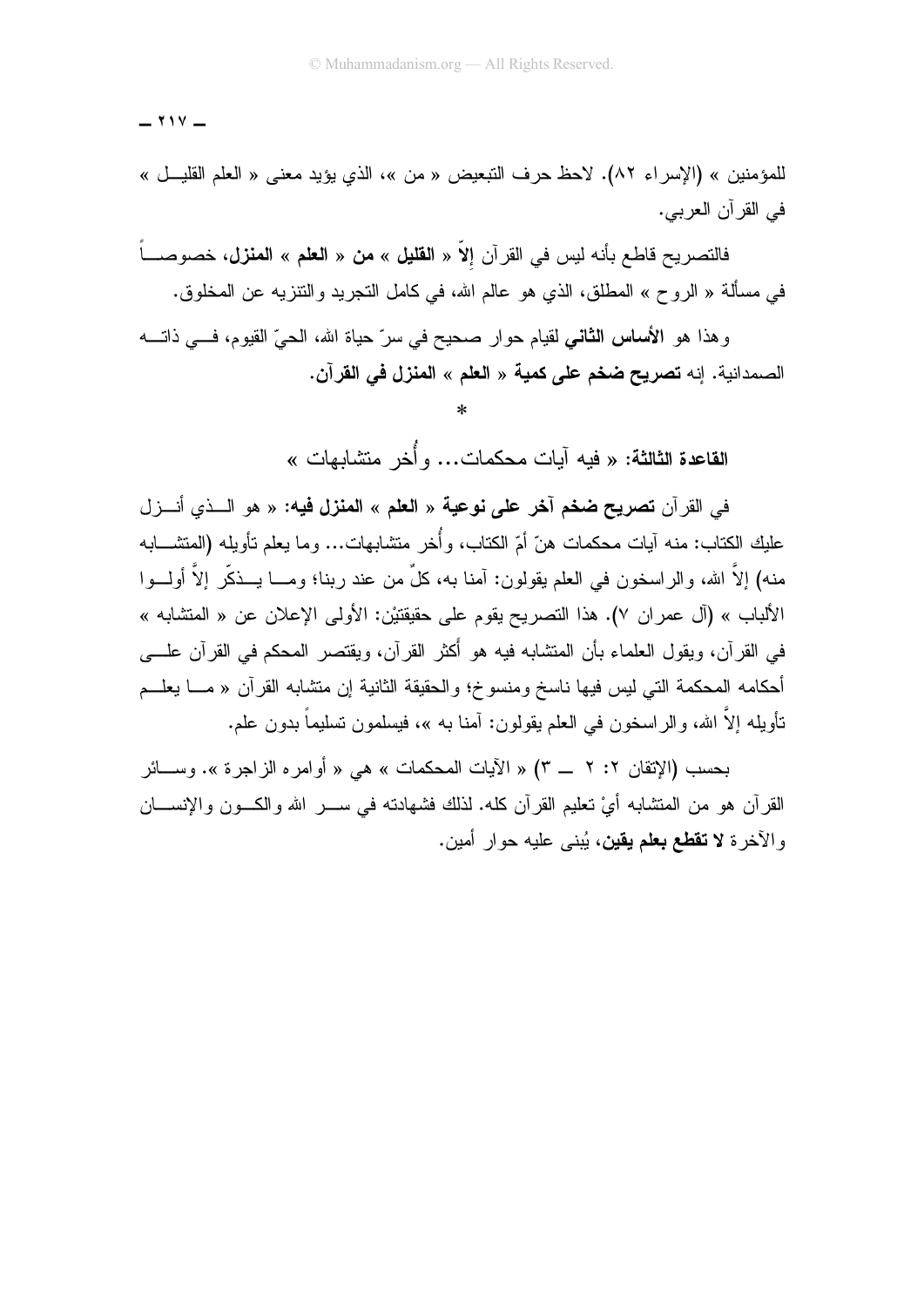$\sim$   $\sim$   $-$ 

يقول الأستاذ دروزة (القرآن المجيد، ص ١٩٧): « إن ما ورد في القرآن مما يتصـــل **بذات الله السامية** من تعابير اليد والقبضة، واليمين والشمال، والوجه والاســــتواء، والنــــزول والمعجىء، وفوق وتحت وأمام، وطبي وقبض ونفخ \_ إنما جاء بالأسلوب والتعابير والتســـميات التي جاءت به من **قبيل التقريب لأذهان السامعين...** ولقد ورد في القرآن عبــارات « لـــيس كمثله شيء » و« لا ندركه الأبصار » و« لا يحيطون بشيء من علمـــه » يصـــح أنْ نكـــون ضوابط حاسمة في صدد الذات الإلهية، وتنطوي على قرينة على صحة ما ذكرناه أنف ً فـــي صدد الذات السامية من أفعال وصفات أخرى قد نوهم مماثلة لأسماء وصفات وأفعـــال البشــــر أيضاً، حيث يصح أنْ يُقـــال: إن ورودها في القرآن إنما جاء كـــذلك علـــي ســـبيل ا**لتقريـــب** والتشبيه ». وأسلوب التشبيه والمتشابه يشمل أيضاً « ما يتصل بمشـــاهد الكـــون والآخـــرة، و أخبار الأمم السابقة و أنبيائهم، و الجن و الملائكة ».

فهذا الواقع القرآني لا يقطع بيقين في سر الله، وسر الكون، وســـر الإنســــان، وســـر الآخرة. فلا يجوز أن يتغافل عن هذا الواقع القرآني أهل الحوار بين الإسلام والمسيحية.

وهكذا فالعلم « ا**لقليل** » بسر الله وكلمته وروحه، تشوبه أيضاً شبهة ا**لمتشـــابـه**، فــــي القر آن.

 $\ast$ 

القاعدة الرابعة: القر آن بجادل الناس « بالكتاب المنبر »

إن القرآن بشرع دين موسى وعيسى ديناً واحداً ــــ فإن دين نوح وإبراهيم انتهى إلــــي النَّوراة (الشُّوري ١٣)؛ ويعلن ايمانـه بأنبياء الكتاب، الذي يوجزه « بما أوتـي موسـي وعيسـي » (البقرة ١٣٦)؛ ويدعو أهل الكتاب إلى إقامة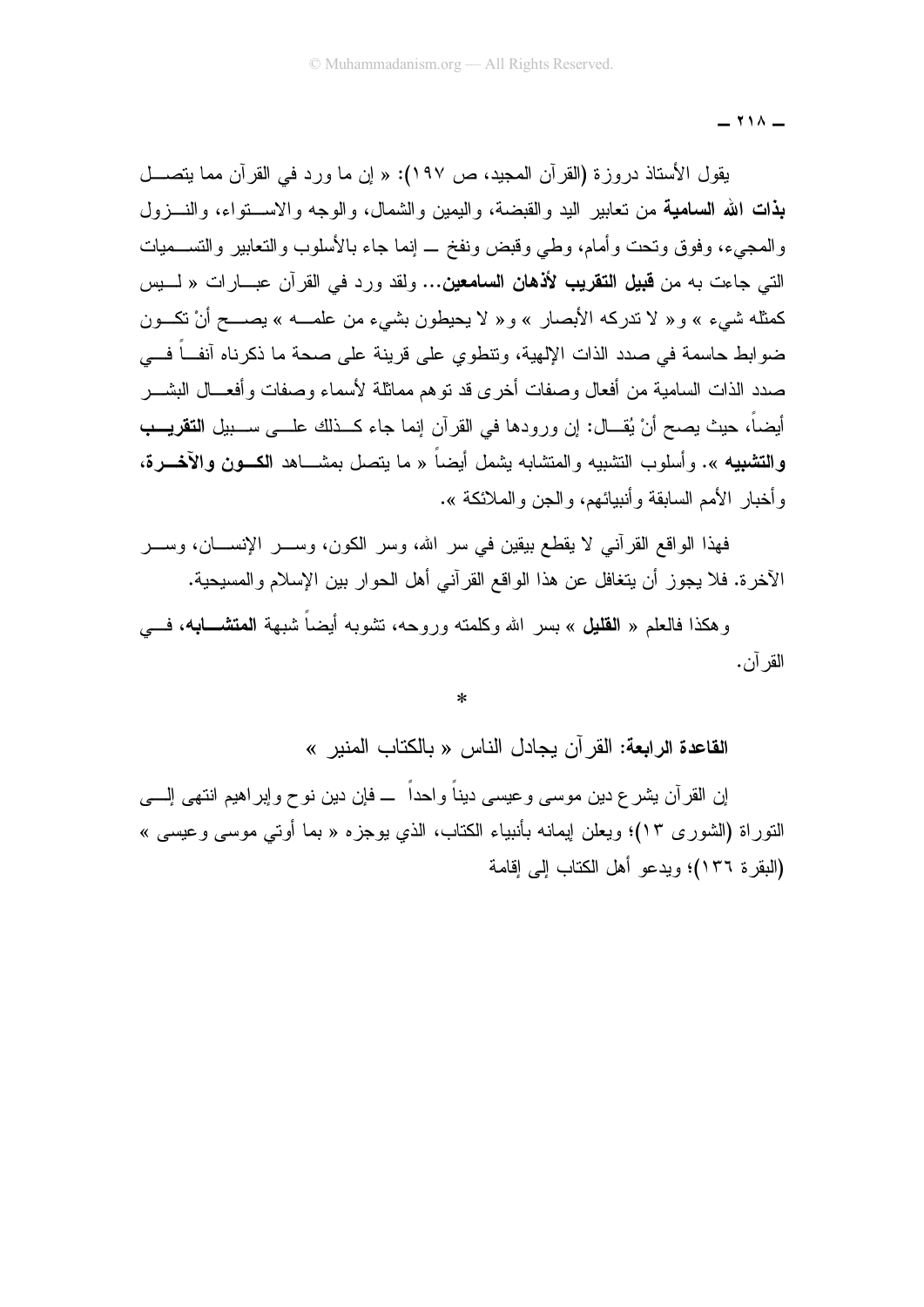$-119 -$ 

« النَّور اة والإنجيل » شرعاً واحداً (المائدة ٨١). لذلك فهو يجادل الناس بالكتاب المنير، منبــــع العلم والبهدي، متحدِّياً به المشركين: « ومن الناس من يجادل في الله بغير ً علم ولا هـــدي ولا كتاب منير » (لقمان ٢٠). وبه يجادلهم في الله واليوم الآخر، والساعة، مكرّراً الآيـــة نفســـها (الحج ٨). و لا يستغر ب تكذيب العر ب لجدالـــه لهم بالكتـــاب المنبر ، فقد كذَّب به مَن ســـبقهم: « و إن يكذّبوك، فقد كذّب الذين من قبلهم جاءتهم رسلهم بالبينات وبالزبر **وبالكتاب المنيـــر** » (فاطر ٢٥) أي « التوراة والإنجيل » (الجلالان)، والتعبير قد يخص الإنجيل لأن « الزبـــر » هنا كناية عن زبور داود، و« البيّنات » عن النوراة. هذا ما يؤيده الأمر الصادر إليه بالاقتــداء بهدي « الذين أنيناهم الكتاب والحكم والنبوة » (الأنعام ٩٠)، والنقرير بأنه بـــالقرآن العربــــى يعلمهم « الكتاب والحكمة » أيْ النوراة والإنجيل (٢: ١٢٩ و ١٥١؛ ٣: ١٦٤؛ ٢٢: ٢)؛ وهذا موقف النصاري والمسيحيين، لا موقف اليهود. فالقرآن يجـــادل الناس في الدين، بجدال أهـــل « الكتاب المنير » من نصار ي و مسيحيين. لذلك ففي حو ار الإسلام و المسيحية، لنا في القـــر آن نفسه أسو ة حسنة بالاعتماد على « الكتاب المنير » الذي كان القر آن نفسه بجادل الناس به.

القاعدة الخامسة: « ويعلمهم الكتاب والحكمة » أي النوراة والإنجيل

إن القرآن بصرّح عن موضوع دعونه وإسلامه بتصاريح متواترة فيهــا لنـــا ذكـــرى وعبرة في الحوار بين الإسلام والمسيحية. جاء القرآن يعلم الناس « الكتاب والحكمة ». وهـــو في مثل هذا التعبير يأخذ « الحكمة » على الاصطلاح، كناية عن الإنجيل، كما فـــي تصــــريح المسيح: « ولما جاء عيسى بالبينات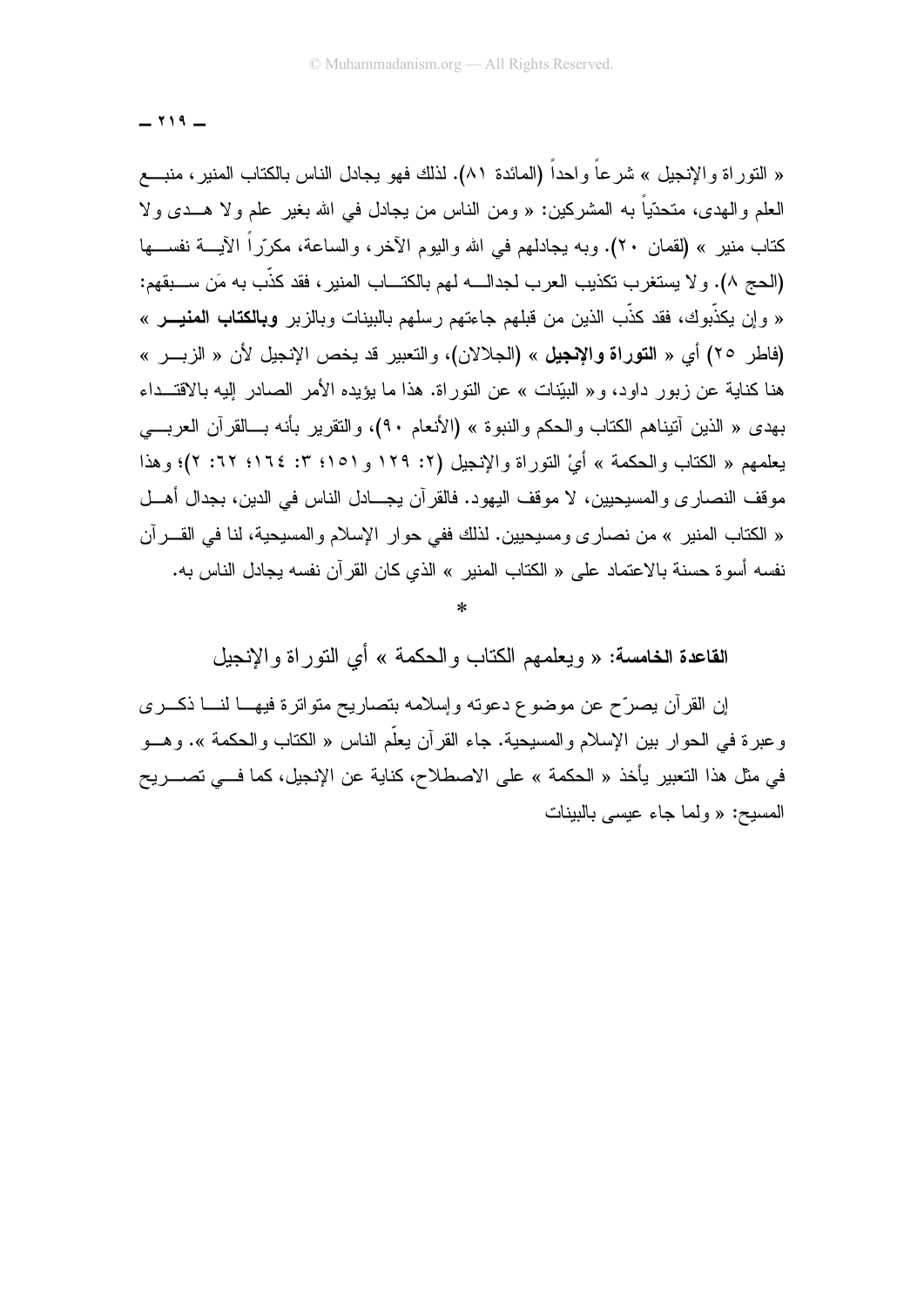$\lambda$   $\lambda$   $-$ 

قال: قد جئتكم بالحكمة » (الزخرف ٦٣)، « وآنيناه الإنجيل فيه هدى ونور » (المائـــدة ٤٩). **فالإنجيل هو الحكمة بالنسبة للكتاب،** كما في قوله عن المسيح: « ويعلمه الكتـــاب والحكمـــة، والتور اة والإنجيل » (آل عمر ان ٤٧؛ قابل المائدة ١١٣).

فهدف القر آن أنْ بعلَّمَ الناس « الكتاب و الحكمة » أيْ النَّور اة و الإنجيل، هذا ما ســـأله إبراهيم لأمته من إسماعيل (البقرة ١٢٦)؛ وهذا ما يمنّ به على العرب: « كما أرســـلنا فـــبكم ر سو لاً منكم بِتلو عليكم آباتنا و بزكيكم، **ويعلمكم الكتاب والحكمة،** ويعلمكـــم مـــا لــــم تكونـــوا تعلمون » (البقرة ٥١)؛ فبتلاوة أيات القرأن يعلّم العرب النّوراة والإنجيل. هذا هو موضـــوع دعوته الذي به يستعلى عليهم: « لقد منّ الله على المؤمنين إذ بعث فيهم رسو لاً مـــن أنفســـهم يتلو عليهم آياته، ويزكيهم، **ويعلمهم الكتاب والحكمة**، وإنْ كانوا من قبل لفي ضلال مبـــين » (آل عمر ان ١٦٤). يصرح بذلك للمؤمنين، كما يعلنه للأميِّين المشركين: « هو الذي بعث في الأميِّين رسو لاً منهم يتلو عليهم آياته، ويزكيهم، **ويعلمهم الكتاب والحكمة**، وإنْ كانوا من قبـــل لفي ضلال مبين » (الجمعة ٢).

فالتركيز بتواتر على أنَّ القرآن هو تعليم الناس « الكتـــاب والـحكمـــة » أيَّ التـــوراة والإنجيل، قدوة لضرورة الاعتماد على التوراة والإنجيل في قيام حوار صحيح بسين الإســـلام والمسيحية. **فمن الخيانة للقرآن نفسه الاقتصار عليه** في فهم حقيقة الـــدين والإســــلام، وفـــي صحة الحوار بين أهل القر آن و أهل الإنجيل.

قد يقول بعضهم: بما أنَّ القرآن « يعلمهم الكتاب والحكمة »، فيصح الاكتفاء بـــــه دون الرجوع إلى النوراة والإنجيل. والجواب على هذه الشبهة في أوامر القرآن للنبي وأمته، كمـــا بنضح من القو اعد التالية.

 $\ast$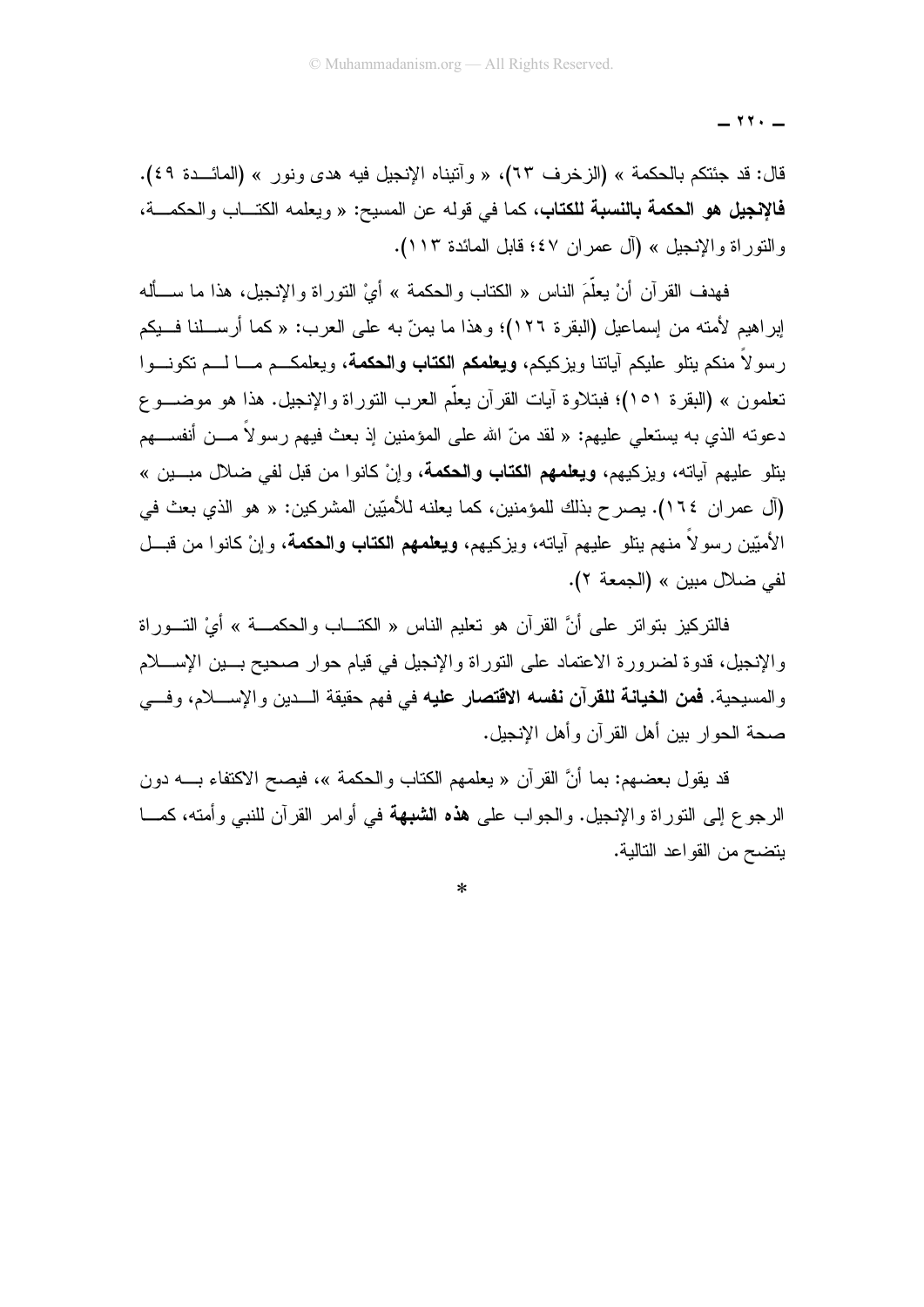$111 -$ 

## القاعدة السادسة: « فاسألو ا أهل الذكر ، إنْ كنتم لا تعلمون »

في محاولة لتكذيب النبي في دعوته « أسرّوا النجوي الـــذين ظلمـــوا » مـــن اليهـــود للمشركين: « هل هذا إلاّ بشر مثلكم »، فأجاب: « وما أرسلنا قبلك إلاّ رجالاً نـــوحى إلــــبيهم: فاسألوا أهل الذكر إنْ كنتم لا تعلمون » (الأنبيـــاء ٧)؛ وأهل الذكر مرادف لأهل الكتـــاب، أي « العلماء بالتوراة والإنجيل » (الجلالان). ففي مسألة النبوة بحتكم القرآن إلى أهــل الكتـــاب المقسطين من نصاري ومسيحيين. كذلك في مسألة كتاب الله وما فيه من بيّنات وزبر : « ومـــا أرسلنا من قبلك إلاّ رجالا نوحي إليهم، فاسألوا أهل الذكر، إنْ كنتم لا تعلمون بالبينات والزبر! وأنزلنا إليك الذكر لتُبيِّن للناس ما نزل إليهم، ولعلَّهم يتفكرون » (النحل ٤٣). فــالقرآن نفســـه يحتكم في كل ما يتعلَّق بكتاب الله إلى أهل الكتاب أنفسهم. وهذا تلقين ملزم فـــي كـــل حـــوار . ويعتبر نفسه ذكراً من ذكرهم، « لتبيّن للناس ما نُزلّ إليهم » في الذكر الأصبل. فمن الحكمـــة الرجوع دائماً إلى الأصل والمصدر، في كل بحث وحوار، كما يأمر القرآن نفسه.

و القرآن بِأمر أهله بالرجسوع في أمر الدين إلى أهل الكتاب، لأنّه ذكـــر من ذكـــر هم: « هذا ذكر مَن معي وذكر مَن قبلي » (الأنبياء ٢٤). وذلك لأن القرآن نفســـه جـــاء للتـــذكير بالكتاب، كما يقسم به: « والقرآن ذي الذكر » (ص ١)، نلك هي مهمته وغايته: « ولقد يسَّرنا قصص عيسى: « ذلك ننلوه عليك من الأيسات والذكــــر الحكيم » (آل عمران ٥٨). والصــــفة « الحكيم » إشار ة إلى « الحكمة » أي الإنجيل بالنسبة للكتاب: « فالذكر الحكيم » هو الإنجيل على التخصيص.

ففي الحو ار بين الإسلام والمسبحية، « اسألوا أهل الذكر » أي أهل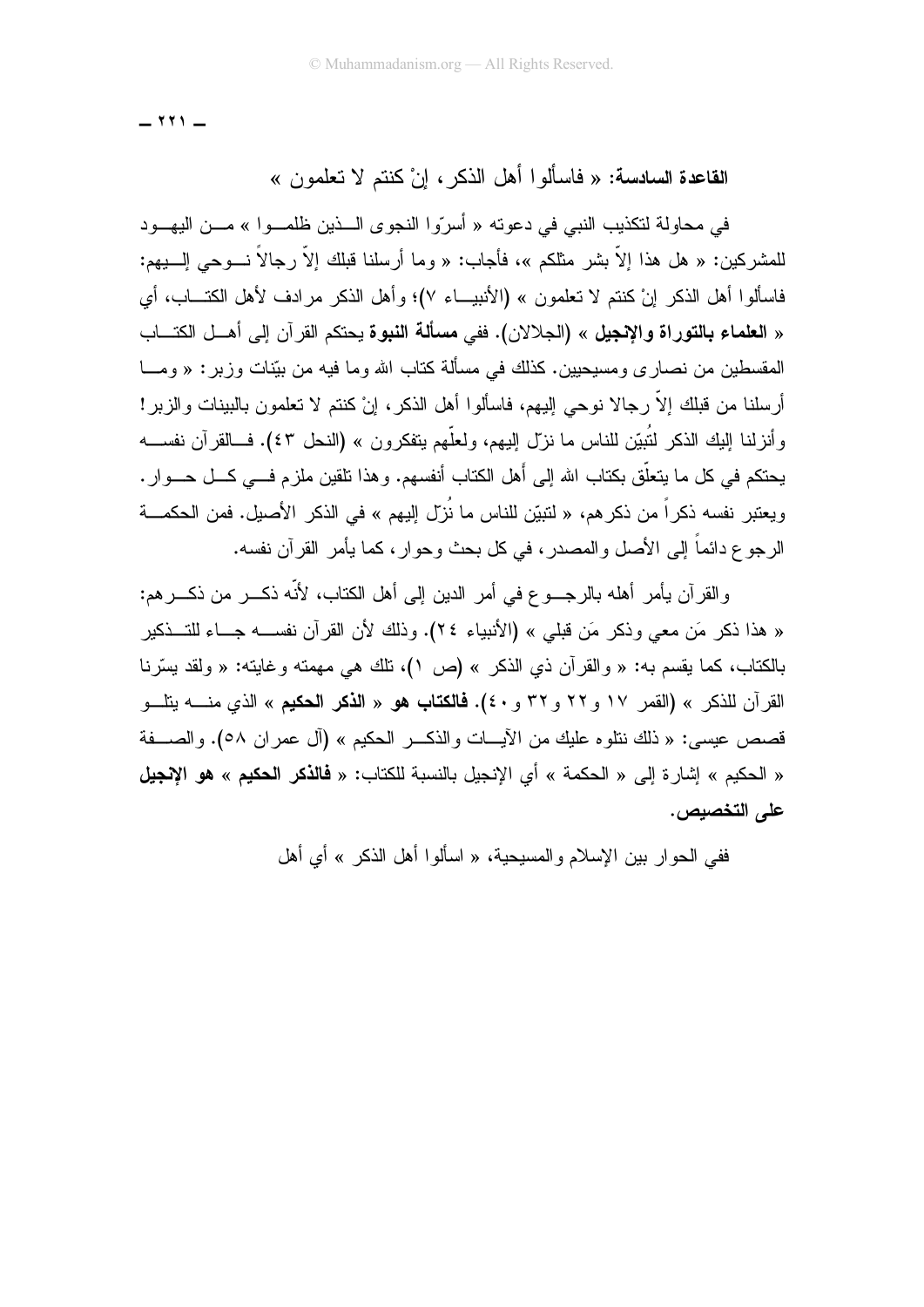$\gamma \gamma \gamma$   $-$ 

الإنجيل؛ وفي البحث بدين الله وكناب الله، لا يصح الاعتماد على القرآن وحـــده، بـــل يجـــب الرجوع إلى « الذكر الحكيم » أي الإنجيل، الذي منه يتلو القرآن آياته.  $\ast$ 

القاعدة السابعة: « فاسأل الذين يقر أو ن الكتاب من قبلك »

إن الأمر بسؤال أهل الكتاب في كتاب الله ودين الله لا يقتصر على أمة محمــد، بـــل **يطال النبي نفسه:** « فإن كنت في شك ممَّا أنزلنا إليك فاسأل الذين يقرؤون الكتاب من قبلــك: لقد جاءك الحق من ربك، فلا تكوننّ من الممترين، و لا تكوننّ من الذين كذبوا بآيات الله فتكون من الخاسر بن » (بونس ٩٤ ــ ٩٥).

هذا التصريح يعلن حقيقتيْن: في قوله « فاسأل الذين يقرؤون الكتاب من قبلك » إ**علان** بأن القرآن قراءة عربية للكتاب من قبله؛ و هذا مثل قوله بأنه « تصديق الذي بين يديه (قبله) و تفصيل الكتاب » (يو نس ٣٧) لذلك فهو ليس افتر اء من دو ن الله. و الحقيقة الأخر ي أن النبــــي نفسه مأمور ، حين « شك ممّا أنزلنا البك » أن يسأل الذين تعلموا قراءة الكتاب من قبله، فيعلم منهم أنّ الحقّ جاءه من ربه بواسطة قراءة الكتاب بالقرآن. هذا تصريحه بنصه القـــاطـع، فـــلا فائدة من محاو لات حمله على غبر معناه.

فإذا كان النبي نفسه يُؤمر بالقرآن، عند الشك من الوحي والنتزيـــل، أنْ يســـألَ أهـــل الكتاب في صبحته و حقيقته، فكم بالأجر ي سائر الناس! وبما أنه يعلن بأن القر آن ـــ في ما عدا . أحكامه المحكمة ـــ آيات « متشابهات » (آل عمر ان ٧)، كان سؤال أهل الإنجيل أمراً محتوماً في مسائل الوحى والنتزيل.

 $\ast$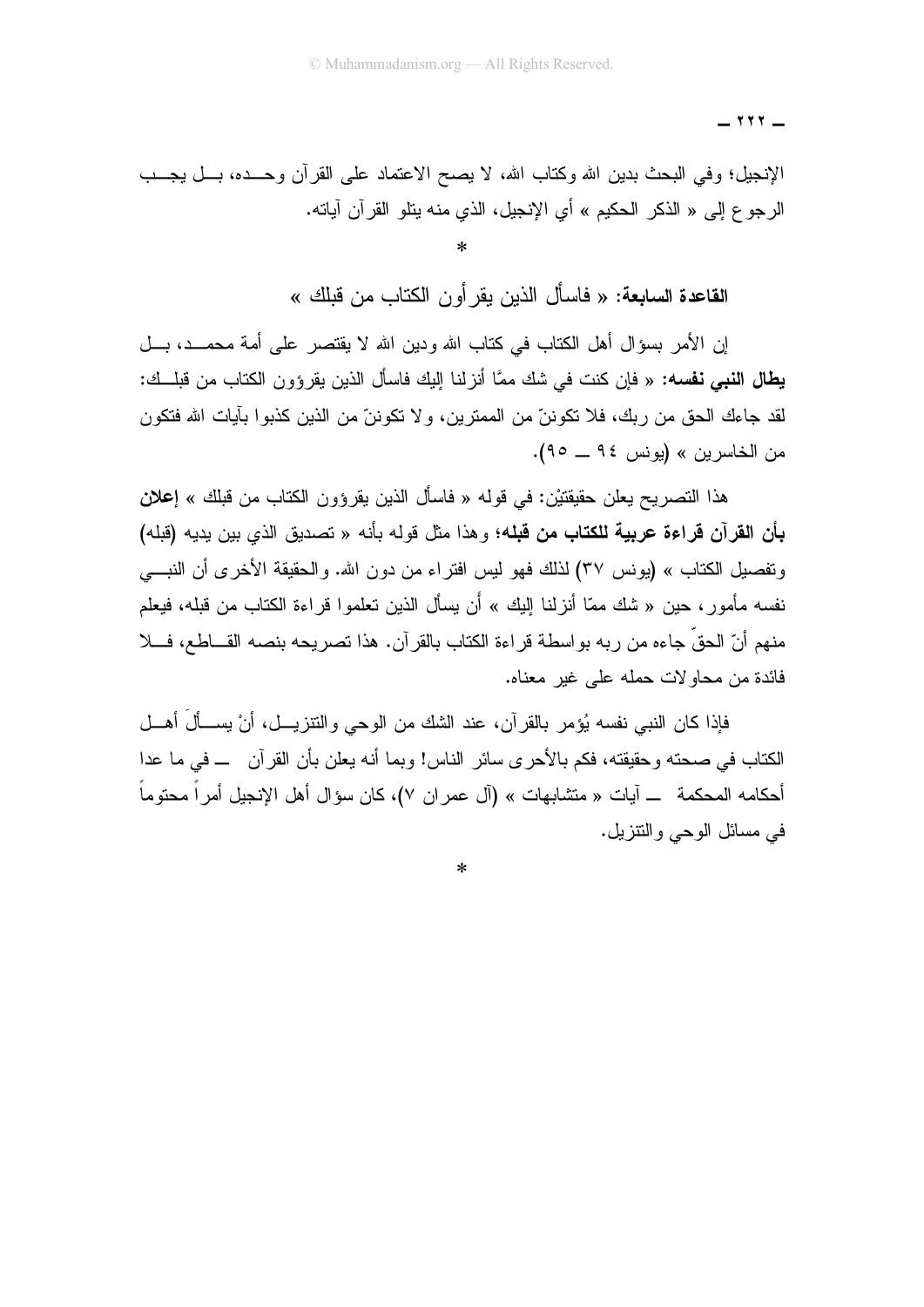$117 -$ 

القاعدة الثامنة: « قلْ: كفي بالله شهيداً بيني وبينكم، ومَن عنده علم الكتاب »

إن المعجز ة بر هان النبو ة. لذلك ظل المشر كو ن، بدس اليهو د، يطالبو ن محمداً بمعجز ة « كما أُر سل الأولون » (الأنبياء ٧) دليلاً على صحة نبوته ودعوته. **فكان موقف القرآن مــن** ا**لمعجزة المطلوبة سلبيّاً،** يقول الأستاذ دروزة (سيرة الرسول ص ٢١٧): « ولقد تكرّر طلــب الآيات من جانب الجاحدين، أو بالأحرى ز عمائهم، كثيراً حتى حكى القرآن المكي عنهم نحـــو **خمس وعشرين مرة صريحة**، عدا ما حكى عنهم من النحدي الضمني، ومن النحدي بالانيـــان بالعذاب واستعجاله والتساؤل عن موعده. ولا نعدو الحق إذا قلنا إنَّ المســـتفاد مـــن الآيــــات القر آنية المكية أ**ن الموقف تجاه هذا التحدي المتكرر كان سلبيّاً** ـــ إذا ما استثنينا الإشارة إلــــى القرآن كآية كافية، أو إلى احتوائه ما في الكتب السماوية كآية على صحة وحـــي الله بــــه؛ ثـــم آيــــات انشقاق القمر ». إن قصــة انشقاق القمر آيــــة من آيات يوم الــــدين، فلا دلالـة لـها. وإن « الإشارة إلى القرآن كآية كافية » هو إشارة عابرة (العنكبوت ٥٠ \_ ٥١). والإشارة « إلـــي احتو ائه ما في الكتب السماوية » إشار ة عابر ة أبضاً (طه ١٣٣).

أما آية محمد على صحة نبوته ودعوته فكانت شهادة « **من عنده علم الكتاب** » لــــه؛ لأن النحدّي بإعجاز القرآن لم يمنعهم من المطالبة بالمعجزة، **وهذا النحدي « بمثله** » (يـــونس ٣٨؛ هو د ١٣؛ القصص ٤٩؛ الطور ٣٣ ــ ٣٤؛ البقر ة ٢٣ ــ ٢٤) بسقط بتصر بحه: « وقــد شهد شاهد من بني إسرائيل ع<mark>لى مثله</mark> » (الأحقاف ١٠)؛ يؤيد ذلك الاقرار بالنسخ في أحكامــــه (البقرة ١٠٦)، والإعلان « بالمتشابهات » في تعليمه (آل عمر إن ٧).

يبقى أن حجة القرآن على صحة النبوة والدعوة فيه شهادة « **من عنده علم الكتـــاب** » (الرعد ٤٥). وهو كقوله: « أولَمْ يكن لهم آية أن **يعلمه علماءُ بني** إ**سرائيل** »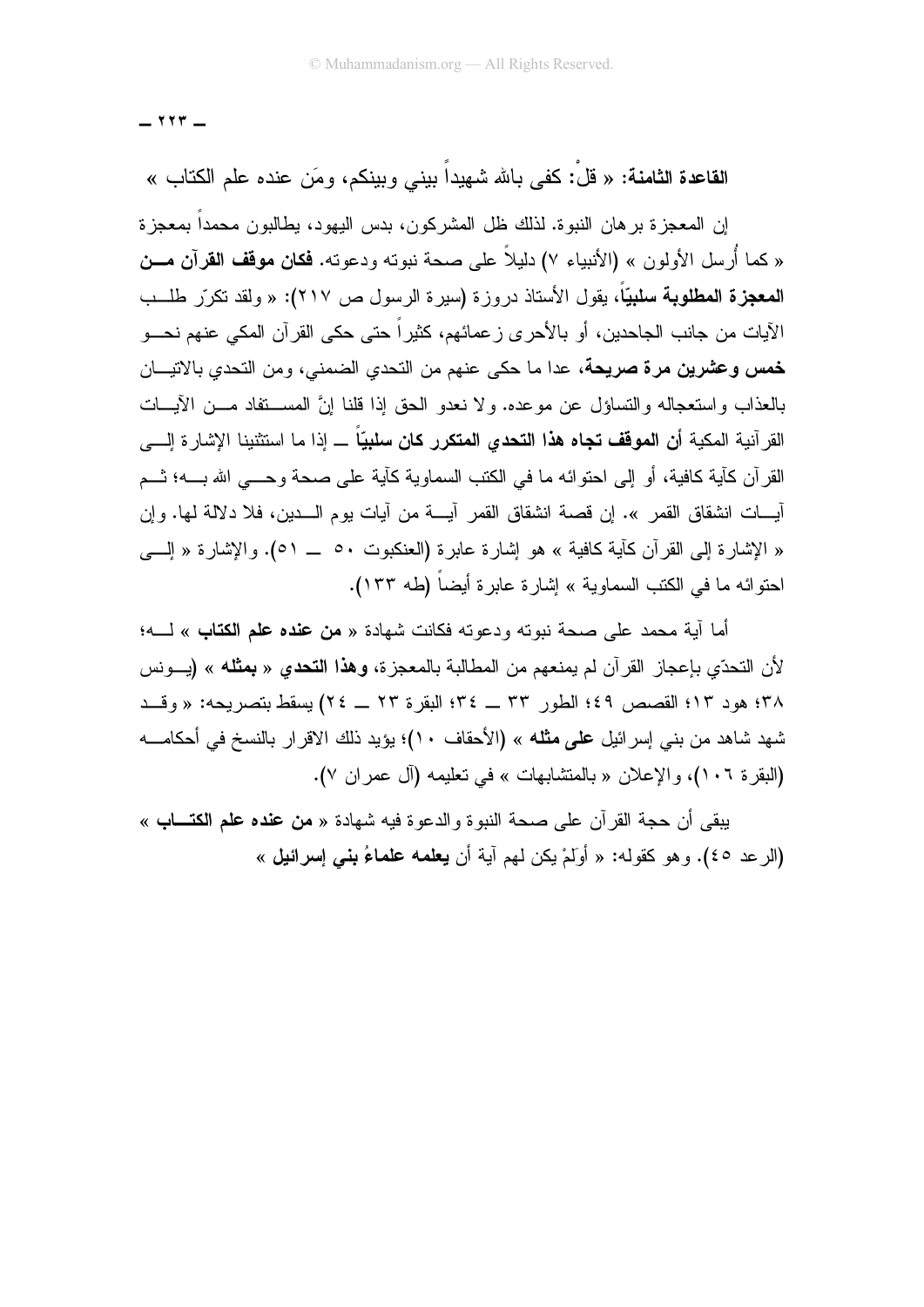$\forall$   $\forall$   $\in$   $-$ 

(الشعراء ١٩٧)، بني إسرائيل النصارى، لا اليهود « أول كافر بـــه » (البقـــرة ٤١). فأهـــل الإنجيل هم شهود محمد على صحة دعوته. والقرآن يكتفي \_ بعد الله \_ بهذه الشهادة. وهـــي قائمة على وحدة القرآن و « مثله » الذي عند بنبي إسرائيل النصارى، كما « شهد شـــاهد مـــن بني إسر ائبل على مثله » (الأحقاف ١٠).

فإذا كان أهل الإنجيل **حجة محمد الأولى** على صحة دعوته، فهم أيضاً أ**هــل الحجـــة** الفضلي في الجوار بين الإسلام والمسبحية. وذلك ليس فقط لأن عنــدهم « علــم الكنـــاب » (الرعد ٤٥)، بل لأن القرآن نفسه « هو آيات بينات في صدور الذين أوتوا العلم » (العنكبوت ٤٩)، أي أهل الكتاب من النصـار ي والمسيحيين؛ كانوا شـهود القرآن، وهم اليوم شـهود الـحوار .

القاعدة التاسعة: « فبهداهم اقتدهْ »

شرعة نبي القرآن في دعوته هي: « أولئك الذين آنيناهم الكتاب والحكم والنبوة ـــ فإن يكفر بـها هوَ لاء (أهل مكة) فقد وكِّلنا بـها قوماً ليسوا بـها بكافرين ــــ أولئـــك الــــذين هـــدى الله، فبهداهم اقتدهْ » (الأنعام ٨٩ \_\_ ٩٠). تعبير « الحكم » يعني « الحكمة » (الجلالان)، فهو قد ورد في القرآن بحرفه العبري والسرياني، كما كان متواتراً عند أهل الكتاب. فالكتـــاب كنايــــة عن نوراة موسى، والحكم أيْ الحكمة كناية عن الإنجيل؛ والنبوة كنايــــة عـــن أســـفار ســـائر الأنبياء. وبما أن النبوة تفصيل لكتاب موسى، فالتعبير يقتصر على أهل « الكتاب والحكمـــة » أيْ أهل النّوراة والإنجيل؛ لا اليهود منهم، بل الــــذين يؤمنــــون بــــالنّوراة والإنجيـــل معــــاً أيْ النصار ي و المسيحيو ن.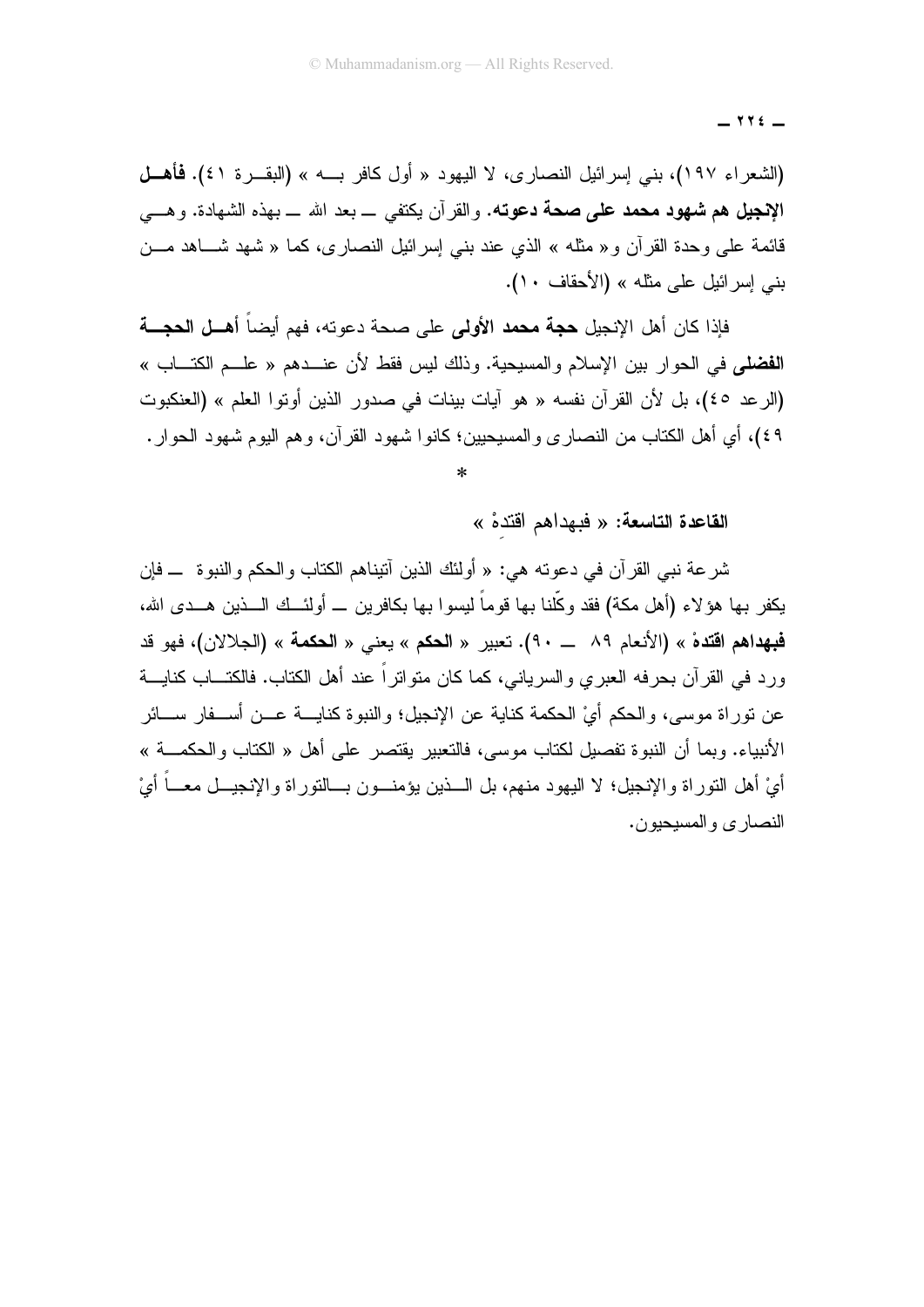$110 -$ 

فعلى محمد أنْ يقتدي في الدعوة القرآنية **بهدى النصارى والمسيحيين،** « مـــن عنـــده علم الكتاب »، مهما كفر بذلك أهل مكة، بدس اليهود.

و النتيجة المذهلة لهذا الأمر القر آني أنه: إذا كان على نبي القر آن نفسه أن بقتدي بهدي أهل الإنجيل، في الدعوة القرآنية، فكم بالأحرى أمــــة القــــرآن، فــــى الـحـــوار بــــين الإســـــلام و المسيحية!

 $\ast$ 

القاعدة العاشرة: « وشَّهد شاهد من بني إسر ائيل على « مثَّله »

اِنِ القرآن بِتحدى المشركين « بسورة مثله » (يونس ٣٨)، « بعشر سور مثله » (هود ١٣)، « بحديث مثله » (الطور ٣٤)، « بسورة من مثله » (البقرة ٢٣).

ونعر ف أن ذلك التحدي كان للمشر كين و حدهم، لا لأهل الكتاب، من قولــــه: « قـــلْ: فأتوا بكتاب من عند الله هو أ**هدي منهما** أتبعه إنْ كنتم صادقين » (القصـــص ٤٩) أيْ اهـــدي من الكتاب والقرآن. فهو يجمع بينهما في الهدى والإعجاز .

لذلك فهو يتحدى المشركين: « قلْ: أر أيتم إنْ كان من عند الله وكفرتم بــــه ـــ **وشـــــهد شاهد من بنبي إسرائيل علمي مثله،** فسأمن واســـنكبرتم، إن الله لا يهـــدي القـــوم الظـــالمين » (الأحقاف ١٠). يظن المفسرون أن هذا الشاهد كان يهوديًّا، « هـــو عبـــد الله بـــن ســــلام » (الجلالان). وهذا جهل بالقرآن شنيع. إن الشاهد فرد من جماعة يقومون مع محمــد بالـــدعوة القر أنية، ويكتفي بشهادة « من عنده علم الكتاب » (الرعد ٤٥) على صحة الـــدعوة؛ وهـــؤلاء الجماعة يقول فيهم: « أولَم يكن لهم آية أن يعلمه **علماء بني** إســـرائ**يل** » (الشعر اء ١٩٧). فلم يؤمن من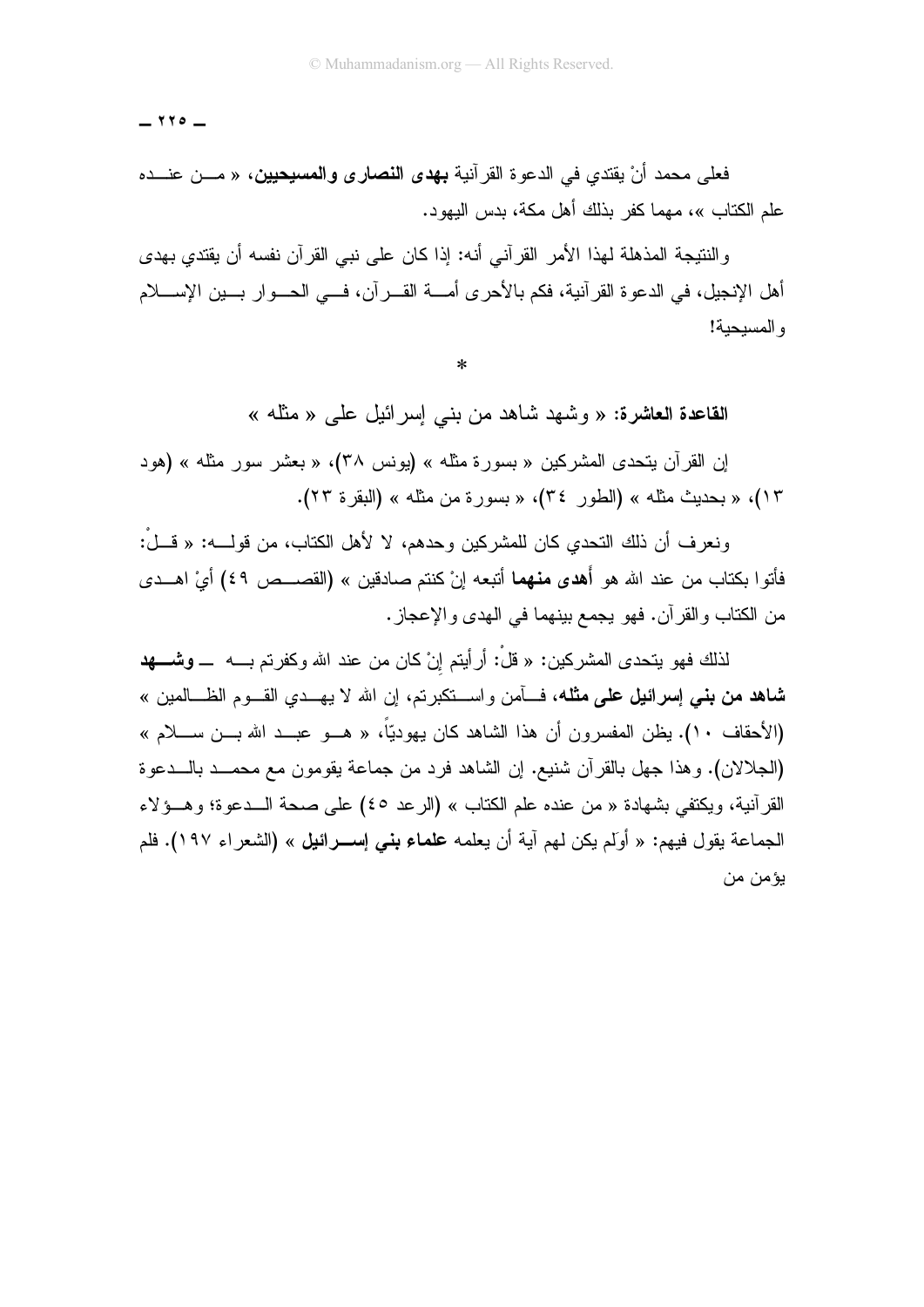$111 -$ 

بني إسرائيل سوى عبد الله بن سلام، وكعب الأحبار ، لدسِّ الإسرائيليّات على الدعوة؛ فتعبيـــــر « علماء بني إسرائيل » على إطلاقه وشموله، لا يعني اليهود « أول كافر به » (البقرة ٤١)، بل ا**لنصاري من بني إسرائيل،** كقوله: « ومن قوم موسى أمة يهدون بالحق وبـــه يعـــدلون » (الأعراف ١٥٨)، وهي « طائفة من بني إسرائيل » آمنت بالمسيح ويؤيــدها القـــر آن علــــي عدوها، الطائفة من بني إسرائيل التي كفرت بالمسيح (الصف ١٤) فالنصاري أهــل الشــــهادة للقر آن، وهم الذين عندهم « مثل » القرآن.

تصريح ضخم يشهد شهادة قاطعة بأن « **مثل** » ا**لقرآن موجود قبل**ه، والقرآن إنما هو نفصيل له بالعربية، « نفصيل الكتاب » (يونس ٣٦)، الكتاب المنير، وكتاب موسى؛ والقـــرآن « كتاب مصدّق **لساناً عربيّاً،** لينذر الذين ظلموا، وبشـــرى « للمحســـنين » (الأحقـــاف ١٢) فالقرآن لا يختلف عن « مثله » إلاّ باللسان العربيّ. وتعبير « الـــذين ظلمـــوا » كنايــــة عـــن اليهود، وتعبير « المحسنين » كناية عن النصارى من بني إسرائيل، كما هو متواتر. فــالقرآن، كما هو دعوة للمشركين، هو أيضاً إنذار لليهود، وبشر ي للنصار ي المحسنين. فلــــيس الشــــاهد الذي يشهد « بمثله » من بني إسرائيل يهوديّاً، بل « نصر انيّاً ».

وإذا كان « مثل » القرآن موجوداً قبله، فلا عجب أنْ يكون القرآن نفسه « آيات بينات في صدور الذين أوتوا العلم » من قبله (العنكبوت ٤٩)، أيْ أهل الإنجيـــل، « يعرفونــــه كمــــا يعرفون أبناءَهم » (الأنعام ٢٠؛ البقرة ١٤٦) معرفة أبوية مصدرية.

وهذه المنزلة النبي برفع إليها القرآن أهل الإنجيل، تجعلهم أهل الحوار الصــــحيح فــــي الإسلام والمسيحية: فهم عندهم « مثل » القرآن، وعلى نبي القرآن أنْ يقتدي بهداهم (الأنعـــام ٩٠) لأنهم « من عنده علم الكتاب » الذين يكتفي بشهادتهم (الرعد ٤٥)؛ فكم بـــالأحرى أمــــة القر آن.

 $\ast$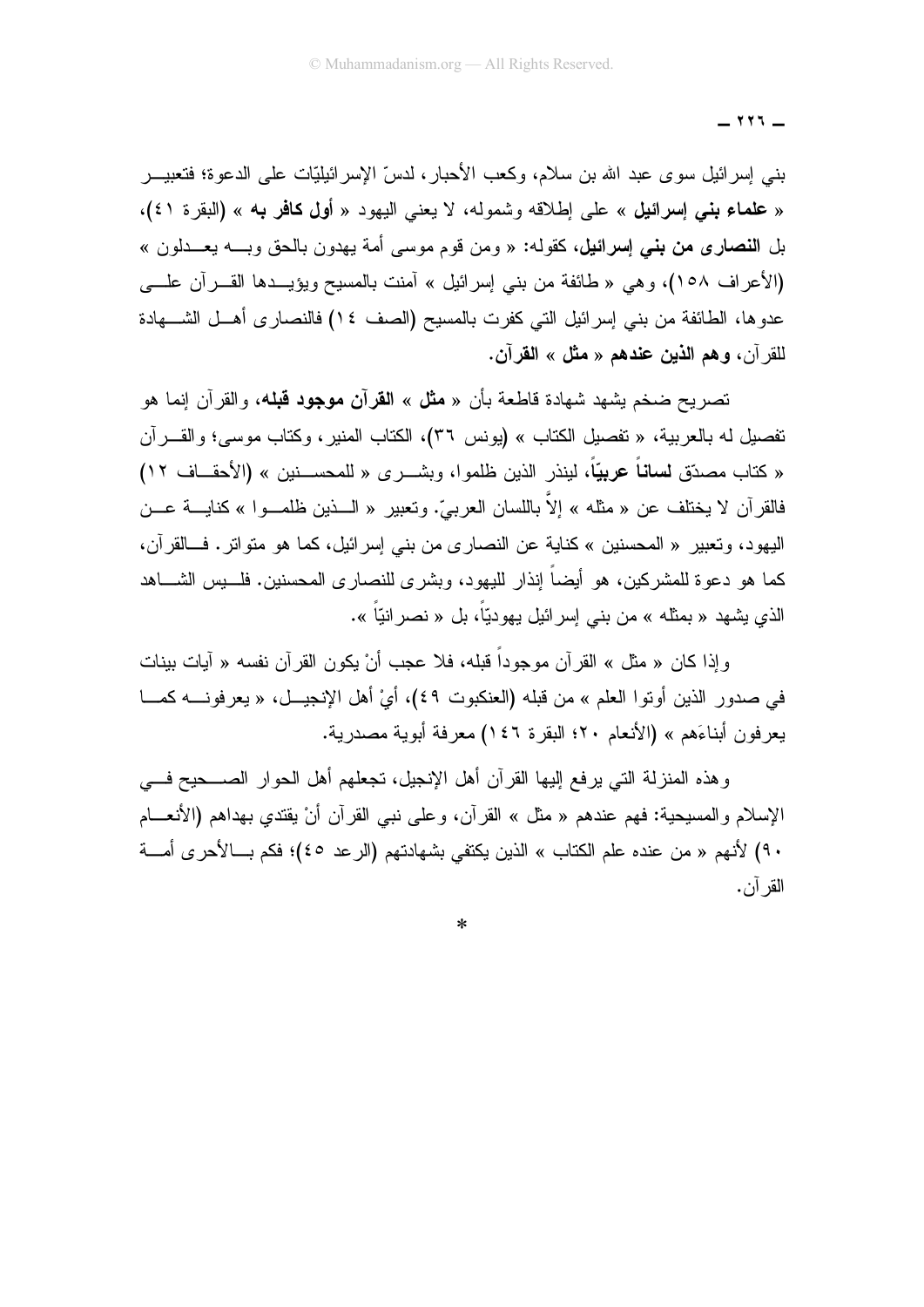$111$ 

خاتمة

« أم لكم سلطان مبين: فأتوا بكتابكم إنْ كنتم صادقين »

تلك هي ا**لقواعد العشر** التي وضعها القرآن للحوار مع المسيحية، يقبلها أهل الإنجيل، و لا بقدرٍ أن ينتصلَّ منها أهل القرِّ آن. إنها **شرعة الحو**ار بين الإسلام والمسبحية.

وكلَّها تقودنا **من القرآن إلى الانجيل، ف**ي ما بتشابه علنبا من تعليم القـــر آن، بـحســـب أسلو به المتو اتر في الجدال و الحو ار : « الذين بجادلو ن في آبات الله بغير سلطان آتـــاهم، كيـــر مقتاً عند الله و عند الذين آمنو !! كذلك يطبع الله على كل قلب منكبر جبار » (المؤمن ــ غـــافر ٣٥ كذلك ٥٦). لذلك « قلْ: إنما حرّم ربي.. أن تشركوا بالله ما لم بنــزل بــه ســلطاناً، وأن نقولوا على الله ما لا تعلمون » (الأعراف ٣١)؛ « ويعبدون من دون الله ما لـــم ينـــزل بــــه سلطاناً، وما ليس لهم به علم » (الحج ٧١). وفي عبادة الملائكة يحكم: « ألا أنهم من إفكهــم ليقولون: ولد الله، وإنهم لكاذبون! اصطفى البنات على البنين: ما لكم كيــف تحكمـــون، أفــــلا نتذكرون! أم **لكن سلطان مبين: فأتوا بكتابك**م، إنْ كنتم صادقين » (الصافات ١٤٩ ـــ ١٥٦). **فالسلطان المبين على عقيدة دينية هو كتاب الله.** هذا هو منطق القرآن في جداله. لذلك فهـــو يجادل الناس « بعلم وهدى وكتاب منير » (لقمان ٢٠؛ الحج ٨). فال**سلطان المبين، في شـــر**ْع **القرآن، هو الكتاب المنير.** لذلك « قلْ: فأتوا بكتاب من عند الله هو أهدى منهما اتبعه إنْ كنتم صادقين » (القصص ٤٩).

فالحوار الصحيح بين الإسلام والمسيحية يُبنى على القرآن وعلى « الكتـــاب كلــــه »، النَّور إة والإنجيل، وبالحرِّ ي علي « الكتاب المنبر » أي الإنجيل.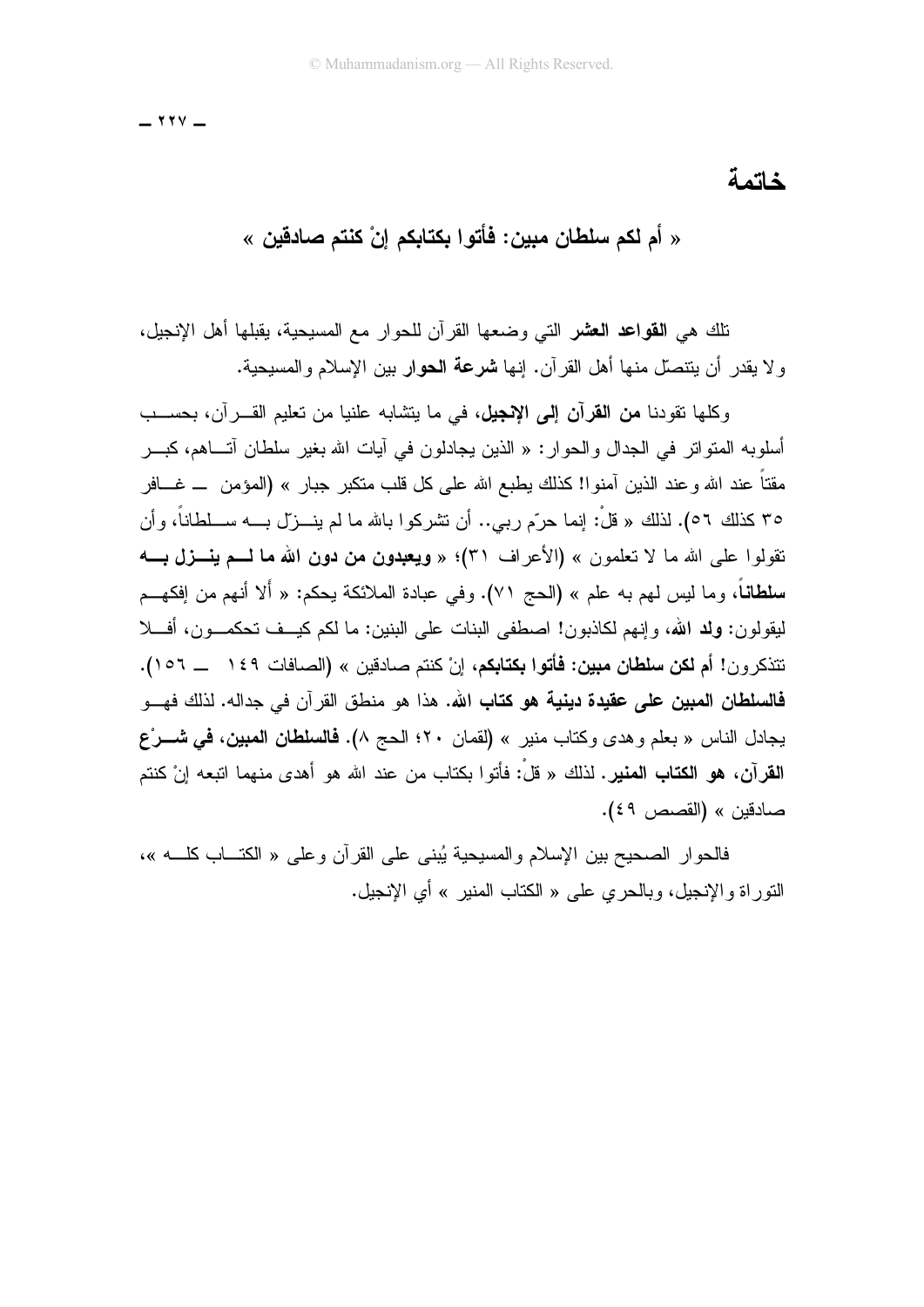$-$  ۲۲۸  $-$ 

وفي هذا الحوار، إذا نشابه علينا القرآن، يجب الرجوع إلى السلطان المبين الذي فسي « الكتاب المنير »، لأن « الإنجيل فيه هدى ونور »، وهو « هدى ومو عظة للمنقين » من أمة محمد أنفسهم (المائدة ٤٩).

فالفصل في نأويل سر المسيح، « كلمته ألقاها إلى مريم وروح منــــه » برجــــع إلــــي السلطان المبين في الإنجيل.

والفصل في نأويل سر الله، الحي القيوم، الذي نتادي به النور اة والإنجيل والقــــرأن (أل عمران ١ \_ ٣) يعود إلى السلطان المبين في الإنجيل، الكتاب المنير الذي به يجــادل القـــرآن نفسه الناس أجمعين (لقمان ٢٠؛ الحج ٨).

والفصل في كل « علم » منزل، لا يقتصر على القرآن، حيث « ما أونتيتم من العلم إلاَّ قليلاً » (الإسراء ٨٥)، خصوصاً في مسائل « الروح »، عـــالم الله المطلـــق، المنــــزه عـــن المخلوق؛ بل برجع إلى « المثُّل » الذي أتى عنه القرآن « لساناً عربياً » (الأحقاف ١٠ و ١٢) و إلى هدى الذين أُمر نبي القرآن أنْ يقتدي بهداهم (الأنعام ٩٠)، لأنّ **لهم سلطاناً مبينـــاً فـــي** الكتاب المنير؛ فهم على مثال النبي العربي « يجادلون في الله بهدي وعلم وكتاب منير ».

> هذا هو الحوار الحقِّ بين الإنجيل والقرآن. ونلك هي القو اعد القر آنيّة العشر ً في الحو ار بين الإسلام و المسيحية.

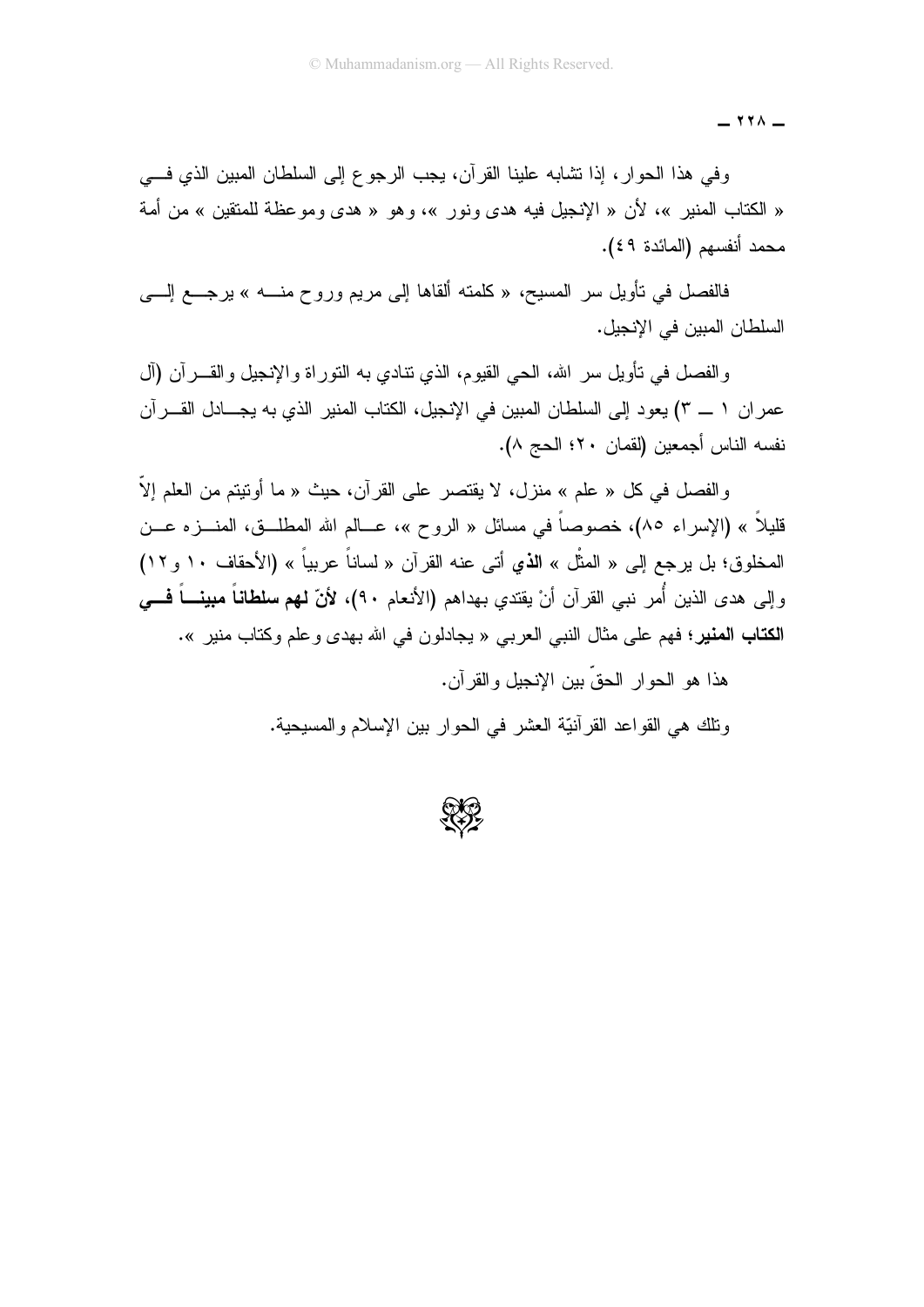$- 119 -$ 

فصل الخطاب

## مو <u>قف</u> القر آن من المسبحية

في عام الوفود حاور القرآن مع وفد نجران بدعة مسيحية؛ لكن القرآن في عهوده كلها لم بحاور المسبحية الرسمية على الإطلاق. **هذا هو الواقع القرآني كله.** 

١ ـــــ وموقف القرآن من المسيحية نوجزه في عشرة بنود، وهي خلاصة الأبحاث في الفصول السابقة:

اللُّبند الأول: للقرآن غايتان في دعوته. الأولى دعوة العرب إلى التوحيد الكتابي، علـــي أساس الإيمان « **بالكتاب كله** » (آل عمران ١١٩)، أيْ **الإيمان بالله والمسيح (ا**لشورى ١٣). الثانية الحوار مع بني إسرائيل: « إن هذا القرآن يقصّ على بني إسرائيل أكثر الذي هـــم فيــــه بختلفون » (النمل ٧٦)؛ وما اختلف بنو إسرائيل إلى بـهود ونصار ي إلاّ في المسبح، « فَآمنــت **طائفة من بني إسرائيل؛** وكفرت طائفة: فأبدنا الذين آمنوا على عدوهم فأصبحوا ظــاهرين » (الصف ١٤). ففي عرْف القرآن إن « **النصارى** » هم حصراً من بنـــي إســـرائيل. والقـــرآن يقتصر حوار ه طوال عهده في مكة والمدينة على بني إسرائيل، فينتصر « للنصر انية » علـــي اليهودية حق الظهور المبين في الحجاز والجزيرة. فلا دخْل على الإطــــلاق للمســـيحية فــــي حـــواره. وظلت المسيحية على الحيـــاد الإيجـــابي في صــــراعه مع اليهـــودية، في ســـــــبيل « النصر انية »، حتى عام الوفود، بعد غزوة نبوك للمسيحيين العرب في الشمال، وجداله مـــع وفد نجر ان من الجنوب. حينئذ فقط دخل في حوار ٍ مع المسيحية، لكنه كان حوار اً مع بدعة في المسيحية، لا مع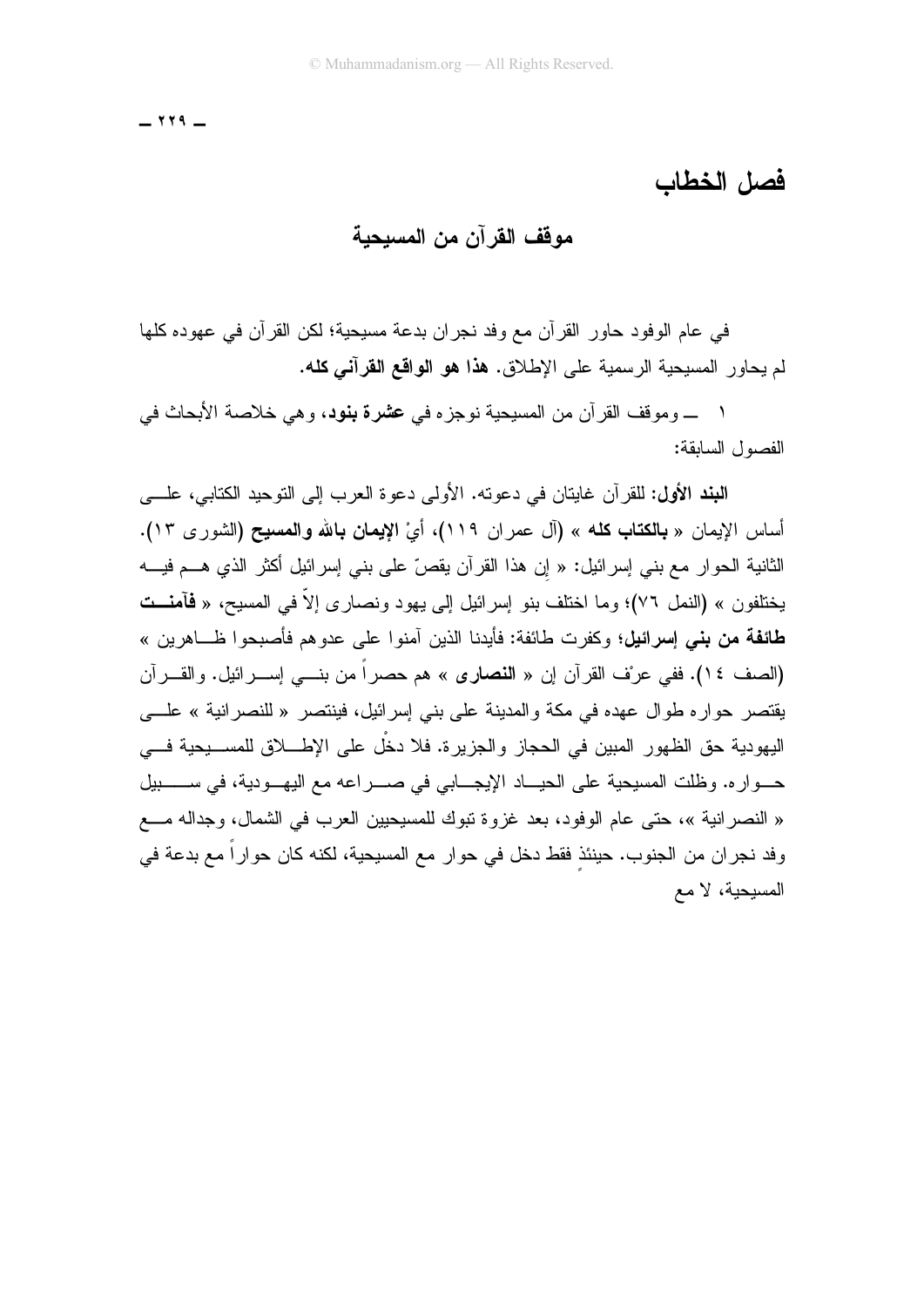$\mathsf{Y}$   $\mathsf{Y}$   $\mathsf{Y}$   $\mathsf{Y}$   $\mathsf{Y}$   $\mathsf{Y}$   $\mathsf{Y}$   $\mathsf{Y}$   $\mathsf{Y}$   $\mathsf{Y}$   $\mathsf{Y}$   $\mathsf{Y}$   $\mathsf{Y}$   $\mathsf{Y}$   $\mathsf{Y}$   $\mathsf{Y}$   $\mathsf{Y}$   $\mathsf{Y}$   $\mathsf{Y}$   $\mathsf{Y}$   $\mathsf{Y}$   $\mathsf{Y}$   $\mathsf{Y}$   $\mathsf{Y}$ 

المسيحية الرسمية. هكذا **ظلت المسيحية الرسمية في معزل مطلق عن حو**ار ا**لقرآن.** 

اللُّبند الثَّاني: إن القرآن يدعو « الذين أوتوا الكتاب (مـــن اليهـــود) والأميّـــين » إلــــي الإسلام (آل عمران ٢٠)؛ وهذا الإسلام القرآني هو الإسلام « النصراني » عينه الذي يشـــهد به، مع الله وملائكته، « أولوا العلم فائماً بالقسط » (آل عمران ١٨ \_ ١٩) أيْ النصارى مـــن بني إسرائيل ومَن « نتصرُّ » معهم من العرب. لذلك جاء ذكر النصــــاري ــــ ســـواء بمعنــــي النصاري من بنبي إسرائيل؛ أو بمعنى المسيحيين ـــ **مقحماً في غير موضعه** من القرآن، قبـــل جداله مع وفد نجران، في آخر أمره. وهو إقحام ظاهر على **سبع آيات**، من زمن جمع القرآن إبّان الفتوحات الإسلامية لديار المسيحية. وهذا الإقحام المكشوف هو الــذي يحــرّف موقــف القرآن الحق من المسيحية التي لا يخاطبها، ومن « النصر انية » التي ينصر ها.

البند الثالث: ظلم آخر بحق المسبحية، في اطلاق تعبيــر « أهــل الكتــاب » علـــي المسيحيين، حيث يرد على التعميم في موطن التخصيص، فتذهب المسيحية ضــــحية اليهوديـــة التي بكفر ها في ذلك التعبير . فالقر آن بطلق تعبير « أهل الكتاب » أو لاً على البـهود و النصـار ي من بني إسرائيل، ثم في جدال وفد نجران على أهل بدعتهم المسيحية. فيجعـــل اليهـــود « أول كافر به » (البقرة ٤١)، ويقرنهم في حملة واحدة مع المشركين (البيّنة ١؛ المائدة ٨٥)؛ بينمـــا يعتبر نفسه « أمة واحدة » » مع « النصارى » (آل عمر ان ١٨؛ النحــل ٢٨؛ النســـاء ١٦١؛ المجادلة ١١)؛ وينتهي في عام الوفود بنعت بدعة أهل نجران بالكفر (المائدة ١٩ و ٧٥)، وهو يدعوهم إلى الكف عن « الغلو » في دينهم (النساء ١٧٠؛ المائدة ٨٠). **فكل حملة في القــــرآن على** « أ**هل الكتاب** » **هي تكفير لليهود**، لكفر هم بالمسيح، ولكفـــر هم بــــالقرآن الــــذي يــــدعو للمسبح، كما يظهر من القرائن القريبة والبعيدة، ولو جاء التعبير على التعميم، وهو في موطن التخصيص .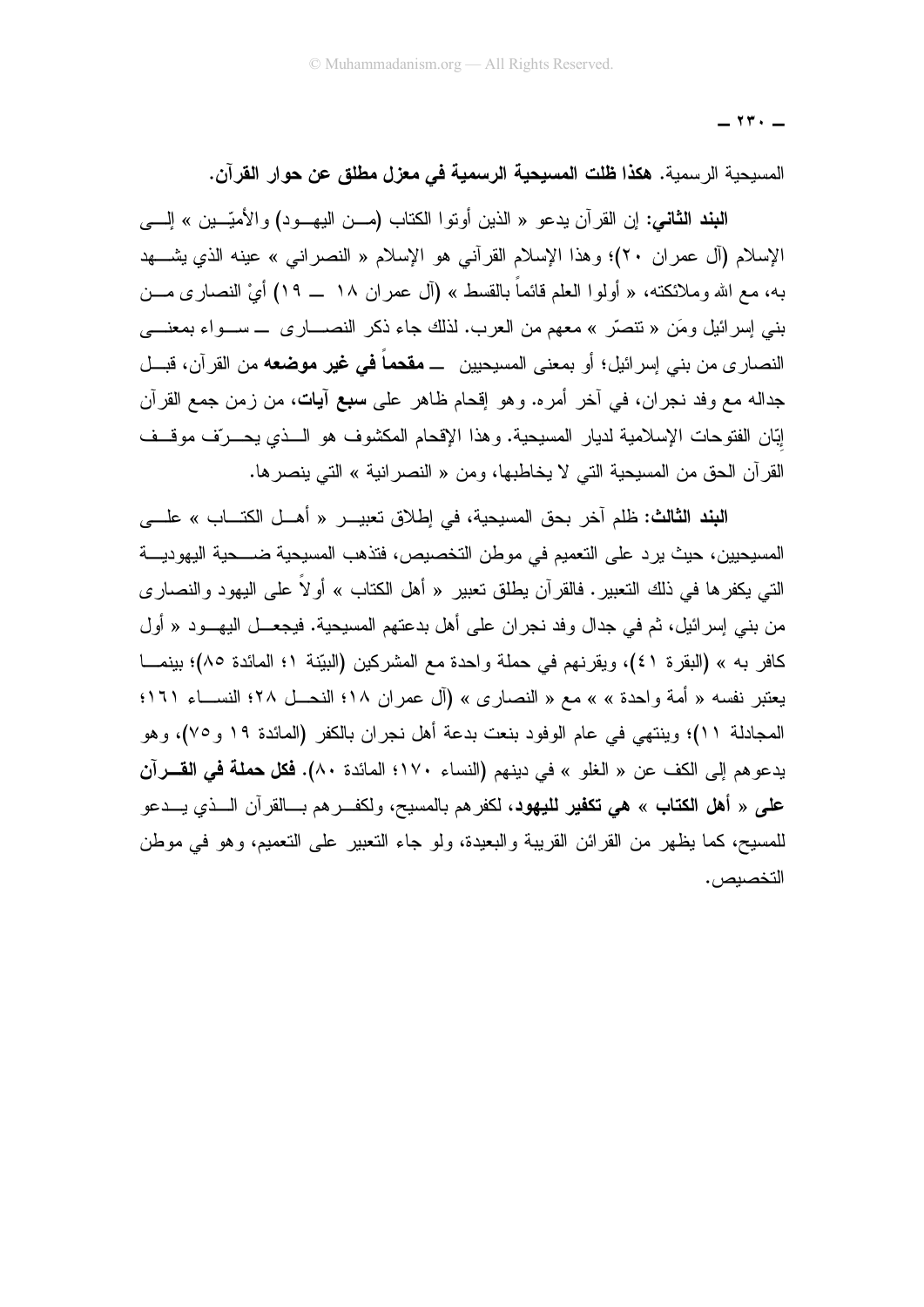$141 -$ 

والنتيجة الحاسمة للواقع القرآني أن تعبير « أهل الكتاب »، وإنْ ورد بحق أهـــل نجـــران، لا يعني على الإطلاق المسيحيين، أهل المسيحية الرسمية، خارج الجزيرة العربية. فمن الخيانــــة للقرآن، والجناية بحق المسيحية الرسمية، التي كانت بمعزل عن خطاباتـــه، إطــــلاق « أهـــل الكتاب » عليها في تكفير اته. والشبهة القتالة هي في تعصيم التعبيـــر، وهـــو فـــي مـــوطن التخصيص، بحسب الأسلوب القرآني المتواتر . وهكذا تذهب المسيحية الرسمية، من بروتستنت و أرثنكس وكاثوليك، ضحية تكفير القرآن لبدعة مسيحية، وضحية تعبيـــر « أهـــل الكتـــاب » الوارد على التعميم في موطن التخصيص.

ا**لنِند الرابع:** إن القرآن في دعونه كلهـــا بنِنسب انتساباً مطلقاً إلى الكتـــاب وأهله فـــي « أمة واحدة » (الأنبياء ٩٣: المؤمنون ٥٢)؛ فهو دعوة كتابية. وينتسب على الخصوص إلـــي الإنجيل وأهله، « الذين أوتوا الكتاب والحكم (الحكمة) والنبوة » أي التوراة والإنجيل، ويُــؤمر أن « يقتدى بهداهم » (الأنعام ٩٠)؛ فهو **دعوة إنجيلية.** لكنه دعوة في « أ**مة وســط** » بـــين اليهودية والمسيحية، هي نصر انية بين إسرائيل ومَن نتصرَّر معهم من العـــرب (الصـــف ١٤)، مثل ورقة بن نوفل، قسّ مكة؛ فالقرآن **دعوة** « **نصرانية** ». والقرآن **دين إنجيلـــي؛** والإســــلام و المسيحية فرعان لدين واحد.

البند الخامس: إن القرآن يجـــادل اليهودية، بجدال « النصر انية » لها في « الكتـــاب كله » وفي المسيح وأمه، وفي استشهاد المسيح. فهو عندما يكفر اليهود لكفرهم « وقولهم: إنَّـــا قتلنا المسيح عيسى ابن مريم » (النساء ١٥٦)، لا ينكر صلب المسيح وقتله ـــ كما هو ظـــاهر التعبير إنمـــــا يردّ على نبجّحهم بذلك، بالشهادة للمسيح أنه حيّ خـــالد عند الله في الســـماء، « وما قُتلوه يقيناً، بل رفعه الله البيه » (١٥٧)؛ وهو أسلوب بيانـي مشـهور للإ**ثبات فـي مـعــــرض** النفي، الذي هو أفحم للخصم. فالشبهة في ظاهر التعبير ، لا في حقيقة العقيـــدة التــــي يؤكـــدها بِنَو ابْنِ في تعليمه (مريم ٣٣؛ آل عمر ان ١٥٥؛ المائدة ١٢٠).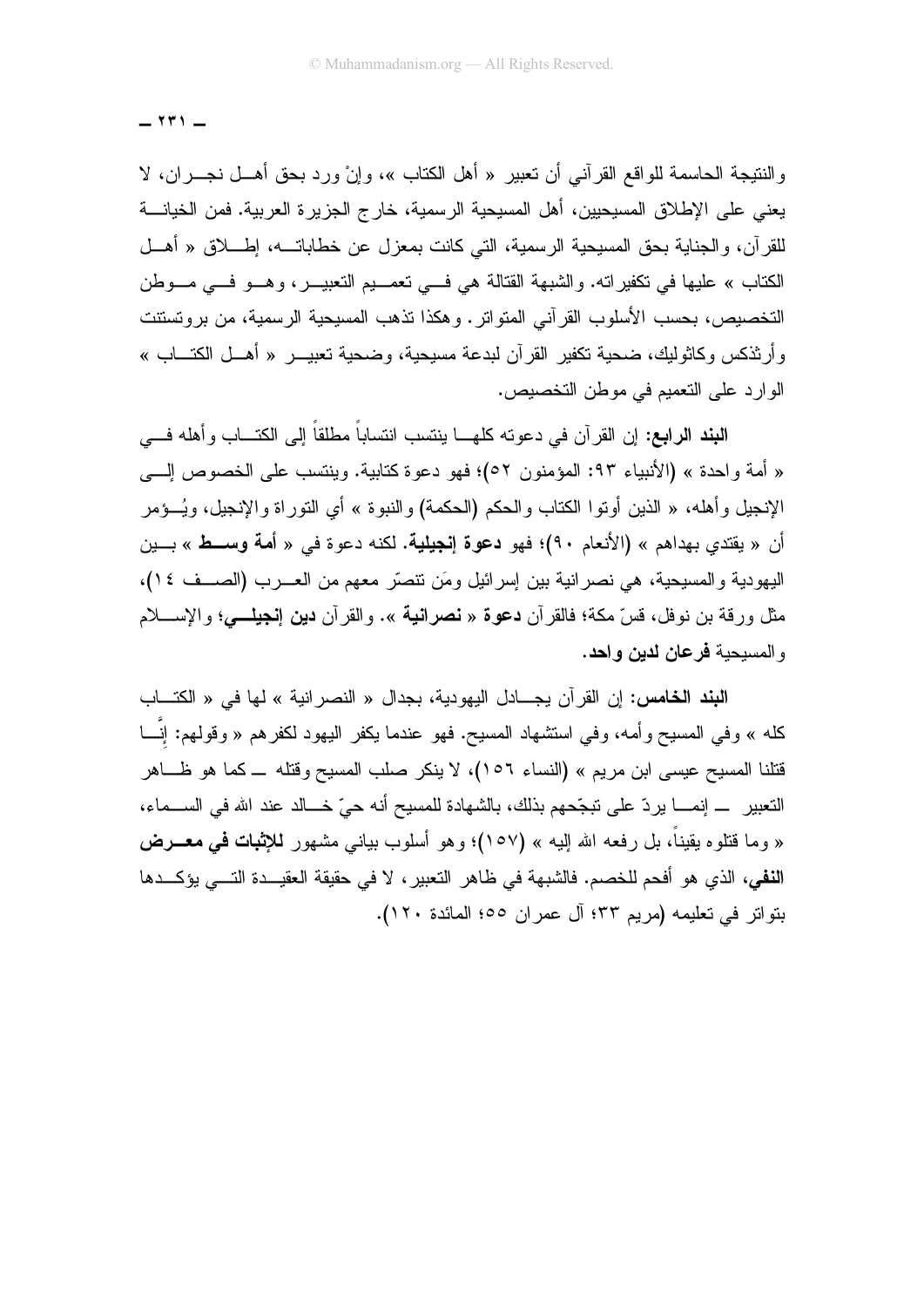$\gamma \gamma$   $-$ 

البند السادس: الظاهرة الكبرى التي نفوت الناس إن القرآن لــم يخاطــب المســـيحية **الرسمية القائمة في المسكونة، على الإطلاق.** إنما هو يجادل وفد نجران الذي كان على بدعة اليعقوبية؛ وقد وزعوا ذلك الجدال الشهير على سور (آل عمران ٣٣ \_ ٢٤؛ النســـاء ١٧٠ \_ ١٧١؛ المائدة ١٥ و ١٩ و ٢٥ \_ ٨٠ مع ١١٣ \_ ١٢٣)، في وسط ثلاث سلاسل من الجــدال مع اليهود. وفي هذا التوزيع، من زمن الجمع والتدوين، تحريف لتاريخية النتزيل، إذ لم يدخل القرآن في جدال مع أهل نجران إلاَّ في عام الوفود. وذلك النوزيع المشبوه يلقي الشــــبهة بـــأن القرآن جادل المسيحية العربية طوال العهد بالمدينة؛ كما أن تأخير السلسلة الرابعة من جـدال اليهود إلى سورة (المائدة) يلقى الشبهة بأن جدالهم دام إلى آخر عهده، مع أن تصـــفية اليهـــود من الحجاز قد تمت في العهد الأول بالمدينة كما تشهد سورة (الصف ١٤). والتنزيل القرآنيي براءٌ من تلكما الشبهتيْن. وكان وفد نجران على البدعة اليعقوبية؛ وهو الوفد المسيحي الوحيــد الذي ينقل القر آن حو ار ه. فلا يصح أبداً اِطلاق نكفير ات القر آن لبدعة مسيحية، على المســـبحية الر سمية جمعاء. ذلك خيانة للقر آن، وجناية بحق المسيحية العالمية.

النبند السابع: إن القرآن و« النصرانية » أمة واحدة ودعوة واحدة (آل عصـران ١٨). وكان موقف القرآن ونبيه من المسيحية موقف المودة إلى النهايـــة. ففـــى أول أمـــره احتمـــى جماعته عند النجاشي في الحبشة. وعند الهجرة إلى المدينة، كان زحف الروم على الفرس قــد بدأ بنجاح باهر ، فتضامن القرآن مع الروم بالوعد بالنصر : « غُلبت الروم فـــي أدنـــي الأرض (من الجزيرة العربية)، وهم من بعد غلبهم سيغلبون، في بضم سنين؛ لله الأمر من قبل ومـــن بعد؛ ويومئذٍ يفرح المؤمنون، بنصر الله » (الروم ١ \_ ٥). وهذا الموقف في وحدة المصـــــير، يفسّر موقف القرآن من غزوات النبي العربي لأهل الشمال من المسيحيين العرب. **فقد كانـــت** لأسباب غير الدين، كما يظهر ًمن قوله بعد فشل غزوة مؤتة وفتح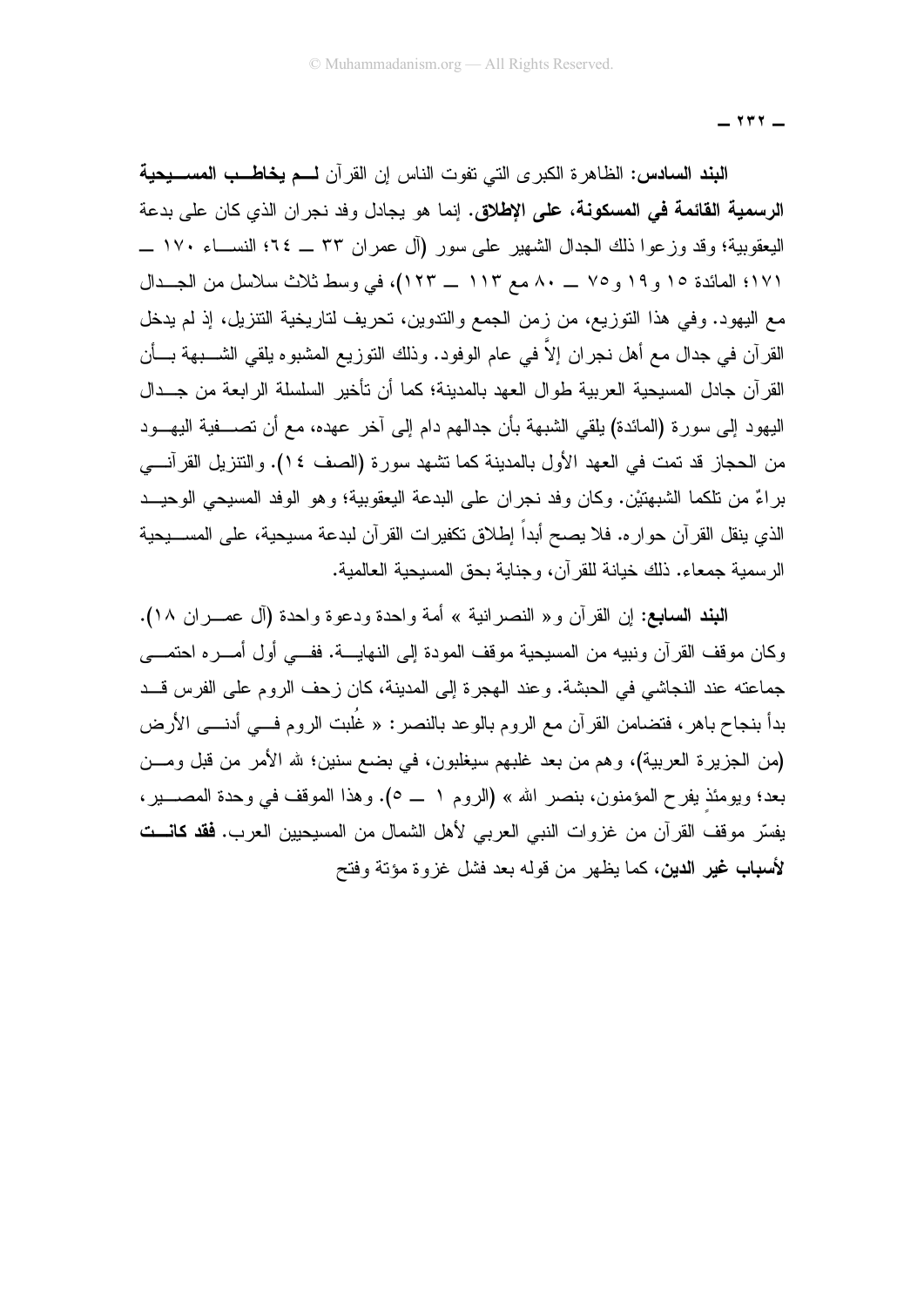$\mathbf{y}$ 

مكة « لَئلا (لكي) يعلم أهل الكتاب ألا يقدرون على شيء من فضل الله، وأن الفضـــل بيـــد الله يؤنيه مَن يشاء، والله ذو الفضل العظيم » (الحديد ٢٩)؛ والفضل المذكور هــو النصـــر فـــي الحرب. وغزوة تبوك، عند مشارف الشام، كانت « حتى يــدفعوا الجزيـــة عـــن يـــد، وهـــم صاغرون » (٩ براءة ٣٠)، أي لإخضاعهم لسلطان المسلمين، لا للإسلام. ويـــدلَّ، علــــي أن القرآن لا يريد قتال المسيحية، موقفه من أهل نجران الذين بعد خلافه معهم في بنوة المســـيح وإلهيته، وادعهم وعاهدهم، ولم يأمر بقتالهم. وبعد تصفية اليهود من الحجاز، كانـــت شــــرعة القرآن الأخيرة في قتال المشركين حتى الإسلام: « فاقتلوا المشـــركين حيـــث وجـــدتموهم » (براءة ٢)؛ « وقاتلوا المشركين كافة، كما يقاتلنونكم كافة، واعلمـوا أن الله مــع المتقــين » (براءة ٣٧)، كما يقول في فاتحة الشرعة وفي خاتمتها. وفي شرعة قتال المشركين فصل فسي قتال المسيحيين أسوة باليهود (٣٠ \_\_ ٣٥). وهذا شبهة على صحته؛ وموجبات نشريع القتال فيه نتعار ض كلها مع القر آن كله. لذلك نظن بأن هذا الفصل الصغير (بر اءَة ٣٠ \_\_ ٣٥) مقحم على السورة من زمن الندوين، حين الفتوحات الإســــلامية للــــديار المســــبحية، فــــى محاولــــة لنبريرها. يشهد بذلك **وصية محمد الأخيرة**، وهو على فراش الموت: « لا يجـــنمعنَّ بجزيــــرة العرب دينان »'. فهب أن شرعة القرآن في قتال المسيحيين صحيحة، فهـــي تقتصـــر علـــي جزيرة العرب، كما تشهد (أسباب النزول) لغزوة نبوك، وكما تشهد وصبة محمد الأخيرة لأمته على فراش الموت؛ وليس في القرآن كله من مقابلة بين موقف القرآن من اليهودية وموقفه من المسيحية، كما في تلك الشرعة المقحمة المنكرة (براءة ٣٠ \_\_ ٣٥) التي تأمر بقتال أمة عيسى مثل أمة موسى، « حتى يدفعوا الجزية عن يد وهم صاغرون ». فلا يوحي حرف الشــــرعة، و لا روحها أنها مستمرة التلقين، وتتخطى حدود الجزيرة، في المكان والزمان. فـــاذا صــــح أنّ القر آن

<sup>(</sup>١) صيغة أخرى للحديث: « لا يجتمعُ دينان في جزيرة العرب » ــ طبقات ابن سعد ج [؟]، ف ٢، ص  $\frac{1}{2}$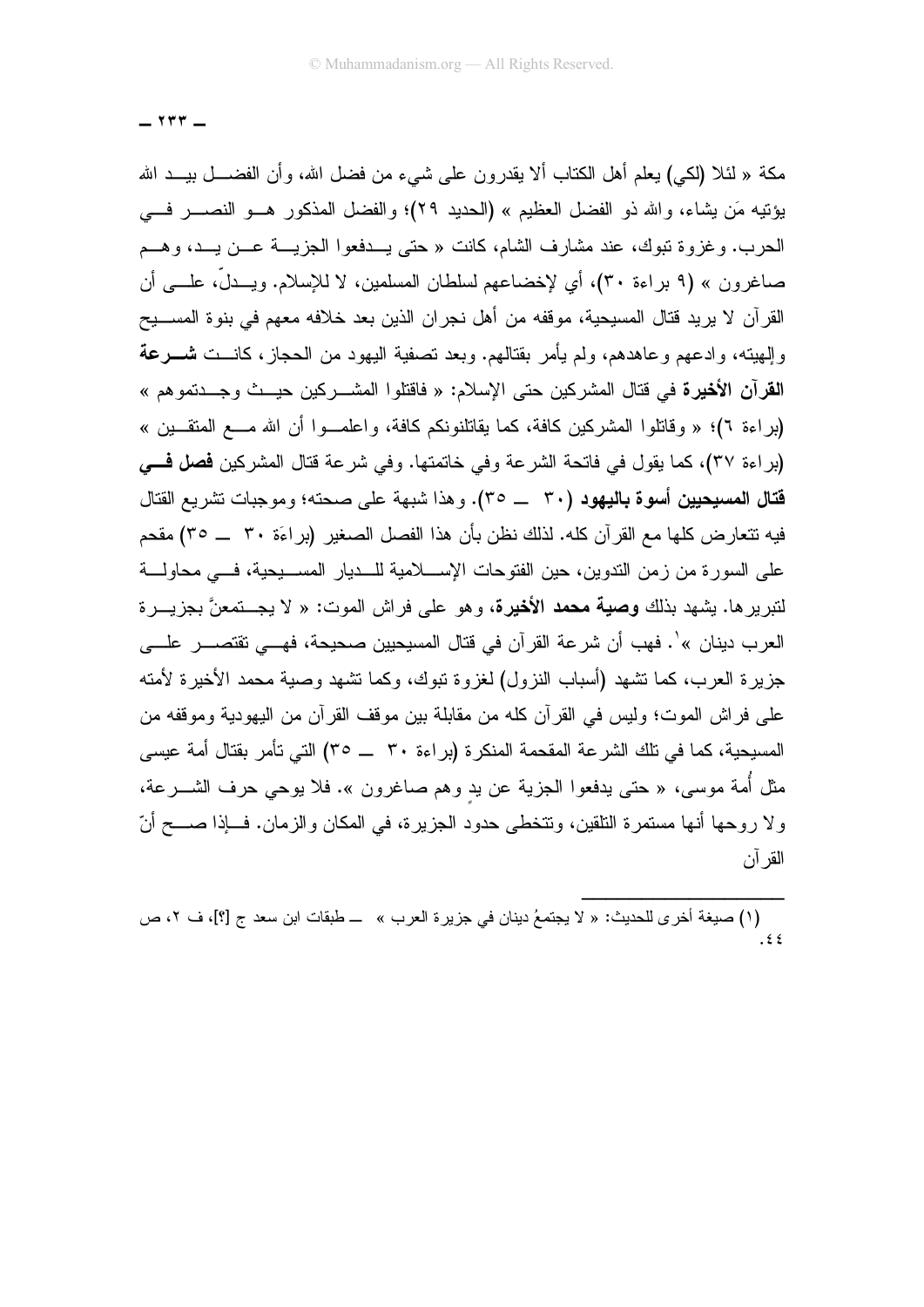$\forall$   $\forall$   $\in$ 

جدال وقتال لليهودية، تأييداً « للنصر انية » (الصف ١٤)، فلا يصح بحال من الأحـــوال أنــــه جدال وقتال للمسيحية أيضـاً أسوة باليهودية، لأن القرآن دعوة لله وللمسيح.

ا**لبند الثامن:** إن القرآن **دعوة لله وللمسيح،** بحسب الهدى الذي أُمـــر أنْ يقتـــدى بــــه (الأنعام ٩٠)، والإيمان الذي يعلنه بالنقفية بالمسيح على أنبياء النوراة. ففي عـــرف القـــرآن لا يصح إسلام بدون إيمان بالمسيح. وإذا كان الإنجيل « فيه هدى ونور » مثل التـــوراة « فيهـــا هدى ونور »! **فإن الإنجيل وحده** « **هدى وموعظة للمتقين** » من العرب مع محمد. وإيمـــان القرآن بالمسيح أنه « عيسى ابن مريم »؛ لكنه أيضاً « كلمته ألقاها إلى مــــريم وروح منــــه » تعالى (النساء ١٧٠). فشخصية المسيح في القرآن تقوم على ثنائية بيّنة. إن « ابن مـــريم » هو أيضاً مسيح الله، وكلمة الله، وروح منه تعالى؛ وهذه الألقـــاب الفريــــدة، بـحســـب تفســــبر المفسرين، نرفع المسيح على المخلوقين أجمعين، ونجعله في ذانه السامية التـــي ألقاهــــا إلــــي مريم، في صلة خاصـة مـع الله، أقرب إلى الخالق منها إلى المخلوق. وما نكفير القرآن: « لقــد كفر الذين قالوا: إن الله هو المسيح ابن مريم » (المائدة ١٩ و ٧٥)، **سوى تكفير لمقالة بدعـــة** في المسيحية لا يطال المسيحية الرسمية في شيء. كذلك إعلان: « وقالت اليهود: عزير ابـــن الله! وقالت النصاري (المسيحيون): المسيح ابن الله » (براءة ٣١)، إنمـــا هـــو نتديـــد بالــــذين يفهمون بنوة المسيح على مثال بنوة عزيز ؛ وهذا ليس من المسيحية الرسمية في شيء. فإيمان القرآن بالمسيح « أُمة وسط » بين اليهودية التي نكفر به، وبين المسيحية التي « نغلـــو » فـــي أمره. ويظل **محور القرآن** دعوة كتابية، إنجيلية، « نصر انية » لله وللمسيح.

ا**لبِند التاسع:** إن « ا**لثلاثة** » التي يستنكر ها القر آن: « و لا تقولو ا: ثلاثة! انتهو ا، خير اً لكم » (النساء ١٧٠)، ويكفِّرها: « لقد كفر الذين قالوا: إن الله ثالث ثلاثة » (المائـــدة ٧٦) ـــــــــ ليست من ا**لتثليث** المسيحي في شيء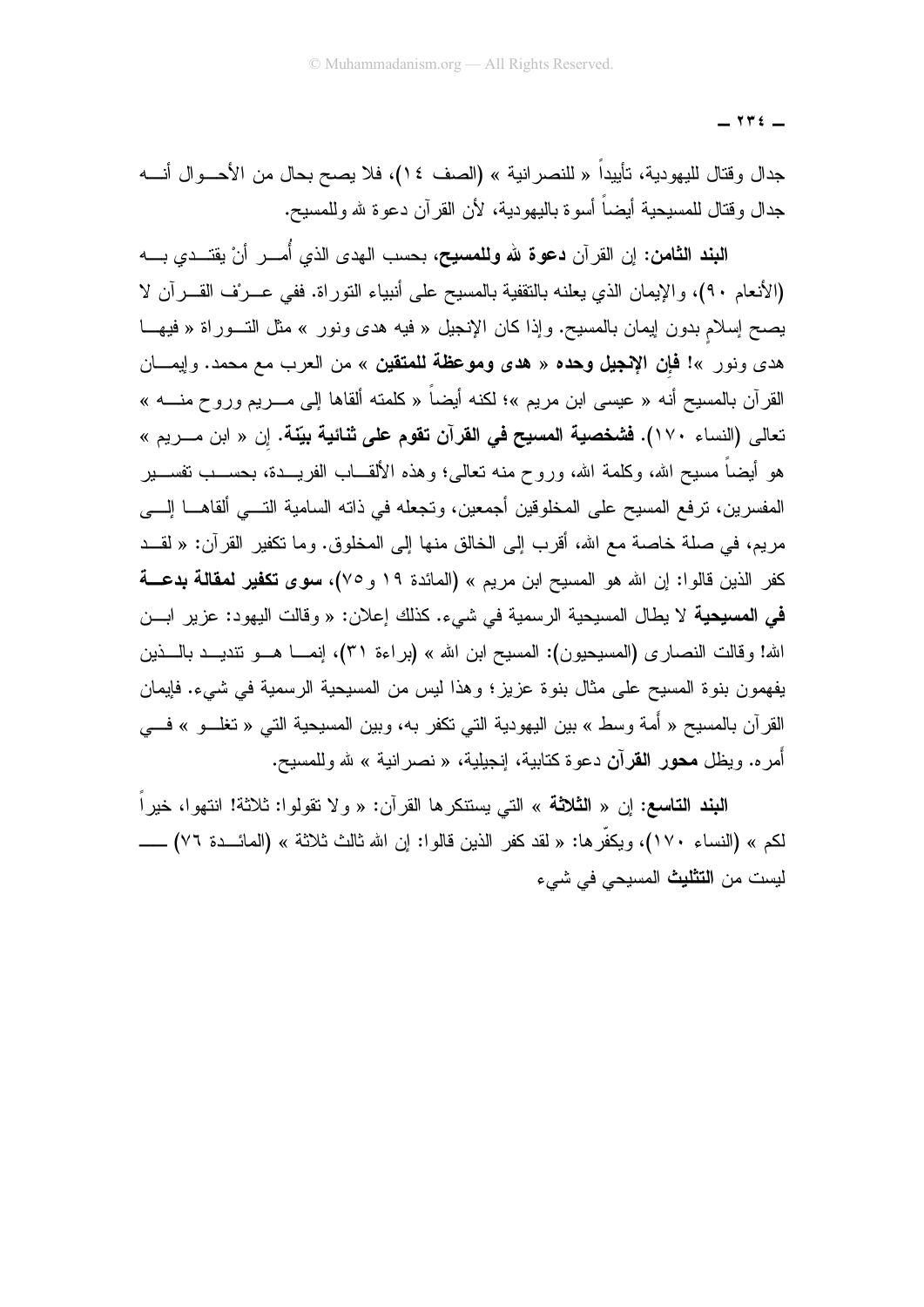$\tau$ ro  $-$ 

فإنّه لم يقم في المسيحية أحد **جعل** مريم مع المسيح « إ**لهيْن** مـــن دون الله » (المائـــدة ١١٩)، هذا كفر محض لا يقول به مؤمن ولا عاقل. إنما النتليث المسيحي هـــو الله وكلمتـــه الـــذاتي، وروحه الذاتي القدس، في وحدانيته الصمدانية، بدون صلة مـــع المخلـــوق علـــي الإطــــلاق. والقرآن الذي ينكر مقالة « الثلاثة »، يقول بوجود الله والكلمة المطلق، والروح المطلَّــق، أي بثلاثية في الله؛ ففي القرآن **تثليث باطن، هو التثليث الظاهر** في الإنجيــل « ويســـألونك عـــن الروح؟ قلْ: الـــروح من أمر ربـي، **وما أُوتيتم** من العـــلم إلاّ قليلاً » (الإسراء ١٠٨). لـــذلك « فاسألوا أهل الذكر، إنْ كنتم لا تعلمون بالبينات والزبر » (النحل ٤٤).

ال**بند العاشر:** إن النتيجة الجاسمة لاستقراء القرآن، وتلاوته حق تلاوته، أُنسه جسادل بدعة مسيحية مع وفد نجران، ولا أثر فيه لحوار المسيحية الرسمية على الإطـــــلاق. فمـــن الخيانة بحق القرآن، ومن الجناية بحق المسيحية، تطبيق جدال القرآن مع بدعة مسيحية، علــــى المسحنة الرسمنة حمعاء.

ففي الحسوار بين الإسلام والمسيحية لا يصح الانطلاق من جدال بدعة مسيحية؛ بسل من كون القرآن دعوة « نصر انية »، في « أمة وسط » بين اليهودية والمسيحية. فهذا الكيـــان « النصر انـي » للقرآن، موضوعاً وانتساباً صريحاً، يجعله ديناً إنجيليّاً، ويصـح منطلقاً للحـــوار الإسلامي المسيحي.

ذاك هو **موقف القرآن من المسبحبة.** 

 $\ast$ 

٢ \_ هذا الموقف المبدئي **يؤيده الموقف العملى من** « ا**لروم** ».

إن حقيقة تعابير « النصارى » و« الروم » في القرآن نكشف أيضاً حقيقة موقفه مـــن المسبحبة الرسمبة كما دولة الروم.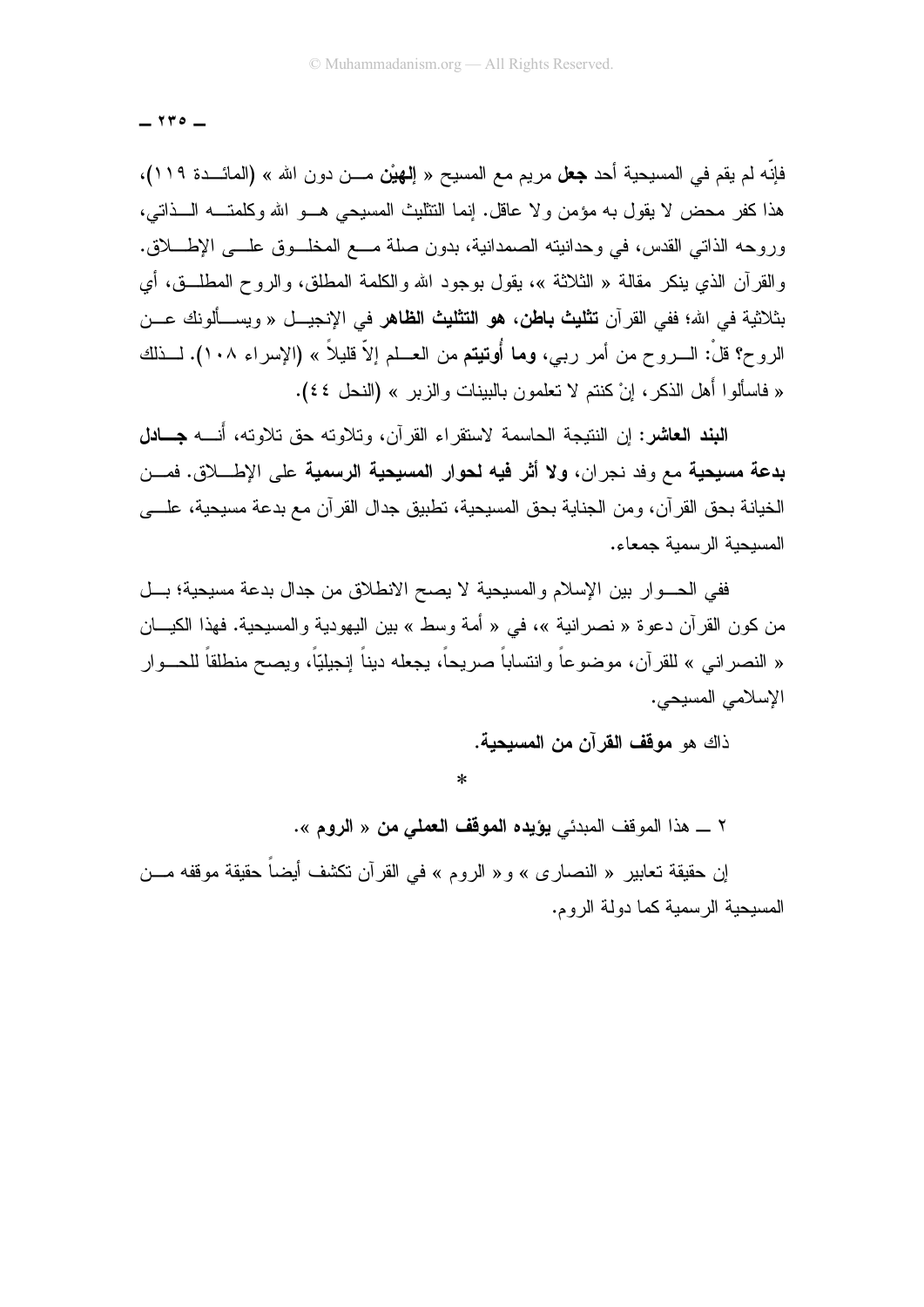$144 -$ 

كان العالم في عهد البعثة المحمدية والدعوة القرآنية مقســـوماً إلــــي امبراطـــوريتيْن: الفرس شرقاً، والروم غرباً. ويحاول أهل الحجاز فيما بين الجباريْن أن يبقوا على الحياد، كمـــا يشهد قولهم للنبي العربي: « إنْ **نتبع الهدى معك نُتخطّف من أرضنا** » (القصص ٥٧). هــذا التصريح يعني أن الدعوة القرآنية **تؤيد مسيحية الروم** على وثنية الفرس، ممّـــا ينـــز ع عـــن العرب الحجازيين صفة الحياد بين العملاقيْن، وينذر ببطش الفرس بهم، بدسّ مـــن عملائهـــم اليھو د القائمين بين ظهر انيھم.

والقرآن يعرف أن « الروم » على دين عيسى المسيح، فهم مســــيحيون؛ وهـــو يثـــق بنصر هم في الحرب الطاحنة القائمة بينهم وبين الفرس: « آلم غُلبت الروم في أدنـــي الأرض (بلاد الشام)، وهم من بعد غَلَبهم سَيَغلبون، في بضع سنين، لله الأمر من قبل ومن بعد، ويومئذ يفرح المؤمنون (المسلمون) بنصر الله، ينصر مَن يشاء، وهو العزيز الـــرحيم، وَعْـــدَ الله، لا يُخلِّف الله وعده ولكن أكثر الناس لا يعلمون » (٦١). فالقرآن يعلن فرح المسلمين بنصـــــر الله للروم؛ ويؤكد بأنه وعد الله، ولا يخلف الله وعده. إنه يشهد بتضامنه مع الـــــروم فــــي الـعقيــــدة والجهاد ضد الوثنية الفارسية: « وحينئذ يفرح ا**لمؤمنون** بنصـــر الله ». هــذا هـــو الموقــف القرآني الدائم نجاه الروم أي نجاه المسيحية الرسمية. فلا جدال ولا حوار ولا خطـــاب معهـــم سوى هذا التضامن المبدئي.

وإذا كان بعد سيطرة الإسلام على الحجاز، حارب المسيحيين في مؤتة ثم في تبــوك، عند مشارف الشام، من دولة الروم؛ فهو لم يحارب الروم، ولا المسيحية؛ إنمــــا أراد إخضـــــاع العرب المسيحيين لسلطان الإسلام، كما قال في وصيته الأخيرة على فراش الموت لأمته: « لا يجتمعن في جزيرة العرب دينان »؛ فأمر بإجلاء مسيحي نجران.

هذا هو موقف القرآن كله من الروم: فهو موقف التضامن في الإيمان والجهـــاد، مــــع الحفاظ على استقلال العرب في دينهم وأرضهم. وكان الروم حينئذ في امبر اطوريتهم يمثلـــون المسيحية الرسمية، كما نسميها في هذا الكتاب.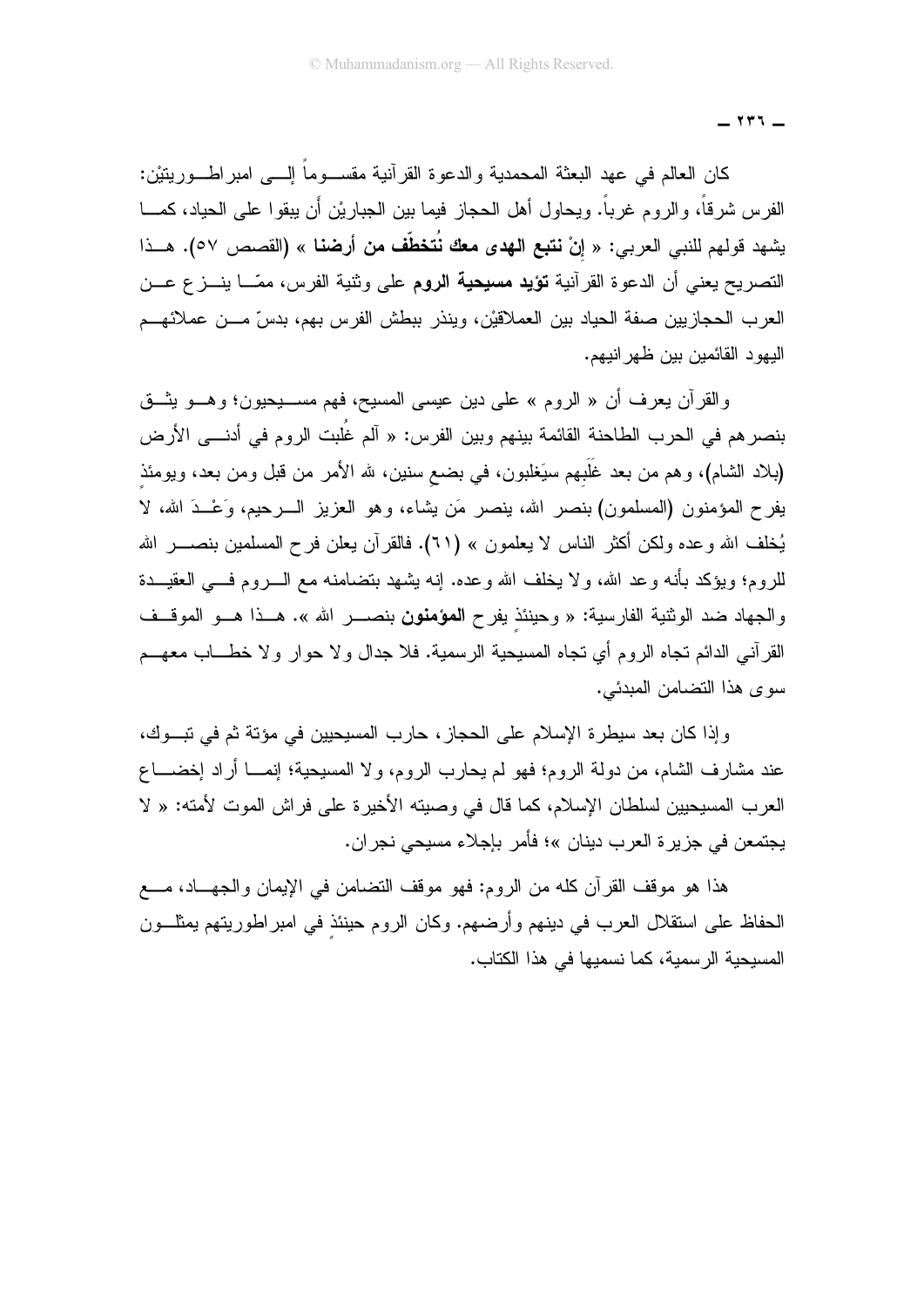$\mathsf{Y}\mathsf{Y}\mathsf{Y}$   $-$ 

من هــذا كله نرى أن ا**لقرآن يميّز بين** « ا**لنصارى** » « **والروم** » أي المسيحيين إن « النصارى » في عرْفه هم « طائفة من بنى إسرائيل » آمنت بالمسيح، بينما كفرت به طائفة اليهود (الصف ٢٤)، وهــذه « الطائفة من بنبي إسرائيل » التي آمنت بالمسيح، يسميها أيضــــا « من قــوم موسى أمة يهدون بالحق وبه يعدلــون » (الأعراف ١٥٨). فهو معهــم « أمـــة واحدة » (الأنبياء ٩٣؛ المؤمنون ٥٢)، هي نلك « الأمة الوسط » بين المســـبحية واليهوديـــة (البقر ة ٤٣).

و جدال القر آن كله محصور بين هوَ لاء النصار ي من بني إسر ائيل و اليهود: « إن هـــذا القرآن يقص على بني إسرائيل أكثر الذي هم فيه يختلفون » (النمل ٧٦). وهم ما اختلفوا إلــــي « نصارى » ويهود إلاَّ في المسيح، وفي إقامة النوراة والإنجيل معـــاً (المائـــدة ٧١) أي فـــى الإيمان « بالكتاب كله » (آل عمران ١١٩) بدون تفريق بين موسى وعيسى (البقرة ١٣٦؛ آل عمر ان ١٨٤ البقرة ٢٨٥). فكان القرآن مع النصاري من بني إسرائيل ومَن « تنصَّر » معهـــم من العرب « أمة واحدة » في العقيدة والجهاد: « فأيدنا الذين آمنوا علـــي عـــدوهم (اليهـــود) فأصبحوا ظاهرين » (الصف ١٤).

فهذه هي الحقيقة الكبرى في القرآن، والتي سها عنها الناس: إن القرآن دعوة كتابية **للعرب (ا**لشورى ١٣)؛ **ودعوة** « **نصرانية** » **لليهود**؛ وليس دعوة أو جدالاً أو حواراً للمسيحية الرسمية، كما في دولة الروم، على الإطلاق. وهو إنْ جادل وفد نجر ان، أو قاتل أهـــل مؤتـــة ونبوك وهم على مذهب اليعقوبية، فإنما جادل وقاتل بدعة مسيحية كفَّرتها المسيحية، في دولــــة الر و م، مئتيُّ سنة من قبله.

> لذلك يصح إيجاز موقف القرآن بهذه ا**لمبادئ الأربعة** تجاه أهل الكتاب: ١) **تكفير اليهودية،** لكفر ها بالمسيح والإنجيل، ومن ثم بمحمد الذي يدعو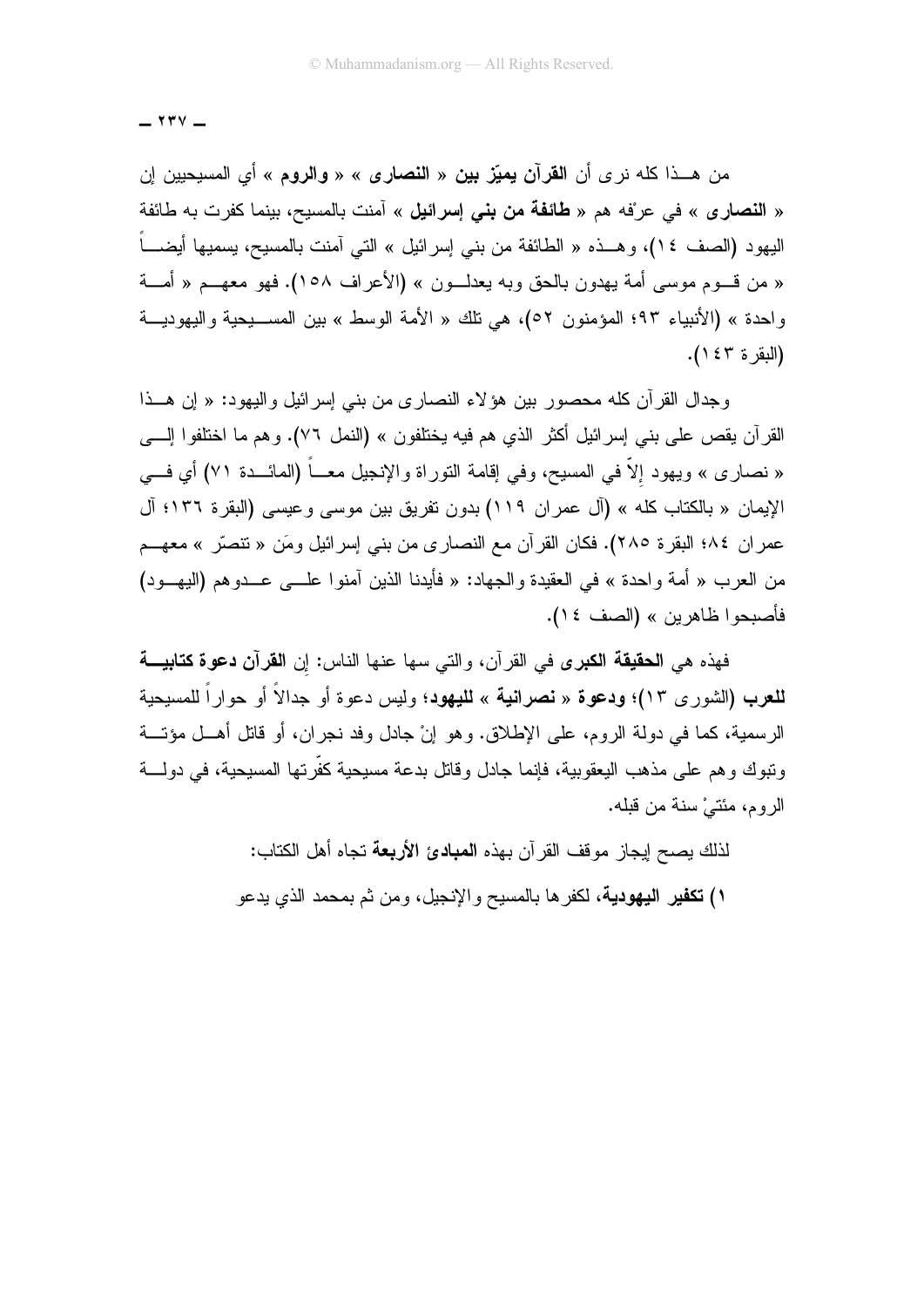$\mathsf{Y} \mathsf{Y} \wedge -$ 

بالقرآن للمسيح والإنجيل، بدعوته لإقامة النوراة والإنجيل معا (المائدة ٧١)، « لا نفرَّق بـــين أحد من رسله » (البقرة ٢٨٥).

٢) إعلان الوحدة المطلقة، في « أمة واحدة » بين أهل القرآن والنصار ي مـــن بنــــي إسرائيل، ومن « تتصرُّ » معهم من العرب، مثل ورقة بن نوفل، قس مكة، والســـيدة خديجـــة اينة أخيه.

٣) تكفير بدعة مسيحية يمثلها وفد نجران إلى النبي في عام الوفود ـــ وكـــان أهـــل مؤنة ونبوك عليها \_ ولذلك سارع وفد نجران اليعقوبي لمفاوضــــة النبـــي علـــي الموادعـــة و الجزية. وكل تكفير ات القرآن بحق المسيحية إنما هي بحق البدعة اليعقوبية، في حوار وفــد نجر إن الذي وزعوه عند الندوين على سور (آل عمر إن والنساء والمائدة).

٤) فلا يخاطب القر آن ا**لمسيحية الرسمية**، الممثلة « بالر و م » على الإطلاق.

إنما يذكر ها ذكر اً عابر اً يشهد بالتضامن معها في العقيـــدة و الجهـــاد و المصـــــير (آيـــة الروم). ونلك هي المسيحية السائدة اليوم في العالم بمليار من البشر .

وأساس **سوء التفاه**م بين الإسلام والمسيحية، كان في سوء فهم معنى « **النصـــاري** » في القرآن، وإطلاقه بدون حق على « ا**لمسيحيين** ». فاسم « النصار ي » في القرآن محصور بيني إسر ائيل المؤمنين بالمسبح (الصف ١٤؛ الأعر اف ٥٨)؛ بينما اسم المســـبحبين بشـــمل المؤمنين بالمسيح من الأميين، وكان في زمن البعثة ير ادف اسم « الروم » في إمبر اطوريتهم؛ وقد أعلن القرآن تضامنه معهم في العقيدة والمصبر (آية الروم).

و هذا هو ا**لقول الفصل:** إن القرآن لم يخاطب ولم يحاور ولم يجادل المسيحية الرسمية على الإطلاق؛ إنما وقف منها **موقف الإخوة المستبشر بنصرها،** كما في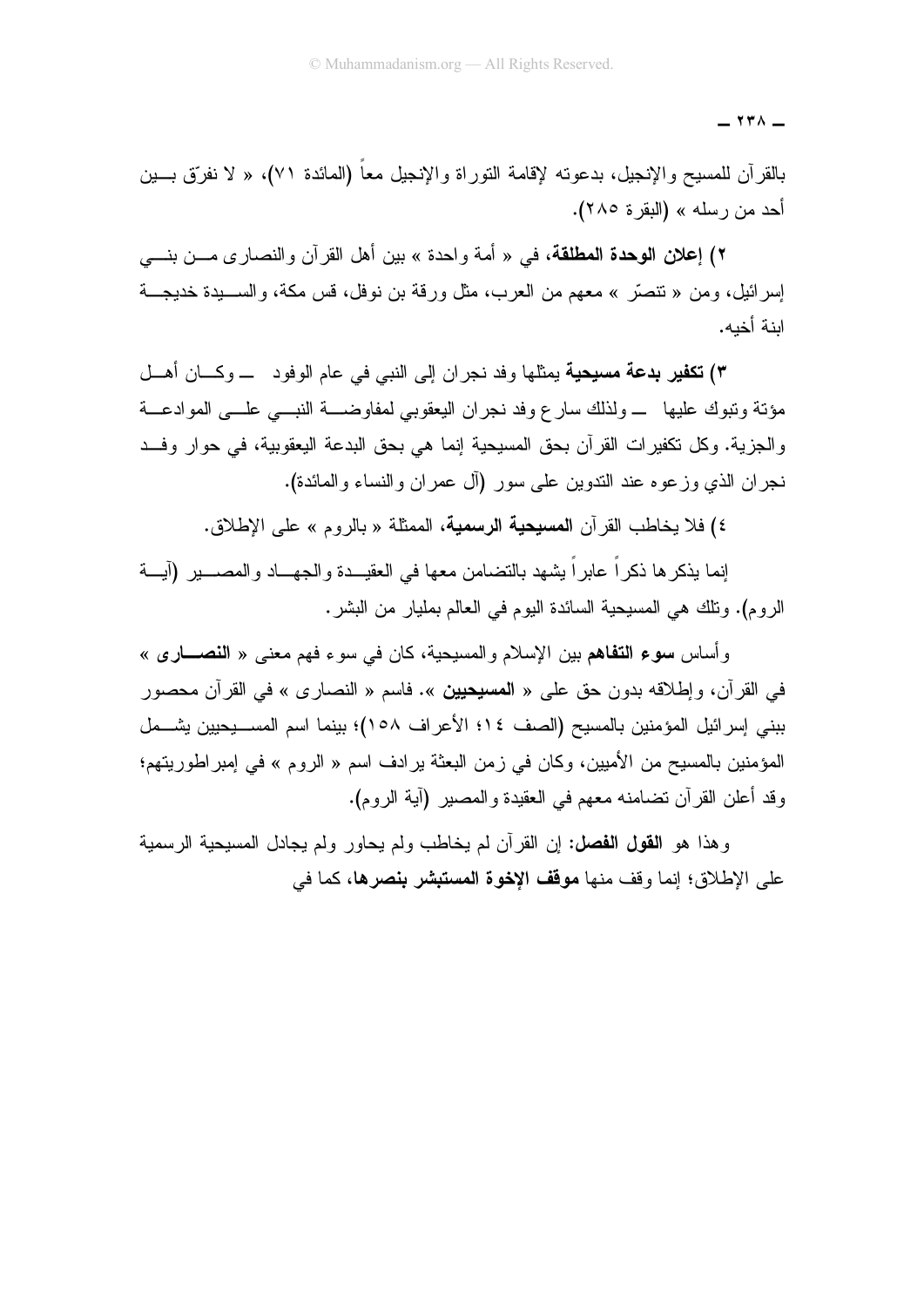$144 -$ 

(آية الروم)؛ وإنْ اختلف معها بعقيدته « النصر انية » في المسيح ــ فهو اجتهاد في التأويل، لا اختلاف في حرف العقيدة: « لكلمته وروح منه ».

فحقيقة تعابير « النصار ي » و « الروم » تكشف حقيقة موقف القرآن مـــن المســــيحية العالمية، كما كانت في زمانه، وكما هي اليوم: وحدة مع « النصاري » وتضامن مع «الروم» أي المسيحيين.

٣ \_ أما **موقف الإسلام والمسيحية**، بعضهما من بعض، عبر التاريخ، فقد كـــان مــــع الأسف موقف الـجدال والقتال ٰ، بـعيداً عن روح الإنـجيل وروح القرآن الظاهر فـي (آيـة الروم). وذلك لأنهما يجهلان أو يتجاهلان موقف القرآن الصحيح من المسيحية. فإذا عاد أهل القـــرآن وأهل الإنجيل إلى حقيقة القرآن والإنجيل نحول صراعهم الدموي الناريخي، إلى حوار أخـــوي يغيِّر الناريخ والمصير . و أن لهم أنْ يفعلوا قبل أن يجرفهم جميعاً نيار الإلحاد والمادة.

فعلمي أهل الإنجيل وأهل القرآن أن يعلموا علم اليقين أن الإسلام والمســــيحية فرعــــان لدين واحد، في منزلة الشيعة من السنة.

لقد ثبت لنا في كتابنا (القر آن دعو ة « نصر انبة ») منزلة الإســــلام مـــن المســـبحبة، وحقيقة ماهيته. فبما أن القرآن **دعوة كتابية** ضدّ الشرك العربي، ودعوة « **نصـــرانية** » ضـــد اليهودية؛ وبما أن ايمان القرآن بالمسيح أنه « كلمته وروح منه »، في وحدة حرف العقيدة بين الإسلام والمسيحية، مع اختلاف في

<sup>(</sup>١) المبنى على الموقف الوحيد الفريد الغريب في أيات براءَة (٣٠ \_ ٣٥)، وهو ينسخ موقف القرآن كله من الْمَسْيِحية؛ لكنه يحمل في ألفاظه ومعانيه دلائل إقحامه في زمن التـــدوين، إبّـــان الفـــنح العربـــي لــــديار المسيحية. وذلك الفتح لم يكن مقصوداً لذاته، بل لتحويل العرب إلى الاشتغال به عن الردّة.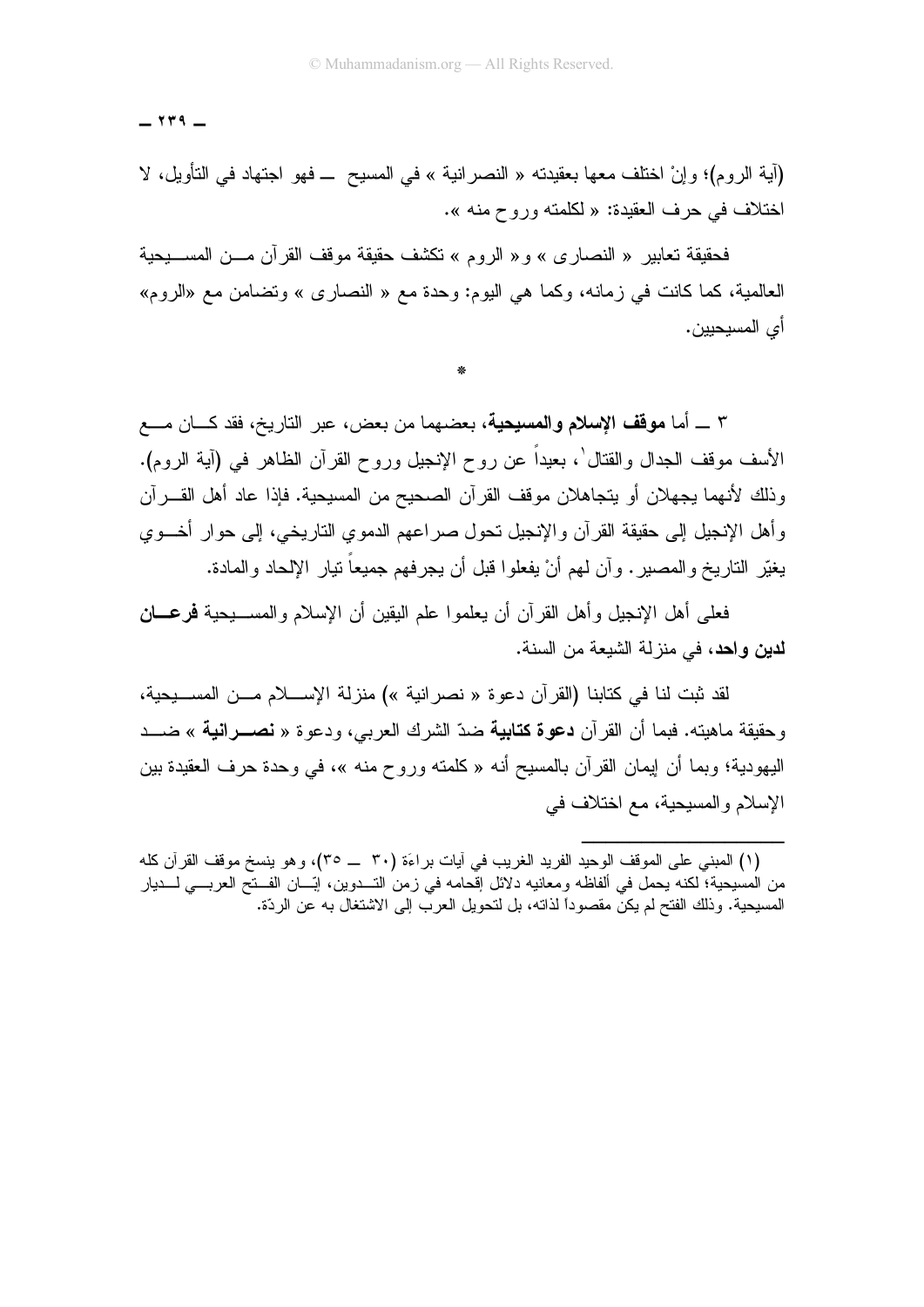$\forall$   $\in$   $-$ 

التأويل؛ وبما أ**ن القرآن في حقيقته دعوة إنجيلية** « **نصرانية** » **مســـتعربـة**، بِشــــهد للإســــلام بشهادة «أولى العلم قائماً بالقسط » (آل عمر ان ١٨) أيْ أهل الكتـــاب، النصــــار ي مـــن بنــــى إسر ائيل ومَن « تنصرّ » معهم من العرب \_ وشهادتهم عنده مـــن شـــهادة الله وملائكتـــه \_ فالإسلام بمنزلة الشيعة من السنة المسيحية، في فرقها القائمة البروتســتتتية والأرثوذكســية والكاثوليكية. وليس من المستحيل الحوار الودّي بين سنّة وشيعة على دين واحد، كما هو واقع الحال بين المسيحية والإسلام.

ومحور الخلاف بين شيعة الإسلام وسنة المسيحية في **نبوة محمد وشخصية المسيح.** واقتصار البحث فيهمـــا على القرآن يهدينا إلى صراط مستقيم فيهما. فمحمـــد هـــو « خـــاتم النبيين » في « **تصديق** الذي بين يديه **وتفصيل الكتاب** » (يونس ٣٧)؛ فكان القرآن « بلاغـــاً من الله ورسالاته » (الجن ٢٣) « وبينات من الهدى والفرقان » (البقــرة ١٨٥) أيْ الكتــاب وتفسير ه، كما « **شهد شاهد من بنبي إسرائيل علمي مثله** » (الأحقاف ١٠)؛ وهذا الشاهد، بـــل الشهود (الشعراء ١٩٧)كانوا علماء بني إسرائيل النصارى، لا اليهود « أول كافر به » وهذه الصورة القرآنية لنبوة محمد ورسالته قد لا يختلف فيها أهل القرآن وأهل الإنجيل. وشخصــــية المسيح بحسب القرآن، إنَّـــــه « عيسى ابن مريم » يجرى عليه ما يجرى على كــــل « رســــول بِشْرٍ »؛ ولكنه أيضاً « كلمته ألقاها إلى مريم، وروح منه » (النساء ١٧٠): فحرف العقيدة في سر المسيح واحد، وإنْ اختلف التأويل إلى « نصرانية » ومسيحية، ثم إلى إســـلام ومســـيحية. ولصحة التأويل يأمر القرآن أهله: و « اسألوا أهل الذكر ، إنْ كنتم لا تعلمون بالبينات والزبر » (النحل ٤٤)؛ كما أمر نبيه: « وإن كنت في شك مما أنزلنا إليك، فاسأل الذين يقرؤون الكتـــاب من قبلك » (يونس ٩٤). فلنقتد بهذا الهدى كما أمر نبيه: « فبهداهم اقتدهْ » (الأنعام ٩٠). هذه هي حقيقة الحوار الودّى.

وفي كتابنا هذا ثبت لنا إن **موقف القرآن من المسيحية هو غير ما يظن أكثر النــــاس** من المسلمين والمسيحيين. إن القرآن جادل بدعة مسيحية حُرمت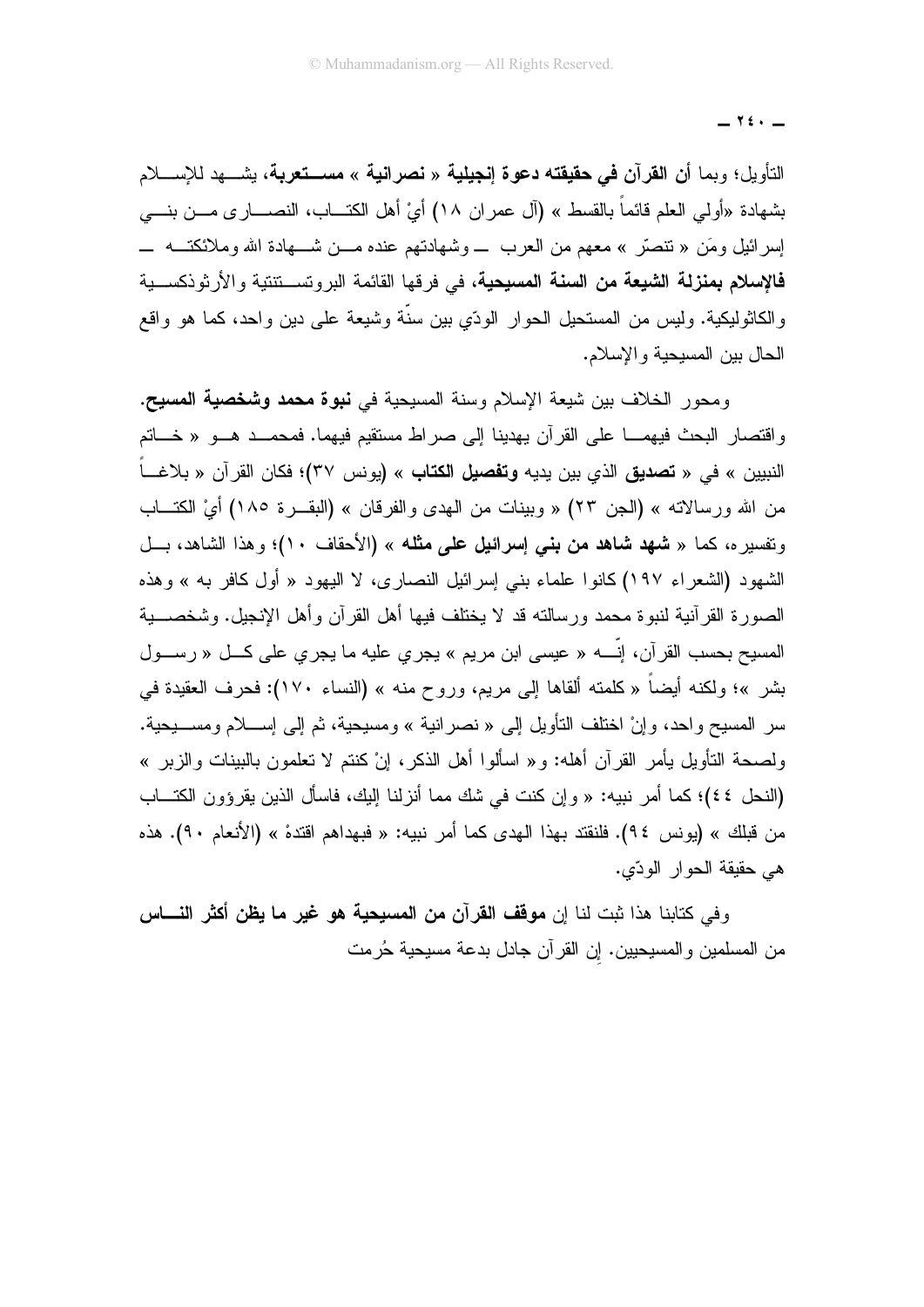$Y \in Y -$ 

سنة ٤٥١؛ ولم يحاور المسيحية الرسمية على الإطلاق. وكل ما فيه بحق المسيحية الرســـمية هو (آية الروم) التي بها يفرح الإسلام بوحدة المصير مع المسيحية. ومن نكد الدنيا على الحق و الحقيقة أن أهل القر آن طبقو ا جداله لبدعة مسيحية، على المسيحية العالمية جمعاء؛ فـــار تكبو ا بذلك **خيانة للق**رآ**ن، وجناية بحقِّ المسيحية.** فصدَّقهم أهل الإنجيل، فظلمو ا أنفســـهم وظلمـــو ا علمهم بالقر آن.

فآن لأهل الإنجيل و لأهل القر آن جميعاً أنْ يعر فو ا مو قف القر آن الحق من المســـيحية، كما ثبت لنا في هذا الكتاب. إن ا**لق**رآن **دعوة كتابية،** « **نصرانية** »، لله **وللمسيح:** فلا يصـــح إسلام بدون إيمان بالمسيح والإنجيل. فليس القرآن وحده كتاب المسلمين؛ بل الإنجيل هو أيضاً « هدى وموعظة للمتقين » من العرب (المائدة ٤٩).

و في ختام المطاف نعو د دائماً إلى ا**لشهادة الواحدة** الجامعة بين الإســــلام و المســـبحبة علي دين و احد في أَصله: أشهد أنْ لا إله إلاّ الله، و « إنما المسيح عيسى، ابن مريم، رســـول الله ـــ وكلمته ألقاها إلى مريع وروح منه » (النساء ١٧٠). فحـــرف الشــــهادة لله والمســـيح و احد، و إنْ اختلف النّأويل. و عند الخلاف في النّأويل يأمر ِ القرآن أُمراً محكماً: « فاسألوا أَهــل الذكر، إنْ كنتم لا تعلمون بالبينات والزير » (النحل ٤٤).

و الخلاف في تأويل ا**لشهادة الواحدة الجامعة**، ذاك الخلاف الذي قســـم أهـــل الــــدين الواحد إلى شيعة وسنة، إسلام ومسيحية، لا يعنع أنهما فرعان لدين واحد. وأهل الدين الواحد في أصله، مهما اختلفوا إلى سنَّة وشيعة، مسيحية وإسلام،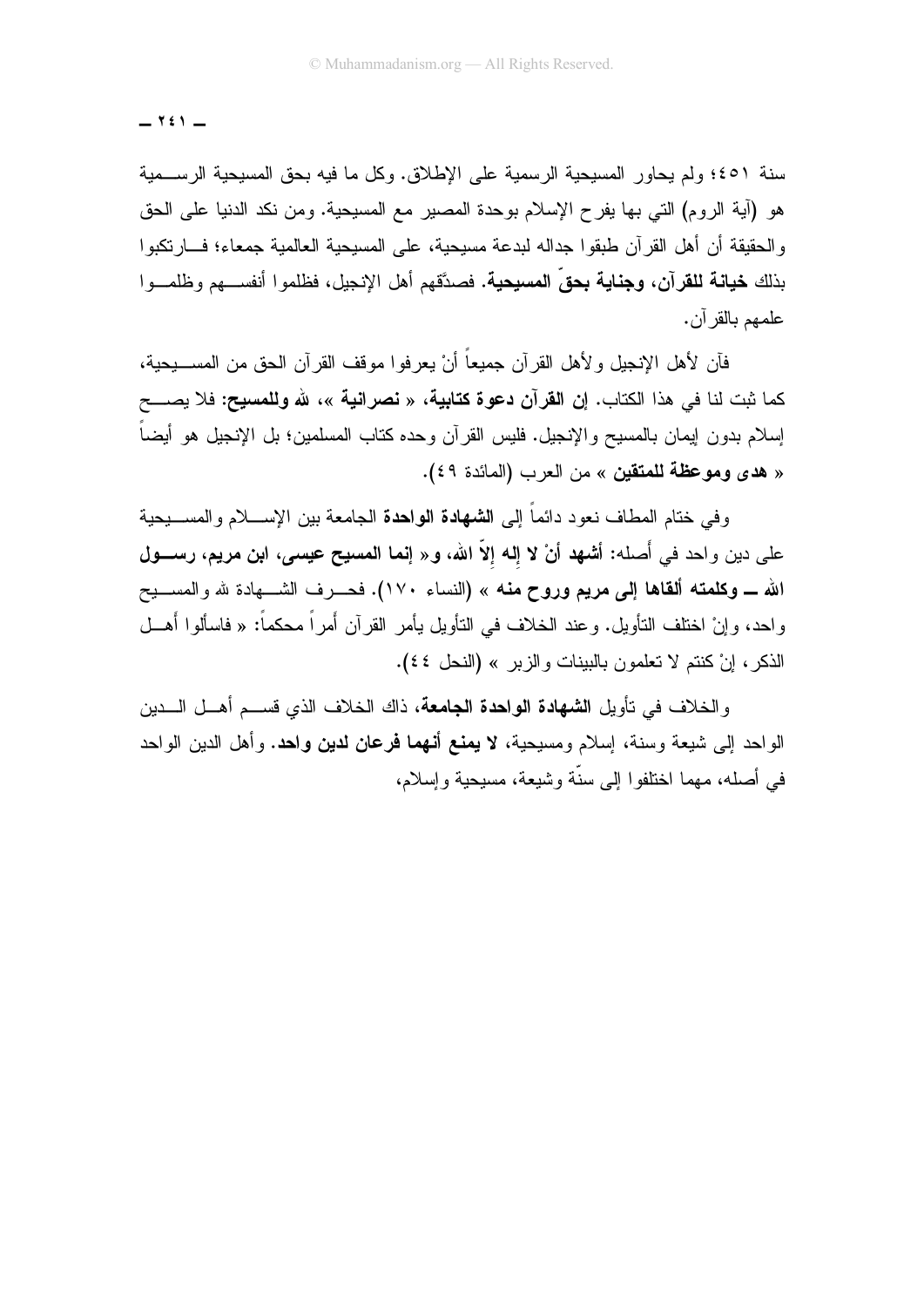$Y \in Y$   $-$ 

يظل الجامع الموحّد بينهما أ**صل واحد**، هو الإيمان بالله والمسيح، في دعوة القرآن كمــــا فــــي دعو ة الإنجيل.

لذلك فإنّ الحوار الودّي البنّاء بين الإسلام والمسيحية واجب ديني يفرضــــه الإنجيـــل والقرآن، وتفرضه وحدة المصدر ووحدة المصير.

هذا هو فصل الخطاب في موقف القرآن من المسيحية.

## $206$

نقلوا على لسان أفلاطون قوله': « مجانين، إذا لم نستطع أنْ نفكر .. » « ومتعصبون، إذا لم نرد أنْ نفكر .. » « وعبيــد، إذا لم نجراً أنْ نفكــر.. »



(١) خالد محمد خالد: « من هنا.. نبدأ »، ص ١٧٨ ـــ الطبعة الحادية عشرة.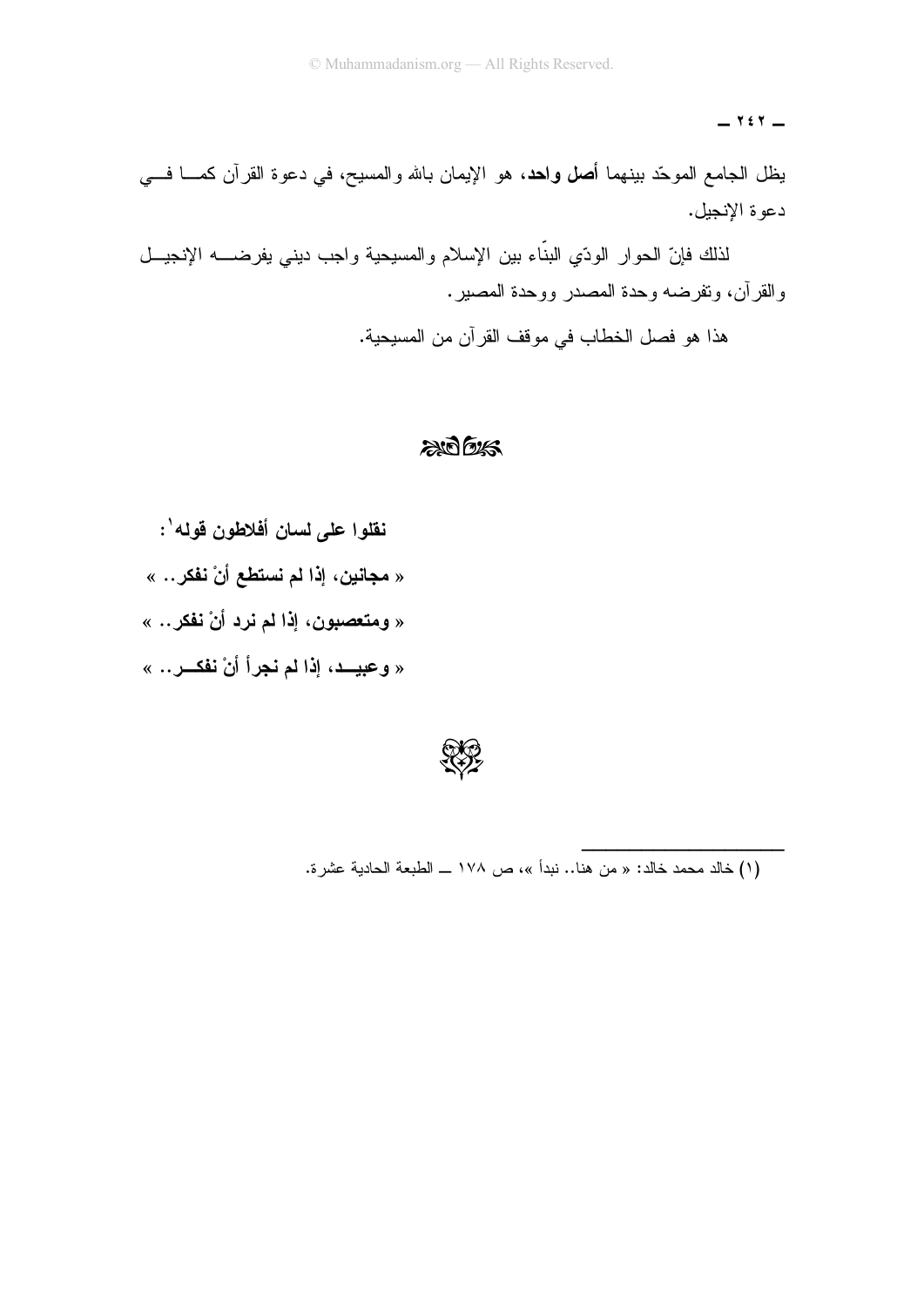فائرس

| ۳                 | ما هو موقف القرأن الحقيقي من المسيحية؟<br>ثلاث ظواهر قرأنية للشبهات<br>شبهتان على ناريخ الحوار الإسلامي المسيحي<br>الأسلوب الجديد للحوار الإسلامي المسيحي | تمهيد :      |
|-------------------|-----------------------------------------------------------------------------------------------------------------------------------------------------------|--------------|
| $\lambda$         | : القرأن حوار مع بني إسرائيل من يهود ونصارى                                                                                                               | الفصل الأول  |
| $\mathbf{A}$      | : المهدف الثاني للقرأن هو دعوة أهل الكتاب                                                                                                                 | توطئة        |
| $\mathbf{\hat{}}$ | : أهل الكتاب هم اليهود والنصارى على العموم                                                                                                                | بحث أول      |
| ۱۳                | : القرأن يقصد بأهل الكتاب اليهود والنصارى من بني إسرائيل                                                                                                  | بحث ثان      |
| ه ۱               | : تعبير أهل الكتاب، بالنسبة للمسيحيين، لا يعني إلا اليعقـــوبيين فــــي                                                                                   | بحث ثالث     |
| ۱۸                | : بدور حوار القرأن على بنبي إسرائيل من يهود ونصارى                                                                                                        | خاتمة        |
| ۱۹                | : إقحام اسم النصارى في غير موضعه                                                                                                                          | الفصل الثاني |
| ۲.                | : واقع قرأني مذهل                                                                                                                                         | توطئة        |
| ۲.                | : المبادئ الثابتة الشاهدة بصحة إسلام « النصارى »                                                                                                          | بحث أول      |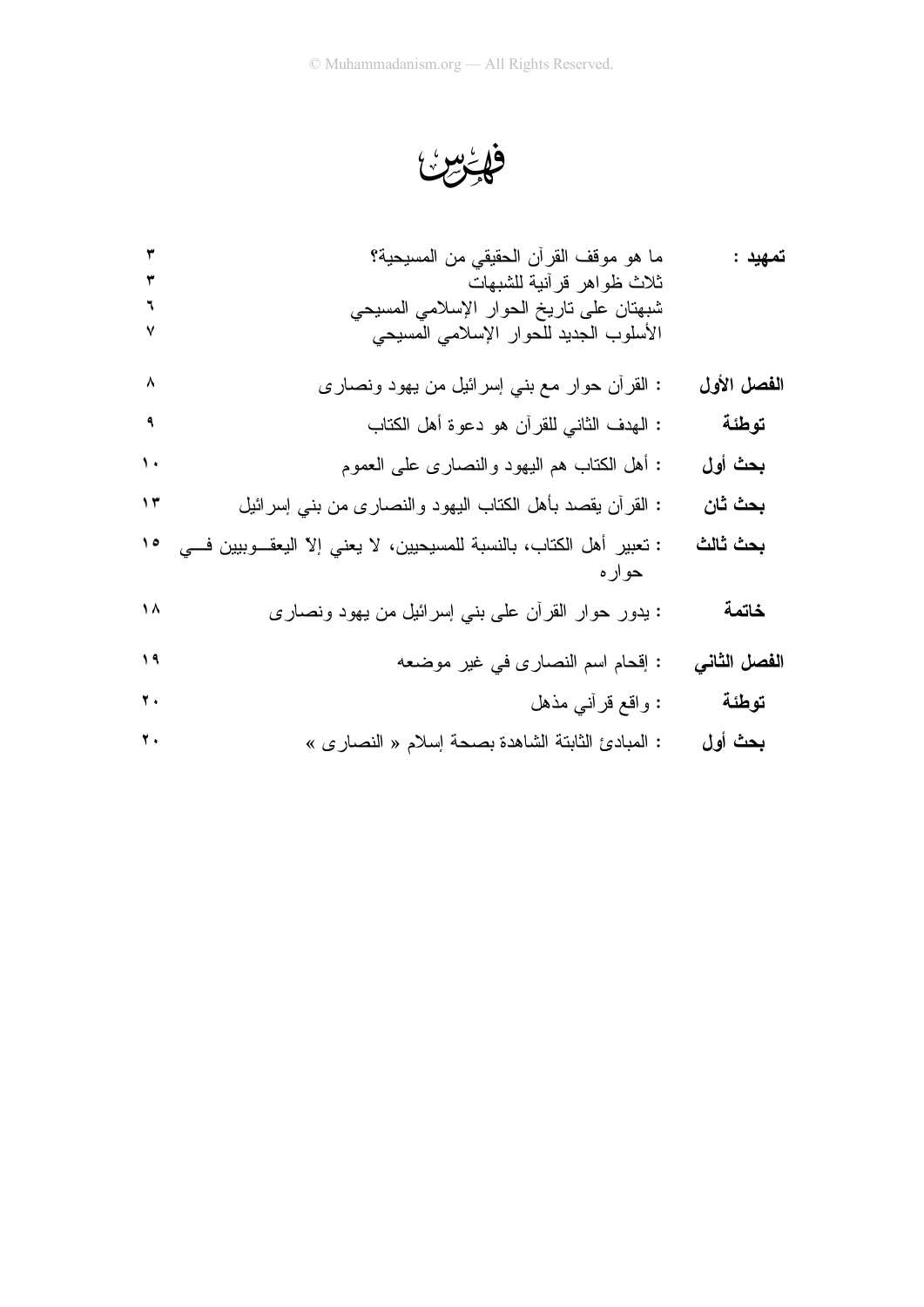$1$   $2$   $2$   $-$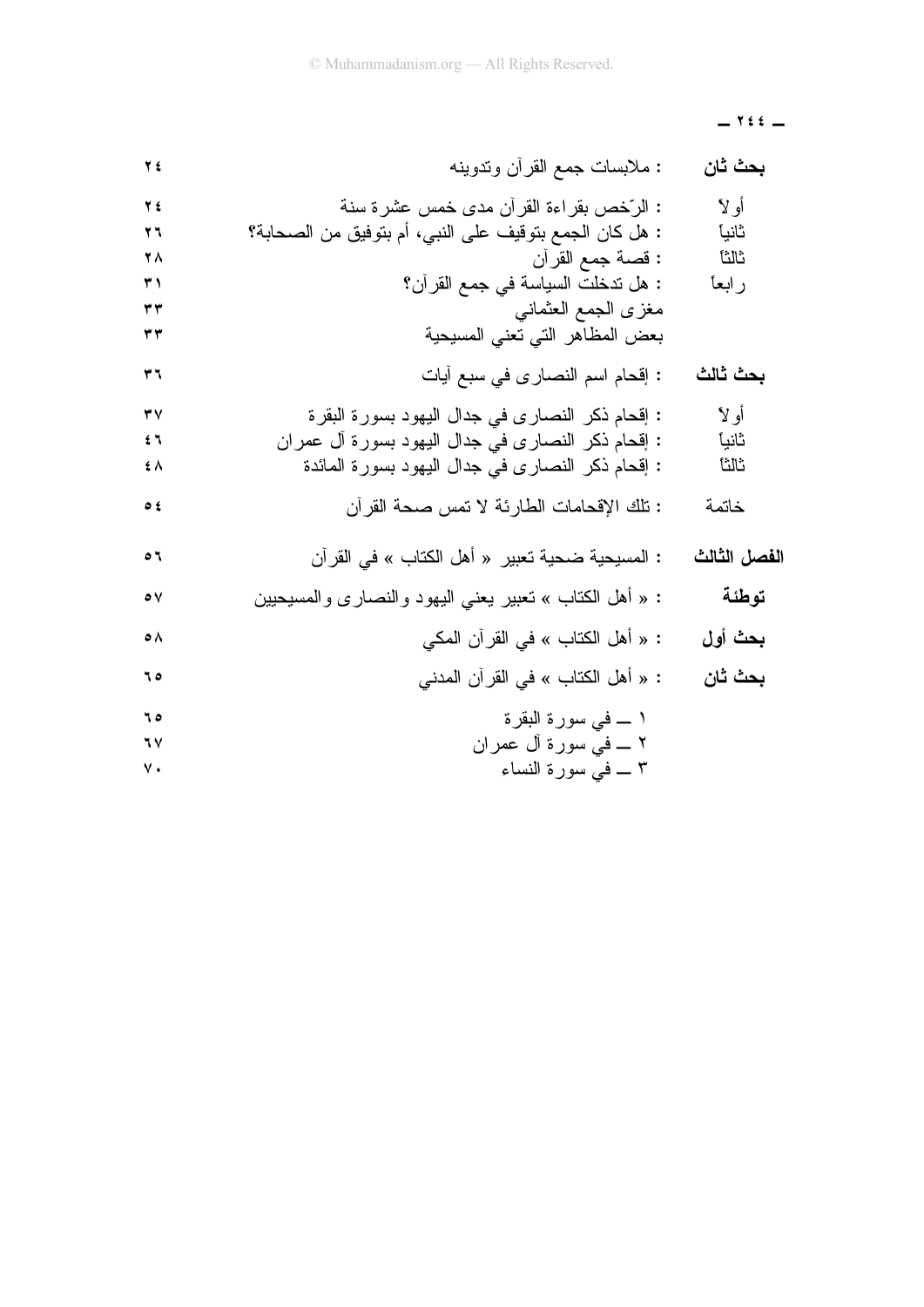| $ 150 -$      |                                                            |              |
|---------------|------------------------------------------------------------|--------------|
| YY            | ٤ ــــ في سورة الحشر                                       |              |
| $\vee$ $\vee$ | 0 ـــ فـي سورة البيّنة                                     |              |
| ٧٤            | ٦ __ في سورة الحديد                                        |              |
| ه ۷           | ٧ ــــ في سورة المائدة                                     |              |
| ٧V            | : تعبير  « أهل الكتاب » لا يقصد في الواقع المسيحية الرسمية | خاتمة        |
| ٧٩            | : القرأن ينتسب انتسابًا مطلقًا إلى الإنجيل وأهله           | الفصل الرابع |
| ۷۹            | : انتساب القرأن إلىي الكتاب والإنجيل                       | توطئة        |
| ۸۱            | : انتساب القرأن إلىي الكتاب وأهله علىي العموم              | بحث أول      |
| ۸١            | : القران هو « الكتاب مفصّلاً » إلى العربية                 | أولا         |
| $\wedge$      | ١ ـــــ تصــاريـح نبين مـاهيـة القر أن                     |              |
| 82            | ٢ ــــ تصــاريـح نبين مصـدر القر أن الـعربـي               |              |
| $\wedge$ ٣    | ٣ ـــ معنىي تعابير ثلاثة عن مصدر القرأن                    |              |
| ≯ ∧           | ٤ ـــ فالقرآن العربي هو « تفصيل الكتاب » أي تعريبه         |              |
| ه ۸           | : نتزيل القرأن هو نعريب النتزيل الكتابي                    | ثانيا        |
| ه ۸           | ١ _ نعريف القرآن للنتزيل                                   |              |
| ۸٦            | ٢ _ النتزيل محصور في الكتاب من قبله                        |              |
| ۸٧            | ٣ ــــ النتزيل على قلب النبي                               |              |
| ۸۷            | ٤ ـــ الشبهة الكبرى على نعبير « النتزيل »                  |              |
| Λ Λ           | : إيمان القرآن هو إيمان الكتاب نفسه                        | ثالثا        |
| ۸۸            | ١ ـــ هذا هو إيمان القرأن يعلنه مرارًا                     |              |
| ۸۹            | ٢ ــــــــــوحدة الإيمان نقتضـــي وحدة الكتاب              |              |
|               |                                                            |              |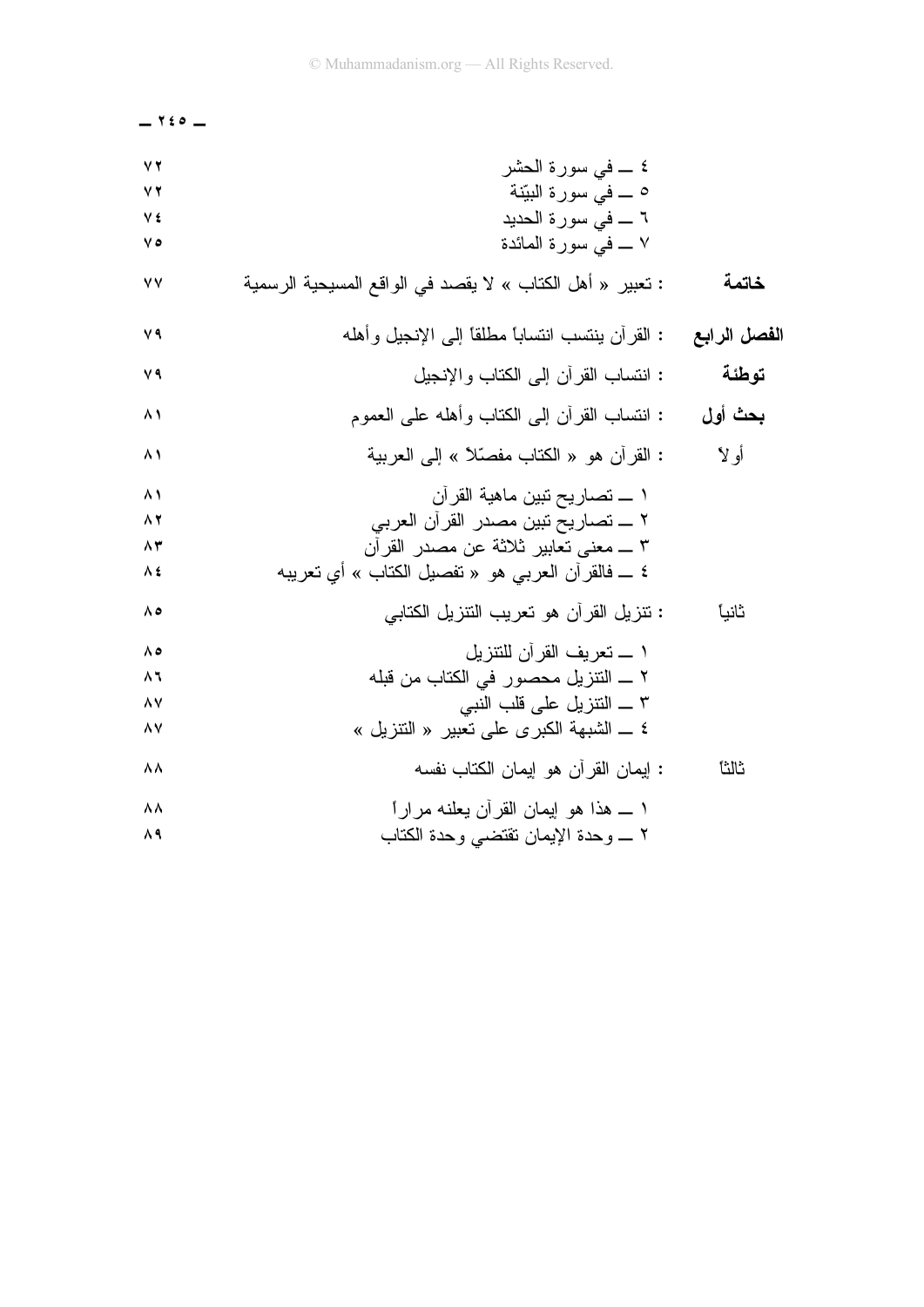$Y \in T$   $-$ 

| ۸۹                            | : إسلام القرآن هو إسلام الكتاب نفسه                         | رابعأ    |
|-------------------------------|-------------------------------------------------------------|----------|
| ۸٩                            | ١ ــــ إسلام القرأن هو إسلام الكتاب                         |          |
| ٩.                            | ٢ ـــ القرأن يشهد للإسلام بشهادة « أولىي العلم »            |          |
| ۹۱                            | : الإسلام الكتابي الإنجيلي هو إسلام القرأن                  | خاتمة    |
| 97                            | : انتساب القرأن إلىي الإنجيل وأهله على الخصوص               | بحث ثان  |
| ۹۲                            | : هدف الدعوة القرآنية ثنائبي                                | توطئة    |
| 97                            | : كمال النبوة والكتاب بالإنجيل                              | أو لا    |
| ٩٤                            | : لا نوحيد ولا إسلام بدون المسيح والإنجيل                   | ثانياً   |
| ه ۹                           | : موضوع الإيمان في القرأن هو الله والمسيح، كلمة الله        | ثالثا    |
| ٩V                            | : فلا دين بدون الإيمان بالمسيح والإنجيل                     | ر ابعاً  |
| ٩V                            | : ولا إسلام بدون الإيمان بالمسيح والإنجيل                   | خامسأ    |
| ٩٨                            | : « الأمة الواحدة » لا تقوم إلاَّ بالإيمان بالمسيح والإنجيل | سادسأ    |
| ۹۹                            | : القرأن نفسه هو نعليم « الكتاب والحكمة » للعرب             | سابعأ    |
| $\lambda$                     | : الإنجيل كمال الوحي والنتزيل                               | ثامناً   |
| $\mathbf{1} \cdot \mathbf{r}$ | : الإنجيل « نور وهدى للمتقين »                              | تاسعا    |
| $\mathbf{y}$ .                | : جهاد القرآن كله في سبيل المسيح                            | عاشر ا   |
| $\cdot \cdot$                 | : فالإيمان بالمسيح هو محور الإسلام القرأنـي                 | خاتمة    |
| $\mathbf{1} \cdot \mathbf{1}$ | : انتساب القرآن إلى « النصر انية »، الأمة الوسط             | بحث ثالث |
| $\mathbf{1} \cdot \mathbf{1}$ | : الظاهرة القرآنية الثالثة                                  | توطئة    |
| 1.7                           | ١ ــــ نعرف سر القرأن من جهاده                              |          |
| $\mathsf{y} \cdot \mathsf{y}$ | ٢ ـــ نعرف سر القرأن من إسلامه                              |          |
| $\mathsf{y} \cdot \mathsf{y}$ | ٣ _ « أولوا العلم » و« الأمة الوسط »                        |          |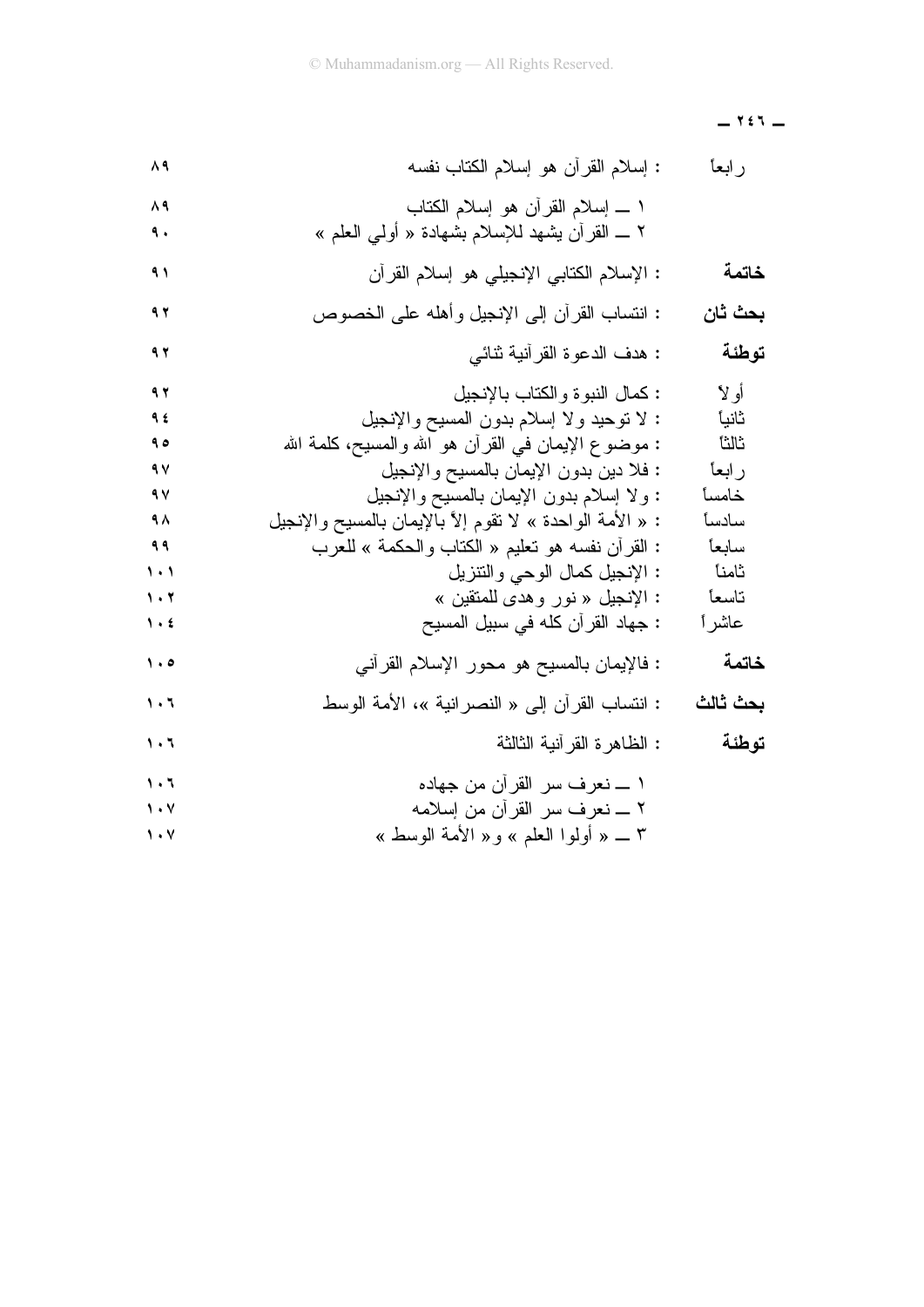$-$  Y  $\epsilon$  V  $-$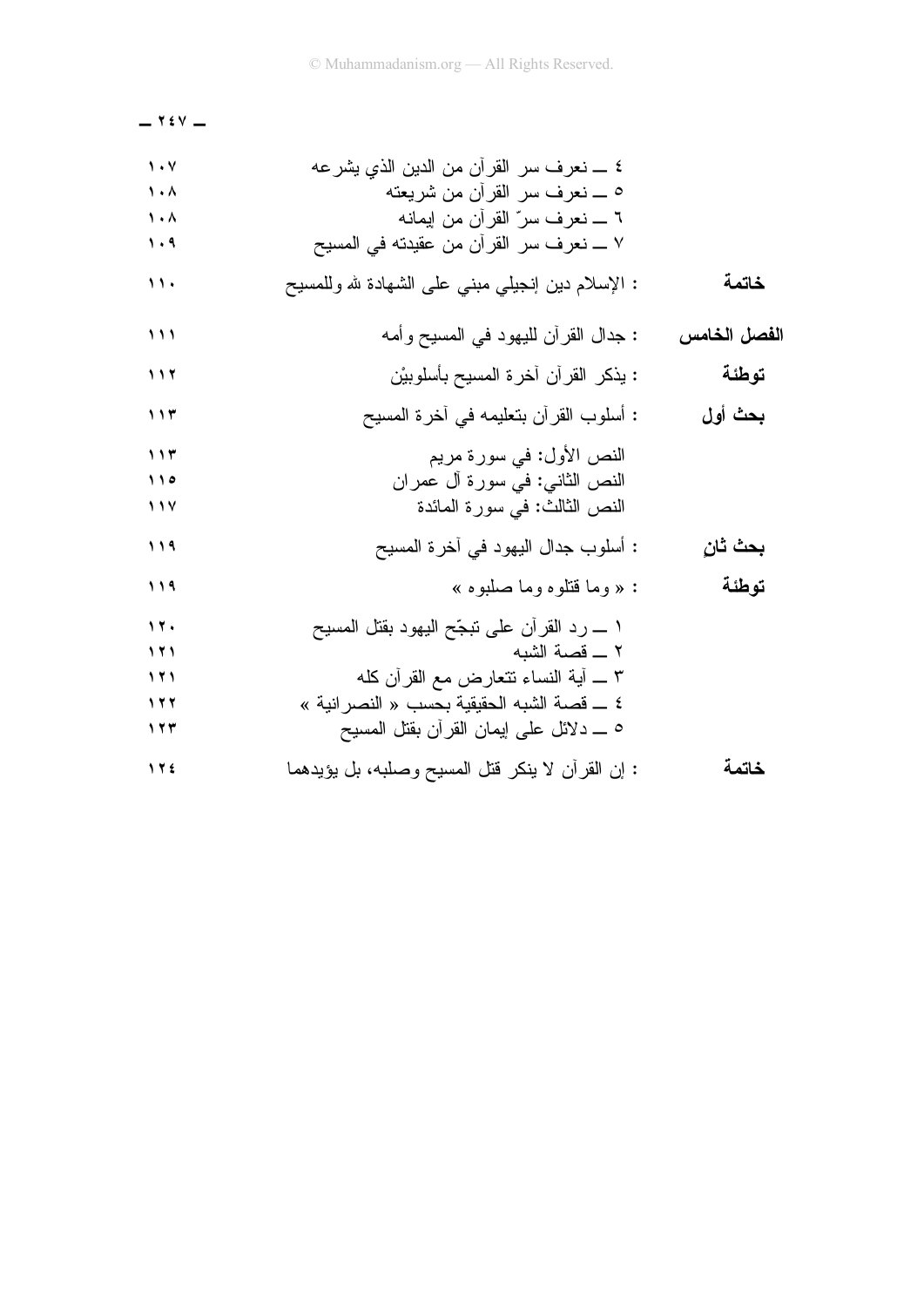$Y \in \Lambda$  -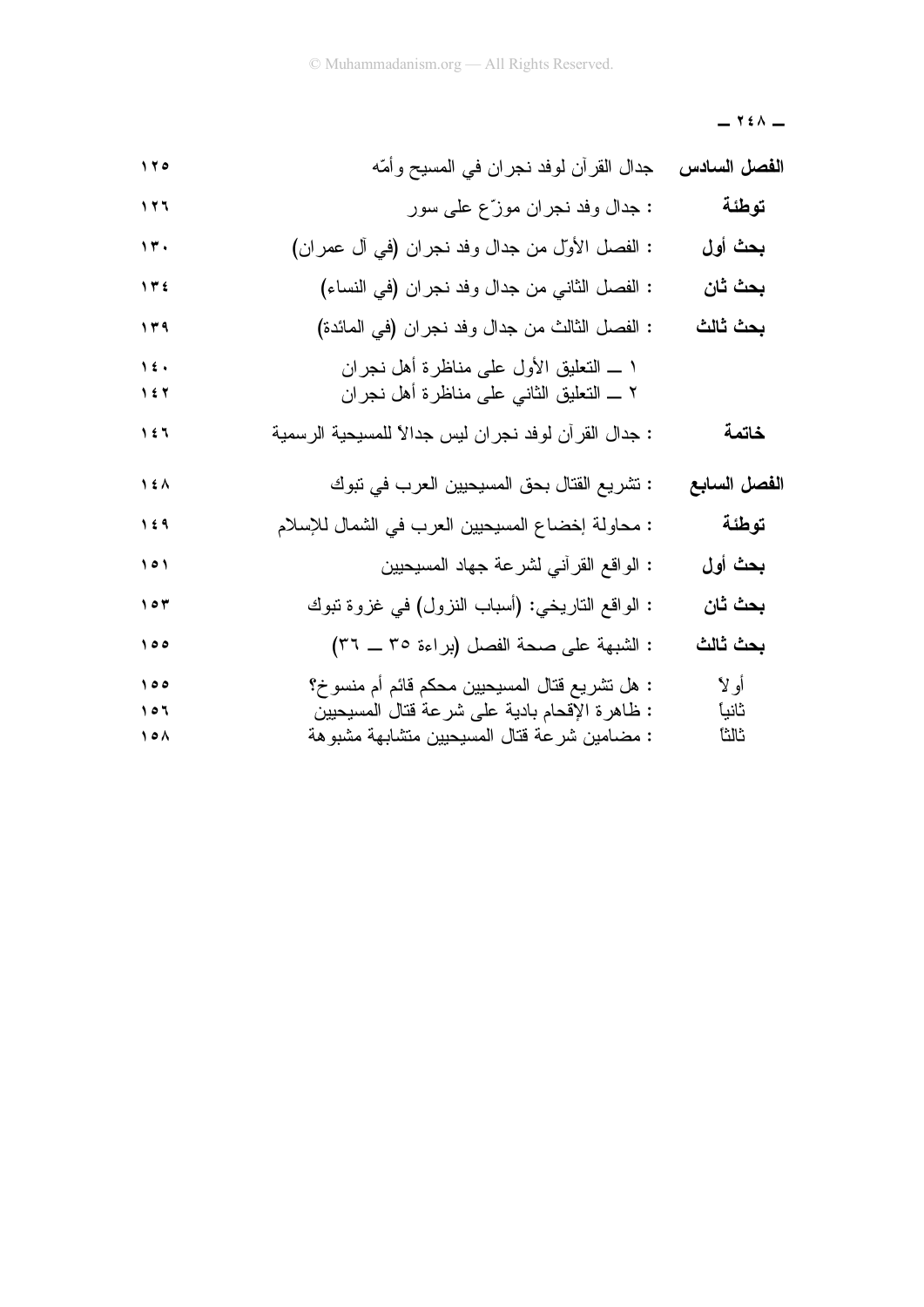$Y \in 9$  -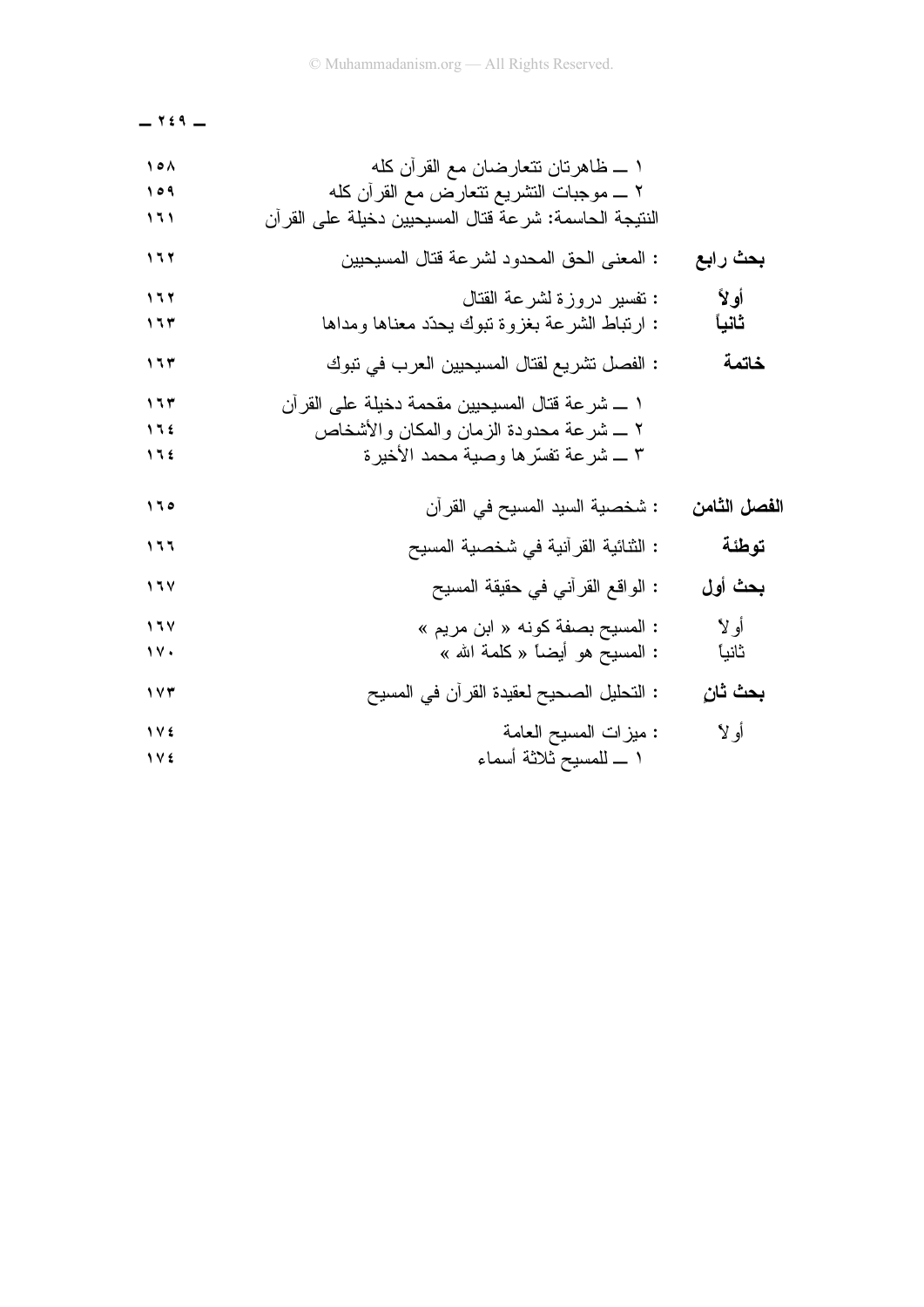$-10.7$ 

$$
\begin{array}{c}\n\text{1 A1} \\
\text{1 A2} \\
\text{1 A3} \\
\text{1 A4}\n\end{array}
$$

$$
1 \wedge Y = \left[ \begin{array}{ccccc} 1 & 0 & 0 & 0 & 0 \\ 0 & 0 & 0 & 0 & 0 \\ 0 & 0 & 0 & 0 & 0 \\ 0 & 0 & 0 & 0 & 0 \\ 0 & 0 & 0 & 0 & 0 \\ 0 & 0 & 0 & 0 & 0 \\ 0 & 0 & 0 & 0 & 0 \\ 0 & 0 & 0 & 0 & 0 \\ 0 & 0 & 0 & 0 & 0 \\ 0 & 0 & 0 & 0 & 0 \\ 0 & 0 & 0 & 0 & 0 \\ 0 & 0 & 0 & 0 & 0 \\ 0 & 0 & 0 & 0 & 0 \\ 0 & 0 & 0 & 0 & 0 \\ 0 & 0 & 0 & 0 & 0 & 0 \\ 0 & 0 & 0 & 0 & 0 & 0 \\ 0 & 0 & 0 & 0 & 0 & 0 \\ 0 & 0 & 0 & 0 & 0 & 0 \\ 0 & 0 & 0 & 0 & 0 & 0 \\ 0 & 0 & 0 & 0 & 0 & 0 & 0 \\ 0 & 0 & 0 & 0 & 0 & 0 & 0 \\ 0 & 0 & 0 & 0 & 0 & 0 & 0 \\ 0 & 0 & 0 & 0 & 0 & 0 & 0 \\ 0 & 0 & 0 & 0 & 0 & 0 & 0 \\ 0 & 0 & 0 & 0 & 0 & 0 & 0 \\ 0 & 0 & 0 & 0 & 0 & 0 & 0 \\ 0 & 0 & 0 & 0 & 0 & 0 & 0 \\ 0 & 0 & 0 & 0 & 0 & 0 & 0 \\ 0 & 0 & 0 & 0 & 0 & 0 & 0 \\ 0 & 0 & 0 & 0 & 0 & 0 & 0 \\ 0 & 0 & 0 & 0 & 0 & 0 & 0 \\ 0 & 0 & 0 & 0 & 0 & 0 & 0 \\ 0 & 0 & 0 & 0 & 0 & 0 & 0 \\ 0 & 0 & 0 & 0 & 0 & 0 & 0 \\ 0 & 0 & 0 & 0 & 0 & 0 & 0 \\ 0 & 0 & 0 & 0 & 0 & 0 & 0 \\ 0 & 0 & 0 & 0 & 0 & 0 & 0 \\ 0 & 0 & 0 & 0 & 0 & 0 & 0 \\ 0 & 0 & 0 & 0 & 0 & 0 & 0 \\ 0 & 0 & 0 & 0 & 0 & 0 & 0 \\
$$

$$
\begin{array}{lll}\n\text{1.1} & \text{1.2} & \text{1.3} \\
\text{2.4} & \text{2.5} & \text{3.6} \\
\text{3.6} & \text{4.7} & \text{5.8} \\
\text{4.7} & \text{5.8} & \text{6.8} \\
\text{5.9} & \text{6.9} & \text{7.9} \\
\text{7.1} & \text{8.9} & \text{9.9} \\
\text{1.1} & \text{1.8} & \text{1.9} \\
\text{1.1} & \text{1.9} & \text{1.9} \\
\text{1.1} & \text{1.9} & \text{1.9} \\
\text{1.1} & \text{1.9} & \text{1.9} \\
\text{1.1} & \text{1.9} & \text{1.9} \\
\text{1.1} & \text{1.9} & \text{1.9} \\
\text{1.1} & \text{1.9} & \text{1.9} \\
\text{1.1} & \text{1.9} & \text{1.9} \\
\text{1.1} & \text{1.9} & \text{1.9} \\
\text{1.1} & \text{1.9} & \text{1.9} \\
\text{1.1} & \text{1.9} & \text{1.9} \\
\text{1.1} & \text{1.9} & \text{1.9} \\
\text{1.1} & \text{1.9} & \text{1.9} \\
\text{1.1} & \text{1.9} & \text{1.9} \\
\text{1.1} & \text{1.9} & \text{1.9} \\
\text{1.1} & \text{1.9} & \text{1.9} \\
\text{1.1} & \text{1.9} & \text{1.9} \\
\text{1.1} & \text{1.9} & \text{1.9} \\
\text{1.1} & \text{1.9} & \text{1.9} \\
\text{1.1} & \text{1.9} & \text{1.9} \\
\text{1.1} & \text{1.9} & \text
$$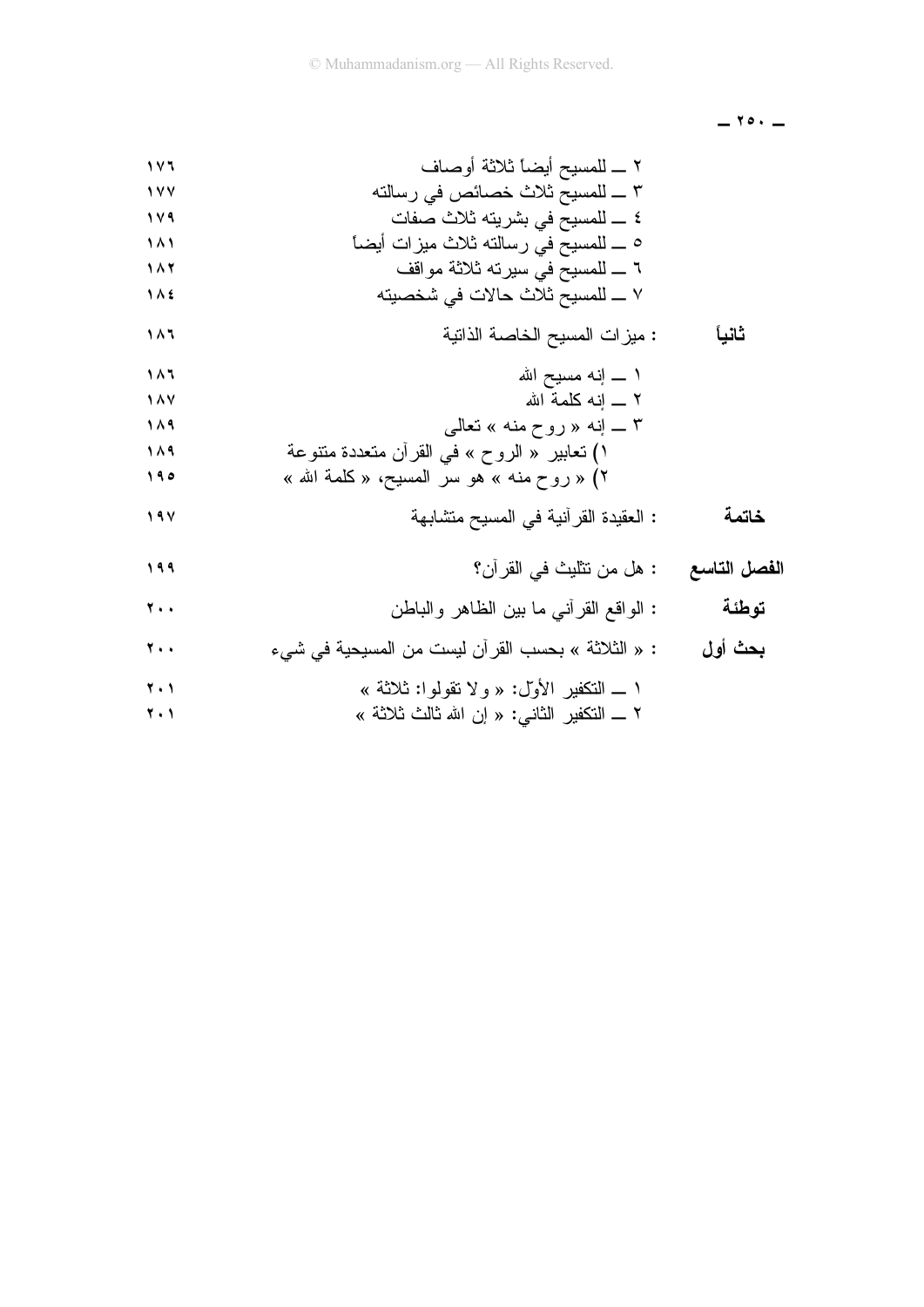|                 |                                                                                                                                                                                | $ \circ$ $\circ$ $-$                                                                      |
|-----------------|--------------------------------------------------------------------------------------------------------------------------------------------------------------------------------|-------------------------------------------------------------------------------------------|
|                 | ٣ _ النكفير الثالث: « انخذونـي وأمـي الِمهيْن »<br>١) صيغة أولىي لمعناه<br>٢) صيغة ثانية مجهولة لمعناه                                                                         | $\mathbf{y}$ . $\mathbf{r}$<br>$\mathbf{y}$ . $\mathbf{r}$<br>$\mathbf{y}$ . $\mathbf{r}$ |
| بحث ثان         | : الله وكلمته وروحه، بحسب القرأن                                                                                                                                               | $\overline{Y}$ . $\epsilon$                                                               |
|                 | ١ _ « قل: إنْ كان للرحمان ولد فأنا أول العابدين »<br>٢ ـــ المسيح، « كلَّمته وروح منه » تعالى<br>٣ ــــ وفـي الله نـعالـي، مـع ذانـه ونطقه: « روحــــه »، الـــــروح<br>المطلق | $\mathbf{y}$ . $\mathbf{o}$<br>۲۰۸<br><b>TI.</b>                                          |
| خاتمة           | : ففي القرأن نتثليث باطن، هو غير « الثلاثة » الظاهرة                                                                                                                           | <b>Y</b> 1 Y                                                                              |
| الفصل العاشر    | : القواعد القرأنية للحوار مع المسيحية                                                                                                                                          | $Y \wedge Y$                                                                              |
| توطئة           | : « قُلْ: يا أهل الكتاب تعالوا إلى كلمة سواء »                                                                                                                                 | <b>T 1 2</b>                                                                              |
| القاعدة الأولى  | : الجدال بالحسنى بسبب وحدة الدين                                                                                                                                               | 710                                                                                       |
| القاعدة الثانية | : « وما أوننيتم من العلم إلاّ قليلاً »                                                                                                                                         | $\mathbf{y}$                                                                              |
| القاعدة الثالثة | : « فيه أيات محكمات وأخر متشابهات »                                                                                                                                            | <b>٢١٧</b>                                                                                |
| القاعدة الرابعة | : القرآن يجادل الناس « بالكتاب المنير »                                                                                                                                        | <b>٢١٨</b>                                                                                |
| القاعدة الخامسة | : « يعلمهم الكتاب والحكمة » أيْ النوراة والإنجيل                                                                                                                               | <b>٢١٩</b>                                                                                |
| القاعدة السادسة | : « فاسألوا أهل الذكر إنْ كنتم لا تعلمون »                                                                                                                                     | <b>٢٢١</b>                                                                                |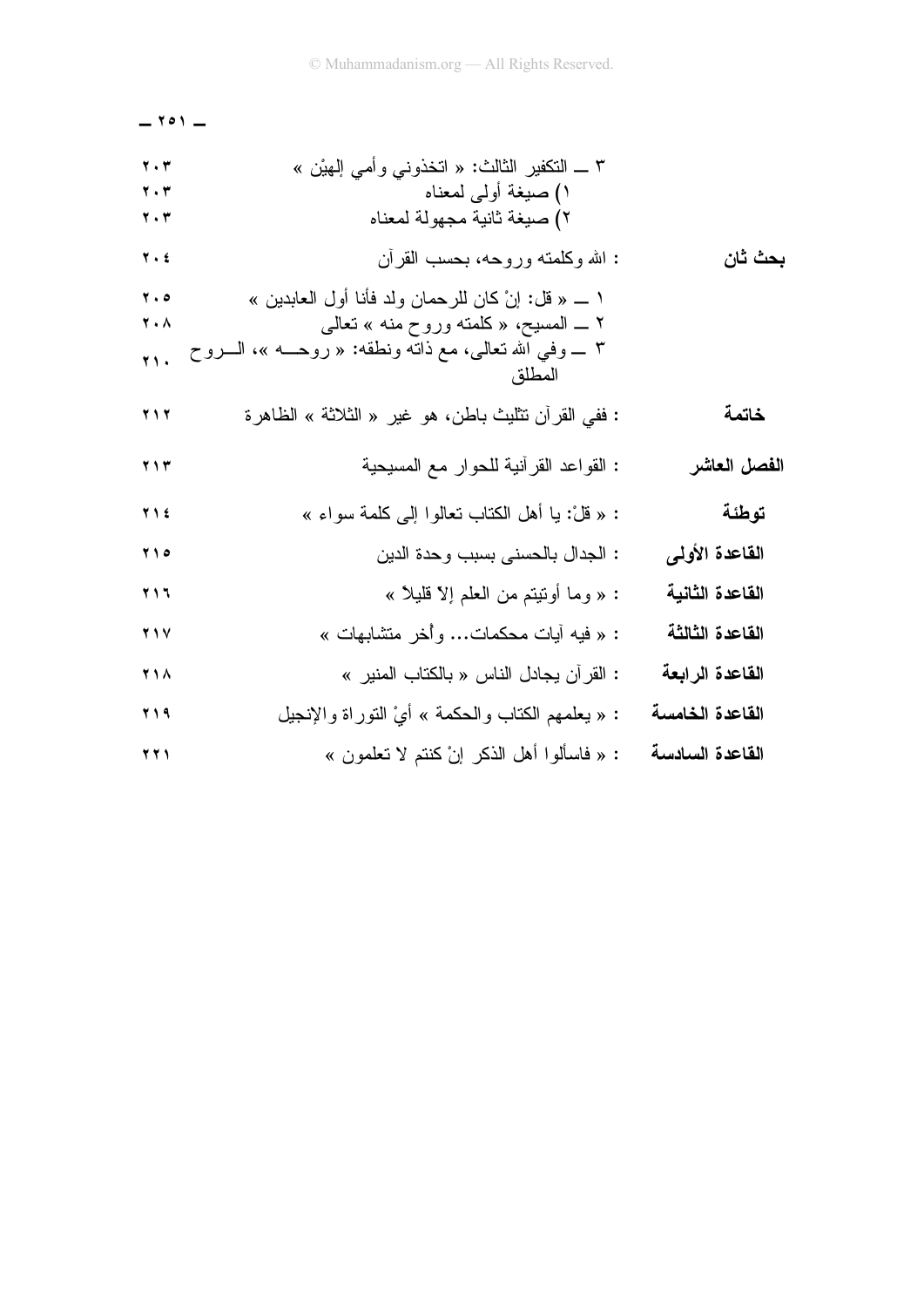$-$  ۲۰۲ $-$ 

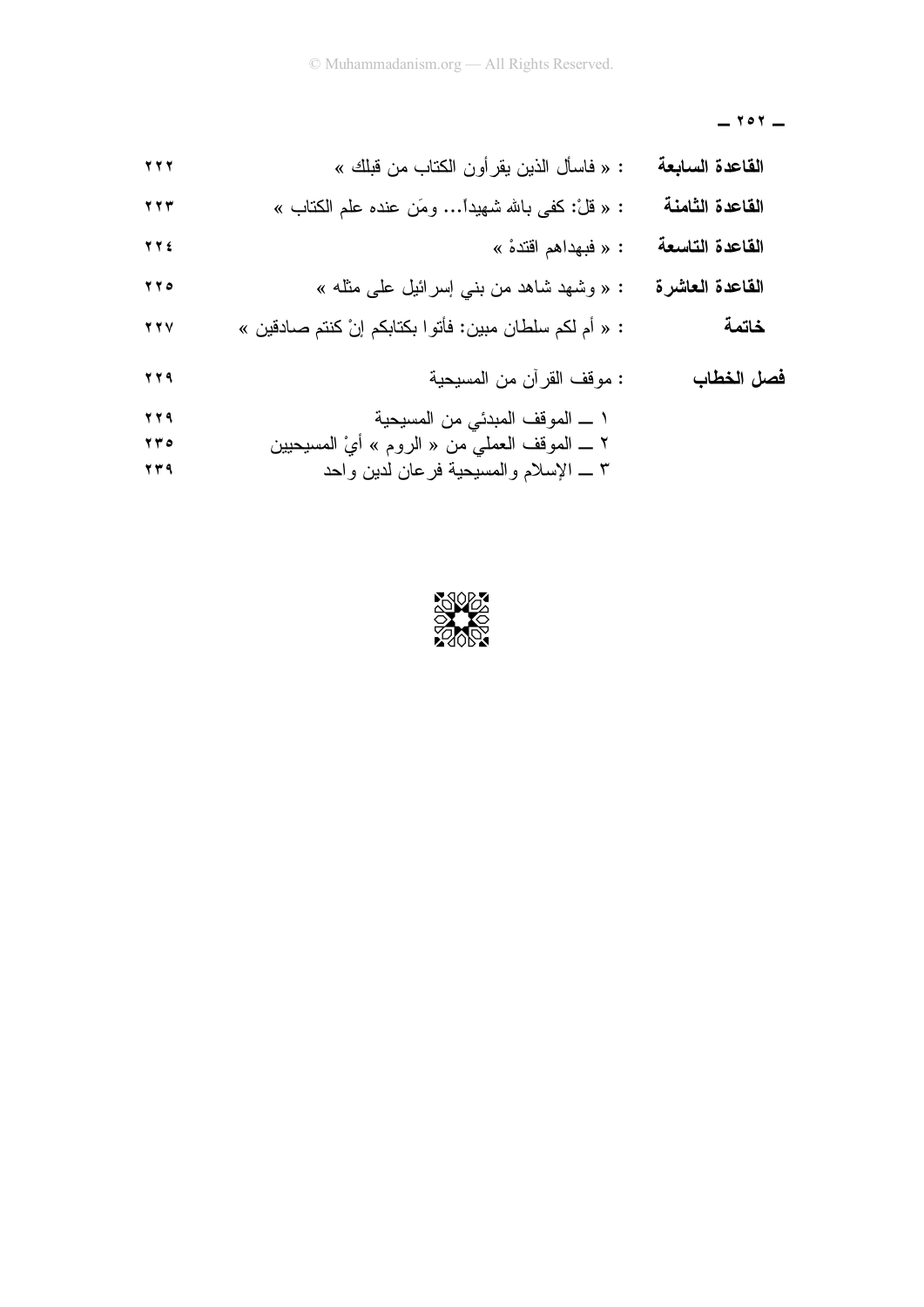## أغلاط مطبعية†

| الصواب                  | الخطأ               | السطر        | الصفحة                |
|-------------------------|---------------------|--------------|-----------------------|
| موقف                    | من موقفي            | ۲.           | $\circ$               |
| من الأمر                | بينات من الأم       | $\mathbf{r}$ | $\frac{1}{2}$         |
| لا تغلوا                | لا تفعلوا في دينكم  | ۲ (          | ۲ (                   |
| للصحابة                 | للصحافة             | ۱۸           | ۳۱                    |
| موقعه                   | فموقعه              | ۱۷           | ٣٣                    |
| معاظلة                  | فيه معاضلة          | ۹ (          | ٤٤                    |
| $(36 \text{ }\epsilon)$ | $(1 \xi)$ ( د و ١٤) | ه ۱          | $\circ$ .             |
| بأن محمدا               | بأن محمد            | ١            | $\vee \tau$           |
| كما ر أينا              | كما سنرى            | $\lambda$    | ٧A                    |
| $(\tau - \tau)$         | (فصلت ٣٠٢)          | ۲۱           | $\Lambda$ 0           |
| (الأنعام ٩٠)            | (الأنبياء ٩٠)       | ۲۳           | ۸٦                    |
| التحليل                 | (النحيل الصادق)     | ١            | $\wedge\vee$          |
| (٥٢ و١٥)                | (الشوری ٥٢ ــ ١٥)   | ٦            | $\wedge\vee$          |
| ٥ _ ونعرف               | ونعرف سر القرأن     | $\checkmark$ | $\lambda$ . $\lambda$ |
| طغياناً                 | طغياتاً وكفراً      | ۲ (          | $\lambda$ . $\lambda$ |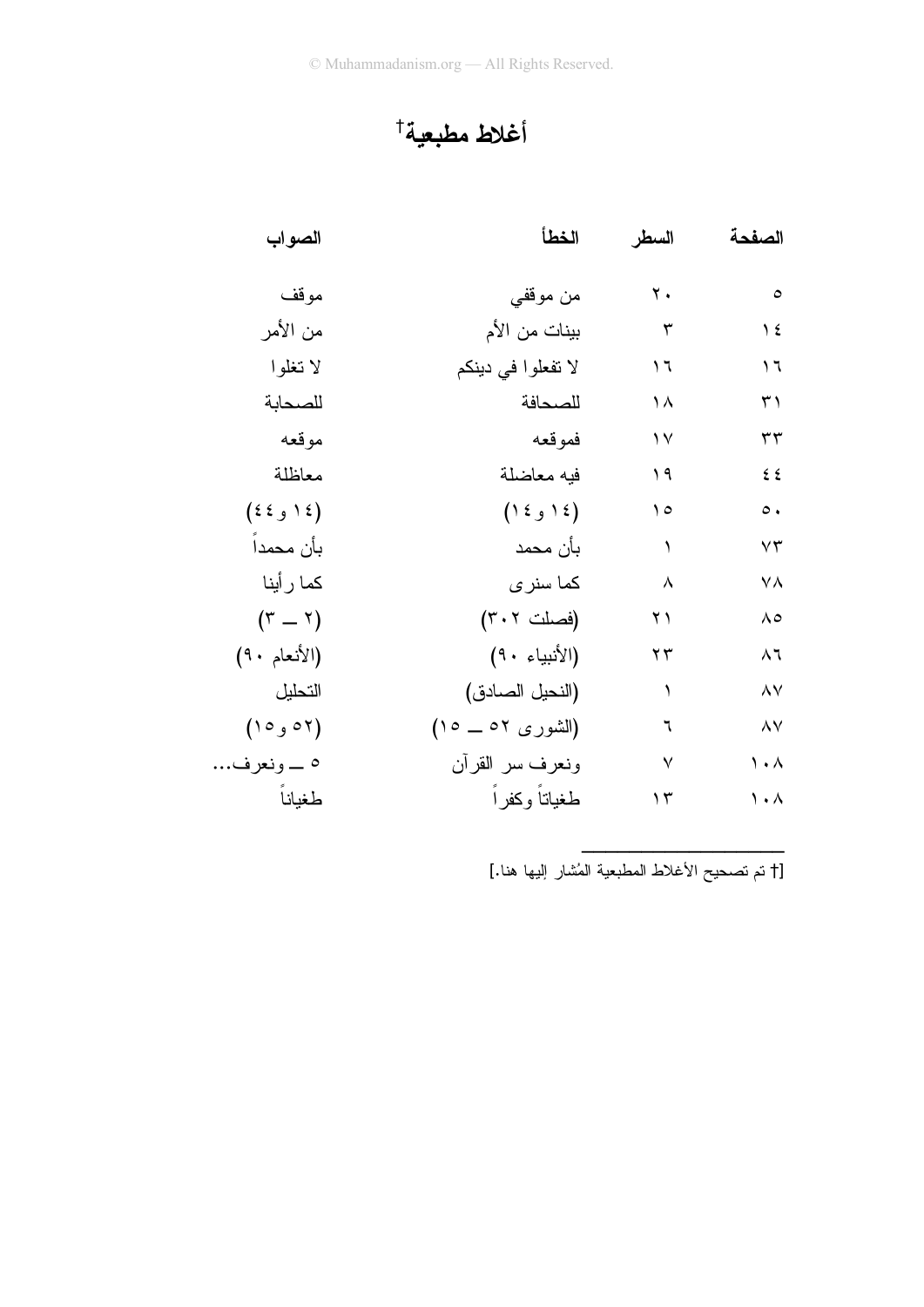## $-$  102  $-$

| الصفحة        | السطر         | الخطأ                    | الصواب          |
|---------------|---------------|--------------------------|-----------------|
| ۱۲۱           | $\circ$       | مسند إلى فاذا؟           | ماذا؟           |
| $\lambda \xi$ |               | وفي (إنجيل بوحنا) المنول | المنحو ل        |
| $\lambda \xi$ | ٤             | « الاهاً دون الله »      | من دون          |
| ۱٤٦           | ۱۷            | ذلك كفر التأويل          | ذلك التأويل كفر |
| ۱٥٣           | ٤             | السابقة والقائمة اللاحقة | و اللاحقة       |
| 107           | ۲             | البهود الذين أشركوا      | والذين          |
| $\sqrt{2}$    | ٩             | عريان أو من              | عريان! ومَن     |
| $\sqrt{6}$    | ۲ (           | أربع طرق أيضا            | ثلاث            |
| $\lambda$     | $\frac{1}{2}$ | ثلاث مواقف               | ثلاثة           |

وهناك أغلاط مطبعية أخرى لا نخفى على القارئ

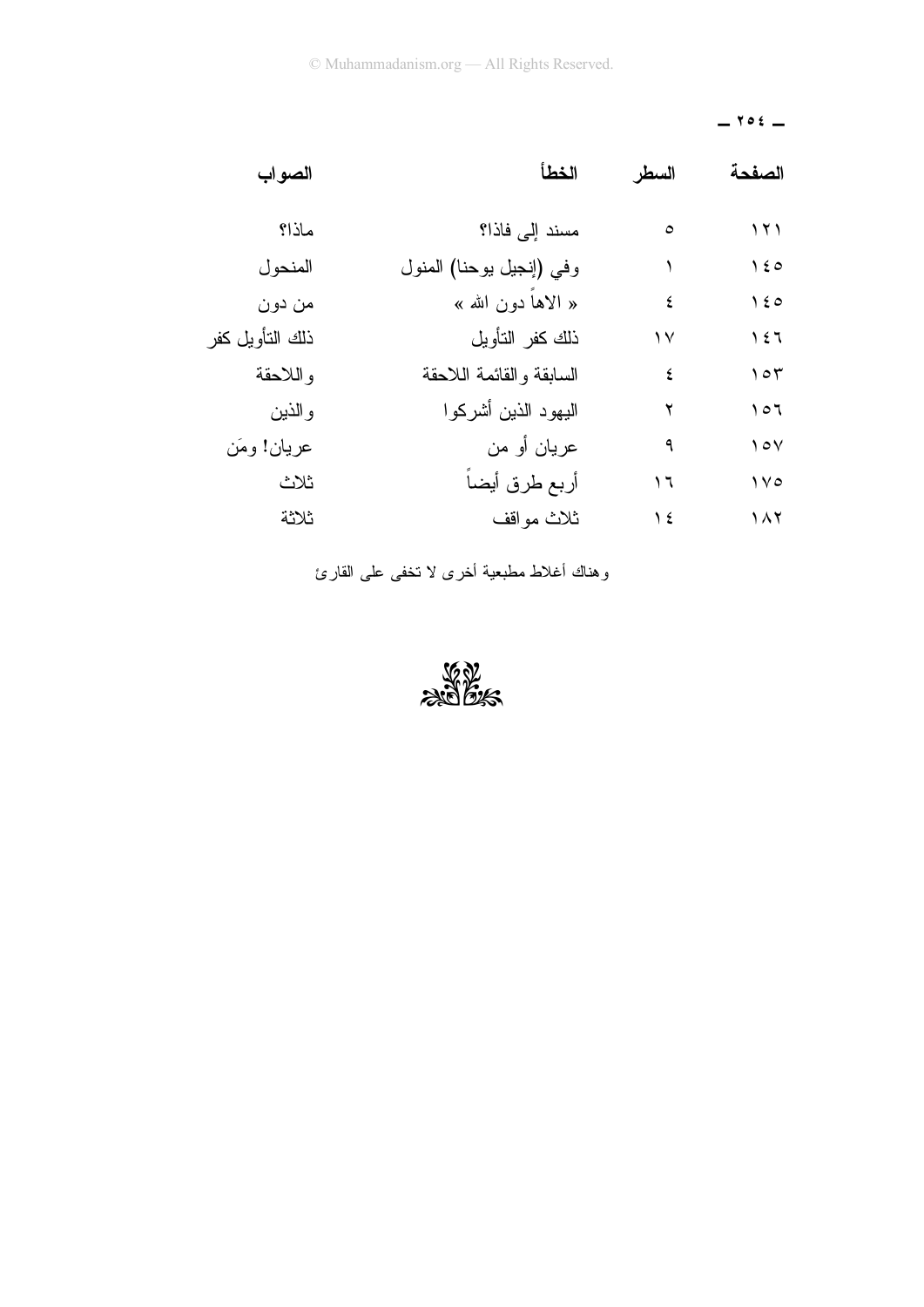أنجزت المطبعة البولسية ــــ جونية (لبنان) :<br>طبع هذا « الكتاب » في الثلاثين<br>من كانون الأول سنة ١٩٦٩